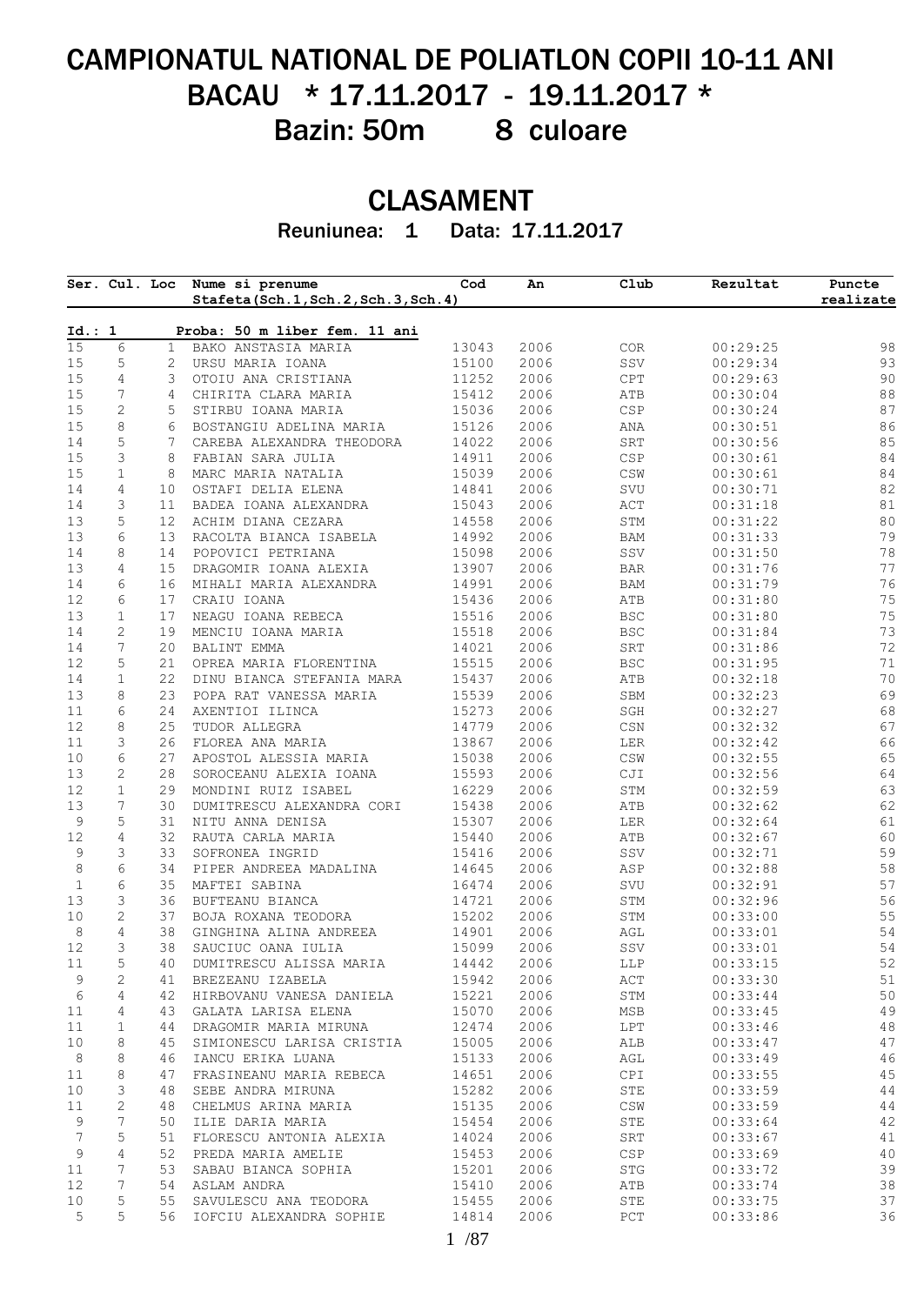| $\boldsymbol{7}$          | 6                | 57                             | UJVARY ADRIENN BEATRICE                              | 15543          | 2006         | ACN                   | 00:33:92             | 35                       |
|---------------------------|------------------|--------------------------------|------------------------------------------------------|----------------|--------------|-----------------------|----------------------|--------------------------|
| $\mathsf 9$               | 8                | 58                             | MERESESCU IRINA MARIA                                | 15439          | 2006         | ATB                   | 00:33:99             | 34                       |
| 10                        | $\mathbf 1$      | 58                             | BESCHERET ANCA                                       | 15411          | 2006         | ATB                   | 00:33:99             | 34                       |
| 8                         | 5                | 60                             | TODORAN MARINA                                       | 15488          | 2006         | CBV                   | 00:34:03             | 32                       |
| 9                         | 6                | 61                             | IORDAN ALESSIA MARIA                                 | 15279          | 2006         | REN                   | 00:34:04             | 31                       |
| 9<br>$\mathsf S$          | $\mathbf 1$<br>8 | 62<br>63                       | HARSAN FAAR ALIA<br>LUNGU AMALIA MARIA               | 15037<br>15712 | 2006<br>2006 | $\mathbb{CSW}$<br>AQU | 00:34:05<br>00:34:14 | 30<br>29                 |
| 8                         | $\mathbf 1$      | 64                             | CRISTEA THEEA MARIA                                  | 15523          | 2006         | <b>BSC</b>            | 00:34:24             | 28                       |
| 10                        | $\overline{4}$   | 65                             | SANDU SARA PATRICIA                                  | 15207          | 2006         | STM                   | 00:34:29             | 27                       |
| 8                         | 3                | 66                             | TANASA BIANCA PETRINA                                | 15270          | 2006         | SGH                   | 00:34:32             | 26                       |
| 6                         | 7                | 67                             | STUPINEAN AKINYI ISABELLE                            | 15310          | 2006         | LER                   | 00:34:37             | 25                       |
| 8                         | 7                | 67                             | STROE ANA MARIA                                      | 15513          | 2006         | <b>BSC</b>            | 00:34:37             | 25                       |
| 7                         | $\overline{4}$   | 69                             | MARTIN MARIA DENISA                                  | 12669          | 2006         | LPT                   | 00:34:58             | 23                       |
| 7                         | $\mathbf{2}$     | 70                             | RADU ARIANA MARIA                                    | 14902          | 2006         | AGL                   | 00:34:63             | 22                       |
| 6                         | $\mathbf 1$      | 71                             | PETRESCU MIRCEA SARA ALEX                            | 13442          | 2006         | SS1                   | 00:34:72             | $2\sqrt{1}$              |
| 6                         | 5                | 72                             | NICOARA CARLA ANTONIA                                | 15002          | 2006         | ALB                   | 00:34:73             | 20                       |
| 5<br>4                    | 4<br>8           | 73<br>74                       | LORINCZ JAZMIN ADRIENN<br>BERES KRISZTINA            | 15144<br>14907 | 2006<br>2006 | COR<br>H2O            | 00:34:81<br>00:34:96 | 19<br>18                 |
| 7                         | 3                | 75                             | MNAJED SARA                                          | 15304          | 2006         | LER                   | 00:35:04             | 17                       |
| $\overline{4}$            | $\mathbf 1$      | 76                             | BELCIU CARLA MARIA                                   | 15004          | 2006         | ALB                   | 00:35:13             | 16                       |
| 5                         | 7                | 76                             | OROSZFAI KRISZTINA                                   | 14909          | 2006         | H2O                   | 00:35:13             | 16                       |
| 5                         | $\mathbf 1$      | 78                             | GHEORGHE IULIA CRISTINA                              | 15046          | 2006         | ACT                   | 00:35:16             | 14                       |
| 7                         | 7                | 79                             | NEGRU VERONICA MARIA                                 | 15250          | 2006         | COR                   | 00:35:22             | 13                       |
| $\mathsf S$               | 6                | 80                             | OTVOS MELISA MARIA                                   | 16356          | 2006         | $_{\tt CST}$          | 00:35:23             | 12                       |
| 4                         | 6                | 81                             | BURCIU DAIANA GEORGIA                                | 14023          | 2006         | SRT                   | 00:35:25             | 11                       |
| 8                         | $\sqrt{2}$       | 82                             | IOTU RAMONA ANCA                                     | 14812          | 2006         | $PCT$                 | 00:35:34             | 10                       |
| 5                         | 3                | 83                             | LAZZETTI ELISA MARIA                                 | 15697          | 2006         | CSP                   | 00:35:35             | $\overline{9}$           |
| 6                         | 6                | 84                             | VALEANU ALESIA GEORGIANA                             | 14783          | 2006         | CSN                   | 00:35:40             | $\,8\,$                  |
| 4                         | $\overline{4}$   | 85                             | BURCA ALEXANDRA MIHAELA                              | 15197          | 2006         | SHD                   | 00:35:71             | $\sqrt{ }$               |
| 7                         | $\mathbf 1$      | 86                             | RADULESCU LUCIA ELENA                                | 13866          | 2006         | LER                   | 00:35:74             | $\sqrt{6}$               |
| 4                         | 5                | 87                             | EROSS HANNA                                          | 15158          | 2006         | VSK                   | 00:35:76             | 5                        |
| 4<br>6                    | 3<br>3           | 88                             | UJVARY DORA                                          | 15542<br>13722 | 2006<br>2006 | ACN<br>COR            | 00:35:81<br>00:35:81 | $\sqrt{4}$<br>$\sqrt{4}$ |
| 12                        | $\sqrt{2}$       | 88<br>90                       | SALAJAN MARA ANA<br>GROSU MARIA                      | 14552          | 2006         | STE                   | 00:35:90             | $\overline{c}$           |
| 7                         | 8                | 91                             | PETRUTIU MARIA ALEXANDRA                             | 15000          | 2006         | ALB                   | 00:35:91             | $\mathbf{1}$             |
| 6                         | 8                | 92                             | STROE LAVINIA ALEXANDRA                              | 14817          | 2006         | $_{\rm PCT}$          | 00:35:96             | $^{\rm -1}$              |
| $\ensuremath{\mathsf{3}}$ | $\mathbf 1$      | 93                             | SUCURI DARIA ANDREEA                                 | 16339          | 2006         | ACT                   | 00:36:12             | $-2$                     |
| 5                         | $\mathbf{2}$     | 94                             | MOATA IULIA ANDREEA                                  | 15069          | 2006         | MSB                   | 00:36:31             | $-3$                     |
| $\overline{4}$            | $\mathbf{2}$     | 95                             | DOBRICAN IOANA RUXANDRA                              | 14996          | 2006         | CPI                   | 00:36:38             | $-4$                     |
| 4                         | 7                | 96                             | BOGNARI TAMARA                                       | 15213          | 2006         | STM                   | 00:36:60             | $-5$                     |
| 6                         | $\mathbf{2}$     | 97                             | BACIU DARIA PATRICIA                                 | 15182          | 2006         | LBC                   | 00:36:73             | $-6$                     |
| 3                         | $\sqrt{2}$       | 98                             | IANCU MARA ALEXIA                                    | 15050          | 2006         | ACT                   | 00:36:81             | $-7$                     |
| 3                         | 6                | 99                             | GHITUN ALEXANDRA                                     | 15128          | 2006         | ANA                   | 00:37:14             | $-8$                     |
| 3                         | $\overline{4}$   | 100                            | DIACONU ALEXANDRA FLORENT                            | 15670          | 2006         | $\mathsf{CTR}$        | 00:37:19             | $-9$                     |
| $\mathbf{2}$              | 4                |                                | 101 VECSEI KRISZTINA                                 | 15010          | 2006         | ALB                   | 00:37:49             | $-10$                    |
| $\sqrt{2}$                | 7                | 102                            | LOGHIN COSMINA IRINA                                 | 16211          | 2006         | <b>UNR</b>            | 00:37:84             | $-11$                    |
| 3                         | 5                | 103                            | BREZAE ADNANA ELENA                                  | 15003          | 2006         | ALB                   | 00:37:91             | $-12$                    |
| 3                         | 8                | 104                            | MARCU CRISTINA ELENA                                 | 14522          | 2006         | SGL                   | 00:37:94             | $-13$                    |
| $\ensuremath{\mathsf{3}}$ | 3<br>4           | 105<br>106                     | LAZAR SIMONA MARINA<br>IVAN IOANA DIANA              | 15457<br>14976 | 2006<br>2006 | STE<br>SS1            | 00:37:96<br>00:38:33 | $-14$<br>$-15$           |
| $\mathbf 1$<br>$\sqrt{2}$ | 3                | 107                            | IONESCU ADRIANA                                      | 16204          | 2006         | TUR                   | 00:38:55             | $-16$                    |
| $\mathbf{2}$              | 5                | 108                            | MILAT ARIANA MARIA                                   | 15226          | 2006         | <b>UNR</b>            | 00:39:38             | $-17$                    |
| $\mathbf{2}$              | 6                | 109                            | MIHAI ANA DENISA                                     | 15184          | 2006         | <b>LBC</b>            | 00:39:59             | $-18$                    |
| $\mathbf 1$               | 5                | 110                            | MOSULET DENISA ALEXANDRA                             | 15193          | 2006         | SHD                   | 00:39:78             | $-19$                    |
| $\mathbf{2}$              | $\mathbf{2}$     | 111                            | MART EMILIA                                          | 14859          | 2006         | CBV                   | 00:39:83             | $-20$                    |
| $\mathbf 1$               | 3                | 112                            | PATRINOIU TEODORA                                    | 15790          | 2006         | <b>CBV</b>            | 00:40:32             | $-21$                    |
| $\mathbf{2}$              | $\mathbf 1$      | 113                            | BOGHIU SABINA STEFANIA                               | 14786          | 2006         | CSN                   | 00:41:77             | $-22$                    |
| $\mathbf{2}$              | 8                | 114                            | DAVID SONIA MARIA                                    | 16201          | 2006         | TUR                   | 00:41:80             | $-23$                    |
| 3                         | 7                | 115                            | GALMEANU MARIA                                       | 16029          | 2006         | ASP                   | Descalif.            | $-10$                    |
|                           |                  |                                |                                                      |                |              |                       |                      |                          |
|                           |                  |                                |                                                      |                |              |                       |                      |                          |
| 19                        | Id.: 2<br>6      |                                | Proba: 50 m liber masc. 11 ani<br>BUCUR ANDREAS ALIN |                | 2006         |                       | 00:28:76             | 123                      |
| 19                        | 4                | $\mathbf{1}$<br>$\overline{2}$ | DUCA STEFAN MIRCEA                                   | 14608<br>15251 | 2006         | ASP<br>COR            | 00:28:88             | 118                      |
| 19                        | 5                | 3                              | RADUCANU EDUARD                                      | 13338          | 2006         | ACT                   | 00:29:87             | 115                      |
| 19                        | 7                | 4                              | MIHALACHE VLAD STEFAN                                | 14593          | 2006         | ASP                   | 00:30:09             | 113                      |
| 19                        | 3                | 5                              | CONSTANTINESCU ALEXANDRU                             | 15525          | 2006         | <b>BSC</b>            | 00:30:23             | 112                      |
| 18                        | 4                | 6                              | HRISCU RARES                                         | 15396          | 2006         | LBC                   | 00:30:29             | 111                      |
| 19                        | 2                | 7                              | NAGY NANDOR                                          | 15191          | 2006         | SHD                   | 00:30:31             | 110                      |
| 19                        | $\mathbf{1}$     | 8                              | M.SEDIQ EDRIS                                        | 15446          | 2006         | ATB                   | 00:30:52             | 109                      |
| 19                        | 8                | 9                              | IASCHIU ANDREI                                       | 15443          | 2006         | ATB                   | 00:30:67             | 108                      |
| 17                        | 6                | 10                             | STRIMBEANU RAZVAN                                    | 13334          | 2006         | PCT                   | 00:30:88             | 107                      |
| 18                        | 5                | 11                             | NICOLAEV VLADIMIR ANDREI                             | 14818          | 2006         | PCT                   | 00:30:97             | 106                      |
| 18                        | 2                | 12                             | KONCZ NIMROD KALMAN                                  | 14560          | 2006         | H2O                   | 00:31:02             | 105                      |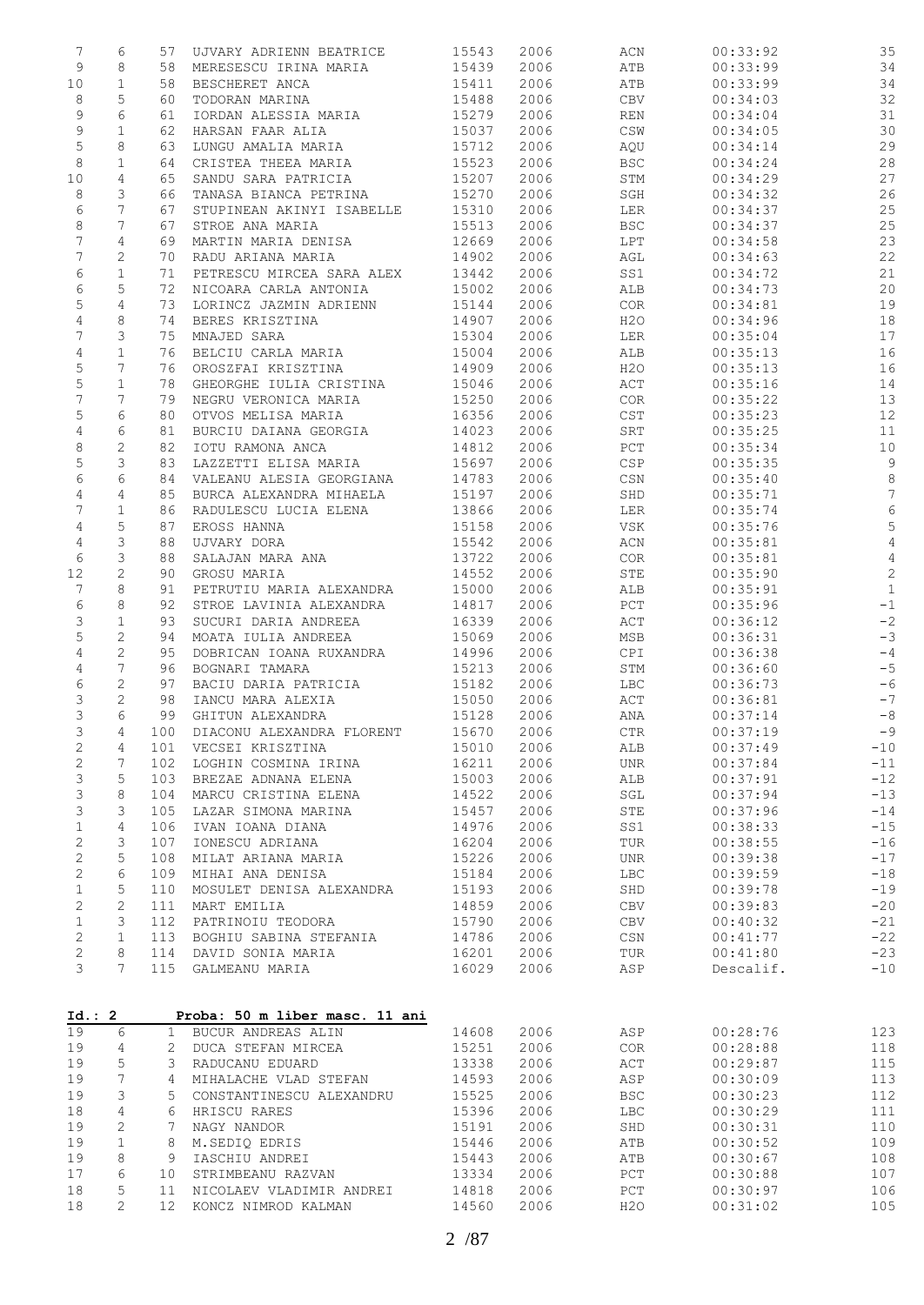| 18           | 7            | 13 | DOBRESCU MIHAI            | 14919 | 2006 | CPT                              | 00:31:07 | 104 |
|--------------|--------------|----|---------------------------|-------|------|----------------------------------|----------|-----|
| 18           | 3            | 14 | SCORTEA TEOFIL            | 15445 | 2006 | ATB                              | 00:31:15 | 103 |
| 17           | 5            | 15 | CURECHERIU ALEX GABRIEL   | 14997 | 2006 | CPI                              | 00:31:29 | 102 |
| 17           | 2            | 16 | ANGHEL HORIA PETRU        | 15529 | 2006 | $_{\rm BSC}$                     | 00:31:39 | 101 |
| 18           | 8            | 17 | STANCEL LUKAS             | 15026 | 2006 | ALB                              | 00:31:44 | 100 |
| 16           | 5            | 18 | BACIU DENIS ANDREI        | 15183 | 2006 | <b>LBC</b>                       | 00:31:45 | 99  |
| 18           | $\mathbf 1$  | 18 | COJOCARU CAROL MIHAI      | 14789 | 2006 | $\mathbb{C}\mathbb{S}\mathbb{N}$ | 00:31:45 | 99  |
| 17           | 3            | 20 | IONESCU DAVID ANDREI      | 15520 | 2006 | <b>BSC</b>                       | 00:31:64 | 97  |
| 18           | 6            | 21 | RADU MATEI                | 13163 | 2006 | $\mathsf{CTR}\xspace$            | 00:31:81 | 96  |
| 12           | 4            | 22 | ROTARU LUCA STEFAN        | 15552 | 2006 | ALS                              | 00:32:07 | 95  |
| 16           | 7            | 23 | FARKAS CRISTOPHER         | 14420 | 2006 | CST                              | 00:32:11 | 94  |
| 16           | 6            | 24 | ANDREI MIHAI ALEXANDRU    | 15441 | 2006 | ATB                              | 00:32:16 | 93  |
| 17           | 4            | 25 | OPREA MARIO CALIN         | 15385 | 2006 | ${\tt SRT}$                      | 00:32:27 | 92  |
| 16           | 3            | 26 | POSTELNICU GEORGE ALEXAND | 15550 | 2006 | REN                              | 00:32:32 | 91  |
| 14           | 4            | 27 | SEKSI LUCA                | 15280 | 2006 | <b>BSC</b>                       | 00:32:33 | 90  |
| 16           | 8            | 28 | RACHIERU STEFAN RAZVAN    | 13947 | 2006 | $\mathsf{CTR}\xspace$            | 00:32:40 | 89  |
| 17           | $\mathbf{1}$ | 29 | TUICA MARIO GABRIEL       | 15053 | 2006 | DAC                              | 00:32:53 | 88  |
| 17           | 8            | 30 | SLAVU RARES STEFAN        | 14892 | 2006 | AGL                              | 00:32:54 | 87  |
| 13           | 5            | 31 | FLOREA ANDREI             | 15222 | 2006 | STM                              | 00:32:57 | 86  |
| 15           | 6            | 32 | ROSCA MIHNEA IONUT        | 15278 | 2006 | STE                              | 00:32:61 | 85  |
| 13           | $\mathbf{2}$ | 33 | NICULAIE DAVID ANDREAS    | 15045 | 2006 | ACT                              | 00:32:66 | 84  |
| 14           | $\mathbf{2}$ | 33 | LUPUT SEBASTIAN MIHAI     | 15218 | 2006 | STM                              | 00:32:66 | 84  |
| 11           | 3            | 35 | JITARU MATEI AIAN         | 15554 | 2006 | $_{\tt CST}$                     | 00:32:68 | 82  |
| 15           | 4            | 36 | SERBAN PAUL ANDREI        | 15544 | 2006 | ACN                              | 00:32:69 | 81  |
| 14           | 8            | 37 | PANAIT PAUL DRAGOS        | 15102 | 2006 | SSV                              | 00:32:71 | 80  |
| 15           | 5            | 38 | HARABAGIU RARES PETRU     | 14986 | 2006 | BAM                              | 00:32:76 | 79  |
| 14           | 7            | 39 | RADOS LUCA NICOLAS        | 15192 | 2006 | SHD                              | 00:32:80 | 78  |
| 11           | 8            | 40 | ZACH MIHAI ROBERT         | 12304 | 2006 | COR                              |          | 77  |
|              |              |    |                           |       |      |                                  | 00:32:81 |     |
| 14           | 6            | 41 | GALATANU VLAD             | 15208 | 2006 | STM                              | 00:32:88 | 76  |
| 16           | 4            | 42 | PISOSCHI MATEI VALERIU    | 15458 | 2006 | REN                              | 00:32:90 | 75  |
| 12           | 7            | 43 | SALCUCEANU TUDOR          | 15200 | 2006 | SHD                              | 00:32:91 | 74  |
| 15           | $\mathbf{1}$ | 44 | MEZDREA BANU ALEXANDRU    | 14409 | 2006 | CST                              | 00:32:97 | 73  |
| 15           | 3            | 45 | TALPES IOAN VLAD          | 15044 | 2006 | PCT                              | 00:33:01 | 72  |
| 12           | 6            | 46 | CHIRIAC VICTOR GABRIEL    | 15590 | 2006 | CJI                              | 00:33:14 | 71  |
| 6            | 6            | 47 | NOFIT CODRIN MIHAI        | 13701 | 2006 | SGL                              | 00:33:15 | 70  |
| 10           | 5            | 47 | PAUNESCU CEZAR            | 15195 | 2006 | SHD                              | 00:33:15 | 70  |
| 16           | 2            | 48 | SAVUCA LUCA IONUT         | 14894 | 2006 | AGL                              | 00:33:15 | 69  |
| 10           | 3            | 50 | CULEA PETRE CRISTIAN      | 14972 | 2006 | SS1                              | 00:33:19 | 67  |
| 10           | 4            | 51 | NOVAC IULIAN DORU         | 15048 | 2006 | ACT                              | 00:33:23 | 66  |
| 16           | 1            | 51 | DRAGOMIR DAVID            | 13349 | 2006 | REN                              | 00:33:23 | 66  |
| 14           | 3            | 53 | MATEI VLAD ALEXANDRU      | 14607 | 2006 | ASP                              | 00:33:31 | 64  |
| 5            | 2            | 54 | SUSMAN GEORGE CATALIN     | 15030 | 2006 | ALB                              | 00:33:42 | 63  |
| 9            | 8            | 54 | ROSU MARIUS               | 15499 | 2006 | ASP                              | 00:33:42 | 63  |
| 15           | 7            | 55 | COJOCARU STEFAN           | 13690 | 2006 | <b>BAR</b>                       | 00:33:42 | 62  |
| 14           | 1            | 57 | MURARU KAAN STEFAN        | 15517 | 2006 | <b>BSC</b>                       | 00:33:44 | 60  |
| 15           | 8            | 58 | STRATU ALEXANDRU          | 15414 | 2006 | SVU                              | 00:33:46 | 59  |
| 13           | 4            | 59 | ALEXANDRU PATRIC ANGELO   | 15166 | 2006 | MAR                              | 00:33:49 | 58  |
| 11           | 6            | 60 | BARNEA DRAGOS CRISTIAN    | 15309 | 2006 | LER                              | 00:33:54 | 57  |
| 9            | 4            | 61 | CSENDES LASZLO IGOR       | 15285 | 2006 | SS7                              | 00:33:60 | 56  |
| 9            | 6            | 62 | MIHALCU ADAM              | 14990 | 2006 | BAM                              | 00:33:67 | 55  |
| 11           | $\mathbf 1$  | 62 | TATARU BOGDAN PAVEL       | 15447 | 2006 | ATB                              | 00:33:67 | 55  |
| 10           | 8            | 64 | MARIN ALEXANDRU RAZVAN    | 15198 | 2006 | SHD                              | 00:33:68 | 53  |
| 9            | 5            | 65 | SECOBAN STEFAN ALEX.      | 15272 | 2006 | SGH                              | 00:33:70 | 52  |
| 12           | $\mathbf 1$  | 66 | DOBRE ALEXANDRU TEODOR    | 14629 | 2006 | ASP                              | 00:33:77 | 51  |
| 15           | $\mathbf{2}$ | 67 | BIRGHILESCU ALEXANDRU     | 15276 | 2006 | <b>BSC</b>                       | 00:33:78 | 50  |
| 13           | 3            | 68 | POPA TUDOR                | 15190 | 2006 | SHD                              | 00:33:81 | 49  |
| 11           | 2            | 69 | CIOBANU RAUL FLAVIAN      | 15169 | 2006 | MAR                              | 00:33:82 | 48  |
| $\,8\,$      | 4            | 70 | DUMITRESCU VLADIMIR       | 15461 | 2006 | PET                              | 00:33:92 | 47  |
| 11           | 5            | 71 | NISTOR DARIUS DRAGAN      | 15215 | 2006 | STM                              | 00:33:93 | 46  |
| 12           | 8            | 72 | SZELMENCZI ZALAN          | 15388 | 2006 | MSM                              | 00:33:98 | 45  |
| 7            | 5            | 73 | CHIRICA RARES GEORGE      | 14895 | 2006 | AGL                              | 00:34:09 | 44  |
| 9            | 2            | 74 | FRASENIUC EDUARD MIHAI    | 15415 | 2006 | SVU                              | 00:34:10 | 43  |
| 11           | 4            | 74 | LUCA CRISTIAN VASILE      | 14999 | 2006 | ALB                              | 00:34:10 | 43  |
| 13           | 6            | 75 | CIONCA LUCA IOAN          | 15149 | 2006 | COR                              | 00:34:10 | 42  |
| $\mathbf{1}$ | $\mathbf{2}$ | 77 | TANASE GHEORGHE GABRIEL   | 15735 | 2006 | CPT                              | 00:34:17 | 40  |
| 13           | 7            | 77 | STOICA ROBERT ALEX.       | 15321 | 2006 | SPL                              | 00:34:17 | 40  |
| 10           | 6            | 79 | BADEA PERLIK ROBERT       | 13239 | 2006 | CPT                              | 00:34:23 | 38  |
| 8            | 5            | 80 | BOZONCA GABRIEL           | 14787 | 2006 | CSN                              | 00:34:25 | 37  |
| 8            | 6            | 81 | MANOLE VLAD IONUT         | 15294 | 2006 | LER                              | 00:34:31 | 36  |
| 8            | 7            | 82 | KRIZBAI NEGRU ROBERT      | 15031 | 2006 | ALB                              | 00:34:33 | 35  |
| 12           | 3            | 83 | FIRU LUCIAN MIHAI         | 13170 | 2006 | TSP                              | 00:34:36 | 34  |
| 13           | $\mathbf 1$  | 84 | STAN MATEI STEFAN         | 15460 | 2006 | PET                              | 00:34:41 | 33  |
| 8            | $\mathbf{2}$ | 85 | FLOREA RAZVAN STEFAN      | 14392 | 2006 | LBR                              | 00:34:44 | 32  |
| 9            | 3            | 86 | MORAR BOGDAN FLORIN       | 14985 | 2006 | BAM                              | 00:34:46 | 31  |
|              |              |    |                           |       |      |                                  |          |     |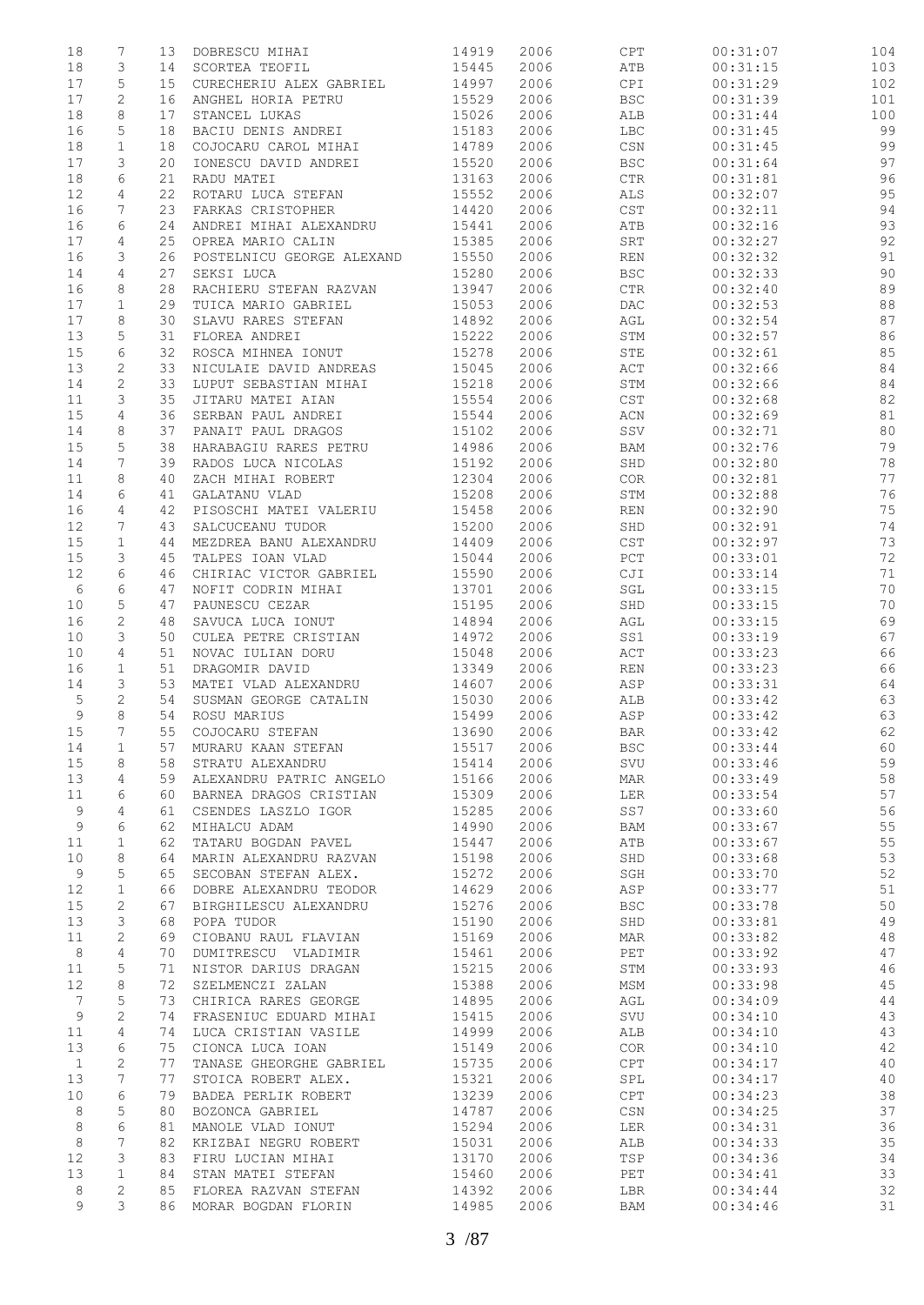| 13             | 8              | 87           | POP RAZVAN TUDOR                         | 14984          | 2006         | BAM            | 00:34:47             | 30                             |
|----------------|----------------|--------------|------------------------------------------|----------------|--------------|----------------|----------------------|--------------------------------|
| 10             | 1              | 88           | POP DARIUS ANDREI                        | 14410          | 2006         | CST            | 00:34:51             | 29                             |
| 7              | 3              | 89           | IONESCU ANDREI                           | 15295          | 2006         | LER            | 00:34:55             | $2\,8$                         |
| $\mathsf S$    | $\overline{4}$ | 90           | STEFANESCU RARES MIHAI                   | 14973          | 2006         | SS1            | 00:34:60             | 27                             |
| 10             | $\mathbf{2}$   | 91           | ENCIU SEBASTIAN                          | 15047          | 2006         | ACT            | 00:34:61             | 26                             |
| 8              | 8              | 92           | TEODOR COSMIN                            | 15049          | 2006         | ACT            | 00:34:67             | 25                             |
| 9              | 7              | 93           | PREDILA ROBERT CRISTIAN                  | 15286          | 2006         | ASP            | 00:34:85             | 24                             |
| $\overline{7}$ | 4              | 94           | DAN TUDOR                                | 14993          | 2006         | CPI            | 00:34:87             | 23                             |
| 8              | $\mathbf{1}$   | 95           | STOICAN GEORGE TUDOR                     | 15665          | 2006         | <b>BAR</b>     | 00:35:39             | 22                             |
| 10             | 7              | 96           | POPA CRISTIAN                            | 15548          | 2006         | <b>REN</b>     | 00:35:44             | $2\sqrt{1}$                    |
| 11             | 7              | 97           | TREGER TOMAS TRISTIAN                    | 14987          | 2006         | BAM            | 00:35:58             | $20$                           |
| 12             | 2              | 98           | CUNTAN EDUARD                            | 15906          | 2006         | SSB            | 00:35:67             | 19                             |
| 9              | $\mathbf{1}$   | 99           | TINCOCA GIULIANO ANDREI                  | 12414          | 2006         | DAC            | 00:35:77             | 18                             |
| 2              | 8              | 100          | BENGHIAC ERIC                            | 15781          | 2006         | CBV            | 00:35:87             | 17                             |
| 7              | $\mathbf{2}$   | 101          | HARSAN FARR IUGA ROBERT                  | 14408          | 2006         | CST            | 00:35:92             | 16                             |
| $\overline{4}$ | 3              | 102          | DEMETROVICI OVIDIU GEORGE                | 15386          | 2006         | SRT            | 00:35:94             | 15                             |
| 7              | 7              | 103          | SANDRU MATEI                             | 15024          | 2006         | ALB            | 00:35:97             | 14                             |
| 7              | 8              | 104          | POPLACENEL STEFAN                        | 15071          | 2006         | MSB            | 00:36:00             | 13                             |
| 7              | $\mathbf 1$    | 105          | RAICU BADEA GABRIEL                      | 13093          | 2006         | LPT            | 00:36:01             | 12                             |
| 6              | 3              | 106          | BUCUR LUCA CONSTANTIN                    | 15462          | 2006         | PET            | 00:36:08             | 11                             |
| 4              | 7              | 107          | RAICA ZORAN                              | 15229          | 2006         | <b>UNR</b>     | 00:36:12             | $10$                           |
| 1              | 7              | 108          | NEGRU DARIUS GABRIEL                     | 15908          | 2006         | SSB            | 00:36:14             | $\mathsf 9$                    |
| 6              | 8              | 109          | DEAC RARES ANDREI                        | 16202          | 2006         | TUR            | 00:36:24             | $\,8\,$                        |
| 5              | 6              | 110          | TODERAS RARES ADRIAN                     | 16347          | 2006         | VCN            | 00:36:30             | $7\phantom{.0}$                |
| 5              | 8              | 110          | IANCU DAN CRISTIAN                       | 14998          | 2006         | CPI            | 00:36:30             | $7\phantom{.0}$                |
| 6              | 4              | 111          | MARINESCU VLAD IONUT                     | 15317          | 2006         | LER            | 00:36:30             | $\sqrt{6}$                     |
| 5              | $\mathbf{1}$   | 113          | BARBU LUIS GABRIEL                       | 14598          | 2006         | <b>BSC</b>     | 00:36:39             | $\sqrt{4}$                     |
| 3              | 3              | 114          | CIUTACU MIHNEA ANDREI                    | 15666          | 2006         | SS1            | 00:36:43             | $\ensuremath{\mathsf{3}}$      |
| $\overline{4}$ | 8<br>5         | 115<br>116   | CARDEI DARIUS ANDREI<br>CIOBANASU ANDREI | 15138<br>16012 | 2006<br>2006 | SCP<br>STM     | 00:36:46<br>00:36:58 | $\overline{c}$<br>$\mathbf{1}$ |
| 5<br>6         | $\mathbf{2}$   | 117          | DUDUI RAZVAN                             | 15210          | 2006         | STM            | 00:36:59             | $-1$                           |
| 4              | $\mathbf{1}$   | 118          | DIACONESCU CARBUNESCU VIC                | 15042          | 2006         | ACT            | 00:36:63             | $^{\rm -2}$                    |
| 4              | 4              | 119          | MATEI RAZVAN                             | 14592          | 2006         | ASP            | 00:36:74             | $-3$                           |
| $\sqrt{2}$     | 4              | 120          | GAVRILA IONUT GELU                       | 15778          | 2006         | CBV            | 00:36:85             | $-4$                           |
| $\mathsf S$    | 7              | 121          | PREDUT MIHAI DANIEL                      | 16203          | 2006         | TUR            | 00:36:90             | $-5$                           |
| 6              | $\mathbf{1}$   | 121          | BUHOCI STEFAN OCTAVIAN                   | 15526          | 2006         | <b>BSC</b>     | 00:36:90             | $-5$                           |
| 4              | 5              | 123          | ZAPUC STEFAN LAURENTIU                   | 15305          | 2006         | LER            | 00:37:14             | $-7$                           |
| 12             | 5              | 124          | DINU STEFAN                              | 15710          | 2006         | AQU            | 00:37:21             | $-8$                           |
| 4              | 6              | 125          | CURT ANDREI ROBERT                       | 14893          | 2006         | AGL            | 00:37:33             | $-9$                           |
| 6              | 5              | 125          | COJOCARU ANDREI SERBAN                   | 14625          | 2006         | ASP            | 00:37:33             | $-9$                           |
| 6              | 7              | 127          | IACOB MARIO BOGDAN                       | 14896          | 2006         | AGL            | 00:37:36             | $-11$                          |
| $\mathbf{2}$   | 7              | 128          | MUTIU ALEXANDRU GABRIEL                  | 15909          | 2006         | SSB            | 00:37:39             | $-12$                          |
| 5              | 3              | 129          | DUTA ROBERT MIHAI                        | 15522          | 2006         | <b>BSC</b>     | 00:37:44             | $-13$                          |
| 3              | 7              | 130          | LAZARESCU DARIUS STEFAN                  | 15219          | 2006         | STM            | 00:37:62             | $-14$                          |
| 3              | 8              | 131          | <b>BALAZS ORS</b>                        | 15537          | 2006         | CBV            | 00:38:05             | $-15$                          |
| $\overline{4}$ | 2              | 132          | BUTOI FLORIN ROBERT                      | 14140          | 2006         | DAC            | 00:38:07             | $-16$                          |
| 3              | $\mathbf{1}$   | 133          | PETRAS KEVIN ANDREI                      | 15025          | 2006         | ALB            | 00:38:48             | $-17$                          |
| 3              | $\mathbf{2}$   | 134          | GRIGORAS ALEXANDRU NIC.                  | 16089          | 2006         | CSN            | 00:38:49             | $-18$                          |
| 2              | 6              | 135          | SEREA RAZVAN ALEXANDRU                   | 15140          | 2006         | SCP            | 00:38:62             | $-19$                          |
| $\mathbf 1$    | $\mathbf 1$    | 136          | BASAGA ARIS IONUT                        | 15795          | 2006         | SHD            | 00:38:66             | $-20$                          |
| $\sqrt{2}$     | 5              | 137          | MOGOE LUCA FLAVIUS                       | 15910          | 2006         | SSB            | 00:38:92             | $-21$                          |
| $\mathbf{1}$   | 3              | 138          | FICIU BOGDAN ANDREI                      | 14975          | 2006         | SS1            | 00:38:99             | $-22$                          |
| 2              | 2              | 138          | BOLOS GABRIEL PETRICA                    | 16352          | 2006         | CST            | 00:38:99             | $-22$                          |
| 3              | 4              | 140          | DEAC DARIUS SEBASTIAN                    | 14419          | 2006         | CST            | 00:39:07             | $-24$                          |
| 3              | 5              | 141          | DOGARU DUMITRU DANIEL                    | 14791          | 2006         | $\mathbb{CSN}$ | 00:39:14             | $-25$                          |
| 2              | $\mathbf 1$    | 142          | SECEANU LUCA STEFAN                      | 13309          | 2006         | CPT            | 00:40:25             | $-26$                          |
| $\mathbf{2}$   | 3              | 143          | TOIA CODRIN NICOLAE                      | 15408          | 2006         | SCB            | 00:40:53             | $-27$                          |
| $\mathbf 1$    | 4              | 144          | COJOCARU RARES MIHAI                     | 15407          | 2006         | SCB            | 00:40:89             | $-28$                          |
| $\mathbf{1}$   | 5              | 145          | MICSA VICTOR                             | 16017          | 2006         | STM            | 00:42:67             | $-29$                          |
| $\mathbf{1}$   | 6              | 146          | ALEXANDRESCU DENIS MIHAI                 | 14760          | 2006         | TPL            | Descalif.            | $-10$                          |
| 14             | 5              | 146          | GHINDA CEZAR ANDREI                      | 14780          | 2006         | CSN            | Descalif.            | $-10$                          |
| Id.: 3         |                |              | Proba: 200 m liber fem. 10 ani           |                |              |                |                      |                                |
| 18             | 5              | $\mathbf{1}$ | ANDREI IARINA IOANA                      | 15963          | 2007         | ATB            | 02:30:15             | 114                            |
| 18             | 6              | 2            | BUTNARU ALEXANDRA MIHAELA                | 12459          | 2007         | WIN            | 02:31:87             | 109                            |
| 17             | 4              | 3            | FRUNZA INGRID IOANA                      | 16234          | 2007         | STE            | 02:34:27             | 106                            |
| 18             | 4              | 4            | PREOTU MARIA ANTONIA                     | 15695          | 2007         | <b>CSP</b>     | 02:34:61             | 104                            |
| 18             | 1              | 5            | PARASCHIV EVA MARIA                      | 15929          | 2007         | ACT            | 02:34:68             | 103                            |
| 17             | 6              | 6            | MIHALCEA MARIA CAMELIA                   | 16235          | 2007         | STE            | 02:35:28             | 102                            |
| 17             | 7              | 7            | GROSU ANA GEORGIANA                      | 15930          | 2007         | ACT            | 02:37:88             | 101                            |
| 18             | 8              | 8            | SAMUILA IRIS ALEXANDRA                   | 15249          | 2007         | COR.           | 02:38:71             | 100                            |
| 18             | 7              | 9            | VOICU IOANA ALEXANDRA                    | 16304          | 2007         | <b>BSC</b>     | 02:38:75             | 99                             |
| 17             | 3              | 10           | NICULAE TEODORA ANA MARIA                | 15966          | 2007         | ATB            | 02:38:85             | 98                             |
|                |                |              |                                          |                |              |                |                      |                                |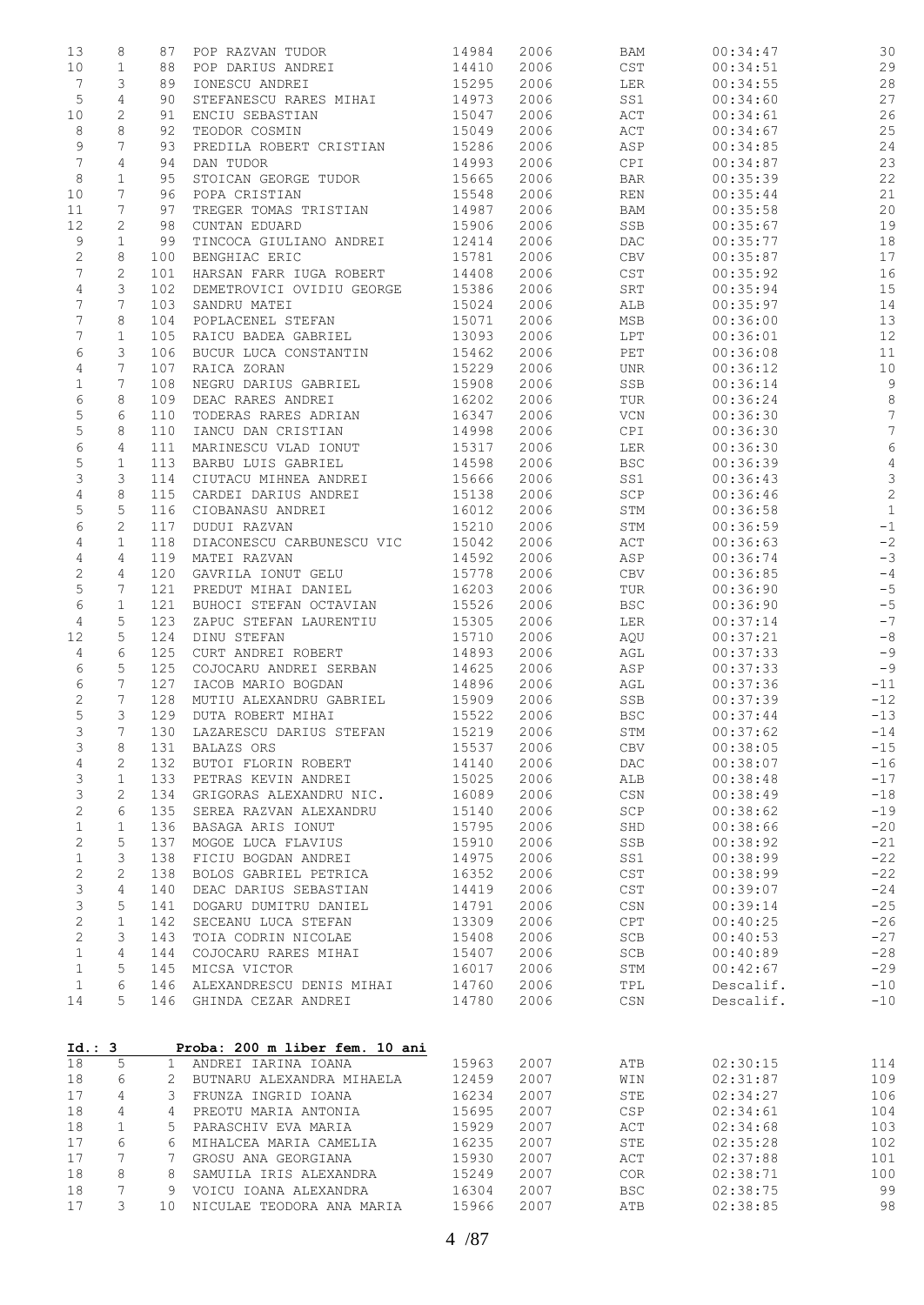| 18             | 3              | 11              | TOADER FRANCESCA          | 16296 | 2007 | <b>BSC</b>                       | 02:38:95 | 97 |
|----------------|----------------|-----------------|---------------------------|-------|------|----------------------------------|----------|----|
| 16             | 4              | 12 <sub>1</sub> | BOLEACU PAULA MARIA       | 15870 | 2007 | SSV                              | 02:42:88 | 96 |
| 15             | 3              | 13              | BADRALEXI SOFIA MARIA     | 16346 | 2007 | <b>VCN</b>                       | 02:42:94 | 95 |
| 18             | $\mathbf{2}$   | 14              | VASS BRIGITTA             | 16348 | 2007 | VCN                              | 02:44:37 | 94 |
| 17             | 5              | 15 <sub>1</sub> | LAZAR TIMEEA MARIA        | 16301 | 2007 | <b>BSC</b>                       | 02:44:62 | 93 |
| 17             | 2              | 16              | KISS KAMILLA CSENGE       | 15150 | 2007 | COR                              | 02:45:30 | 92 |
| 13             |                |                 |                           |       | 2007 |                                  |          | 91 |
|                | 7              | 17              | COVACIU BOGDANA STEFANIA  | 16198 |      | TUR                              | 02:46:46 |    |
| 15             | 5              | 18              | STANCU AIDA MARIA         | 14827 | 2007 | MPL                              | 02:47:36 | 90 |
| 13             | 3              | 19              | PREDA IRINA ANA           | 16307 | 2007 | <b>BSC</b>                       | 02:47:60 | 89 |
| 16             | 7              | 20              | TRUSCA MELISA ANNE        | 14622 | 2007 | ASP                              | 02:47:67 | 88 |
| 14             | 8              | 21              | COZMA IOANA               | 14796 | 2007 | CSN                              | 02:48:08 | 87 |
| 16             | 3              | 22              | SILAGHI MIRIAM            | 16373 | 2007 | MSM                              | 02:48:53 | 86 |
| 11             | 5              | 23              | SARKANY MELINDA SAROLTA   | 15878 | 2007 | <b>STG</b>                       | 02:48:71 | 85 |
| 16             | $\mathbf{2}$   | 24              | OANCEA MARIA TEODORA      | 14708 | 2007 | REN                              | 02:48:95 | 84 |
| 7              | 7              | 25              | SVEDUNEAC DIANA ANDREEA   | 16282 | 2007 | SGH                              | 02:49:69 | 83 |
| $1\,$          | 6              | 26              | NITA ANDRA MARIA          | 16448 | 2007 | MPL                              | 02:50:01 | 82 |
|                | 7              |                 |                           |       | 2007 |                                  |          |    |
| 15             |                | 27              | VISINESCU OANA NICOLETA   | 15711 |      | AQU                              | 02:50:65 | 81 |
| 17             | $\mathbf{1}$   | 28              | ALEMNARITEI BRIANA ALEXAN | 15962 | 2007 | <b>BSC</b>                       | 02:50:73 | 80 |
| 15             | 8              | 29              | FULEA SARA MARIA          | 15965 | 2007 | ATB                              | 02:50:76 | 79 |
| 15             | 2              | 30              | ARHIRE ROXANA MARIA       | 15964 | 2007 | ATB                              | 02:50:87 | 78 |
| 14             | 3              | 31              | MUNTEANU MARIA            | 15928 | 2007 | ACT                              | 02:50:92 | 77 |
| 17             | 8              | 32              | PATRASCU RAISA STEFANIA   | 15052 | 2007 | DAC                              | 02:52:37 | 76 |
| 16             | $\mathbf{1}$   | 33              | CICEU CRISTA PETRA        | 15888 | 2007 | BAM                              | 02:53:40 | 75 |
| 13             | 5              | 34              | TARANTIS MAIA GABRIELA    | 15055 | 2007 | $\mathop{\rm DAC}$               | 02:53:47 | 74 |
| 13             | $\mathbf{1}$   | 35              | PIRVU MIHAELA ADRIANA     | 14626 | 2007 | ASP                              | 02:54:28 | 73 |
| 16             | 6              | 36              | ARGESANU MARIA ALEXIA     | 14605 | 2007 | ASP                              | 02:54:49 | 72 |
| 16             | 8              | 37              | CERNAUTANU ROBERTA ANA    | 16302 | 2007 | <b>BSC</b>                       | 02:54:75 | 71 |
|                |                |                 |                           |       |      |                                  |          |    |
| 15             | 6              | 38              | VASILESCU EMA CRISTINA    | 16294 | 2007 | $_{\rm BSC}$                     | 02:55:03 | 70 |
| 13             | $\mathbf{2}$   | 39              | LUNGU BIANCA IOANA        | 15801 | 2007 | SHD                              | 02:55:23 | 69 |
| 14             | 4              | 40              | MIHAI TEODORA MARIA       | 15720 | 2007 | AGL                              | 02:55:46 | 68 |
| 14             | 6              | 41              | EFTIMIE BIANCA MARIA      | 16332 | 2007 | REN                              | 02:56:35 | 67 |
| 14             | 5              | 42              | BERINDE MARA              | 15885 | 2007 | BAM                              | 02:56:62 | 66 |
| 12             | 4              | 43              | GIDEI LARISA MARIA        | 15803 | 2007 | SHD                              | 02:57:14 | 65 |
| 11             | 8              | 44              | APETREI ELENA CLARA       | 15921 | 2007 | $\operatorname{SCP}$             | 02:57:30 | 64 |
| 12             | 3              | 45              | LUTA SARA MARIA           | 15431 | 2007 | <b>LLP</b>                       | 02:57:31 | 63 |
| 14             | $\overline{c}$ | 46              | HRIB MARIA                | 15591 | 2007 | CJI                              | 02:57:33 | 62 |
| 12             | 6              | 47              | DRAGOI MARIA              | 16242 | 2007 | MSB                              | 02:57:35 | 61 |
| 12             | 8              | 48              | BLAGA MARIA OLIVIA        | 15634 | 2007 | DEL                              | 02:57:74 | 60 |
|                |                |                 |                           |       |      |                                  |          |    |
| 7              | 8              | 49              | CORBU ALEXANDRA MARIA     | 15776 | 2007 | CBV                              | 02:58:35 | 59 |
| 9              | 3              | 50              | REMETE MIRESTEAN DARIA    | 15856 | 2007 | ALB                              | 02:59:01 | 58 |
| 10             | 5              | 51              | POP MARIA ROXANA          | 15883 | 2007 | BAM                              | 02:59:24 | 57 |
| 13             | 8              | 52              | CIOINEAG CATERINA ALEXIA  | 16073 | 2007 | CSN                              | 02:59:97 | 56 |
| 11             | $\mathbf{2}$   | 53              | DATTOLA ANTONIA           | 15873 | 2007 | SSV                              | 03:00:24 | 55 |
| 12             | $\overline{2}$ | 54              | DORCEA ANDREEA CAMELIA    | 15308 | 2007 | <b>LER</b>                       | 03:00:34 | 54 |
| 12             | 7              | 55              | TATAR MAIA                | 16345 | 2007 | VCN                              | 03:01:01 | 53 |
| 11             | $\mathbf 1$    | 56              | TUDORESCU AFRODITI MARIA  | 15056 | 2007 | DAC                              | 03:01:30 | 52 |
| 14             | $\mathbf 1$    | 57              | MIRCEA COSMINA IOANA      | 14643 | 2007 | ASP                              | 03:01:60 | 51 |
| 11             | 4              | 58              | VANGHELESCU MIRUNA        | 16295 | 2007 | <b>BSC</b>                       | 03:01:83 | 50 |
| 10             | 7              | 59              | RASADEAN MAIA ALEXANDRA   | 16132 | 2007 | STM                              | 03:02:12 | 49 |
|                |                |                 |                           |       |      |                                  |          |    |
| 15             | 4              | 60              | ION ANADIANA              | 16272 | 2007 | LER                              | 03:03:11 | 48 |
| 11             | 7              | 61              | POPA MARIA ROBERTA        | 16164 | 2007 | LER                              | 03:03:49 | 47 |
| 10             | 8              | 62              | COSTANDACHE CAROLINA      | 15715 | 2007 | AGL                              | 03:03:87 | 46 |
| 8              | 3              | 63              | CRACIUN DARIA ALESIA      | 15876 | 2007 | STG                              | 03:04:13 | 45 |
| 9              | 8              | 64              | BERTA ALINA RIANA         | 16015 | 2007 | STM                              | 03:04:82 | 44 |
| $\overline{4}$ | 6              | 65              | CRUCIANU MONICA ALEXANDRA | 14793 | 2007 | CSN                              | 03:05:12 | 43 |
| $\mathbf{2}$   | $\mathbf 1$    | 66              | STANESCU MIHAELA JAQELINE | 14586 | 2007 | ASP                              | 03:05:34 | 42 |
| 10             | $\mathbf{2}$   | 67              | CURTICAPEAN IRISZ ANTONIA | 15673 | 2007 | H2O                              | 03:05:46 | 41 |
| 6              | $\overline{4}$ | 68              | SINESCU ALEXIA MARIA      | 15678 | 2007 | $\mathop{\rm REN}\nolimits$      | 03:05:51 | 40 |
| 13             | 6              | 69              | BREZAN SARA MARIA         | 15492 | 2007 | $\mathbb{C}\mathbb{S}\mathbb{N}$ | 03:05:89 | 39 |
| 9              | 6              | 70              | MARIN IOANA ALEXANDRA     | 16230 | 2007 | SPL                              | 03:06:20 | 38 |
|                |                |                 |                           |       |      |                                  |          |    |
| 10             | $\mathbf 1$    | 71              | MAFTEI DENISA             | 14797 | 2007 | CSN                              | 03:06:21 | 37 |
| $\mathbf{1}$   | 5              | 72              | HERBAN MARIA DENISA       | 15800 | 2007 | SHD                              | 03:06:86 | 36 |
| 4              | 5              | 73              | ILOVICEANU MARIA GEORGIAN | 15797 | 2007 | SHD                              | 03:06:92 | 35 |
| 10             | $\overline{4}$ | 74              | NOVACEAN AMALIA COSMINA   | 15845 | 2007 | ALB                              | 03:07:21 | 34 |
| 7              | 6              | 75              | NAGY ETELKA ABIGEL        | 16354 | 2007 | CST                              | 03:07:28 | 33 |
| $\,8\,$        | 5              | 76              | PETREA ANDREEA LACRAMIORA | 15718 | 2007 | AGL                              | 03:07:49 | 32 |
| 12             | $\mathbf{1}$   | 76              | ANTON CRINA MARIANA       | 15121 | 2007 | ANA                              | 03:07:49 | 32 |
| 14             | 7              | 78              | NITESCU EVA MARIA         | 15287 | 2007 | ALS                              | 03:07:90 | 30 |
| $\,8\,$        | 8              | 79              | ROGOJANU SARA             | 15911 | 2007 | SSB                              | 03:07:91 | 29 |
| 3              | $\mathbf 1$    | 80              | ZSEBE ANNA ILONA          | 15855 | 2007 | ALB                              | 03:08:67 | 28 |
| 10             | 3              | 81              | SABAU INGRID MONICA       | 15886 | 2007 |                                  | 03:09:17 | 27 |
|                | 7              |                 |                           |       |      | BAM                              |          |    |
| 8              |                | 82              | IMRE KEDVES REKA          | 16190 | 2007 | MSW                              | 03:09:37 | 26 |
| 11             | 3              | 83              | BOGATEAN SARA GLORIA      | 16278 | 2007 | $\mathbb{CSW}$                   | 03:09:38 | 25 |
| 6              | $\mathbf{1}$   | 84              | CARPENIS SIDONIA ELENA    | 15822 | 2007 | LPT                              | 03:10:56 | 24 |
|                |                |                 |                           |       |      |                                  |          |    |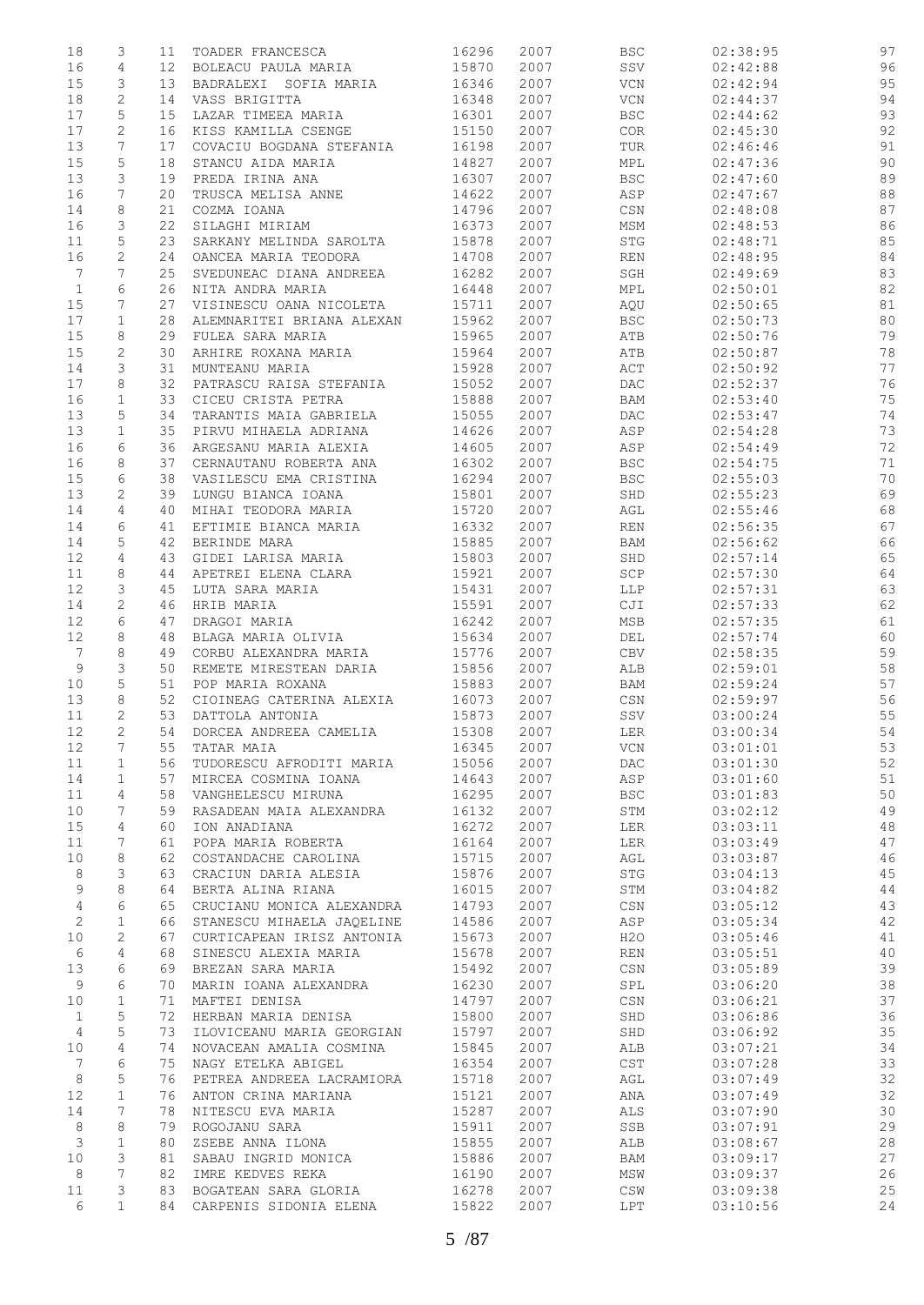| 9            | 4              | 85           | IOSUB ELISABETA FLORENTIN                 | 16287          | 2007         | SGH            | 03:10:68             | 23             |
|--------------|----------------|--------------|-------------------------------------------|----------------|--------------|----------------|----------------------|----------------|
| 11           | 6              | 86           | VULTURESCU ALESSIA IOANA                  | 16303          | 2007         | BSC            | 03:11:04             | 22             |
| 9            | 5              | 87           | SERBANESCU MARIA ALESSAND                 | 13971          | 2007         | TSP            | 03:11:71             | 21             |
| 9            | 7              | 88           | STEFAN DENISA MIHAELA                     | 15759          | 2007         | SS1            | 03:11:94             | 20             |
| 5            | 8              | 89           | ZIMA MARIA ALINA                          | 16244          | 2007         | SRT            | 03:12:09             | 19             |
| 7            | 5              | 90           | SZEKERES ARIENN                           | 15671          | 2007         | H20            | 03:12:29             | 18             |
| 9            | $\overline{c}$ | 91           | MAICAN ALEXANDRA MARIA                    | 16159          | 2007         | LER            | 03:12:61             | 17             |
| $\,8\,$      | 4              | 92           | SOARE ANA MARIA                           | 13495          | 2007         | LPT            | 03:12:81             | 16             |
| 5            | 5              | 93           | NICOLAE MELANIA ANA MARIA                 | 15432          | 2007         | LLP            | 03:13:41             | 15             |
| 9            | $\mathbf{1}$   | 94           | TRAISTARU AMALIA ANDREEA                  | 15246          | 2007         | ALS            | 03:13:72             | 14             |
| 6            | 7              | 95           | SECOBAN NATALIA ANDREEA                   | 16285          | 2007         | SGH            | 03:14:34             | 13             |
| 8            | 6              | 96           | CRACIUN NICOLA AIANA                      | 15877          | 2007         | STG            | 03:15:43             | 12             |
| 6            | 3              | 97           | COZMA ROBERTA ALEXANDRA                   | 15782          | 2007         | CBV            | 03:17:06             | 11             |
| 5            | 6              | 98           | TIMOFTE REBECA                            | 15633          | 2007         | DEL            | 03:17:56             | 10             |
| 5            | 3              | 99           | ENACHE ALEXIA NICOLETA                    | 15376          | 2007         | ASP            | 03:17:91             | $\overline{9}$ |
| $\mathbf{2}$ | 5              | 100          | MOLDOVAN IASMINA                          | 16014          | 2007         | STM            | 03:18:12             | $\,8\,$        |
| 4            | 4              | 101          | DRAGOMIR ANTONIA ELENA                    | 16236          | 2007         | STE            | 03:19:59             | $\overline{7}$ |
| $\sqrt{2}$   | 7              | 102          | OLTEAN ALEXANDRA                          | 16476          | 2007         | ASP            | 03:19:85             | $\epsilon$     |
| 5            | 2              | 103          | ROMAN KARINA ALEXANDRA                    | 16010          | 2007         | STM            | 03:19:99             | 5              |
| 5            | $\mathbf 1$    | 104          | ZAMFIR MIRUNA GABRIELA                    | 16174          | 2007         | LER            | 03:20:80             | $\sqrt{4}$     |
| $\,8\,$      | $\mathbf{1}$   | 105          | STAMATE DARIA MARIA                       | 14528          | 2007         | SGL            | 03:20:94             | $\mathcal{S}$  |
| $\sqrt{2}$   | 2              | 106          | MUSTATA ANA GABRIELA                      | 16455          | 2007         | REN            | 03:21:03             | $\overline{c}$ |
| 3            | 7              | 107          | MOLDOVAN ALEXIA FLORINA                   | 16199          | 2007         | TUR            | 03:22:16             | $\mathbf{1}$   |
| 10           | 6              | 108          | RUSE CLAUDIA ANGELICA                     | 15967          | 2007         | <b>BSC</b>     | 03:22:63             | $^{\rm -1}$    |
| 6            | 6              | 109          | MEITA IARINA ANDREEA                      | 15796          | 2007         | SHD            | 03:24:19             | $-2$           |
| 4            | 8              | 110          | BABALAU ALEXIA STEFANIA                   | 16200          | 2007         | TUR            | 03:24:34             | $-3$           |
| 4            | 7              | 111          | FURTUNA MARIA                             | 15947          | 2007         | SPL            | 03:25:03             | $-4$           |
| 7            | $\mathbf{2}$   | 112          | SALCUDEAN RALUCA ELENA                    | 15857          | 2007         | ALB            | 03:25:24             | $-5$           |
| 7            | $\mathbf{1}$   | 113          | GORCEA SABRINA ANA MARIA                  | 16031          | 2007         | ASP            | 03:25:68             | $-6$           |
| $\mathbf 1$  | 4              | 114          | TOBA ANDREEA ATALINA                      | 16473          | 2007         | SS7            | 03:26:12             | $-7$           |
| 2            | 8              | 115          | DEGERATU ANDRADA GEORGIAN                 | 15900          | 2007         | SCB            | 03:26:51             | $-8$           |
| 4            | 2              | 116          | VASILE DIANA IOANA                        | 15955          | 2007         | SPL            | 03:27:10             | $-9$           |
| 3            | 5              | 117          | BUCATARU MAYA STEFANIA                    | 14794          | 2007         | CSN            | 03:27:49             | $-10$          |
| 6            | 5              | 118          | MINEA IRINA                               | 15672          | 2007         | H2O            | 03:29:71             | $-11$          |
| 6            | $\mathbf{2}$   | 119          | SAVA CARLA IOANA                          | 15968          | 2007         | ATB            | 03:30:11             | $-12$          |
| 4            | $\mathbf{1}$   | 120          | SVESTAC LAURA ALEXIA                      | 16214          | 2007         | SRT            | 03:30:89             | $-13$          |
| 5            | 4              | 121          | RADULESCU MAYA ANDREEA                    | 13986          | 2007         | CPT            | 03:31:35             | $-14$          |
| 3            | 3              | 122          | MELENCIUC SARAH TEODORA                   | 15945          | 2007         | SPL            | 03:32:20             | $-15$          |
| 3            | 4              | 123          | BOTEZ IOANA ALEXANDRA                     | 15490          | 2007         | $\mathbb{CSN}$ | 03:33:74             | $-16$          |
| 7            | 3              | 124          | VISAN CRISTINA BIANCA                     | 14649          | 2007         | ASP            | 03:33:83             | $-17$          |
| $\mathbf 1$  | 3              | 125          | FULOP MELISSA                             | 15799          | 2007         | SHD            | 03:35:69             | $-18$          |
| 6            | 8              | 126          | RACEANU ELENA ALEXANDRA                   | 16237          | 2007         | STE            | 03:36:18             | $-19$          |
| 2            | 6              | 127          | STANEMIR DENISSA ALEXIA                   | 16457          | 2007         | REN            | 03:38:65             | $-20$          |
| 3            | 6              | 128          | ALBU KARINA ANDREEA                       | 15846          | 2007         | ALB            | 03:41:75             | $-21$          |
| 3            | 2              | 129          | BALU LUCIA IOANA                          | 16016          | 2007         | STM            | 03:49:65             | $-22$          |
| $\sqrt{2}$   | 4              | 130          | ZAHARIA ALESSIA GEORGIANA                 | 15819          | 2007         | DEL            | 04:10:50             | $-23$          |
| 5            | 7              | 131          | TELEGEANU IOANA ANDREEA                   | 16232          | 2007         | SPL            | Scut.med.            | $\overline{0}$ |
| $\mathbf{2}$ | 3              | 132          | SURUGIU ANDRA GEORGIANA                   | 16409          | 2007         | CPT            | Descalif.            | $-10$          |
| 4            | 3              | 132          | CIOBANU IOANA MONICA                      | 15400          | 2007         | SCB            | Descalif.            | $-10$          |
| 7            | 4              | 133          | GIROVANU ANDREA DENISA                    | 15922          | 2007         | SCP            | Descalif.            | $-10$          |
| 8            | 2              | 134          | ION MIRUNA ALEXANDRA                      | 15716          | 2007         | AGL            | Descalif.            | $-10$          |
| 12           | 5              | 135          | CROITORU ADELA IOANA                      | 16153          | 2007         | LER            | Descalif.            | $-10$          |
| Id.: 4       |                |              |                                           |                |              |                |                      |                |
| 18           |                |              | Proba: 200 m liber masc. 10 ani           |                |              |                |                      |                |
|              | 4              | $\mathbf{1}$ | BADEA ROBERT ANDREI                       | 15969          | 2007         | ATB            | 02:26:13             | 111            |
| 18           | 6              | $\mathbf{2}$ | NISTORESCU ALEXANDRU                      | 13687          | 2007         | $_{\rm CTR}$   | 02:29:49             | 106            |
| 18           | 8              | 3            | COMAN DARIUS STEFAN                       | 15725          | 2007         | <b>BAR</b>     | 02:30:52             | 103            |
| 18           | 3              | 4            | TAKACS DOMINIK ROBERTO                    | 15255          | 2007         | COR            | 02:32:07             | 101            |
| 18           | $\mathbf{1}$   | 5            | CRACIUN PETRU ACHIM                       | 15972          | 2007         | ATB            | 02:32:58             | 100            |
| 17           | 5              | 6            | BONCIU MATEI STEFAN                       | 16305          | 2007         | <b>BSC</b>     | 02:33:44             | 99             |
| 16           | 5              | 7            | BADEA RARES STEFAN                        | 15934          | 2007         | ACT            | 02:35:79             | 98             |
| 15           | 2              | 8            | BRICEAG DARIUS GABRIEL                    | 14949          | 2007         | CPT            | 02:35:83             | 97             |
| 17           | 3              | 9            | MIHAI RARES ANDREI                        | 15977          | 2007         | ATB            | 02:36:02             | 96             |
| 18           | 5              | 10           | SIBISEANU DAVID ANDREI                    | 15982          | 2007         | ATB            | 02:36:23             | 95             |
| 17           | 2              | 11           | TEISANU DARIUS OCTAV                      | 15932          | 2007         | ACT            | 02:36:43             | 94             |
| 17           | $\mathbf{1}$   | 12           | STAMATE GABRIEL LUCA                      | 14601          | 2007         | ASP            | 02:37:53             | 93             |
| 15           | 8              | 13           | AGAPI DARIUS FLORIN                       | 16283          | 2007         | SGH            | 02:38:21             | 92             |
| 16           | 4              | 14           | HERMAN SZABO PETER                        | 16275          | 2007         | CSW            | 02:38:67             | 91             |
| 14           | 4              | 15           | TAPIRLUIE MIHAI ANDREI                    | 13968          | 2007         | TSP            | 02:38:76             | 90             |
| 16           | 2              | 16           | ONISORU DARIUS CRISTIAN                   | 15587          | 2007         | CJI            | 02:39:66             | 89             |
| 14           | 6              | 17           | TROCIN STEFAN                             | 15872          | 2007         | SSV            | 02:39:81             | $8\,8$         |
| 16<br>16     | 8<br>7         | 17<br>19     | PETRE EDUARD IONUT<br>KOVACS GERGO CSANAD | 16269<br>13897 | 2007<br>2007 | CPI<br>H2O     | 02:39:81<br>02:39:90 | 88<br>86       |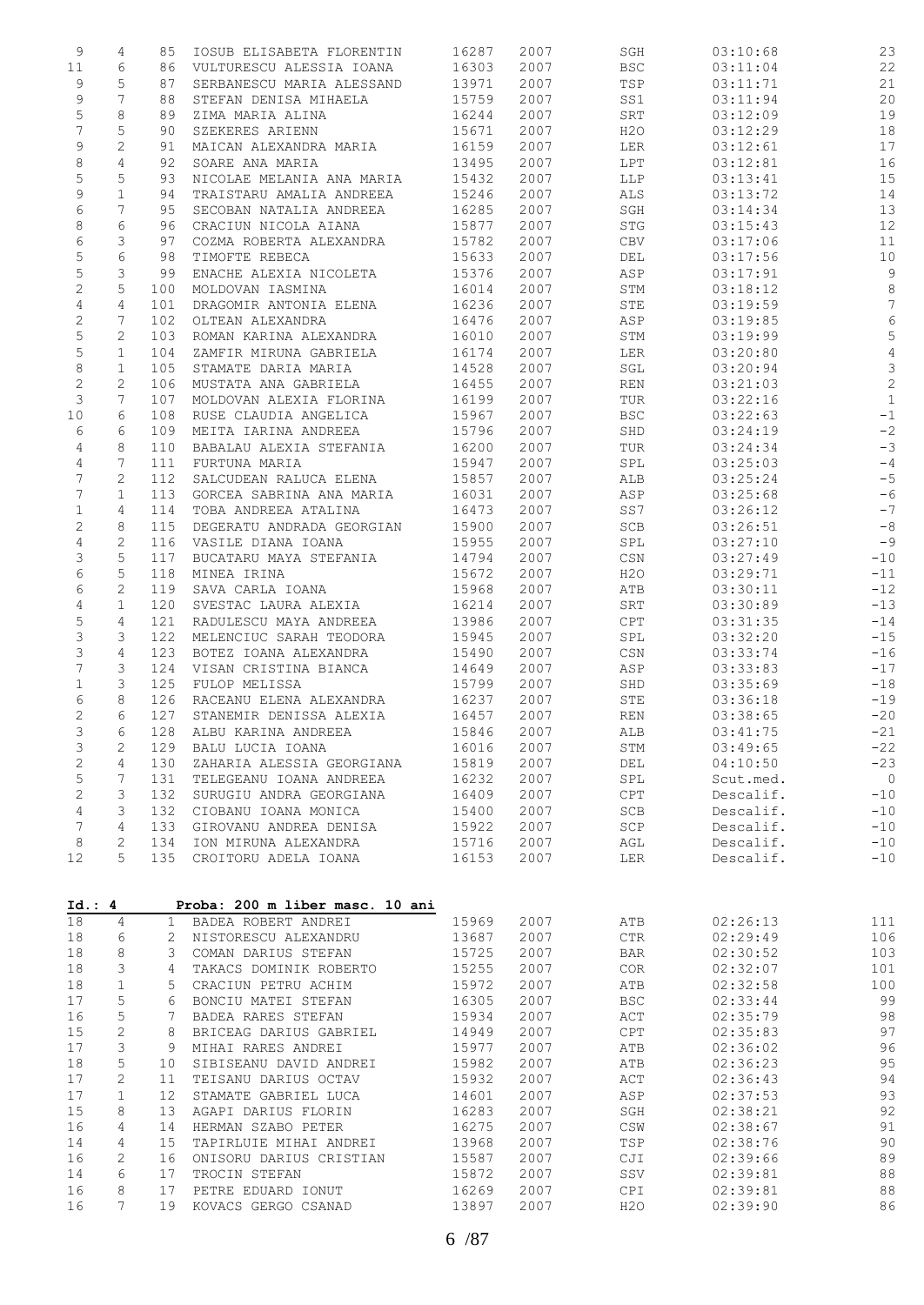| 14             | 3               | 20 | ENESCU ARMAND GUSTAV      | 15847 | 2007 | ALB                              | 02:39:95 | 85 |
|----------------|-----------------|----|---------------------------|-------|------|----------------------------------|----------|----|
| 17             | 4               | 21 | MAFTEI LEONARDO           | 14800 | 2007 | CSN                              | 02:40:26 | 84 |
|                |                 |    |                           |       |      |                                  |          |    |
| 18             | 7               | 22 | DOBRE CRISTIAN ANDREI     | 16310 | 2007 | $_{\rm BSC}$                     | 02:40:31 | 83 |
| 10             | $\mathbf{1}$    | 23 | DELEU MIHNEA C-TIN        | 14799 | 2007 | $\mathbb{C}\mathbb{S}\mathbb{N}$ | 02:40:76 | 82 |
| 14             | 5               | 24 | CONSTANTIN MIHAI ANTONIO  | 16311 | 2007 | <b>BSC</b>                       | 02:41:17 | 81 |
|                |                 |    |                           |       |      |                                  |          |    |
| 17             | 6               | 25 | MAJOR ERIK MARCIN         | 15256 | 2007 | COR                              | 02:41:97 | 80 |
| 14             | 8               | 26 | POPA ALEXANDRU RARES      | 16274 | 2007 | $\mathbb{CSW}$                   | 02:42:50 | 79 |
| 15             | 3               | 27 | GEORGESCU VLAD            | 15973 | 2007 | ATB                              | 02:42:97 | 78 |
| 16             | 3               | 28 | LUPU MATEI FILIP          | 16270 | 2007 | CPI                              | 02:43:02 | 77 |
|                |                 |    |                           |       |      |                                  |          |    |
| 11             | 7               | 29 | MOIAN DUSA RARES          | 16180 | 2007 | MBV                              | 02:43:68 | 76 |
| 13             | 4               | 30 | ARON MARIO ROBERT         | 14635 | 2007 | ASP                              | 02:44:70 | 75 |
| 16             | 6               | 31 | RUSE MATEI IULIAN         | 14641 | 2007 | ASP                              | 02:44:86 | 74 |
|                |                 |    |                           |       |      |                                  |          |    |
| 15             | 7               | 32 | CALINIC RARES CRISTIAN    | 15933 | 2007 | ACT                              | 02:45:04 | 73 |
| 16             | $\mathbf{1}$    | 33 | COJOCARU FLAVIUS C-TIN    | 14798 | 2007 | $\mathbb{C}\mathbb{S}\mathbb{N}$ | 02:45:08 | 72 |
| 15             | 4               | 34 | PETER ROBERT ALEXANDRU    | 15979 | 2007 | ATB                              | 02:45:35 | 71 |
|                |                 |    |                           |       |      |                                  |          |    |
| 17             | 8               | 35 | ILISUAN ALEX              | 14417 | 2007 | CST                              | 02:45:81 | 70 |
| 15             | 5               | 36 | LUPU CRISTIAN ANDREI      | 14826 | 2007 | MPL                              | 02:46:01 | 69 |
| 13             | 7               | 37 | BULICA IOAN               | 15971 | 2007 | ATB                              | 02:46:27 | 68 |
| 13             | 8               | 38 | MURARU EDWARD CRISTIAN    | 16318 | 2007 | <b>BSC</b>                       | 02:46:56 | 67 |
|                |                 |    |                           |       |      |                                  |          |    |
| 15             | 6               | 39 | GAGYI BOTOND              | 13899 | 2007 | H2O                              | 02:46:64 | 66 |
| 13             | 2               | 40 | ABIT EIAN                 | 15842 | 2007 | <b>BCC</b>                       | 02:46:65 | 65 |
| 11             | $\mathbf{2}$    | 41 | LILEA ALBERT IONUT        | 13984 | 2007 | CPT                              | 02:46:76 | 64 |
|                |                 |    |                           |       |      |                                  |          |    |
| 11             | 3               | 42 | SLAVIC ALEXANDER          | 15464 | 2007 | PET                              | 02:47:75 | 63 |
| 15             | $\mathbf{1}$    | 43 | DESPINA STEFAN IONUT      | 15113 | 2007 | ANA                              | 02:47:81 | 62 |
| 10             | 6               | 44 | DRAGOIU MIHAI IONUT       | 14597 | 2007 | ASP                              | 02:47:97 | 61 |
|                |                 |    |                           |       |      |                                  |          |    |
| 10             | 5               | 45 | FARCAS LAURENTIU CRISTIAN | 16353 | 2007 | CST                              | 02:48:00 | 60 |
| 12             | 3               | 46 | ANTIMIR CESAR GABRIEL     | 16306 | 2007 | <b>BSC</b>                       | 02:48:03 | 59 |
| 11             | 6               | 47 | COROIANU DANIEL           | 15143 | 2007 | COR                              | 02:48:12 | 58 |
|                |                 |    |                           |       |      |                                  |          |    |
| 14             | $\mathbf 1$     | 48 | MODORAN MIHNEA COSMIN     | 16162 | 2007 | LER                              | 02:48:43 | 57 |
| 13             | 6               | 49 | DOBROGHI DAVID DUMITRU    | 15864 | 2007 | $\operatorname{SVU}$             | 02:49:46 | 56 |
| 13             | 5               | 50 | RADU ALEXANDRU MARIO      | 16319 | 2007 | <b>BSC</b>                       | 02:49:78 | 55 |
| 13             | 3               | 51 | MIHAILA ANDREI FLORIN     | 16316 | 2007 | <b>BSC</b>                       | 02:50:33 | 54 |
|                |                 |    |                           |       |      |                                  |          |    |
| 14             | 7               | 52 | OANTA RARES MIHAI         | 15428 | 2007 | LLP                              | 02:50:54 | 53 |
| 12             | 6               | 53 | BORCEA NIKOLAS GEORGE     | 15717 | 2007 | AGL                              | 02:50:73 | 52 |
| 12             | 5               | 54 | DRAGOI DARIUS ANDREI      | 16241 | 2007 | MSB                              | 02:51:30 | 51 |
|                |                 |    |                           |       |      |                                  |          |    |
| $\,8\,$        | 6               | 55 | CAZAN DAVID ANDREI        | 15935 | 2007 | $\mathtt{ACT}$                   | 02:51:63 | 50 |
| 11             | 5               | 56 | BLIDARU DAVID ANDREI      | 14589 | 2007 | ASP                              | 02:51:76 | 49 |
| 13             | $\mathbf 1$     | 57 | STAN DAVID                | 15869 | 2007 | LBR                              | 02:52:12 | 48 |
|                | 8               | 58 | CHELU STEFAN MIHAI        | 14652 | 2007 | ASP                              | 02:52:70 | 47 |
| 2              |                 |    |                           |       |      |                                  |          |    |
| $\overline{7}$ | 3               | 59 | SCHMIDT CHRISTIAN         | 15912 | 2007 | SSB                              | 02:53:37 | 46 |
| 11             | $\mathbf{1}$    | 60 | POPA RARES CRISTIAN       | 15394 | 2007 | DEV                              | 02:53:89 | 45 |
| 12             | 7               | 61 | LUNGU DAVID               | 15863 | 2007 | SVU                              | 02:53:90 | 44 |
|                |                 |    |                           |       |      |                                  |          |    |
| 11             | 8               | 62 | PURCAR MIRCEA             | 15809 | 2007 | SHD                              | 02:54:05 | 43 |
| 12             | $\mathfrak{D}$  | 63 | DUNA ANDREI VALENTIN      | 13976 | 2007 | CPT                              | 02:54:18 | 42 |
| 9              | 3               | 64 | MIREA RARES IONUT         | 15054 | 2007 | DAC                              | 02:54:54 | 41 |
|                |                 |    |                           | 16271 |      |                                  | 02:56:18 |    |
| $10$           | 2               | 65 | GIURAN DARIUS             |       | 2007 | MSB                              |          | 40 |
| 9              | 2               | 66 | MUSAT TIBERIU GABRIEL     | 16233 | 2007 | MSB                              | 02:57:20 | 39 |
| $\mathsf 9$    | 7               | 67 | CHISCOP VLAD MIHAI        | 14606 | 2007 | ASP                              | 02:58:05 | 38 |
| 8              | 5               | 68 | ABRIHAN DAVID ANDREI      | 16093 | 2007 | DEV                              | 02:58:70 | 37 |
|                |                 |    |                           |       |      |                                  |          |    |
| 5              | 5               | 69 | TIHENEA CRISTIAN ANDREI   | 15813 | 2007 | DEL                              | 02:58:93 | 36 |
| 7              | $\overline{4}$  | 70 | TRENCHEA DARIUS MATEI     | 15838 | 2007 | <b>BCC</b>                       | 02:59:13 | 35 |
| 8              | $\mathbf 1$     | 71 | JURJA CAROL               | 16156 | 2007 | LER                              | 02:59:67 | 34 |
|                |                 |    |                           |       |      |                                  |          |    |
| 12             | 8               | 72 | MORARU VLADUT ANDREI      | 15430 | 2007 | LLP                              | 02:59:71 | 33 |
| 10             | 4               | 73 | GHEORGHIU AYAN            | 15850 | 2007 | ALB                              | 03:00:20 | 32 |
| 9              | 8               | 74 | DUMITRACHE DAVID ANDREI   | 15684 | 2007 | ALS                              | 03:00:24 | 31 |
| 9              | $\mathbf{1}$    | 75 | IORDACHE MATEI ALEX.      | 15288 | 2007 | ALS                              | 03:00:72 | 30 |
|                |                 |    |                           |       |      |                                  |          |    |
| 10             | 7               | 76 | STROE DAVID IOAN          | 16172 | 2007 | LER                              | 03:01:00 | 29 |
| $\mathbf{2}$   | 6               | 77 | KACMAZ ENES               | 16157 | 2007 | LER                              | 03:01:19 | 28 |
| 8              | 3               | 78 | GHERMAN IANIS ADRIAN      | 15879 | 2007 | STG                              | 03:01:85 | 27 |
|                |                 |    |                           |       |      |                                  |          |    |
| $\mathbf 1$    | 7               | 79 | BUCUR MARIO ALEXANDRU     | 16374 | 2007 | $_{\rm BCC}$                     | 03:02:02 | 26 |
| $\mathsf S$    | $\,8\,$         | 80 | POPA VICTOR MARIAN        | 16240 | 2007 | MSB                              | 03:03:14 | 25 |
| 10             | 3               | 81 | PISTOL ROBERT IONUT       | 13991 | 2007 | CPT                              | 03:03:79 | 24 |
| 7              | 7               | 82 | RUS MATEI                 | 16349 | 2007 | $\ensuremath{\text{VCN}}$        | 03:03:98 | 23 |
|                |                 |    |                           |       |      |                                  |          |    |
| 10             | 8               | 83 | ANTON BOGDAN              | 16256 | 2007 | SRT                              | 03:04:22 | 22 |
| 7              | $\mathbf 1$     | 84 | ALEXANDRU GABRIEL DAN     | 16146 | 2007 | LER                              | 03:05:70 | 21 |
| 8              | 8               | 85 | GRIGORE ANDREI            | 15974 | 2007 | ATB                              | 03:06:12 | 20 |
|                |                 |    |                           |       |      |                                  |          | 19 |
| 6              | $\overline{4}$  | 86 | VOINEA SERGIU BOGDAN      | 16218 | 2007 | SRT                              | 03:06:66 |    |
| 8              | $\mathbf{2}$    | 87 | TENGHER STEFAN ILIE       | 15984 | 2007 | ASP                              | 03:06:92 | 18 |
| 6              | 5               | 88 | BOCICAI IOAN ADRIAN       | 15970 | 2007 | ATB                              | 03:07:72 | 17 |
| 8              | $\overline{4}$  | 89 | JURMA PAUL GABRIEL        | 16011 | 2007 | STM                              | 03:07:90 | 16 |
|                |                 |    |                           |       |      |                                  |          |    |
| 4              | $\overline{4}$  | 90 | BUCUR TOMA                | 16338 | 2007 | <b>LER</b>                       | 03:08:95 | 15 |
| 7              | 8               | 91 | PINTIALA STEFAN ALEX.     | 16142 | 2007 | SS7                              | 03:09:06 | 14 |
| 9              | 6               | 92 | SPIRIDON STEFAN           | 16092 | 2007 | $\mathbb{C}\mathbb{S}\mathbb{N}$ | 03:09:21 | 13 |
| 8              | $7\overline{ }$ | 93 | POCORA VLAD TEODOR        | 15114 | 2007 |                                  |          | 12 |
|                |                 |    |                           |       |      | ANA                              | 03:09:67 |    |
|                |                 |    |                           |       |      |                                  |          |    |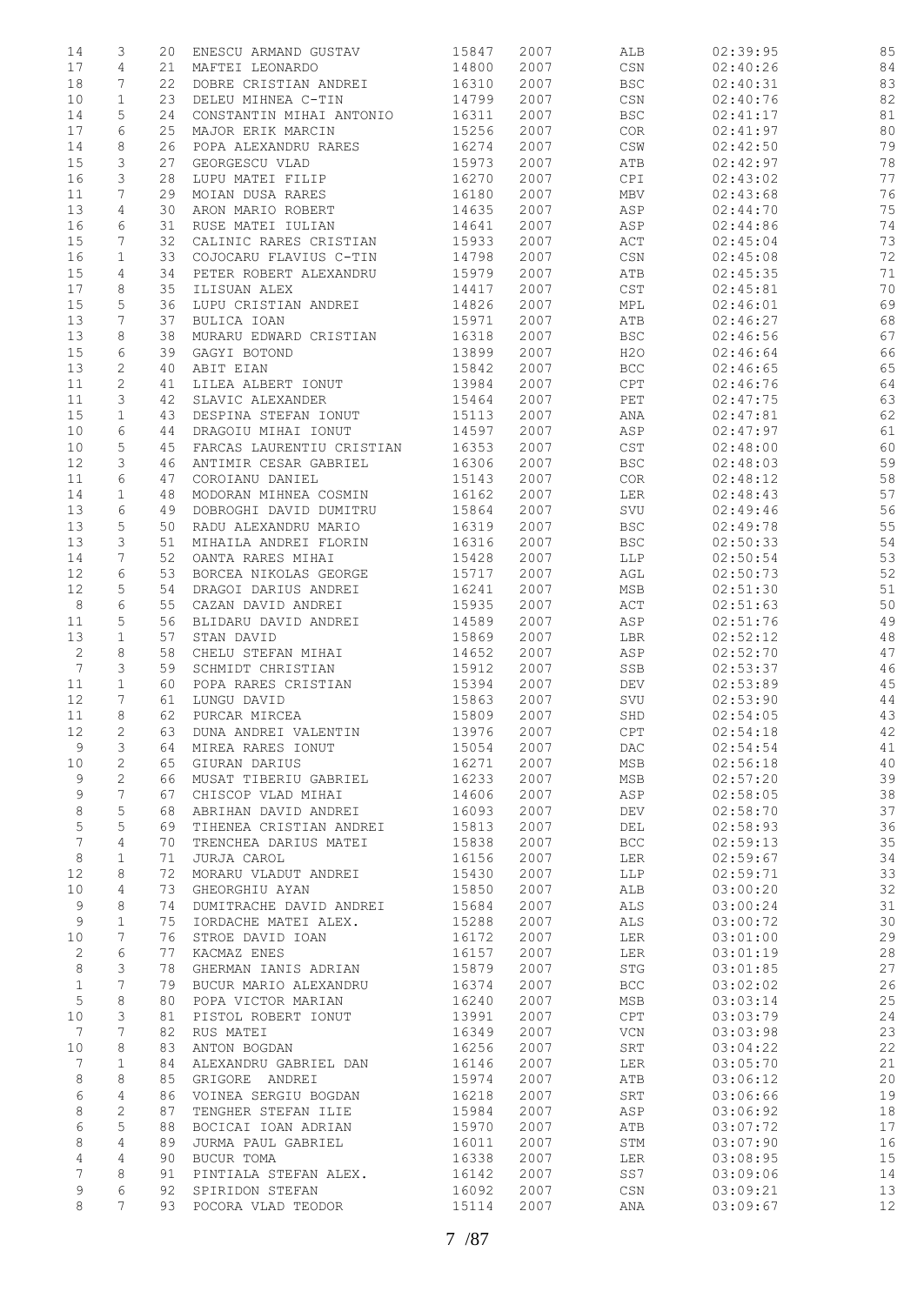| 7                                    | 2                     |                 | 94 BUDRIS PAUL PATRIK                                                      | 15810 | 2007 | SHD              | 03:10:15            | 11              |
|--------------------------------------|-----------------------|-----------------|----------------------------------------------------------------------------|-------|------|------------------|---------------------|-----------------|
| 6                                    | 8                     |                 | 95 MARANGOCI DARIUS GABRIEL                                                | 14596 | 2007 | ASP              | 03:10:22            | 10              |
| 6                                    | $\mathbf{1}$          | 96              | ABOUD ADAM                                                                 | 16145 | 2007 | LER              | 03:10:56            | $\overline{9}$  |
| 7                                    | 5                     | 97              | IORDACHE STEFAN                                                            | 14675 | 2007 | ASP              | 03:10:63            | $\,8\,$         |
| 4                                    | 8                     | 98              | MIHAILOV LUCA ALEXANDRU                                                    | 15425 | 2007 | LLP              | 03:12:43            | $7\phantom{.0}$ |
| 5                                    | 6                     | 99              | MARINESCU STEFAN CALIN                                                     | 15429 | 2007 | LLP              | 03:13:16            | $\sqrt{6}$      |
| 3                                    | $\mathbf{1}$          | 100             | MARC ALBERT CATALIN                                                        | 15853 | 2007 | ALB              | 03:13:36            | 5               |
|                                      | 5                     |                 |                                                                            |       |      |                  |                     | $\sqrt{4}$      |
| 9                                    |                       | 101             | MADARAS IOAN PIO VLADIMIR                                                  | 15914 | 2007 | SSB              | 03:13:52            |                 |
| 3                                    | 4                     | 102             | GRIGORE PATRIS                                                             | 16251 | 2007 | SRT              | 03:13:57            | $\frac{3}{2}$   |
| 4                                    | $\mathbf{2}$          | 103             | SIMION ROBERT                                                              | 15848 | 2007 | ALB              | 03:13:81            |                 |
| 2                                    | 5                     | 104             | NEACSU MARIUS NICOLAE                                                      | 15812 | 2007 | DEL              | 03:14:09            | $\mathbf{1}$    |
| 6                                    | 2                     | 105             | ISTRATE ALEXANDRU MIHAI                                                    | 13700 | 2007 | SGL              | 03:14:15            | $-1$            |
| 4                                    | 3                     | 106             | UTULEAC FLORIN ORLANDO                                                     | 16128 | 2007 | SPL              | 03:18:02            | $-2$            |
| 7                                    | 6                     | 107             | DAVID MATEI                                                                | 15889 | 2007 | BAM              | 03:18:25            | $-3$            |
| 9                                    | $\overline{4}$        | 108             | STANGACIU ALEXANDRU EUGEN                                                  | 15983 | 2007 | ATB              | 03:19:30            | $-4$            |
| $\mathbf{2}$                         | $\mathbf{1}$          | 109             | ONCEANU MATEI                                                              | 16454 | 2007 | REN              | 03:19:50            | $-5$            |
| 3                                    | 5                     | 110             | PANTAZA VLADIMIR TEODOR                                                    | 15811 | 2007 | DEL              | 03:20:06            | $-6$            |
| $\mathbf{2}$                         | $\mathbf{2}^{\prime}$ | 111             | CIOCIRLAN SEBASTIAN GABRI                                                  | 15724 | 2007 | TSP              | 03:20:92            | $-7$            |
|                                      | 4                     | 112             | OANCEA MARIUS VALENTIN                                                     | 15953 | 2007 | SPL              | 03:22:30            | $-8$            |
| 5<br>5                               |                       |                 |                                                                            |       |      |                  |                     |                 |
|                                      | 2                     | 113             | CIUBOTARU ROBERT ANDREI                                                    | 15936 | 2007 | ACT              | 03:22:60            | $-9$            |
| 6                                    | 7                     | 114             | CAZACU ANDREI LIVIU                                                        | 15427 | 2007 | LLP              | 03:22:67            | $-10$           |
| 6                                    | 6                     | 115             | MATIAS ALEXANDRU                                                           | 14801 | 2007 | CSN              | 03:22:80            | $-11$           |
| 5                                    | $\mathbf{1}$          | 116             | BARBU RAZVAN                                                               | 15854 | 2007 | ALB              | 03:24:02            | $-12$           |
| $\overline{4}$                       | 7                     | 117             | AGRIPINA ROBERT                                                            | 15780 | 2007 | CBV              | 03:25:31            | $-13$           |
| $\mathbf 1$                          | $\mathbf{2}$          | 118             | PREDA HRISTOFOR                                                            | 15839 | 2007 | BCC              | 03:28:68            | $-14$           |
| 3                                    | 8                     | 119             | BERCARU RARES C-TIN                                                        | 15951 | 2007 | SPL              | 03:28:79            | $-15$           |
| $\mathbf{2}$                         | 7                     | 120             | DAVID SIMON SEBASTIAN                                                      | 16451 | 2007 | REN              | 03:29:25            | $-16$           |
| 3                                    | $\mathbf{2}$          | 121             | IORDACHE DAVID GABRIEL                                                     | 16248 | 2007 | SRT              | 03:33:17            | $-17$           |
| 3                                    | 3                     | 122             | SOAITA RARES ERIK                                                          | 15851 | 2007 | ALB              | 03:36:25            | $-18$           |
| 3                                    | 7                     | 123             | MOCANU STEFAN GABRIEL                                                      | 16071 | 2007 | $\mathbb{CSN}{}$ | 03:41:28            | $-19$           |
| $\mathbf 1$                          | $\overline{4}$        | 124             | RASCOVSCHI STEFAN                                                          | 16105 | 2007 | SCB              | 03:49:47            | $-20$           |
|                                      | 3                     |                 |                                                                            |       |      |                  |                     |                 |
| 2                                    |                       | 125             | SIMIONESCU ANDREI MIHAI                                                    | 15538 | 2007 | CBV              | 03:52:39            | $-21$           |
| $\overline{4}$                       | $\mathbf{1}$          | 126             | VLAICU ANTON NICOLAE                                                       | 16072 | 2007 | $\mathbb{CSN}{}$ | Scut.med.           | $\overline{0}$  |
| 5                                    | 3                     | 126             | DRAGOMIR ALEXANDRU NICOLA                                                  | 15938 | 2007 | ACT              | Scut.med.           | $\overline{0}$  |
| $\mathbf{1}$                         | 5                     | 128             | BOBARNAC RADU                                                              | 15894 | 2007 | SCB              | Descalif.           | $-10$           |
| $\mathbf{2}$                         | 4                     | 128             | PRICOP PETRICA ADRIAN                                                      | 16343 | 2007 | CSN              | Descalif.           | $-10$           |
| 4                                    | 5                     | 129             | DIN LUCA STEFAN                                                            | 15831 | 2007 | DAC              | Descalif.           | $-10$           |
| 17                                   | 7                     | 130             | NEAGU CEZAR STEFAN                                                         | 15871 | 2007 | SSV              | Descalif.           | $-10$           |
| 18                                   | $\mathbf{2}^{\prime}$ | 131             | MUNTEAN RARES IONUT                                                        | 15924 | 2007 | SCP              | Descalif.           | $-10$           |
| Id.: 5<br>2                          | $\overline{4}$        |                 | Proba: 4 X 50 m liber fem. 11 ani<br>1 1) CRAIU, DUMITRESCU, DINU, CHIRITA |       |      | ATB              | 02:04:13            | 196             |
| 2                                    | 3                     | $\overline{2}$  | 1) SOFRONEA, POPOVICI, URSU, SAUCIUC                                       |       |      | SSV              | 02:05:52            | 186             |
|                                      | 6                     | 3               | 1) APOSTOL, CHELMUS, HARSAN, MARC                                          |       |      | $\mathbb{CSW}$   | 02:07:21            | 180             |
| $\mathbf 1$<br>$\overline{c}$        | $\mathsf S$           | 4               | 1) LAZZETTI, FABIAN, PREDA, STIRBU                                         |       |      | CSP              | 02:07:30            | 176             |
|                                      | $\epsilon$            | 5               | 1) MENCIU, OPREA, CRISTEA, NEAGU                                           |       |      | <b>BSC</b>       | 02:09:18            | 174             |
| $\mathbf{2}$                         |                       |                 |                                                                            |       |      |                  |                     |                 |
| $\mathbf{2}$                         | $\mathbf{2}$          | 6               | 1) ACHIM, MONDINI, BUFTEANU, SANDU                                         |       |      | STM              | 02:10:16            | 172             |
| $\mathbf 1$                          | 3                     | 7               | 1) BALINT, FLORESCU, BURCIU, CAREBA                                        |       |      | SRT              | 02:10:94            | 170             |
| $\mathbf{2}$                         | 8                     | 8               | 1) SEBE, ILIE, SAVULESCU, GROSU                                            |       |      | STE              | 02:13:36            | 168             |
| $\mathbf{2}$                         | $7\phantom{.}$        | 9               | 1) FLOREA, STUPINEAN, MNAJED, NITU                                         |       |      | LER              | 02:13:95            | 166             |
| $\mathbf 1$                          | $\overline{4}$        | 10              | 1) BREZEANU, GHEORGHE, BADEA, IANCU                                        |       |      | ACT              | 02:14:27            | 164             |
| $\mathbf{2}$                         | $\mathbf 1$           | 11              | 1) SIMIONESCU, NICOARA, BELCIU, PETRUTIU                                   |       |      | ALB              | 02:18:23            | 162             |
| $\mathbf 1$                          | 5                     |                 | 1) LORINCZ, NEGRU, SALAJAN, BAKO                                           |       |      |                  |                     |                 |
|                                      |                       | 12 <sup>°</sup> |                                                                            |       |      | COR              | 02:19:56            | 160             |
|                                      |                       |                 |                                                                            |       |      |                  |                     |                 |
|                                      |                       |                 | Proba: 4 X 50 m liber masc. 11 ani                                         |       |      |                  |                     |                 |
|                                      | 5                     | $\mathbf{1}$    | 1) IONESCU, ANGHEL, SEKSI, CONSTANTINESCU                                  |       |      | <b>BSC</b>       | 02:03:02            | 246             |
|                                      | 4                     | $\mathbf{2}$    | 1) SCORTEA, ANDREI, M. SEDIQ, IASCHIU                                      |       |      | ATB              | 02:03:33            | 236             |
|                                      | 3                     | 3               | 1) ROSU, MIHALACHE, MATEI, BUCUR                                           |       |      | ASP              | 02:06:00            | 230             |
|                                      | $\epsilon$            | 4               | 1) PAUNESCU, SALCUCEANU, RADOS, NAGY                                       |       |      | SHD              | 02:06:99            | 226             |
|                                      | 8                     | 5               | 1) RADUCANU, ENCIU, NICULAIE, NOVAC                                        |       |      | ACT              | 02:09:54            | 224             |
| 3<br>3<br>3<br>3<br>3<br>3           | $\mathbf 1$           | 6               | 1) JITARU, MEZDREA, FARKAS, POP                                            |       |      | CST              | 02:09:97            | 222             |
|                                      | $\overline{4}$        | 7               | 1) LUPUT, GALATANU, FLOREA, NISTOR                                         |       |      | STM              | 02:10:06            | 220             |
| $\overline{c}$<br>3                  | $\overline{7}$        | 8               | 1) SUSMAN, LUCA, KRIZBAI, STANCEL                                          |       |      | ALB              | 02:11:22            | 218             |
| $\mathbf 1$                          | 5                     | 9               | 1) PISOSCHI, DRAGOMIR, POPA, POSTELNICU                                    |       |      | REN              | 02:13:08            | 216             |
|                                      | 5                     | 10              | 1) POP, MIHALCU, MORAR, HARABAGIU                                          |       |      | BAM              | 02:16:08            | 214             |
|                                      | $\mathbf{2}$          | 11              | 1) SAVUCA, IACOB, CHIRICA, SLAVU                                           |       |      | AGL              | 02:16:11            | 212             |
| $\mathbf{2}$<br>$\mathbf{2}$         | 3                     | 12              | 1) MANOLE, MARINESCU, IONESCU, BARNEA                                      |       |      | LER              | 02:18:81            |                 |
| $\mathbf{2}$                         |                       | 13              |                                                                            |       |      |                  |                     | 210             |
|                                      | 6                     |                 | 1) COJOCARU, GHINDA, BOZONCA, DOGARU                                       |       |      | CSN              | 02:19:97            | 208             |
|                                      | $\mathbf{2}$          | 14              | 1) DOBRESCU, BADEA, TANASE, SECEANU                                        |       |      | CPT              | 02:20:40            | 206             |
| $\mathbf{2}$<br>3<br>$\mathbf{2}$    | $7\phantom{.}$        | 15              | 1) STEFANESCU, CIUTACU, CULEA, FICIU                                       |       |      | SS1              | 02:22:43            | 204             |
| Id.: 6<br>$\mathbf 1$<br>$\mathbf 1$ | 4<br>3                | 16<br>17        | 1) CUNTAN, NEGRU, MUTIU, MOGOE<br>1)                                       |       |      | SSB<br>CBV       | 02:26:40<br>Neprez. | 202<br>$\circ$  |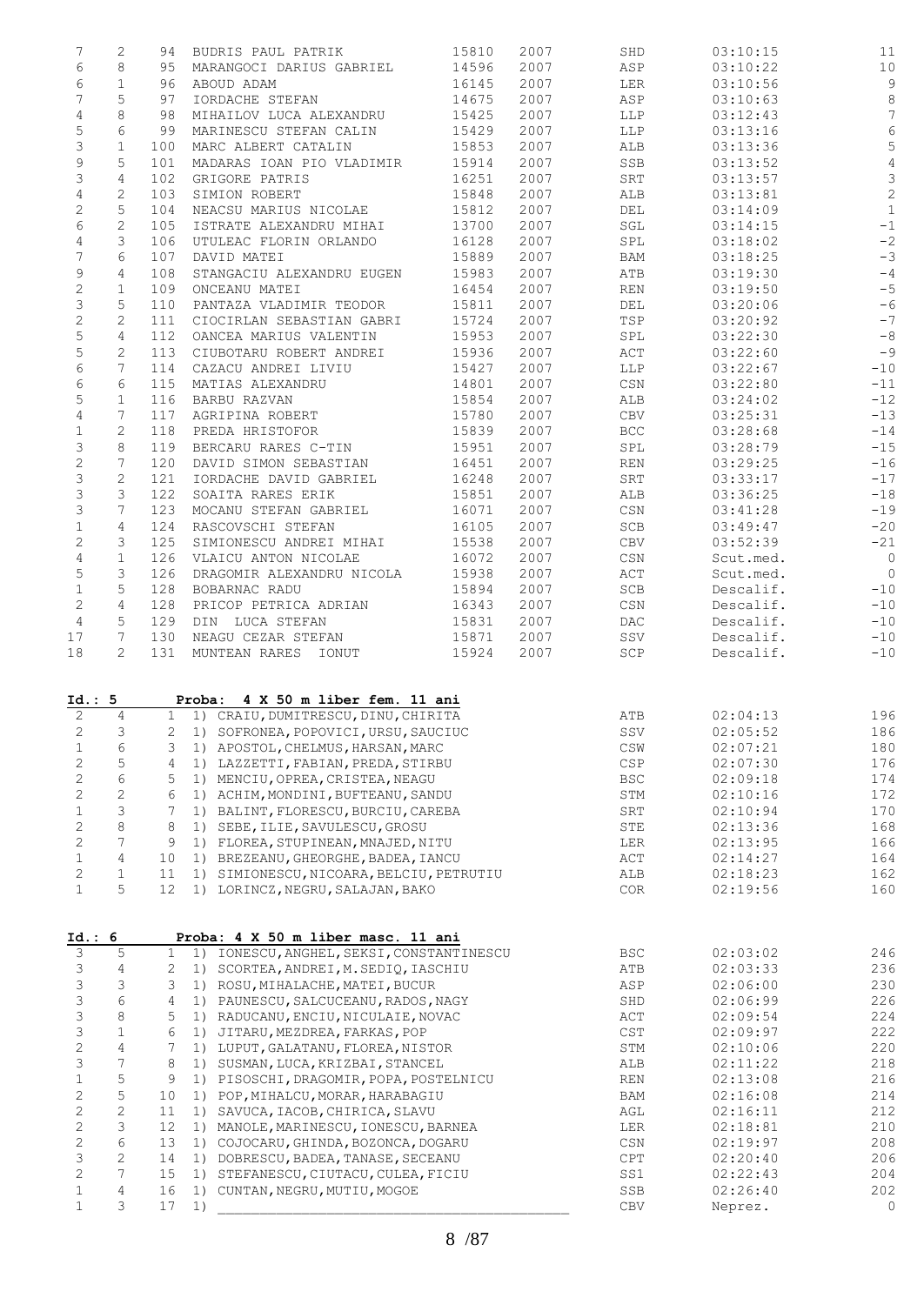### CLASAMENT INDIVIDUAL CUMULAT – REUNIUNEA I

| Loc Nume si prenume                                                                                                                                                                                                                          | Cod | Club<br>$/$ Ech                |                                | Total proba/puncte<br>pct. |
|----------------------------------------------------------------------------------------------------------------------------------------------------------------------------------------------------------------------------------------------|-----|--------------------------------|--------------------------------|----------------------------|
|                                                                                                                                                                                                                                              |     |                                |                                |                            |
| $Fete - 10 ani$                                                                                                                                                                                                                              |     |                                |                                |                            |
| 1 ANDREI IARINA IOANA 15963<br>2 BUTNARU ALEXANDRA MIHAELA 12459                                                                                                                                                                             |     | ATB/1<br>WIN/0                 |                                | 114 3/114<br>109 3/109     |
|                                                                                                                                                                                                                                              |     |                                |                                | 106 3/106                  |
| 3 FRUNZA INGRID IOANA 16234<br>4 PREOTU MARIA ANTONIA 15695<br>5 PARASCHIV EVA MARIA 15929                                                                                                                                                   |     | STE/1<br>csp/0<br>CSP/0        |                                | $104$ $3/104$              |
|                                                                                                                                                                                                                                              |     | ACT/1                          |                                | $103 \quad 3/103$          |
|                                                                                                                                                                                                                                              |     |                                |                                | $102 \quad 3/102$          |
| 6 MIHALCEA MARIA CAMELIA 16235<br>7 GROSU ANA GEORGIANA 15930<br>8 SAMUILA IRIS ALEXANDRA 15249                                                                                                                                              |     | STE/1<br>ACT/1<br>COR/1        |                                | $101 \quad 3/101$          |
|                                                                                                                                                                                                                                              |     |                                |                                | 100 3/100                  |
| 8 SAMULLA IRIS ALEXANDRA (1924)<br>9 VOICU IOANA ALEXANDRA (16304)<br>10 NICULAE TEODORA ANA MARIA (15966)<br>11 TOADER FRANCESCA (16296)<br>12 BOLEACU PAULA MARIA (15870)<br>13 BADRALEXI SOFIA MARIA (16346)<br>14 VASS BRIGITTA (16348   |     |                                | BSC/1 99 3/99                  |                            |
|                                                                                                                                                                                                                                              |     | ATB/1                          | 98 3/98                        |                            |
|                                                                                                                                                                                                                                              |     |                                | BSC/1 97 3/97                  |                            |
|                                                                                                                                                                                                                                              |     |                                | SSV/1 96 3/96                  |                            |
|                                                                                                                                                                                                                                              |     |                                | $VCN/1$ 95 3/95                |                            |
|                                                                                                                                                                                                                                              |     | VCN/1                          | 94 3/94                        |                            |
|                                                                                                                                                                                                                                              |     |                                | BSC/1 93 3/93                  |                            |
| 15 BEAR TIMEER MANIA<br>16 KISS KAMILLA CSENGE<br>17 COVACIU BOGDANA STEFANIA<br>16198<br>18 STANCU AIDA MARIA<br>161987<br>19 PREDA IRINA ANA<br>20 TRUSCA MELISA ANNE<br>21 COZMA IOANA<br>22 SILAGHI MIRIAM<br>23 SILAGHI MIRIAM<br>16373 |     |                                | COR/1 92 3/92                  |                            |
|                                                                                                                                                                                                                                              |     |                                | TUR/0 91 3/91<br>MPL/1 90 3/90 |                            |
|                                                                                                                                                                                                                                              |     |                                |                                |                            |
|                                                                                                                                                                                                                                              |     | BSC/1                          | 89 3/89                        |                            |
|                                                                                                                                                                                                                                              |     |                                | ASP/1 88 3/88<br>CSN/1 87 3/87 |                            |
|                                                                                                                                                                                                                                              |     |                                | MSM/0 86 3/86                  |                            |
|                                                                                                                                                                                                                                              |     |                                |                                |                            |
|                                                                                                                                                                                                                                              |     | REN/1                          | $STG/0$ 85 3/85<br>84 3/84     |                            |
| 23 SARKANY MELINDA SAROLTA 15878<br>24 OANCEA MARIA TEODORA 14708<br>25 SVEDUNEAC DIANA ANDREEA 16282                                                                                                                                        |     |                                | SGH/1 83 3/83                  |                            |
|                                                                                                                                                                                                                                              |     |                                | MPL/1 82 3/82                  |                            |
|                                                                                                                                                                                                                                              |     |                                |                                |                            |
|                                                                                                                                                                                                                                              |     | $5/82$<br>BSC/1 80 1<br>ATP /  |                                |                            |
|                                                                                                                                                                                                                                              |     |                                | ATB/1 79 3/79                  |                            |
|                                                                                                                                                                                                                                              |     |                                | 78 3/78                        |                            |
|                                                                                                                                                                                                                                              |     | ATB/1<br>ACT/1                 |                                | 77 3/77                    |
| 32 PATRASCU RAISA STEFANIA 15052                                                                                                                                                                                                             |     | DAC/1                          |                                | 76 3/76                    |
| 33 CICEU CRISTA PETRA 15888 BAM/1<br>34 TARANTIS MAIA GABRIELA 15888 BAM/1<br>35 PIRVU MIHAELA ADRIANA 14626 ASP/1<br>36 ARGESANU MARIA ALEXIA 14605 ASP/1<br>37 CERNAUTANU ROBERTA ANA 16302 BSC/1<br>38 VASILESCU EMA CRISTINA 16294 B     |     |                                |                                | 75 3/75                    |
|                                                                                                                                                                                                                                              |     |                                |                                | 74 3/74                    |
|                                                                                                                                                                                                                                              |     |                                |                                | 73 3/73                    |
|                                                                                                                                                                                                                                              |     |                                |                                | 72 3/72                    |
|                                                                                                                                                                                                                                              |     |                                |                                | 71 3/71                    |
|                                                                                                                                                                                                                                              |     |                                |                                | 70 3/70                    |
|                                                                                                                                                                                                                                              |     |                                | 69 3/69                        |                            |
| 40 MIHAI TEODORA MARIA 15720 AGL/1                                                                                                                                                                                                           |     |                                | 68 3/68                        |                            |
|                                                                                                                                                                                                                                              |     | REN/1                          | 67 3/67                        |                            |
|                                                                                                                                                                                                                                              |     |                                | BAM/1 66 3/66                  |                            |
|                                                                                                                                                                                                                                              |     | $\frac{1}{\text{SHD}}$ /1      | 65 3/65                        |                            |
|                                                                                                                                                                                                                                              |     | SCP/0<br>LLP/1                 | 64 3/64<br>63 3/63             |                            |
|                                                                                                                                                                                                                                              |     |                                |                                |                            |
|                                                                                                                                                                                                                                              |     |                                | CJI/0 62 3/62                  |                            |
|                                                                                                                                                                                                                                              |     |                                | MSB/0 61 3/61<br>DEL/1 60 3/60 |                            |
|                                                                                                                                                                                                                                              |     | CBV/0                          | 59 3/59                        |                            |
|                                                                                                                                                                                                                                              |     |                                |                                |                            |
|                                                                                                                                                                                                                                              |     |                                | ALB/1 58 3/58<br>BAM/1 57 3/57 |                            |
|                                                                                                                                                                                                                                              |     |                                | CSN/1 56 3/56                  |                            |
|                                                                                                                                                                                                                                              |     |                                |                                |                            |
|                                                                                                                                                                                                                                              |     | SSV/1 55 3/55<br>LER/1 54 3/54 |                                |                            |
|                                                                                                                                                                                                                                              |     |                                | $VCN/1$ 53 3/53                |                            |
| 56 TUDORESCU AFRODITI MARIA 15056<br>57 MIRCEA COSMINA IOANA 14643<br>58 VANGHELESCU MIRUNA 16295                                                                                                                                            |     | DAC/1                          | 52 3/52                        |                            |
|                                                                                                                                                                                                                                              |     | ASP/1                          | 51 3/51                        |                            |
|                                                                                                                                                                                                                                              |     | BSC/1                          | 50 3/50                        |                            |
|                                                                                                                                                                                                                                              |     |                                | STM/1 49 3/49                  |                            |
|                                                                                                                                                                                                                                              |     |                                | LER/1 48 3/48<br>LER/1 47 3/47 |                            |
|                                                                                                                                                                                                                                              |     |                                |                                |                            |
|                                                                                                                                                                                                                                              |     | AGL/1                          | 46 3/46                        |                            |
|                                                                                                                                                                                                                                              |     | STG/0                          | $45 \quad 3/45$                |                            |
| 30 VANGHELESCO MIKONA 16295<br>59 RASADEAN MAIA ALEXANDRA 16132<br>60 ION ANADIANA 16272<br>61 POPA MARIA ROBERTA 16164<br>62 COSTANDACHE CAROLINA 15715<br>63 CRACIUN DARIA ALESIA 15876<br>64 BERTA ALINA RIANA 16015<br>65 CRUCIANU MONIC |     | STM/1                          | $44 \quad 3/44$                |                            |
|                                                                                                                                                                                                                                              |     |                                | CSN/1 43 3/43                  |                            |
| 66 STANESCU MIHAELA JAQELINE 14586 ASP/1 42 3/42<br>67 CURTICAPEAN IRISZ ANTONIA 15673 H2O/1 41 3/41<br>68 SINESCU ALEXIA MARIA 15678 REN/1 40 3/40                                                                                          |     |                                |                                |                            |
|                                                                                                                                                                                                                                              |     |                                |                                |                            |
|                                                                                                                                                                                                                                              |     |                                |                                |                            |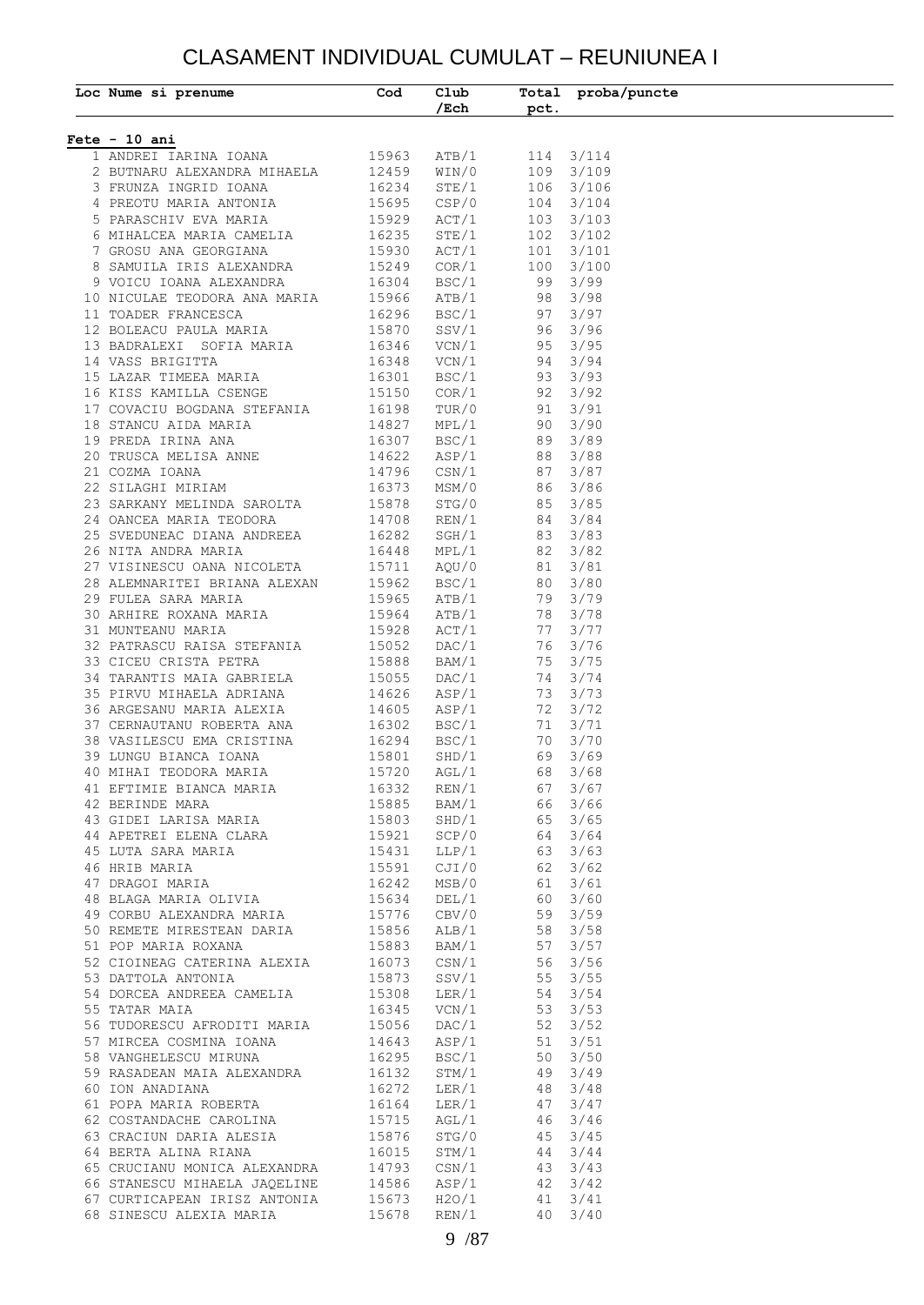| 69 BREZAN SARA MARIA $15492$ CSN/1 39 3/39<br>70 MARIN IOANA ALEXANDRA $16230$ SPL/1 38 3/38<br>71 MAFTEI DENISA $14797$ CSN/1 37 3/37<br>72 HERBAN MARIA DENISA $15800$ SHD/1 36 3/36<br>73 ILOVICEANU MARIA GEORGIAN $15797$ SHD/1 3         |                |       |       |         |
|------------------------------------------------------------------------------------------------------------------------------------------------------------------------------------------------------------------------------------------------|----------------|-------|-------|---------|
|                                                                                                                                                                                                                                                |                |       |       |         |
|                                                                                                                                                                                                                                                |                |       |       |         |
|                                                                                                                                                                                                                                                |                |       |       |         |
|                                                                                                                                                                                                                                                |                |       |       |         |
|                                                                                                                                                                                                                                                |                |       |       |         |
|                                                                                                                                                                                                                                                |                |       |       |         |
|                                                                                                                                                                                                                                                |                |       |       |         |
|                                                                                                                                                                                                                                                |                |       |       |         |
|                                                                                                                                                                                                                                                |                |       |       |         |
|                                                                                                                                                                                                                                                |                |       |       |         |
| 77 PETREA ANDREEA LACRAMIORA 15718 AGL/1 32 3/32<br>78 NITESCU EVA MARIA 15718 AGL/1 32 3/32<br>79 ROGOJANU SARA 15911 SSB/0 29 3/29<br>80 ZSEBE ANNA LLONA 15855 ALB/1 28 3/29<br>80 ZSEBE ANNA 15855 ALB/1 28 3/28                           |                |       |       |         |
|                                                                                                                                                                                                                                                |                |       |       |         |
|                                                                                                                                                                                                                                                |                |       |       |         |
|                                                                                                                                                                                                                                                |                |       |       |         |
|                                                                                                                                                                                                                                                |                |       |       |         |
|                                                                                                                                                                                                                                                |                |       |       |         |
| 81 SABAU INGRID MONICA<br>81 SABAU INGRID MONICA<br>82 IMRE KEDVES REKA<br>83 BOGATEAN SARA GLORIA<br>83 GOGATEAN SARA GLORIA<br>84 CARPENIS SIDONIA ELENA<br>85 IOSUB ELISABETA FLORENTIN<br>85 IOSUB ELISABETA FLORENTIN<br>86 VULTURESCU AL |                |       |       |         |
|                                                                                                                                                                                                                                                |                |       |       |         |
|                                                                                                                                                                                                                                                |                |       |       |         |
|                                                                                                                                                                                                                                                |                |       |       |         |
|                                                                                                                                                                                                                                                |                |       |       |         |
| 88 STEFAN DENISA MIHAELA $15759$ SS1/0 $20$ 3/20<br>89 ZIMA MARIA ALINA $16244$ SRT/1 $19$ 3/19<br>90 SZEKERES ARIENN $15671$ H2O/1 $18$ 3/18                                                                                                  |                |       |       |         |
|                                                                                                                                                                                                                                                |                |       |       |         |
|                                                                                                                                                                                                                                                |                |       |       |         |
|                                                                                                                                                                                                                                                |                |       |       |         |
|                                                                                                                                                                                                                                                |                |       |       |         |
|                                                                                                                                                                                                                                                |                |       |       |         |
|                                                                                                                                                                                                                                                |                |       |       |         |
|                                                                                                                                                                                                                                                |                |       |       |         |
|                                                                                                                                                                                                                                                |                |       |       |         |
|                                                                                                                                                                                                                                                |                |       |       |         |
|                                                                                                                                                                                                                                                |                |       |       |         |
|                                                                                                                                                                                                                                                |                |       |       |         |
|                                                                                                                                                                                                                                                |                |       |       |         |
|                                                                                                                                                                                                                                                |                |       |       |         |
|                                                                                                                                                                                                                                                |                |       |       |         |
|                                                                                                                                                                                                                                                |                |       |       |         |
|                                                                                                                                                                                                                                                |                |       |       |         |
|                                                                                                                                                                                                                                                |                |       |       | 3/3     |
|                                                                                                                                                                                                                                                |                |       |       |         |
| 105 STAMATE DARIA MARIA 14528 SGL/0 3<br>106 MUSTATA ANA GABRIELA 16455 REN/0 2<br>107 MOLDOVAN ALEXIA FLORINA 16199 TUR/0 1                                                                                                                   |                |       |       | 3/2     |
|                                                                                                                                                                                                                                                |                |       |       | 3/1     |
| 108 TELEGEANU IOANA ANDREEA $16232$ SPL/1 0<br>109 RUSE CLAUDIA ANGELICA 15967 BSC/0 -1 3/-1<br>110 MEITA IARINA ANDREEA 15967 BSC/0 -2 3/-2<br>111 BABALAU ALEXIA STEFANIA 16200 TUR/0 -3 3/-3<br>112 FURTUNA MARIA 15947 SPL/1 -4 3/         |                |       |       |         |
|                                                                                                                                                                                                                                                |                |       |       |         |
|                                                                                                                                                                                                                                                |                |       |       |         |
|                                                                                                                                                                                                                                                |                |       |       |         |
|                                                                                                                                                                                                                                                |                |       |       |         |
| 113 SALCUDEAN RALUCA ELENA                                                                                                                                                                                                                     | 15857          | ALB/1 | $-5$  | $3/-5$  |
| 114 GORCEA SABRINA ANA MARIA 16031                                                                                                                                                                                                             |                | ASP/1 | -6    | $3/-6$  |
| 115 TOBA ANDREEA ATALINA                                                                                                                                                                                                                       | 16473          | SS7/0 | $-7$  | $3/-7$  |
|                                                                                                                                                                                                                                                | 15900          |       |       |         |
| 116 DEGERATU ANDRADA GEORGIAN                                                                                                                                                                                                                  |                | SCB/0 | $-8$  | $3/-8$  |
| 117 VASILE DIANA IOANA                                                                                                                                                                                                                         | 15955          | SPL/1 | -9    | $3/-9$  |
| 118 CROITORU ADELA IOANA                                                                                                                                                                                                                       | 16153          | LER/1 | $-10$ | $3/-10$ |
| 119 ION MIRUNA ALEXANDRA                                                                                                                                                                                                                       | 15716          | AGL/1 | $-10$ | $3/-10$ |
| 120 GIROVANU ANDREA DENISA                                                                                                                                                                                                                     | 15922          | SCP/0 | $-10$ | $3/-10$ |
| 121 CIOBANU IOANA MONICA                                                                                                                                                                                                                       | 15400          | SCB/0 | $-10$ | $3/-10$ |
|                                                                                                                                                                                                                                                | 14794          | CSN/1 | $-10$ | $3/-10$ |
| 122 BUCATARU MAYA STEFANIA<br>123 SURUGIU ANDRA GEORGIANA                                                                                                                                                                                      | 16409          | CPT/1 | $-10$ | $3/-10$ |
| 124 MINEA IRINA                                                                                                                                                                                                                                | 15672          | H2O/1 | $-11$ | $3/-11$ |
| 125 SAVA CARLA IOANA                                                                                                                                                                                                                           | 15968          | ATB/0 | $-12$ | $3/-12$ |
|                                                                                                                                                                                                                                                |                |       |       |         |
| 126 SVESTAC LAURA ALEXIA                                                                                                                                                                                                                       | 16214          | SRT/1 | $-13$ | $3/-13$ |
| 127 RADULESCU MAYA ANDREEA 13986                                                                                                                                                                                                               |                | CPT/1 | $-14$ | $3/-14$ |
| 128 MELENCIUC SARAH TEODORA                                                                                                                                                                                                                    | 15945          | SPL/1 | $-15$ | $3/-15$ |
| 129 BOTEZ IOANA ALEXANDRA                                                                                                                                                                                                                      | 15490          | CSN/1 | $-16$ | $3/-16$ |
| 130 VISAN CRISTINA BIANCA                                                                                                                                                                                                                      | 14649          | ASP/0 | $-17$ | $3/-17$ |
| 131 FULOP MELISSA                                                                                                                                                                                                                              | 15799          | SHD/1 | $-18$ | $3/-18$ |
| 132 RACEANU ELENA ALEXANDRA                                                                                                                                                                                                                    |                | STE/1 | -19   | $3/-19$ |
| 133 STANEMIR DENISSA ALEXIA                                                                                                                                                                                                                    | 16237<br>16457 | REN/0 | $-20$ | $3/-20$ |
| 134 ALBU KARINA ANDREEA                                                                                                                                                                                                                        | 15846          | ALB/0 | $-21$ | $3/-21$ |
|                                                                                                                                                                                                                                                |                |       | $-22$ |         |
| 135 BALU LUCIA IOANA                                                                                                                                                                                                                           | 16016          | STM/1 |       | $3/-22$ |
| 136 ZAHARIA ALESSIA GEORGIANA 15819                                                                                                                                                                                                            |                | DEL/1 | $-23$ | $3/-23$ |
| Fete - 11 ani<br>1 BAKO ANSTASIA MARIA                                                                                                                                                                                                         | 13043          | COR/1 | 98    | 1/98    |
|                                                                                                                                                                                                                                                |                |       |       |         |
| 2 URSU MARIA IOANA                                                                                                                                                                                                                             | 15100          | SSV/1 | 93    | 1/93    |
| 3 OTOIU ANA CRISTIANA                                                                                                                                                                                                                          | 11252          | CPT/0 | 90    | 1/90    |
| 4 CHIRITA CLARA MARIA                                                                                                                                                                                                                          | 15412          | ATB/1 | 88    | 1/88    |
|                                                                                                                                                                                                                                                |                |       |       |         |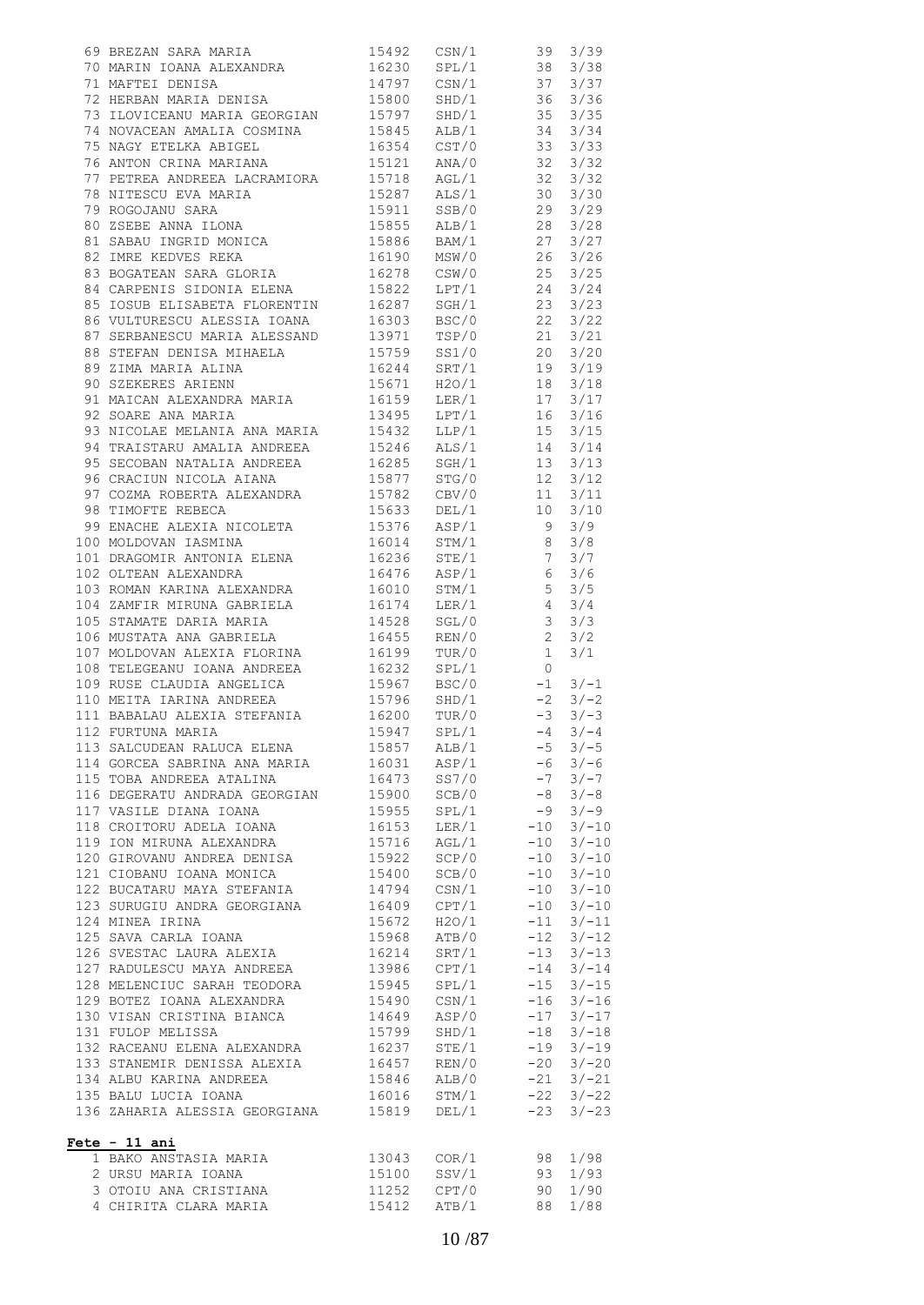| 39 GINGHINA ALINA ANDREEA $14901$ AGL/1 54 1/54<br>40 DUMITRESCU ALISSA MARIA $14442$ LLP/0 52 1/52<br>42 HIRBOVANU VANESA DANIELA 15942 ACT/1 51 1/51<br>42 HIRBOVANU VANESA DANIELA 15221 STM/1 50 1/50<br>43 GALATA LARISA ELENA 15 |             |                |    |      |
|----------------------------------------------------------------------------------------------------------------------------------------------------------------------------------------------------------------------------------------|-------------|----------------|----|------|
|                                                                                                                                                                                                                                        |             |                |    |      |
|                                                                                                                                                                                                                                        |             |                |    |      |
|                                                                                                                                                                                                                                        |             |                |    |      |
| 47 FRASINEANU MARIA REBECA<br>47 FRASINEANU MARIA REBECA<br>48 CHELMUS ARINA MARIA<br>49 SEBE ANDRA MIRUNA<br>49 SEBE ANDRA MIRUNA<br>49 SEBE ANDRA MIRUNA<br>44 1/44<br>50 ILIE DARIA MARIA<br>44 1/44                                |             |                |    |      |
|                                                                                                                                                                                                                                        |             |                |    |      |
|                                                                                                                                                                                                                                        |             |                |    |      |
|                                                                                                                                                                                                                                        |             |                |    |      |
| 50 ILIE DARIA MARIA                                                                                                                                                                                                                    | 15454       | STE/1          | 42 | 1/42 |
|                                                                                                                                                                                                                                        |             | SRT/1          | 41 | 1/41 |
| 51 FLORESCU ANTONIA ALEXIA 14024 SRT/1<br>52 PREDA MARIA AMELIE 15453 CSP/1                                                                                                                                                            |             |                | 40 | 1/40 |
|                                                                                                                                                                                                                                        |             | STG/0          |    |      |
| 53 SABAU BIANCA SOPHIA 15201                                                                                                                                                                                                           |             |                | 39 | 1/39 |
|                                                                                                                                                                                                                                        |             | ATB/1          | 38 | 1/38 |
|                                                                                                                                                                                                                                        |             |                | 37 | 1/37 |
| 56 IOFCIU ALEXANDRA SOPHIE 14814 PCT/1                                                                                                                                                                                                 |             |                | 36 | 1/36 |
| 57 UJVARY ADRIENN BEATRICE 15543                                                                                                                                                                                                       |             | ACN/1          | 35 | 1/35 |
|                                                                                                                                                                                                                                        |             |                | 34 | 1/34 |
|                                                                                                                                                                                                                                        |             |                | 34 | 1/34 |
| 60 TODORAN MARINA                                                                                                                                                                                                                      |             |                |    | 1/32 |
|                                                                                                                                                                                                                                        | 15488 CBV/0 |                | 32 |      |
| 51 IORDAN ALESSIA MARIA 15279 REN/0<br>62 HARSAN FAAR ALIA 15037 CSW/1                                                                                                                                                                 |             |                | 31 | 1/31 |
| 62 HARSAN FAAR ALIA                                                                                                                                                                                                                    |             |                | 30 | 1/30 |
| 63 LUNGU AMALIA MARIA 15712 AQU/0                                                                                                                                                                                                      |             |                | 29 | 1/29 |
|                                                                                                                                                                                                                                        |             |                | 28 | 1/28 |
|                                                                                                                                                                                                                                        |             |                | 27 | 1/27 |
| 63 LUNGU AWALLA WANTA $15523$ BSC/1<br>65 SANDU SARA PATRICIA 15207 STM/1<br>66 TANASA BIANCA PETRINA 15270 SGH/1<br>67 STROE ANA MARIA 15513 BSC/1                                                                                    |             |                |    |      |
|                                                                                                                                                                                                                                        |             |                | 26 | 1/26 |
|                                                                                                                                                                                                                                        |             |                | 25 | 1/25 |
| 68 STUPINEAN AKINYI ISABELLE 15310<br>69 MARTIN MARIA DENISA 12669<br>70 RADU ARIANA MARIA 14902                                                                                                                                       |             | $\text{LER}/1$ | 25 | 1/25 |
|                                                                                                                                                                                                                                        |             | LPT/1          | 23 | 1/23 |
|                                                                                                                                                                                                                                        |             | AGL/1          | 22 | 1/22 |
|                                                                                                                                                                                                                                        |             | SS1/1          | 21 | 1/21 |
| 71 PETRESCU MIRCEA SARA ALEX 13442<br>72 NICOARA CARLA ANTONIA 15002                                                                                                                                                                   |             |                |    |      |
|                                                                                                                                                                                                                                        |             | ALB/1          | 20 | 1/20 |
| 73 LORINCZ JAZMIN ADRIENN 15144                                                                                                                                                                                                        |             | COR/1          | 19 | 1/19 |
| 14 BERES KRISZTINA († 14907)<br>15 MNAJED SARA († 15304)                                                                                                                                                                               |             | H2O/0          | 18 | 1/18 |
| 75 MNAJED SARA                                                                                                                                                                                                                         | 15304       | $\text{LER}/1$ | 17 | 1/17 |
|                                                                                                                                                                                                                                        |             |                | 16 | 1/16 |
| 1990 HERALD 1990 HERALD 1990 HOLD 1990 HOLD 1990 HOLD 1990 HOLD 1990 HOLD 1990 HOLD 1990 HOLD 1990 HOLD 1990 HOLD 1990 HOLD 1990 HOLD 1990 HOLD 1990 HOLD 1990 HOLD 1990 HOLD 1990 HOLD 1990 HOLD 1990 HOLD 1990 HOLD 1990 HOL         |             |                | 16 | 1/16 |
|                                                                                                                                                                                                                                        |             |                | 14 | 1/14 |
|                                                                                                                                                                                                                                        |             |                |    |      |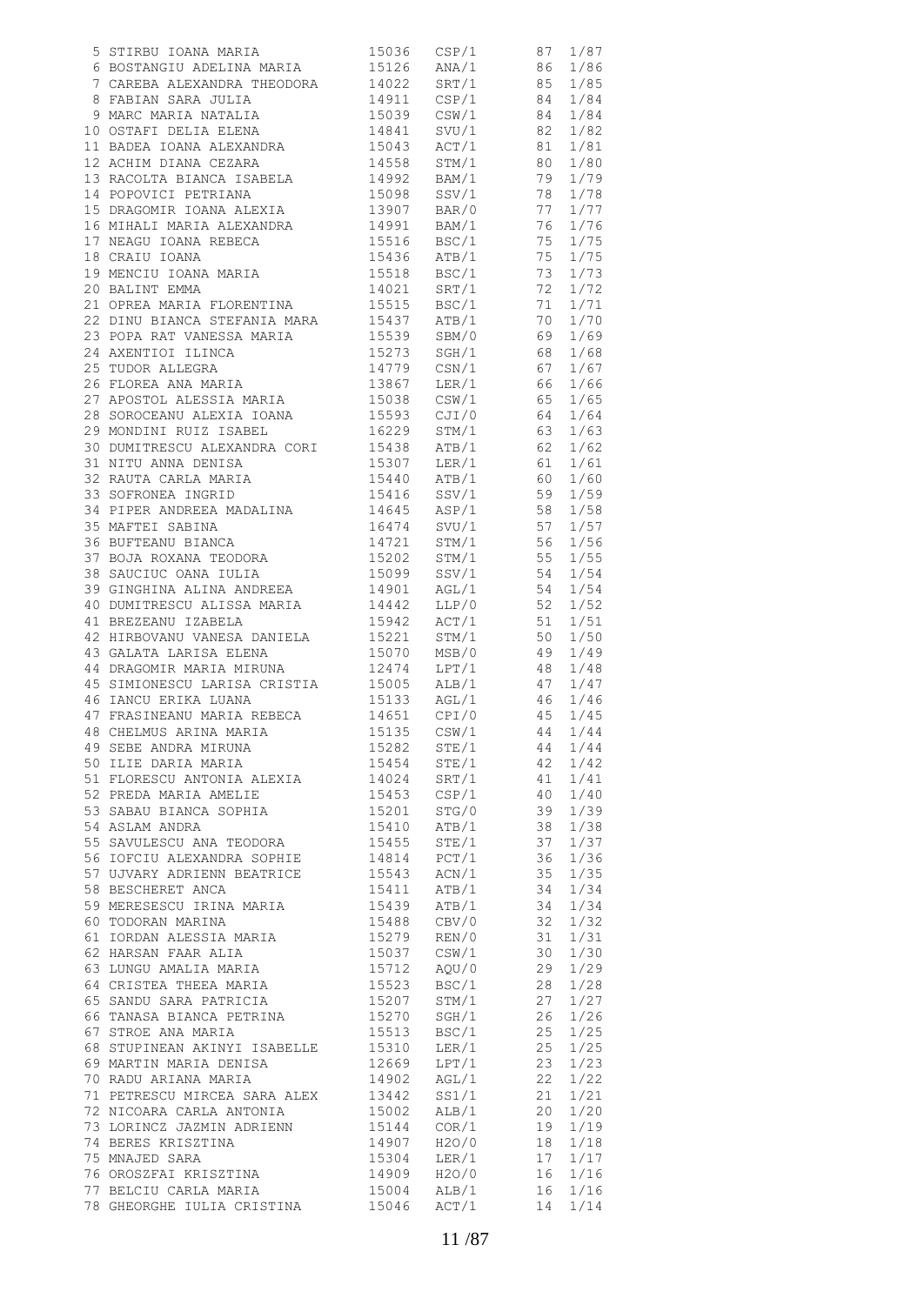| 85 BURCA ALEXANDRA MIHAELA<br>85 BURCA ALEXANDRA MIHAELA<br>86 RADULESCU LUCIA ELENA<br>88 SALAAN MARA ANA<br>88 SALAAN MARA ANA<br>89 UJVARY DORA<br>89 UJVARY DORA<br>89 OGNO MARIA ALEXANDRA<br>89 OGNO ANA<br>89 OGNO ANA<br>89 OGNO ANA<br>89 O |                |                  |          |              |
|------------------------------------------------------------------------------------------------------------------------------------------------------------------------------------------------------------------------------------------------------|----------------|------------------|----------|--------------|
|                                                                                                                                                                                                                                                      |                |                  |          |              |
|                                                                                                                                                                                                                                                      |                |                  |          |              |
|                                                                                                                                                                                                                                                      |                |                  |          |              |
|                                                                                                                                                                                                                                                      |                |                  |          |              |
|                                                                                                                                                                                                                                                      |                |                  |          |              |
|                                                                                                                                                                                                                                                      |                |                  |          |              |
|                                                                                                                                                                                                                                                      |                |                  |          |              |
|                                                                                                                                                                                                                                                      |                |                  |          |              |
|                                                                                                                                                                                                                                                      |                |                  |          |              |
|                                                                                                                                                                                                                                                      |                |                  |          |              |
|                                                                                                                                                                                                                                                      |                |                  |          |              |
|                                                                                                                                                                                                                                                      |                |                  |          |              |
|                                                                                                                                                                                                                                                      |                |                  |          |              |
|                                                                                                                                                                                                                                                      |                |                  |          |              |
|                                                                                                                                                                                                                                                      |                |                  |          |              |
|                                                                                                                                                                                                                                                      |                |                  |          |              |
|                                                                                                                                                                                                                                                      |                |                  |          |              |
|                                                                                                                                                                                                                                                      |                |                  |          |              |
|                                                                                                                                                                                                                                                      |                |                  |          |              |
|                                                                                                                                                                                                                                                      |                |                  |          |              |
|                                                                                                                                                                                                                                                      |                |                  |          |              |
| 103 MARCU CRISTINA ELENA<br>105 MARCU CRISTINA ELENA<br>14522 SGL/0 -13 1/-13<br>16 LAZAR SIMONA MARINA<br>15457 STE/0 -14 1/-14<br>167 IVAN JOANA DIANA<br>14976 SS1/1 -15 1/-15<br>16204 TUR/0 -16 1/-15<br>109 MILAT ARIANA MARIA<br>16204 TU     |                |                  |          |              |
|                                                                                                                                                                                                                                                      |                |                  |          |              |
|                                                                                                                                                                                                                                                      |                |                  |          |              |
|                                                                                                                                                                                                                                                      |                |                  |          |              |
|                                                                                                                                                                                                                                                      |                |                  |          |              |
|                                                                                                                                                                                                                                                      |                |                  |          |              |
|                                                                                                                                                                                                                                                      |                |                  |          |              |
|                                                                                                                                                                                                                                                      |                |                  |          |              |
|                                                                                                                                                                                                                                                      |                |                  |          |              |
|                                                                                                                                                                                                                                                      |                |                  |          |              |
| 112 MART EMILIA 14859 CBV/0 -20 1/-20<br>113 PATRINOIU TEODORA 15790 CBV/0 -21 1/-21<br>114 BOGHIU SABINA STEFANIA 14786 CSN/1 -22 1/-22                                                                                                             |                |                  |          |              |
| 115 DAVID SONIA MARIA 16201 TUR/0 -23<br>Baieti - 10 ani                                                                                                                                                                                             |                |                  |          | $1/-23$      |
|                                                                                                                                                                                                                                                      |                |                  |          |              |
|                                                                                                                                                                                                                                                      |                |                  |          |              |
|                                                                                                                                                                                                                                                      |                |                  |          |              |
|                                                                                                                                                                                                                                                      |                |                  |          |              |
| <b>Leti - 10 ani</b><br>1 BADEA ROBERT ANDREI<br>2 NISTORESCU ALEXANDRU<br>3 COMAN DARIUS STEFAN 15725 BAR/0 106 4/106<br>4 TAKACS DOMINIK ROBERTO 15255 COR/1 101 4/101<br>5 CRACIUN PETRU ACHIM 15972 ATB/1 100 4/100<br>15255 COR/1 101 4/10      |                |                  |          |              |
| 6 BONCIU MATEI STEFAN                                                                                                                                                                                                                                | 16305          | BSC/1            | 99       | 4/99         |
| 7 BADEA RARES STEFAN                                                                                                                                                                                                                                 | 15934          | ACT/1            | 98       | 4/98         |
| 8 BRICEAG DARIUS GABRIEL 14949                                                                                                                                                                                                                       |                | CPT/1            | 97       | 4/97         |
| 9 MIHAI RARES ANDREI                                                                                                                                                                                                                                 | 15977          | ATB/1            | 96       | 4/96         |
| 10 SIBISEANU DAVID ANDREI 15982                                                                                                                                                                                                                      |                | ATB/1            | 95       | 4/95         |
| 11 TEISANU DARIUS OCTAV 15932                                                                                                                                                                                                                        |                | ACT/1            | 94       | 4/94         |
|                                                                                                                                                                                                                                                      | 14601          | ASP/1            | 93       | 4/93         |
| 12 STAMATE GABRIEL LUCA<br>13 AGAPI DARIUS FLORIN                                                                                                                                                                                                    |                | SGH/0            | 92       | 4/92         |
| 14 HERMAN SZABO PETER                                                                                                                                                                                                                                | 16283<br>16275 | CSW/1            | 91       | 4/91         |
|                                                                                                                                                                                                                                                      |                | TSP/1            | 90       | 4/90         |
|                                                                                                                                                                                                                                                      |                | CJI/0            | 89       | 4/89         |
|                                                                                                                                                                                                                                                      |                |                  | 88       | 4/88         |
| 15 TAPIRLUIE MIHAI ANDREI 13968<br>16 ONISORU DARIUS CRISTIAN 15587<br>17 PETRE EDUARD IONUT 16269                                                                                                                                                   |                | CPI/0            |          |              |
| 18 TROCIN STEFAN                                                                                                                                                                                                                                     | 15872          | SSV/1            | 88       | 4/88         |
| 19 KOVACS GERGO CSANAD                                                                                                                                                                                                                               | 13897          | H2O/1            | 86       | 4/86         |
| 20 ENESCU ARMAND GUSTAV 15847                                                                                                                                                                                                                        |                | ALB/1            | 85       | 4/85         |
| 21 MAFTEI LEONARDO                                                                                                                                                                                                                                   | 14800          | CSN/1            | 84       | 4/84         |
| 22 DOBRE CRISTIAN ANDREI                                                                                                                                                                                                                             |                | BSC/1            | 83       | 4/83         |
| 23 DELEU MIHNEA C-TIN                                                                                                                                                                                                                                | 16310<br>14799 | $\texttt{CSN}/1$ | 82       | 4/82         |
| 24 CONSTANTIN MIHAI ANTONIO 16311                                                                                                                                                                                                                    |                | BSC/1            | 81       | 4/81         |
| 25 MAJOR ERIK MARCIN                                                                                                                                                                                                                                 | 15256          | COR/1            | 80       | 4/80         |
| 26 POPA ALEXANDRU RARES                                                                                                                                                                                                                              | 16274          | $\texttt{CSW}/1$ | 79       | 4/79         |
| 27 GEORGESCU VLAD                                                                                                                                                                                                                                    | 15973          | ATB/1            | 78       | 4/78         |
|                                                                                                                                                                                                                                                      | 16270          | CPI/0            | 77       | 4/77         |
| 28 LUPU MATEI FILIP<br>22 MATEI DIGA DADRO<br>29 MOIAN DUSA RARES                                                                                                                                                                                    | 16180          | MBV/0            | 76       | 4/76         |
| 30 ARON MARIO ROBERT 14635                                                                                                                                                                                                                           |                | ASP/1            | 75       | 4/75         |
| 31 RUSE MATEI IULIAN                                                                                                                                                                                                                                 | 14641          | ASP/1            | 74       | 4/74         |
|                                                                                                                                                                                                                                                      |                | ACT/1            | 73       | 4/73         |
|                                                                                                                                                                                                                                                      |                | $\texttt{CSN}/1$ | 72       | 4/72         |
| 32 CALINIC RARES CRISTIAN<br>33 COJOCARU FLAVIUS C-TIN                                                                                                                                                                                               | 15933<br>14798 |                  |          |              |
| 34 PETER ROBERT ALEXANDRU 15979<br>35 ILISUAN ALEX                                                                                                                                                                                                   | 14417          | ATB/1<br>CST/1   | 71<br>70 | 4/71<br>4/70 |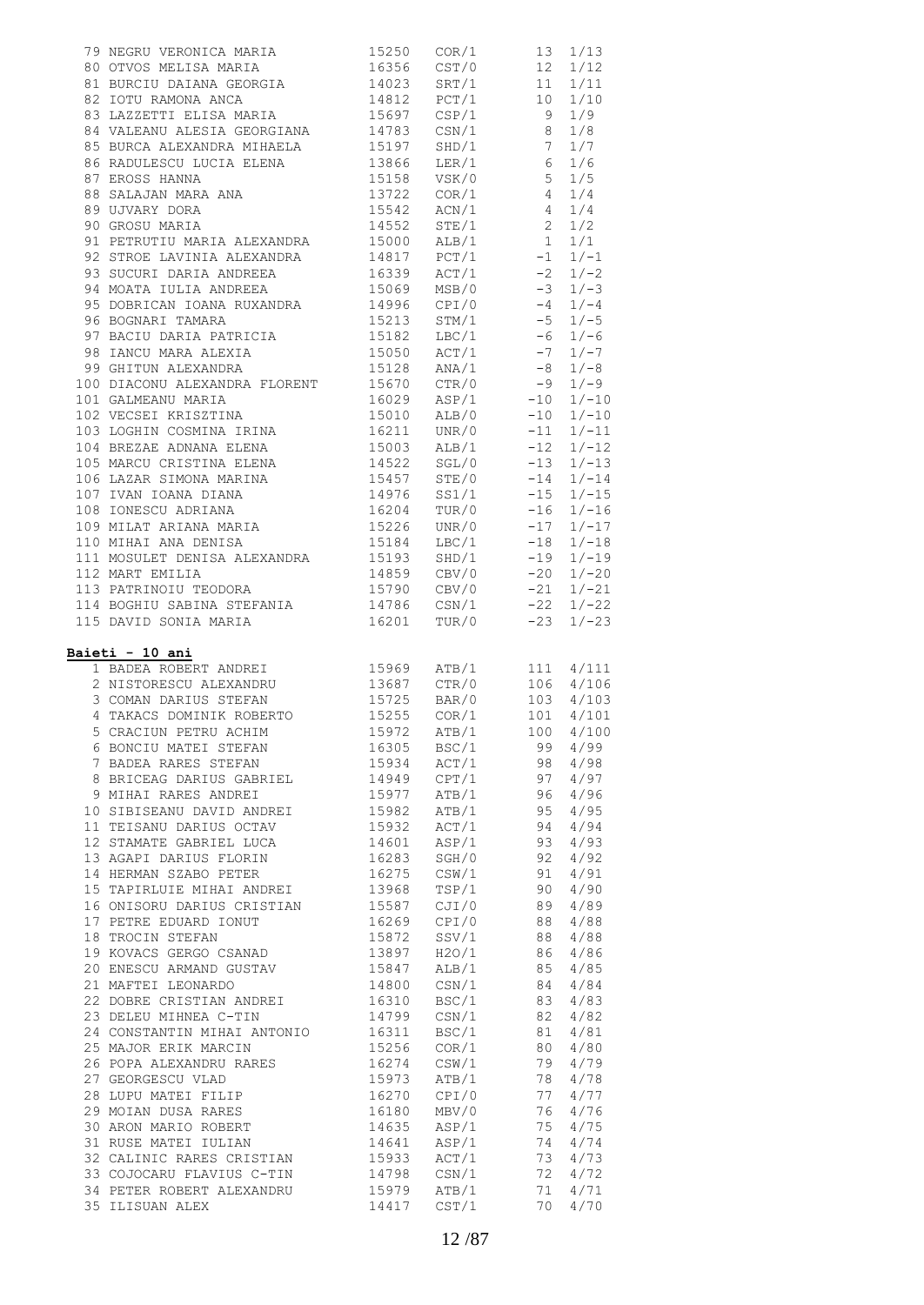| 36 LUPU CRISTIAN ANDREI 1971 ATB/1 68 4/69<br>37 BULICA IOAN 15971 ATB/1 68 4/68                                                                                                                                                                     |                            |                  |                |        |
|------------------------------------------------------------------------------------------------------------------------------------------------------------------------------------------------------------------------------------------------------|----------------------------|------------------|----------------|--------|
|                                                                                                                                                                                                                                                      |                            |                  |                |        |
| 38 MURARU EDWARD CRISTIAN 16318 BSC/1 67 4/67                                                                                                                                                                                                        |                            |                  |                |        |
| 39 GAGYI BOTOND 13899 H2O/1 66 4/66<br>40 ABIT EIAN 15842 BCC/0 65 4/65<br>41 LILEA ALBERT IONUT 13984 CPT/1 64 4/64<br>42 SLAVIC ALEXANDER 15464 PET/0 63 4/63<br>43 DESPINA STEFAN IONUT 15113 ANA/1 62 4/62<br>44 DEACOL MIHAI IONUT              |                            |                  |                |        |
|                                                                                                                                                                                                                                                      |                            |                  |                |        |
|                                                                                                                                                                                                                                                      |                            |                  |                |        |
|                                                                                                                                                                                                                                                      |                            |                  |                |        |
|                                                                                                                                                                                                                                                      |                            |                  |                |        |
|                                                                                                                                                                                                                                                      |                            |                  |                |        |
|                                                                                                                                                                                                                                                      |                            |                  |                |        |
|                                                                                                                                                                                                                                                      |                            |                  |                |        |
| 45 FARCAS LAURENTIU CRISTIAN 16353 CST/1 60 4/60<br>46 ANTIMIR CESAR GABRIEL 16306 BSC/1 59 4/59<br>47 COROIANU DANIEL 15143 COR/1 58 4/58                                                                                                           |                            |                  |                |        |
|                                                                                                                                                                                                                                                      |                            |                  |                |        |
|                                                                                                                                                                                                                                                      |                            |                  |                |        |
| 47 COROTANU DANIEL (1999)<br>48 MODORAN MIHNEA COSMIN (19162 LER/19 57 4/57<br>49 DOBROGHI DAVID DUMITRU (19864 SVU/0 56 4/56<br>50 RADU ALEXANDRU MARIO (19319 BSC/1 55 4/55<br>51 MIHAILA ANDREI FLORIN (19316 BSC/1 54 4/54                       |                            |                  |                |        |
|                                                                                                                                                                                                                                                      |                            |                  |                |        |
|                                                                                                                                                                                                                                                      |                            |                  |                |        |
|                                                                                                                                                                                                                                                      |                            |                  |                |        |
|                                                                                                                                                                                                                                                      |                            |                  |                |        |
|                                                                                                                                                                                                                                                      |                            |                  |                |        |
|                                                                                                                                                                                                                                                      |                            |                  |                |        |
|                                                                                                                                                                                                                                                      |                            |                  |                |        |
|                                                                                                                                                                                                                                                      |                            |                  |                |        |
|                                                                                                                                                                                                                                                      |                            |                  |                |        |
|                                                                                                                                                                                                                                                      |                            |                  |                |        |
|                                                                                                                                                                                                                                                      |                            |                  |                |        |
|                                                                                                                                                                                                                                                      |                            |                  |                |        |
|                                                                                                                                                                                                                                                      |                            |                  |                |        |
| 39 SCHMIDT CHRISTIAN<br>60 POPA RARES CRISTIAN<br>61 LUNGU DAVID<br>62 PURCAR MIRCEA<br>62 PURCAR MIRCEA<br>62 PURCAR MIRCEA<br>63 DUNA ANDREI VALENTIN<br>63 DUNA ANDREI VALENTIN<br>64 4/44<br>64 MIREA RARES IONUT<br>15976 CPT/1<br>165 GUIRAN D |                            |                  |                |        |
|                                                                                                                                                                                                                                                      |                            |                  |                |        |
|                                                                                                                                                                                                                                                      |                            |                  |                |        |
|                                                                                                                                                                                                                                                      |                            |                  |                |        |
|                                                                                                                                                                                                                                                      |                            |                  |                |        |
|                                                                                                                                                                                                                                                      |                            |                  |                |        |
|                                                                                                                                                                                                                                                      |                            |                  |                |        |
|                                                                                                                                                                                                                                                      |                            |                  |                |        |
|                                                                                                                                                                                                                                                      |                            |                  |                |        |
| 68 ABRIHAN DAVID ANDREI 16093 DEV/1 37 4/37                                                                                                                                                                                                          |                            |                  |                |        |
|                                                                                                                                                                                                                                                      |                            |                  |                |        |
| 69 TIHENEA CRISTIAN ANDREI 15813 DEL/1 36 4/36<br>70 TRENCHEA DARIUS MATEI 15838 BCC/0 35 4/35<br>71 JURJA CAROL 16156 LER/1 34 4/34                                                                                                                 |                            |                  |                |        |
|                                                                                                                                                                                                                                                      |                            |                  |                |        |
|                                                                                                                                                                                                                                                      |                            |                  |                |        |
|                                                                                                                                                                                                                                                      |                            |                  |                |        |
|                                                                                                                                                                                                                                                      |                            |                  |                |        |
|                                                                                                                                                                                                                                                      |                            |                  |                |        |
|                                                                                                                                                                                                                                                      |                            |                  |                |        |
| 75 IORDACHE MATEI ALEX. 15288 ALS/1 30 4/30                                                                                                                                                                                                          |                            |                  |                |        |
|                                                                                                                                                                                                                                                      |                            |                  |                |        |
| 76 STROE DAVID IOAN<br>77 KACMAZ ENES<br>77 KACMAZ ENES<br>78 GHERMAN IANIS ADRIAN<br>79 BUCUR MARIO ALEXANDRU 16374 BCC/0 27 4/27<br>79 BUCUR MARIO ALEXANDRU 16374 BCC/0 26 4/26                                                                   |                            |                  |                |        |
|                                                                                                                                                                                                                                                      |                            |                  |                |        |
|                                                                                                                                                                                                                                                      |                            |                  |                |        |
| 80 POPA VICTOR MARIAN                                                                                                                                                                                                                                | 16240                      | MSB/1            | 25             | 4/25   |
| 81 PISTOL ROBERT IONUT                                                                                                                                                                                                                               | 13991 CPT/1                |                  | 24             | 4/24   |
|                                                                                                                                                                                                                                                      |                            |                  |                |        |
| 82 RUS MATEI                                                                                                                                                                                                                                         | 16349                      | VCN/0            | 23             | 4/23   |
| 83 ANTON BOGDAN                                                                                                                                                                                                                                      | 16256 SRT/1                |                  | 22             | 4/22   |
| 84 ALEXANDRU GABRIEL DAN 16146 LER/1                                                                                                                                                                                                                 |                            |                  | 21             | 4/21   |
| 85 GRIGORE ANDREI                                                                                                                                                                                                                                    | 15974                      | ATB/1            | 20             | 4/20   |
| 86 VOINEA SERGIU BOGDAN                                                                                                                                                                                                                              |                            |                  | 19             | 4/19   |
| 87 TENGHER STEFAN ILIE                                                                                                                                                                                                                               | 16218 SRT/1<br>15984 ASP/1 |                  | 18             | 4/18   |
|                                                                                                                                                                                                                                                      |                            |                  |                | 4/17   |
| 88 BOCICAI IOAN ADRIAN 15970 ATB/0                                                                                                                                                                                                                   |                            |                  | 17             |        |
| 89 JURMA PAUL GABRIEL                                                                                                                                                                                                                                | 16011<br>16338             | STM/0            | 16             | 4/16   |
| 90 BUCUR TOMA                                                                                                                                                                                                                                        |                            | LER/1            | 15             | 4/15   |
| 91 PINTIALA STEFAN ALEX. 16142 SS7/0                                                                                                                                                                                                                 |                            |                  | 14             | 4/14   |
| 92 SPIRIDON STEFAN                                                                                                                                                                                                                                   | 16092 CSN/1                |                  | 13             | 4/13   |
| 93 POCORA VLAD TEODOR                                                                                                                                                                                                                                | 15114                      | ANA/1            | 12             | 4/12   |
| STRING WARD TEODOR<br>94 BUDRIS PAUL PATRIK<br>95 MARAMARIE                                                                                                                                                                                          | 15810 SHD/1                |                  | 11             | 4/11   |
|                                                                                                                                                                                                                                                      |                            |                  |                |        |
| 95 MARANGOCI DARIUS GABRIEL 14596                                                                                                                                                                                                                    |                            | ASP/0            | 10             | 4/10   |
| 96 ABOUD ADAM                                                                                                                                                                                                                                        | 16145 LER/1<br>14675 ASP/0 |                  | 9              | 4/9    |
| 97 IORDACHE STEFAN                                                                                                                                                                                                                                   |                            |                  | 8              | 4/8    |
| 98 MIHAILOV LUCA ALEXANDRU 15425                                                                                                                                                                                                                     |                            | LLP/1            | 7              | 4/7    |
| 99 MARINESCU STEFAN CALIN 15429                                                                                                                                                                                                                      |                            | LLP/1            | 6              | 4/6    |
| 100 MARC ALBERT CATALIN                                                                                                                                                                                                                              | 15853                      | ALB/1            | 5 <sup>5</sup> | 4/5    |
| 101 MADARAS IOAN PIO VLADIMIR 15914 SSB/0                                                                                                                                                                                                            |                            |                  |                |        |
|                                                                                                                                                                                                                                                      |                            |                  | 4              | 4/4    |
| 102 GRIGORE PATRIS                                                                                                                                                                                                                                   | 16251                      | SRT/1            | $\mathcal{S}$  | 4/3    |
| 103 SIMION ROBERT                                                                                                                                                                                                                                    | 15848                      | ALB/1            | $\overline{2}$ | 4/2    |
| 104 NEACSU MARIUS NICOLAE 15812                                                                                                                                                                                                                      |                            | DEL/1            | $\mathbf{1}$   | 4/1    |
| 105 DRAGOMIR ALEXANDRU NICOLA 15938                                                                                                                                                                                                                  |                            | ACT/1            | $\circ$        |        |
| 106 VLAICU ANTON NICOLAE                                                                                                                                                                                                                             |                            | $\texttt{CSN}/1$ | $\circ$        |        |
| 107 ISTRATE ALEXANDRU MIHAI                                                                                                                                                                                                                          | 16072<br>13700             | SGL/0            | $-1$           | $4/-1$ |
| 108 UTULEAC FLORIN ORLANDO 16128 SPL/1                                                                                                                                                                                                               |                            |                  |                |        |
|                                                                                                                                                                                                                                                      |                            |                  | $-2$           | $4/-2$ |
| 109 DAVID MATEI                                                                                                                                                                                                                                      | 15889                      | BAM/0            | $-3$           | $4/-3$ |
|                                                                                                                                                                                                                                                      |                            |                  |                |        |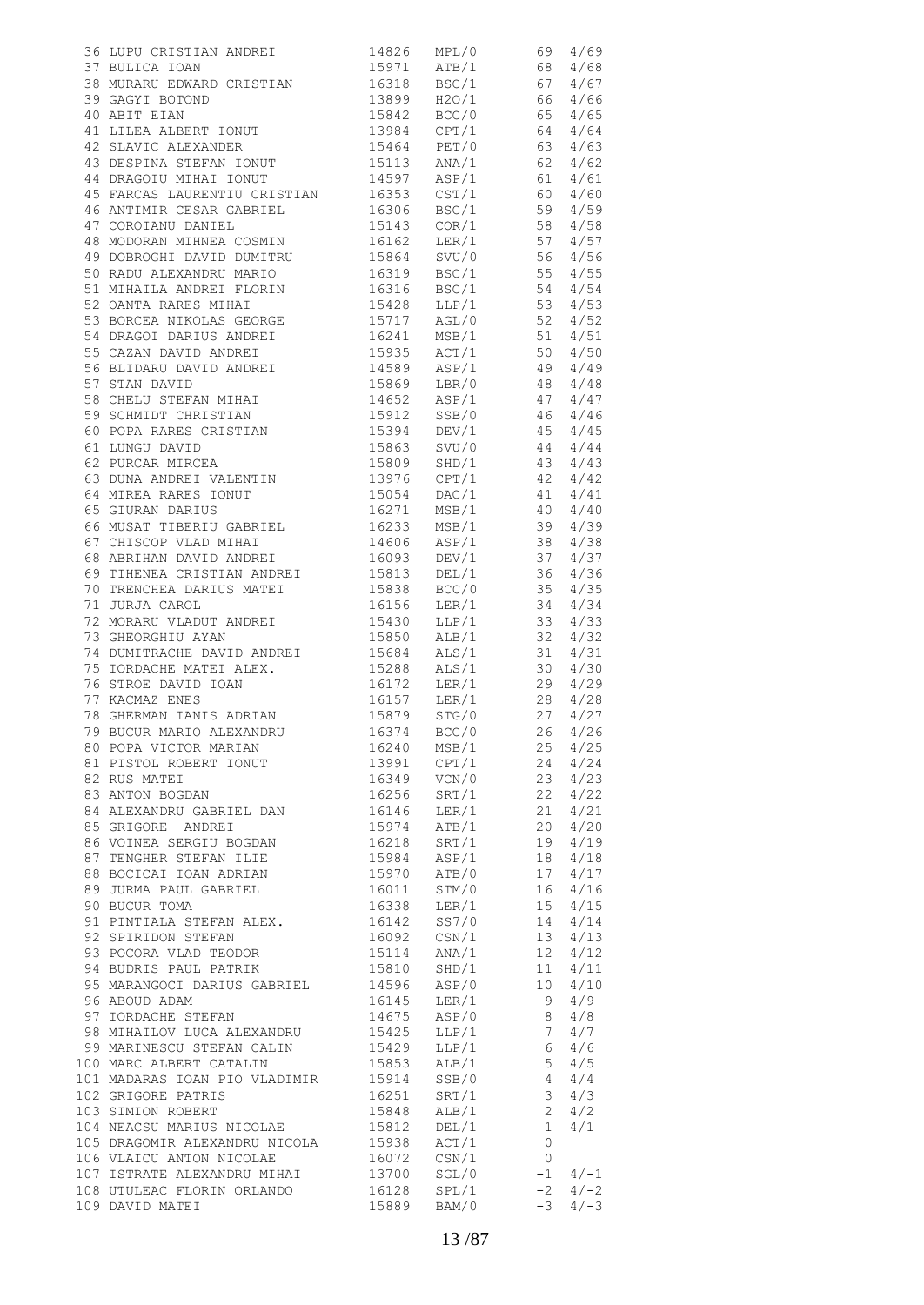| 110 STANGACIU ALEXANDRU EUGEN 15983                                                                                                                    |                                                                         | ATB/0          | $-4$ 4/-4 |                        |
|--------------------------------------------------------------------------------------------------------------------------------------------------------|-------------------------------------------------------------------------|----------------|-----------|------------------------|
| 111 ONCEANU MATEI                                                                                                                                      | $16454$ REN/0 $-5$ 4/-5                                                 |                |           |                        |
| 112 PANTAZA VLADIMIR TEODOR 15811 DEL/1 -6 4/-6<br>113 CIOCIRLAN SEBASTIAN GABRI 15724 TSP/1 -7 4/-7<br>114 OANCEA MARIUS VALENTIN 15953 SPL/1 -8 4/-8 |                                                                         |                |           |                        |
|                                                                                                                                                        |                                                                         |                |           |                        |
|                                                                                                                                                        |                                                                         |                |           |                        |
| 115 CIUBOTARU ROBERT ANDREI 15936 ACT/1                                                                                                                |                                                                         |                | $-9$ 4/-9 |                        |
| 116 MUNTEAN RARES IONUT<br>117 NEAGU CEZAR STEFAN                                                                                                      | 15924 SCP/0<br>15871 SSV/1                                              |                |           | $-10$ 4/-10            |
|                                                                                                                                                        |                                                                         |                |           | $-10$ 4/-10            |
| 118 CAZACU ANDREI LIVIU 15427 LLP/1                                                                                                                    |                                                                         |                |           | $-10$ $4/-10$          |
|                                                                                                                                                        |                                                                         | DAC/1          |           | $-10$ $4/-10$          |
| 119 DIN LUCA STEFAN<br>120 PRICOP PETRICA ADRIAN                                                                                                       | 15831 DAC/1<br>16343 CSN/0                                              |                |           | $-10$ $4/-10$          |
| 121 BOBARNAC RADU                                                                                                                                      | 15894 SCB/0                                                             |                |           | $-10$ 4/-10            |
| 122 MATIAS ALEXANDRU<br>123 BARBU RAZVAN 15854 ALB/1 -12 4/-12<br>124 AGRIPINA ROBERT 15780 CBV/0 -13 4/-13                                            |                                                                         |                |           |                        |
|                                                                                                                                                        |                                                                         |                |           |                        |
|                                                                                                                                                        |                                                                         |                |           |                        |
| 125 PREDA HRISTOFOR                                                                                                                                    |                                                                         |                |           | $-14$ 4/-14            |
| 125 PREDA HRISTOFOR<br>126 BERCARU RARES C-TIN 15951 SPL/1<br>127 DAVID SIMON SEBASTIAN 16451 REN/0                                                    |                                                                         |                |           | $-15$ $4/-15$          |
|                                                                                                                                                        |                                                                         |                |           | $-16$ $4/-16$          |
| 128 IORDACHE DAVID GABRIEL $16248$ SRT/1 $-17$ 4/-17                                                                                                   |                                                                         |                |           |                        |
| 129 SOAITA RARES ERIK                                                                                                                                  |                                                                         |                |           |                        |
|                                                                                                                                                        | 15851 ALB/1 -18 4/-18<br>16071 CSN/1 -19 4/-19<br>16105 SCB/0 -20 4/-20 |                |           |                        |
| 130 MOCANU STEFAN GABRIEL<br>131 RASCOVSCHI STEFAN                                                                                                     |                                                                         |                |           |                        |
| 132 SIMIONESCU ANDREI MIHAI 15538 CBV/0                                                                                                                |                                                                         |                | $-21$     | $4/-21$                |
|                                                                                                                                                        |                                                                         |                |           |                        |
| Baieti - 11 ani                                                                                                                                        |                                                                         |                |           |                        |
| <u>eti – ii ani</u><br>1 BUCUR ANDREAS ALIN 14608 ASP/1<br>2 DUCA STEFAN MIRCEA 15251 COR/1<br>3 RADUCANU EDUARD 13338 ACT/1                           |                                                                         |                |           | 123 2/123              |
|                                                                                                                                                        |                                                                         |                |           | 118 2/118              |
|                                                                                                                                                        |                                                                         |                | 115       | 2/115                  |
| 4 MIHALACHE VLAD STEFAN 14593 ASP/1                                                                                                                    |                                                                         |                | 113       | 2/113                  |
|                                                                                                                                                        |                                                                         |                | 112       | 2/112                  |
|                                                                                                                                                        |                                                                         |                |           | $111 \t2/111$          |
| 5 CONSTANTINESCU ALEXANDRU 15525 BSC/1<br>6 HRISCU RARES 15396 LBC/1<br>7 NAGY NANDOR 15191 SHD/1                                                      |                                                                         |                | 110       | 2/110                  |
|                                                                                                                                                        |                                                                         |                | 109       | 2/109                  |
| 8 M.SEDIQ EDRIS<br>9 IASCHIU ANDREI                                                                                                                    | 15446 ATB/1<br>15443 ATB/1<br>13334 PCT/1                               |                | 108       | 2/108                  |
| 10 STRIMBEANU RAZVAN                                                                                                                                   |                                                                         |                | 107       | 2/107                  |
| 11 NICOLAEV VLADIMIR ANDREI 14818                                                                                                                      |                                                                         | PCT/1          | 106       | 2/106                  |
| 11 NICOLARY VALLATIE<br>12 KONCZ NIMROD KALMAN                                                                                                         |                                                                         |                | 105       | 2/105                  |
| 13 DOBRESCU MIHAI                                                                                                                                      | 14560 H2O/0<br>14919 CPT/1                                              | H2O/0          | 104       | 2/104                  |
| 14 SCORTEA TEOFIL                                                                                                                                      | 15445 ATB/1                                                             |                | 103       | 2/103                  |
| 14 SUORIER IBULLE<br>15 CURECHERIU ALEX GABRIEL 14997 CPI/0<br>16 AMCHEL HORTA PETRU 15529 BSC/1                                                       |                                                                         |                | 102       |                        |
|                                                                                                                                                        |                                                                         | CPI/0          |           | 2/102<br>$101 \t2/101$ |
| 17 STANCEL LUKAS                                                                                                                                       | 15026 ALB/1 100                                                         |                |           |                        |
|                                                                                                                                                        |                                                                         |                |           | 2/100<br>2/99          |
|                                                                                                                                                        |                                                                         |                |           | 2/99                   |
| 20 IONESCU DAVID ANDREI                                                                                                                                |                                                                         |                |           |                        |
|                                                                                                                                                        | 15520                                                                   | BSC/1          | 97        | 2/97                   |
|                                                                                                                                                        | 13163                                                                   | CTR/1          | 96        | 2/96                   |
| 22 ROTARU LUCA STEFAN<br>23 FARKAS CRISTOPHER<br>24 ANDRET VIII                                                                                        | 15552<br>14420                                                          | ALS/0<br>CST/1 | 95        | 2/95                   |
| 24 ANDREI MIHAI ALEXANDRU 15441                                                                                                                        |                                                                         | ATB/1          | 94<br>93  | 2/94<br>2/93           |
| 25 OPREA MARIO CALIN                                                                                                                                   | 15385                                                                   | SRT/1          | 92        | 2/92                   |
| 26 POSTELNICU GEORGE ALEXAND                                                                                                                           | 15550                                                                   |                | 91        | 2/91                   |
| 27 SEKSI LUCA                                                                                                                                          |                                                                         | REN/1<br>BSC/1 | 90        | 2/90                   |
| 28 RACHIERU STEFAN RAZVAN 13947                                                                                                                        | 15280                                                                   | CTR/1          |           | 2/89                   |
|                                                                                                                                                        |                                                                         | DAC/1          | 89        | 2/88                   |
| 29 TUICA MARIO GABRIEL 15053<br>30 SLAVU RARES STEFAN 14892                                                                                            |                                                                         |                | 88        |                        |
|                                                                                                                                                        |                                                                         | AGL/1          | 87        | 2/87                   |
| 31 FLOREA ANDREI                                                                                                                                       | 15222                                                                   | STM/1          | 86        | 2/86                   |
| 32 ROSCA MIHNEA IONUT<br>33 LUPUT SEBASTIAN MIHAI                                                                                                      | 15278<br>15218                                                          | STE/0          | 85        | 2/85                   |
|                                                                                                                                                        |                                                                         | STM/1          | 84        | 2/84                   |
| 34 NICULAIE DAVID ANDREAS 15045                                                                                                                        |                                                                         | ACT/1          | 84        | 2/84                   |
| 35 JITARU MATEI AIAN<br>36 SERBAN PAUL ANDREI                                                                                                          | 15554                                                                   | CST/1          | 82        | 2/82                   |
| 37 PANAIT PAUL DRAGOS 15102                                                                                                                            | 15544                                                                   | ACN/0          | 81        | 2/81                   |
|                                                                                                                                                        |                                                                         | SSV/0          | 80        | 2/80                   |
| 37 FILMLE ET .<br>38 HARABAGIU RARES PETRU 14986                                                                                                       |                                                                         | BAM/1          | 79        | 2/79                   |
| 39 RADOS LUCA NICOLAS<br>40 ZACH MIHAI ROBERT                                                                                                          | 15192                                                                   | SHD/1          | 78        | 2/78                   |
|                                                                                                                                                        | 12304                                                                   | COR/1          | 77        | 2/77                   |
| 41 GALATANU VLAD                                                                                                                                       | 15208                                                                   | STM/1          | 76        | 2/76                   |
| 41 GADALANY YEAR<br>42 PISOSCHI MATEI VALERIU                                                                                                          | 15458                                                                   | REN/1          | 75        | 2/75                   |
| 43 SALCUCEANU TUDOR<br>44 MEZDREA BANU ALEXANDRU                                                                                                       | 15200                                                                   | SHD/1          | 74        | 2/74                   |
|                                                                                                                                                        | 14409                                                                   | CST/1          | 73        | 2/73                   |
| 45 TALPES IOAN VLAD                                                                                                                                    | 15044                                                                   | PCT/1          | 72        | 2/72                   |
| 46 CHIRIAC VICTOR GABRIEL<br>47 PAUNESCU CEZAR                                                                                                         | 15590                                                                   | CJI/0          | 71        | 2/71                   |
| 47 PAUNESCU CEZAR                                                                                                                                      | 15195                                                                   | SHD/1          | 70        | 2/70                   |
| 48 NOFIT CODRIN MIHAI                                                                                                                                  | 13701                                                                   | SGL/0          | 70        | 2/70                   |
| 49 SAVUCA LUCA IONUT                                                                                                                                   | 14894                                                                   | AGL/1          | 69        | 2/69                   |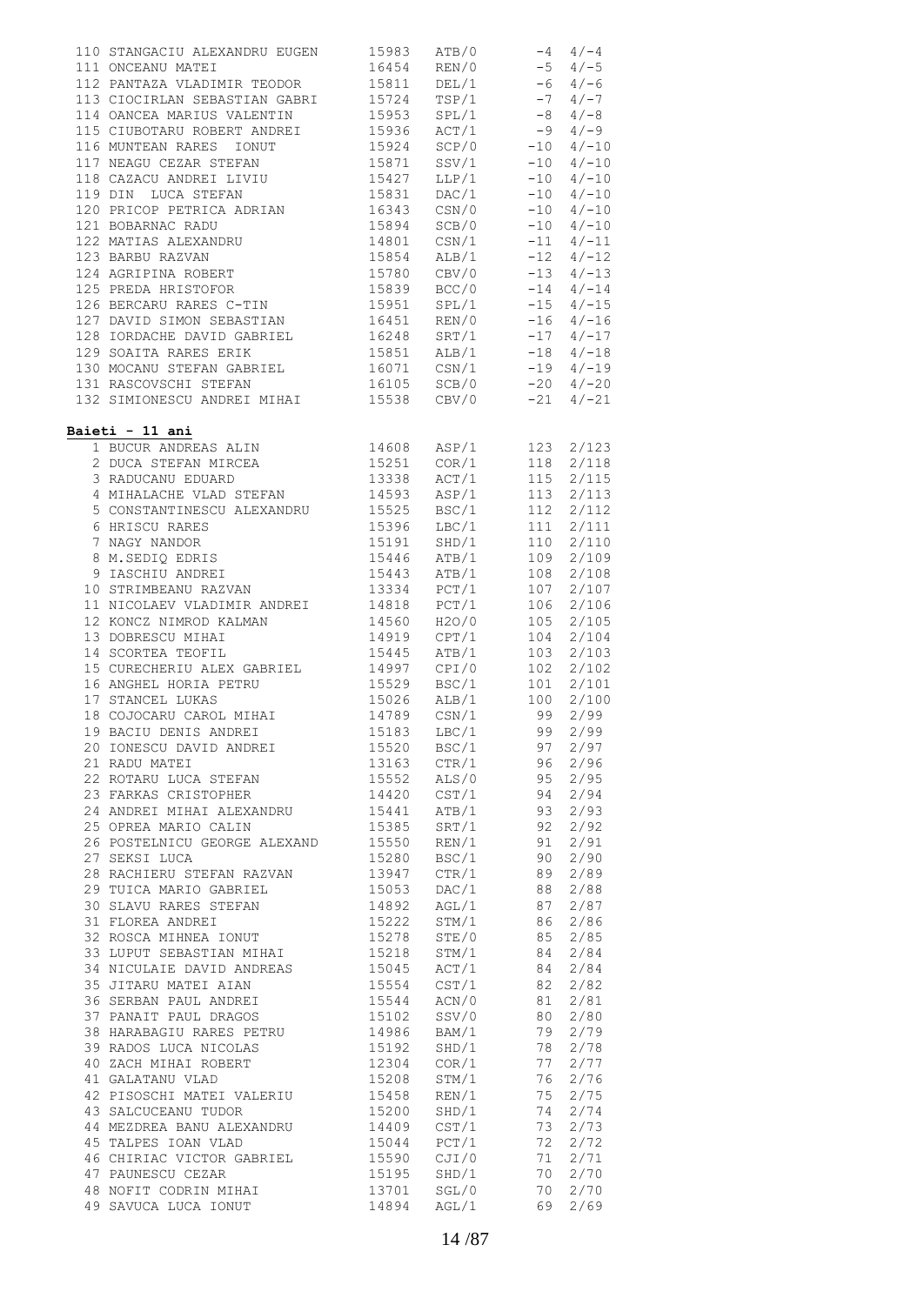| 50 CULEA PETRE CRISTIAN 14972 SS1/1 67 2/67<br>51 DRAGOMIR DAVID 13349 REN/1 66 2/66<br>52 NOVAC IULIAN DORU 15048 ACT/1 66 2/66<br>53 MATEI VLAD ALEXANDRU 14607 ASP/1 64 2/64<br>54 ROSU MARIUS 15499 ASP/1 63 2/63<br>55 SUSMAN GEORG             |                |       |                 |           |
|------------------------------------------------------------------------------------------------------------------------------------------------------------------------------------------------------------------------------------------------------|----------------|-------|-----------------|-----------|
|                                                                                                                                                                                                                                                      |                |       |                 |           |
|                                                                                                                                                                                                                                                      |                |       |                 |           |
| 59 ALEXANDRU PATRIC ANGELO<br>60 BARNEA DRAGOS CRISTIAN 15309 LER/1 57 2/57<br>61 CSENDES LASZLO IGOR 15285 SS7/0 56 2/56                                                                                                                            |                |       |                 |           |
|                                                                                                                                                                                                                                                      |                |       |                 |           |
|                                                                                                                                                                                                                                                      |                |       |                 |           |
|                                                                                                                                                                                                                                                      |                |       |                 |           |
| 62 TATARU BOGDAN PAVEL 15447 ATB/1 55 2/55<br>63 MIHALCU ADAM 14990 BAM/1 55 2/55<br>64 MARIN ALEXANDRU RAZVAN 15198 SHD/1 53 2/53<br>65 SECOBAN STEFAN ALEX. 15272 SGH/0 52 2/52                                                                    |                |       |                 |           |
|                                                                                                                                                                                                                                                      |                |       |                 |           |
|                                                                                                                                                                                                                                                      |                |       |                 |           |
| 66 DOBRE ALEXANDRU TEODOR 19629 ASP/1 51 2/51<br>67 BIRGHILESCU ALEXANDRU 15276 BSC/1 50 2/50<br>68 POPA TUDOR 15190 SHD/1 49 2/49                                                                                                                   |                |       |                 |           |
|                                                                                                                                                                                                                                                      |                |       |                 |           |
| 68 POPA TUDOR                                                                                                                                                                                                                                        |                |       |                 |           |
| 69 CIOBANU RAUL FLAVIAN<br>70 DUMITRESCU VLADIMIR 15169 MAR/1 48 2/48<br>71 NISTOR DARIUS DRAGAN 15215 STM/1 46 2/46                                                                                                                                 |                |       |                 |           |
|                                                                                                                                                                                                                                                      |                |       |                 |           |
|                                                                                                                                                                                                                                                      |                |       |                 |           |
|                                                                                                                                                                                                                                                      |                |       |                 |           |
| TO DUMITRESCU VLADIMIR<br>TO DUMITRESCU VLADIMIR<br>TO THE 15215 STM/1<br>TO STELMENCZI ZALAN<br>TO STELMENCZI ZALAN<br>15388 MSM/0<br>45 2/45                                                                                                       |                |       |                 |           |
|                                                                                                                                                                                                                                                      |                |       |                 |           |
|                                                                                                                                                                                                                                                      |                |       |                 |           |
|                                                                                                                                                                                                                                                      |                |       |                 |           |
|                                                                                                                                                                                                                                                      |                |       |                 |           |
| 76 CIONCA LUCA IOAN<br>77 STOICA ROBERT ALEX.                                                                                                                                                                                                        |                |       |                 |           |
|                                                                                                                                                                                                                                                      |                |       |                 |           |
|                                                                                                                                                                                                                                                      |                |       |                 |           |
| 79 BADEA PERLIK ROBERT 13239 CPT/1 38 2/38<br>80 BOZONCA GABRIEL 14787 CSN/1 37 2/37<br>81 MANOLE VLAD IONUT 15294 LER/1 36 2/36<br>82 KRIZBAI NEGRU ROBERT 15031 ALB/1 35 2/35<br>83 FIRU LUCIAN MIHAI 13170 TSP/0 34 2/34<br>84 STAN M             |                |       |                 |           |
|                                                                                                                                                                                                                                                      |                |       |                 |           |
|                                                                                                                                                                                                                                                      |                |       |                 |           |
|                                                                                                                                                                                                                                                      |                |       |                 |           |
|                                                                                                                                                                                                                                                      |                |       |                 |           |
|                                                                                                                                                                                                                                                      |                |       |                 |           |
|                                                                                                                                                                                                                                                      |                |       |                 |           |
| 85 FLOREA RAZVAN STEFAN 14392 LBR/0 32                                                                                                                                                                                                               |                |       |                 | 2/32      |
|                                                                                                                                                                                                                                                      |                |       |                 |           |
|                                                                                                                                                                                                                                                      |                |       |                 |           |
|                                                                                                                                                                                                                                                      |                |       |                 |           |
|                                                                                                                                                                                                                                                      |                |       |                 |           |
|                                                                                                                                                                                                                                                      |                |       |                 |           |
|                                                                                                                                                                                                                                                      |                |       |                 |           |
| 86 MORAR BOGDAN FLORIN<br>87 POP RAZVAN TUDOR<br>87 POP RAZVAN TUDOR<br>88 POP DARIUS ANDREI<br>89 TONESCU ANDREI<br>89 TONESCU ANDREI<br>89 TONESCU ANDREI<br>89 TONESCU ANDREI<br>89 TONESCU ANDREI<br>89 TONESCU ANDREI<br>89 TONESCU ANDREI<br>8 |                |       |                 |           |
|                                                                                                                                                                                                                                                      |                |       |                 |           |
|                                                                                                                                                                                                                                                      |                |       |                 |           |
|                                                                                                                                                                                                                                                      |                |       |                 |           |
| 94 DAN TUDOR                                                                                                                                                                                                                                         | 14993          | CPI/0 | 23              | 2/23      |
| 95 STOICAN GEORGE TUDOR                                                                                                                                                                                                                              | 15665          | BAR/0 | 22              | 2/22      |
| 96 POPA CRISTIAN                                                                                                                                                                                                                                     |                |       | 21              | 2/21      |
|                                                                                                                                                                                                                                                      | 15548          | REN/1 |                 |           |
| 97 TREGER TOMAS TRISTIAN                                                                                                                                                                                                                             | 14987 BAM/1    |       | 20              | 2/20      |
| 98 CUNTAN EDUARD                                                                                                                                                                                                                                     | 15906 SSB/0    |       | 19              | 2/19      |
| 99 TINCOCA GIULIANO ANDREI 12414                                                                                                                                                                                                                     |                | DAC/1 | 18              | 2/18      |
| 100 BENGHIAC ERIC                                                                                                                                                                                                                                    | 15781          | CBV/0 | 17              | 2/17      |
| 101 HARSAN FARR IUGA ROBERT                                                                                                                                                                                                                          | 14408          | CST/1 | 16              | 2/16      |
|                                                                                                                                                                                                                                                      |                |       |                 |           |
| 102 DEMETROVICI OVIDIU GEORGE 15386                                                                                                                                                                                                                  |                | SRT/1 | 15              | 2/15      |
| 103 SANDRU MATEI                                                                                                                                                                                                                                     | 15024          | ALB/1 | 14              | 2/14      |
| 104 POPLACENEL STEFAN                                                                                                                                                                                                                                | 15071          | MSB/0 | 13              | 2/13      |
| 105 RAICU BADEA GABRIEL                                                                                                                                                                                                                              | 13093          | LPT/0 | 12              | 2/12      |
| 106 BUCUR LUCA CONSTANTIN                                                                                                                                                                                                                            | 15462          | PET/1 | 11              | 2/11      |
|                                                                                                                                                                                                                                                      |                |       |                 |           |
| 107 RAICA ZORAN                                                                                                                                                                                                                                      | 15229          | UNR/0 | 10              | 2/10      |
| 108 NEGRU DARIUS GABRIEL                                                                                                                                                                                                                             | 15908          | SSB/0 | 9               | 2/9       |
| 109 DEAC RARES ANDREI                                                                                                                                                                                                                                | 16202          | TUR/0 | 8               | 2/8       |
| 110 TODERAS RARES ADRIAN                                                                                                                                                                                                                             |                | VCN/0 | $7\phantom{.0}$ | 2/7       |
| 111 IANCU DAN CRISTIAN                                                                                                                                                                                                                               | 16347<br>14998 | CPI/0 | $7^{\circ}$     | 2/7       |
| 112 MARINESCU VLAD IONUT 15317                                                                                                                                                                                                                       |                | LER/1 | 6               | 2/6       |
|                                                                                                                                                                                                                                                      |                |       |                 |           |
| 113 BARBU LUIS GABRIEL                                                                                                                                                                                                                               | 14598          | BSC/0 | $4\overline{ }$ | 2/4       |
| 114 CIUTACU MIHNEA ANDREI                                                                                                                                                                                                                            | 15666          | SS1/1 | 3               | 2/3       |
| 115 CARDEI DARIUS ANDREI 15138                                                                                                                                                                                                                       |                | SCP/0 | $2^{\circ}$     | 2/2       |
| 116 CIOBANASU ANDREI                                                                                                                                                                                                                                 | 16012          | STM/1 | 1               | 2/1       |
| 117 DUDUI RAZVAN                                                                                                                                                                                                                                     | 15210          | STM/1 | $-1$            | $2/-1$    |
|                                                                                                                                                                                                                                                      |                |       |                 |           |
| 118 DIACONESCU CARBUNESCU VIC 15042                                                                                                                                                                                                                  |                | ACT/1 | $-2$            | $2/-2$    |
| 119 MATEI RAZVAN                                                                                                                                                                                                                                     | 14592          | ASP/1 | $-3$            | $2/-3$    |
| 120 GAVRILA IONUT GELU                                                                                                                                                                                                                               | 15778          | CBV/0 | $-4$            | $2/-4$    |
| 121 BUHOCI STEFAN OCTAVIAN 15526                                                                                                                                                                                                                     |                | BSC/0 |                 | $-5$ 2/-5 |
| 122 PREDUT MIHAI DANIEL 16203                                                                                                                                                                                                                        |                | TUR/0 | $-5$            | $2/-5$    |
| 123 ZAPUC STEFAN LAURENTIU                                                                                                                                                                                                                           |                |       |                 |           |
|                                                                                                                                                                                                                                                      | 15305          | LER/1 | $-7$            | $2/-7$    |
|                                                                                                                                                                                                                                                      |                |       |                 |           |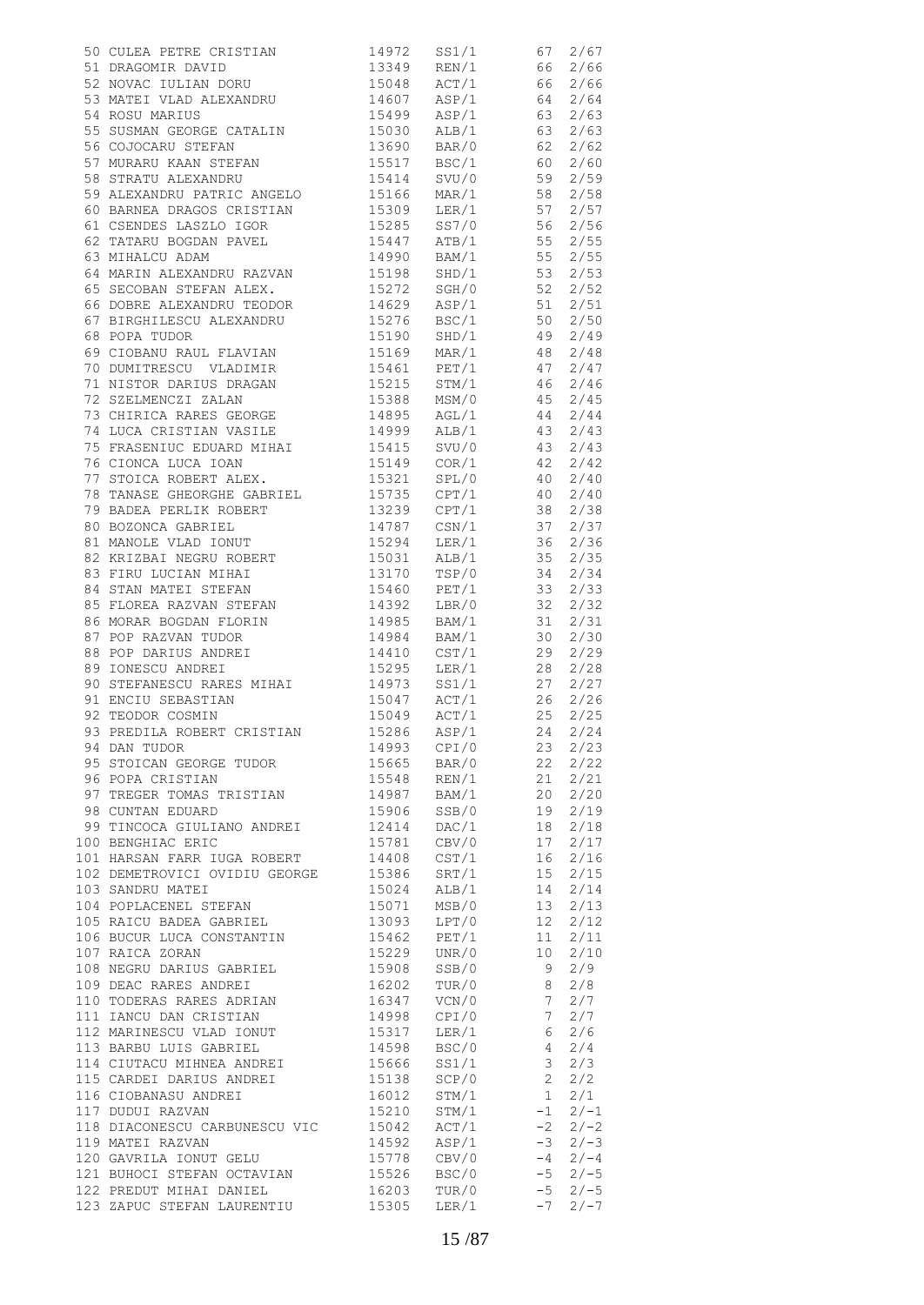|     | 124 DINU STEFAN                    | 15710 | AQU/0          | $-8$  | $2/-8$  |
|-----|------------------------------------|-------|----------------|-------|---------|
|     | 125 COJOCARU ANDREI SERBAN 14625   |       | $ASP/0$ -9     |       | $2/-9$  |
|     | 126 CURT ANDREI ROBERT 14893       |       | AGL/1          | $-9$  | $2/-9$  |
|     | 127 GHINDA CEZAR ANDREI 14780      |       | CSN/1          | $-10$ | $2/-10$ |
|     | 128 ALEXANDRESCU DENIS MIHAI 14760 |       | TPL/0          | $-10$ | $2/-10$ |
|     | 129 IACOB MARIO BOGDAN             | 14896 | AGL/1          | $-11$ | $2/-11$ |
|     | 130 MUTIU ALEXANDRU GABRIEL 15909  |       | SSB/0          | $-12$ | $2/-12$ |
|     | 131 DUTA ROBERT MIHAI              | 15522 | BSC/0          | $-13$ | $2/-13$ |
|     | 132 LAZARESCU DARIUS STEFAN 15219  |       | STM/1          | $-14$ | $2/-14$ |
|     | 133 BALAZS ORS                     | 15537 | CBV/0          | $-15$ | $2/-15$ |
|     | 134 BUTOI FLORIN ROBERT            | 14140 | DAC/1          | $-16$ | $2/-16$ |
|     | 135 PETRAS KEVIN ANDREI            | 15025 | ALB/0          | $-17$ | $2/-17$ |
|     | 136 GRIGORAS ALEXANDRU NIC. 16089  |       | $\text{CNN}/1$ | $-18$ | $2/-18$ |
|     | 137 SEREA RAZVAN ALEXANDRU 15140   |       | SCP/0          | $-19$ | $2/-19$ |
|     | 138 BASAGA ARIS IONUT<br>15795     |       | SHD/0          | $-20$ | $2/-20$ |
|     | 139 MOGOE LUCA FLAVIUS             | 15910 | SSB/0          | $-21$ | $2/-21$ |
|     | 140 BOLOS GABRIEL PETRICA 16352    |       | CST/1          | $-22$ | $2/-22$ |
|     | 141 FICIU BOGDAN ANDREI            | 14975 | SS1/1          | $-22$ | $2/-22$ |
|     | 142 DEAC DARIUS SEBASTIAN 14419    |       | CST/0          | $-24$ | $2/-24$ |
|     | 143 DOGARU DUMITRU DANIEL          | 14791 | CSN/1          | $-25$ | $2/-25$ |
|     | 144 SECEANU LUCA STEFAN            | 13309 | CPT/1          | $-26$ | $2/-26$ |
|     | 145 TOIA CODRIN NICOLAE            | 15408 | SCB/0          | $-27$ | $2/-27$ |
|     | 146 COJOCARU RARES MIHAI 15407     |       | SCB/0          | $-28$ | $2/-28$ |
| 147 | MICSA VICTOR                       | 16017 | STM/0          | $-29$ | $2/-29$ |
|     |                                    |       |                |       |         |

#### CLASAMENT STAFETE CUMULAT – REUNIUNEA I

 $\overline{\phantom{0}}$ 

| Loc Club        | Total proba/puncte  |
|-----------------|---------------------|
|                 | pct.                |
| Fete - 10 ani   |                     |
| 1 BSC<br>1)     | $\mathbb O$         |
| 2 ATB<br>1)     | $\mathbb O$         |
| 3 ASP<br>1)     | $\mathbb O$         |
| 4 STE<br>1)     | $\mathbb O$         |
| 5 CSN<br>1)     | $\mathbf 0$         |
| 6 BAM<br>1)     | $\mathbb O$         |
| 7 AGL<br>1)     | $\mathbb O$         |
| 8 LER<br>1)     | $\mathbb O$         |
| 9 SHD<br>1)     | $\mathbb O$         |
| 10 ALB<br>1)    | 0                   |
| 11 STM<br>1)    | $\mathbb O$         |
| 12 REN<br>1)    | $\mathsf{O}\xspace$ |
| 13 SPL<br>1)    | $\mathbf 0$         |
|                 |                     |
| $Fete - 11 ani$ |                     |
| 1 ATB<br>1)     | 196 5/196           |
| 2 SSV<br>1)     | 186 5/186           |
| 3 CSW<br>1)     | 180 5/180           |
| 4 CSP<br>1)     | 176 5/176           |
| 5 BSC<br>1)     | 174 5/174           |
| 6 STM<br>1)     | 172 5/172           |
| 7 SRT<br>1)     | 170 5/170           |
| 8 STE<br>1)     | 168 5/168           |
| 9 LER<br>1)     | 166 5/166           |
| 10 ACT<br>1)    | 164 5/164           |
| 11 ALB<br>1)    | 162 5/162           |
| 12 COR<br>1)    | 160 5/160           |
| Baieti - 10 ani |                     |
| 1 ATB<br>1)     | $\mathbb O$         |
| 2 BSC<br>1)     | $\circ$             |
| 3 CSN<br>1)     | $\mathbb O$         |
| 4 ASP<br>1)     | 0                   |
| 5 CPT<br>1)     | $\mathbb O$         |
| 6 ACT<br>1)     | $\mathbb O$         |
| 7 LER<br>1)     | $\mathbf 0$         |
| 8 LLP<br>1)     | $\mathsf{O}$        |
| 9 ALB<br>1)     | $\mathsf{O}\xspace$ |
| 10 MSB<br>1)    | $\mathbb O$         |
| 11 SRT<br>1)    | $\mathbb O$         |
| 12 BCC<br>1)    | 0                   |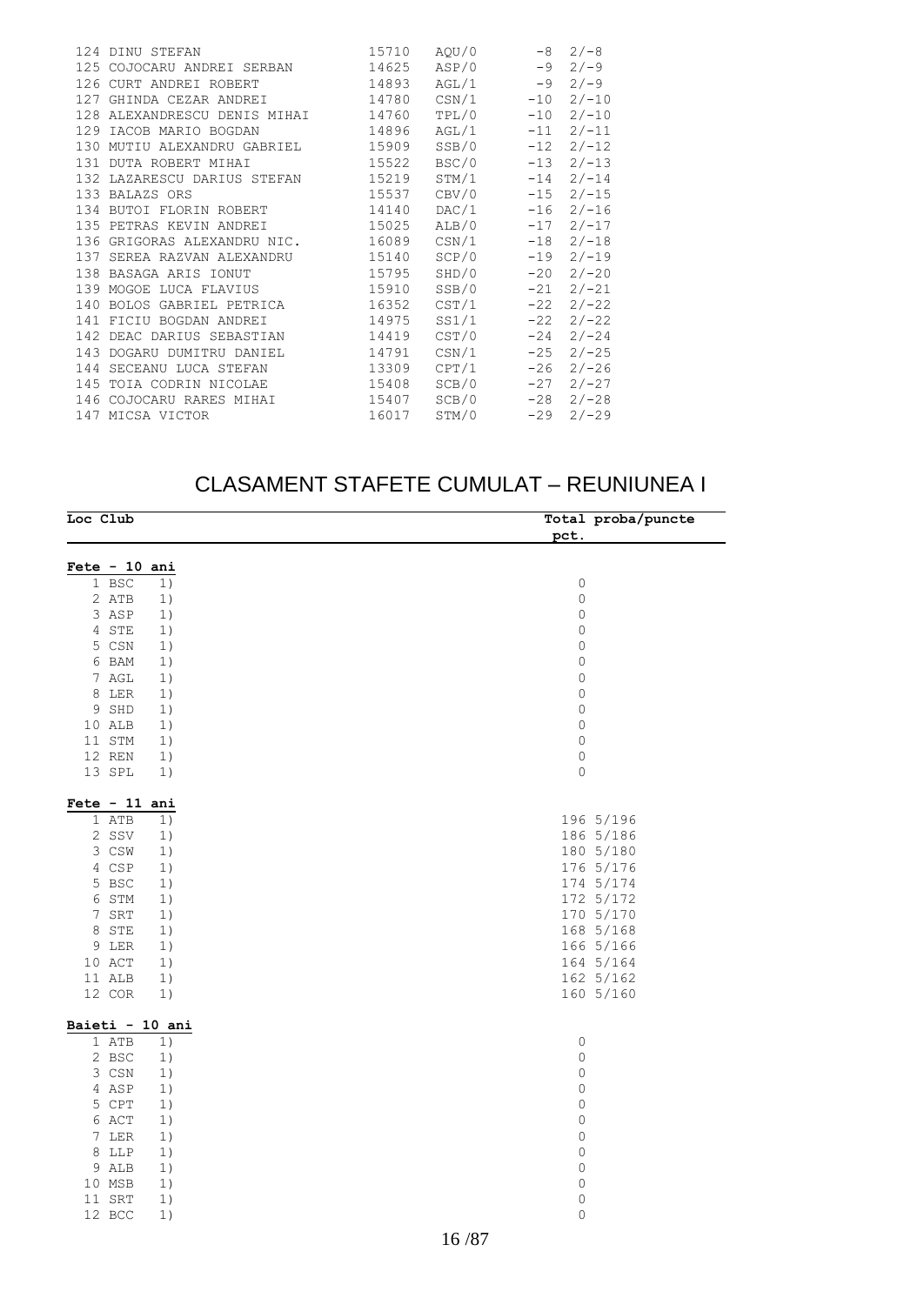| Baieti - 11 ani |    |
|-----------------|----|
| 1 BSC           | 1) |
| 2 ATB           | 1) |
| 3 ASP           | 1) |
| 4 SHD           | 1) |
| 5 ACT           | 1) |
| 6 CST           | 1) |
| 7 STM           | 1) |
| 8 ALB           | 1) |
| 9 REN           | 1) |
| 10 BAM          | 1) |
| 11 AGL          | 1) |
| 12 LER          | 1) |
| 13 CSN          | 1) |
| 14 CPT          | 1) |
| 15 SS1          | 1) |
| 16 SSB          | 1) |
| 17 CBV          | 1) |

### CLASAMENT ECHIPE CUMULAT – REUNIUNEA I

|                 | Loc Club Ech                     |              | Total | proba/puncte |  |
|-----------------|----------------------------------|--------------|-------|--------------|--|
|                 |                                  |              | pct.  |              |  |
|                 | $Fete - 10 ani$                  |              |       |              |  |
| $\mathbf{1}$    | <b>BSC</b>                       | $\mathbf{1}$ | 649   | 3/649        |  |
| $\mathbf{2}$    | ATB                              | $\,1\,$      | 369   | 3/369        |  |
| 3               | ASP                              | $\mathbf{1}$ | 335   | 3/335        |  |
| 4               | $\verb ACT $                     | $\mathbf{1}$ | 281   | 3/281        |  |
| 5               | VCN                              | $\mathbf{1}$ | 242   | 3/242        |  |
| 6               | $\mathbb{C}\mathbb{S}\mathbb{N}$ | $\mathbf 1$  | 236   | 3/236        |  |
| 7               | <b>BAM</b>                       | $\mathbf{1}$ | 225   | 3/225        |  |
| $\,8\,$         | DAC                              | $\mathbf{1}$ | 202   | 3/202        |  |
| 9               | STE                              | $\mathbf{1}$ | 196   | 3/196        |  |
| 10              | $_{\mbox{\scriptsize COR}}$      | $\mathbf{1}$ | 192   | 3/192        |  |
| 11              | REN                              | $\mathbf{1}$ | 191   | 3/191        |  |
| 12              | SHD                              | $\mathbf{1}$ | 185   | 3/185        |  |
| 13              | MPL                              | $\mathbf{1}$ | 172   | 3/172        |  |
| 14              | LER                              | $\mathbf{1}$ | 160   | 3/160        |  |
| 15              | SSV                              | $\mathbf{1}$ | 151   | 3/151        |  |
| 16              | AGL                              | $\mathbf{1}$ | 136   | 3/136        |  |
| 17              | SGH                              | $\mathbf{1}$ | 119   | 3/119        |  |
| 18              | ${\tt ALB}$                      | $\mathbf{1}$ | 115   | 3/115        |  |
| 19              | STM                              | $\mathbf{1}$ | 84    | 3/84         |  |
| 20              | LLP                              | $\mathbf{1}$ | 78    | 3/78         |  |
| 21              | H <sub>2</sub> O                 | $\mathbf{1}$ | 48    | 3/48         |  |
| 22              | DEL                              | $\mathbf{1}$ | 47    | 3/47         |  |
| 23              | ALS                              | $\mathbf{1}$ | 44    | 3/44         |  |
| 24              | LPT                              | $\mathbf{1}$ | 40    | 3/40         |  |
| 25              | SPL                              | $\mathbf{1}$ | 10    | 3/10         |  |
| 26              | ${\tt SRT}$                      | $\mathbf{1}$ | 6     | 3/6          |  |
| 27              | $\mathtt{CPT}$                   | $\,1\,$      | $-24$ | $3/-24$      |  |
|                 |                                  |              |       |              |  |
|                 | Fete $-11$ ani                   |              |       |              |  |
| $\mathbf 1$     | ATB                              | $\mathbf{1}$ | 657   | 1/461,5/196  |  |
| 2               | STM                              | $\mathbf{1}$ | 498   | 1/326, 5/172 |  |
| 3               | SSV                              | $\mathbf{1}$ | 470   | 1/284, 5/186 |  |
| $\overline{4}$  | <b>BSC</b>                       | $\mathbf{1}$ | 446   | 1/272, 5/174 |  |
| 5               | $\mathbb{CSW}$                   | $\mathbf{1}$ | 403   | 1/223, 5/180 |  |
| 6               | CSP                              | $\mathbf{1}$ | 396   | 1/220, 5/176 |  |
| 7               | SRT                              | $1\,$        | 379   | 1/209, 5/170 |  |
| $\,8\,$         | LER                              | $\mathbf{1}$ | 341   | 1/175, 5/166 |  |
| 9               | ACT                              | $\mathbf{1}$ | 301   | 1/137, 5/164 |  |
| 10              | COR                              | $\mathbf{1}$ | 294   | 1/134, 5/160 |  |
| 11              | STE                              | $\mathbf{1}$ | 293   | 1/125, 5/168 |  |
| 12 <sup>°</sup> | ALB                              | $\mathbf{1}$ | 234   | 1/72, 5/162  |  |
| 13              | <b>BAM</b>                       | $\mathbf{1}$ | 155   | 1/155        |  |
| 14              | $\operatorname{SVU}$             | $1\,$        | 139   | 1/139        |  |
| 15              | AGL                              | $\mathbf 1$  | 122   | 1/122        |  |
| 16              | SGH                              | $\mathbf 1$  | 94    | 1/94         |  |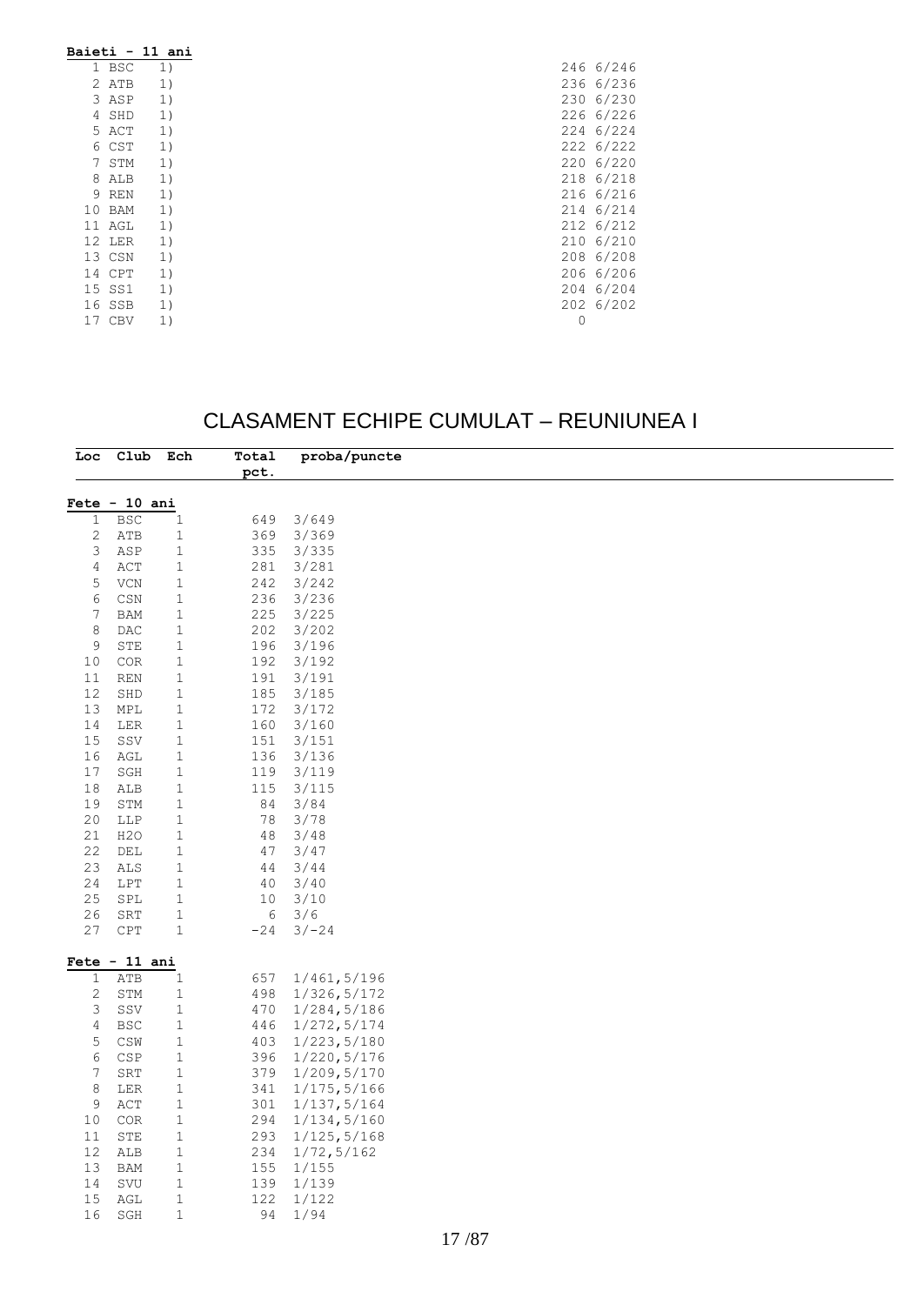| 17             | ANA            | 1           | 78    | $1/78$       |
|----------------|----------------|-------------|-------|--------------|
| 18             | LPT            | $\mathbf 1$ | 71    | 1/71         |
|                | 19 CSN         | 1           | 53    | 1/53         |
| 20             | ${\tt ASP}$    | 1           | 48    | 1/48         |
| 21             | PCT            | $\mathbf 1$ | 45    | 1/45         |
| 22             | ACN            | $\mathbf 1$ | 39    | 1/39         |
| 23             | SS1            | $\mathbf 1$ | 6     | 1/6          |
| 24             | SHD            | 1           | $-12$ | $1/-12$      |
| 25             | LBC            | $\mathbf 1$ | $-24$ | $1/-24$      |
|                |                |             |       |              |
|                | Baieti - 10    | ani         |       |              |
| 1              | ATB            | 1           | 639   | 4/639        |
| 2              | <b>BSC</b>     | 1           | 498   | 4/498        |
| 3              | ASP            | $1\,$       | 455   | 4/455        |
| 4              | ACT            | 1           |       | 306 4/306    |
| 5              | COR            | $\mathbf 1$ | 239   | 4/239        |
| 6              | CPT            | $\mathbf 1$ | 227   | 4/227        |
| $\overline{7}$ | $\mathbb{CSN}$ | $\mathbf 1$ | 221   | 4/221        |
| 8              | LER            | $\mathbf 1$ | 193   | 4/193        |
| 9              | $\mathbb{CSW}$ | 1           | 170   | 4/170        |
| 10             | MSB            | $1\,$       | 155   | 4/155        |
| 11             | H2O            | $\mathbf 1$ |       | 152 4/152    |
| 12             | CST            | 1           | 130   | 4/130        |
| 13             | ALB            | $\mathbf 1$ | 94    | 4/94         |
| 14             | LLP            | $\mathbf 1$ |       | 89 4/89      |
| 15             | TSP            | $\mathbf 1$ | 83    | 4/83         |
| 16             | DEV            | $\mathbf 1$ | 82    | 4/82         |
| 17             | SSV            | 1           | 78    | 4/78         |
| 18             | ANA            | $\mathbf 1$ | 74    | 4/74         |
| 19             | ALS            | 1           | 61    | 4/61         |
| 20             | SHD            | $\mathbf 1$ | 54    | 4/54         |
| 21             | DAC            | 1           | 31    | 4/31         |
| 22             | DEL            | 1           | 31    | 4/31         |
| 23             | SRT            | 1           | 27    | 4/27         |
| 24             | <b>BCC</b>     | $\mathbf 1$ | 0     |              |
| 25             | SPL            | 1           | $-25$ | $4/-25$      |
|                | Baieti - 11    | ani         |       |              |
| 1              | BSC            | 1           | 756   | 2/510, 6/246 |
| 2              | ATB            | 1           | 704   | 2/468, 6/236 |
| 3              | ASP            | $\mathbf 1$ | 665   | 2/435,6/230  |
| 4              | SHD            | $\mathbf 1$ | 660   | 2/434, 6/226 |
| 5              | ACT            | $\mathbf 1$ | 538   | 2/314, 6/224 |
| 6              | STM            | $\mathbf 1$ | 498   | 2/278,6/220  |
| 7              | CST            | 1           | 494   | 2/272,6/222  |
| 8              | ALB            | $\mathbf 1$ | 473   | 2/255, 6/218 |
| 9              | REN            | $\mathbf 1$ | 469   | 2/253,6/216  |
| 10             | BAM            | 1           | 429   | 2/215,6/214  |
| $11\,$         | AGL            | $\mathbf 1$ | 392   | 2/180,6/212  |
| 12             | CPT            | 1           | 362   | 2/156, 6/206 |
| 13             | LER            | $\mathbf 1$ | 330   | 2/120,6/210  |
| 14             | CSN            | 1           | 291   | 2/83,6/208   |
| 15             | PCT            | $\mathbf 1$ | 285   | 2/285        |
| 16             | SS1            | $\mathbf 1$ | 279   | 2/75, 6/204  |
| 17             | COR            | 1           | 237   | 2/237        |
| 18             | LBC            | 1           | 210   | 2/210        |
| 19             | SSB            | $\mathbf 1$ | 202   | 6/202        |
| 20             | CTR            | $\mathbf 1$ | 185   | 2/185        |
| 21             | SRT            | $\mathbf 1$ | 107   | 2/107        |
| 22             | MAR            | 1           | 106   | 2/106        |
| 23             | PET            | $\mathbf 1$ | 91    | 2/91         |
| 24             | DAC            | $\mathbf 1$ | 90    | 2/90         |
| 25             | CBV            | 1           | 0     |              |
|                |                |             |       |              |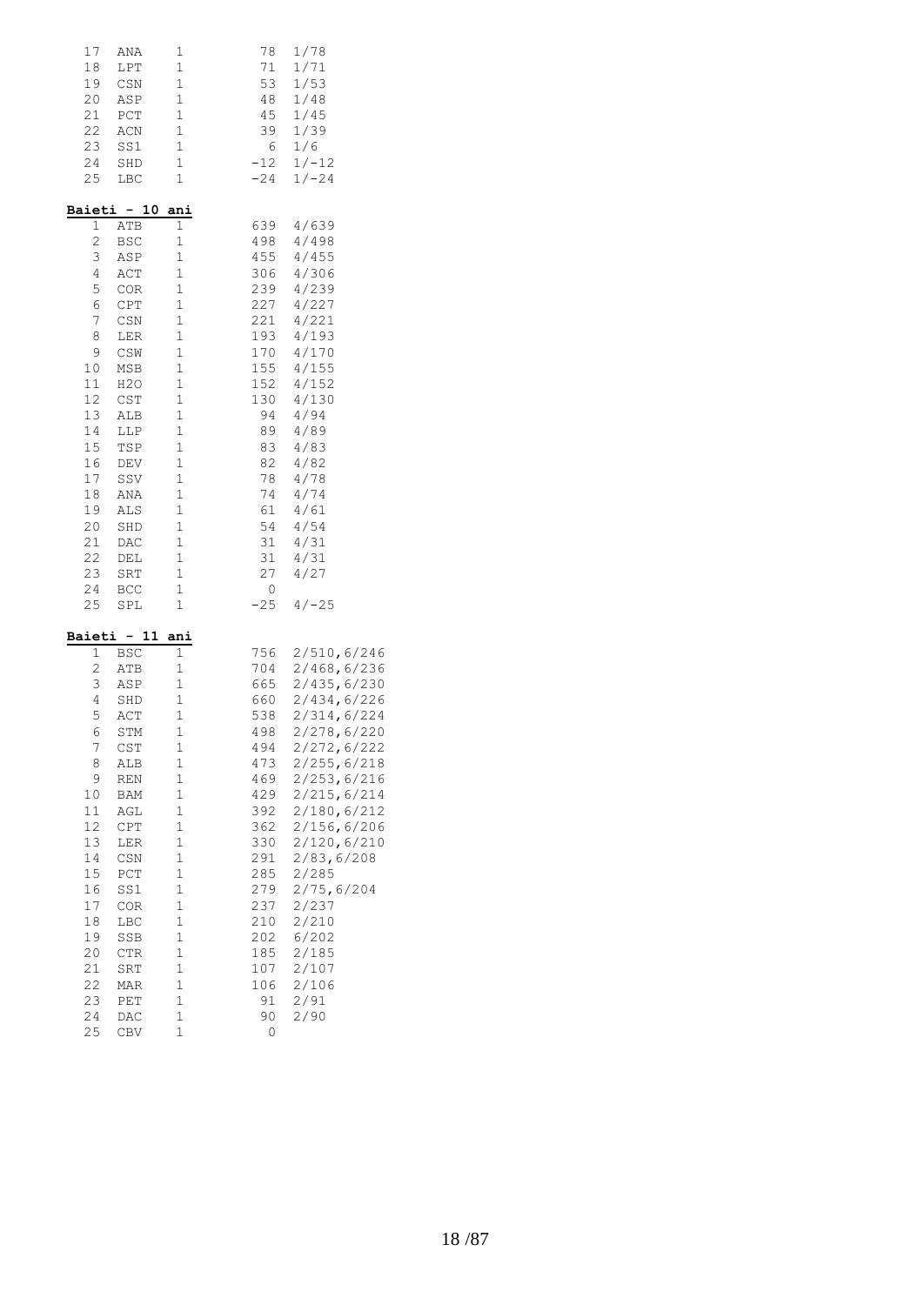#### CLASAMENT GENERAL ECHIPE – REUNIUNEA I

| Loc | Club                             | Ech         | Total<br>gen.<br>pct. | Total<br>pct.<br>fete | Total<br>pct.<br>baieti | F10       | F11            | <b>B10</b> | <b>B11</b> |
|-----|----------------------------------|-------------|-----------------------|-----------------------|-------------------------|-----------|----------------|------------|------------|
| 1   | ATB                              | 1           | 40                    | 20                    | 20                      | 9         | 11             | $1\,1$     | 9          |
| 2   | <b>BSC</b>                       | 1           | 38                    | 18                    | 20                      | 11        | 7              | 9          | 11         |
| 3   | ASP                              | 1           | 24                    | 8                     | 16                      | 8         | 0              | 8          | 8          |
| 4   | ACT                              | 1           | 22                    | 9                     | 13                      |           | $\overline{c}$ |            | 6          |
| 5   | STM                              | 1           | 14                    | 9                     | 5                       | 0         | 9              | 0          | 5          |
| 6   | $\mathbb{C}\mathbb{S}\mathbb{N}$ | 1           | 9                     | 5                     | 4                       | 5         | 0              | 4          | $\Omega$   |
| 7   | COR                              | 1           | 8                     | $\overline{2}$        | 6                       |           | $\mathbf{1}$   | 6          | 0          |
| 8   | SSV                              | 1           | 8                     | 8                     | Ω                       | 0         | 8              | 0          | 0          |
| 9   | CSW                              | 1           | 8                     | 6                     | 2                       | $\bigcap$ | 6              | 2          | 0          |
| 10  | SHD                              | 1           |                       | 0                     |                         | 0         | 0              | 0          | 7          |
| 11  | VCN                              | 1           | 6                     | 6                     | O                       | 6         | 0              | 0          | $\Omega$   |
| 12  | LER                              | 1           | 6                     | 3                     | 3                       | $\Omega$  | 3              | 3          | 0          |
| 13  | <b>BAM</b>                       | 1           | 5                     | 4                     |                         | 4         | 0              | Ω          | 1          |
| 14  | CSP                              | 1           | 5                     | 5                     | 0                       | 0         | 5              | ∩          | 0          |
| 15  | CPT                              | 1           | 5                     | 0                     | 5                       | 0         | 0              | 5          | 0          |
| 16  | SRT                              | 1           |                       | 4                     | ∩                       | 0         | 4              | Ω          | 0          |
| 17  | CST                              | 1           | 4                     | 0                     | 4                       | O         | 0              | O          | 4          |
| 18  | <b>DAC</b>                       | 1           | 3                     | 3                     | O                       | 3         | 0              | 0          | 0          |
| 19  | ALB                              | 1           | 3                     | 0                     | 3                       | $\Omega$  | 0              | 0          | 3          |
| 20  | <b>STE</b>                       | 1           | 2                     | $\overline{2}$        | ∩                       | 2         | 0              | ∩          | $\Omega$   |
| 21  | <b>REN</b>                       | 1           | $\overline{2}$        | 0                     | 2                       | 0         | 0              | 0          | 2          |
| 22  | <b>MSB</b>                       | 1           |                       | O                     | 1                       | 0         | 0              |            | $\Omega$   |
| 23  | H2O                              | 1           | ∩                     | 0                     | N                       | 0         | 0              | 0          | 0          |
| 24  | AGL                              | $\mathbf 1$ | 0                     | 0                     | ∩                       | 0         | 0              | Ω          | 0          |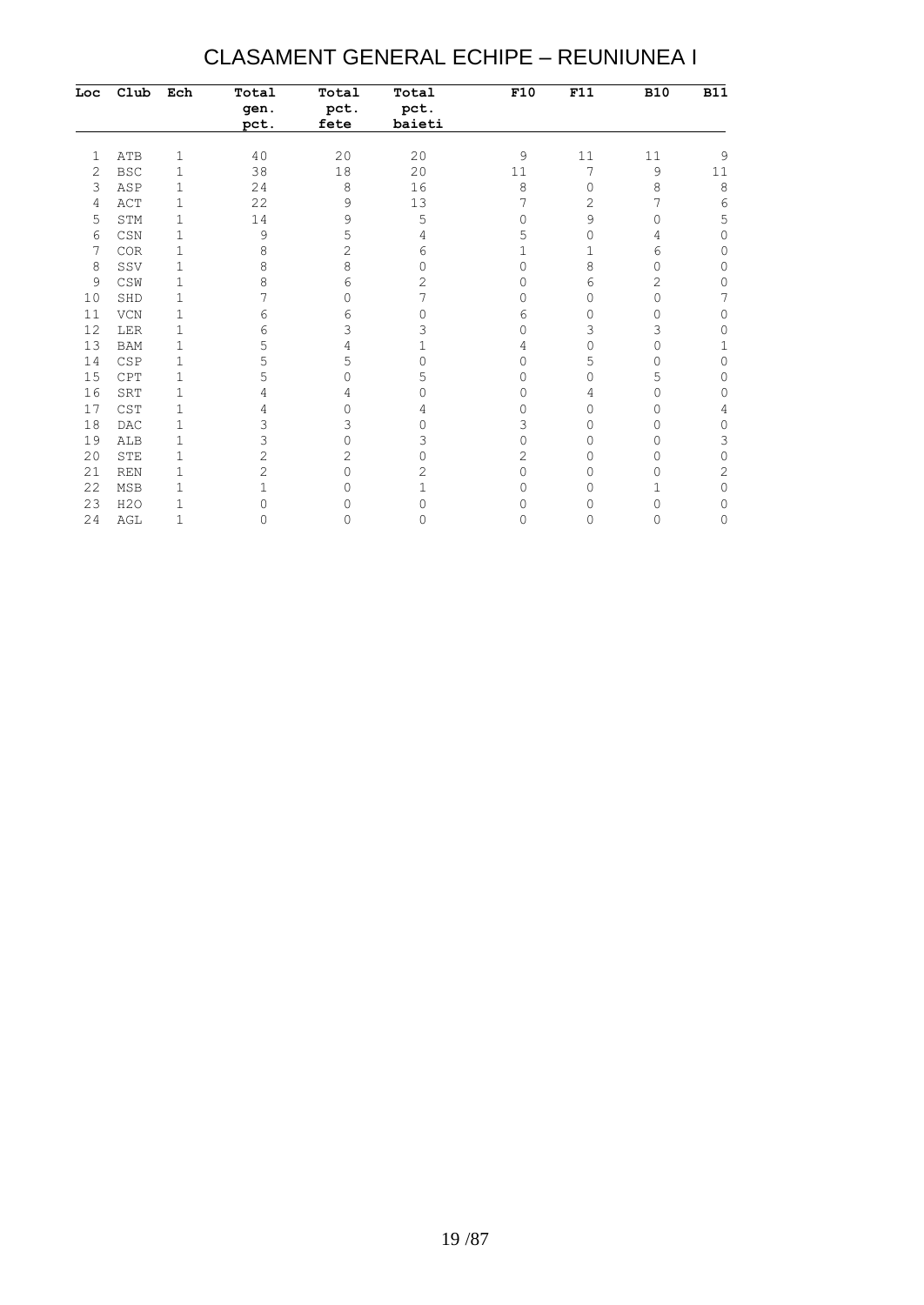## CAMPIONATUL NATIONAL DE POLIATLON COPII 10-11 ANI BACAU \* 17.11.2017 - 19.11.2017 \* Bazin: 50m 8 culoare

## CLASAMENT

Reuniunea: 2 Data: 17.11.2017

|          | Ser. Cul. Loc     |                       | Nume si prenume<br>Stafeta(Sch.1,Sch.2,Sch.3,Sch.4) | Cod            | An           | Club                             | Rezultat             | Puncte<br>realizate |
|----------|-------------------|-----------------------|-----------------------------------------------------|----------------|--------------|----------------------------------|----------------------|---------------------|
| Id.: 7   |                   |                       | Proba: 50 m fluture masc. 11 ani                    |                |              |                                  |                      |                     |
| 19       | 4                 | $\mathbf{1}$          | DUCA STEFAN MIRCEA                                  | 15251          | 2006         | COR                              | 00:31:31             | 123                 |
| 19       | 2                 | $\mathbf{2}^{\prime}$ | BUCUR ANDREAS ALIN                                  | 14608          | 2006         | ASP                              | 00:31:91             | 118                 |
| 19       | 6                 | 3                     | IASCHIU ANDREI                                      | 15443          | 2006         | ATB                              | 00:32:44             | 115                 |
| 19       | 3                 | 4                     | M. SEDIQ EDRIS                                      | 15446          | 2006         | ATB                              | 00:32:59             | 113                 |
| 19       | 8                 | 5                     | CONSTANTINESCU ALEXANDRU                            | 15525          | 2006         | $_{\rm BSC}$                     | 00:32:65             | 112                 |
| 19       | 5                 | 6                     | KONCZ NIMROD KALMAN                                 | 14560          | 2006         | H2O                              | 00:32:93             | 111                 |
| 18       | $\mathbf 1$       | 7                     | MIHALACHE VLAD STEFAN                               | 14593          | 2006         | ASP                              | 00:33:72             | 110                 |
| 19       | 7                 | 8                     | RADUCANU EDUARD                                     | 13338          | 2006         | $\mathtt{ACT}$                   | 00:33:85             | 109                 |
| 17       | 7                 | 9                     | SEKSI LUCA                                          | 15280          | 2006         | <b>BSC</b>                       | 00:33:94             | 108                 |
| 18       | 8                 | 10                    | TUICA MARIO GABRIEL                                 | 15053          | 2006         | $\mathop{\rm DAC}$               | 00:34:09             | 107                 |
| 17       | 4                 | 11                    | STRIMBEANU RAZVAN                                   | 13334          | 2006         | $_{\rm PCT}$                     | 00:34:12             | 106                 |
| 18<br>18 | 4<br>5            | 12<br>13              | NAGY NANDOR<br>SCORTEA TEOFIL                       | 15191<br>15445 | 2006<br>2006 | SHD<br>ATB                       | 00:34:13<br>00:34:20 | 105<br>104          |
| 17       | $\mathbf 1$       | 14                    | SERBAN PAUL ANDREI                                  | 15544          | 2006         | $\mbox{ACN}$                     | 00:34:39             | 103                 |
|          |                   |                       |                                                     |                |              |                                  |                      |                     |
| 18<br>18 | $\mathbf{2}$<br>6 | 15 <sub>1</sub><br>16 | ANGHEL HORIA PETRU<br>DOBRESCU MIHAI                | 15529<br>14919 | 2006<br>2006 | $_{\rm BSC}$<br>CPT              | 00:34:49<br>00:34:52 | 102<br>101          |
| 15       | 5                 | 17                    | JITARU MATEI AIAN                                   | 15554          | 2006         | CST                              | 00:34:56             | 100                 |
| 19       | $\mathbf 1$       | 17                    | HRISCU RARES                                        | 15396          | 2006         | LBC                              | 00:34:56             | 100                 |
| 13       | 4                 | 19                    | ROTARU LUCA STEFAN                                  | 15552          | 2006         | $\mathtt{ALS}$                   | 00:34:67             | 98                  |
| 15       | 8                 | 20                    | LUPUT SEBASTIAN MIHAI                               | 15218          | 2006         | $\operatorname{STM}$             | 00:34:85             | 97                  |
| 17       | 5                 | 21                    | ANDREI MIHAI ALEXANDRU                              | 15441          | 2006         | ATB                              | 00:35:02             | 96                  |
| 18       | 7                 | 22                    | NICOLAEV VLADIMIR ANDREI                            | 14818          | 2006         | $_{\rm PCT}$                     | 00:35:03             | 95                  |
| 16       | 8                 | 23                    | FARKAS CRISTOPHER                                   | 14420          | 2006         | $_{\tt CST}$                     | 00:35:11             | 94                  |
| 16       | 3                 | 24                    | STANCEL LUKAS                                       | 15026          | 2006         | ALB                              | 00:35:14             | 93                  |
| 15       | 3                 | 25                    | PAUNESCU CEZAR                                      | 15195          | 2006         | SHD                              | 00:35:15             | 92                  |
| 16       | 7                 | 26                    | PANAIT PAUL DRAGOS                                  | 15102          | 2006         | SSV                              | 00:35:18             | 91                  |
| 18       | 3                 | 26                    | IONESCU DAVID ANDREI                                | 15520          | 2006         | <b>BSC</b>                       | 00:35:18             | 91                  |
| 17       | 6                 | 28                    | RADU MATEI                                          | 13163          | 2006         | $_{\rm CTR}$                     | 00:35:32             | 89                  |
| 16       | 4                 | 29                    | ALEXANDRU PATRIC ANGELO                             | 15166          | 2006         | MAR                              | 00:35:45             | $8\,8$              |
| 15       | 4                 | 30                    | CULEA PETRE CRISTIAN                                | 14972          | 2006         | SS1                              | 00:35:49             | 87                  |
| 16       | 5                 | 31                    | MATEI VLAD ALEXANDRU                                | 14607          | 2006         | ASP                              | 00:35:76             | 86                  |
| 16       | 6                 | 32                    | BACIU DENIS ANDREI                                  | 15183          | 2006         | LBC                              | 00:35:86             | $8\,5$              |
| 15       | 7                 | 33                    | BIRGHILESCU ALEXANDRU                               | 15276          | 2006         | <b>BSC</b>                       | 00:36:15             | 84                  |
| 16       | 2                 | 34                    | ROSCA MIHNEA IONUT                                  | 15278          | 2006         | ${\tt STE}$                      | 00:36:19             | 83                  |
| 14       | 4                 | 35                    | PISOSCHI MATEI VALERIU                              | 15458          | 2006         | REN                              | 00:36:22             | 82                  |
| 13       | $\mathbf 1$       | 36                    | TEODOR COSMIN                                       | 15049          | 2006         | ACT                              | 00:36:33             | $8\,1$              |
| 13       | 2                 | 37                    | MIHALCU ADAM                                        | 14990          | 2006         | BAM                              | 00:36:40             | 80                  |
| 17       | 3                 | 38                    | SLAVU RARES STEFAN                                  | 14892          | 2006         | AGL                              | 00:36:43             | 79                  |
| 14       | 6                 | 39                    | SAVUCA LUCA IONUT                                   | 14894          | 2006         | AGL                              | 00:36:50             | 78                  |
| 14       | 1                 | 40                    | NOVAC IULIAN DORU                                   | 15048          | 2006         | $\mathbb{A}\mathbb{C}\mathbb{T}$ | 00:36:53             | $7\,7$              |
| 13       | 5                 | 41                    | CSENDES LASZLO IGOR                                 | 15285          | 2006         | SS7                              | 00:36:71             | 76                  |
| 17       | 2                 | 42                    | POSTELNICU GEORGE ALEXAND                           | 15550          | 2006         | $\mathop{\rm REN}\nolimits$      | 00:36:75             | 75                  |
| 14       | 7                 | 43                    | IANCU DAN CRISTIAN                                  | 14998          | 2006         | CPI                              | 00:36:81             | 74                  |
| 15       | 2                 | 44                    | HARABAGIU RARES PETRU                               | 14986          | 2006         | <b>BAM</b>                       | 00:36:97             | 73                  |
| 11       | 1                 | 45                    | CIOBANU RAUL FLAVIAN                                | 15169          | 2006         | <b>MAR</b>                       | 00:37:03             | 72                  |
| 16       | 1                 | 46                    | OPREA MARIO CALIN                                   | 15385          | 2006         | SRT                              | 00:37:04             | 71                  |
| 12       | 2                 | 47                    | SALCUCEANU TUDOR                                    | 15200          | 2006         | SHD                              | 00:37:06             | 70                  |
| 12       | 5                 | 48                    | COJOCARU STEFAN                                     | 13690          | 2006         | <b>BAR</b>                       | 00:37:16             | 69                  |
| 10       | 8                 | 49                    | POPA TUDOR                                          | 15190          | 2006         | SHD                              | 00:37:31             | 68                  |
| 15       | 6                 | 50                    | MARIN ALEXANDRU RAZVAN                              | 15198          | 2006         | SHD                              | 00:37:33             | 67                  |
| 9        | 6                 | 51                    | BOZONCA GABRIEL                                     | 14787          | 2006         | $\mathbb{C}\mathbb{S}\mathbb{N}$ | 00:37:38             | 66                  |
| 13       | 6                 | 52                    | DRAGOMIR DAVID                                      | 13349          | 2006         | REN                              | 00:37:44             | 65                  |
| 14       | 5                 | 53                    | POP RAZVAN TUDOR                                    | 14984          | 2006         | <b>BAM</b>                       | 00:37:67             | 64                  |
| 7        | 2                 | 54                    | SUSMAN GEORGE CATALIN                               | 15030          | 2006         | ALB                              | 00:37:74             | 63                  |
|          | 4                 | 55                    | CHIRIAC VICTOR GABRIEL                              | 15590          | 2006         | CJI                              | 00:37:81             | 62                  |
| 11<br>14 | 3                 | 55                    | MURARU KAAN STEFAN                                  | 15517          | 2006         | <b>BSC</b>                       | 00:37:81             | 62                  |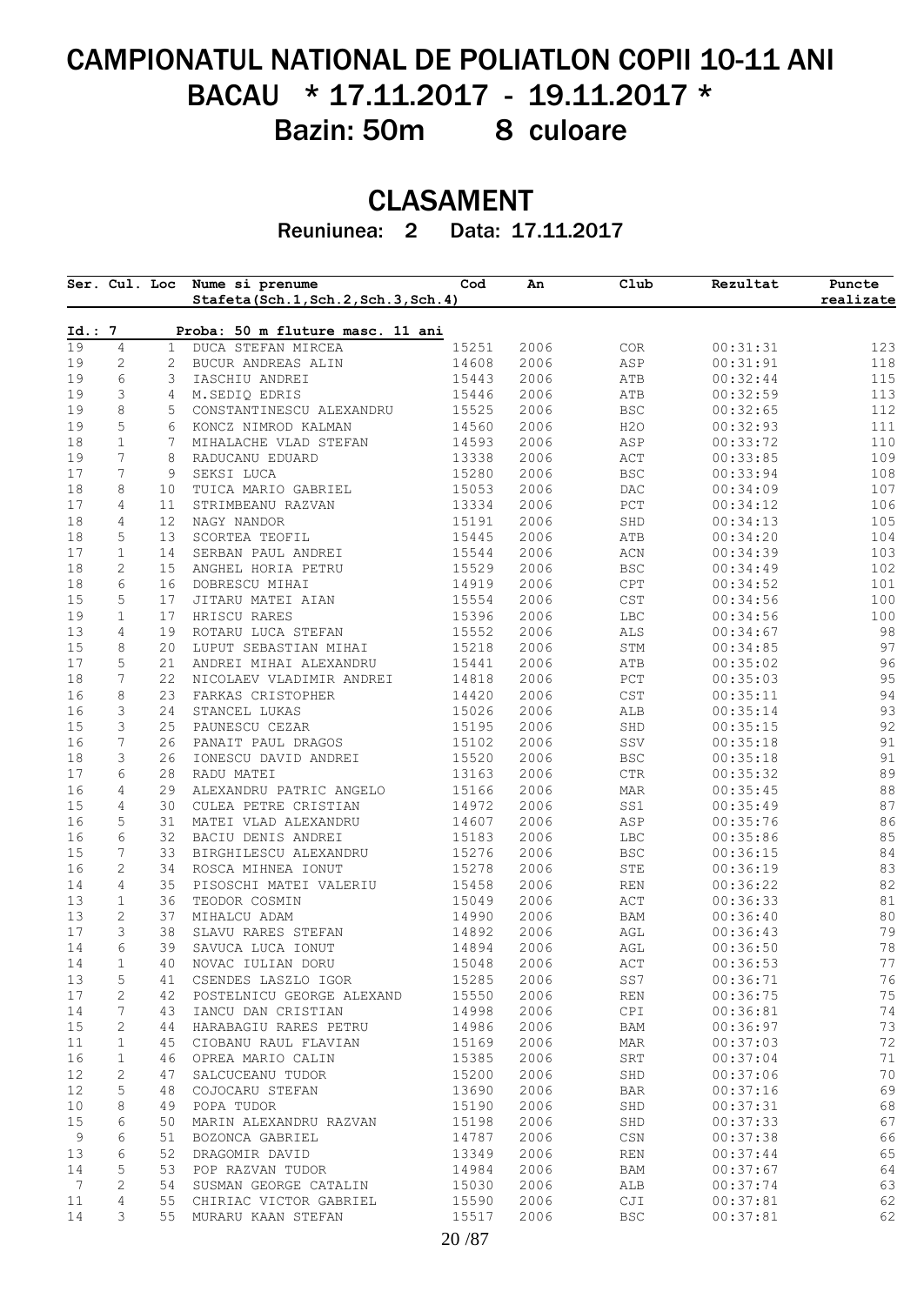| 3                | 7                | 57         | NICULAIE DAVID ANDREAS                       | 15045          | 2006         | ACT                                      | 00:37:83             | 60              |
|------------------|------------------|------------|----------------------------------------------|----------------|--------------|------------------------------------------|----------------------|-----------------|
| $10$             | 5                | 58         | DOBRE ALEXANDRU TEODOR                       | 14629          | 2006         | ASP                                      | 00:37:84             | 59              |
| 7                | 8                | 59         | CHIRICA RARES GEORGE                         | 14895          | 2006         | AGL                                      | 00:37:89             | 58              |
| 12               | 3                | 60         | RADOS LUCA NICOLAS                           | 15192          | 2006         | SHD                                      | 00:37:92             | 57              |
| 13               | 7                | 61         | CURECHERIU ALEX GABRIEL                      | 14997          | 2006         | CPI                                      | 00:37:95             | 56              |
| 7<br>11          | 4<br>8           | 62<br>63   | NOFIT CODRIN MIHAI<br>TATARU BOGDAN PAVEL    | 13701<br>15447 | 2006<br>2006 | SGL<br>ATB                               | 00:37:96<br>00:38:05 | 55<br>54        |
| 12               | 4                | 64         | POPLACENEL STEFAN                            | 15071          | 2006         | MSB                                      | 00:38:22             | 53              |
| 10               | 3                | 65         | MEZDREA BANU ALEXANDRU                       | 14409          | 2006         | $_{\tt CST}$                             | 00:38:23             | 52              |
| 13               | 3                | 66         | FIRU LUCIAN MIHAI                            | 13170          | 2006         | TSP                                      | 00:38:33             | 51              |
| 14               | $\mathbf{2}$     | 67         | GHINDA CEZAR ANDREI                          | 14780          | 2006         | CSN                                      | 00:38:42             | $50$            |
| 8                | 5                | 68         | RACHIERU STEFAN RAZVAN                       | 13947          | 2006         | $\mathsf{CTR}\xspace$                    | 00:38:82             | 49              |
| 9                | $\mathbf 1$      | 69         | NISTOR DARIUS DRAGAN                         | 15215          | 2006         | STM                                      | 00:38:95             | 48              |
| 12               | 6                | 70         | POP DARIUS ANDREI                            | 14410          | 2006         | $_{\tt CST}$                             | 00:38:96             | 47              |
| 14               | 8                | 71         | MORAR BOGDAN FLORIN                          | 14985          | 2006         | BAM                                      | 00:39:04             | 46              |
| 13               | 8                | 72         | FLOREA RAZVAN STEFAN                         | 14392          | 2006         | LBR                                      | 00:39:06             | 45              |
| 9                | 5                | 73         | STEFANESCU RARES MIHAI                       | 14973          | 2006         | SS1                                      | 00:39:10             | $4\,4$          |
| 12               | 7                | 73         | ROSU MARIUS                                  | 15499          | 2006         | ASP                                      | 00:39:10             | $4\,4$          |
| 11<br>8          | 7<br>3           | 75<br>76   | DUDUI RAZVAN<br>ENCIU SEBASTIAN              | 15210<br>15047 | 2006<br>2006 | STM<br>$\mathtt{ACT}$                    | 00:39:11<br>00:39:15 | 42<br>41        |
| 11               | 5                | 77         | KRIZBAI NEGRU ROBERT                         | 15031          | 2006         | ALB                                      | 00:39:24             | 40              |
| 11               | 6                | 78         | BADEA PERLIK ROBERT                          | 13239          | 2006         | CPT                                      | 00:39:50             | 39              |
| 12               | 8                | 79         | TINCOCA GIULIANO ANDREI                      | 12414          | 2006         | DAC                                      | 00:39:56             | 38              |
| 8                | $\overline{c}$   | 80         | DUTA ROBERT MIHAI                            | 15522          | 2006         | $_{\rm BSC}$                             | 00:39:68             | 37              |
| 9                | 3                | 81         | PREDILA ROBERT CRISTIAN                      | 15286          | 2006         | ASP                                      | 00:39:75             | 36              |
| 9                | 8                | 82         | RAICU BADEA GABRIEL                          | 13093          | 2006         | LPT                                      | 00:39:85             | 35              |
| 10               | 4                | 83         | SZELMENCZI ZALAN                             | 15388          | 2006         | MSM                                      | 00:39:87             | 34              |
| $\,8\,$          | 6                | 84         | SECOBAN STEFAN ALEX.                         | 15272          | 2006         | SGH                                      | 00:39:92             | 33              |
| 15               | 1                | 85         | STRATU ALEXANDRU                             | 15414          | 2006         | $\operatorname{SVU}$                     | 00:40:05             | 32              |
| 11               | $\mathbf{2}$     | 86         | SANDRU MATEI                                 | 15024          | 2006         | ALB                                      | 00:40:14             | 31              |
| 8                | $\overline{4}$   | 87         | BARNEA DRAGOS CRISTIAN                       | 15309          | 2006         | LER                                      | 00:40:34             | 30              |
| $\mathbf 1$<br>9 | 6<br>7           | 88<br>89   | TANASE GHEORGHE GABRIEL<br>ZACH MIHAI ROBERT | 15735<br>12304 | 2006<br>2006 | CPT<br>COR                               | 00:40:35<br>00:40:49 | 29<br>28        |
| $\boldsymbol{7}$ | 7                | 90         | DAN TUDOR                                    | 14993          | 2006         | CPI                                      | 00:40:54             | 27              |
| 6                | 3                | 91         | DUMITRESCU VLADIMIR                          | 15461          | 2006         | $\ensuremath{\mathop{\rm PET}\nolimits}$ | 00:40:62             | 26              |
| 10               | 7                | 92         | CIONCA LUCA IOAN                             | 15149          | 2006         | COR                                      | 00:40:72             | 25              |
| 8                | $\mathbf 1$      | 93         | STAN MATEI STEFAN                            | 15460          | 2006         | PET                                      | 00:40:74             | 24              |
| 9                | 4                | 94         | TREGER TOMAS TRISTIAN                        | 14987          | 2006         | BAM                                      | 00:40:90             | 23              |
| 6                | 7                | 95         | FLOREA ANDREI                                | 15222          | 2006         | STM                                      | 00:40:91             | 22              |
| 10               | $\mathbf 1$      | 96         | LUCA CRISTIAN VASILE                         | 14999          | 2006         | ALB                                      | 00:41:00             | 21              |
| 7                | 5                | 97         | TODERAS RARES ADRIAN                         | 16347          | 2006         | $\rm VCN$                                | 00:41:21             | $20$            |
| 8                | 7<br>8           | 98<br>99   | GALATANU VLAD<br>DEMETROVICI OVIDIU GEORGE   | 15208          | 2006         | STM                                      | 00:41:71             | 19              |
| 6<br>6           | 6                | 100        | ZAPUC STEFAN LAURENTIU                       | 15386<br>15305 | 2006<br>2006 | SRT<br><b>LER</b>                        | 00:41:89<br>00:41:95 | 18<br>17        |
| 8                | 8                | 101        | FRASENIUC EDUARD MIHAI                       | 15415          | 2006         | SVU                                      | 00:42:01             | 16              |
| 6                | 5                | 102        | MANOLE VLAD IONUT                            | 15294          | 2006         | LER                                      | 00:42:20             | 15              |
| 7                | 6                | 103        | POPA CRISTIAN                                | 15548          | 2006         | REN                                      | 00:42:51             | 14              |
| 3                | 5                | 104        | GAVRILA IONUT GELU                           | 15778          | 2006         | CBV                                      | 00:42:60             | 13              |
| 3                | 4                | 105        | HARSAN FARR IUGA ROBERT                      | 14408          | 2006         | CST                                      | 00:42:72             | 12              |
| 7                | $\mathbf{1}$     | 106        | DEAC RARES ANDREI                            | 16202          | 2006         | TUR                                      | 00:42:73             | 11              |
| 5                | 8                | 107        | DIACONESCU CARBUNESCU VIC                    | 15042          | 2006         | ACT                                      | 00:42:98             | 10              |
| 4                | 6                | 108        | LAZARESCU DARIUS STEFAN                      | 15219          | 2006         | STM                                      | 00:43:05             | 9               |
| $\mathbf{2}$     | $\mathbf{1}$     | 109        | BENGHIAC ERIC                                | 15781          | 2006         | CBV                                      | 00:43:16             | 8               |
| 10               | $\mathbf{2}$     | 110        | DINU STEFAN                                  | 15710          | 2006         | AQU                                      | 00:43:22             | $7\phantom{.0}$ |
| 5<br>6           | 6<br>4           | 111<br>112 | IACOB MARIO BOGDAN<br>BUHOCI STEFAN OCTAVIAN | 14896<br>15526 | 2006<br>2006 | AGL<br><b>BSC</b>                        | 00:43:39<br>00:43:52 | 6<br>5          |
| 1                | 7                | 113        | GRIGORAS ALEXANDRU NIC.                      | 16089          | 2006         | CSN                                      | 00:43:66             | 4               |
| 6                | $\mathbf{2}$     | 114        | MARINESCU VLAD IONUT                         | 15317          | 2006         | LER                                      | 00:43:70             | 3               |
| 3                | 6                | 115        | FICIU BOGDAN ANDREI                          | 14975          | 2006         | SS1                                      | 00:44:35             | $\mathbf{2}$    |
| 4                | 4                | 116        | CURT ANDREI ROBERT                           | 14893          | 2006         | AGL                                      | 00:44:37             | 1               |
| 4                | 3                | 117        | CIUTACU MIHNEA ANDREI                        | 15666          | 2006         | SS1                                      | 00:44:45             | $-1$            |
| 5                | 7                | 118        | BUTOI FLORIN ROBERT                          | 14140          | 2006         | DAC                                      | 00:44:47             | $-2$            |
| 4                | 8                | 119        | BALAZS ORS                                   | 15537          | 2006         | <b>CBV</b>                               | 00:44:48             | $-3$            |
| $\mathsf S$      | 4                | 120        | MATEI RAZVAN                                 | 14592          | 2006         | ASP                                      | 00:44:50             | $-4$            |
| 3                | 3                | 121        | CUNTAN EDUARD                                | 15906          | 2006         | SSB                                      | 00:44:62             | $-5$            |
| 5                | 3                | 122        | IONESCU ANDREI                               | 15295          | 2006         | LER                                      | 00:44:67             | $-6$            |
| 5                | $\sqrt{2}$       | 123        | STOICAN GEORGE TUDOR                         | 15665          | 2006         | BAR                                      | 00:44:69             | $-7$<br>$-8$    |
| 5<br>5           | 5<br>$\mathbf 1$ | 124<br>125 | BARBU LUIS GABRIEL<br>CARDEI DARIUS ANDREI   | 14598<br>15138 | 2006<br>2006 | <b>BSC</b><br>SCP                        | 00:44:80<br>00:44:82 | $-9$            |
| 4                | 5                | 126        | PETRAS KEVIN ANDREI                          | 15025          | 2006         | ALB                                      | 00:44:95             | $-10$           |
| 3                | $\mathbf{2}$     | 127        | BUCUR LUCA CONSTANTIN                        | 15462          | 2006         | PET                                      | 00:44:97             | $-11$           |
| $\mathbf 1$      | $\mathbf{2}$     | 128        | NEGRU DARIUS GABRIEL                         | 15908          | 2006         | SSB                                      | 00:45:15             | $-12$           |
| 4                | $\mathbf{1}$     | 129        | SECEANU LUCA STEFAN                          | 13309          | 2006         | CPT                                      | 00:45:25             | $-13$           |
| $\mathbf{1}$     | $\mathbf{1}$     | 130        | BASAGA ARIS IONUT                            | 15795          | 2006         | SHD                                      | 00:46:72             | $-14$           |
|                  |                  |            |                                              |                |              |                                          |                      |                 |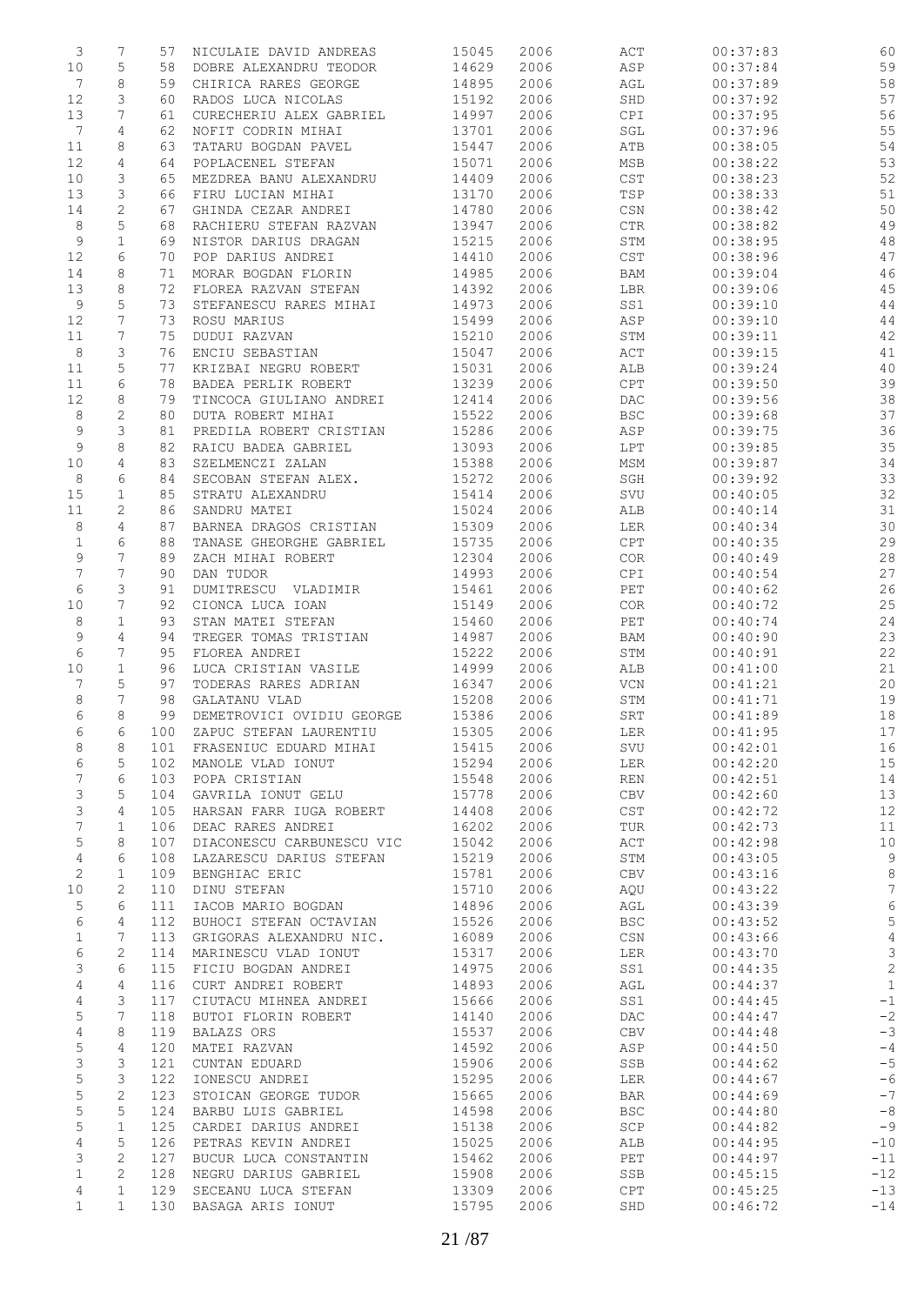| 6                | $\mathbf{1}$   | 131             | STOICA ROBERT ALEX.             | 15321 | 2006 | SPL            | 00:46:97  | $-15$ |
|------------------|----------------|-----------------|---------------------------------|-------|------|----------------|-----------|-------|
| $\overline{4}$   | $\mathbf{2}$   | 132             | CIOBANASU ANDREI                | 16012 | 2006 | STM            | 00:47:32  | $-16$ |
| $\boldsymbol{7}$ | 3              | 133             | DOGARU DUMITRU DANIEL           | 14791 | 2006 | CSN            | 00:47:35  | $-17$ |
| $\sqrt{2}$       | 4              | 134             | MUTIU ALEXANDRU GABRIEL         | 15909 | 2006 | SSB            | 00:47:54  | $-18$ |
|                  |                |                 |                                 |       |      |                |           |       |
| $\mathbf{2}$     | 6              | 135             | RAICA ZORAN                     | 15229 | 2006 | UNR            | 00:48:17  | $-19$ |
| 2                | $\mathbf{2}$   | 136             | MICSA VICTOR                    | 16017 | 2006 | STM            | 00:48:61  | $-20$ |
| $\overline{4}$   | 7              | 137             | PREDUT MIHAI DANIEL             | 16203 | 2006 | TUR            | 00:49:48  | $-21$ |
| $\mathbf{2}$     | 7              | 138             | MOGOE LUCA FLAVIUS              | 15910 | 2006 | SSB            | 00:51:00  | $-22$ |
| $\mathbf 1$      | 3              | 139             | ALEXANDRESCU DENIS MIHAI        | 14760 | 2006 | TPL            | 00:51:33  | $-23$ |
| 3                | $\mathbf 1$    | 140             | DEAC DARIUS SEBASTIAN           | 14419 | 2006 | CST            | 00:52:39  | $-24$ |
| $\mathbf 1$      | 5              | 141             | BOLOS GABRIEL PETRICA           | 16352 | 2006 | CST            | 00:52:72  | $-25$ |
|                  |                |                 |                                 |       |      |                |           |       |
| 2                | 3              | 142             | COJOCARU RARES MIHAI            | 15407 | 2006 | SCB            | 00:52:88  | $-26$ |
| $\mathbf 1$      | $\overline{4}$ | 143             | COJOCARU ANDREI SERBAN          | 14625 | 2006 | ASP            | 00:54:48  | $-27$ |
| 2                | 8              | 144             | TOIA CODRIN NICOLAE             | 15408 | 2006 | SCB            | 00:56:79  | $-28$ |
| 3                | 8              | 145             | SEREA RAZVAN ALEXANDRU          | 15140 | 2006 | SCP            | Descalif. | $-10$ |
| 11               | 3              | 145             | TALPES IOAN VLAD                | 15044 | 2006 | PCT            | Descalif. | $-10$ |
| 17               | 8              |                 | 146 COJOCARU CAROL MIHAI        | 14789 | 2006 | CSN            | Descalif. | $-10$ |
|                  |                |                 |                                 |       |      |                |           |       |
| Id.: 8           |                |                 | Proba: 50 m fluture fem. 11 ani |       |      |                |           |       |
| 15               | 5              | $\mathbf{1}$    | URSU MARIA IOANA                | 15100 | 2006 | SSV            | 00:31:30  | 98    |
| 15               | 4              | $\overline{2}$  | OTOIU ANA CRISTIANA             | 11252 | 2006 | CPT            | 00:31:34  | 93    |
|                  |                |                 |                                 |       |      |                |           |       |
| 15               | 3              | 3               | BAKO ANSTASIA MARIA             | 13043 | 2006 | COR            | 00:31:38  | 90    |
| 15               | $\mathbf{2}$   | 4               | FABIAN SARA JULIA               | 14911 | 2006 | CSP            | 00:32:43  | 88    |
| 14               | 3              | 5               | CAREBA ALEXANDRA THEODORA       | 14022 | 2006 | SRT            | 00:32:60  | 87    |
| 15               | 6              | 6               | STIRBU IOANA MARIA              | 15036 | 2006 | CSP            | 00:32:79  | 86    |
| 14               | $\mathbf{2}$   | 7               | CHIRITA CLARA MARIA             | 15412 | 2006 | ATB            | 00:32:80  | 85    |
| 15               | 8              | 8               | GALATA LARISA ELENA             | 15070 | 2006 | MSB            | 00:33:12  | 84    |
| 15               | 7              | 9               | BALINT EMMA                     | 14021 | 2006 | SRT            | 00:33:31  | 83    |
|                  |                |                 |                                 |       |      |                |           |       |
| 14               | 5              | 10              | DINU BIANCA STEFANIA MARA       | 15437 | 2006 | ATB            | 00:33:54  | 82    |
| 14               | 6              | 11              | ACHIM DIANA CEZARA              | 14558 | 2006 | STM            | 00:33:58  | 81    |
| 14               | 4              | 12              | MARC MARIA NATALIA              | 15039 | 2006 | CSW            | 00:33:93  | 80    |
| 10               | 6              | 13              | GINGHINA ALINA ANDREEA          | 14901 | 2006 | AGL            | 00:34:26  | 79    |
| 14               | 1              | 14              | SOROCEANU ALEXIA IOANA          | 15593 | 2006 | CJI            | 00:34:27  | 78    |
| 13               | 4              | 15 <sub>1</sub> | TUDOR ALLEGRA                   | 14779 | 2006 | CSN            | 00:34:34  | 77    |
| 13               | 7              |                 | NEAGU IOANA REBECA              | 15516 | 2006 | <b>BSC</b>     | 00:34:56  | 76    |
|                  |                | 16              |                                 |       |      |                |           |       |
| 13               | 6              | 17              | RAUTA CARLA MARIA               | 15440 | 2006 | ATB            | 00:34:72  | 75    |
| 14               | 7              | 18              | MENCIU IOANA MARIA              | 15518 | 2006 | <b>BSC</b>     | 00:34:75  | 74    |
| 12               | 3              | 19              | AXENTIOI ILINCA                 | 15273 | 2006 | SGH            | 00:34:76  | 73    |
| 8                | 3              | 20              | POPA RAT VANESSA MARIA          | 15539 | 2006 | SBM            | 00:34:77  | 72    |
| 15               | $\mathbf{1}$   | 21              | OSTAFI DELIA ELENA              | 14841 | 2006 | SVU            | 00:34:88  | 71    |
| 14               | 8              | 22              | MIHALI MARIA ALEXANDRA          | 14991 | 2006 | BAM            | 00:35:13  | 70    |
| 12               | 6              | 23              | OPREA MARIA FLORENTINA          | 15515 | 2006 | <b>BSC</b>     | 00:35:49  | 69    |
|                  |                |                 |                                 |       |      |                |           | 68    |
| 12               | 8              | 24              | POPOVICI PETRIANA               | 15098 | 2006 | SSV            | 00:35:56  |       |
| 12               | $\mathbf{1}$   |                 | 25 APOSTOL ALESSIA MARIA        | 15038 | 2006 | $\mathbb{CSW}$ | 00:35:58  | 67    |
| 10               | 4              | 26              | SOFRONEA INGRID                 | 15416 | 2006 | SSV            | 00:35:73  | 66    |
| 12               | 7              | 27              | BOSTANGIU ADELINA MARIA         | 15126 | 2006 | ANA            | 00:35:83  | 65    |
| 13               | 2              | 28              | DUMITRESCU ALEXANDRA CORI       | 15438 | 2006 | ATB            | 00:35:85  | 64    |
| 12               | 4              | 29              | NEGRU VERONICA MARIA            | 15250 | 2006 | COR            | 00:35:99  | 63    |
| 13               | $\mathbf 1$    | 30              | SABAU BIANCA SOPHIA             | 15201 | 2006 | <b>STG</b>     | 00:36:00  | 62    |
|                  |                |                 |                                 |       |      |                |           |       |
| 12               | 5              | 31              | ASLAM ANDRA                     | 15410 | 2006 | ATB            | 00:36:14  | 61    |
| 11               | 6              | 32              | SAVULESCU ANA TEODORA           | 15455 | 2006 | STE            | 00:36:28  | 60    |
| 13               | 5              | 33              | DUMITRESCU ALISSA MARIA         | 14442 | 2006 | <b>LLP</b>     | 00:36:35  | 59    |
| 13               | 8              | 34              | FLOREA ANA MARIA                | 13867 | 2006 | LER            | 00:36:36  | 58    |
| 11               | 2              | 35              | DRAGOMIR IOANA ALEXIA           | 13907 | 2006 | <b>BAR</b>     | 00:36:38  | 57    |
| 11               | 7              | 36              | BESCHERET ANCA                  | 15411 | 2006 | ATB            | 00:36:50  | 56    |
| 13               | 3              | 37              | SEBE ANDRA MIRUNA               | 15282 | 2006 | STE            | 00:36:52  | 55    |
|                  |                |                 |                                 |       |      |                |           |       |
| $\sqrt{2}$       | 8              | 38              | MAFTEI SABINA                   | 16474 | 2006 | SVU            | 00:36:53  | 54    |
| 12               | 2              | 39              | MERESESCU IRINA MARIA           | 15439 | 2006 | ATB            | 00:36:58  | 53    |
| 8                | 6              | 40              | SANDU SARA PATRICIA             | 15207 | 2006 | STM            | 00:36:59  | 52    |
| 11               | 8              | 41              | BOJA ROXANA TEODORA             | 15202 | 2006 | STM            | 00:36:67  | 51    |
| 11               | 5              | 42              | TANASA BIANCA PETRINA           | 15270 | 2006 | SGH            | 00:36:78  | 50    |
| 6                | 5              | 43              | CHELMUS ARINA MARIA             | 15135 | 2006 | $\mathbb{CSW}$ | 00:36:83  | 49    |
| 10               |                |                 |                                 | 15543 |      | ACN            |           | 48    |
|                  | $\mathbf 1$    | 44              | UJVARY ADRIENN BEATRICE         |       | 2006 |                | 00:36:95  |       |
| 9                | 5              | 45              | FRASINEANU MARIA REBECA         | 14651 | 2006 | CPI            | 00:37:37  | 47    |
| 11               | 3              | 46              | IANCU ERIKA LUANA               | 15133 | 2006 | AGL            | 00:37:43  | 46    |
| 8                | 4              | 47              | UJVARY DORA                     | 15542 | 2006 | ACN            | 00:37:47  | 45    |
| 11               | 4              | 48              | MNAJED SARA                     | 15304 | 2006 | <b>LER</b>     | 00:37:56  | 44    |
| 9                | 8              | 49              | BADEA IOANA ALEXANDRA           | 15043 | 2006 | ACT            | 00:37:58  | 43    |
| 8                | $\mathbf{1}$   | 50              | TODORAN MARINA                  | 15488 | 2006 | CBV            | 00:37:60  | 42    |
|                  | 7              |                 |                                 |       |      |                |           |       |
| 8                |                | 51              | LORINCZ JAZMIN ADRIENN          | 15144 | 2006 | COR            | 00:37:63  | 41    |
| 8                | 5              | 52              | MONDINI RUIZ ISABEL             | 16229 | 2006 | STM            | 00:37:66  | 40    |
| 8                | 8              | 53              | LAZZETTI ELISA MARIA            | 15697 | 2006 | CSP            | 00:37:77  | 39    |
| 9                | 6              | 54              | DRAGOMIR MARIA MIRUNA           | 12474 | 2006 | LPT            | 00:37:80  | 38    |
| 10               | 2              | 55              | SAUCIUC OANA IULIA              | 15099 | 2006 | SSV            | 00:37:97  | 37    |
|                  |                |                 |                                 |       |      |                |           |       |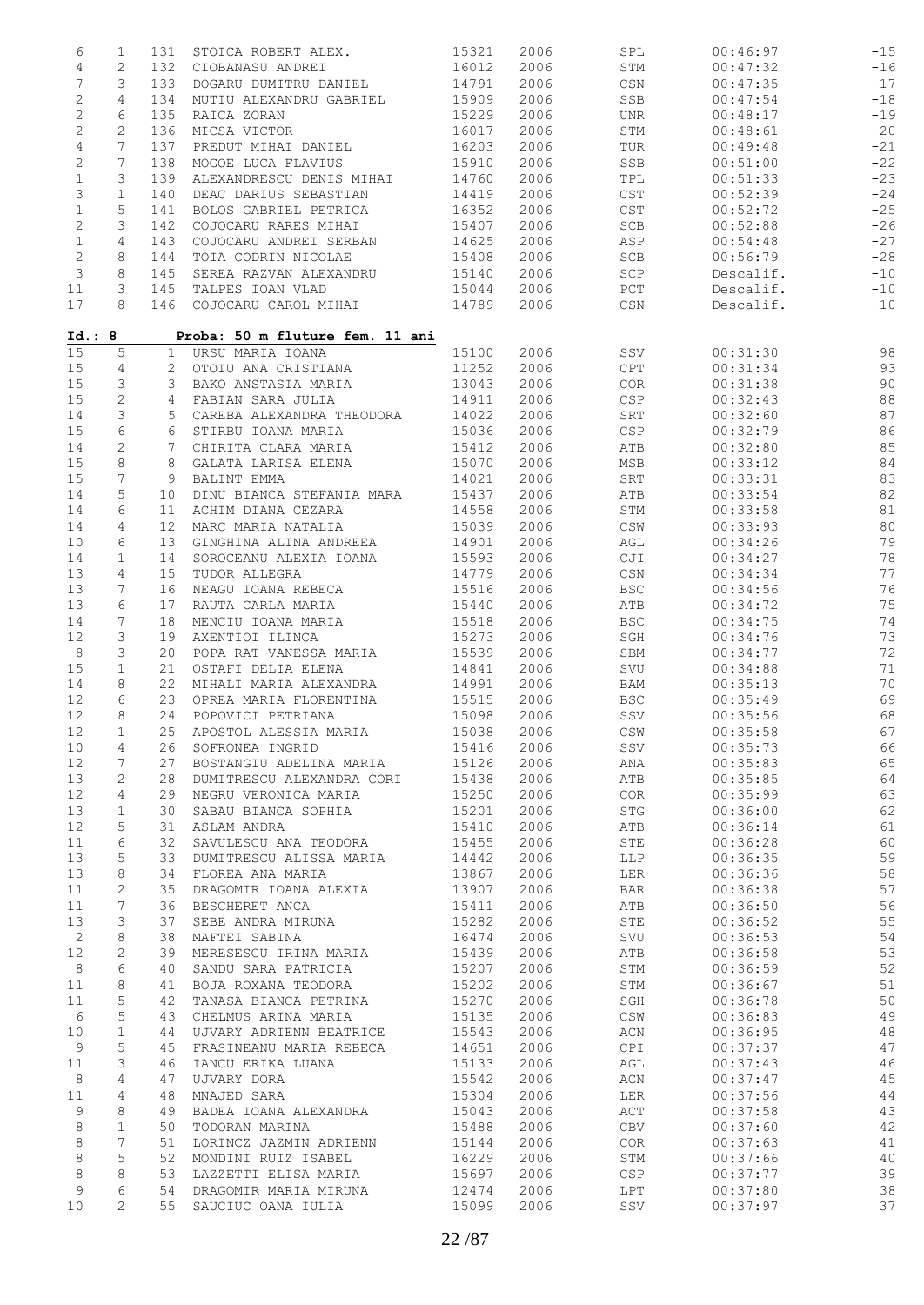| 9              | 4                | 56              | RADU ARIANA MARIA              | 14902 | 2006 | AGL                   | 00:38:07  | 36             |
|----------------|------------------|-----------------|--------------------------------|-------|------|-----------------------|-----------|----------------|
| 7              | 3                | 57              | STROE ANA MARIA                | 15513 | 2006 | <b>BSC</b>            | 00:38:15  | 35             |
| 9              | $\sqrt{2}$       | 58              | SIMIONESCU LARISA CRISTIA      | 15005 | 2006 | ALB                   | 00:38:28  | 34             |
| $10$           | 5                | 59              | RADULESCU LUCIA ELENA          | 13866 | 2006 | LER                   | 00:38:71  | 33             |
| 9              | $\mathbf 1$      | 60              | CRAIU IOANA                    | 15436 | 2006 | ATB                   | 00:38:73  | 32             |
| 9              | 3                | 61              | NICOARA CARLA ANTONIA          | 15002 | 2006 | ALB                   | 00:38:74  | 31             |
| 7              | 8                | 62              | STROE LAVINIA ALEXANDRA        | 14817 | 2006 | $_{\rm PCT}$          | 00:38:79  | 30             |
| $\overline{7}$ | 4                | 63              | HARSAN FAAR ALIA               | 15037 | 2006 | CSW                   | 00:38:80  | 29             |
| 10             | 3                | 64              | ILIE DARIA MARIA               | 15454 | 2006 | STE                   | 00:38:83  | 28             |
|                |                  |                 |                                |       |      |                       |           |                |
| 6              | 8                | 65              | IOFCIU ALEXANDRA SOPHIE        | 14814 | 2006 | $_{\rm PCT}$          | 00:38:91  | 27             |
| 10             | 7                | 66              | GROSU MARIA                    | 14552 | 2006 | STE                   | 00:38:94  | 26             |
| 6              | 4                | 67              | IORDAN ALESSIA MARIA           | 15279 | 2006 | REN                   | 00:38:98  | 25             |
| 7              | 7                | 68              | BERES KRISZTINA                | 14907 | 2006 | H2O                   | 00:39:15  | 24             |
| 8              | 2                | 69              | RACOLTA BIANCA ISABELA         | 14992 | 2006 | BAM                   | 00:39:51  | 23             |
| $\overline{7}$ | 6                | 70              | PREDA MARIA AMELIE             | 15453 | 2006 | CSP                   | 00:39:57  | 22             |
| 6              | 6                | 71              | MARTIN MARIA DENISA            | 12669 | 2006 | LPT                   | 00:39:59  | 21             |
| $\overline{4}$ | 3                | 72              | VALEANU ALESIA GEORGIANA       | 14783 | 2006 | CSN                   | 00:39:62  | 20             |
| $\mathsf S$    | 3                | 73              | OROSZFAI KRISZTINA             | 14909 | 2006 | H2O                   | 00:39:64  | 19             |
| 11             | $\mathbf{1}$     | 74              | BUFTEANU BIANCA                | 14721 | 2006 | STM                   | 00:39:69  | 18             |
| 4              | 6                | 75              | SUCURI DARIA ANDREEA           | 16339 | 2006 | ACT                   | 00:39:84  | 17             |
| $\overline{7}$ | $\overline{c}$   | 75              | LAZAR SIMONA MARINA            | 15457 | 2006 | STE                   | 00:39:84  | 17             |
| 5              | $\,8\,$          | 77              | PIPER ANDREEA MADALINA         | 14645 | 2006 | ASP                   | 00:39:88  | 15             |
| 3              | 3                | 78              | NITU ANNA DENISA               | 15307 | 2006 | LER                   | 00:39:92  | 14             |
| 3              | $\sqrt{2}$       | 79              | BREZEANU IZABELA               | 15942 | 2006 | ACT                   | 00:40:01  | 13             |
| $\mathsf S$    | 6                | 80              | HIRBOVANU VANESA DANIELA       | 15221 | 2006 | STM                   | 00:40:17  | 12             |
|                |                  |                 |                                |       |      |                       |           |                |
| 7              | 5                | 81              | LUNGU AMALIA MARIA             | 15712 | 2006 | AQU                   | 00:40:32  | 11             |
| 10             | 8                | 82              | PETRUTIU MARIA ALEXANDRA       | 15000 | 2006 | ALB                   | 00:40:37  | 10             |
| 6              | $\mathbf{2}$     | 83              | FLORESCU ANTONIA ALEXIA        | 14024 | 2006 | SRT                   | 00:40:56  | $\overline{9}$ |
| 6              | 7                | 84              | BACIU DARIA PATRICIA           | 15182 | 2006 | LBC                   | 00:40:89  | $\,8\,$        |
| 5              | 7                | 85              | DOBRICAN IOANA RUXANDRA        | 14996 | 2006 | CPI                   | 00:41:15  | $\sqrt{ }$     |
| $\overline{4}$ | 4                | 86              | BELCIU CARLA MARIA             | 15004 | 2006 | ALB                   | 00:41:56  | $6\,$          |
| 5              | $\mathbf{1}$     | 87              | STUPINEAN AKINYI ISABELLE      | 15310 | 2006 | LER                   | 00:41:63  | $\mathsf S$    |
| 6              | $\mathbf{1}$     | 88              | GHEORGHE IULIA CRISTINA        | 15046 | 2006 | ACT                   | 00:41:66  | $\sqrt{4}$     |
| 5              | $\overline{4}$   | 89              | SALAJAN MARA ANA               | 13722 | 2006 | COR                   | 00:41:83  | $\mathfrak{Z}$ |
| $\,1$          | 6                | 90              | IOTU RAMONA ANCA               | 14812 | 2006 | PCT                   | 00:41:85  | $\overline{c}$ |
| 4              | 8                | 91              | GALMEANU MARIA                 | 16029 | 2006 | ASP                   | 00:41:93  | $\mathbf{1}$   |
| 3              | 4                | 92              | PETRESCU MIRCEA SARA ALEX      | 13442 | 2006 | SS1                   | 00:42:23  | $-1$           |
| 5              | 5                | 93              | BURCA ALEXANDRA MIHAELA        | 15197 | 2006 | SHD                   | 00:42:24  | $-2$           |
| $\mathbf 1$    | 5                | 94              | PATRINOIU TEODORA              | 15790 | 2006 | CBV                   | 00:42:41  | $-3$           |
|                | $\sqrt{2}$       | 95              | CRISTEA THEEA MARIA            | 15523 | 2006 | <b>BSC</b>            | 00:42:44  | $-4$           |
| 5              |                  |                 | GHITUN ALEXANDRA               |       |      |                       |           | $-5$           |
| 4              | $\mathsf S$      | 96              |                                | 15128 | 2006 | ANA                   | 00:42:61  |                |
| 3              | $\mathbf 1$      | 97              | OTVOS MELISA MARIA             | 16356 | 2006 | CST                   | 00:42:69  | $-6$           |
| 4              | $\mathbf 1$<br>5 | 98<br>99        | VECSEI KRISZTINA               | 15010 | 2006 | ALB                   | 00:42:90  | $-7$           |
| 3              |                  |                 | BOGNARI TAMARA                 | 15213 | 2006 | STM                   | 00:43:04  | $-8$           |
| $\overline{7}$ | $\mathbf 1$      | 100             | MOATA IULIA ANDREEA            | 15069 | 2006 | MSB                   | 00:43:09  | $-9$           |
| $\sqrt{2}$     | 5                | 101             | DIACONU ALEXANDRA FLORENT      | 15670 | 2006 | $\mathsf{CTR}\xspace$ | 00:43:24  | $-10$          |
| 4              | 7                | 102             | EROSS HANNA                    | 15158 | 2006 | VSK                   | 00:43:48  | $-11$          |
| 2              | 6                | 103             | MOSULET DENISA ALEXANDRA       | 15193 | 2006 | SHD                   | 00:43:97  | $-12$          |
| 6              | 3                | 104             | BREZAE ADNANA ELENA            | 15003 | 2006 | ALB                   | 00:44:18  | $-13$          |
| 4              | $\mathbf{2}$     | 105             | BURCIU DAIANA GEORGIA          | 14023 | 2006 | SRT                   | 00:44:76  | $-14$          |
| 3              | 7                | 106             | MILAT ARIANA MARIA             | 15226 | 2006 | <b>UNR</b>            | 00:45:15  | $-15$          |
| 3              | 6                | 107             | DAVID SONIA MARIA              | 16201 | 2006 | TUR                   | 00:47:17  | $-16$          |
| 3              | 8                | 108             | MARCU CRISTINA ELENA           | 14522 | 2006 | SGL                   | 00:47:59  | $-17$          |
| $\mathbf{2}$   | 4                | 109             | MIHAI ANA DENISA               | 15184 | 2006 | LBC                   | 00:47:78  | $-18$          |
| $\mathbf{2}$   | 7                | 110             | IANCU MARA ALEXIA              | 15050 | 2006 | ACT                   | 00:47:95  | $-19$          |
| $\mathbf{2}$   | 3                | 111             | BOGHIU SABINA STEFANIA         | 14786 | 2006 | CSN                   | 00:48:12  | $-20$          |
| $\mathbf{2}$   | $\mathbf{2}$     | 112             | IVAN IOANA DIANA               | 14976 | 2006 | SS1                   | 00:49:64  | $-21$          |
| $\mathbf{2}$   | $\mathbf{1}$     | 113             | IONESCU ADRIANA                | 16204 | 2006 | TUR                   | 00:54:57  | $-22$          |
| $\mathbf 1$    | 4                | 114             | MART EMILIA                    | 14859 | 2006 | CBV                   | Descalif. | $-10$          |
| $\mathbf{1}$   | 3                | 114             | LOGHIN COSMINA IRINA           | 16211 | 2006 | <b>UNR</b>            | Descalif. | $-10$          |
|                |                  |                 |                                |       |      |                       |           |                |
| Id.: 9         |                  |                 | Proba: 50 m spate masc. 10 ani |       |      |                       |           |                |
| 18             | 4                | 1               | BADEA ROBERT ANDREI            | 15969 | 2007 | ATB                   | 00:35:20  | 111            |
| 18             | 5                | $\mathbf{2}^-$  | NISTORESCU ALEXANDRU           | 13687 | 2007 | <b>CTR</b>            | 00:35:30  | 106            |
| 18             | 3                | 3               | GEORGESCU VLAD                 | 15973 | 2007 | ATB                   | 00:35:82  | 103            |
|                |                  |                 |                                |       |      |                       |           |                |
| 18             | 6                | 4               | TAKACS DOMINIK ROBERTO         | 15255 | 2007 | COR                   | 00:36:12  | 101            |
| 18             | $\mathbf 1$      | 5               | ONISORU DARIUS CRISTIAN        | 15587 | 2007 | CJI                   | 00:36:48  | 100            |
| 18             | 2                | 6               | DOBRE CRISTIAN ANDREI          | 16310 | 2007 | <b>BSC</b>            | 00:36:51  | 99             |
| 17             | 2                | 7               | COJOCARU FLAVIUS C-TIN         | 14798 | 2007 | CSN                   | 00:36:97  | 98             |
| 18             | 7                | 8               | SIBISEANU DAVID ANDREI         | 15982 | 2007 | ATB                   | 00:37:39  | 97             |
| 16             | 7                | 9               | KOVACS GERGO CSANAD            | 13897 | 2007 | H2O                   | 00:37:54  | 96             |
| 17             | 7                | 10              | BONCIU MATEI STEFAN            | 16305 | 2007 | <b>BSC</b>            | 00:37:57  | 95             |
| 18             | 8                | 11              | COMAN DARIUS STEFAN            | 15725 | 2007 | <b>BAR</b>            | 00:37:62  | 94             |
| 16             | 5                | 12 <sup>2</sup> | ENESCU ARMAND GUSTAV           | 15847 | 2007 | ALB                   | 00:37:94  | 93             |
|                |                  |                 |                                |       |      |                       |           |                |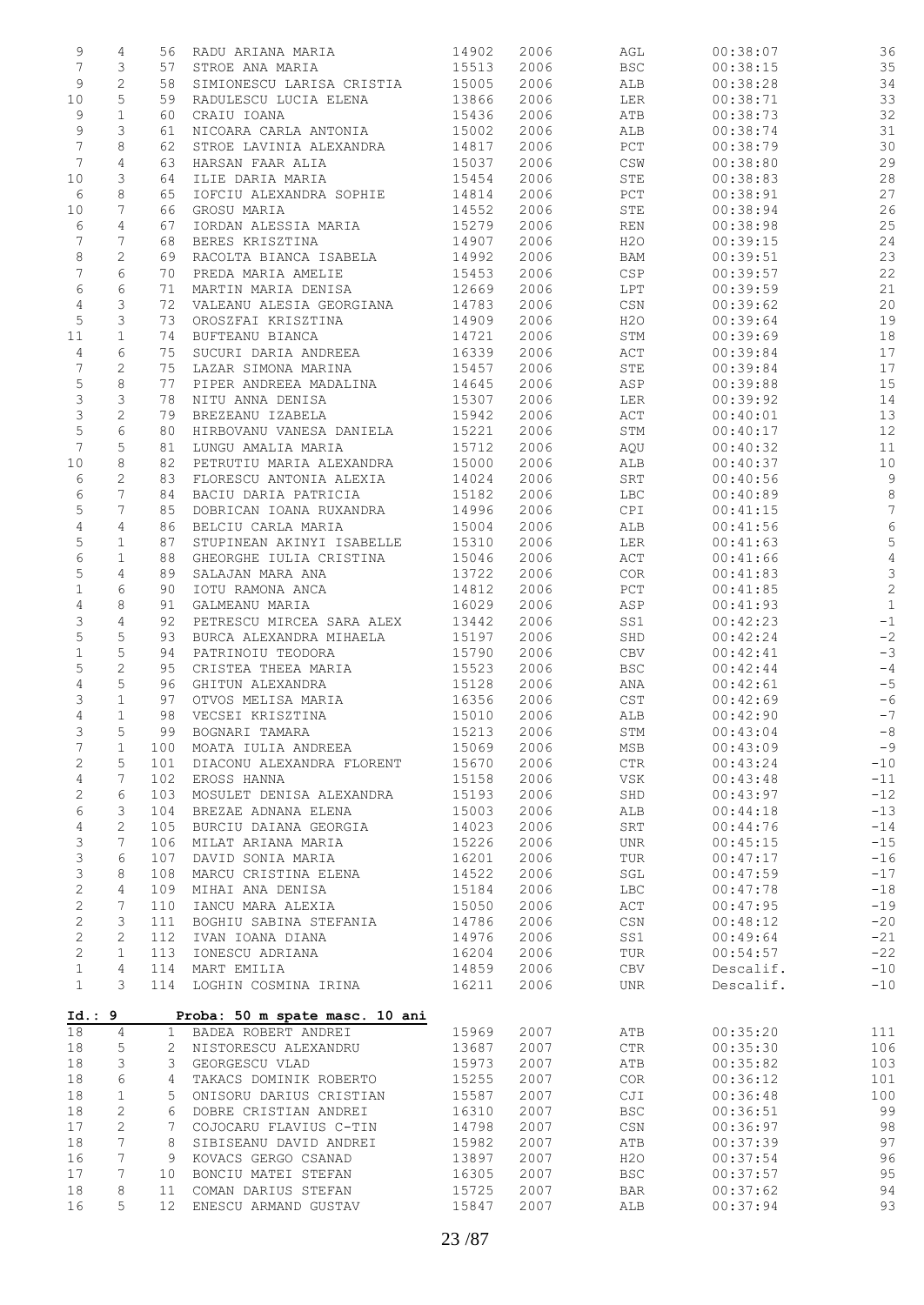| 17           | 8              | 13 | STAMATE GABRIEL LUCA      | 14601 | 2007 | ASP                              | 00:38:16 | 92 |
|--------------|----------------|----|---------------------------|-------|------|----------------------------------|----------|----|
| 15           | 8              | 14 | GHERMAN IANIS ADRIAN      | 15879 | 2007 | STG                              | 00:38:26 | 91 |
|              |                |    |                           |       |      |                                  |          |    |
| 16           | 8              | 15 | STAN DAVID                | 15869 | 2007 | LBR                              | 00:38:42 | 90 |
| 17           | 6              | 16 | MAFTEI LEONARDO           | 14800 | 2007 | $\mathbb{C}\mathbb{S}\mathbb{N}$ | 00:38:49 | 89 |
| 16           | 2              | 17 | PETRE EDUARD IONUT        | 16269 | 2007 | CPI                              | 00:38:52 | 88 |
| 15           | $\overline{4}$ | 18 | TAPIRLUIE MIHAI ANDREI    | 13968 | 2007 | TSP                              | 00:38:64 | 87 |
|              |                |    |                           |       |      |                                  |          |    |
| $\sqrt{2}$   | 7              | 19 | KACMAZ ENES               | 16157 | 2007 | LER                              | 00:38:74 | 86 |
| 15           | 7              | 20 | TROCIN STEFAN             | 15872 | 2007 | SSV                              | 00:38:93 | 85 |
| 14           | $\mathbf{1}$   | 21 | DRAGOIU MIHAI IONUT       | 14597 | 2007 | ASP                              | 00:38:98 | 84 |
|              |                |    |                           |       |      |                                  |          |    |
| 16           | 4              | 22 | CRACIUN PETRU ACHIM       | 15972 | 2007 | ATB                              | 00:39:05 | 83 |
| 17           | 5              | 23 | POPA RARES CRISTIAN       | 15394 | 2007 | DEV                              | 00:39:22 | 82 |
| 14           | 2              | 24 | MORARU VLADUT ANDREI      | 15430 | 2007 | LLP                              | 00:39:35 | 81 |
| 17           | $\mathbf{1}$   | 25 | MIHAI RARES ANDREI        | 15977 | 2007 | ATB                              | 00:39:41 | 80 |
|              |                |    |                           |       |      |                                  |          |    |
| 17           | 3              | 26 | BADEA RARES STEFAN        | 15934 | 2007 | ACT                              | 00:39:55 | 79 |
| 13           | 8              | 27 | CAZAN DAVID ANDREI        | 15935 | 2007 | $\mathtt{ACT}$                   | 00:39:57 | 78 |
| 14           | 5              | 28 | LUPU CRISTIAN ANDREI      | 14826 | 2007 | MPL                              | 00:39:60 | 77 |
| 14           | 6              | 29 | MOIAN DUSA RARES          | 16180 | 2007 | MBV                              | 00:39:92 | 76 |
|              |                |    |                           |       |      |                                  |          |    |
| 15           | 5              | 30 | CALINIC RARES CRISTIAN    | 15933 | 2007 | ACT                              | 00:39:98 | 75 |
| 15           | 6              | 31 | PETER ROBERT ALEXANDRU    | 15979 | 2007 | ATB                              | 00:40:01 | 74 |
| 16           | 6              | 32 | LUPU MATEI FILIP          | 16270 | 2007 | CPI                              | 00:40:02 | 73 |
|              |                |    | HERMAN SZABO PETER        |       |      |                                  |          |    |
| 14           | 8              | 33 |                           | 16275 | 2007 | $\mathbb{CSW}$                   | 00:40:10 | 72 |
| 10           | 6              | 34 | ABRIHAN DAVID ANDREI      | 16093 | 2007 | DEV                              | 00:40:27 | 71 |
| 15           | 3              | 35 | GAGYI BOTOND              | 13899 | 2007 | H2O                              | 00:40:33 | 70 |
| 15           | $\mathbf{1}$   | 36 | MAJOR ERIK MARCIN         | 15256 | 2007 | COR                              | 00:40:43 | 69 |
|              |                |    |                           |       |      |                                  |          |    |
| 9            | 6              | 37 | TIHENEA CRISTIAN ANDREI   | 15813 | 2007 | DEL                              | 00:40:47 | 68 |
| 10           | $\mathbf{2}$   | 38 | DELEU MIHNEA C-TIN        | 14799 | 2007 | CSN                              | 00:40:55 | 67 |
| 14           | 4              | 39 | CONSTANTIN MIHAI ANTONIO  | 16311 | 2007 | <b>BSC</b>                       | 00:40:84 | 66 |
|              |                |    |                           |       |      |                                  | 00:41:00 |    |
| $\mathbf{1}$ | 7              | 40 | BUCUR MARIO ALEXANDRU     | 16374 | 2007 | BCC                              |          | 65 |
| 12           | 8              | 41 | POPA ALEXANDRU RARES      | 16274 | 2007 | $\mathbb{CSW}$                   | 00:41:03 | 64 |
| 13           | 4              | 42 | DESPINA STEFAN IONUT      | 15113 | 2007 | ANA                              | 00:41:05 | 63 |
| 12           | 7              | 43 | COROIANU DANIEL           | 15143 | 2007 | COR                              | 00:41:11 | 62 |
|              |                |    |                           |       |      |                                  |          |    |
| 16           | 3              | 44 | ILISUAN ALEX              | 14417 | 2007 | CST                              | 00:41:13 | 61 |
| 11           | 3              | 45 | ARON MARIO ROBERT         | 14635 | 2007 | ASP                              | 00:41:27 | 60 |
| 12           | 5              | 46 | MIHAILA ANDREI FLORIN     | 16316 | 2007 | <b>BSC</b>                       | 00:41:37 | 59 |
| 16           | $\mathbf{1}$   | 47 | TEISANU DARIUS OCTAV      | 15932 | 2007 | $\mathtt{ACT}$                   | 00:41:47 | 58 |
|              |                |    |                           |       |      |                                  |          |    |
| 13           | 7              | 48 | GHEORGHIU AYAN            | 15850 | 2007 | ALB                              | 00:41:48 | 57 |
| 14           | 3              | 49 | ANTIMIR CESAR GABRIEL     | 16306 | 2007 | <b>BSC</b>                       | 00:41:54 | 56 |
| 15           | $\mathbf{2}$   | 50 | NEAGU CEZAR STEFAN        | 15871 | 2007 | SSV                              | 00:41:55 | 55 |
| 6            | 8              | 51 | TRENCHEA DARIUS MATEI     | 15838 | 2007 | BCC                              | 00:41:87 | 54 |
|              |                |    |                           |       |      |                                  |          |    |
| 12           | 2              | 51 | PISTOL ROBERT IONUT       | 13991 | 2007 | CPT                              | 00:41:87 | 54 |
| 13           | 5              | 53 | BRICEAG DARIUS GABRIEL    | 14949 | 2007 | CPT                              | 00:42:04 | 52 |
| 12           | 6              | 54 | BORCEA NIKOLAS GEORGE     | 15717 | 2007 | AGL                              | 00:42:05 | 51 |
|              |                |    |                           |       |      |                                  |          |    |
| 14           | 7              | 55 | MODORAN MIHNEA COSMIN     | 16162 | 2007 | LER                              | 00:42:07 | 50 |
| 10           | $\overline{4}$ | 56 | BULICA IOAN               | 15971 | 2007 | ATB                              | 00:42:12 | 49 |
| 13           | $\mathbf{1}$   | 57 | STROE DAVID IOAN          | 16172 | 2007 | LER                              | 00:42:16 | 48 |
| 10           | 5              | 58 | IORDACHE MATEI ALEX.      | 15288 | 2007 | ALS                              | 00:42:28 | 47 |
|              |                |    |                           |       |      |                                  |          |    |
| 10           | 7              | 59 | GRIGORE ANDREI            | 15974 | 2007 | ATB                              | 00:42:51 | 46 |
| 9            | 3              | 60 | CHELU STEFAN MIHAI        | 14652 | 2007 | ASP                              | 00:42:52 | 45 |
| 7            | 7              | 61 | GRIGORE PATRIS            | 16251 | 2007 | SRT                              | 00:42:62 | 44 |
| 8            | 6              | 62 | VOINEA SERGIU BOGDAN      | 16218 | 2007 | SRT                              | 00:42:66 | 43 |
|              |                |    |                           |       |      |                                  |          |    |
| 12           | 3              | 63 | DUMITRACHE DAVID ANDREI   | 15684 | 2007 | ALS                              | 00:42:68 | 42 |
| 7            | 3              | 64 | OANTA RARES MIHAI         | 15428 | 2007 | LLP                              | 00:42:79 | 41 |
| 9            | 7              | 65 | SPIRIDON STEFAN           | 16092 | 2007 | $\mathbb{C}\mathbb{S}\mathbb{N}$ | 00:42:83 | 40 |
| 12           | 4              | 65 | MUSAT TIBERIU GABRIEL     | 16233 | 2007 | MSB                              | 00:42:83 | 40 |
|              |                |    |                           |       |      |                                  |          |    |
| 6            | 3              | 67 | AGAPI DARIUS FLORIN       | 16283 | 2007 | SGH                              | 00:42:84 | 38 |
| 12           | $\mathbf{1}$   | 68 | DOBROGHI DAVID DUMITRU    | 15864 | 2007 | SVU                              | 00:42:88 | 37 |
| 11           | 4              | 69 | ABIT EIAN                 | 15842 | 2007 | <b>BCC</b>                       | 00:42:90 | 36 |
| 11           | 5              | 70 | BLIDARU DAVID ANDREI      | 14589 | 2007 | ASP                              | 00:42:96 | 35 |
|              |                |    |                           |       |      |                                  |          |    |
| 9            | 2              | 71 | ALEXANDRU GABRIEL DAN     | 16146 | 2007 | LER                              | 00:43:06 | 34 |
| 9            | 4              | 72 | JURJA CAROL               | 16156 | 2007 | LER                              | 00:43:10 | 33 |
| $1\,1$       | 8              | 73 | LUNGU DAVID               | 15863 | 2007 | SVU                              | 00:43:16 | 32 |
| 6            | 6              | 74 | GIURAN DARIUS             | 16271 | 2007 | MSB                              | 00:43:22 | 31 |
|              |                |    |                           |       |      |                                  |          |    |
| 8            | 2              | 74 | MIREA RARES IONUT         | 15054 | 2007 | $\mathop{\rm DAC}$               | 00:43:22 | 31 |
| 5            | 6              | 76 | SLAVIC ALEXANDER          | 15464 | 2007 | PET                              | 00:43:30 | 29 |
| 5            | 5              | 77 | MARC ALBERT CATALIN       | 15853 | 2007 | ALB                              | 00:43:39 | 28 |
| 8            | 4              | 77 | PURCAR MIRCEA             | 15809 | 2007 | SHD                              | 00:43:39 | 28 |
|              |                |    |                           |       |      |                                  |          |    |
| 9            | $\mathbf{1}$   | 79 | ABOUD ADAM                | 16145 | 2007 | LER                              | 00:43:56 | 26 |
| $\,8\,$      | 7              | 80 | DRAGOMIR ALEXANDRU NICOLA | 15938 | 2007 | $\mathop{\rm ACT}$               | 00:43:61 | 25 |
| 3            | 4              | 81 | BERCARU RARES C-TIN       | 15951 | 2007 | SPL                              | 00:43:71 | 24 |
| 10           | $\mathbf{1}$   | 82 | FARCAS LAURENTIU CRISTIAN | 16353 | 2007 | CST                              | 00:43:76 | 23 |
|              |                |    |                           |       |      |                                  |          |    |
| 11           | 7              | 82 | DUNA ANDREI VALENTIN      | 13976 | 2007 | CPT                              | 00:43:76 | 23 |
| 8            | $\mathbf{1}$   | 84 | MURARU EDWARD CRISTIAN    | 16318 | 2007 | <b>BSC</b>                       | 00:43:77 | 21 |
| 11           | 6              | 85 | MATIAS ALEXANDRU          | 14801 | 2007 | $\mathbb{C}\mathbb{S}\mathbb{N}$ | 00:43:92 | 20 |
|              | $\mathbf{1}$   | 86 | NEACSU MARIUS NICOLAE     | 15812 | 2007 | DEL                              | 00:44:23 | 19 |
| 3            |                |    |                           |       |      |                                  |          |    |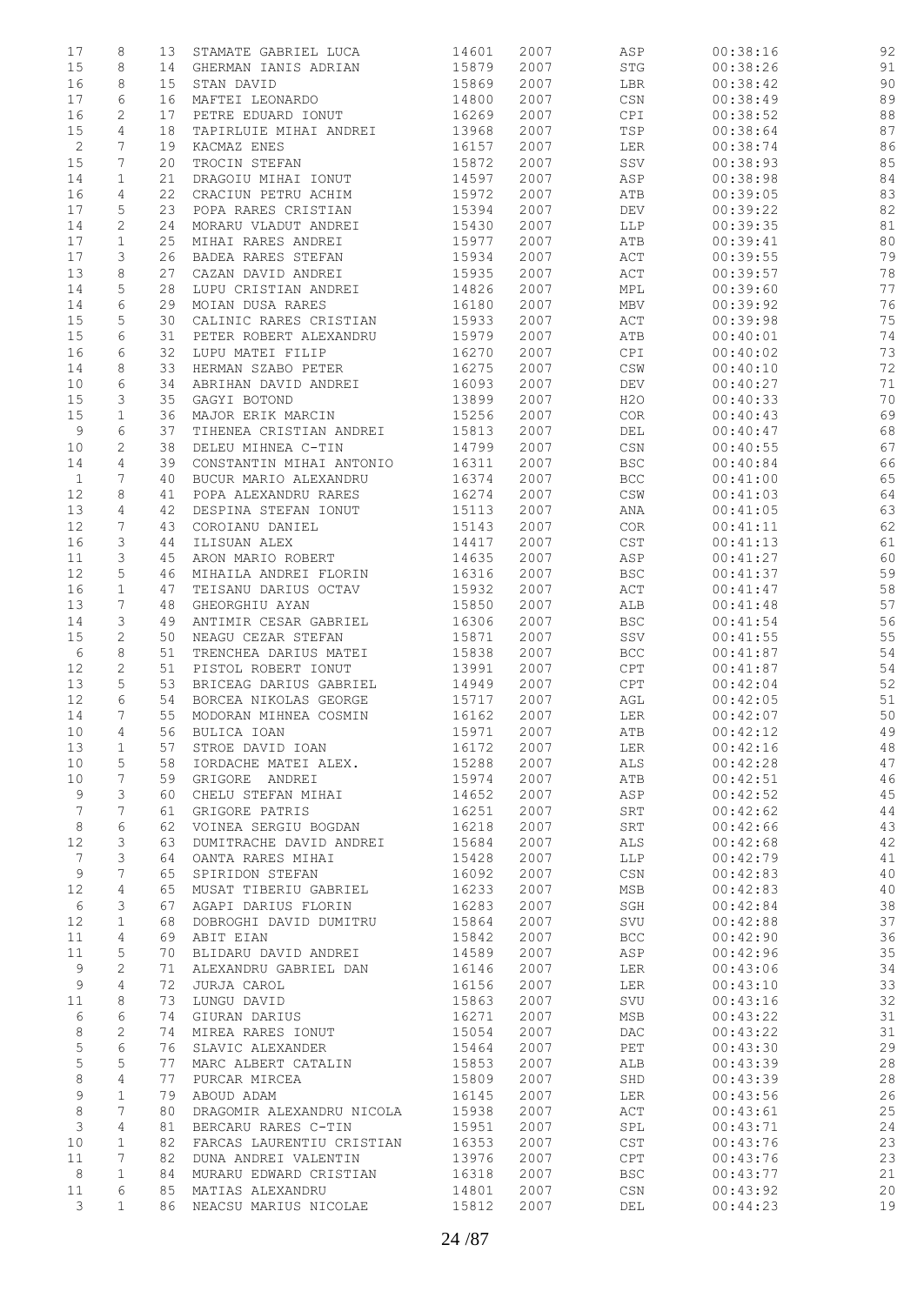| 8               | 5<br>87                         | PINTIALA STEFAN ALEX.         | 16142 | 2007 | SS7                              | 00:44:29  | 18             |
|-----------------|---------------------------------|-------------------------------|-------|------|----------------------------------|-----------|----------------|
| $\overline{7}$  | 6<br>88                         | TENGHER STEFAN ILIE           | 15984 | 2007 | ASP                              | 00:44:40  | 17             |
| $\overline{4}$  | 5<br>89                         | MARANGOCI DARIUS GABRIEL      | 14596 | 2007 | ASP                              | 00:44:41  | 16             |
| 9               | 5<br>90                         | RUSE MATEI IULIAN             | 14641 | 2007 | ASP                              | 00:44:43  | 15             |
| 10              | 3                               | LILEA ALBERT IONUT            | 13984 | 2007 | CPT                              | 00:44:44  | 14             |
|                 | 91                              |                               |       |      |                                  |           |                |
| 2               | 8<br>92                         | SCHMIDT CHRISTIAN             | 15912 | 2007 | SSB                              | 00:44:62  | 13             |
| 3               | 6<br>93                         | POPA VICTOR MARIAN            | 16240 | 2007 | MSB                              | 00:44:79  | 12             |
| $7\overline{ }$ | 2<br>94                         | CHISCOP VLAD MIHAI            | 14606 | 2007 | ASP                              | 00:44:95  | 11             |
| 7               | $\mathbf{1}$<br>95              | SIMION ROBERT                 | 15848 | 2007 | ALB                              | 00:45:02  | 10             |
| 8               | 3<br>96                         | ANTON BOGDAN                  | 16256 | 2007 | SRT                              | 00:45:22  | $\overline{9}$ |
| 4               | 8<br>97                         | PANTAZA VLADIMIR TEODOR       | 15811 | 2007 | DEL                              | 00:45:23  | $\delta$       |
| 6               | 4<br>98                         | JURMA PAUL GABRIEL            | 16011 | 2007 | STM                              | 00:45:29  | $\overline{7}$ |
| $\overline{4}$  | 2<br>99                         | RUS MATEI                     | 16349 | 2007 | VCN                              | 00:45:35  | $\sqrt{6}$     |
|                 |                                 |                               |       |      |                                  |           |                |
| 7               | 4<br>99                         | CIUBOTARU ROBERT ANDREI       | 15936 | 2007 | ACT                              | 00:45:35  | $\epsilon$     |
| 9               | 8<br>101                        | RADU ALEXANDRU MARIO          | 16319 | 2007 | <b>BSC</b>                       | 00:45:60  | $\overline{4}$ |
| 5               | 7<br>102                        | UTULEAC FLORIN ORLANDO        | 16128 | 2007 | SPL                              | 00:45:64  | $\mathcal{S}$  |
| 7               | 5<br>103                        | OANCEA MARIUS VALENTIN        | 15953 | 2007 | SPL                              | 00:45:83  | $\overline{c}$ |
| 5               | 8<br>104                        | DAVID MATEI                   | 15889 | 2007 | BAM                              | 00:45:89  | $\overline{1}$ |
| $\mathbf{1}$    | 4<br>105                        | DAVID SIMON SEBASTIAN         | 16451 | 2007 | REN                              | 00:45:98  | $-1$           |
| 6               | $\mathbf{1}$<br>106             | PREDA HRISTOFOR               | 15839 | 2007 | <b>BCC</b>                       | 00:46:12  | $-2$           |
|                 |                                 |                               |       |      |                                  |           |                |
| 6               | 2<br>107                        | DRAGOI DARIUS ANDREI          | 16241 | 2007 | MSB                              | 00:46:38  | $-3$           |
| 5               | 4<br>108                        | BUDRIS PAUL PATRIK            | 15810 | 2007 | SHD                              | 00:46:48  | $-4$           |
| 4               | 4<br>109                        | AGRIPINA ROBERT               | 15780 | 2007 | CBV                              | 00:46:69  | $-5$           |
| 4               | $\mathbf 1$<br>110              | STANGACIU ALEXANDRU EUGEN     | 15983 | 2007 | ATB                              | 00:47:11  | $-6$           |
| 6               | 5<br>111                        | IORDACHE STEFAN               | 14675 | 2007 | ASP                              | 00:47:25  | $-7$           |
| 5               | $\mathbf{1}$<br>112             | BOCICAI IOAN ADRIAN           | 15970 | 2007 | ATB                              | 00:47:56  | $-8$           |
| 4               | 7<br>113                        | MIHAILOV LUCA ALEXANDRU       | 15425 | 2007 | LLP                              | 00:47:67  | $-9$           |
|                 |                                 |                               |       |      |                                  |           |                |
| 5               | 3<br>114                        | ISTRATE ALEXANDRU MIHAI       | 13700 | 2007 | SGL                              | 00:47:68  | $-10$          |
| 6               | 7<br>115                        | POCORA VLAD TEODOR            | 15114 | 2007 | ANA                              | 00:47:70  | $-11$          |
| 4               | 3<br>116                        | MARINESCU STEFAN CALIN        | 15429 | 2007 | LLP                              | 00:47:71  | $-12$          |
| 5               | $\mathbf{2}$<br>117             | CAZACU ANDREI LIVIU           | 15427 | 2007 | LLP                              | 00:48:14  | $-13$          |
| $\mathbf 1$     | 3<br>118                        | RASCOVSCHI STEFAN             | 16105 | 2007 | SCB                              | 00:48:24  | $-14$          |
| 4               | 6<br>119                        | MADARAS IOAN PIO VLADIMIR     | 15914 | 2007 | SSB                              | 00:49:37  | $-15$          |
| $\mathbf 1$     | 5<br>120                        | ONCEANU MATEI                 | 16454 | 2007 | REN                              | 00:49:93  | $-16$          |
|                 |                                 |                               |       |      |                                  |           |                |
| 3               | 8<br>121                        | SOAITA RARES ERIK             | 15851 | 2007 | ALB                              | 00:50:12  | $-17$          |
| 3               | 3<br>122                        | DIN LUCA STEFAN               | 15831 | 2007 | DAC                              | 00:50:24  | $-18$          |
| $\mathbf{2}$    | $\mathbf 1$<br>123              | CIOCIRLAN SEBASTIAN GABRI     | 15724 | 2007 | TSP                              | 00:50:31  | $-19$          |
| $\mathsf 3$     | 5<br>124                        | BARBU RAZVAN                  | 15854 | 2007 | ALB                              | 00:50:85  | $-20$          |
| 3               | 7<br>125                        | IORDACHE DAVID GABRIEL        | 16248 | 2007 | SRT                              | 00:50:90  | $-21$          |
| $\mathbf 1$     | 6<br>126                        | BOBARNAC RADU                 | 15894 | 2007 | SCB                              | 00:52:18  | $-22$          |
| 2               | 6<br>127                        | SIMIONESCU ANDREI MIHAI       | 15538 | 2007 | CBV                              | 00:53:32  | $-23$          |
|                 | 4                               |                               |       |      |                                  |           |                |
| 2               | 128                             | PRICOP PETRICA ADRIAN         | 16343 | 2007 | CSN                              | 00:55:35  | $-24$          |
| 8               | 8                               | 129 VLAICU ANTON NICOLAE      | 16072 | 2007 | CSN                              | Scut.med. | $\overline{0}$ |
| $\overline{c}$  | 5<br>130                        | MOCANU STEFAN GABRIEL         | 16071 | 2007 | $_{\mbox{\tiny{CSN}}}$           | Descalif. | $-10$          |
| 11              | 1                               | 130 BUCUR TOMA                | 16338 | 2007 | LER                              | Descalif. | $-10$          |
| 17              | 4<br>131                        | MUNTEAN RARES IONUT           | 15924 | 2007 | SCP                              | Descalif. | $-10$          |
| Id.: 10         |                                 | Proba: 50 m spate fem. 10 ani |       |      |                                  |           |                |
| Id.: 10         |                                 | Proba: 50 m spate fem. 10 ani |       |      | Clasament final                  |           |                |
| 18              | 4                               | ANDREI IARINA IOANA<br>$1 -$  | 15963 | 2007 | ATB                              | 00:36:08  | 114            |
| 18              | 6<br>$\mathbf{2}$               | PARASCHIV EVA MARIA           | 15929 | 2007 | $\mathtt{ACT}$                   | 00:36:18  | 109            |
| 17              | 4<br>3                          | SAMUILA IRIS ALEXANDRA        | 15249 | 2007 | COR                              | 00:36:59  | 106            |
| 18              | 5<br>4                          | FRUNZA INGRID IOANA           | 16234 | 2007 | STE                              | 00:36:84  | 104            |
| 17              | 6<br>5                          | MIHALCEA MARIA CAMELIA        | 16235 | 2007 | STE                              | 00:36:94  | 103            |
|                 |                                 |                               |       |      |                                  |           |                |
|                 |                                 | PREOTU MARIA ANTONIA          |       |      | CSP                              | 00:37:21  | 102            |
| 18<br>3         | 6                               |                               | 15695 | 2007 |                                  |           |                |
| 15              | 6<br>7                          | COZMA IOANA                   | 14796 | 2007 | $\mathbb{C}\mathbb{S}\mathbb{N}$ | 00:37:56  | 101            |
| 18              | 8<br>8                          | VASS BRIGITTA                 | 16348 | 2007 | VCN                              | 00:37:81  | 100            |
| 17              | 7<br>9                          | NICULAE TEODORA ANA MARIA     | 15966 | 2007 | ATB                              | 00:38:07  | 99             |
|                 |                                 |                               |       |      |                                  |           |                |
| 18              | 7<br>10                         | GROSU ANA GEORGIANA           | 15930 | 2007 | ACT                              | 00:38:09  | 98             |
| 17              | 5<br>11                         | LAZAR TIMEEA MARIA            | 16301 | 2007 | <b>BSC</b>                       | 00:38:21  | 97             |
| 18              | 1<br>12                         | KISS KAMILLA CSENGE           | 15150 | 2007 | COR                              | 00:38:34  | 96             |
| 18              | $\mathbf{2}$<br>13 <sup>°</sup> | BUTNARU ALEXANDRA MIHAELA     | 12459 | 2007 | WIN                              | 00:38:50  | 95             |
| 15              | $\mathbf{2}$<br>14              | BREZAN SARA MARIA             | 15492 | 2007 | CSN                              | 00:39:09  | 94             |
| 17              | 2<br>15                         | STANCU AIDA MARIA             | 14827 | 2007 | MPL                              | 00:39:22  | 93             |
|                 | 15                              |                               |       |      |                                  |           |                |
| 17              | 8                               | ALEMNARITEI BRIANA ALEXAN     | 15962 | 2007 | <b>BSC</b>                       | 00:39:22  | 93             |
| 15              | 5<br>17                         | MIHAI TEODORA MARIA           | 15720 | 2007 | AGL                              | 00:39:70  | 91             |
| $\mathbf 1$     | 6<br>18                         | NITA ANDRA MARIA              | 16448 | 2007 | MPL                              | 00:39:92  | 90             |
| 16              | 7<br>19                         | VASILESCU EMA CRISTINA        | 16294 | 2007 | <b>BSC</b>                       | 00:40:12  | 89             |
| 16              | $\mathbf{1}$<br>20              | PREDA IRINA ANA               | 16307 | 2007 | <b>BSC</b>                       | 00:40:21  | 88             |
| 15              | 1<br>21                         | FULEA SARA MARIA              | 15965 | 2007 | ATB                              | 00:40:35  |                |
|                 |                                 |                               |       |      |                                  |           | 87             |
| 16              | 6<br>22                         | BOLEACU PAULA MARIA           | 15870 | 2007 | SSV                              | 00:40:46  | 86             |
| 11              | 5<br>23                         | CRUCIANU MONICA ALEXANDRA     | 14793 | 2007 | CSN                              | 00:40:49  | 85             |
| 14              | 5<br>24                         | LUNGU BIANCA IOANA            | 15801 | 2007 | SHD                              | 00:40:51  | 84             |
| 15              | $7\phantom{.}$<br>25            | REMETE MIRESTEAN DARIA        | 15856 | 2007 | ALB                              | 00:40:60  | 83             |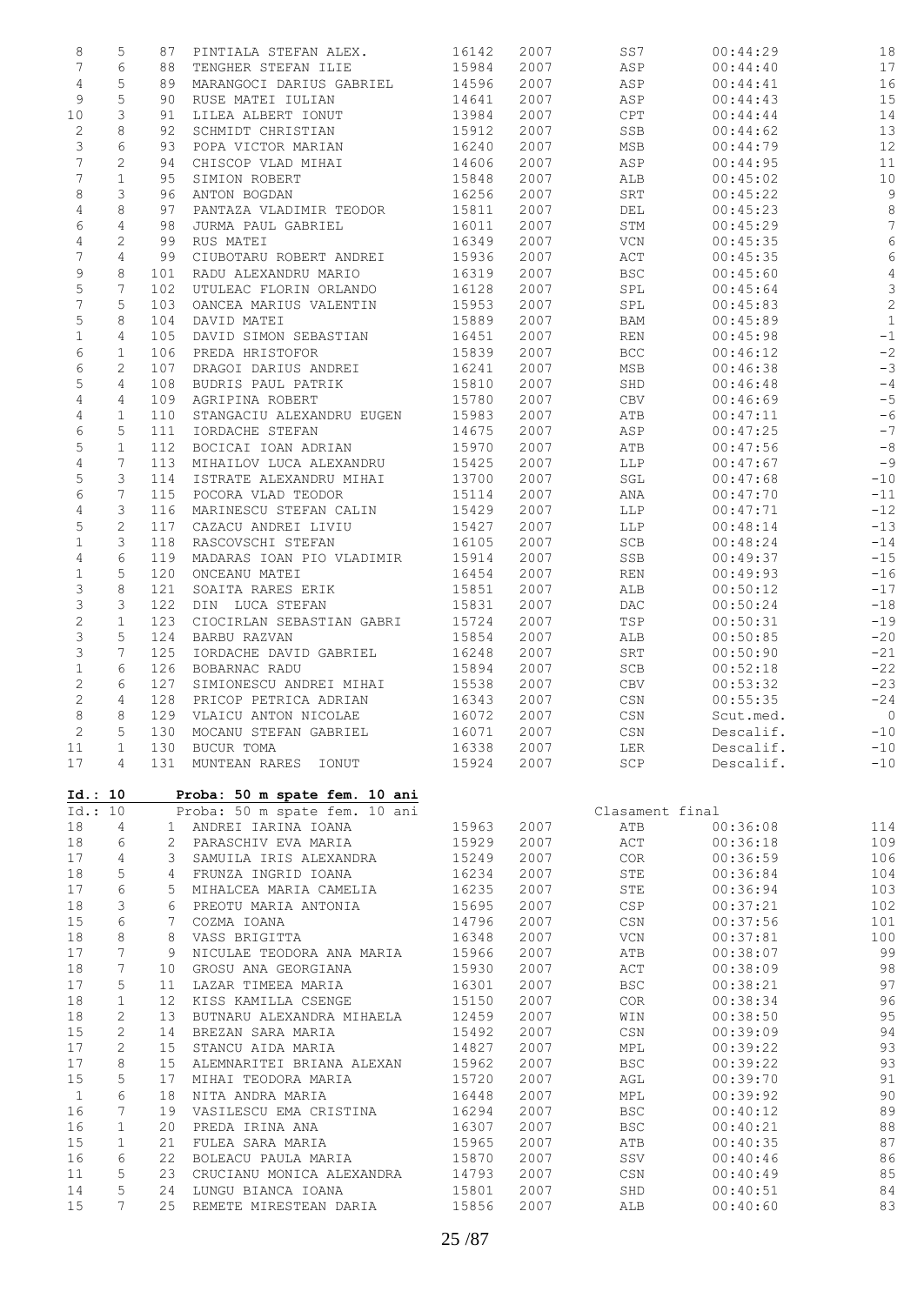| 15           | 4                   | 26       | IMRE KEDVES REKA                               | 16190          | 2007         | MSW               | 00:40:71             | 82       |
|--------------|---------------------|----------|------------------------------------------------|----------------|--------------|-------------------|----------------------|----------|
| 17           | 3                   | 27       | TOADER FRANCESCA                               | 16296          | 2007         | <b>BSC</b>        | 00:40:89             | 81       |
| 13           | 5                   | 28       | TATAR MAIA                                     | 16345          | 2007         | <b>VCN</b>        | 00:41:24             | 80       |
| 16           | $\overline{4}$      | 29       | PIRVU MIHAELA ADRIANA                          | 14626          | 2007         | ASP               | 00:41:28             | 79       |
| 16           | 8                   | 30       | LUTA SARA MARIA                                | 15431          | 2007         | LLP               | 00:41:35             | 78       |
| 12           | 5                   | 31       | MUNTEANU MARIA                                 | 15928          | 2007         | ACT               | 00:41:36             | 77       |
| 15           | 3                   | 32       | POP MARIA ROXANA                               | 15883          | 2007         | BAM               | 00:41:48             | 76       |
| 14           | 4                   | 33       | SILAGHI MIRIAM                                 | 16373          | 2007         | MSM               | 00:41:52             | 75       |
| 14           | 6                   | 34       | BLAGA MARIA OLIVIA                             | 15634          | 2007         | DEL               | 00:41:83             | 74       |
| 12           | 6                   | 35       | BADRALEXI SOFIA MARIA                          | 16346          | 2007         | $\rm VCN$         | 00:42:08             | 73       |
| 14           | 7                   | 36       | ARGESANU MARIA ALEXIA                          | 14605          | 2007         | ASP               | 00:42:19             | 72       |
| 16           | 3                   | 37       | TRUSCA MELISA ANNE                             | 14622          | 2007         | ASP               | 00:42:20             | 71       |
| 13           | 4                   | 38       | HRIB MARIA                                     | 15591          | 2007         | CJI               | 00:42:34             | 70       |
| 11           | 6                   | 39       | CIOINEAG CATERINA ALEXIA                       | 16073          | 2007         | CSN               | 00:42:50             | 69       |
| 17           | $\mathbf{1}$        | 40       | ION ANADIANA                                   | 16272          | 2007         | LER               | 00:42:56             | 68       |
| 12<br>12     | 4<br>3              | 41<br>41 | VISINESCU OANA NICOLETA<br>DATTOLA ANTONIA     | 15711<br>15873 | 2007<br>2007 | AQU<br>SSV        | 00:42:58<br>00:42:58 | 67<br>67 |
| 13           | $\mathbf{1}$        | 43       | COZMA ROBERTA ALEXANDRA                        | 15782          | 2007         | CBV               | 00:42:68             | 65       |
| 16           | 5                   | 44       | VOICU IOANA ALEXANDRA                          | 16304          | 2007         | <b>BSC</b>        | 00:42:69             | 64       |
| 14           | 8                   | 45       | VANGHELESCU MIRUNA                             | 16295          | 2007         | <b>BSC</b>        | 00:42:83             | 63       |
| 11           | 3                   | 46       | COVACIU BOGDANA STEFANIA                       | 16198          | 2007         | TUR               | 00:42:85             | 62       |
| $\,8\,$      | 7                   | 47       | ZIMA MARIA ALINA                               | 16244          | 2007         | SRT               | 00:43:00             | 61       |
| 3            | 8                   | 48       | ZSEBE ANNA ILONA                               | 15855          | 2007         | ALB               | 00:43:08             | 60       |
| 12           | 8                   | 49       | RASADEAN MAIA ALEXANDRA                        | 16132          | 2007         | STM               | 00:43:11             | 59       |
| 13           | 7                   | 49       | SARKANY MELINDA SAROLTA                        | 15878          | 2007         | STG               | 00:43:11             | 59       |
| 10           | 3                   | 51       | NOVACEAN AMALIA COSMINA                        | 15845          | 2007         | ALB               | 00:43:14             | 57       |
| 5            | $\overline{4}$      | 52       | CORBU ALEXANDRA MARIA                          | 15776          | 2007         | CBV               | 00:43:20             | 56       |
| 13           | 6                   | 52       | ANTON CRINA MARIANA                            | 15121          | 2007         | ANA               | 00:43:20             | 56       |
| 11           | $\mathbf{1}$        | 54       | GIDEI LARISA MARIA                             | 15803          | 2007         | SHD               | 00:43:24             | 54       |
| 6            | 6                   | 55       | SVEDUNEAC DIANA ANDREEA                        | 16282          | 2007         | SGH               | 00:43:32             | 53       |
| 12           | 7                   | 56       | CROITORU ADELA IOANA                           | 16153          | 2007         | LER               | 00:43:33             | 52       |
| 10           | 2                   | 57       | CRACIUN NICOLA AIANA                           | 15877          | 2007         | STG               | 00:43:34             | 51       |
| 14           | 3                   | 57       | ARHIRE ROXANA MARIA                            | 15964          | 2007         | ATB               | 00:43:34             | 51       |
| 10           | 7                   | 59       | EFTIMIE BIANCA MARIA                           | 16332          | 2007         | <b>REN</b>        | 00:43:44             | 49       |
| 10           | 6                   | 60       | CURTICAPEAN IRISZ ANTONIA                      | 15673          | 2007         | H2O               | 00:43:45             | 48       |
| 9            | 2                   | 61       | CRACIUN DARIA ALESIA                           | 15876          | 2007         | ${\tt STG}$       | 00:43:52             | 47       |
| 12           | $\overline{c}$      | 62       | MAFTEI DENISA                                  | 14797          | 2007         | CSN               | 00:43:57             | 46       |
| 14           | 2                   | 63       | OANCEA MARIA TEODORA                           | 14708          | 2007         | REN               | 00:43:58             | 45       |
| 13           | 3                   | 64       | TARANTIS MAIA GABRIELA                         | 15055          | 2007         | DAC.              | 00:43:59             | 44       |
| 13           | $\mathbf{2}$        | 65       | APETREI ELENA CLARA                            | 15921          | 2007         | SCP               | 00:43:70             | 43       |
| 3            | $\mathbf{1}$        | 66       | STEFAN DENISA MIHAELA                          | 15759          | 2007         | SS1               | 00:43:72             | 42       |
| 11           | 7                   | 67       | DORCEA ANDREEA CAMELIA                         | 15308          | 2007         | LER               | 00:43:81             | 41       |
| 12<br>9      | $\mathbf{1}$<br>7   | 68<br>69 | SABAU INGRID MONICA<br>GIROVANU ANDREA DENISA  | 15886<br>15922 | 2007<br>2007 | BAM<br>SCP        | 00:43:82<br>00:43:83 | 40<br>39 |
| 9            | 5                   |          | DRAGOI MARIA                                   | 16242          | 2007         | MSB               | 00:43:84             | 38       |
| 11           | 4                   | 70<br>71 | BERINDE MARA                                   | 15885          | 2007         | BAM               | 00:43:89             | 37       |
| 9            | 6                   | 72       | ION MIRUNA ALEXANDRA                           | 15716          | 2007         | AGL               | 00:43:98             | 36       |
| 13           | 8                   | 73       | NITESCU EVA MARIA                              | 15287          | 2007         | ALS               | 00:43:99             | 35       |
| 10           | $\mathbf 1$         | 74       | CICEU CRISTA PETRA                             | 15888          | 2007         | BAM               | 00:44:31             | 34       |
| $\mathbf{1}$ | 5                   | 75       | HERBAN MARIA DENISA                            | 15800          | 2007         | SHD               | 00:44:53             | 33       |
| 14           | $\mathbf 1$         | 76       | CERNAUTANU ROBERTA ANA                         | 16302          | 2007         | <b>BSC</b>        | 00:44:60             | 32       |
| 11           | $\mathbf{2}$        | 77       | PATRASCU RAISA STEFANIA                        | 15052          | 2007         | DAC               | 00:44:82             | 31       |
| 2            | 8                   | 78       | DEGERATU ANDRADA GEORGIAN                      | 15900          | 2007         | SCB               | 00:45:18             | 30       |
| 8            | 3                   | 79       | VULTURESCU ALESSIA IOANA                       | 16303          | 2007         | <b>BSC</b>        | 00:45:19             | 29       |
| 7            | 4                   | 80       | ROGOJANU SARA                                  | 15911          | 2007         | SSB               | 00:45:20             | 28       |
| 10           | 8                   | 81       | TUDORESCU AFRODITI MARIA                       | 15056          | 2007         | <b>DAC</b>        | 00:45:38             | 27       |
| 7            | 7                   | 82       | BERTEA ALINA RIANA                             | 16015          | 2007         | STM               | 00:45:41             | 26       |
| 7            | $\mathbf{1}$        | 83       | SOARE ANA MARIA                                | 13495          | 2007         | LPT               | 00:45:48             | 25       |
| 11           | 8                   | 84       | SZEKERES ARIENN                                | 15671          | 2007         | H2O               | 00:45:77             | 24       |
| 8            | 1                   | 85       | SINESCU ALEXIA MARIA                           | 15678          | 2007         | REN               | 00:45:78             | 23       |
| 9            | 4                   | 86       | RADULESCU MAYA ANDREEA                         | 13986          | 2007         | CPT               | 00:45:91             | 22       |
| 10           | 4                   | 87       | TRAISTARU AMALIA ANDREEA                       | 15246          | 2007         | ALS               | 00:45:97             | 21       |
| 7            | 5                   | 88       | ZAMFIR MIRUNA GABRIELA                         | 16174          | 2007         | LER               | 00:46:09             | 20       |
| 6            | 8                   | 89       | POPA MARIA ROBERTA                             | 16164          | 2007         | LER               | 00:46:10             | 19       |
| 9            | $\mathbf{1}$        | 90       | COSTANDACHE CAROLINA                           | 15715          | 2007         | AGL               | 00:46:17             | 18       |
| 4            | 4                   | 91       | NAGY ETELKA ABIGEL                             | 16354          | 2007         | CST               | 00:46:22             | 17       |
| 8<br>8       | $\overline{4}$<br>8 | 92<br>93 | CIOBANU IOANA MONICA<br>ROMAN KARINA ALEXANDRA | 15400<br>16010 | 2007<br>2007 | <b>SCB</b><br>STM | 00:46:23<br>00:46:59 | 16<br>15 |
| $\mathbf{2}$ | 6                   | 94       | STANEMIR DENISSA ALEXIA                        | 16457          | 2007         | REN               | 00:46:65             | 14       |
| 9            | 3                   | 95       | SERBANESCU MARIA ALESSAND                      | 13971          | 2007         | TSP               | 00:46:92             | 13       |
| 6            | 7                   | 96       | IOSUB ELISABETA FLORENTIN                      | 16287          | 2007         | SGH               | 00:46:96             | 12       |
| 2            | 5                   | 97       | MOLDOVAN IASMINA                               | 16014          | 2007         | STM               | 00:47:40             | 11       |
| 4            | $\mathbf{1}$        | 98       | FURTUNA MARIA                                  | 15947          | 2007         | SPL               | 00:47:69             | 10       |
| 7            | 3                   | 99       | VISAN CRISTINA BIANCA                          | 14649          | 2007         | ASP               | 00:47:88             | 9        |
|              |                     |          |                                                |                |              |                   |                      |          |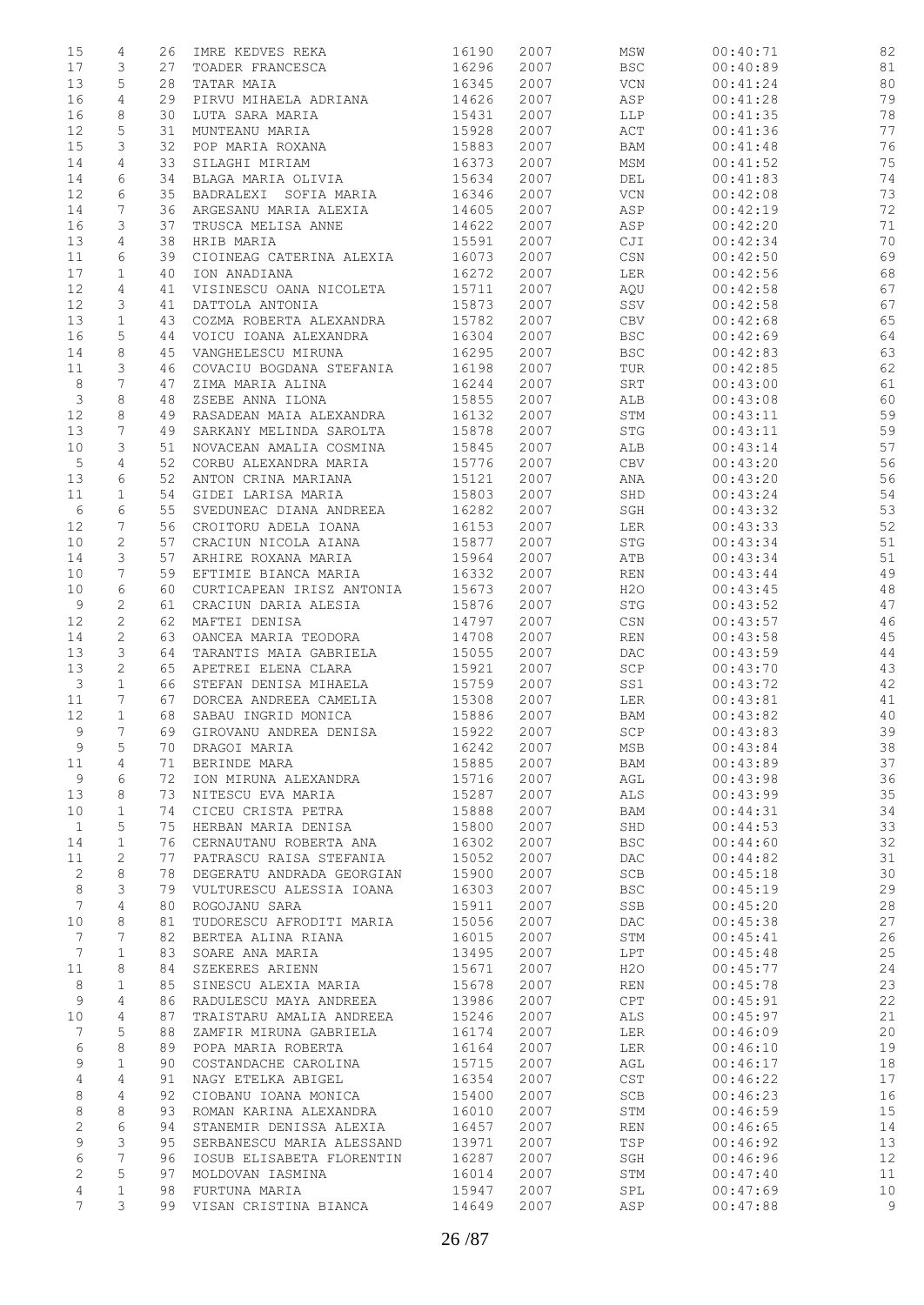| 4<br>$\overline{c}$<br>$7\phantom{.}$<br>$\overline{4}$<br>$\mathbf 1$<br>8<br>6<br>$\,8\,$<br>5<br>3<br>6<br>7<br>$\mathbf{2}$<br>5                                 | 3<br>7<br>6<br>6<br>3<br>5<br>2 | 100<br>101<br>101<br>103 | MELENCIUC SARAH TEODORA                     |                |              |                                  |                      |                |
|----------------------------------------------------------------------------------------------------------------------------------------------------------------------|---------------------------------|--------------------------|---------------------------------------------|----------------|--------------|----------------------------------|----------------------|----------------|
|                                                                                                                                                                      |                                 |                          |                                             | 15945          | 2007         | SPL                              | 00:47:93             | $\,8\,$        |
|                                                                                                                                                                      |                                 |                          | OLTEAN ALEXANDRA                            | 16476          | 2007         | ASP                              | 00:48:01             | 7              |
|                                                                                                                                                                      |                                 |                          | RACEANU ELENA ALEXANDRA                     | 16237          | 2007         | STE                              | 00:48:01             | $\sqrt{ }$     |
|                                                                                                                                                                      |                                 |                          | DRAGOMIR ANTONIA ELENA                      | 16236          | 2007         | STE                              | 00:48:09             | 5              |
|                                                                                                                                                                      |                                 | 104                      | FULOP MELISSA                               | 15799          | 2007         | SHD                              | 00:48:27             | $\sqrt{4}$     |
|                                                                                                                                                                      |                                 | 105                      | RUSE CLAUDIA ANGELICA                       | 15967          | 2007         | <b>BSC</b>                       | 00:48:34             | $\mathfrak{Z}$ |
|                                                                                                                                                                      |                                 |                          |                                             |                |              |                                  |                      | $\overline{c}$ |
|                                                                                                                                                                      |                                 | 106                      | PETREA ANDREEA LACRAMIORA                   | 15718          | 2007         | AGL                              | 00:48:43             |                |
|                                                                                                                                                                      | 6                               | 107                      | SAVA CARLA IOANA                            | 15968          | 2007         | ATB                              | 00:48:47             | $\mathbf{1}$   |
|                                                                                                                                                                      | 8                               | 108                      | MINEA IRINA                                 | 15672          | 2007         | H2O                              | 00:48:49             | $^{\rm -1}$    |
|                                                                                                                                                                      | 6                               | 109                      | BABALAU ALEXIA STEFANIA                     | 16200          | 2007         | TUR                              | 00:48:71             | $-2$           |
|                                                                                                                                                                      | $\overline{4}$                  | 110                      | BOGATEAN SARA GLORIA                        | 16278          | 2007         | CSW                              | 00:48:72             | $-3$           |
|                                                                                                                                                                      | 8                               | 111                      | BOTEZ IOANA ALEXANDRA                       | 15490          | 2007         | $\mathbb{CSN}$                   | 00:48:75             | $-4$           |
|                                                                                                                                                                      | $\mathbf{1}$                    | 112                      | STANESCU MIHAELA JAQELINE                   | 14586          | 2007         | ASP                              | 00:48:82             | $-5$           |
|                                                                                                                                                                      | 5                               | 113                      | SECOBAN NATALIA ANDREEA                     | 16285          | 2007         | SGH                              | 00:48:98             | $-6$           |
| 5                                                                                                                                                                    | 3                               | 114                      | STAMATE DARIA MARIA                         | 14528          | 2007         | SGL                              | 00:49:23             | $-7$           |
| 3                                                                                                                                                                    | 4                               | 115                      | ALBU KARINA ANDREEA                         | 15846          | 2007         | ALB                              | 00:49:27             | $-8$           |
|                                                                                                                                                                      |                                 |                          |                                             |                |              |                                  |                      | $-9$           |
| $\,8\,$                                                                                                                                                              | 2                               | 116                      | SALCUDEAN RALUCA ELENA                      | 15857          | 2007         | ALB                              | 00:49:33             |                |
| $\mathsf S$                                                                                                                                                          | $\epsilon$                      | 117                      | MEITA IARINA ANDREEA                        | 15796          | 2007         | SHD                              | 00:49:42             | $-10$          |
| 6                                                                                                                                                                    | 5                               | 118                      | TIMOFTE REBECA                              | 15633          | 2007         | DEL                              | 00:49:50             | $-11$          |
| 3                                                                                                                                                                    | 5                               | 119                      | ILOVICEANU MARIA GEORGIAN                   | 15797          | 2007         | SHD                              | 00:49:55             | $-12$          |
| 3                                                                                                                                                                    | 7                               | 120                      | MOLDOVAN ALEXIA FLORINA                     | 16199          | 2007         | TUR                              | 00:49:68             | $-13$          |
| 4                                                                                                                                                                    | $\mathbf{2}$                    | 121                      | ENACHE ALEXIA NICOLETA                      | 15376          | 2007         | ASP                              | 00:49:88             | $-14$          |
| 3                                                                                                                                                                    | 3                               | 122                      | BUCATARU MAYA STEFANIA                      | 14794          | 2007         | CSN                              | 00:50:14             | $-15$          |
| 9                                                                                                                                                                    | 8                               | 123                      | GORCEA SABRINA ANA MARIA                    | 16031          | 2007         | ASP                              | 00:50:28             | $-16$          |
| 6                                                                                                                                                                    | 3                               | 124                      | MAICAN ALEXANDRA MARIA                      | 16159          | 2007         | LER                              | 00:50:40             | $-17$          |
| 5                                                                                                                                                                    | $\mathbf{2}$                    | 125                      | MARIN IOANA ALEXANDRA                       | 16230          | 2007         | SPL                              | 00:50:51             | $-18$          |
|                                                                                                                                                                      | 7                               |                          |                                             |                |              |                                  |                      |                |
| 5                                                                                                                                                                    |                                 | 126                      | SVESTAC LAURA ALEXIA                        | 16214          | 2007         | SRT                              | 00:51:33             | $-19$          |
| 4                                                                                                                                                                    | 5                               | 127                      | TELEGEANU IOANA ANDREEA                     | 16232          | 2007         | SPL                              | 00:51:39             | $-20$          |
| $\overline{4}$                                                                                                                                                       | 7                               | 128                      | VASILE DIANA IOANA                          | 15955          | 2007         | SPL                              | 00:51:60             | $-21$          |
| $\mathbf{2}$                                                                                                                                                         | $\overline{4}$                  | 129                      | ZAHARIA ALESSIA GEORGIANA                   | 15819          | 2007         | DEL                              | 00:51:82             | $-22$          |
| $\overline{4}$                                                                                                                                                       | 8                               | 130                      | CARPENIS SIDONIA ELENA                      | 15822          | 2007         | LPT                              | 00:52:03             | $-23$          |
| $\mathbf{2}$                                                                                                                                                         | 2                               | 131                      | MUSTATA ANA GABRIELA                        | 16455          | 2007         | REN                              | 00:53:40             | $-24$          |
| $\mathbf 1$                                                                                                                                                          | $\overline{4}$                  | 132                      | TOBA ANDREEA ATALINA                        | 16473          | 2007         | SS7                              | 00:53:47             | $-25$          |
| $\mathfrak{Z}$                                                                                                                                                       | 2                               | 133                      | BALU LUCIA IOANA                            | 16016          | 2007         | STM                              | 01:03:32             | $-26$          |
| $\mathbf{2}$                                                                                                                                                         | 3                               | 134                      | SURUGIU ANDRA GEORGIANA                     | 16409          | 2007         | CPT                              | Descalif.            | $-10$          |
| 5                                                                                                                                                                    | $\mathbf{1}$                    | 134                      | NICOLAE MELANIA ANA MARIA                   | 15432          | 2007         | LLP                              | Descalif.            | $-10$          |
| 10                                                                                                                                                                   | 5                               | 135                      | MIRCEA COSMINA IOANA                        | 14643          | 2007         | ASP                              | Descalif.            | $-10$          |
| 19<br>19                                                                                                                                                             | 3<br>$\overline{4}$             | 1                        | DUCA STEFAN MIRCEA<br>2 KONCZ NIMROD KALMAN | 15251<br>14560 | 2006<br>2006 | COR<br>H2O                       | 00:33:65<br>00:33:70 | 123<br>118     |
| 19                                                                                                                                                                   | 2                               | 3                        | MIHALACHE VLAD STEFAN                       | 14593          | 2006         | ASP                              | 00:33:74             | 115            |
| 19                                                                                                                                                                   | $7\phantom{.0}$                 | $\overline{4}$           |                                             | 15525          | 2006         | <b>BSC</b>                       |                      |                |
|                                                                                                                                                                      | 5                               |                          | CONSTANTINESCU ALEXANDRU                    |                |              |                                  | 00:33:80             | 113            |
| 19                                                                                                                                                                   |                                 | $5 -$                    | RADUCANU EDUARD                             | 13338          | 2006         | ACT                              | 00:34:14             | 112            |
| 19                                                                                                                                                                   | 8                               | 6                        | COJOCARU CAROL MIHAI                        | 14789          | 2006         | $\mathbb{C}\mathbb{S}\mathbb{N}$ | 00:34:21             | 111            |
|                                                                                                                                                                      | 5                               | 7                        | BACIU DENIS ANDREI                          | 15183          | 2006         | LBC                              | 00:35:71             | 110            |
|                                                                                                                                                                      |                                 | 8                        | IONESCU DAVID ANDREI                        | 15520          | 2006         |                                  |                      |                |
|                                                                                                                                                                      | 4                               |                          | RADU MATEI                                  |                |              | <b>BSC</b>                       | 00:35:80             | 109            |
|                                                                                                                                                                      | $\mathbf 1$                     | 9                        |                                             | 13163          | 2006         | $_{\rm CTR}$                     | 00:36:03             | 108            |
|                                                                                                                                                                      | 4                               | 10                       | STANCEL LUKAS                               | 15026          | 2006         | ALB                              | 00:36:07             | 107            |
|                                                                                                                                                                      | 6                               | 11                       | NAGY NANDOR                                 | 15191          | 2006         | SHD                              | 00:36:08             | 106            |
|                                                                                                                                                                      |                                 | 12 <sup>°</sup>          | HRISCU RARES                                |                | 2006         | <b>LBC</b>                       | 00:36:35             |                |
|                                                                                                                                                                      | 5                               |                          |                                             | 15396          |              |                                  |                      | 105            |
|                                                                                                                                                                      | 7                               | 13                       | TUICA MARIO GABRIEL                         | 15053          | 2006         | DAC                              | 00:36:36             | 104            |
|                                                                                                                                                                      | 5                               | 14                       | ALEXANDRU PATRIC ANGELO                     | 15166          | 2006         | MAR                              | 00:36:81             | 103            |
|                                                                                                                                                                      | 8                               | 15                       | BUCUR ANDREAS ALIN                          | 14608          | 2006         | ASP                              | 00:36:85             | 102            |
|                                                                                                                                                                      | 3                               | 16                       | SCORTEA TEOFIL                              | 15445          | 2006         | ATB                              | 00:36:87             | 101            |
|                                                                                                                                                                      | 6                               | 17                       | JITARU MATEI AIAN                           | 15554          | 2006         | CST                              | 00:36:89             | 100            |
|                                                                                                                                                                      | 6                               | 18                       | PISOSCHI MATEI VALERIU                      | 15458          | 2006         | REN                              | 00:36:92             | 99             |
|                                                                                                                                                                      | $\mathbf 1$                     | 19                       | STRIMBEANU RAZVAN                           | 13334          | 2006         | PCT                              | 00:37:23             | 98             |
|                                                                                                                                                                      | 7                               | 20                       | RADOS LUCA NICOLAS                          | 15192          | 2006         | SHD                              | 00:37:27             | 97             |
|                                                                                                                                                                      | 3                               | 21                       | ANGHEL HORIA PETRU                          | 15529          | 2006         | <b>BSC</b>                       | 00:37:36             | 96             |
|                                                                                                                                                                      | 4                               | 22                       | POSTELNICU GEORGE ALEXAND                   | 15550          | 2006         | REN                              | 00:37:38             | 95             |
|                                                                                                                                                                      | 7                               | 23                       | IASCHIU ANDREI                              | 15443          | 2006         | ATB                              | 00:37:40             | 94             |
|                                                                                                                                                                      |                                 |                          |                                             |                |              |                                  |                      |                |
|                                                                                                                                                                      | 3                               | 24                       | CURECHERIU ALEX GABRIEL                     | 14997          | 2006         | CPI                              | 00:37:46             | 93             |
|                                                                                                                                                                      | 3                               | 25                       | SEKSI LUCA                                  | 15280          | 2006         | <b>BSC</b>                       | 00:37:48             | 92             |
|                                                                                                                                                                      | 5                               | 26                       | OPREA MARIO CALIN                           | 15385          | 2006         | SRT                              | 00:37:53             | 91             |
|                                                                                                                                                                      | 6                               | 26                       | FARKAS CRISTOPHER                           | 14420          | 2006         | CST                              | 00:37:53             | 91             |
|                                                                                                                                                                      | 2                               | 28                       | NICOLAEV VLADIMIR ANDREI                    | 14818          | 2006         | PCT                              | 00:37:61             | 89             |
|                                                                                                                                                                      | $\mathbf{2}$                    | 29                       | KRIZBAI NEGRU ROBERT                        | 15031          | 2006         | ALB                              | 00:37:65             | 88             |
|                                                                                                                                                                      | $\mathbf 1$                     | 30                       | M.SEDIQ EDRIS                               | 15446          | 2006         | ATB                              | 00:37:73             | 87             |
|                                                                                                                                                                      | $\mathbf{1}$                    | 31                       | SLAVU RARES STEFAN                          | 14892          | 2006         | AGL                              | 00:37:84             | 86             |
|                                                                                                                                                                      | 6                               | 32                       | MIHALCU ADAM                                | 14990          | 2006         | BAM                              | 00:37:92             | 85             |
|                                                                                                                                                                      | 6                               | 33                       | ROSU MARIUS                                 | 15499          | 2006         | ASP                              | 00:37:93             | 84             |
| 17<br>18<br>19<br>17<br>19<br>18<br>18<br>16<br>18<br>17<br>16<br>18<br>15<br>15<br>18<br>15<br>17<br>16<br>15<br>15<br>17<br>18<br>17<br>18<br>17<br>14<br>15<br>11 | 4                               | 34                       | FLOREA ANDREI                               | 15222          | 2006         | STM                              | 00:37:98             | 83             |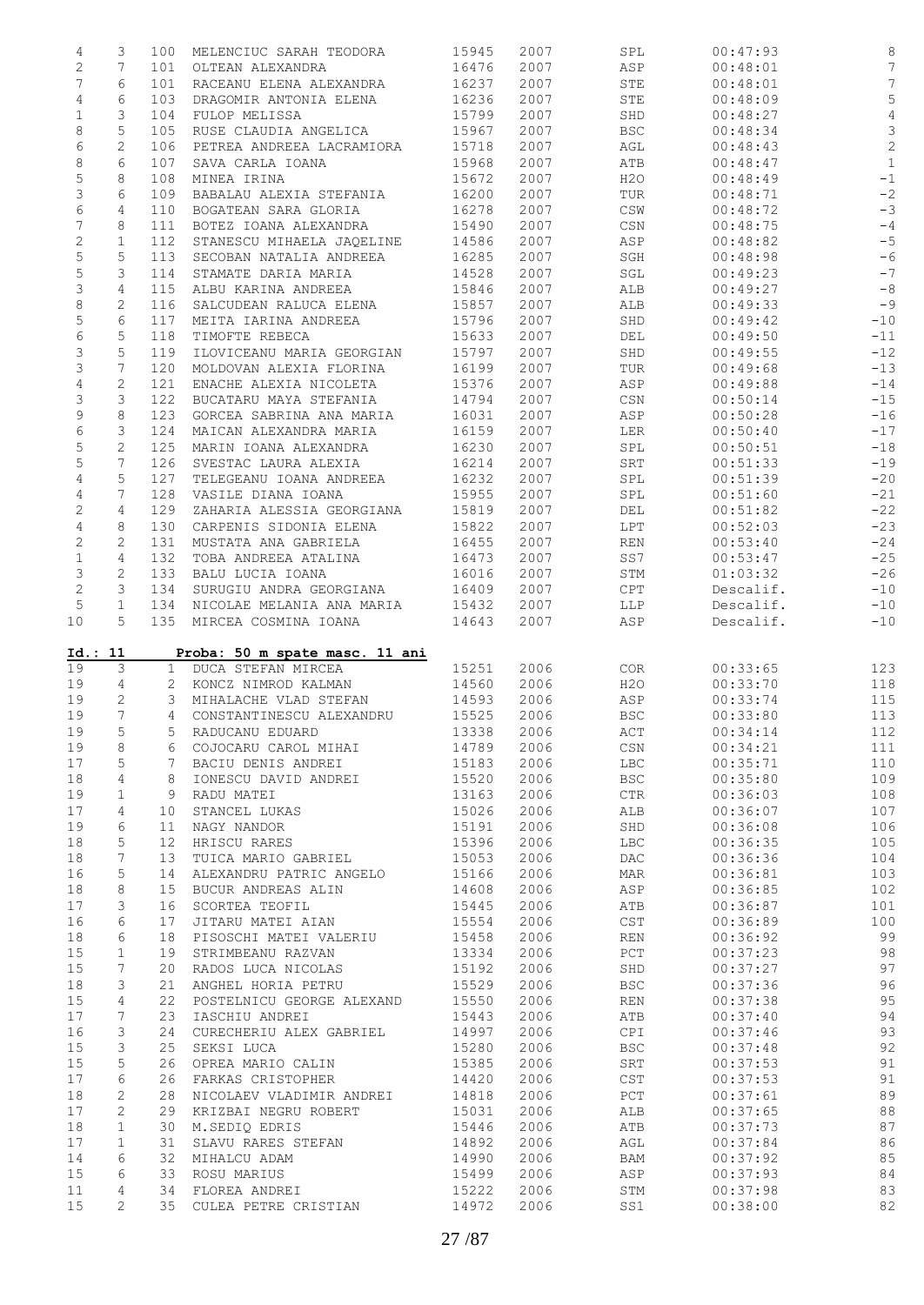| 16              | 7              | 36  | GHINDA CEZAR ANDREI     | 14780 | 2006 | $\mathbb{C}\mathbb{S}\mathbb{N}$ | 00:38:07 | 81 |
|-----------------|----------------|-----|-------------------------|-------|------|----------------------------------|----------|----|
| 16              | 8              | 37  | POPA TUDOR              | 15190 | 2006 | SHD                              | 00:38:08 | 80 |
| 14              | 3              | 38  | SERBAN PAUL ANDREI      | 15544 | 2006 | $\mbox{\rm ACN}$                 | 00:38:12 | 79 |
|                 |                |     |                         |       |      |                                  |          |    |
| 12              | 7              | 39  | ROTARU LUCA STEFAN      | 15552 | 2006 | ALS                              | 00:38:16 | 78 |
| 16              | $\mathbf{1}$   | 40  | RACHIERU STEFAN RAZVAN  | 13947 | 2006 | $\mathtt{CTR}$                   | 00:38:21 | 77 |
| 17              | 8              | 41  | CUNTAN EDUARD           | 15906 | 2006 | SSB                              | 00:38:45 | 76 |
| 14              | $\mathbf{1}$   | 42  | PAUNESCU CEZAR          | 15195 | 2006 | SHD                              | 00:38:67 | 75 |
| 13              | 3              | 43  | MEZDREA BANU ALEXANDRU  | 14409 | 2006 | CST                              | 00:38:69 | 74 |
| 13              | 6              | 44  | CIOBANU RAUL FLAVIAN    | 15169 | 2006 | MAR                              | 00:38:70 | 73 |
|                 |                |     |                         |       |      |                                  |          |    |
| 14              | 5              | 45  | ROSCA MIHNEA IONUT      | 15278 | 2006 | ${\tt STE}$                      | 00:38:72 | 72 |
| 16              | 4              | 46  | HARABAGIU RARES PETRU   | 14986 | 2006 | BAM                              | 00:38:85 | 71 |
| 14              | 4              | 47  | MARIN ALEXANDRU RAZVAN  | 15198 | 2006 | SHD                              | 00:38:90 | 70 |
| 14              | 2              | 48  | FLOREA RAZVAN STEFAN    | 14392 | 2006 | LBR                              | 00:39:06 | 69 |
| 13              | 5              | 49  | ANDREI MIHAI ALEXANDRU  | 15441 | 2006 | ATB                              | 00:39:10 | 68 |
| 12              | $\mathbf{1}$   | 50  | DRAGOMIR DAVID          | 13349 | 2006 | $\mathop{\rm REN}\nolimits$      | 00:39:16 | 67 |
| 12              | 4              | 51  | CSENDES LASZLO IGOR     | 15285 | 2006 | SS7                              | 00:39:27 | 66 |
| 14              | 8              | 52  | SAVUCA LUCA IONUT       | 14894 | 2006 | AGL                              | 00:39:46 | 65 |
|                 |                |     |                         |       |      |                                  |          |    |
| 12              | 8              | 53  | FIRU LUCIAN MIHAI       | 13170 | 2006 | TSP                              | 00:39:53 | 64 |
| 10              | 3              | 54  | CHIRIAC VICTOR GABRIEL  | 15590 | 2006 | CJI                              | 00:39:58 | 63 |
| 12              | 5              | 55  | POP DARIUS ANDREI       | 14410 | 2006 | CST                              | 00:39:69 | 62 |
| 8               | 7              | 56  | NICULAIE DAVID ANDREAS  | 15045 | 2006 | ACT                              | 00:39:74 | 61 |
| 13              | 7              | 57  | PANAIT PAUL DRAGOS      | 15102 | 2006 | SSV                              | 00:39:78 | 60 |
| 5               | 4              | 58  | BUCUR LUCA CONSTANTIN   | 15462 | 2006 | PET                              | 00:39:89 | 59 |
| $7\phantom{.0}$ | 7              | 58  | COJOCARU STEFAN         | 13690 | 2006 | <b>BAR</b>                       | 00:39:89 | 59 |
|                 |                |     | MATEI VLAD ALEXANDRU    |       |      |                                  |          |    |
| 11              | 5              | 60  |                         | 14607 | 2006 | ASP                              | 00:39:92 | 57 |
| 13              | 8              | 61  | NISTOR DARIUS DRAGAN    | 15215 | 2006 | STM                              | 00:39:94 | 56 |
| 10              | 5              | 62  | TATARU BOGDAN PAVEL     | 15447 | 2006 | ATB                              | 00:39:99 | 55 |
| 13              | 4              | 63  | GALATANU VLAD           | 15208 | 2006 | STM                              | 00:40:23 | 54 |
| 16              | $\mathbf{2}$   | 63  | MURARU KAAN STEFAN      | 15517 | 2006 | <b>BSC</b>                       | 00:40:23 | 54 |
| 6               | 5              | 65  | CHIRICA RARES GEORGE    | 14895 | 2006 | AGL                              | 00:40:27 | 52 |
| 10              | 6              | 66  | TEODOR COSMIN           | 15049 | 2006 | ACT                              | 00:40:54 | 51 |
| 12              | 6              |     | BADEA PERLIK ROBERT     | 13239 | 2006 | CPT                              | 00:40:54 | 51 |
|                 |                | 66  |                         |       |      |                                  |          |    |
| 15              | 8              | 68  | DOBRESCU MIHAI          | 14919 | 2006 | CPT                              | 00:40:59 | 49 |
| 11              | 3              | 69  | STRATU ALEXANDRU        | 15414 | 2006 | SVU                              | 00:40:61 | 48 |
| 9               | 8              | 70  | DAN TUDOR               | 14993 | 2006 | CPI                              | 00:40:65 | 47 |
| 14              | 7              | 71  | BIRGHILESCU ALEXANDRU   | 15276 | 2006 | <b>BSC</b>                       | 00:40:82 | 46 |
| 9               | 5              | 72  | SANDRU MATEI            | 15024 | 2006 | ALB                              | 00:40:85 | 45 |
| $\epsilon$      | 6              | 73  | DOBRE ALEXANDRU TEODOR  | 14629 | 2006 | ASP                              | 00:40:86 | 44 |
| $\overline{4}$  | $\mathbf{1}$   | 74  | SUSMAN GEORGE CATALIN   | 15030 | 2006 | ALB                              | 00:40:89 | 43 |
|                 |                |     | NOVAC IULIAN DORU       |       |      |                                  |          |    |
| 8               | 5              | 75  |                         | 15048 | 2006 | ACT                              | 00:40:95 | 42 |
| 12              | 3              | 76  | POPA CRISTIAN           | 15548 | 2006 | REN                              | 00:41:14 | 41 |
| 13              | $\mathbf{2}$   | 77  | TALPES IOAN VLAD        | 15044 | 2006 | PCT                              | 00:41:23 | 40 |
| 10              | $\overline{4}$ | 78  | LUCA CRISTIAN VASILE    | 14999 | 2006 | ALB                              | 00:41:27 | 39 |
| 11              | 7              | 79  | SALCUCEANU TUDOR        | 15200 | 2006 | SHD                              | 00:41:29 | 38 |
| 7               | $\mathbf{1}$   | 80  | BUTOI FLORIN ROBERT     | 14140 | 2006 | DAC                              | 00:41:31 | 37 |
| 9               | $\mathbf 1$    | 81  | ZACH MIHAI ROBERT       | 12304 | 2006 | COR                              | 00:41:40 | 36 |
| 7               | 8              | 82  | RAICU BADEA GABRIEL     | 13093 | 2006 | LPT                              | 00:41:45 | 35 |
|                 |                |     |                         |       |      |                                  |          |    |
| $\sqrt{2}$      | $\overline{4}$ | 83  | RAICA ZORAN             | 15229 | 2006 | UNR                              | 00:41:46 | 34 |
| 10              | 1              | 84  | TREGER TOMAS TRISTIAN   | 14987 | 2006 | BAM                              | 00:41:57 | 33 |
| 12              | 2              | 84  | CIONCA LUCA IOAN        | 15149 | 2006 | COR                              | 00:41:57 | 33 |
| 9               | 7              | 86  | SECOBAN STEFAN ALEX.    | 15272 | 2006 | SGH                              | 00:41:59 | 31 |
| 10              | 7              | 87  | PREDILA ROBERT CRISTIAN | 15286 | 2006 | ASP                              | 00:41:65 | 30 |
| 4               | 5              | 88  | CIUTACU MIHNEA ANDREI   | 15666 | 2006 | SS1                              | 00:41:69 | 29 |
| 8               | 3              | 89  | NOFIT CODRIN MIHAI      | 13701 | 2006 | SGL                              | 00:41:72 | 28 |
| 9               | $\mathbf{2}$   | 90  | HARSAN FARR IUGA ROBERT | 14408 | 2006 | CST                              | 00:41:78 | 27 |
|                 |                |     |                         |       |      |                                  |          |    |
| 11              | 8              | 91  | DOGARU DUMITRU DANIEL   | 14791 | 2006 | $\mathbb{C}\mathbb{S}\mathbb{N}$ | 00:41:92 | 26 |
| 10              | 8              | 92  | DEAC RARES ANDREI       | 16202 | 2006 | TUR                              | 00:42:05 | 25 |
| $\mathbf{1}$    | 5              | 93  | IONESCU ANDREI          | 15295 | 2006 | LER                              | 00:42:09 | 24 |
| 5               | 7              | 94  | LUPUT SEBASTIAN MIHAI   | 15218 | 2006 | STM                              | 00:42:11 | 23 |
| 8               | 4              | 95  | ENCIU SEBASTIAN         | 15047 | 2006 | $\mathop{\rm ACT}$               | 00:42:13 | 22 |
| 8               | $\mathbf{2}$   | 96  | FRASENIUC EDUARD MIHAI  | 15415 | 2006 | SVU                              | 00:42:15 | 21 |
| 11              | $\mathbf{1}$   | 97  | BARNEA DRAGOS CRISTIAN  | 15309 | 2006 | LER                              | 00:42:22 | 20 |
| 7               | 6              | 98  |                         |       | 2006 | MSB                              |          | 19 |
|                 |                |     | POPLACENEL STEFAN       | 15071 |      |                                  | 00:42:30 |    |
| 9               | 6              | 99  | DUDUI RAZVAN            | 15210 | 2006 | STM                              | 00:42:36 | 18 |
| 9               | 4              | 100 | DINU STEFAN             | 15710 | 2006 | AQU                              | 00:42:42 | 17 |
| 8               | 8              | 101 | BOZONCA GABRIEL         | 14787 | 2006 | $\mathbb{C}\mathbb{S}\mathbb{N}$ | 00:42:56 | 16 |
| 4               | 7              | 102 | DUMITRESCU VLADIMIR     | 15461 | 2006 | PET                              | 00:42:57 | 15 |
| 7               | $\overline{4}$ | 103 | DUTA ROBERT MIHAI       | 15522 | 2006 | <b>BSC</b>                       | 00:42:59 | 14 |
| 11              | $\mathbf{2}$   | 104 | TINCOCA GIULIANO ANDREI | 12414 | 2006 | DAC                              | 00:42:64 | 13 |
| 4               | 2              | 105 | STEFANESCU RARES MIHAI  | 14973 | 2006 | SS1                              | 00:42:67 | 12 |
|                 |                |     |                         |       |      |                                  |          |    |
| 7               | 5              | 106 | CARDEI DARIUS ANDREI    | 15138 | 2006 | SCP                              | 00:42:75 | 11 |
| 5               | $\mathbf{1}$   | 107 | MOGOE LUCA FLAVIUS      | 15910 | 2006 | SSB                              | 00:42:92 | 10 |
| 9               | 3              | 108 | STAN MATEI STEFAN       | 15460 | 2006 | PET                              | 00:42:97 | 9  |
| 5               | 6              | 109 | IACOB MARIO BOGDAN      | 14896 | 2006 | AGL                              | 00:42:99 | 8  |
|                 |                |     |                         |       |      |                                  |          |    |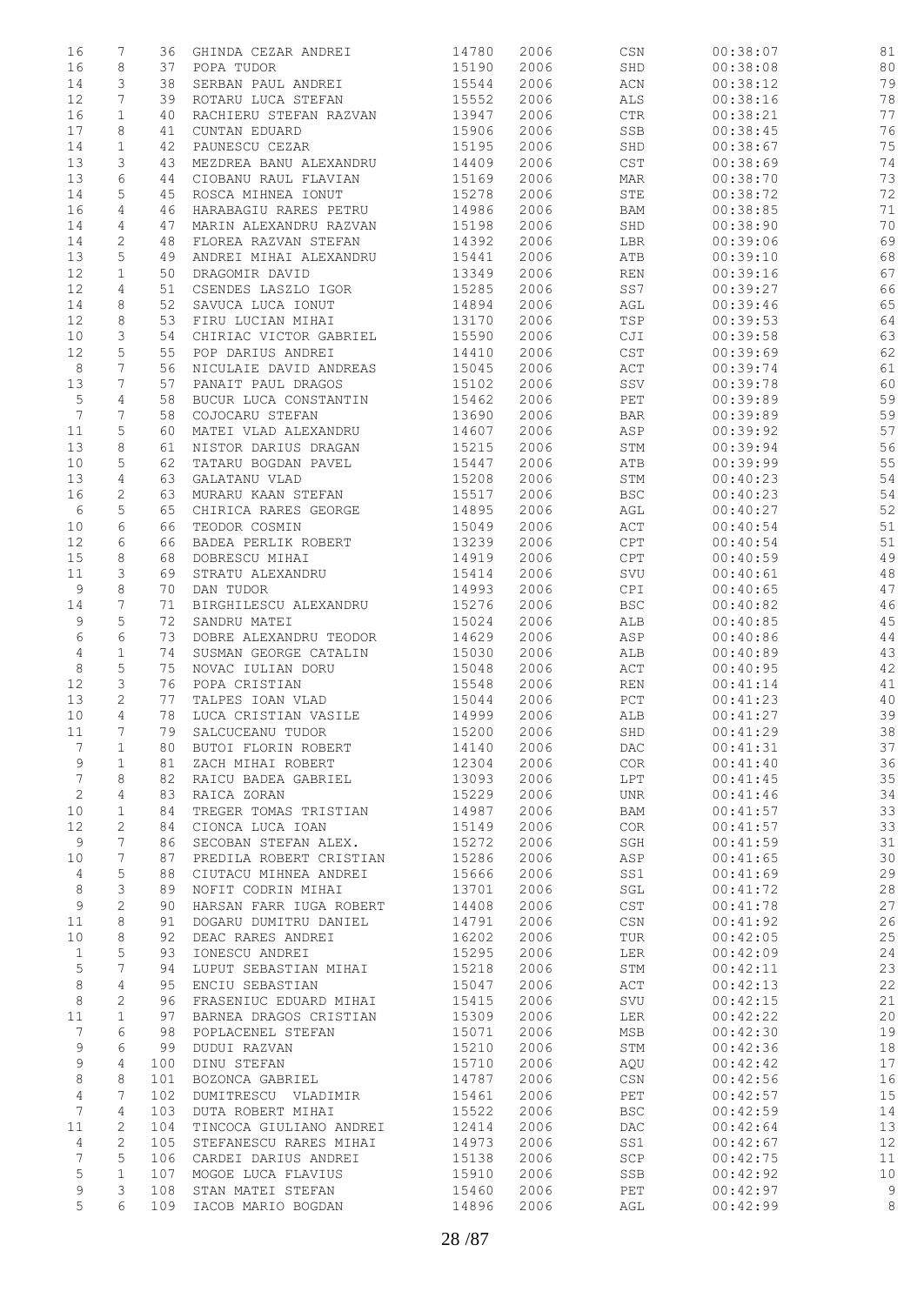| 8              | 6               |                 | 110 POP RAZVAN TUDOR                | 14984          | 2006         | BAM                   | 00:43:04             | $\sqrt{ }$     |
|----------------|-----------------|-----------------|-------------------------------------|----------------|--------------|-----------------------|----------------------|----------------|
| $\mathbf 1$    | 6               | 111             | TANASE GHEORGHE GABRIEL             | 15735          | 2006         | CPT                   | 00:43:14             | $\epsilon$     |
| 6              | $\mathbf{2}$    | 112             | BUHOCI STEFAN OCTAVIAN              | 15526          | 2006         | <b>BSC</b>            | 00:43:23             | 5              |
|                |                 |                 |                                     |                |              |                       |                      |                |
| $\mathbf 1$    | $\mathbf{1}$    | 113             | BASAGA ARIS IONUT                   | 15795          | 2006         | SHD                   | 00:43:27             | $\overline{4}$ |
| 4              | 4               | 114             | MUTIU ALEXANDRU GABRIEL             | 15909          | 2006         | SSB                   | 00:43:43             | 3              |
| 6              | 7               | 115             | MANOLE VLAD IONUT                   | 15294          | 2006         | LER                   | 00:43:58             | $\overline{c}$ |
|                |                 |                 |                                     | 15042          |              |                       |                      |                |
| 5              | 3               | 116             | DIACONESCU CARBUNESCU VIC           |                | 2006         | ACT                   | 00:43:74             | $\mathbf{1}$   |
| $\overline{4}$ | $\,8\,$         | 117             | BARBU LUIS GABRIEL                  | 14598          | 2006         | <b>BSC</b>            | 00:43:80             | $-1$           |
| 5              | 5               | 117             | DEMETROVICI OVIDIU GEORGE           | 15386          | 2006         | SRT                   | 00:43:80             | $-1$           |
| 6              | 3               | 119             | SZELMENCZI ZALAN                    | 15388          | 2006         | MSM                   | 00:43:85             | $-3$           |
|                |                 |                 |                                     |                |              |                       |                      |                |
| 6              | 8               | 120             | IANCU DAN CRISTIAN                  | 14998          | 2006         | CPI                   | 00:43:97             | $-4$           |
| 6              | 4               | 121             | MARINESCU VLAD IONUT                | 15317          | 2006         | LER                   | 00:44:13             | $-5$           |
| 7              | 3               | 122             | STOICA ROBERT ALEX.                 | 15321          | 2006         | SPL                   | 00:44:18             | $-6$           |
|                | 8               |                 |                                     |                |              |                       |                      |                |
| 5              |                 | 123             | LAZARESCU DARIUS STEFAN             | 15219          | 2006         | STM                   | 00:44:33             | $-7$           |
| $\mathbf 2$    | $\mathbf{2}$    | 124             | BENGHIAC ERIC                       | 15781          | 2006         | CBV                   | 00:44:43             | $-8$           |
| 2              | 8               | 125             | GAVRILA IONUT GELU                  | 15778          | 2006         | CBV                   | 00:44:47             | $-9$           |
| 4              | 6               | 126             | MATEI RAZVAN                        | 14592          | 2006         | ASP                   | 00:44:61             | $-10$          |
|                |                 |                 |                                     |                |              |                       |                      |                |
| 3              | 5               | 127             | STOICAN GEORGE TUDOR                | 15665          | 2006         | BAR                   | 00:44:76             | $-11$          |
| 7              | 2               | 127             | MORAR BOGDAN FLORIN                 | 14985          | 2006         | BAM                   | 00:44:76             | $-11$          |
| 3              | 4               | 129             | COJOCARU ANDREI SERBAN              | 14625          | 2006         | ASP                   | 00:44:84             | $-13$          |
| 3              | 7               | 130             | CIOBANASU ANDREI                    | 16012          | 2006         | STM                   | 00:44:96             | $-14$          |
|                |                 |                 |                                     |                |              |                       |                      |                |
| $\sqrt{2}$     | 5               | 131             | COJOCARU RARES MIHAI                | 15407          | 2006         | SCB                   | 00:45:01             | $-15$          |
| $\mathbf 1$    | 2               | 132             | NEGRU DARIUS GABRIEL                | 15908          | 2006         | SSB                   | 00:45:08             | $-16$          |
| 6              | $\mathbf 1$     | 133             | ZAPUC STEFAN LAURENTIU              | 15305          | 2006         | LER                   | 00:45:31             | $-17$          |
| $\overline{4}$ | 3               | 134             | CURT ANDREI ROBERT                  | 14893          | 2006         | AGL                   | 00:45:48             | $-18$          |
|                |                 |                 |                                     |                |              |                       |                      |                |
| 3              | 2               | 135             | SEREA RAZVAN ALEXANDRU              | 15140          | 2006         | SCP                   | 00:45:51             | $-19$          |
| 3              | 6               | 136             | DEAC DARIUS SEBASTIAN               | 14419          | 2006         | CST                   | 00:45:66             | $-20$          |
| $\mathbf 2$    | 6               | 137             | BALAZS ORS                          | 15537          | 2006         | CBV                   | 00:45:88             | $-21$          |
|                | 7               |                 |                                     |                |              |                       | 00:46:25             |                |
| $\sqrt{2}$     |                 | 138             | FICIU BOGDAN ANDREI                 | 14975          | 2006         | SS1                   |                      | $-22$          |
| $\mathbf{2}$   | $\mathbf 1$     | 139             | BOLOS GABRIEL PETRICA               | 16352          | 2006         | CST                   | 00:46:54             | $-23$          |
| $\mathbf 1$    | 4               | 140             | ALEXANDRESCU DENIS MIHAI            | 14760          | 2006         | TPL                   | 00:46:59             | $-24$          |
| 3              | 8               | 141             | TOIA CODRIN NICOLAE                 | 15408          | 2006         | SCB                   | 00:47:33             | $-25$          |
|                | $7\phantom{.0}$ | 142             | GRIGORAS ALEXANDRU NIC.             | 16089          | 2006         | CSN                   | 00:48:13             | $-26$          |
| $\mathbf 1$    |                 |                 |                                     |                |              |                       |                      |                |
| 3              | 3               | 143             | PREDUT MIHAI DANIEL                 | 16203          | 2006         | TUR                   | 00:48:43             | $-27$          |
| $\mathbf 2$    | 3               | 144             | PETRAS KEVIN ANDREI                 | 15025          | 2006         | ALB                   | 00:48:56             | $-28$          |
| 3              | $\mathbf{1}$    | 145             | SECEANU LUCA STEFAN                 | 13309          | 2006         | CPT                   | 00:49:17             | $-29$          |
| $\mathbf{1}$   | 3               | 146             | MICSA VICTOR                        | 16017          | 2006         | STM                   | 00:50:48             | $-30$          |
|                |                 |                 |                                     |                |              |                       |                      |                |
|                |                 |                 |                                     |                |              |                       |                      |                |
| 10             | $\overline{2}$  |                 | 147 TODERAS RARES ADRIAN            | 16347          | 2006         | VCN                   | Descalif.            | $-10$          |
|                |                 |                 |                                     |                |              |                       |                      |                |
|                | Id.: 12         |                 | Proba: 50 m spate fem. 11 ani       |                |              |                       |                      |                |
|                |                 |                 |                                     |                |              |                       |                      |                |
| 15             | $\overline{4}$  |                 | 1 URSU MARIA IOANA                  | 15100          | 2006         | SSV                   | 00:32:51             | 98             |
| 15             | 5               |                 | 2 FABIAN SARA JULIA                 | 14911          | 2006         | CSP                   | 00:33:61             | 93             |
| 15             | 6               | 3               | STIRBU IOANA MARIA                  | 15036          | 2006         | CSP                   | 00:34:27             | 90             |
| 15             | $7\overline{ }$ |                 | 4 OTOIU ANA CRISTIANA               | 11252          | 2006         | <b>CPT</b>            | 00:34:75             | 88             |
|                |                 |                 |                                     |                |              |                       |                      |                |
| 14             | 7               | 5               | NEAGU IOANA REBECA                  | 15516          | 2006         | <b>BSC</b>            | 00:35:41             | 87             |
| 15             | 2               | 6               | CAREBA ALEXANDRA THEODORA           | 14022          | 2006         | SRT                   | 00:35:49             | 86             |
| 15             | 3               | 7               | BALINT EMMA                         | 14021          | 2006         | SRT                   | 00:35:66             | 85             |
| 14             | 6               | 8               | DRAGOMIR IOANA ALEXIA               | 13907          | 2006         | BAR                   | 00:35:71             | 84             |
|                |                 |                 |                                     |                |              |                       |                      |                |
| 14             | 4               | 9               | SAUCIUC OANA IULIA                  | 15099          | 2006         | SSV                   | 00:35:92             | 83             |
| 15             | 8               | 10              | OSTAFI DELIA ELENA                  | 14841          | 2006         | SVU                   | 00:36:25             | 82             |
| 12             | 5               | 11              | CHIRITA CLARA MARIA                 | 15412          | 2006         | ATB                   | 00:36:38             | 81             |
| 13             | 5               | 12              |                                     | 15440          | 2006         | ATB                   | 00:36:48             | 80             |
|                |                 |                 | RAUTA CARLA MARIA                   |                |              |                       |                      |                |
| 14             | 2               | 13              | BAKO ANSTASIA MARIA                 | 13043          | 2006         | COR.                  | 00:36:50             | 79             |
| 13             | 3               | 14              | SOROCEANU ALEXIA IOANA              | 15593          | 2006         | CJI                   | 00:36:86             | 78             |
| 10             | 5               | 15 <sub>1</sub> | PIPER ANDREEA MADALINA              | 14645          | 2006         | ASP                   | 00:36:88             | 77             |
| 14             | 3               | 16              | DINU BIANCA STEFANIA MARA           | 15437          | 2006         | ATB                   | 00:36:94             | 76             |
|                |                 |                 |                                     |                |              |                       |                      |                |
| 13             | 8               | 17              | MARC MARIA NATALIA                  | 15039          | 2006         | $\mathbb{CSW}$        | 00:36:99             | 75             |
| 12             | 8               | 18              | DUMITRESCU ALEXANDRA CORI           | 15438          | 2006         | ATB                   | 00:37:15             | 74             |
| 13             | 6               | 19              | DRAGOMIR MARIA MIRUNA               | 12474          | 2006         | LPT                   | 00:37:24             | 73             |
|                | 1               | 20              | MIHALI MARIA ALEXANDRA              | 14991          | 2006         | BAM                   | 00:37:37             |                |
| 15             |                 |                 |                                     |                |              |                       |                      | 72             |
| 12             | $\mathbf{2}$    | 21              | CHELMUS ARINA MARIA                 | 15135          | 2006         | CSW                   | 00:37:38             | 71             |
| 14             | 8               | 22              | MENCIU IOANA MARIA                  | 15518          | 2006         | <b>BSC</b>            | 00:37:42             | 70             |
| 14             | 5               | 23              | SAVULESCU ANA TEODORA               | 15455          | 2006         | STE                   | 00:37:56             | 69             |
| 13             | 2               | 24              | ACHIM DIANA CEZARA                  | 14558          | 2006         | STM                   | 00:37:57             | 68             |
|                |                 |                 |                                     |                |              |                       |                      |                |
| 13             | 7               | 25              | SEBE ANDRA MIRUNA                   | 15282          | 2006         | STE                   | 00:37:62             | 67             |
| 10             | 4               | 26              | POPA RAT VANESSA MARIA              | 15539          | 2006         | SBM                   | 00:37:87             | 66             |
| 12             | 4               | 26              | AXENTIOI ILINCA                     | 15273          | 2006         | SGH                   | 00:37:87             | 66             |
| 14             | 1               | 28              | BADEA IOANA ALEXANDRA               | 15043          | 2006         | ACT                   | 00:38:07             | 64             |
|                |                 |                 |                                     |                |              |                       |                      |                |
| 12             | 7               | 29              | APOSTOL ALESSIA MARIA               | 15038          | 2006         | $\mathbb{CSW}$        | 00:38:39             | 63             |
| 13             | 1               | 30              | ASLAM ANDRA                         | 15410          | 2006         | ATB                   | 00:38:41             | 62             |
| 12             | 3               | 31              | IORDAN ALESSIA MARIA                | 15279          | 2006         | <b>REN</b>            | 00:38:67             | 61             |
| 12             | $\mathbf 1$     | 32              | RACOLTA BIANCA ISABELA              | 14992          | 2006         | BAM                   | 00:38:68             | 60             |
|                | $\mathbf{1}$    | 33              |                                     |                |              |                       |                      | 59             |
| 10<br>9        | $7\phantom{.0}$ | 34              | BREZEANU IZABELA<br>SOFRONEA INGRID | 15942<br>15416 | 2006<br>2006 | $\mathtt{ACT}$<br>SSV | 00:38:73<br>00:38:77 | 58             |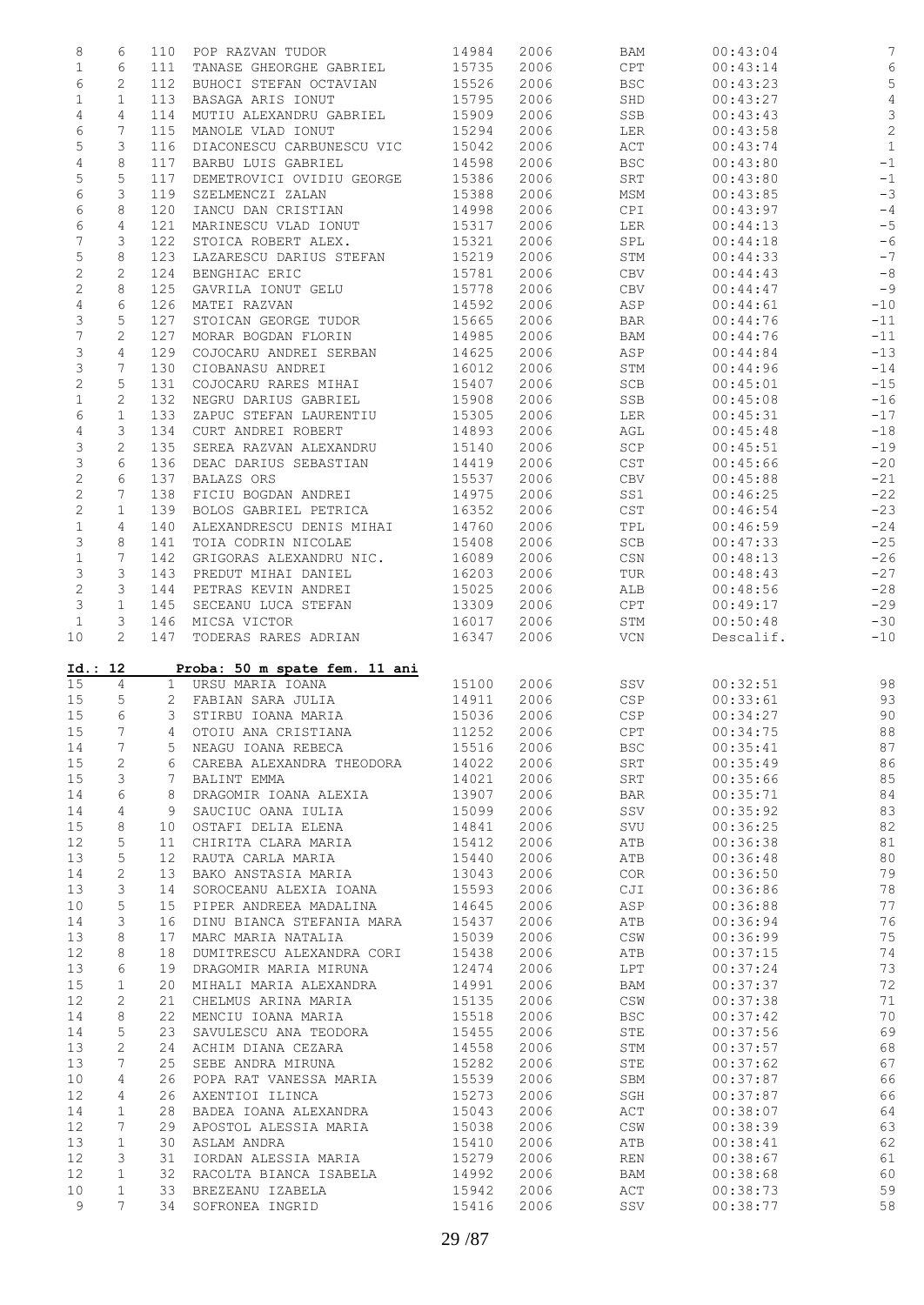| 10             | $\mathbf{2}$ | 34  | LORINCZ JAZMIN ADRIENN    | 15144 | 2006 | COR         | 00:38:77 | 58              |
|----------------|--------------|-----|---------------------------|-------|------|-------------|----------|-----------------|
| 10             | 6            | 36  | PREDA MARIA AMELIE        | 15453 | 2006 | CSP         | 00:38:78 | 56              |
| 13             | 4            | 37  | BUFTEANU BIANCA           | 14721 | 2006 | STM         | 00:38:87 | 55              |
| 12             | 6            | 38  | BOSTANGIU ADELINA MARIA   | 15126 | 2006 | ANA         | 00:38:93 | 54              |
|                |              |     |                           | 14779 |      |             |          |                 |
| 11             | $\mathbf{2}$ | 39  | TUDOR ALLEGRA             |       | 2006 | CSN         | 00:38:95 | 53              |
| 11             | 5            | 40  | POPOVICI PETRIANA         | 15098 | 2006 | SSV         | 00:39:01 | 52              |
| 8              | $\mathbf{2}$ | 41  | DUMITRESCU ALISSA MARIA   | 14442 | 2006 | LLP         | 00:39:02 | 51              |
| 11             | 3            | 42  | SIMIONESCU LARISA CRISTIA | 15005 | 2006 | ALB         | 00:39:03 | 50              |
| 11             | 7            | 43  | NICOARA CARLA ANTONIA     | 15002 | 2006 | ALB         | 00:39:08 | 49              |
| 9              | 4            | 44  | MERESESCU IRINA MARIA     | 15439 | 2006 | ATB         | 00:39:14 | 48              |
| 11             | 4            | 44  | STROE ANA MARIA           | 15513 | 2006 | <b>BSC</b>  | 00:39:14 | 48              |
| 8              | 5            | 46  | TODORAN MARINA            | 15488 | 2006 | CBV         | 00:39:47 | 46              |
|                |              |     |                           |       |      |             |          |                 |
| 10             | 8            | 47  | SABAU BIANCA SOPHIA       | 15201 | 2006 | <b>STG</b>  | 00:39:48 | 45              |
| 6              | 5            | 48  | GINGHINA ALINA ANDREEA    | 14901 | 2006 | AGL         | 00:39:50 | 44              |
| 10             | 7            | 48  | FLORESCU ANTONIA ALEXIA   | 14024 | 2006 | SRT         | 00:39:50 | $4\,4$          |
| 4              | 7            | 50  | IVAN IOANA DIANA          | 14976 | 2006 | SS1         | 00:39:53 | $4\,2$          |
| $\mathsf S$    | 5            | 51  | OROSZFAI KRISZTINA        | 14909 | 2006 | H2O         | 00:39:58 | 41              |
| 8              | 8            | 52  | CRAIU IOANA               | 15436 | 2006 | ATB         | 00:39:69 | 40              |
| 10             | 3            | 53  | BESCHERET ANCA            | 15411 | 2006 | ATB         | 00:39:72 | 39              |
|                |              |     |                           |       |      |             |          |                 |
| 11             | 8            | 54  | IOTU RAMONA ANCA          | 14812 | 2006 | ${\tt PCT}$ | 00:39:81 | 38              |
| 6              | 6            | 55  | HIRBOVANU VANESA DANIELA  | 15221 | 2006 | STM         | 00:39:86 | 37              |
| 8              | $\mathbf{1}$ | 56  | FLOREA ANA MARIA          | 13867 | 2006 | LER         | 00:39:88 | 36              |
| 6              | 8            | 57  | IOFCIU ALEXANDRA SOPHIE   | 14814 | 2006 | ${\tt PCT}$ | 00:39:91 | 35              |
| $\,8\,$        | 7            | 58  | LAZZETTI ELISA MARIA      | 15697 | 2006 | CSP         | 00:39:97 | 34              |
| 7              | 4            | 59  | BACIU DARIA PATRICIA      | 15182 | 2006 | LBC         | 00:39:98 | 33              |
| $\mathbf 1$    | 6            | 60  | MAFTEI SABINA             | 16474 | 2006 | SVU         | 00:40:04 | 32              |
| 7              | 5            |     | BELCIU CARLA MARIA        |       |      |             |          | 31              |
|                |              | 61  |                           | 15004 | 2006 | ALB         | 00:40:06 |                 |
| 8              | 6            | 62  | TANASA BIANCA PETRINA     | 15270 | 2006 | SGH         | 00:40:13 | 30              |
| 6              | $\mathbf{1}$ | 63  | FRASINEANU MARIA REBECA   | 14651 | 2006 | CPI         | 00:40:17 | 29              |
| 7              | 6            | 64  | MARTIN MARIA DENISA       | 12669 | 2006 | LPT         | 00:40:55 | 28              |
| 9              | 5            | 65  | MOATA IULIA ANDREEA       | 15069 | 2006 | MSB         | 00:40:63 | 27              |
| 8              | 4            | 66  | RADU ARIANA MARIA         | 14902 | 2006 | AGL         | 00:40:66 | 26              |
| 5              | 2            | 67  | GHEORGHE IULIA CRISTINA   | 15046 | 2006 | ACT         | 00:40:75 | 25              |
|                | $\mathbf{2}$ |     |                           |       |      |             |          | 24              |
| 9              |              | 68  | GROSU MARIA               | 14552 | 2006 | STE         | 00:40:85 |                 |
| 7              | 3            | 69  | IANCU ERIKA LUANA         | 15133 | 2006 | AGL         | 00:40:90 | 23              |
| 9              | 6            | 70  | VALEANU ALESIA GEORGIANA  | 14783 | 2006 | CSN         | 00:40:94 | 22              |
| 3              | 8            | 71  | NITU ANNA DENISA          | 15307 | 2006 | LER         | 00:40:96 | 21              |
| $\mathsf S$    | 8            | 72  | OTVOS MELISA MARIA        | 16356 | 2006 | CST         | 00:41:15 | 20              |
| 5              | 6            | 73  | SANDU SARA PATRICIA       | 15207 | 2006 | STM         | 00:41:19 | 19              |
| 11             | $\mathbf{1}$ | 74  | GALATA LARISA ELENA       | 15070 | 2006 | MSB         | 00:41:23 | 18              |
| 6              | 7            | 75  | ILIE DARIA MARIA          | 15454 | 2006 | STE         | 00:41:38 | 17              |
|                |              |     |                           |       |      |             |          |                 |
| 9              | $\mathbf{1}$ | 76  | HARSAN FAAR ALIA          | 15037 | 2006 | CSW         | 00:41:41 | 16              |
| 9              | 8            | 77  | BREZAE ADNANA ELENA       | 15003 | 2006 | ALB         | 00:41:47 | 15              |
| 7              | 7            | 78  | MNAJED SARA               | 15304 | 2006 | LER         | 00:41:50 | 14              |
| 9              | 3            | 79  | RADULESCU LUCIA ELENA     | 13866 | 2006 | LER         | 00:41:53 | 13              |
| 6              | 2            | 80  | STUPINEAN AKINYI ISABELLE | 15310 | 2006 | LER         | 00:41:90 | 12              |
| 7              | $\mathbf{1}$ | 81  | NEGRU VERONICA MARIA      | 15250 | 2006 | <b>COR</b>  | 00:42:00 | 11              |
| 8              | 3            | 82  | MONDINI RUIZ ISABEL       | 16229 | 2006 | STM         | 00:42:05 | 10              |
|                |              |     |                           |       |      |             |          |                 |
| 3              | 3            | 83  | SUCURI DARIA ANDREEA      | 16339 | 2006 | ACT         | 00:42:23 | 9               |
| 7              | $\mathbf{2}$ | 84  | UJVARY ADRIENN BEATRICE   | 15543 | 2006 | ACN         | 00:42:27 | 8               |
| 5              | 3            | 85  | OPREA MARIA FLORENTINA    | 15515 | 2006 | <b>BSC</b>  | 00:42:48 | $7\phantom{.0}$ |
| 3              | 6            | 86  | PETRESCU MIRCEA SARA ALEX | 13442 | 2006 | SS1         | 00:42:65 | 6               |
| 5              | $\mathbf{1}$ | 87  | DOBRICAN IOANA RUXANDRA   | 14996 | 2006 | CPI         | 00:42:66 | $\mathsf S$     |
| $\overline{7}$ | 8            | 87  | EROSS HANNA               | 15158 | 2006 | VSK         | 00:42:66 | $\mathsf S$     |
| 6              | 3            | 89  |                           | 14907 | 2006 | H2O         | 00:42:82 | 3               |
|                |              |     | BERES KRISZTINA           |       |      |             |          |                 |
| 5              | 4            | 90  | BURCA ALEXANDRA MIHAELA   | 15197 | 2006 | SHD         | 00:42:99 | $\mathbf{2}$    |
| $\mathbf{2}$   | $\mathbf{1}$ | 91  | STROE LAVINIA ALEXANDRA   | 14817 | 2006 | PCT         | 00:43:05 | $\mathbf{1}$    |
| $\mathbf{2}$   | 5            | 92  | MIHAI ANA DENISA          | 15184 | 2006 | <b>LBC</b>  | 00:43:09 | $-1$            |
| 4              | 3            | 93  | BURCIU DAIANA GEORGIA     | 14023 | 2006 | SRT         | 00:43:34 | $-2$            |
| 2              | 7            | 94  | LOGHIN COSMINA IRINA      | 16211 | 2006 | UNR         | 00:43:36 | $-3$            |
| $\mathbf 1$    | 5            | 95  | PATRINOIU TEODORA         | 15790 | 2006 | CBV         | 00:43:46 | $-4$            |
| 4              | 4            | 95  |                           | 15457 | 2006 |             | 00:43:46 | $-4$            |
|                |              |     | LAZAR SIMONA MARINA       |       |      | STE         |          |                 |
| 4              | 8            | 97  | MILAT ARIANA MARIA        | 15226 | 2006 | <b>UNR</b>  | 00:43:52 | $-6$            |
| 6              | 4            | 98  | CRISTEA THEEA MARIA       | 15523 | 2006 | <b>BSC</b>  | 00:43:55 | $-7$            |
| 3              | 5            | 99  | IANCU MARA ALEXIA         | 15050 | 2006 | ACT         | 00:43:70 | $-8$            |
| 4              | $\mathbf{1}$ | 100 | PETRUTIU MARIA ALEXANDRA  | 15000 | 2006 | ALB         | 00:43:73 | $-9$            |
| 4              | 6            | 101 | UJVARY DORA               | 15542 | 2006 | ACN         | 00:43:86 | $-10$           |
| 4              | 5            | 102 | BOJA ROXANA TEODORA       | 15202 | 2006 | STM         | 00:44:10 | $-11$           |
|                | 6            | 103 |                           | 15193 | 2006 | SHD         |          | $-12$           |
| 2              |              |     | MOSULET DENISA ALEXANDRA  |       |      |             | 00:44:42 |                 |
| 3              | 4            | 104 | DIACONU ALEXANDRA FLORENT | 15670 | 2006 | <b>CTR</b>  | 00:44:43 | $-13$           |
| $\overline{4}$ | $\mathbf{2}$ | 105 | SALAJAN MARA ANA          | 13722 | 2006 | COR         | 00:45:20 | $-14$           |
| 3              | 2            | 106 | BOGNARI TAMARA            | 15213 | 2006 | STM         | 00:45:30 | $-15$           |
| 3              | $\mathbf{1}$ | 107 | VECSEI KRISZTINA          | 15010 | 2006 | ALB         | 00:45:65 | $-16$           |
| $\mathbf{2}$   | 3            | 108 | GALMEANU MARIA            | 16029 | 2006 | ASP         | 00:45:84 | $-17$           |
|                |              |     |                           |       |      |             |          |                 |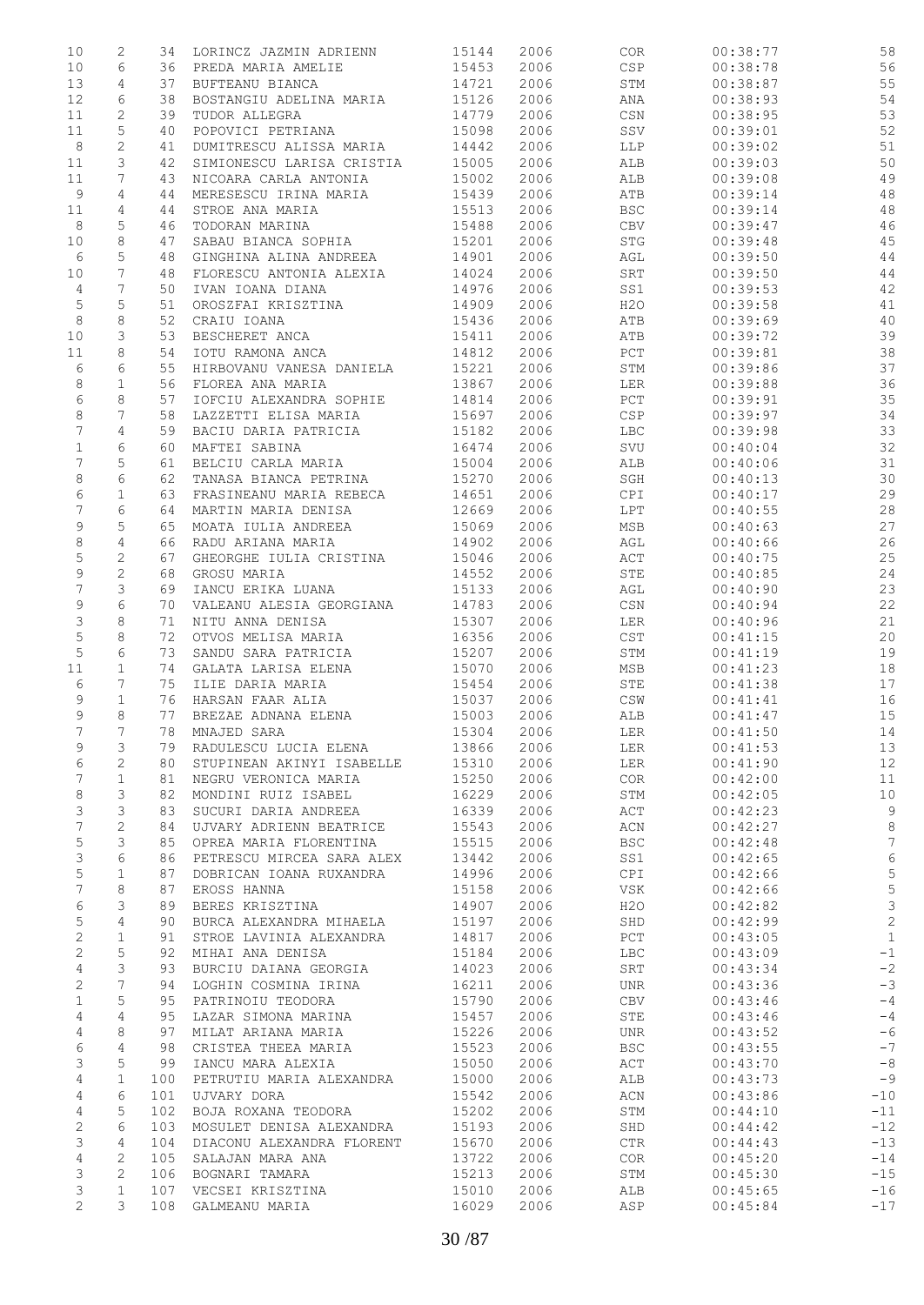|  | 109  | DAVID SONIA MARIA      | 16201 | 2006 | TUR        | 00:46:36 | $-18$ |
|--|------|------------------------|-------|------|------------|----------|-------|
|  | 110  | MARCU CRISTINA ELENA   | 14522 | 2006 | SGL        | 00:46:83 | $-19$ |
|  |      | GHITUN ALEXANDRA       | 15128 | 2006 | ANA        | 00:47:08 | $-20$ |
|  |      | MART EMILIA            | 14859 | 2006 | <b>CBV</b> | 00:47:09 | $-21$ |
|  | 113  | LUNGU AMALIA MARIA     | 15712 | 2006 | AOU        | 00:47:12 | $-22$ |
|  | 114  | BOGHIU SABINA STEFANIA | 14786 | 2006 | CSN        | 00:47:75 | $-23$ |
|  | - 15 | IONESCU ADRIANA        | 16204 | 2006 | TUR        | 00:49:26 | $-24$ |

### CLASAMENT INDIVIDUAL CUMULAT – REUNIUNEA II

| Loc Nume si prenume                                         | Cod            | Club             |      | Total proba/puncte              |  |
|-------------------------------------------------------------|----------------|------------------|------|---------------------------------|--|
|                                                             |                | $/$ Ech          | pct. |                                 |  |
| $Fete - 10 ani$                                             |                |                  |      |                                 |  |
| 1 ANDREI IARINA IOANA                                       | 15963          | ATB/1            |      | 228 3/114, 10/114               |  |
| 2 PARASCHIV EVA MARIA 15929                                 |                | ACT/1            |      | 212 3/103, 10/109               |  |
|                                                             |                | STE/1            |      | 210 3/106, 10/104               |  |
| 3 FRUNZA INGRID IOANA 16234<br>4 PREOTU MARIA ANTONIA 15695 |                | CSP/0            |      | 206 3/104, 10/102               |  |
| 5 SAMUILA IRIS ALEXANDRA 15249                              |                | COR/1            |      | 206 3/100, 10/106               |  |
| 6 MIHALCEA MARIA CAMELIA 16235                              |                | STE/1            |      | 205 3/102, 10/103               |  |
| 7 BUTNARU ALEXANDRA MIHAELA                                 |                | WIN/0            |      | 204 3/109, 10/95                |  |
|                                                             | 12459          |                  |      |                                 |  |
| 8 GROSU ANA GEORGIANA                                       | 15930          | ACT/1            |      | 199 3/101, 10/98                |  |
| 9 NICULAE TEODORA ANA MARIA 15966                           | 16348          | ATB/1            | 197  | 3/98, 10/99<br>194 3/94, 10/100 |  |
| 10 VASS BRIGITTA                                            | 16301          | VCN/1            |      |                                 |  |
| 11 LAZAR TIMEEA MARIA                                       | 15150          | BSC/1            | 190  | 3/93, 10/97                     |  |
| 12 KISS KAMILLA CSENGE                                      |                | COR/1            |      | 188 3/92,10/96                  |  |
| 13 COZMA IOANA                                              | 14796          | CSN/1            |      | 188 3/87, 10/101                |  |
| 14 STANCU AIDA MARIA                                        | 14827<br>15870 | MPL/1            |      | 183 3/90, 10/93                 |  |
| 15 BOLEACU PAULA MARIA                                      |                | SSV/1            |      | 182 3/96,10/86                  |  |
| 16 TOADER FRANCESCA<br>16296                                |                | BSC/1            | 178  | 3/97, 10/81                     |  |
| 17 PREDA IRINA ANA                                          | 16307          | BSC/1            |      | 177 3/89, 10/88                 |  |
| 18 ALEMNARITEI BRIANA ALEXAN 15962                          |                | BSC/1            |      | 173 3/80, 10/93                 |  |
| 19 NITA ANDRA MARIA                                         | 16448          | MPL/1            |      | 172 3/82, 10/90                 |  |
| 20 BADRALEXI SOFIA MARIA                                    | 16346          | VCN/1            |      | 168 3/95, 10/73                 |  |
| 21 FULEA SARA MARIA                                         | 15965          | ATB/1            |      | 166 3/79, 10/87                 |  |
| 22 VOICU IOANA ALEXANDRA 16304                              |                | BSC/1            |      | 163 3/99,10/64                  |  |
| 23 SILAGHI MIRIAM                                           | 16373<br>14622 | MSM/0            | 161  | 3/86, 10/75                     |  |
| 24 TRUSCA MELISA ANNE                                       |                | ASP/1            |      | 159 3/88, 10/71                 |  |
| 25 VASILESCU EMA CRISTINA 16294                             |                | BSC/1            |      | 159 3/70, 10/89                 |  |
| 26 MIHAI TEODORA MARIA                                      | 15720          | AGL/1            |      | 159 3/68, 10/91                 |  |
| 27 MUNTEANU MARIA                                           | 15928          | ACT/1            |      | 154 3/77, 10/77                 |  |
| 28 LUNGU BIANCA IOANA 15801                                 |                | SHD/1            |      | 153 3/69,10/84                  |  |
| 29 COVACIU BOGDANA STEFANIA 16198                           |                | TUR/0            | 153  | 3/91, 10/62                     |  |
| 30 PIRVU MIHAELA ADRIANA                                    |                | ASP/1            | 152  | 3/73,10/79                      |  |
| 31 VISINESCU OANA NICOLETA                                  | 14626<br>15711 | AQU/0            | 148  | 3/81, 10/67                     |  |
| 32 ARGESANU MARIA ALEXIA                                    | 14605          | ASP/1            |      | 144 3/72, 10/72                 |  |
| 33 SARKANY MELINDA SAROLTA                                  | 15878          | STG/0            |      | 144 3/85, 10/59                 |  |
| 34 LUTA SARA MARIA                                          | 15431          | LLP/1            | 141  | 3/63, 10/78                     |  |
| 35 REMETE MIRESTEAN DARIA                                   | 15856          | ALB/1            | 141  | 3/58, 10/83                     |  |
| 36 SVEDUNEAC DIANA ANDREEA 16282                            |                | SGH/1            | 136  | 3/83, 10/53                     |  |
| 37 BLAGA MARIA OLIVIA                                       | 15634          | DEL/1            |      | 134 3/60, 10/74                 |  |
| 38 BREZAN SARA MARIA                                        | 15492          | $\texttt{CSN}/1$ |      | 133 3/39, 10/94                 |  |
| 39 TATAR MAIA                                               | 16345          | VCN/1            | 133  | 3/53, 10/80                     |  |
| 40 POP MARIA ROXANA                                         | 15883          | BAM/1            | 133  | 3/57, 10/76                     |  |
| 41 HRIB MARIA                                               | 15591          | CJI/0            |      | 132 3/62, 10/70                 |  |
| 42 OANCEA MARIA TEODORA                                     | 14708          | REN/1            |      | 129 3/84, 10/45                 |  |
| 43 ARHIRE ROXANA MARIA                                      | 15964          | ATB/1            | 129  | 3/78, 10/51                     |  |
|                                                             | 14793          | CSN/1            | 128  | 3/43, 10/85                     |  |
| 44 CRUCIANU MONICA ALEXANDRA                                |                |                  |      |                                 |  |
| 45 CIOINEAG CATERINA ALEXIA                                 | 16073          | $\texttt{CSN}/1$ | 125  | 3/56, 10/69                     |  |
| 46 DATTOLA ANTONIA                                          | 15873          | SSV/1            | 122  | 3/55, 10/67                     |  |
| 47 GIDEI LARISA MARIA                                       | 15803          | SHD/1            | 119  | 3/65, 10/54                     |  |
| 48 TARANTIS MAIA GABRIELA                                   | 15055          | DAC/1            | 118  | 3/74, 10/44                     |  |
| 49 ION ANADIANA                                             | 16272          | LER/1            | 116  | 3/48, 10/68                     |  |
| 50 EFTIMIE BIANCA MARIA                                     | 16332          | REN/1            | 116  | 3/67, 10/49                     |  |
| 51 CORBU ALEXANDRA MARIA                                    | 15776          | CBV/0            | 115  | 3/59, 10/56                     |  |
| 52 VANGHELESCU MIRUNA                                       | 16295          | BSC/1            | 113  | 3/50, 10/63                     |  |
| 53 CICEU CRISTA PETRA                                       | 15888          | BAM/1            | 109  | 3/75, 10/34                     |  |
| 54 RASADEAN MAIA ALEXANDRA                                  | 16132          | STM/1            | 108  | 3/49, 10/59                     |  |
| 55 IMRE KEDVES REKA                                         | 16190          | MSW/0            | 108  | 3/26, 10/82                     |  |
| 56 PATRASCU RAISA STEFANIA                                  | 15052          | DAC/1            | 107  | 3/76, 10/31                     |  |
|                                                             |                |                  |      |                                 |  |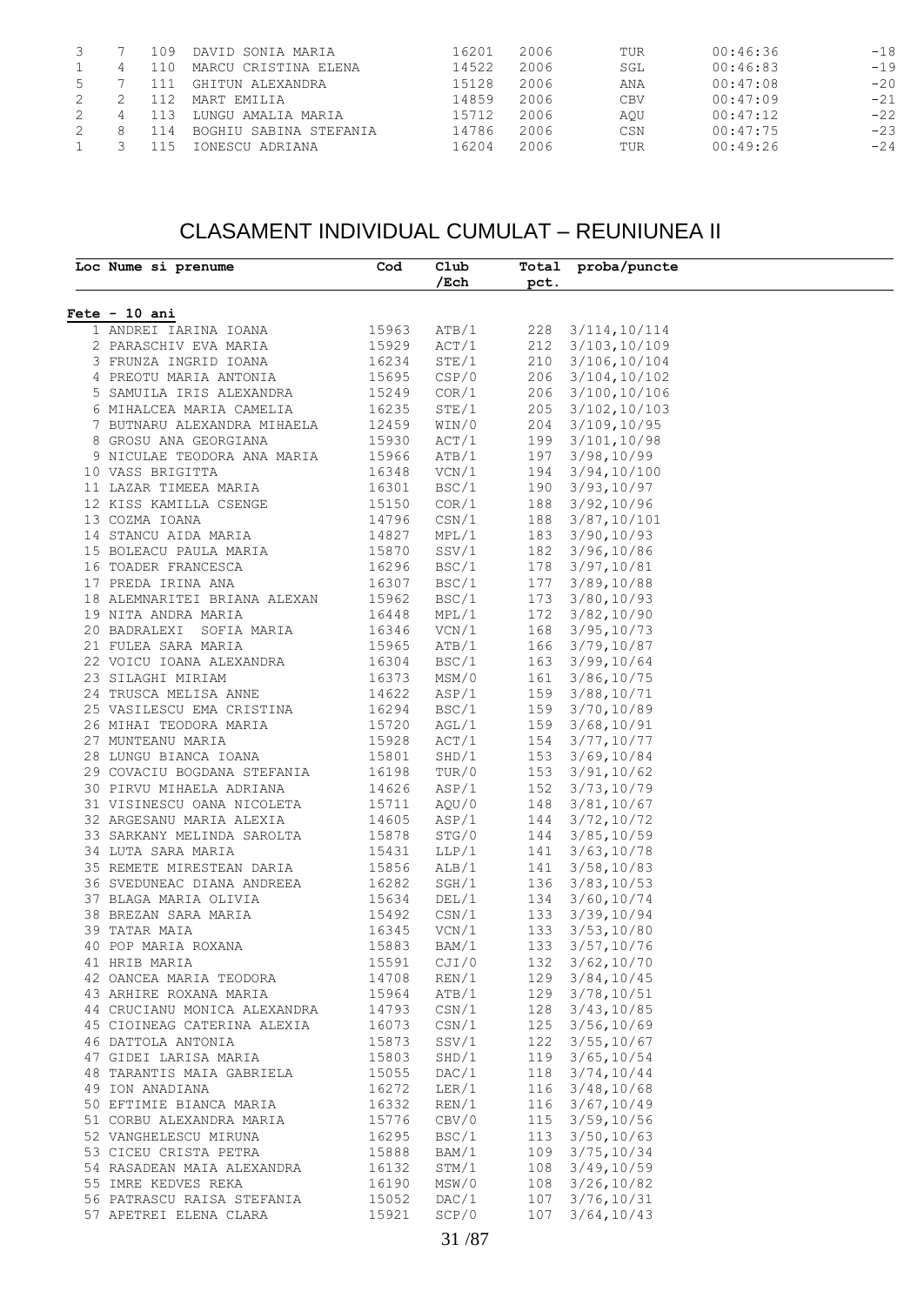| 58 CERNAUTANU ROBERTA ANA                                         | 16302          | BSC/1                     |                | $103 \quad 3/71, 10/32$                   |
|-------------------------------------------------------------------|----------------|---------------------------|----------------|-------------------------------------------|
| 59 BERINDE MARA                                                   | 15885          | BAM/1                     |                | 103 3/66, 10/37                           |
| 60 DRAGOI MARIA                                                   | 16242          | MSB/0                     | 99             | 3/61, 10/38                               |
| 61 DORCEA ANDREEA CAMELIA<br>61 DORCEA ANDREEA CAMELIA            | 15308<br>15876 | LER/1                     | 95             | 3/54, 10/41                               |
| 62 CRACIUN DARIA ALESIA                                           |                | STG/0                     | 92             | 3/45, 10/47                               |
| 63 NOVACEAN AMALIA COSMINA 15845                                  |                | ALB/1                     | 91             | 3/34, 10/57                               |
| 64 CURTICAPEAN IRISZ ANTONIA 15673<br>65 ANTON CRINA MARIANA      | 15121          | H2O/1<br>ANA/0            | 89<br>88       | 3/41, 10/48<br>3/32, 10/56                |
| 66 ZSEBE ANNA ILONA                                               | 15855          | ALB/1                     | 88             | 3/28, 10/60                               |
| 67 MAFTEI DENISA                                                  | 14797          | $\text{CSN}/1$            | 83             | 3/37, 10/46                               |
| 68 ZIMA MARIA ALINA                                               | 16244          | SRT/1                     | 80             | 3/19, 10/61                               |
| 69 TUDORESCU AFRODITI MARIA 15056                                 |                | DAC/1                     | 79             | 3/52, 10/27                               |
| 70 COZMA ROBERTA ALEXANDRA 15782                                  |                | CBV/0                     | 76             | 3/11, 10/65                               |
| 71 BERTEA ALINA RIANA 16015<br>72 HERBAN MARIA DENISA 15800       |                | STM/1                     | 70             | 3/44, 10/26                               |
| 72 HERBAN MARIA DENISA                                            |                | SHD/1                     | 69             | 3/36, 10/33                               |
| 73 SABAU INGRID MONICA 15886                                      |                | BAM/1                     | 67             | 3/27, 10/40                               |
| 74 POPA MARIA ROBERTA                                             | 16164<br>15287 | LER/1                     | 66             | 3/47, 10/19                               |
| 75 NITESCU EVA MARIA                                              |                | ALS/1                     | 65             | 3/30, 10/35                               |
| 76 COSTANDACHE CAROLINA 15715                                     |                | AGL/1                     | 64             | 3/46, 10/18<br>3/12, 10/51                |
| 77 CRACIUN NICOLA AIANA<br>78 SINESCU ALEXIA MARIA                | 15877<br>15678 | STG/0<br>REN/1            | 63<br>63       | 3/40, 10/23                               |
| 79 STEFAN DENISA MIHAELA                                          | 15759          | SS1/0                     | 62             | 3/20, 10/42                               |
| 80 ROGOJANU SARA                                                  | 15911          | SSB/0                     | 57             | 3/29, 10/28                               |
| 81 VULTURESCU ALESSIA IOANA                                       |                | BSC/0                     | 51             | 3/22, 10/29                               |
| 82 NAGY ETELKA ABIGEL                                             | 16303<br>16354 | $\texttt{CST}/\texttt{0}$ | 50             | 3/33, 10/17                               |
| 83 CROITORU ADELA IOANA 16153                                     |                | LER/1                     | 42             | $3/-10, 10/52$                            |
| 84 SZEKERES ARIENN                                                | 15671<br>14643 | H2O/1                     | 42             | 3/18, 10/24                               |
| 85 MIRCEA COSMINA IOANA<br>06 SOAPE ANA MARIA                     |                | ASP/1                     | 41             | $3/51, 10/-10$                            |
| 86 SOARE ANA MARIA                                                | 13495          | LPT/1                     | 41             | 3/16, 10/25                               |
| 87 STANESCU MIHAELA JAQELINE                                      | 14586          | ASP/1                     | 38             | $3/42, 10/-4$                             |
| 88 IOSUB ELISABETA FLORENTIN<br>89 TRAISTARU AMALIA ANDREEA 15246 | 16287          | SGH/1<br>ALS/1            | 35<br>35       | 3/23, 10/12<br>3/14, 10/21                |
| 90 PETREA ANDREEA LACRAMIORA 15718                                |                | AGL/1                     | 35             | 3/32, 10/3                                |
| 91 SERBANESCU MARIA ALESSAND                                      |                | TSP/0                     | 34             | 3/21, 10/13                               |
| 92 GIROVANU ANDREA DENISA                                         | 13971<br>15922 | SCP/0                     | 29             | $3/-10,10/39$                             |
| 93 ION MIRUNA ALEXANDRA 15716                                     |                | AGL/1                     | 26             | $3/-10,10/36$                             |
| 94 ZAMFIR MIRUNA GABRIELA                                         | 16174<br>15797 | LER/1                     | 24             | 3/4, 10/20                                |
| 95 ILOVICEANU MARIA GEORGIAN                                      |                | SHD/1                     | 24             | $3/35, 10/-11$                            |
| 96 BOGATEAN SARA GLORIA                                           | 16278          | CSW/0                     | 23             | $3/25, 10/-2$                             |
| 97 DEGERATU ANDRADA GEORGIAN 15900                                |                | SCB/0<br>SPL/1            | 22<br>21       | $3/-8, 10/30$<br>$3/38, 10/ -17$          |
| 98 MARIN IOANA ALEXANDRA 16230<br>99 ROMAN KARINA ALEXANDRA 16010 |                | STM/1                     | 20             | 3/5, 10/15                                |
| 100 MOLDOVAN IASMINA                                              | 16014          | STM/1                     | 19             | 3/8, 10/11                                |
| 101 OLTEAN ALEXANDRA                                              | 16476          | ASP/1                     | 14             | 3/6, 10/8                                 |
| 102 DRAGOMIR ANTONIA ELENA                                        | 16236          | STE/1                     | 13             | 3/7,10/6                                  |
| 103 SECOBAN NATALIA ANDREEA                                       | 16285          | SGH/1                     | 8              | $3/13, 10/-5$                             |
| 104 RADULESCU MAYA ANDREEA                                        | 13986          | CPT/1                     | 8              | $3/-14,10/22$                             |
| 105 CIOBANU IOANA MONICA                                          | 15400          | SCB/0                     | 6              | $3/-10,10/16$                             |
| 106 FURTUNA MARIA<br>107 NICOLAE MELANIA ANA MARIA                | 15947<br>15432 | SPL/1<br>LLP/1            | 6<br>5         | $3/-4, 10/10$<br>$3/15, 10/-10$           |
| 108 RUSE CLAUDIA ANGELICA                                         | 15967          | BSC/0                     | 3              | $3/-1, 10/4$                              |
| 109 CARPENIS SIDONIA ELENA                                        | 15822          | LPT/1                     | $\mathbf{2}$   | $3/24, 10/-22$                            |
| 110 MAICAN ALEXANDRA MARIA                                        | 16159          | LER/1                     | 1              | $3/17, 10/-16$                            |
| 111 TIMOFTE REBECA                                                | 15633          | DEL/1                     | $\circ$        | $3/10, 10/-10$                            |
| 112 STAMATE DARIA MARIA                                           | 14528          | SGL/0                     |                | $-3$ $3/3$ , $10/-6$                      |
| 113 ENACHE ALEXIA NICOLETA                                        | 15376          | ASP/1                     | $-4$           | $3/9, 10/ - 13$                           |
| 114 BABALAU ALEXIA STEFANIA                                       | 16200          | TUR/0                     |                | $-4$ 3/-3, 10/-1                          |
| 115 STANEMIR DENISSA ALEXIA<br>116 VISAN CRISTINA BIANCA          | 16457          | REN/0                     |                | $-6$ 3/-20, 10/14<br>$-8$ 3/ $-17$ , 10/9 |
| 117 MINEA IRINA                                                   | 14649<br>15672 | ASP/0<br>H2O/1            |                | $-10$ $3/-11,10/1$                        |
| 118 SAVA CARLA IOANA                                              | 15968          | ATB/0                     | $-10$          | $3/-12,10/2$                              |
| 119 MEITA IARINA ANDREEA                                          | 15796          | SHD/1                     |                | $-11$ $3/-2$ , $10/-9$                    |
| 120 RACEANU ELENA ALEXANDRA                                       | 16237          | STE/1                     |                | $-11 \quad 3/-19,10/8$                    |
| 121 MOLDOVAN ALEXIA FLORINA                                       | 16199          | TUR/0                     |                | $-11$ $3/1, 10/-12$                       |
| 122 SALCUDEAN RALUCA ELENA                                        | 15857          | ALB/1                     |                | $-13$ $3/-5$ , $10/-8$                    |
| 123 FULOP MELISSA                                                 | 15799          | SHD/1                     |                | $-13$ $3/-18$ , $10/5$                    |
| 124 MELENCIUC SARAH TEODORA                                       | 15945          | SPL/1<br>SPL/1            | $-15$<br>$-19$ | $3/-15$<br>$10/-19$                       |
| 125 TELEGEANU IOANA ANDREEA<br>126 BOTEZ IOANA ALEXANDRA          | 16232<br>15490 | CSN/1                     | -19            | $3/-16, 10/-3$                            |
| 127 SURUGIU ANDRA GEORGIANA                                       | 16409          | CPT/1                     |                | $-20$ $3/-10,10/-10$                      |
| 128 GORCEA SABRINA ANA MARIA                                      | 16031          | ASP/1                     | $-21$          | $3/-6, 10/-15$                            |
| 129 MUSTATA ANA GABRIELA                                          | 16455          | REN/0                     |                | $-21$ $3/2$ , $10/-23$                    |
| 130 BUCATARU MAYA STEFANIA                                        | 14794          | CSN/1                     |                | $-24$ 3/-10, 10/-14                       |
| 131 ALBU KARINA ANDREEA                                           | 15846          | ALB/0                     | $-28$          | $3/-21, 10/-7$                            |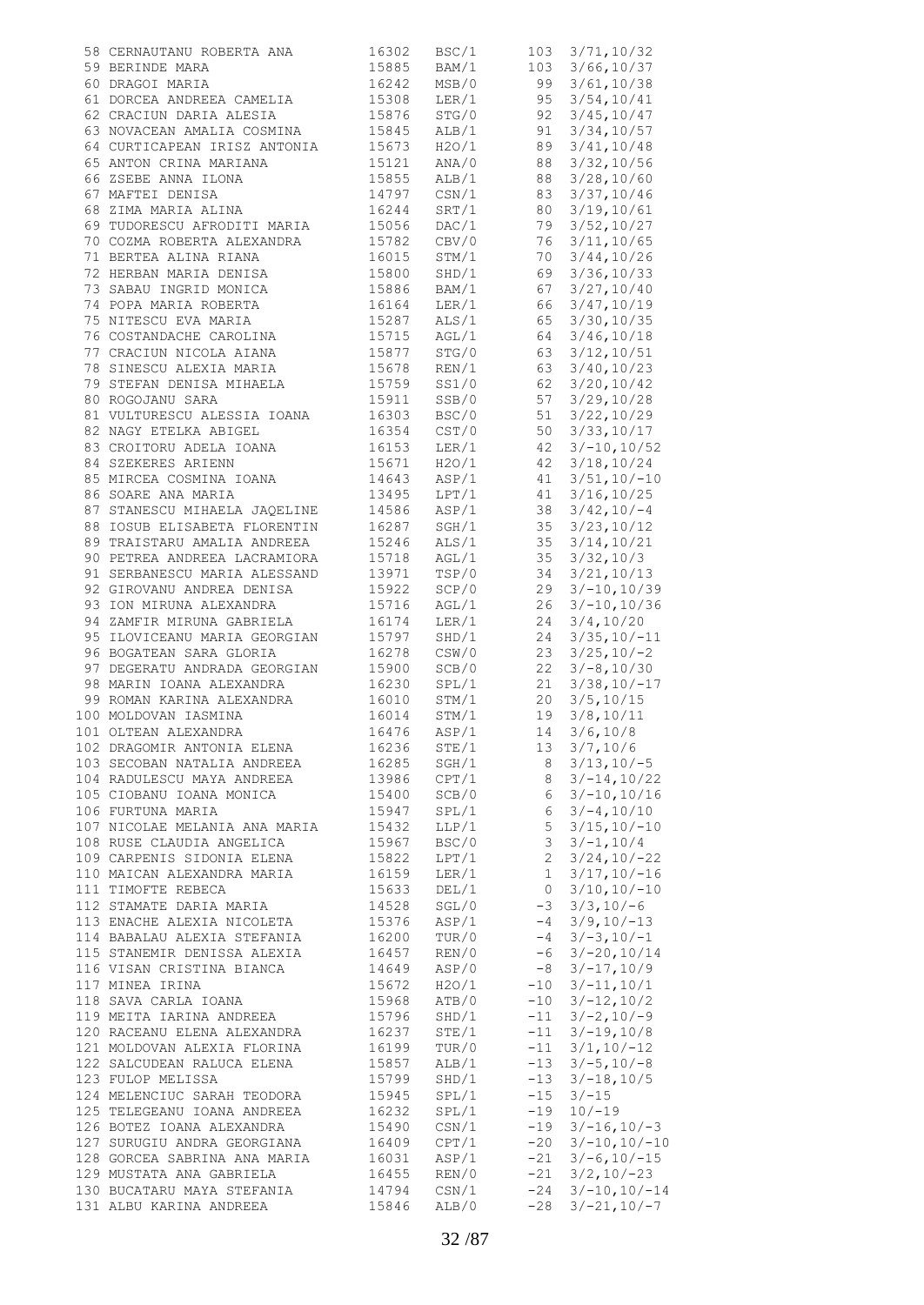| 132 VASILE DIANA IOANA                        | 15955          | SPL/1 |     | $-29$ $3/-9$ , $10/-20$   |
|-----------------------------------------------|----------------|-------|-----|---------------------------|
|                                               |                |       |     |                           |
| 133 SVESTAC LAURA ALEXIA 16214                |                | SRT/1 |     | $-31$ $3/-13$ , $10/-18$  |
| 134 TOBA ANDREEA ATALINA 16473                |                | SS7/0 |     | $-31$ $3/-7$ , $10/-24$   |
|                                               |                |       |     |                           |
| 135 ZAHARIA ALESSIA GEORGIANA                 | 15819          | DEL/1 |     | $-44$ $3/-23$ , $10/-21$  |
| 136 BALU LUCIA IOANA                          | 16016          | STM/1 |     | $-47$ $3/-22$ , $10/-25$  |
|                                               |                |       |     |                           |
|                                               |                |       |     |                           |
| $Fete - 11 ani$                               |                |       |     |                           |
| 1 URSU MARIA IOANA                            | 15100          | SSV/1 | 289 | 1/93, 8/98, 12/98         |
| 2 OTOIU ANA CRISTIANA                         | 11252          | CPT/0 | 271 | 1/90,8/93,12/88           |
|                                               |                |       |     |                           |
| 3 BAKO ANSTASIA MARIA                         | 13043          | COR/1 | 267 | 1/98,8/90,12/79           |
| 4 FABIAN SARA JULIA                           | 14911          | CSP/1 | 265 | 1/84, 8/88, 12/93         |
| 5 STIRBU IOANA MARIA                          | 15036          | CSP/1 | 263 | 1/87,8/86,12/90           |
|                                               |                |       |     |                           |
| 6 CAREBA ALEXANDRA THEODORA                   | 14022          | SRT/1 | 258 | 1/85,8/87,12/86           |
| 7 CHIRITA CLARA MARIA                         | 15412          | ATB/1 | 254 | 1/88, 8/85, 12/81         |
|                                               |                |       |     |                           |
| 8 BALINT EMMA                                 | 14021          | SRT/1 | 240 | 1/72,8/83,12/85           |
| 9 MARC MARIA NATALIA                          | 15039          | CSW/1 | 239 | 1/84,8/80,12/75           |
| 10 NEAGU IOANA REBECA                         | 15516          | BSC/1 | 238 | 1/75, 8/76, 12/87         |
|                                               |                |       |     |                           |
| 11 OSTAFI DELIA ELENA                         | 14841          | SVU/1 | 235 | 1/82, 8/71, 12/82         |
| 12 ACHIM DIANA CEZARA                         | 14558          | STM/1 | 229 | 1/80,8/81,12/68           |
|                                               |                |       |     |                           |
| 13 DINU BIANCA STEFANIA MARA 15437            |                | ATB/1 | 228 | 1/70,8/82,12/76           |
| 14 SOROCEANU ALEXIA IOANA                     | 15593          | CJI/0 | 220 | 1/64, 8/78, 12/78         |
|                                               | 14991          |       |     |                           |
| 15 MIHALI MARIA ALEXANDRA                     |                | BAM/1 | 218 | 1/76, 8/70, 12/72         |
| 16 DRAGOMIR IOANA ALEXIA 13907                |                | BAR/0 | 218 | 1/77, 8/57, 12/84         |
|                                               |                | BSC/1 | 217 | 1/73, 8/74, 12/70         |
| 17 MENCIU IOANA MARIA<br>18 RAUTA CARLA MARIA | 15518<br>15440 |       |     |                           |
|                                               |                | ATB/1 | 215 | 1/60, 8/75, 12/80         |
| 19 POPA RAT VANESSA MARIA                     | 15539          | SBM/0 | 207 | 1/69, 8/72, 12/66         |
|                                               |                |       |     |                           |
| 20 AXENTIOI ILINCA                            | 15273          | SGH/1 | 207 | 1/68, 8/73, 12/66         |
| 21 BOSTANGIU ADELINA MARIA                    | 15126          | ANA/1 | 205 | 1/86, 8/65, 12/54         |
| 22 DUMITRESCU ALEXANDRA CORI 15438            |                |       |     |                           |
|                                               |                | ATB/1 | 200 | 1/62, 8/64, 12/74         |
| 23 POPOVICI PETRIANA                          | 15098          | SSV/1 | 198 | 1/78, 8/68, 12/52         |
| 24 TUDOR ALLEGRA                              | 14779          | CSN/1 | 197 | 1/67, 8/77, 12/53         |
|                                               |                |       |     |                           |
| 25 APOSTOL ALESSIA MARIA                      | 15038          | CSW/1 | 195 | 1/65, 8/67, 12/63         |
| 26 BADEA IOANA ALEXANDRA                      | 15043          | ACT/1 | 188 | 1/81, 8/43, 12/64         |
|                                               |                |       |     |                           |
| 27 SOFRONEA INGRID                            | 15416          | SSV/1 | 183 | 1/59, 8/66, 12/58         |
| 28 GINGHINA ALINA ANDREEA                     | 14901          | AGL/1 | 177 | 1/54, 8/79, 12/44         |
|                                               |                |       |     |                           |
| 29 SAUCIUC OANA IULIA                         | 15099          | SSV/1 | 174 | 1/54, 8/37, 12/83         |
| 30 SAVULESCU ANA TEODORA                      | 15455          | STE/1 | 166 | 1/37, 8/60, 12/69         |
| 31 SEBE ANDRA MIRUNA                          | 15282          | STE/1 | 166 | 1/44, 8/55, 12/67         |
|                                               |                |       |     |                           |
| 32 CHELMUS ARINA MARIA                        | 15135          | CSW/1 | 164 | 1/44, 8/49, 12/71         |
| 33 RACOLTA BIANCA ISABELA                     | 14992          | BAM/1 | 162 | 1/79, 8/23, 12/60         |
|                                               |                |       |     |                           |
| 34 DUMITRESCU ALISSA MARIA                    | 14442          | LLP/0 | 162 | 1/52, 8/59, 12/51         |
| 35 ASLAM ANDRA                                | 15410          | ATB/1 | 161 | 1/38, 8/61, 12/62         |
| 36 FLOREA ANA MARIA                           |                |       |     |                           |
|                                               | 13867          | LER/1 | 160 | 1/66, 8/58, 12/36         |
| 37 DRAGOMIR MARIA MIRUNA                      | 12474          | LPT/1 | 159 | 1/48, 8/38, 12/73         |
| 38 GALATA LARISA ELENA                        | 15070          | MSB/0 | 151 | 1/49, 8/84, 12/18         |
|                                               |                |       |     |                           |
| 39 PIPER ANDREEA MADALINA                     | 14645          | ASP/1 | 150 | 1/58, 8/15, 12/77         |
| 40 OPREA MARIA FLORENTINA                     | 15515          | BSC/1 | 147 | 1/71, 8/69, 12/7          |
|                                               |                |       |     |                           |
| 41 CRAIU IOANA                                | 15436          | ATB/1 | 147 | 1/75,8/32,12/40           |
| 42 SABAU BIANCA SOPHIA                        | 15201          | STG/0 | 146 | 1/39, 8/62, 12/45         |
| 43 MAFTEI SABINA                              | 16474          | SVU/1 | 143 | 1/57, 8/54, 12/32         |
|                                               |                |       |     |                           |
| 44 MERESESCU IRINA MARIA                      | 15439          | ATB/1 | 135 | 1/34, 8/53, 12/48         |
| 45 SIMIONESCU LARISA CRISTIA                  | 15005          | ALB/1 | 131 | 1/47, 8/34, 12/50         |
|                                               |                |       |     |                           |
| 46 BUFTEANU BIANCA                            | 14721          | STM/1 | 129 | $1/56$ , $8/18$ , $12/55$ |
| 47 BESCHERET ANCA                             | 15411          | ATB/1 | 129 | 1/34, 8/56, 12/39         |
| 48 BREZEANU IZABELA                           | 15942          | ACT/1 | 123 | 1/51, 8/13, 12/59         |
|                                               |                |       |     |                           |
| 49 FRASINEANU MARIA REBECA                    | 14651          | CPI/0 | 121 | 1/45, 8/47, 12/29         |
| 50 TODORAN MARINA                             | 15488          | CBV/0 | 120 | 1/32, 8/42, 12/46         |
| 51 PREDA MARIA AMELIE                         | 15453          | CSP/1 | 118 | 1/40, 8/22, 12/56         |
|                                               |                |       |     |                           |
| 52 LORINCZ JAZMIN ADRIENN                     | 15144          | COR/1 | 118 | 1/19, 8/41, 12/58         |
| 53 IORDAN ALESSIA MARIA                       | 15279          | REN/0 | 117 | 1/31, 8/25, 12/61         |
|                                               |                |       |     |                           |
| 54 IANCU ERIKA LUANA                          | 15133          | AGL/1 | 115 | 1/46, 8/46, 12/23         |
| 55 MONDINI RUIZ ISABEL                        | 16229          | STM/1 | 113 | 1/63, 8/40, 12/10         |
|                                               |                | BSC/1 |     |                           |
| 56 STROE ANA MARIA                            | 15513          |       | 108 | 1/25, 8/35, 12/48         |
| 57 TANASA BIANCA PETRINA                      | 15270          | SGH/1 | 106 | 1/26, 8/50, 12/30         |
| 58 NICOARA CARLA ANTONIA                      | 15002          | ALB/1 | 100 | 1/20, 8/31, 12/49         |
|                                               |                |       |     |                           |
| 59 HIRBOVANU VANESA DANIELA                   | 15221          | STM/1 | 99  | 1/50, 8/12, 12/37         |
| 60 SANDU SARA PATRICIA                        | 15207          | STM/1 | 98  | 1/27, 8/52, 12/19         |
|                                               |                |       |     |                           |
| 61 IOFCIU ALEXANDRA SOPHIE                    | 14814          | PCT/1 | 98  | $1/36$ , $8/27$ , $12/35$ |
| 62 NITU ANNA DENISA                           | 15307          | LER/1 | 96  | 1/61, 8/14, 12/21         |
| 63 BOJA ROXANA TEODORA                        | 15202          | STM/1 | 95  | $1/55, 8/51, 12/-11$      |
|                                               |                |       |     |                           |
| 64 FLORESCU ANTONIA ALEXIA                    | 14024          | SRT/1 | 94  | 1/41, 8/9, 12/44          |
| 65 UJVARY ADRIENN BEATRICE                    | 15543          | ACN/1 | 91  | 1/35, 8/48, 12/8          |
| 66 ILIE DARIA MARIA                           |                | STE/1 |     |                           |
|                                               | 15454          |       | 87  | 1/42, 8/28, 12/17         |
| 67 NEGRU VERONICA MARIA                       | 15250          | COR/1 | 87  | 1/13, 8/63, 12/11         |
|                                               |                |       |     |                           |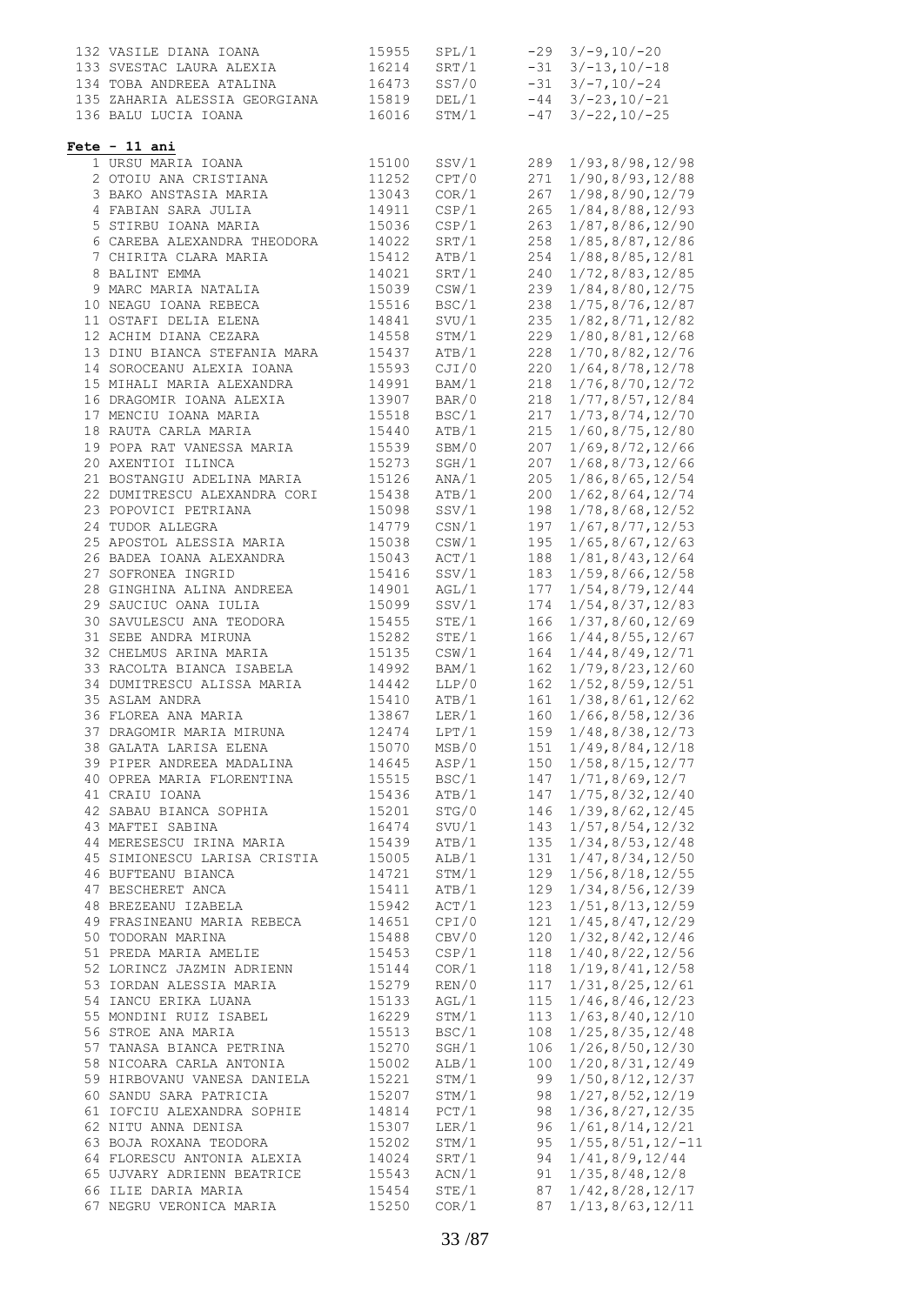| 68 RADU ARIANA MARIA                                                            | 14902 | AGL/1            |                 | 84 1/22,8/36,12/26                            |
|---------------------------------------------------------------------------------|-------|------------------|-----------------|-----------------------------------------------|
| 69 LAZZETTI ELISA MARIA                                                         | 15697 | CSP/1            | 82              | 1/9, 8/39, 12/34                              |
| 70 OROSZFAI KRISZTINA                                                           | 14909 | H2O/0            | 76              | 1/16, 8/19, 12/41                             |
| 71 HARSAN FAAR ALIA                                                             | 15037 | CSW/1            | 75              | 1/30, 8/29, 12/16                             |
| 72 MNAJED SARA                                                                  | 15304 | $\text{LER}/1$   | 75              | 1/17, 8/44, 12/14                             |
| 73 MARTIN MARIA DENISA                                                          | 12669 | LPT/1            | 72              | 1/23, 8/21, 12/28                             |
| 74 BELCIU CARLA MARIA                                                           | 15004 | ALB/1            | 53              | 1/16, 8/6, 12/31                              |
| 75 GROSU MARIA                                                                  | 14552 | STE/1            | 52              | 1/2, 8/26, 12/24                              |
| 76 RADULESCU LUCIA ELENA                                                        | 13866 | LER/1            | 52              | 1/6, 8/33, 12/13                              |
| 77 IOTU RAMONA ANCA                                                             | 14812 | PCT/1            | 50              | 1/10, 8/2, 12/38                              |
| 78 VALEANU ALESIA GEORGIANA                                                     | 14783 |                  | 50              | 1/8, 8/20, 12/22                              |
| 79 BERES KRISZTINA                                                              | 14907 | CSN/1<br>H2O/0   | 45              | 1/18, 8/24, 12/3                              |
| 80 GHEORGHE IULIA CRISTINA                                                      | 15046 | ACT/1            | 43              | 1/14, 8/4, 12/25                              |
| 81 STUPINEAN AKINYI ISABELLE                                                    | 15310 | $\text{LER}/1$   | 42              | 1/25, 8/5, 12/12                              |
| 82 UJVARY DORA                                                                  | 15542 | ACN/1            | 39              | $1/4, 8/45, 12/-10$                           |
| 83 BACIU DARIA PATRICIA                                                         | 15182 | LBC/1            | 35              | $1/-6, 8/8, 12/33$                            |
| 84 STROE LAVINIA ALEXANDRA                                                      | 14817 | PCT/1            | 30              | $1/-1, 8/30, 12/1$                            |
| 85 PETRESCU MIRCEA SARA ALEX                                                    | 13442 | SS1/1            | 26              | $1/21, 8/-1, 12/6$                            |
| 86 OTVOS MELISA MARIA                                                           | 16356 | CST/0            | 26              | $1/12, 8/-6, 12/20$                           |
| 87 SUCURI DARIA ANDREEA                                                         | 16339 | ACT/1            | 24              | $1/-2, 8/17, 12/9$                            |
| 88 LUNGU AMALIA MARIA                                                           | 15712 | AQU/0            |                 | $18 \quad 1/29, 8/11, 12/-22$                 |
| 89 CRISTEA THEEA MARIA                                                          | 15523 | BSC/1            |                 |                                               |
| 90 MOATA IULIA ANDREEA                                                          |       |                  |                 | $17 \quad 1/28, 8/-4, 12/-7$                  |
|                                                                                 | 15069 | MSB/0            | 15              | $1/-3, 8/-9, 12/27$                           |
| 91 DOBRICAN IOANA RUXANDRA<br>92 BURCA ALEXANDRA MIHAELA<br>93 IVAN IOANA DIANA | 14996 | CPI/0            | 8 <sup>1</sup>  | $1/-4, 8/7, 12/5$                             |
|                                                                                 | 15197 | SHD/1            | $7\overline{ }$ | $1/7, 8/-2, 12/2$                             |
|                                                                                 | 14976 | SS1/1            | $6\overline{6}$ | $1/-15, 8/-21, 12/42$                         |
| 94 PETRUTIU MARIA ALEXANDRA                                                     | 15000 | ALB/1            |                 | 2 $1/1, 8/10, 12/-9$<br>-1 $1/5, 8/-11, 12/5$ |
| 95 EROSS HANNA                                                                  | 15158 | VSK/0            |                 |                                               |
| 96 LAZAR SIMONA MARINA                                                          | 15457 | STE/0            |                 | $-1$ $1/-14,8/17,12/-4$                       |
| 97 BURCIU DAIANA GEORGIA                                                        | 14023 | SRT/1            | $-5$            | $1/11, 8/-14, 12/-2$                          |
| 98 SALAJAN MARA ANA                                                             | 13722 | COR/1            | $-7$            | $1/4, 8/3, 12/-14$                            |
| 99 BREZAE ADNANA ELENA                                                          | 15003 | ALB/1            |                 | $-10$ $1/-12$ , $8/-13$ , $12/15$             |
| 100 LOGHIN COSMINA IRINA                                                        | 16211 | UNR/0            | $-24$           | $1/-11, 8/-10, 12/-3$                         |
| 101 GALMEANU MARIA                                                              | 16029 | ASP/1            |                 | $1/-10, 8/1, 12/-17$                          |
| 102 BOGNARI TAMARA                                                              | 15213 | STM/1            | $-26$<br>$-28$  | $1/-5, 8/-8, 12/-15$                          |
| 103 PATRINOIU TEODORA                                                           | 15790 | CBV/0            | $-28$           | $1/-21, 8/-3, 12/-4$                          |
| 104 DIACONU ALEXANDRA FLORENT                                                   | 15670 | CTR/0            | $-32$           | $1/-9, 8/-10, 12/-13$                         |
| 105 GHITUN ALEXANDRA                                                            | 15128 | ANA/1            | $-33$           | $1/-8$ , 8/-5, 12/-20                         |
| 106 VECSEI KRISZTINA                                                            | 15010 |                  | $ALB/0$ $-33$   | $1/-10, 8/-7, 12/-16$                         |
| 107 IANCU MARA ALEXIA                                                           | 15050 |                  |                 | $1/-7, 8/-19, 12/-8$                          |
| 108 MIHAI ANA DENISA                                                            | 15184 | LBC/1            | $ACT/1$ -34     | $-37$ $1/-18, 8/-18, 12/-1$                   |
| 109 MILAT ARIANA MARIA                                                          | 15226 |                  |                 | UNR/0 $-38$ $1/-17, 8/-15, 12/-6$             |
| 110 MOSULET DENISA ALEXANDRA                                                    | 15193 | SHD/1            | $-43$           |                                               |
|                                                                                 |       |                  | $-49$           | $1/-19, 8/-12, 12/-12$                        |
| 111 MARCU CRISTINA ELENA                                                        | 14522 | SGL/0            |                 | $1/-13, 8/-17, 12/-19$                        |
| 112 MART EMILIA                                                                 | 14859 | CBV/0            |                 | $-51$ $1/-20$ , $8/-10$ , $12/-21$            |
| 113 DAVID SONIA MARIA                                                           | 16201 | TUR/0            |                 | $-57$ $1/-23$ , $8/-16$ , $12/-18$            |
| 114 IONESCU ADRIANA                                                             | 16204 | TUR/0            |                 | $-62$ 1/-16, 8/-22, 12/-24                    |
| 115 BOGHIU SABINA STEFANIA                                                      | 14786 | CSN/1            | $-65$           | $1/-22$ , 8/-20, 12/-23                       |
| Baieti - 10 ani                                                                 |       |                  |                 |                                               |
| 1 BADEA ROBERT ANDREI                                                           | 15969 | ATB/1            |                 | 222 4/111, 9/111                              |
| 2 NISTORESCU ALEXANDRU                                                          | 13687 | CTR/0            |                 | 212 4/106, 9/106                              |
| 3 TAKACS DOMINIK ROBERTO                                                        | 15255 | COR/1            |                 | 202 4/101, 9/101                              |
| 4 COMAN DARIUS STEFAN                                                           | 15725 | BAR/0            |                 | 197 4/103,9/94                                |
| 5 BONCIU MATEI STEFAN                                                           | 16305 | BSC/1            |                 | 194 4/99,9/95                                 |
| 6 SIBISEANU DAVID ANDREI                                                        | 15982 | ATB/1            |                 | 192 4/95,9/97                                 |
| 7 ONISORU DARIUS CRISTIAN                                                       | 15587 | CJI/0            | 189             | 4/89, 9/100                                   |
| 8 STAMATE GABRIEL LUCA                                                          | 14601 | ASP/1            |                 | 185 4/93,9/92                                 |
| 9 CRACIUN PETRU ACHIM                                                           | 15972 | ATB/1            |                 | 183 4/100, 9/83                               |
| 10 DOBRE CRISTIAN ANDREI                                                        | 16310 |                  |                 |                                               |
|                                                                                 |       | BSC/1            |                 | 182 4/83,9/99                                 |
| 11 KOVACS GERGO CSANAD                                                          | 13897 | H2O/1            |                 | 182 4/86,9/96                                 |
| 12 GEORGESCU VLAD                                                               | 15973 | ATB/1            |                 | 181 4/78,9/103                                |
| 13 ENESCU ARMAND GUSTAV                                                         | 15847 | ALB/1            |                 | 178 4/85, 9/93                                |
| 14 BADEA RARES STEFAN                                                           | 15934 | ACT/1            |                 | $177 \quad 4/98, 9/79$                        |
| 15 TAPIRLUIE MIHAI ANDREI                                                       | 13968 | TSP/1            | 177             | 4/90, 9/87                                    |
| 16 MIHAI RARES ANDREI                                                           | 15977 | ATB/1            |                 | 176 4/96,9/80                                 |
| 17 PETRE EDUARD IONUT                                                           | 16269 | CPI/0            | 176             | 4/88, 9/88                                    |
| 18 MAFTEI LEONARDO                                                              | 14800 | $\texttt{CSN}/1$ |                 | 173 4/84,9/89                                 |
| 19 TROCIN STEFAN                                                                | 15872 | SSV/1            | 173             | 4/88, 9/85                                    |
| 20 COJOCARU FLAVIUS C-TIN                                                       | 14798 | CSN/1            | 170             | 4/72, 9/98                                    |
| 21 HERMAN SZABO PETER                                                           | 16275 | $\texttt{CSW}/1$ |                 | 163 4/91,9/72                                 |
| 22 TEISANU DARIUS OCTAV                                                         | 15932 | ACT/1            |                 | $152 \quad 4/94, 9/58$                        |
| 23 MOIAN DUSA RARES                                                             | 16180 | MBV/0            |                 | 152 4/76,9/76                                 |
| 24 LUPU MATEI FILIP                                                             | 16270 | CPI/0            | 150             | 4/77, 9/73                                    |
|                                                                                 |       |                  |                 |                                               |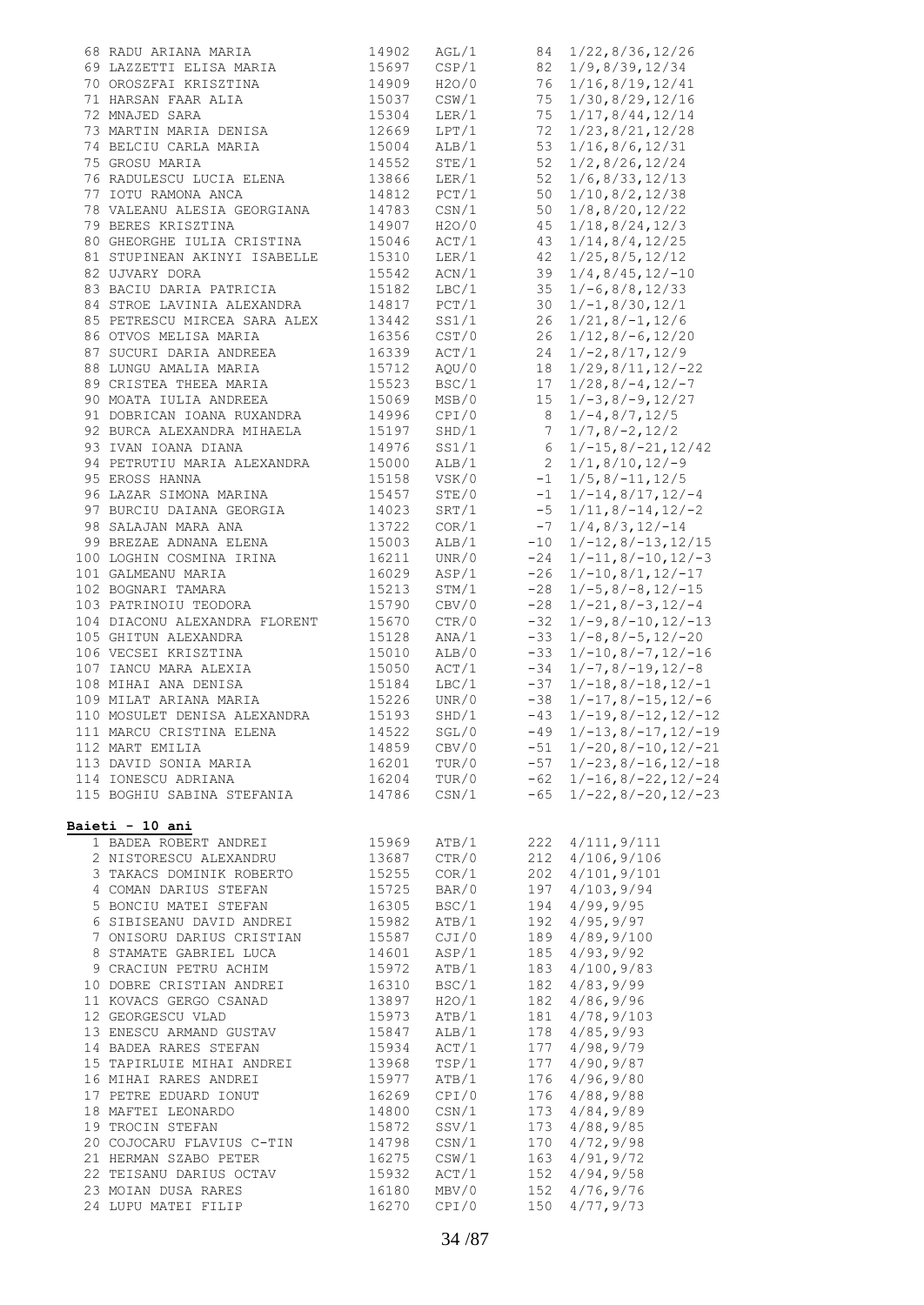| 25 MAJOR ERIK MARCIN                                                                                                                                                                                                                             | 15256 | COR/1            |                        | 149 4/80,9/69                                                     |
|--------------------------------------------------------------------------------------------------------------------------------------------------------------------------------------------------------------------------------------------------|-------|------------------|------------------------|-------------------------------------------------------------------|
| 23 MAJOR ERIR MARCIN 19236<br>26 BRICEAG DARIUS GABRIEL 14949<br>27 DELEU MIHNEA C-TIN 14799<br>28 CALINIC RARES CRISTIAN 15933<br>29 CONSTANTIN MIHAI ANTONIO 16311<br>30 LUPU CRISTIAN ANDREI 14826<br>31 PETER ROBERT ALEXANDRU 15979<br>     |       |                  |                        | CPT/1 149 4/97,9/52                                               |
|                                                                                                                                                                                                                                                  |       |                  | CSN/1 149<br>ACT/1 148 | 4/82, 9/67                                                        |
|                                                                                                                                                                                                                                                  |       |                  |                        | 4/73, 9/75                                                        |
|                                                                                                                                                                                                                                                  |       |                  | BSC/1 147              | 4/81, 9/66                                                        |
|                                                                                                                                                                                                                                                  |       | MPL/0<br>ATB/1   | 146                    | 4/69, 9/77                                                        |
|                                                                                                                                                                                                                                                  |       |                  | 145                    | 4/71, 9/74                                                        |
|                                                                                                                                                                                                                                                  |       |                  | ASP/1 145              | 4/61, 9/84                                                        |
| 33 POPA ALEXANDRU RARES<br>33 POPA ALEXANDRU RARES<br>34 STAN DAVID<br>35 GAGYI BOTOND<br>35 GAGYI BOTOND<br>36 ARON MARIO ROBERT<br>37 ILISUAN ALEX<br>37 ILISUAN ALEX<br>38 AGAPI DARIUS FLORIN<br>16283                                       |       | CSW/1            | 143                    | 4/79, 9/64                                                        |
|                                                                                                                                                                                                                                                  |       | LBR/0<br>H2O/1   | 138                    | 4/48, 9/90                                                        |
|                                                                                                                                                                                                                                                  |       |                  | 136                    | 4/66, 9/70                                                        |
|                                                                                                                                                                                                                                                  |       | ASP/1            | 135                    | 4/75, 9/60                                                        |
|                                                                                                                                                                                                                                                  |       | CST/1<br>SGH/0   | 131                    | 4/70, 9/61                                                        |
|                                                                                                                                                                                                                                                  |       |                  | 130                    | 4/92, 9/38                                                        |
|                                                                                                                                                                                                                                                  |       | ACT/1            | 128                    | 4/50, 9/78                                                        |
| 16283<br>39 CAZAN DAVID ANDREI 15935<br>40 POPA RARES CRISTIAN 15394<br>41 DESPINA STEFAN IONUT 15113<br>42 COROIANU DANIEL 15143<br>43 GHERMAN TANTS ADELANT 15000                                                                              |       | DEV/1            | 127                    | 4/45, 9/82                                                        |
|                                                                                                                                                                                                                                                  |       | ANA/1            | 125                    | 4/62, 9/63                                                        |
|                                                                                                                                                                                                                                                  |       |                  | $COR/1$ 120            | 4/58, 9/62                                                        |
|                                                                                                                                                                                                                                                  |       | STG/0            | 118                    | 4/27, 9/91                                                        |
| 43 GHERMAN IANIS ADRIAN 15879<br>44 BULICA IOAN 15971<br>45 ANTIMIR CESAR GABRIEL 16306                                                                                                                                                          |       |                  |                        | ATB/1 117 4/68, 9/49<br>BSC/1 115 4/59, 9/56                      |
|                                                                                                                                                                                                                                                  |       |                  |                        |                                                                   |
| 46 MORARU VLADUT ANDREI<br>47 KACMAZ ENES<br>47 KACMAZ ENES<br>49 ABRIHAN DAVID ANDREI<br>49 ABRIHAN DAVID ANDREI<br>49 ABRIHAN DAVID ANDREI<br>49 ABRIHAN DAVID ANDREI<br>49 ABRIHAN DAVID ANDREI<br>49 ABRIHAN DAVID ANDREI<br>49 ABRIHAN DAVI |       |                  |                        | LLP/1 114 4/33, 9/81                                              |
|                                                                                                                                                                                                                                                  |       |                  | LER/1 114<br>BSC/1 113 | 4/28, 9/86                                                        |
|                                                                                                                                                                                                                                                  |       |                  |                        | 4/54, 9/59                                                        |
|                                                                                                                                                                                                                                                  |       |                  | DEV/1 108              | 4/37, 9/71                                                        |
|                                                                                                                                                                                                                                                  |       |                  | 107                    | LER/1 107 4/57,9/50<br>DEL/1 104 4/36,9/68                        |
|                                                                                                                                                                                                                                                  |       |                  |                        |                                                                   |
|                                                                                                                                                                                                                                                  |       |                  | AGL/0 103              | 4/52, 9/51                                                        |
|                                                                                                                                                                                                                                                  |       | BCC/0            | 101                    | 4/65, 9/36                                                        |
|                                                                                                                                                                                                                                                  |       |                  | LLP/1 94<br>SVU/0 93   | 94 4/53,9/41                                                      |
|                                                                                                                                                                                                                                                  |       |                  |                        | 4/56, 9/37                                                        |
|                                                                                                                                                                                                                                                  |       |                  | PET/0 92               | 4/63, 9/29                                                        |
|                                                                                                                                                                                                                                                  |       | ASP/1<br>BCC/0   | 92<br>91               | 4/47, 9/45                                                        |
|                                                                                                                                                                                                                                                  |       |                  | 91                     | 4/26, 9/65                                                        |
|                                                                                                                                                                                                                                                  |       | ASP/1            | 89                     | 4/74, 9/15                                                        |
|                                                                                                                                                                                                                                                  |       | ALB/1            | 89                     | 4/32, 9/57                                                        |
|                                                                                                                                                                                                                                                  |       | BCC/0            | 89                     | 4/35, 9/54                                                        |
|                                                                                                                                                                                                                                                  |       | BSC/1            | 88                     | 4/67, 9/21                                                        |
| 63 BLIDARU DAVID ANDREI 14589 ASP/1<br>64 FARCAS LAURENTIU CRISTIAN 16353 CST/1<br>65 MUSAT TIBERIU GABRIEL 16233 MSB/1<br>66 LILEA ALBERT IONUT 13984 CPT/1<br>67 PISTOL ROBERT IONUT 13991 CPT/1<br>68 STROE DAVID JOAN 16172 LER/1            |       |                  | 84                     | 4/49, 9/35                                                        |
|                                                                                                                                                                                                                                                  |       |                  | 83<br>79               | 4/60, 9/23                                                        |
|                                                                                                                                                                                                                                                  |       |                  |                        | 4/39, 9/40                                                        |
|                                                                                                                                                                                                                                                  |       |                  |                        | CPT/1 78 4/64, 9/14<br>CPT/1 78 4/24, 9/54<br>LER/1 77 4/29, 9/48 |
|                                                                                                                                                                                                                                                  |       |                  | 77                     | 4/29, 9/48                                                        |
| 69 IORDACHE MATEI ALEX.                                                                                                                                                                                                                          | 15288 | ALS/1            |                        | 4/30, 9/47                                                        |
| 70 LUNGU DAVID                                                                                                                                                                                                                                   | 15863 | SVU/0            | 77<br>76               | 4/44, 9/32                                                        |
| 71 DUMITRACHE DAVID ANDREI                                                                                                                                                                                                                       | 15684 | ALS/1            |                        | $73 \quad 4/31, 9/42$                                             |
| 72 MIREA RARES IONUT                                                                                                                                                                                                                             | 15054 | DAC/1            | 72                     | 4/41, 9/31                                                        |
| 73 PURCAR MIRCEA                                                                                                                                                                                                                                 | 15809 | SHD/1            | 71                     | 4/43, 9/28                                                        |
| 74 GIURAN DARIUS                                                                                                                                                                                                                                 | 16271 | MSB/1            | 71                     | 4/40, 9/31                                                        |
| 75 JURJA CAROL                                                                                                                                                                                                                                   | 16156 | LER/1            | 67                     | 4/34, 9/33                                                        |
| 76 GRIGORE ANDREI                                                                                                                                                                                                                                | 15974 | ATB/1            | 66                     | 4/20, 9/46                                                        |
| 77 DUNA ANDREI VALENTIN                                                                                                                                                                                                                          | 13976 | CPT/1            | 65                     | 4/42, 9/23                                                        |
| 78 VOINEA SERGIU BOGDAN                                                                                                                                                                                                                          | 16218 | SRT/1            | 62                     | 4/19, 9/43                                                        |
| 79 RADU ALEXANDRU MARIO                                                                                                                                                                                                                          | 16319 | BSC/1            | 59                     | 4/55, 9/4                                                         |
| 80 SCHMIDT CHRISTIAN                                                                                                                                                                                                                             | 15912 | SSB/0            | 59                     | 4/46, 9/13                                                        |
| 81 ALEXANDRU GABRIEL DAN                                                                                                                                                                                                                         | 16146 | LER/1            | 55                     | 4/21, 9/34                                                        |
| 82 SPIRIDON STEFAN                                                                                                                                                                                                                               | 16092 | $\texttt{CSN}/1$ | 53                     | 4/13, 9/40                                                        |
| 83 CHISCOP VLAD MIHAI                                                                                                                                                                                                                            | 14606 | ASP/1            | 49                     | 4/38, 9/11                                                        |
| 84 DRAGOI DARIUS ANDREI                                                                                                                                                                                                                          | 16241 | MSB/1            | 48                     | $4/51, 9/-3$                                                      |
| 85 GRIGORE PATRIS                                                                                                                                                                                                                                | 16251 | SRT/1            | 47                     | 4/3, 9/44                                                         |
| 86 NEAGU CEZAR STEFAN                                                                                                                                                                                                                            | 15871 | SSV/1            | 45                     | $4/-10,9/55$                                                      |
| 87 POPA VICTOR MARIAN                                                                                                                                                                                                                            | 16240 | MSB/1            | 37                     | 4/25, 9/12                                                        |
| 88 TENGHER STEFAN ILIE                                                                                                                                                                                                                           | 15984 | ASP/1            | 35                     | 4/18, 9/17                                                        |
| 89 ABOUD ADAM                                                                                                                                                                                                                                    | 16145 | LER/1            | 35                     | 4/9,9/26                                                          |
| 90 MARC ALBERT CATALIN                                                                                                                                                                                                                           | 15853 | ALB/1            | 33                     | 4/5, 9/28                                                         |
| 91 PINTIALA STEFAN ALEX.                                                                                                                                                                                                                         | 16142 | SS7/0            | 32                     | 4/14, 9/18                                                        |
| 92 ANTON BOGDAN                                                                                                                                                                                                                                  | 16256 | SRT/1            | 31                     | 4/22, 9/9                                                         |
| 93 RUS MATEI                                                                                                                                                                                                                                     | 16349 | VCN/0            | 29                     | 4/23, 9/6                                                         |
| 94 MARANGOCI DARIUS GABRIEL                                                                                                                                                                                                                      | 14596 | ASP/0            | 26                     | 4/10, 9/16                                                        |
| 95 DRAGOMIR ALEXANDRU NICOLA                                                                                                                                                                                                                     | 15938 | ACT/1            | 25                     | 9/25                                                              |
| 96 JURMA PAUL GABRIEL                                                                                                                                                                                                                            | 16011 | STM/0            | 23                     | 4/16, 9/7                                                         |
| 97 NEACSU MARIUS NICOLAE                                                                                                                                                                                                                         | 15812 | DEL/1            | 20                     | 4/1, 9/19                                                         |
| 98 SIMION ROBERT                                                                                                                                                                                                                                 | 15848 | ALB/1            | 12                     | 4/2,9/10                                                          |
|                                                                                                                                                                                                                                                  |       |                  |                        |                                                                   |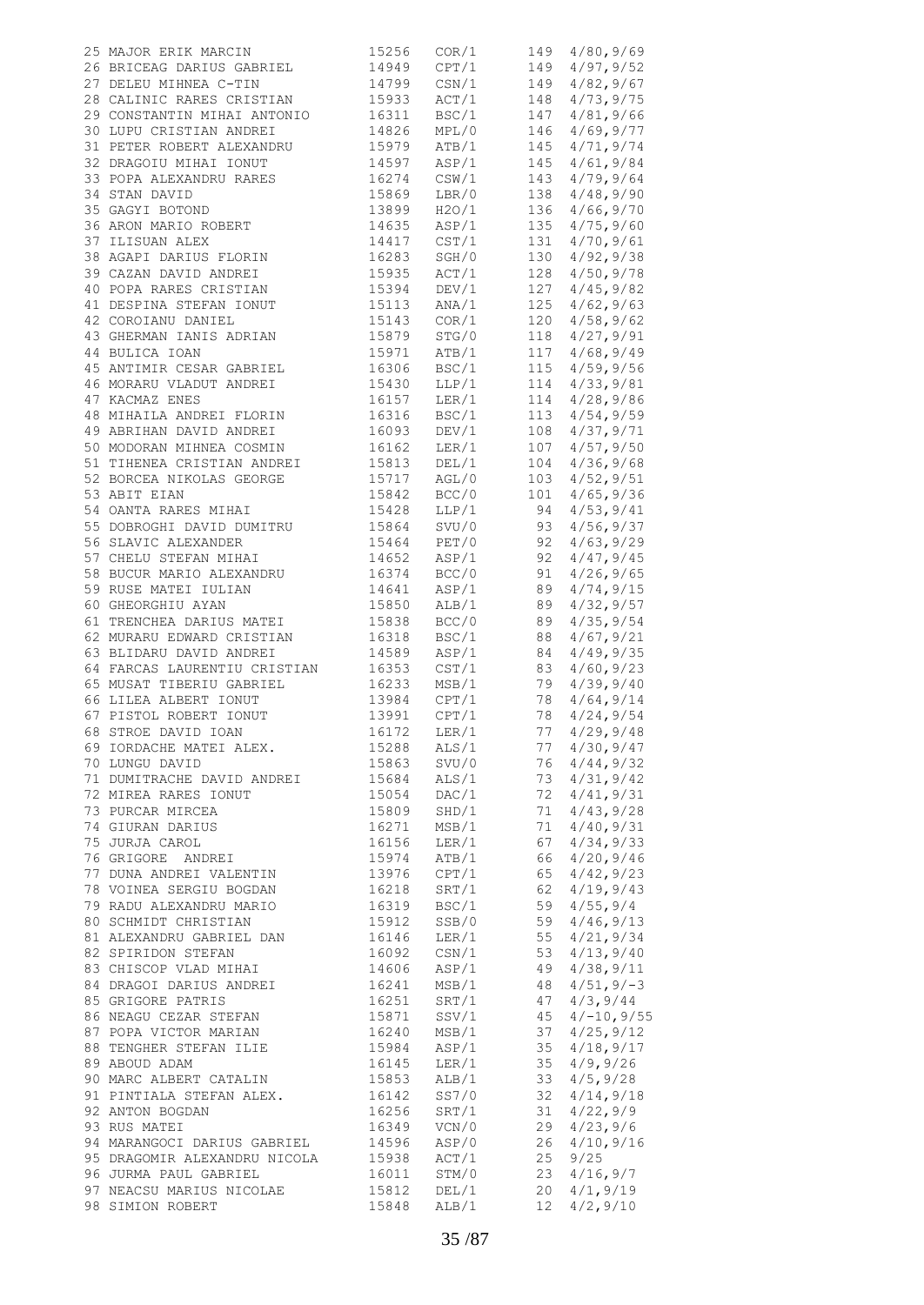| 99 BOCICAI IOAN ADRIAN                                                                                                                                                                                                                            | 15970 ATB/0<br>14801 CSN/1 |                  |             |                                        |
|---------------------------------------------------------------------------------------------------------------------------------------------------------------------------------------------------------------------------------------------------|----------------------------|------------------|-------------|----------------------------------------|
|                                                                                                                                                                                                                                                   |                            |                  |             |                                        |
|                                                                                                                                                                                                                                                   |                            |                  |             |                                        |
|                                                                                                                                                                                                                                                   |                            |                  |             |                                        |
|                                                                                                                                                                                                                                                   |                            |                  |             |                                        |
|                                                                                                                                                                                                                                                   |                            |                  |             |                                        |
| 104 FANIAZA VEADLEININ IBODOR<br>105 POCORA VEAD TEODOR 15114 ANA/1 1 4/12,9/-11<br>106 IORDACHE STEFAN 14675 ASP/0 1 4/8,9/-7<br>107 UTULEAC FLORIN ORLANDO 16128 SPL/1 1 4/-2,9/3<br>108 VLAICU ANTON NICOLAE 16072 CSN/1 0                     |                            |                  |             |                                        |
|                                                                                                                                                                                                                                                   |                            |                  |             |                                        |
|                                                                                                                                                                                                                                                   |                            |                  |             |                                        |
|                                                                                                                                                                                                                                                   |                            |                  |             |                                        |
|                                                                                                                                                                                                                                                   |                            |                  |             |                                        |
|                                                                                                                                                                                                                                                   |                            |                  |             |                                        |
| 107 UTOLEAC FLORIN ORLANDO<br>108 VLAICU ANTON NICOLAE<br>16072 CSN/1 0<br>109 DAVID MATEI<br>15889 BAM/0 -2 4/-3,9/1<br>110 MIHAILOV LUCA ALEXANDRU<br>15889 BAM/0 -2 4/-3,9/1<br>107 UTAL 15889 BAM/0 -2 4/-3,9/1<br>16072 CSN/1 0<br>2 4/-3,   |                            |                  |             |                                        |
|                                                                                                                                                                                                                                                   |                            |                  |             |                                        |
|                                                                                                                                                                                                                                                   |                            |                  |             |                                        |
|                                                                                                                                                                                                                                                   |                            |                  |             |                                        |
| 115 MADARAS IOAN PIO VLADIMIR 15914 5SB/0 -11 4/4,9/-15 116 ISTRATE ALEXANDRU MIHAI 13700 SGL/0 -11 4/-1,9/-10 117 PREDA HRISTOFOR 15839 BCC/0 -16 4/-14,9/-2                                                                                     |                            |                  |             |                                        |
|                                                                                                                                                                                                                                                   |                            |                  |             |                                        |
|                                                                                                                                                                                                                                                   |                            |                  |             |                                        |
| 118 DAVID SIMON SEBASTIAN<br>19639 BCC/0 -10 4/-14, 9/-2<br>118 DAVID SIMON SEBASTIAN<br>19 AGRIPINA ROBERT<br>19 AGRIPINA ROBERT<br>19780 CBV/0 -18 4/-13, 9/-5<br>19780 CBV/0 -20 4/-10, 9/-10<br>19780 CBV/0 -20 4/-10, 9/-10<br>19780 CBV/    |                            |                  |             |                                        |
|                                                                                                                                                                                                                                                   |                            |                  |             |                                        |
|                                                                                                                                                                                                                                                   |                            |                  |             |                                        |
|                                                                                                                                                                                                                                                   |                            |                  |             |                                        |
|                                                                                                                                                                                                                                                   |                            |                  |             |                                        |
|                                                                                                                                                                                                                                                   |                            |                  |             |                                        |
|                                                                                                                                                                                                                                                   |                            |                  |             |                                        |
| 122 CAZACU ANDREI LIVIU<br>123 CIOCIRLAN SEBASTIAN GABRI<br>123 CIOCIRLAN SEBASTIAN GABRI<br>124 DIN LUCA STEFAN<br>125 MOCANU STEFAN<br>125 MOCANU STEFAN<br>126 BARBU RAZVAN<br>126 BARBU RAZVAN<br>126 BARBU RAZVAN<br>126 BARBU RAZVAN<br>126 |                            |                  |             |                                        |
|                                                                                                                                                                                                                                                   |                            |                  |             |                                        |
|                                                                                                                                                                                                                                                   |                            |                  |             |                                        |
|                                                                                                                                                                                                                                                   |                            |                  |             |                                        |
|                                                                                                                                                                                                                                                   |                            |                  |             |                                        |
| 128 PRICOP PETRICA ADRIAN<br>129 RASCOVSCHI STEFAN<br>129 RASCOVSCHI STEFAN<br>129 RASCOVSCHI STEFAN<br>129 RASCOVSCHI STEFAN<br>129 RASCOVSCHI STEFAN<br>129 RASCOVSCHI STEFAN<br>129 RASCOVSCHI STEFAN<br>129 RASCOVSCHI STEFAN<br>129 RASCOVS  |                            |                  |             |                                        |
| 131 IORDACHE DAVID GABRIEL 16248 SRT/1 -38 4/-17, 9/-21                                                                                                                                                                                           |                            |                  |             |                                        |
| 132 SIMIONESCU ANDREI MIHAI 15538 CBV/0 -44 4/-21, 9/-23                                                                                                                                                                                          |                            |                  |             |                                        |
| 1 DUCA STEFAN MIRCEA<br>2 BUCUR ANDREAS ALIN 19608 ASP/1 343 2/123,7/118,11/102<br>3 MIHALACHE VLAD STEFAN 14593 ASP/1 338 2/113,7/110,11/115                                                                                                     | 15251                      |                  | $COR/1$ 364 | 2/118, 7/123, 11/123                   |
| 4 CONSTANTINESCU ALEXANDRU 15525 BSC/1 337 2/113, 1/110, 11/115<br>4 CONSTANTINESCU ALEXANDRU 15525 BSC/1 337 2/112, 7/112, 11/113<br>5 RADUCANU EDUARD 13338 ACT/1 336 2/115, 7/109, 11/112<br>6 KONCZ NIMROD KALMAN 14560 H2O/0 33              |                            |                  |             |                                        |
|                                                                                                                                                                                                                                                   |                            |                  |             |                                        |
|                                                                                                                                                                                                                                                   |                            |                  |             |                                        |
|                                                                                                                                                                                                                                                   |                            |                  |             |                                        |
|                                                                                                                                                                                                                                                   |                            |                  |             |                                        |
| 9 HRISCU RARES                                                                                                                                                                                                                                    | 15396                      | LBC/1            | 316         | 2/111, 7/100, 11/105                   |
| 10 STRIMBEANU RAZVAN                                                                                                                                                                                                                              | 13334                      | PCT/1            | 311         | 2/107, 7/106, 11/98                    |
| 11 M.SEDIQ EDRIS                                                                                                                                                                                                                                  | 15446                      | ATB/1            | 309         | 2/109, 7/113, 11/87                    |
| 12 SCORTEA TEOFIL                                                                                                                                                                                                                                 | 15445                      | ATB/1            | 308         | 2/103, 7/104, 11/101                   |
| 13 STANCEL LUKAS                                                                                                                                                                                                                                  | 15026                      | ALB/1            | 300         | 2/100, 7/93, 11/107                    |
| 14 ANGHEL HORIA PETRU                                                                                                                                                                                                                             | 15529                      | BSC/1            | 299         | 2/101, 7/102, 11/96                    |
| 15 TUICA MARIO GABRIEL                                                                                                                                                                                                                            | 15053                      | DAC/1            | 299         | 2/88, 7/107, 11/104                    |
| 16 IONESCU DAVID ANDREI                                                                                                                                                                                                                           | 15520                      | BSC/1            | 297         | 2/97,7/91,11/109                       |
| 17 BACIU DENIS ANDREI                                                                                                                                                                                                                             | 15183                      | LBC/1            | 294         | 2/99, 7/85, 11/110                     |
| 18 RADU MATEI                                                                                                                                                                                                                                     | 13163                      | CTR/1            | 293         | 2/96,7/89,11/108                       |
| 19 NICOLAEV VLADIMIR ANDREI                                                                                                                                                                                                                       | 14818                      | PCT/1            | 290         | 2/106, 7/95, 11/89                     |
|                                                                                                                                                                                                                                                   |                            |                  |             |                                        |
| 20 SEKSI LUCA                                                                                                                                                                                                                                     | 15280                      | BSC/1            | 290         | 2/90,7/108,11/92                       |
| 21 JITARU MATEI AIAN                                                                                                                                                                                                                              | 15554                      | CST/1            | 282         | 2/82,7/100,11/100                      |
| 22 FARKAS CRISTOPHER                                                                                                                                                                                                                              | 14420                      | $\texttt{CST}/1$ | 279         | 2/94,7/94,11/91                        |
| 23 ROTARU LUCA STEFAN                                                                                                                                                                                                                             | 15552                      | ALS/0            | 271         | 2/95, 7/98, 11/78                      |
| 24 SERBAN PAUL ANDREI                                                                                                                                                                                                                             | 15544                      | ACN/0            | 263         | 2/81, 7/103, 11/79                     |
| 25 POSTELNICU GEORGE ALEXAND                                                                                                                                                                                                                      | 15550                      | REN/1            | 261         | 2/91,7/75,11/95                        |
| 26 ANDREI MIHAI ALEXANDRU                                                                                                                                                                                                                         | 15441                      | ATB/1            | 257         | 2/93, 7/96, 11/68                      |
| 27 PISOSCHI MATEI VALERIU                                                                                                                                                                                                                         | 15458                      | REN/1            | 256         | 2/75, 7/82, 11/99                      |
| 28 DOBRESCU MIHAI                                                                                                                                                                                                                                 | 14919                      | CPT/1            | 254         | 2/104, 7/101, 11/49                    |
| 29 OPREA MARIO CALIN                                                                                                                                                                                                                              | 15385                      | SRT/1            | 254         | 2/92, 7/71, 11/91                      |
| 30 SLAVU RARES STEFAN                                                                                                                                                                                                                             | 14892                      | AGL/1            | 252         | 2/87, 7/79, 11/86                      |
| 31 CURECHERIU ALEX GABRIEL                                                                                                                                                                                                                        | 14997                      | CPI/0            | 251         | 2/102, 7/56, 11/93                     |
| 32 ALEXANDRU PATRIC ANGELO                                                                                                                                                                                                                        | 15166                      | MAR/1            | 249         | 2/58, 7/88, 11/103                     |
| 33 ROSCA MIHNEA IONUT                                                                                                                                                                                                                             | 15278                      | STE/0            | 240         | 2/85, 7/83, 11/72                      |
| 34 PAUNESCU CEZAR                                                                                                                                                                                                                                 | 15195                      | SHD/1            | 237         | 2/70, 7/92, 11/75                      |
| 35 CULEA PETRE CRISTIAN                                                                                                                                                                                                                           | 14972                      | SS1/1            | 236         | 2/67, 7/87, 11/82                      |
| 36 RADOS LUCA NICOLAS                                                                                                                                                                                                                             | 15192                      | SHD/1            | 232         | 2/78, 7/57, 11/97                      |
| 37 PANAIT PAUL DRAGOS<br>38 HARABAGIU RARES PETRU                                                                                                                                                                                                 | 15102<br>14986             | SSV/0<br>BAM/1   | 231<br>223  | 2/80, 7/91, 11/60<br>2/79, 7/73, 11/71 |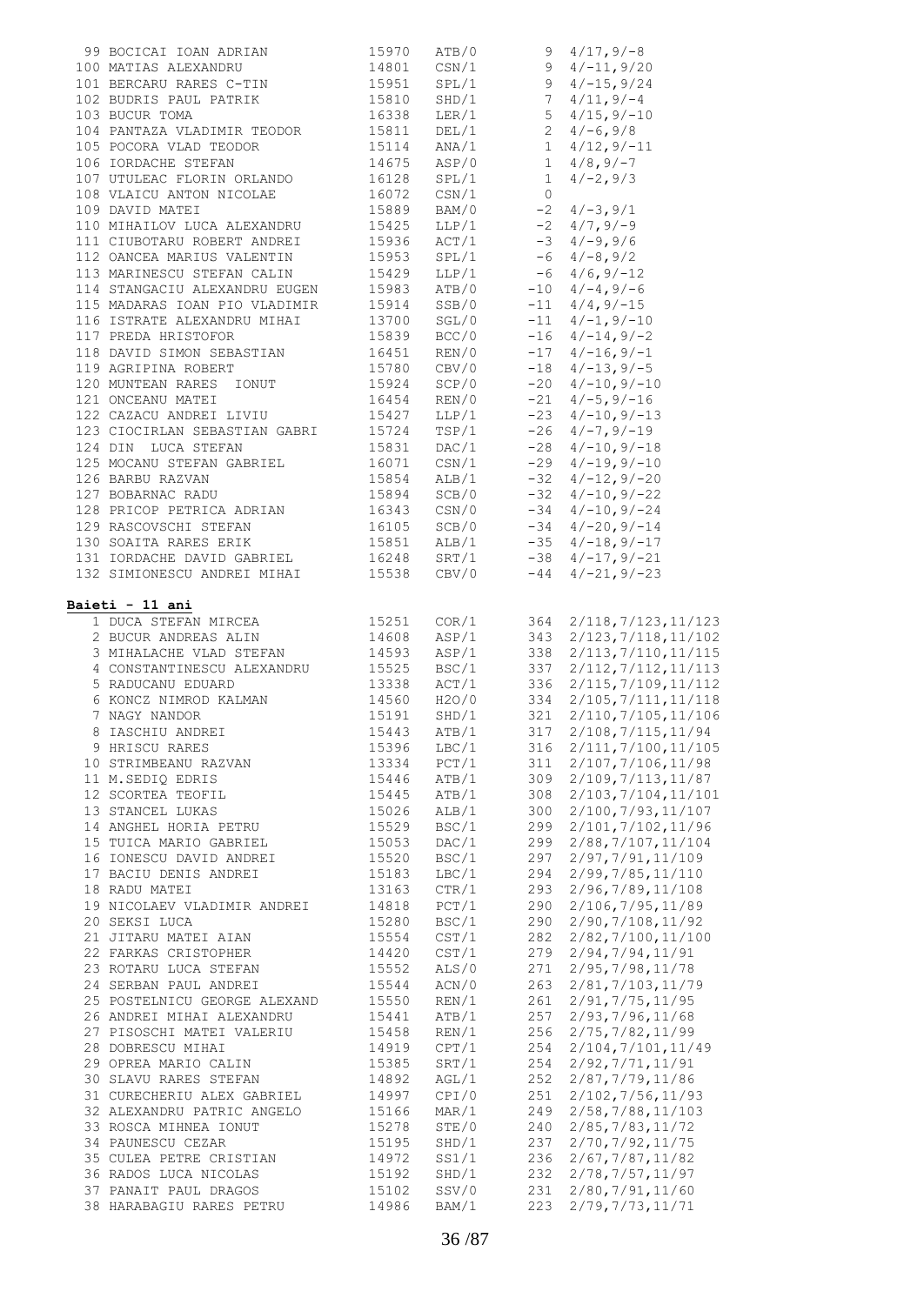| 39 MIHALCU ADAM                                      | 14990 | BAM/1 |     | 220 2/55, 7/80, 11/85   |
|------------------------------------------------------|-------|-------|-----|-------------------------|
| 40 RACHIERU STEFAN RAZVAN                            | 13947 | CTR/1 | 215 | 2/89, 7/49, 11/77       |
| 41 SAVUCA LUCA IONUT                                 | 14894 | AGL/1 | 212 | 2/69, 7/78, 11/65       |
| 42 MATEI VLAD ALEXANDRU                              | 14607 | ASP/1 | 207 | 2/64, 7/86, 11/57       |
| 43 NICULAIE DAVID ANDREAS                            |       |       |     |                         |
|                                                      | 15045 | ACT/1 | 205 | 2/84, 7/60, 11/61       |
| 44 LUPUT SEBASTIAN MIHAI                             | 15218 | STM/1 | 204 | 2/84, 7/97, 11/23       |
| 45 COJOCARU CAROL MIHAI                              | 14789 | CSN/1 | 200 | $2/99, 7/ - 10, 11/111$ |
| 46 MEZDREA BANU ALEXANDRU                            | 14409 | CST/1 | 199 | 2/73, 7/52, 11/74       |
| 47 DRAGOMIR DAVID                                    | 13349 | REN/1 | 198 | 2/66, 7/65, 11/67       |
| 48 CSENDES LASZLO IGOR                               | 15285 | SS7/0 | 198 | 2/56, 7/76, 11/66       |
| 49 POPA TUDOR                                        | 15190 | SHD/1 | 197 | 2/49, 7/68, 11/80       |
|                                                      |       |       |     |                         |
| 50 CHIRIAC VICTOR GABRIEL                            | 15590 | CJI/0 | 196 | 2/71, 7/62, 11/63       |
| 51 CIOBANU RAUL FLAVIAN                              | 15169 | MAR/1 | 193 | 2/48, 7/72, 11/73       |
| 52 FLOREA ANDREI                                     | 15222 | STM/1 | 191 | 2/86, 7/22, 11/83       |
| 53 ROSU MARIUS                                       | 15499 | ASP/1 | 191 | 2/63, 7/44, 11/84       |
| 54 COJOCARU STEFAN                                   | 13690 | BAR/0 | 190 | 2/62, 7/69, 11/59       |
|                                                      | 15198 | SHD/1 | 190 | 2/53, 7/67, 11/70       |
| 55 MARIN ALEXANDRU RAZVAN<br>56 NOVAC IULIAN DORU    |       | ACT/1 |     |                         |
| 56 NOVAC IULIAN DORU                                 | 15048 |       | 185 | 2/66, 7/77, 11/42       |
| 57 SALCUCEANU TUDOR                                  | 15200 | SHD/1 | 182 | 2/74, 7/70, 11/38       |
| 58 BIRGHILESCU ALEXANDRU                             | 15276 | BSC/1 | 180 | 2/50, 7/84, 11/46       |
| 59 MURARU KAAN STEFAN                                | 15517 | BSC/1 | 176 | 2/60, 7/62, 11/54       |
| 60 SUSMAN GEORGE CATALIN                             | 15030 | ALB/1 | 169 | 2/63, 7/63, 11/43       |
| 61 TATARU BOGDAN PAVEL                               | 15447 | ATB/1 | 164 | 2/55, 7/54, 11/55       |
|                                                      |       |       |     |                         |
| 62 KRIZBAI NEGRU ROBERT                              | 15031 | ALB/1 | 163 | 2/35, 7/40, 11/88       |
| 63 TEODOR COSMIN                                     | 15049 | ACT/1 | 157 | 2/25, 7/81, 11/51       |
| 64 DOBRE ALEXANDRU TEODOR                            | 14629 | ASP/1 | 154 | 2/51, 7/59, 11/44       |
| 65 CHIRICA RARES GEORGE                              | 14895 | AGL/1 | 154 | 2/44, 7/58, 11/52       |
| 66 NOFIT CODRIN MIHAI                                | 13701 | SGL/0 | 153 | 2/70, 7/55, 11/28       |
| 67 NISTOR DARIUS DRAGAN                              | 15215 | STM/1 | 150 |                         |
|                                                      |       |       |     | 2/46, 7/48, 11/56       |
| 68 GALATANU VLAD                                     | 15208 | STM/1 | 149 | 2/76, 7/19, 11/54       |
| 69 FIRU LUCIAN MIHAI                                 | 13170 | TSP/0 | 149 | 2/34, 7/51, 11/64       |
| 70 FLOREA RAZVAN STEFAN                              | 14392 | LBR/0 | 146 | 2/32, 7/45, 11/69       |
| 71 ZACH MIHAI ROBERT                                 | 12304 | COR/1 | 141 | 2/77, 7/28, 11/36       |
| 72 STRATU ALEXANDRU                                  | 15414 | SVU/0 | 139 | 2/59, 7/32, 11/48       |
| 73 POP DARIUS ANDREI                                 |       |       |     |                         |
|                                                      | 14410 | CST/1 | 138 | 2/29, 7/47, 11/62       |
| 74 BADEA PERLIK ROBERT                               | 13239 | CPT/1 | 128 | 2/38, 7/39, 11/51       |
| 75 GHINDA CEZAR ANDREI                               | 14780 | CSN/1 | 121 | $2/-10, 7/50, 11/81$    |
| 76 BOZONCA GABRIEL                                   | 14787 | CSN/1 | 119 | 2/37, 7/66, 11/16       |
| 77 SECOBAN STEFAN ALEX.                              | 15272 | SGH/0 | 116 | 2/52, 7/33, 11/31       |
|                                                      | 15309 | LER/1 | 107 | 2/57, 7/30, 11/20       |
| 78 BARNEA DRAGOS CRISTIAN<br>79 LUCA CRISTIAN VASILE |       |       |     |                         |
|                                                      | 14999 | ALB/1 | 103 | 2/43, 7/21, 11/39       |
| 80 TALPES IOAN VLAD                                  | 15044 | PCT/1 | 102 | $2/72, 7/ -10, 11/40$   |
| 81 POP RAZVAN TUDOR                                  | 14984 | BAM/1 | 101 | 2/30, 7/64, 11/7        |
| 82 CIONCA LUCA IOAN                                  | 15149 | COR/1 | 100 | 2/42, 7/25, 11/33       |
| 83 DAN TUDOR                                         | 14993 | CPI/0 | 97  | 2/23, 7/27, 11/47       |
| 84 CUNTAN EDUARD                                     | 15906 | SSB/0 | 90  | $2/19, 7/-5, 11/76$     |
|                                                      | 15286 | ASP/1 |     | 2/24, 7/36, 11/30       |
| 85 PREDILA ROBERT CRISTIAN                           |       |       | 90  |                         |
| 86 SANDRU MATEI                                      | 15024 | ALB/1 | 90  | 2/14, 7/31, 11/45       |
| 87 ENCIU SEBASTIAN                                   | 15047 | ACT/1 | 89  | 2/26, 7/41, 11/22       |
| 88 DUMITRESCU VLADIMIR                               | 15461 | PET/1 | 88  | 2/47, 7/26, 11/15       |
| 89 POPLACENEL STEFAN                                 | 15071 | MSB/0 | 85  | 2/13, 7/53, 11/19       |
| 90 STEFANESCU RARES MIHAI                            | 14973 | SS1/1 | 83  | 2/27, 7/44, 11/12       |
| 91 RAICU BADEA GABRIEL                               | 13093 | LPT/0 | 82  | 2/12, 7/35, 11/35       |
|                                                      |       |       |     |                         |
| 92 FRASENIUC EDUARD MIHAI                            | 15415 | SVU/0 | 80  | 2/43, 7/16, 11/21       |
| 93 IANCU DAN CRISTIAN                                | 14998 | CPI/0 | 77  | $2/7, 7/74, 11/-4$      |
| 94 SZELMENCZI ZALAN                                  | 15388 | MSM/0 | 76  | $2/45, 7/34, 11/ - 3$   |
| 95 TREGER TOMAS TRISTIAN                             | 14987 | BAM/1 | 76  | 2/20, 7/23, 11/33       |
| 96 POPA CRISTIAN                                     | 15548 | REN/1 | 76  | 2/21, 7/14, 11/41       |
| 97 TANASE GHEORGHE GABRIEL                           | 15735 | CPT/1 | 75  | 2/40, 7/29, 11/6        |
|                                                      |       |       |     |                         |
| 98 TINCOCA GIULIANO ANDREI                           | 12414 | DAC/1 | 69  | 2/18, 7/38, 11/13       |
| 99 STAN MATEI STEFAN                                 | 15460 | PET/1 | 66  | 2/33, 7/24, 11/9        |
| 100 MORAR BOGDAN FLORIN                              | 14985 | BAM/1 | 66  | $2/31, 7/46, 11/-11$    |
| 101 BUCUR LUCA CONSTANTIN                            | 15462 | PET/1 | 59  | $2/11, 7/-11, 11/59$    |
| 102 DUDUI RAZVAN                                     | 15210 | STM/1 | 59  | $2/-1, 7/42, 11/18$     |
| 103 HARSAN FARR IUGA ROBERT                          | 14408 | CST/1 | 55  | 2/16, 7/12, 11/27       |
|                                                      |       |       |     |                         |
| 104 MANOLE VLAD IONUT                                | 15294 | LER/1 | 53  | 2/36, 7/15, 11/2        |
| 105 IONESCU ANDREI                                   | 15295 | LER/1 | 46  | $2/28, 7/-6, 11/24$     |
| 106 DEAC RARES ANDREI                                | 16202 | TUR/0 | 44  | 2/8, 7/11, 11/25        |
| 107 DUTA ROBERT MIHAI                                | 15522 | BSC/0 | 38  | $2/-13, 7/37, 11/14$    |
| 108 DEMETROVICI OVIDIU GEORGE                        | 15386 | SRT/1 | 32  | $2/15, 7/18, 11/-1$     |
| 109 CIUTACU MIHNEA ANDREI                            | 15666 | SS1/1 | 31  | $2/3, 7/ - 1, 11/29$    |
| 110 RAICA ZORAN                                      | 15229 | UNR/0 | 25  | $2/10, 7/-19, 11/34$    |
|                                                      |       |       |     |                         |
| 111 STOICA ROBERT ALEX.                              | 15321 | SPL/0 | 19  | $2/40, 7/-15, 11/-6$    |
| 112 BUTOI FLORIN ROBERT                              | 14140 | DAC/1 | 19  | $2/-16, 7/-2, 11/37$    |
|                                                      |       |       |     |                         |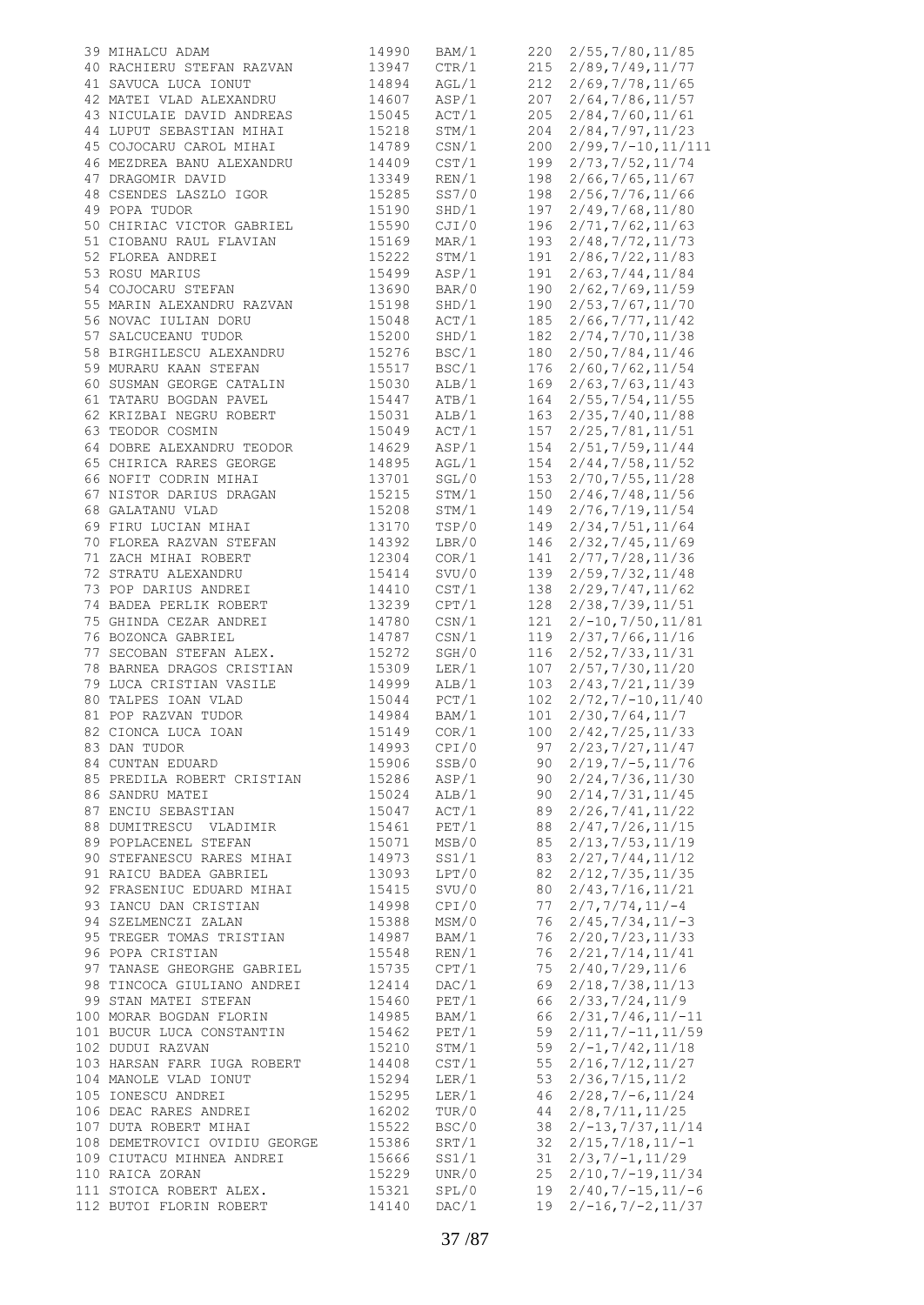|  | 113 TODERAS RARES ADRIAN      | 16347 | VCN/0            |                 | $17 \quad 2/7, 7/20, 11/-10$       |
|--|-------------------------------|-------|------------------|-----------------|------------------------------------|
|  | 114 BENGHIAC ERIC             | 15781 | CBV/0            |                 | $17 \quad 2/17, 7/8, 11/-8$        |
|  | 115 DINU STEFAN               | 15710 | AQU/0            | 16              | $2/-8, 7/7, 11/17$                 |
|  | 116 DIACONESCU CARBUNESCU VIC | 15042 | ACT/1            | 9               | $2/-2, 7/10, 11/1$                 |
|  | 117 BUHOCI STEFAN OCTAVIAN    | 15526 | BSC/0            | 5               | $2/-5, 7/5, 11/5$                  |
|  | 118 STOICAN GEORGE TUDOR      | 15665 | BAR/0            | $\overline{4}$  | $2/22, 7/ - 7, 11/ - 11$           |
|  | 119 MARINESCU VLAD IONUT      | 15317 | LER/1            | $\overline{4}$  | $2/6, 7/3, 11/ - 5$                |
|  | 120 CARDEI DARIUS ANDREI      | 15138 | SCP/0            | $4\overline{ }$ | $2/2, 7/-9, 11/11$                 |
|  | 121 IACOB MARIO BOGDAN        | 14896 | AGL/1            |                 | $3 \quad 2/-11, 7/6, 11/8$         |
|  | 122 GAVRILA IONUT GELU        | 15778 | CBV/0            | $\overline{0}$  | $2/-4, 7/13, 11/-9$                |
|  | 123 BARBU LUIS GABRIEL        | 14598 | BSC/0            | $-5$            | $2/4, 7/-8, 11/-1$                 |
|  | 124 ZAPUC STEFAN LAURENTIU    | 15305 | LER/1            | $-7$            | $2/-7, 7/17, 11/-17$               |
|  | 125 LAZARESCU DARIUS STEFAN   | 15219 | STM/1            |                 | $-12$ $2/-14, 7/9, 11/-7$          |
|  | 126 DOGARU DUMITRU DANIEL     | 14791 | $\texttt{CSN}/1$ | $-16$           | $2/-25, 7/-17, 11/26$              |
|  | 127 MATEI RAZVAN              | 14592 | ASP/1            | $-17$           | $2/-3, 7/-4, 11/-10$               |
|  | 128 NEGRU DARIUS GABRIEL      | 15908 | SSB/0            | $-19$           | $2/9, 7/ - 12, 11/ - 16$           |
|  | 129 CURT ANDREI ROBERT        | 14893 | AGL/1            |                 | $-26$ $2/-9$ , $7/1$ , $11/-18$    |
|  | 130 MUTIU ALEXANDRU GABRIEL   | 15909 | SSB/0            | $-27$           | $2/-12, 7/-18, 11/3$               |
|  | 131 CIOBANASU ANDREI          | 16012 | STM/1            | $-29$           | $2/1, 7/-16, 11/-14$               |
|  | 132 BASAGA ARIS IONUT         | 15795 | SHD/0            | $-30$           | $2/-20, 7/-14, 11/4$               |
|  | 133 MOGOE LUCA FLAVIUS        | 15910 | SSB/0            |                 | $-33$ $2/-21, 7/-22, 11/10$        |
|  | 134 BALAZS ORS                | 15537 | CBV/0            |                 | $-39$ $2/-15, 7/-3, 11/-21$        |
|  | 135 GRIGORAS ALEXANDRU NIC.   | 16089 | CSN/1            |                 | $-40$ $2/-18, 7/4, 11/-26$         |
|  | 136 FICIU BOGDAN ANDREI       | 14975 | SS1/1            |                 | $-42$ $2/-22, 7/2, 11/-22$         |
|  | 137 SEREA RAZVAN ALEXANDRU    | 15140 | SCP/0            |                 | $-48$ $2/-19, 7/-10, 11/-19$       |
|  | 138 COJOCARU ANDREI SERBAN    | 14625 | ASP/0            | $-49$           | $2/-9, 7/-27, 11/-13$              |
|  | 139 PREDUT MIHAI DANIEL       | 16203 | TUR/0            | $-53$           | $2/-5, 7/-21, 11/-27$              |
|  | 140 PETRAS KEVIN ANDREI       | 15025 | ALB/0            | $-55$           | $2/-17, 7/-10, 11/-28$             |
|  | 141 ALEXANDRESCU DENIS MIHAI  | 14760 | TPL/0            | $-57$           | $2/-10, 7/-23, 11/-24$             |
|  | 142 DEAC DARIUS SEBASTIAN     | 14419 | CST/0            | $-68$           | $2/-24, 7/-24, 11/-20$             |
|  | 143 SECEANU LUCA STEFAN       | 13309 | CPT/1            | $-68$           | $2/-26$ , $7/-13$ , $11/-29$       |
|  | 144 COJOCARU RARES MIHAI      | 15407 | SCB/0            | -69             | $2/-28, 7/-26, 11/-15$             |
|  | 145 BOLOS GABRIEL PETRICA     | 16352 | $\texttt{CST}/1$ | $-70$           | $2/-22$ , $7/-25$ , $11/-23$       |
|  | 146 MICSA VICTOR              | 16017 | STM/0            |                 | $-79$ $2/-29$ , $7/-20$ , $11/-30$ |
|  | 147 TOIA CODRIN NICOLAE       | 15408 | SCB/0            | $-80$           | $2/-27, 7/-28, 11/-25$             |
|  |                               |       |                  |                 |                                    |

### CLASAMENT ECHIPE CUMULAT – REUNIUNEA II

|    | Loc Club Ech    |              | Total | proba/puncte   |  |
|----|-----------------|--------------|-------|----------------|--|
|    |                 |              | pct.  |                |  |
|    | $Fete - 10 ani$ |              |       |                |  |
| 1  | <b>BSC</b>      | $\mathbf 1$  | 1256  | 3/649,10/607   |  |
| 2  | ATB             | 1            | 720   | 3/369,10/351   |  |
| 3  | CSN             | $\mathbf 1$  | 614   | 3/236, 10/378  |  |
| 4  | ACT             | $\mathbf 1$  | 565   | 3/281,10/284   |  |
| 5  | ASP             | $\mathbf{1}$ | 523   | 3/335,10/188   |  |
| 6  | <b>VCN</b>      | $\mathbf{1}$ | 495   | 3/242, 10/253  |  |
|    | STE             | 1            | 417   | 3/196,10/221   |  |
| 8  | <b>BAM</b>      | $\mathbf{1}$ | 412   | 3/225,10/187   |  |
| 9  | <b>COR</b>      | $\mathbf{1}$ | 394   | 3/192,10/202   |  |
| 10 | MPL             | $\mathbf 1$  | 355   | 3/172,10/183   |  |
| 11 | LER             | $\mathbf{1}$ | 344   | 3/160,10/184   |  |
| 12 | SHD             | $\mathbf 1$  | 341   | 3/185,10/156   |  |
| 13 | <b>REN</b>      | $\mathbf{1}$ | 308   | 3/191,10/117   |  |
| 14 | ALB             | $\mathbf 1$  | 307   | 3/115, 10/192  |  |
| 15 | DAC             | $\mathbf 1$  | 304   | 3/202, 10/102  |  |
| 16 | SSV             | 1            | 304   | 3/151, 10/153  |  |
| 17 | AGL             | 1            | 284   | 3/136,10/148   |  |
| 18 | SGH             | $\mathbf{1}$ | 179   | 3/119, 10/60   |  |
| 19 | STM             | 1            | 170   | 3/84, 10/86    |  |
| 20 | LLP             | $\mathbf{1}$ | 146   | 3/78, 10/68    |  |
| 21 | H2O             | $\mathbf{1}$ | 121   | 3/48, 10/73    |  |
| 22 | ALS             | 1            | 100   | 3/44, 10/56    |  |
| 23 | DEL             | $\mathbf{1}$ | 90    | 3/47, 10/43    |  |
| 24 | SRT             | 1            | 49    | 3/6, 10/43     |  |
| 25 | LPT             | $\mathbf{1}$ | 43    | 3/40, 10/3     |  |
| 26 | CPT             | 1            | $-12$ | $3/-24,10/12$  |  |
| 27 | SPL             | $\mathbf 1$  | $-36$ | $3/10, 10/-46$ |  |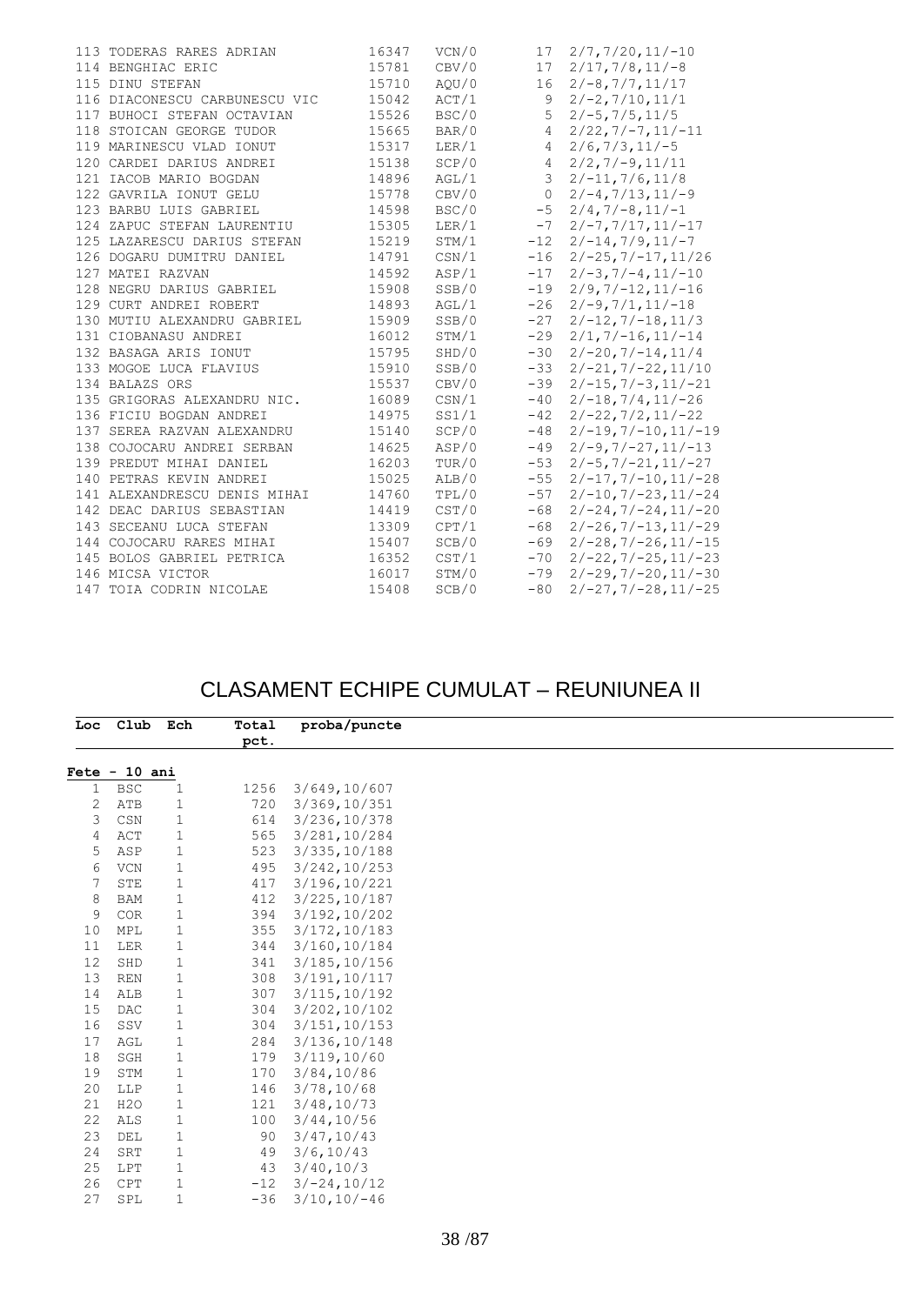|              | <b>Fete - 11 ani</b> |                            |              |                                                            |
|--------------|----------------------|----------------------------|--------------|------------------------------------------------------------|
| 1            | ATB                  | 1                          | 1665         | 1/461, 5/196, 8/508, 12/500                                |
| $\mathbf{2}$ | SSV                  | $\mathbf 1$                | 1030         | 1/284, 5/186, 8/269, 12/291                                |
| 3            | STM                  | 1                          | 907          | 1/326, 5/172, 8/246, 12/163                                |
| 4            | CSP                  | 1                          | 904          | 1/220, 5/176, 8/235, 12/273                                |
| 5<br>6       | BSC                  | $\mathbf 1$                | 901          | 1/272, 5/174, 8/250, 12/205                                |
| 7            | CSW<br>SRT           | $1\,$<br>$\mathbf 1$       | 853<br>757   | 1/223, 5/180, 8/225, 12/225<br>1/209, 5/170, 8/165, 12/213 |
| 8            | STE                  | $\mathbf 1$                | 639          | 1/125, 5/168, 8/169, 12/177                                |
| 9            | <b>COR</b>           | $\mathbf 1$                | 625          | 1/134, 5/160, 8/197, 12/134                                |
| 10           | LER                  | $1\,$                      | 591          | 1/175, 5/166, 8/154, 12/96                                 |
| 11           | ACT                  | $\mathbf 1$                | 508          | 1/137, 5/164, 8/58, 12/149                                 |
| 12           | ALB                  | $\mathbf 1$                | 438          | 1/72, 5/162, 8/68, 12/136                                  |
| 13           | BAM                  | 1                          | 380          | 1/155,8/93,12/132                                          |
| 14<br>15     | SVU<br>AGL           | $\mathbf 1$<br>$\mathbf 1$ | 378<br>376   | 1/139,8/125,12/114<br>1/122,8/161,12/93                    |
| 16           | SGH                  | $\mathbf 1$                | 313          | 1/94,8/123,12/96                                           |
| 17           | LPT                  | 1                          | 231          | 1/71,8/59,12/101                                           |
| 18           | CSN                  | $\mathbf 1$                | 182          | 1/53, 8/77, 12/52                                          |
| 19           | PCT                  | $\mathbf 1$                | 178          | 1/45, 8/59, 12/74                                          |
| 20           | ANA                  | 1                          | 172          | 1/78,8/60,12/34                                            |
| 21           | ACN                  | $\mathbf 1$                | 130          | $1/39, 8/93, 12/-2$                                        |
| 22<br>23     | ASP                  | $\mathbf 1$                | 124<br>32    | 1/48, 8/16, 12/60                                          |
| 24           | SS1<br>LBC           | 1<br>$\mathbf 1$           | $-2$         | $1/6$ , 8/-22, 12/48<br>$1/-24, 8/-10, 12/32$              |
| 25           | SHD                  | 1                          | $-36$        | $1/-12, 8/-14, 12/-10$                                     |
|              |                      |                            |              |                                                            |
|              | Baieti - 10          | ani                        |              |                                                            |
| 1<br>2       | ATB<br><b>BSC</b>    | 1<br>$\mathbf 1$           | 1282<br>898  | 4/639, 9/643<br>4/498, 9/400                               |
| 3            | ASP                  | $\mathbf 1$                | 814          | 4/455, 9/359                                               |
| 4            | ACT                  | $\mathbf 1$                | 627          | 4/306, 9/321                                               |
| 5            | CSN                  | $\mathbf 1$                | 525          | 4/221, 9/304                                               |
| 6            | COR                  | 1                          | 471          | 4/239, 9/232                                               |
| 7            | LER                  | $\mathbf 1$                | 460          | 4/193, 9/267                                               |
| 8            | CPT                  | $\mathbf 1$                | 370          | 4/227, 9/143                                               |
| 9<br>10      | H2O<br>CSW           | 1<br>$\mathbf 1$           | 318<br>306   | 4/152, 9/166<br>4/170, 9/136                               |
| 11           | ALB                  | $\mathbf 1$                | 245          | 4/94, 9/151                                                |
| 12           | DEV                  | 1                          | 235          | 4/82, 9/153                                                |
| 13           | MSB                  | 1                          | 235          | 4/155, 9/80                                                |
| 14           | SSV                  | $\mathbf 1$                | 218          | 4/78,9/140                                                 |
| 15           | CST                  | $\mathbf 1$                | 214          | 4/130, 9/84                                                |
| 16           | LLP                  | 1                          | 177          | 4/89, 9/88                                                 |
| 17<br>18     | TSP<br>ALS           | 1<br>$\mathbf 1$           | 151<br>150   | 4/83, 9/68<br>4/61, 9/89                                   |
| 19           | ANA                  | $\mathbf 1$                | 126          | 4/74, 9/52                                                 |
| 20           | DEL                  | $\mathbf 1$                | 126          | 4/31, 9/95                                                 |
| 21           | SRT                  | $\mathbf 1$                | 102          | 4/27, 9/75                                                 |
| 22           | SHD                  | $\mathbf 1$                | 78           | 4/54, 9/24                                                 |
| 23           | DAC                  | $\mathbf 1$                | 44           | 4/31, 9/13                                                 |
| 24<br>25     | SPL<br>BCC           | $\mathbf 1$<br>$\mathbf 1$ | 4<br>0       | $4/-25,9/29$                                               |
|              |                      |                            |              |                                                            |
|              | Baieti - 11          | ani                        |              |                                                            |
| 1            | <b>BSC</b>           | $\mathbf 1$                | 1825         | 2/510,6/246,7/559,11/510                                   |
| 2<br>3       | ATB<br>SHD           | 1<br>$\mathbf 1$           | 1591<br>1585 | 2/468, 6/236, 7/482, 11/405<br>2/434, 6/226, 7/459, 11/466 |
| 4            | ASP                  | $\mathbf 1$                | 1536         | 2/435, 6/230, 7/449, 11/422                                |
| 5            | ACT                  | $\mathbf 1$                | 1205         | 2/314,6/224,7/378,11/289                                   |
| 6            | CST                  | $\mathbf 1$                | 1105         | 2/272, 6/222, 7/280, 11/331                                |
| 7            | ALB                  | $\mathbf 1$                | 1043         | 2/255, 6/218, 7/248, 11/322                                |
| 8            | REN                  | $1\,$                      | 1007         | 2/253, 6/216, 7/236, 11/302                                |
| 9            | STM                  | $\mathbf 1$                | 932          | 2/278, 6/220, 7/221, 11/213                                |
| 10<br>11     | BAM<br>AGL           | $\mathbf 1$<br>$\mathbf 1$ | 900<br>807   | 2/215, 6/214, 7/286, 11/185<br>2/180, 6/212, 7/222, 11/193 |
| 12           | $_{\rm PCT}$         | $\mathbf 1$                | 703          | 2/285, 7/191, 11/227                                       |
| 13           | LBC                  | $\mathbf 1$                | 610          | 2/210, 7/185, 11/215                                       |
| 14           | COR                  | $\mathbf 1$                | 605          | 2/237, 7/176, 11/192                                       |
| 15           | CPT                  | $\mathbf 1$                | 595          | 2/156, 6/206, 7/156, 11/77                                 |
| 16           | CSN                  | $\mathbf 1$                | 592          | 2/83, 6/208, 7/93, 11/208                                  |
| 17           | SS1                  | $\mathbf 1$<br>$\mathbf 1$ | 512          | 2/75, 6/204, 7/132, 11/101                                 |
| 18           | $_{\rm CTR}$         |                            | 508          | 2/185, 7/138, 11/185                                       |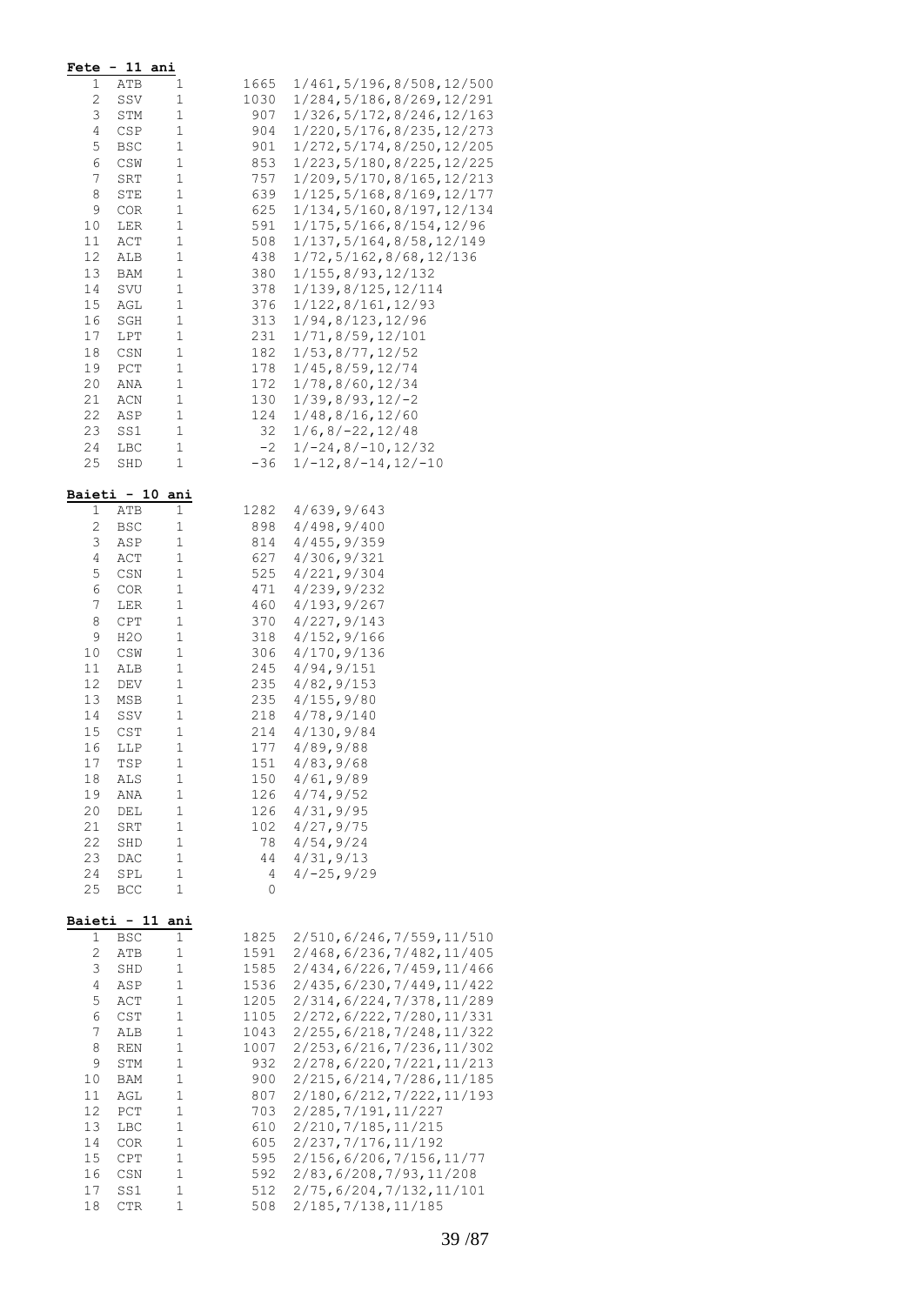|     | 19 MAR   | $-1$           | 442 2/106, 7/160, 11/176      |
|-----|----------|----------------|-------------------------------|
| 20. | LER      | $\mathbf{1}$   | 413 2/120, 6/210, 7/59, 11/24 |
|     | 21 DAC   | $\overline{1}$ | 387 2/90, 7/143, 11/154       |
|     | $22$ SRT | $\overline{1}$ | 286 2/107, 7/89, 11/90        |
|     | $23$ PET | $\overline{1}$ | 213 2/91, 7/39, 11/83         |
|     | 24 SSB   | $\overline{1}$ | 202 6/202                     |
|     | $25$ CBV |                |                               |
|     |          |                |                               |

### CLASAMENT GENERAL ECHIPE – REUNIUNEA II

| Loc | $_{\text{club}}$                 | Ech         | Total    | Total | Total  | F10      | F11 | <b>B10</b> | <b>B11</b>   |
|-----|----------------------------------|-------------|----------|-------|--------|----------|-----|------------|--------------|
|     |                                  |             | gen.     | pct.  | pct.   |          |     |            |              |
|     |                                  |             | pct.     | fete  | baieti |          |     |            |              |
| 1   | ATB                              | 1           | 40       | 20    | 20     | 9        | 11  | $11\,$     | 9            |
| 2   | <b>BSC</b>                       | 1           | 37       | 17    | 20     | 11       | 6   | 9          | 11           |
| 3   | ASP                              | 1           | 21       | 6     | 15     | 6        | 0   | 8          | 7            |
| 4   | ACT                              | 1           | 20       | 7     | 13     | 7        | 0   | 7          | 6            |
| 5   | $\mathbb{C}\mathbb{S}\mathbb{N}$ | 1           | 14       | 8     | 6      | 8        | 0   | 6          | 0            |
| 6   | STM                              | 1           | $10$     | 8     | 2      | 0        | 8   | 0          | $\mathbf{2}$ |
| 7   | COR                              | 1           | 9        | 4     | 5      | 2        | 2   | 5          | 0            |
| 8   | SSV                              | 1           | 9        | 9     | 0      | $\Omega$ | 9   | 0          | $\mathbf{0}$ |
| 9   | SHD                              | 1           | 8        | 0     | 8      | 0        | 0   | 0          | 8            |
| 10  | STE                              | 1           |          |       | 0      | 4        | 3   | 0          | 0            |
| 11  | CSP                              | 1           | 7        |       |        | 0        | 7   | Ω          | 0            |
| 12  | $\mathbb{CSW}$                   | 1           | 6        | 5     |        | 0        | 5   |            | 0            |
| 13  | ${\tt VCN}$                      | 1           | 5        | 5     | 0      | 5        | 0   | 0          | 0            |
| 14  | LER                              | 1           | 5        |       | 4      | 0        |     | 4          | 0            |
| 15  | CST                              | $\mathbf 1$ | 5        | O     | 5      | 0        | 0   | 0          | 5            |
| 16  | <b>BAM</b>                       | 1           | 4        | 3     |        | 3        | 0   | 0          |              |
| 17  | SRT                              | 1           | 4        | 4     | 0      | 0        | 4   | 0          | 0            |
| 18  | ALB                              | 1           | 4        | 0     | 4      | 0        | 0   | Ω          | 4            |
| 19  | CPT                              | 1           | 3        | 0     | 3      | 0        | 0   | 3          | 0            |
| 20  | <b>REN</b>                       | 1           | 3        | 0     | 3      | 0        | 0   | 0          | 3            |
| 21  | H2O                              | 1           | 2        | Ω     | 2      | 0        | 0   | 2          | 0            |
| 22  | MPL                              |             |          |       | Ω      |          |     | 0          | 0            |
| 23  | AGL                              | 1           | $\Omega$ | 0     | 0      | 0        | 0   | 0          | 0            |
|     |                                  |             |          |       |        |          |     |            |              |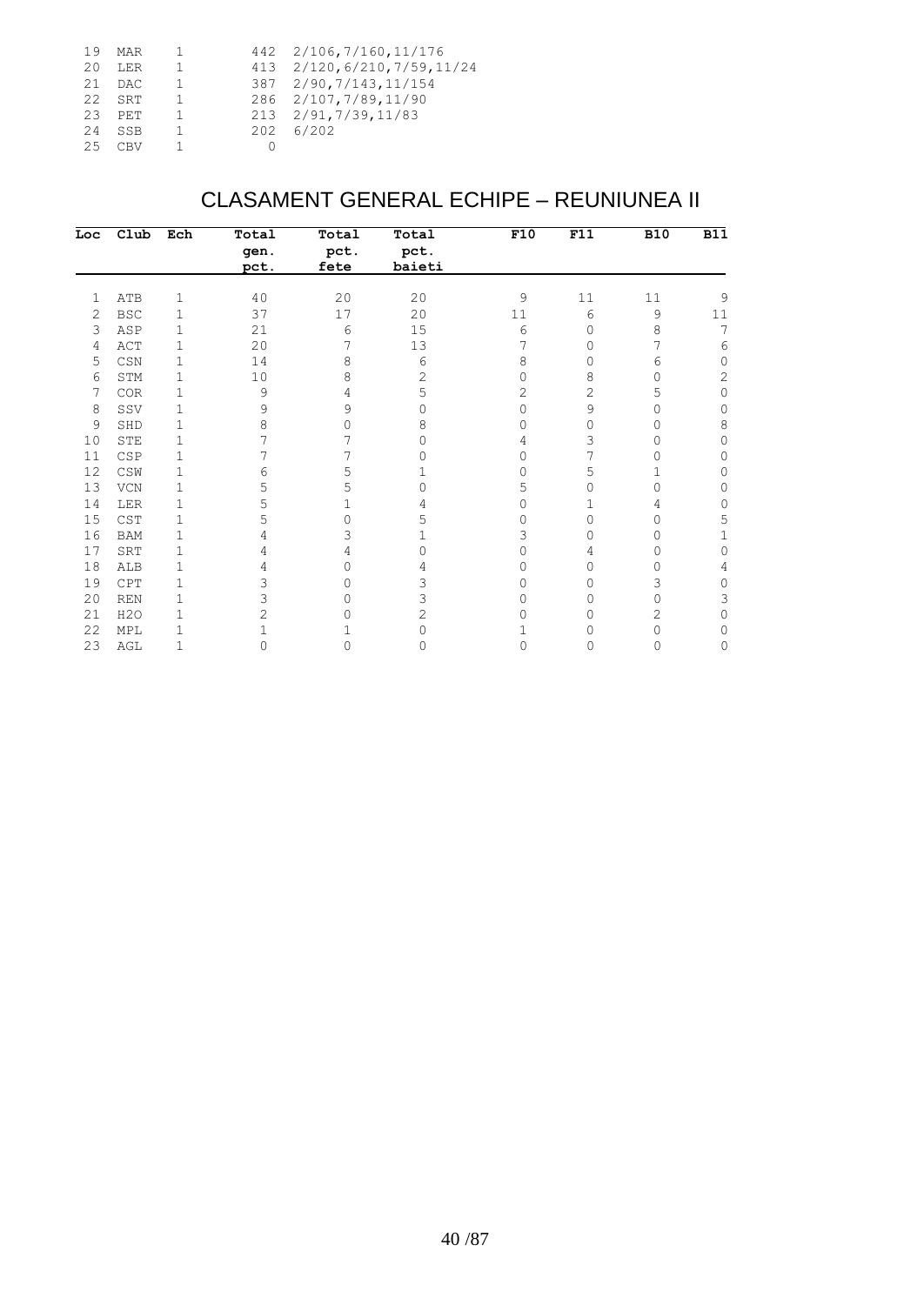# CAMPIONATUL NATIONAL DE POLIATLON COPII 10-11 ANI BACAU \* 17.11.2017 - 19.11.2017 \* Bazin: 50m 8 culoare

## CLASAMENT

Reuniunea: 3 Data: 18.11.2017

| 1<br>2<br>3<br>$\overline{4}$<br>5<br>6<br>7<br>8<br>9<br>10<br>11<br>12<br>13<br>14<br>15<br>16<br>17<br>18<br>19<br>20<br>21<br>22 | Proba: 50 m liber fem. 10 ani<br>ANDREI IARINA IOANA<br>FRUNZA INGRID IOANA<br>LAZAR TIMEEA MARIA<br>PARASCHIV EVA MARIA<br>MIHALCEA MARIA CAMELIA<br>BUTNARU ALEXANDRA MIHAELA<br>NICULAE TEODORA ANA MARIA<br>PREOTU MARIA ANTONIA<br>SURUGIU ANDRA GEORGIANA<br>VASS BRIGITTA<br>VOICU IOANA ALEXANDRA<br>PREDA IRINA ANA<br>ALEMNARITEI BRIANA ALEXAN<br>TRUSCA MELISA ANNE<br>COZMA IOANA<br>SILAGHI MIRIAM<br>BADRALEXI SOFIA MARIA<br>NITA ANDRA MARIA | 15963<br>16234<br>16301<br>15929<br>16235<br>12459<br>15966<br>15695<br>16409<br>16348<br>16304<br>16307<br>15962<br>14622<br>14796<br>16373                                                                                                                                      | 2007<br>2007<br>2007<br>2007<br>2007<br>2007<br>2007<br>2007<br>2007<br>2007<br>2007<br>2007<br>2007<br>2007<br>2007 | ATB<br>${\tt STE}$<br><b>BSC</b><br>ACT<br>STE<br>WIN<br>ATB<br>CSP<br>CPT<br>$\ensuremath{\text{VCN}}$<br>$_{\rm BSC}$<br><b>BSC</b><br><b>BSC</b><br>ASP<br>CSN | 00:31:63<br>00:31:92<br>00:31:95<br>00:32:30<br>00:32:58<br>00:32:72<br>00:33:26<br>00:33:36<br>00:33:55<br>00:33:56<br>00:33:57<br>00:33:62<br>00:33:87<br>00:34:06 | 114<br>109<br>106<br>104<br>103<br>102<br>101<br>100<br>99<br>98<br>97<br>96<br>95<br>94<br>93 |
|--------------------------------------------------------------------------------------------------------------------------------------|---------------------------------------------------------------------------------------------------------------------------------------------------------------------------------------------------------------------------------------------------------------------------------------------------------------------------------------------------------------------------------------------------------------------------------------------------------------|-----------------------------------------------------------------------------------------------------------------------------------------------------------------------------------------------------------------------------------------------------------------------------------|----------------------------------------------------------------------------------------------------------------------|-------------------------------------------------------------------------------------------------------------------------------------------------------------------|----------------------------------------------------------------------------------------------------------------------------------------------------------------------|------------------------------------------------------------------------------------------------|
|                                                                                                                                      |                                                                                                                                                                                                                                                                                                                                                                                                                                                               |                                                                                                                                                                                                                                                                                   |                                                                                                                      |                                                                                                                                                                   |                                                                                                                                                                      |                                                                                                |
|                                                                                                                                      |                                                                                                                                                                                                                                                                                                                                                                                                                                                               |                                                                                                                                                                                                                                                                                   |                                                                                                                      |                                                                                                                                                                   |                                                                                                                                                                      |                                                                                                |
|                                                                                                                                      |                                                                                                                                                                                                                                                                                                                                                                                                                                                               |                                                                                                                                                                                                                                                                                   |                                                                                                                      |                                                                                                                                                                   |                                                                                                                                                                      |                                                                                                |
|                                                                                                                                      |                                                                                                                                                                                                                                                                                                                                                                                                                                                               |                                                                                                                                                                                                                                                                                   |                                                                                                                      |                                                                                                                                                                   |                                                                                                                                                                      |                                                                                                |
|                                                                                                                                      |                                                                                                                                                                                                                                                                                                                                                                                                                                                               |                                                                                                                                                                                                                                                                                   |                                                                                                                      |                                                                                                                                                                   |                                                                                                                                                                      |                                                                                                |
|                                                                                                                                      |                                                                                                                                                                                                                                                                                                                                                                                                                                                               |                                                                                                                                                                                                                                                                                   |                                                                                                                      |                                                                                                                                                                   |                                                                                                                                                                      |                                                                                                |
|                                                                                                                                      |                                                                                                                                                                                                                                                                                                                                                                                                                                                               |                                                                                                                                                                                                                                                                                   |                                                                                                                      |                                                                                                                                                                   |                                                                                                                                                                      |                                                                                                |
|                                                                                                                                      |                                                                                                                                                                                                                                                                                                                                                                                                                                                               |                                                                                                                                                                                                                                                                                   |                                                                                                                      |                                                                                                                                                                   |                                                                                                                                                                      |                                                                                                |
|                                                                                                                                      |                                                                                                                                                                                                                                                                                                                                                                                                                                                               |                                                                                                                                                                                                                                                                                   |                                                                                                                      |                                                                                                                                                                   |                                                                                                                                                                      |                                                                                                |
|                                                                                                                                      |                                                                                                                                                                                                                                                                                                                                                                                                                                                               |                                                                                                                                                                                                                                                                                   |                                                                                                                      |                                                                                                                                                                   |                                                                                                                                                                      |                                                                                                |
|                                                                                                                                      |                                                                                                                                                                                                                                                                                                                                                                                                                                                               |                                                                                                                                                                                                                                                                                   |                                                                                                                      |                                                                                                                                                                   |                                                                                                                                                                      |                                                                                                |
|                                                                                                                                      |                                                                                                                                                                                                                                                                                                                                                                                                                                                               |                                                                                                                                                                                                                                                                                   |                                                                                                                      |                                                                                                                                                                   |                                                                                                                                                                      |                                                                                                |
|                                                                                                                                      |                                                                                                                                                                                                                                                                                                                                                                                                                                                               |                                                                                                                                                                                                                                                                                   |                                                                                                                      |                                                                                                                                                                   |                                                                                                                                                                      |                                                                                                |
|                                                                                                                                      |                                                                                                                                                                                                                                                                                                                                                                                                                                                               |                                                                                                                                                                                                                                                                                   |                                                                                                                      |                                                                                                                                                                   |                                                                                                                                                                      |                                                                                                |
|                                                                                                                                      |                                                                                                                                                                                                                                                                                                                                                                                                                                                               |                                                                                                                                                                                                                                                                                   |                                                                                                                      |                                                                                                                                                                   |                                                                                                                                                                      |                                                                                                |
|                                                                                                                                      |                                                                                                                                                                                                                                                                                                                                                                                                                                                               |                                                                                                                                                                                                                                                                                   |                                                                                                                      |                                                                                                                                                                   | 00:34:23                                                                                                                                                             |                                                                                                |
|                                                                                                                                      |                                                                                                                                                                                                                                                                                                                                                                                                                                                               |                                                                                                                                                                                                                                                                                   | 2007                                                                                                                 | MSM                                                                                                                                                               | 00:34:46                                                                                                                                                             | 92                                                                                             |
|                                                                                                                                      |                                                                                                                                                                                                                                                                                                                                                                                                                                                               | 16346                                                                                                                                                                                                                                                                             | 2007                                                                                                                 | $\ensuremath{\text{VCN}}$                                                                                                                                         | 00:34:55                                                                                                                                                             | 91                                                                                             |
|                                                                                                                                      |                                                                                                                                                                                                                                                                                                                                                                                                                                                               | 16448                                                                                                                                                                                                                                                                             | 2007                                                                                                                 | MPL                                                                                                                                                               | 00:34:68                                                                                                                                                             | $90$                                                                                           |
|                                                                                                                                      | BOLEACU PAULA MARIA                                                                                                                                                                                                                                                                                                                                                                                                                                           | 15870                                                                                                                                                                                                                                                                             | 2007                                                                                                                 | SSV                                                                                                                                                               | 00:34:71                                                                                                                                                             | 89                                                                                             |
|                                                                                                                                      | STANCU AIDA MARIA                                                                                                                                                                                                                                                                                                                                                                                                                                             | 14827                                                                                                                                                                                                                                                                             | 2007                                                                                                                 | MPL                                                                                                                                                               | 00:34:78                                                                                                                                                             | $8\,8$                                                                                         |
|                                                                                                                                      | KISS KAMILLA CSENGE                                                                                                                                                                                                                                                                                                                                                                                                                                           | 15150                                                                                                                                                                                                                                                                             | 2007                                                                                                                 | COR                                                                                                                                                               | 00:34:85                                                                                                                                                             | 87                                                                                             |
|                                                                                                                                      | VISINESCU OANA NICOLETA                                                                                                                                                                                                                                                                                                                                                                                                                                       | 15711                                                                                                                                                                                                                                                                             | 2007                                                                                                                 | AQU                                                                                                                                                               | 00:34:86                                                                                                                                                             | 86                                                                                             |
| 23                                                                                                                                   | APETREI ELENA CLARA                                                                                                                                                                                                                                                                                                                                                                                                                                           | 15921                                                                                                                                                                                                                                                                             | 2007                                                                                                                 | SCP                                                                                                                                                               | 00:35:04                                                                                                                                                             |                                                                                                |
| 24                                                                                                                                   | MIHAI TEODORA MARIA                                                                                                                                                                                                                                                                                                                                                                                                                                           | 15720                                                                                                                                                                                                                                                                             | 2007                                                                                                                 | AGL                                                                                                                                                               | 00:35:06                                                                                                                                                             |                                                                                                |
| 25                                                                                                                                   | VANGHELESCU MIRUNA                                                                                                                                                                                                                                                                                                                                                                                                                                            | 16295                                                                                                                                                                                                                                                                             | 2007                                                                                                                 | <b>BSC</b>                                                                                                                                                        | 00:35:39                                                                                                                                                             | 84<br>83                                                                                       |
| 26                                                                                                                                   | ARGESANU MARIA ALEXIA                                                                                                                                                                                                                                                                                                                                                                                                                                         | 14605                                                                                                                                                                                                                                                                             | 2007                                                                                                                 | ASP                                                                                                                                                               | 00:35:45                                                                                                                                                             | $8\sqrt{2}$                                                                                    |
| 27                                                                                                                                   | BREZAN SARA MARIA                                                                                                                                                                                                                                                                                                                                                                                                                                             | 15492                                                                                                                                                                                                                                                                             | 2007                                                                                                                 | $\mathbb{C}\mathbb{S}\mathbb{N}$                                                                                                                                  | 00:35:50                                                                                                                                                             | $8\,1$                                                                                         |
| 28                                                                                                                                   | OANCEA MARIA TEODORA                                                                                                                                                                                                                                                                                                                                                                                                                                          | 14708                                                                                                                                                                                                                                                                             | 2007                                                                                                                 | <b>REN</b>                                                                                                                                                        | 00:35:54                                                                                                                                                             | $8\,0$                                                                                         |
| 29                                                                                                                                   | MUNTEANU MARIA                                                                                                                                                                                                                                                                                                                                                                                                                                                | 15928                                                                                                                                                                                                                                                                             | 2007                                                                                                                 | ACT                                                                                                                                                               | 00:35:72                                                                                                                                                             | 79                                                                                             |
| 30                                                                                                                                   | CICEU CRISTA PETRA                                                                                                                                                                                                                                                                                                                                                                                                                                            | 15888                                                                                                                                                                                                                                                                             | 2007                                                                                                                 | BAM                                                                                                                                                               | 00:35:76                                                                                                                                                             | 78                                                                                             |
| 31                                                                                                                                   |                                                                                                                                                                                                                                                                                                                                                                                                                                                               | 15801                                                                                                                                                                                                                                                                             | 2007                                                                                                                 | SHD                                                                                                                                                               |                                                                                                                                                                      | 77                                                                                             |
| 32                                                                                                                                   | LUNGU BIANCA IOANA<br>ARHIRE ROXANA MARIA                                                                                                                                                                                                                                                                                                                                                                                                                     | 15964                                                                                                                                                                                                                                                                             | 2007                                                                                                                 | ATB                                                                                                                                                               | 00:35:77<br>00:35:86                                                                                                                                                 | 76                                                                                             |
| 32                                                                                                                                   | LUTA SARA MARIA                                                                                                                                                                                                                                                                                                                                                                                                                                               | 15431                                                                                                                                                                                                                                                                             | 2007                                                                                                                 |                                                                                                                                                                   |                                                                                                                                                                      | 76                                                                                             |
|                                                                                                                                      |                                                                                                                                                                                                                                                                                                                                                                                                                                                               |                                                                                                                                                                                                                                                                                   |                                                                                                                      | LLP                                                                                                                                                               | 00:35:86                                                                                                                                                             | 74                                                                                             |
| 34                                                                                                                                   | PIRVU MIHAELA ADRIANA                                                                                                                                                                                                                                                                                                                                                                                                                                         | 14626                                                                                                                                                                                                                                                                             | 2007                                                                                                                 | ASP                                                                                                                                                               | 00:36:02                                                                                                                                                             |                                                                                                |
| 35                                                                                                                                   | DORCEA ANDREEA CAMELIA                                                                                                                                                                                                                                                                                                                                                                                                                                        | 15308                                                                                                                                                                                                                                                                             | 2007                                                                                                                 | LER                                                                                                                                                               | 00:36:27                                                                                                                                                             | 73                                                                                             |
| 36                                                                                                                                   | FULEA SARA MARIA                                                                                                                                                                                                                                                                                                                                                                                                                                              | 15965                                                                                                                                                                                                                                                                             | 2007                                                                                                                 | ATB                                                                                                                                                               | 00:36:30                                                                                                                                                             | 72                                                                                             |
| 37                                                                                                                                   | BERTEA ALINA RIANA                                                                                                                                                                                                                                                                                                                                                                                                                                            | 16015                                                                                                                                                                                                                                                                             | 2007                                                                                                                 | STM                                                                                                                                                               | 00:36:38                                                                                                                                                             | 71<br>70                                                                                       |
| 38                                                                                                                                   | COVACIU BOGDANA STEFANIA                                                                                                                                                                                                                                                                                                                                                                                                                                      | 16198                                                                                                                                                                                                                                                                             | 2007                                                                                                                 | TUR                                                                                                                                                               | 00:36:62                                                                                                                                                             | 69                                                                                             |
|                                                                                                                                      |                                                                                                                                                                                                                                                                                                                                                                                                                                                               |                                                                                                                                                                                                                                                                                   |                                                                                                                      |                                                                                                                                                                   |                                                                                                                                                                      |                                                                                                |
|                                                                                                                                      |                                                                                                                                                                                                                                                                                                                                                                                                                                                               |                                                                                                                                                                                                                                                                                   |                                                                                                                      |                                                                                                                                                                   |                                                                                                                                                                      | 67                                                                                             |
|                                                                                                                                      |                                                                                                                                                                                                                                                                                                                                                                                                                                                               |                                                                                                                                                                                                                                                                                   |                                                                                                                      |                                                                                                                                                                   |                                                                                                                                                                      |                                                                                                |
|                                                                                                                                      |                                                                                                                                                                                                                                                                                                                                                                                                                                                               |                                                                                                                                                                                                                                                                                   |                                                                                                                      |                                                                                                                                                                   |                                                                                                                                                                      |                                                                                                |
|                                                                                                                                      |                                                                                                                                                                                                                                                                                                                                                                                                                                                               |                                                                                                                                                                                                                                                                                   |                                                                                                                      |                                                                                                                                                                   |                                                                                                                                                                      |                                                                                                |
| 44                                                                                                                                   |                                                                                                                                                                                                                                                                                                                                                                                                                                                               | 16272                                                                                                                                                                                                                                                                             |                                                                                                                      |                                                                                                                                                                   | 00:36:80                                                                                                                                                             |                                                                                                |
|                                                                                                                                      | POP MARIA ROXANA                                                                                                                                                                                                                                                                                                                                                                                                                                              |                                                                                                                                                                                                                                                                                   |                                                                                                                      |                                                                                                                                                                   |                                                                                                                                                                      |                                                                                                |
|                                                                                                                                      | CORBU ALEXANDRA MARIA                                                                                                                                                                                                                                                                                                                                                                                                                                         | 15776                                                                                                                                                                                                                                                                             | 2007                                                                                                                 | CBV                                                                                                                                                               | 00:37:07                                                                                                                                                             |                                                                                                |
| 47                                                                                                                                   | REMETE MIRESTEAN DARIA                                                                                                                                                                                                                                                                                                                                                                                                                                        | 15856                                                                                                                                                                                                                                                                             | 2007                                                                                                                 | ALB                                                                                                                                                               | 00:37:09                                                                                                                                                             |                                                                                                |
| 47                                                                                                                                   | SZEKERES ARIENN                                                                                                                                                                                                                                                                                                                                                                                                                                               | 15671                                                                                                                                                                                                                                                                             | 2007                                                                                                                 | H2O                                                                                                                                                               | 00:37:09                                                                                                                                                             |                                                                                                |
|                                                                                                                                      | NITESCU EVA MARIA                                                                                                                                                                                                                                                                                                                                                                                                                                             | 15287                                                                                                                                                                                                                                                                             | 2007                                                                                                                 | ALS                                                                                                                                                               | 00:37:14                                                                                                                                                             |                                                                                                |
|                                                                                                                                      | BOGATEAN SARA GLORIA                                                                                                                                                                                                                                                                                                                                                                                                                                          | 16278                                                                                                                                                                                                                                                                             | 2007                                                                                                                 | CSW                                                                                                                                                               | 00:37:21                                                                                                                                                             |                                                                                                |
| 51                                                                                                                                   | ZIMA MARIA ALINA                                                                                                                                                                                                                                                                                                                                                                                                                                              | 16244                                                                                                                                                                                                                                                                             | 2007                                                                                                                 | SRT                                                                                                                                                               | 00:37:26                                                                                                                                                             |                                                                                                |
|                                                                                                                                      |                                                                                                                                                                                                                                                                                                                                                                                                                                                               | 14643                                                                                                                                                                                                                                                                             | 2007                                                                                                                 | ASP                                                                                                                                                               | 00:37:26                                                                                                                                                             |                                                                                                |
|                                                                                                                                      | TUDORESCU AFRODITI MARIA                                                                                                                                                                                                                                                                                                                                                                                                                                      | 15056                                                                                                                                                                                                                                                                             | 2007                                                                                                                 | DAC                                                                                                                                                               | 00:37:27                                                                                                                                                             |                                                                                                |
|                                                                                                                                      | BERINDE MARA                                                                                                                                                                                                                                                                                                                                                                                                                                                  | 15885                                                                                                                                                                                                                                                                             | 2007                                                                                                                 | BAM                                                                                                                                                               | 00:37:33                                                                                                                                                             |                                                                                                |
|                                                                                                                                      |                                                                                                                                                                                                                                                                                                                                                                                                                                                               |                                                                                                                                                                                                                                                                                   |                                                                                                                      |                                                                                                                                                                   |                                                                                                                                                                      |                                                                                                |
|                                                                                                                                      |                                                                                                                                                                                                                                                                                                                                                                                                                                                               |                                                                                                                                                                                                                                                                                   |                                                                                                                      |                                                                                                                                                                   |                                                                                                                                                                      | 53<br>53                                                                                       |
|                                                                                                                                      |                                                                                                                                                                                                                                                                                                                                                                                                                                                               |                                                                                                                                                                                                                                                                                   |                                                                                                                      |                                                                                                                                                                   |                                                                                                                                                                      |                                                                                                |
|                                                                                                                                      | 39                                                                                                                                                                                                                                                                                                                                                                                                                                                            | CROITORU ADELA IOANA<br>40<br>SARKANY MELINDA SAROLTA<br>41 CIOINEAG CATERINA ALEXIA<br>42 ION MIRUNA ALEXANDRA<br>43<br>DATTOLA ANTONIA<br>ION ANADIANA<br>45<br>46<br>49<br>50<br>51 MIRCEA COSMINA IOANA<br>53<br>54<br>SVEDUNEAC DIANA ANDREEA<br>55<br>55 BLAGA MARIA OLIVIA | 16153<br>15878<br>16073<br>15716<br>15873<br>15883<br>16282<br>15634                                                 | 2007<br>2007<br>2007<br>2007<br>2007<br>2007<br>2007<br>2007<br>2007<br>41 / 87                                                                                   | LER<br>STG<br>$\mathbb{CSN}{}$<br>AGL<br>SSV<br>LER<br>BAM<br>SGH<br>DEL                                                                                             | 00:36:63<br>00:36:64<br>00:36:65<br>00:36:70<br>00:36:71<br>00:36:90<br>00:37:34<br>00:37:34   |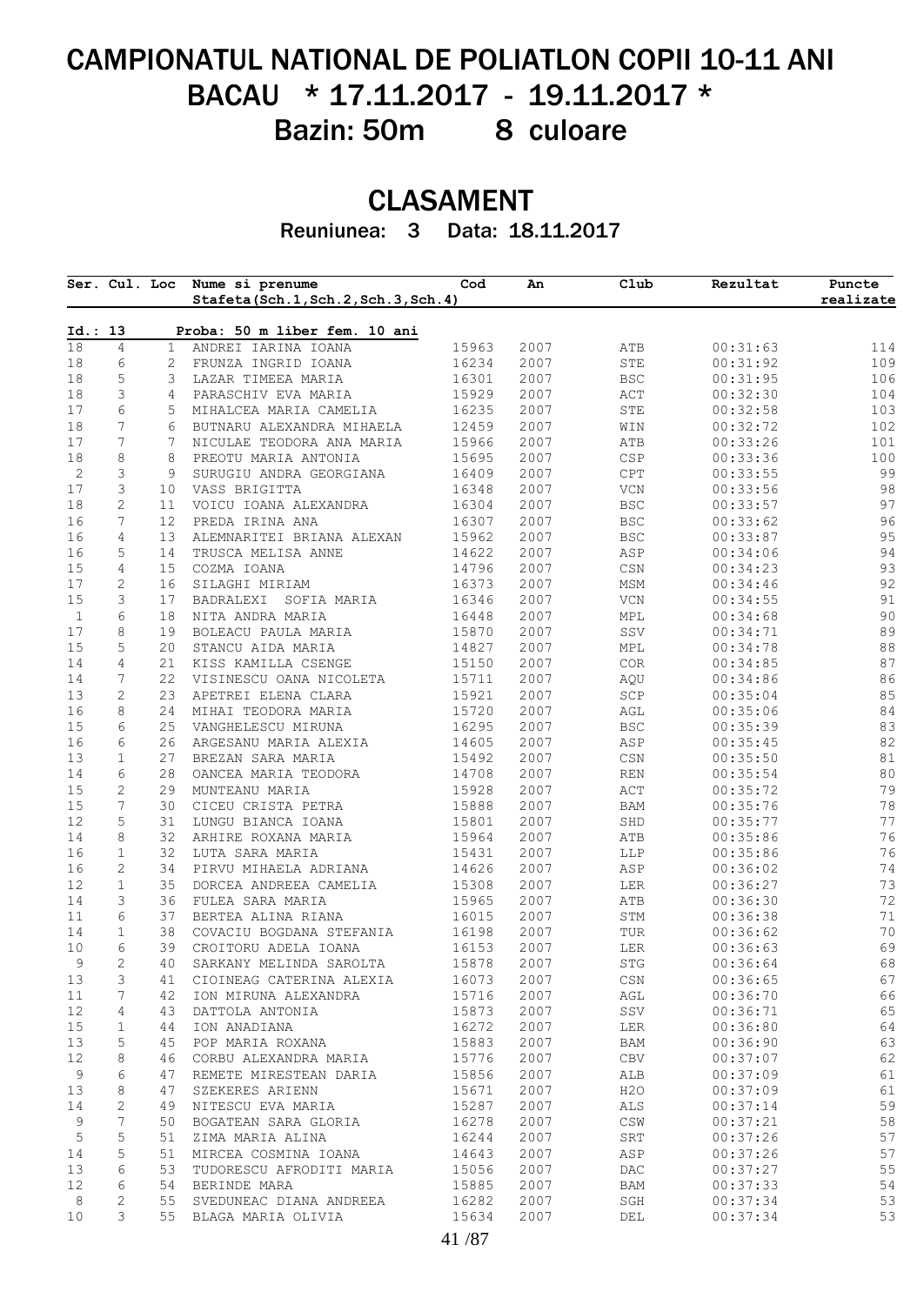| 13              | 4              | 57  | PATRASCU RAISA STEFANIA   | 15052 | 2007 | DAC          | 00:37:40 | 51              |
|-----------------|----------------|-----|---------------------------|-------|------|--------------|----------|-----------------|
| 13              | 7              | 58  | CERNAUTANU ROBERTA ANA    | 16302 | 2007 | <b>BSC</b>   | 00:37:42 | 50              |
| 12              | 3              | 59  | TARANTIS MAIA GABRIELA    | 15055 | 2007 | <b>DAC</b>   | 00:37:65 | 49              |
| 12              | 7              | 60  | VASILESCU EMA CRISTINA    | 16294 | 2007 | <b>BSC</b>   | 00:37:66 | 48              |
| 12              | 2              | 61  | IMRE KEDVES REKA          | 16190 | 2007 | MSW          | 00:37:71 | 47              |
| 4               | $\overline{4}$ | 62  | NAGY ETELKA ABIGEL        | 16354 | 2007 | $_{\tt CST}$ | 00:37:73 | 46              |
| 8               | 5              | 63  | CRACIUN DARIA ALESIA      | 15876 | 2007 | <b>STG</b>   | 00:37:76 | 45              |
| $7\phantom{.0}$ | 8              | 64  | SINESCU ALEXIA MARIA      | 15678 | 2007 | REN          | 00:37:80 | 44              |
| 10              | 7              | 65  | TATAR MAIA                | 16345 | 2007 | VCN          | 00:37:81 | 43              |
| 11              | $\mathbf{1}$   | 66  | COZMA ROBERTA ALEXANDRA   | 15782 | 2007 | <b>CBV</b>   | 00:37:91 | 42              |
| 10              | $\mathbf 1$    | 67  | MARIN IOANA ALEXANDRA     | 16230 | 2007 | SPL          | 00:38:08 | 41              |
| 5               | 8              | 68  | CRUCIANU MONICA ALEXANDRA | 14793 | 2007 | CSN          | 00:38:09 | $40$            |
| 11              | 5              | 69  | PETREA ANDREEA LACRAMIORA | 15718 | 2007 | AGL          | 00:38:13 | 39              |
| 9               | 3              | 70  | GIDEI LARISA MARIA        | 15803 | 2007 | SHD          | 00:38:39 | 38              |
| 3               | $\mathbf 1$    | 71  | ZSEBE ANNA ILONA          | 15855 | 2007 | ALB          | 00:38:53 | 37              |
| 10              | 4              | 72  | DRAGOI MARIA              | 16242 | 2007 | MSB          | 00:38:63 | 36              |
| 11              | 4              | 72  | ANTON CRINA MARIANA       | 15121 | 2007 | ANA          | 00:38:63 | 36              |
| 11              | 8              | 74  | HRIB MARIA                | 15591 | 2007 | CJI          | 00:38:65 | 34              |
| 8               | 4              | 75  | POPA MARIA ROBERTA        | 16164 | 2007 | LER          | 00:38:73 | 33              |
| 11              | 2              | 76  | RASADEAN MAIA ALEXANDRA   | 16132 | 2007 | STM          | 00:38:74 | 32              |
| $\mathsf S$     | 6              | 77  | FURTUNA MARIA             | 15947 | 2007 | SPL          | 00:38:77 | 31              |
| 9               | 4              | 78  | CURTICAPEAN IRISZ ANTONIA | 15673 | 2007 | H2O          | 00:38:78 | 30              |
| 6               | 6              | 79  | GIROVANU ANDREA DENISA    | 15922 | 2007 | SCP          | 00:38:84 | 29              |
| 9               | 8              | 79  | TRAISTARU AMALIA ANDREEA  | 15246 | 2007 | ALS          | 00:38:84 | 29              |
| $\mathsf 9$     | $\mathbf 1$    | 81  | MAFTEI DENISA             | 14797 | 2007 | CSN          | 00:39:00 | 27              |
| 11              | 3              | 82  | COSTANDACHE CAROLINA      | 15715 | 2007 | AGL          | 00:39:08 | 26              |
| 8               | 8              | 83  | STAMATE DARIA MARIA       | 14528 | 2007 | SGL          | 00:39:24 | 25              |
| $\mathbf 1$     | 5              | 84  | HERBAN MARIA DENISA       | 15800 | 2007 | SHD          | 00:39:52 | 24              |
| 7               | 5              | 85  | CRACIUN NICOLA AIANA      | 15877 | 2007 | <b>STG</b>   | 00:39:57 | 23              |
| 8               | 3              | 86  | VULTURESCU ALESSIA IOANA  | 16303 | 2007 | <b>BSC</b>   | 00:39:65 | 22              |
| $\overline{4}$  | $\mathsf S$    | 87  | ILOVICEANU MARIA GEORGIAN | 15797 | 2007 | SHD          | 00:39:76 | 21              |
| 8               | 7              | 88  | MAICAN ALEXANDRA MARIA    | 16159 | 2007 | LER          | 00:39:77 | 20              |
| 7               | 7              | 89  | NOVACEAN AMALIA COSMINA   | 15845 | 2007 | ALB          | 00:39:86 | 19              |
| 10              | $\overline{c}$ | 89  | SERBANESCU MARIA ALESSAND | 13971 | 2007 | TSP          | 00:39:86 | 19              |
| 6               | 8              | 91  | SECOBAN NATALIA ANDREEA   | 16285 | 2007 | SGH          | 00:39:98 | 17              |
| 3               | 7              | 92  | STEFAN DENISA MIHAELA     | 15759 | 2007 | SS1          | 00:40:04 | 16              |
| 4               | 3              | 93  | ZAMFIR MIRUNA GABRIELA    | 16174 | 2007 | LER          | 00:40:08 | 15              |
| $\mathbf 1$     | $\overline{4}$ | 94  | TOBA ANDREEA ATALINA      | 16473 | 2007 | SS7          | 00:40:19 | 14              |
| $\sqrt{2}$      | 7              | 95  | OLTEAN ALEXANDRA          | 16476 | 2007 | ASP          | 00:40:28 | 13              |
| 5               | 2              | 96  | NICOLAE MELANIA ANA MARIA | 15432 | 2007 | LLP          | 00:40:33 | 12              |
| $\,8\,$         | $\mathbf 1$    | 97  | ROGOJANU SARA             | 15911 | 2007 | SSB          | 00:40:43 | 11              |
| 2               | 5              | 98  | MOLDOVAN IASMINA          | 16014 | 2007 | STM          | 00:40:50 | $10$            |
| 8               | 6              | 99  | SOARE ANA MARIA           | 13495 | 2007 | LPT          | 00:40:71 | $\mathsf 9$     |
| 5               | $\overline{4}$ | 100 | ENACHE ALEXIA NICOLETA    | 15376 | 2007 | ASP          | 00:40:75 | 8               |
| 6               | 4              | 101 | IOSUB ELISABETA FLORENTIN | 16287 | 2007 | SGH          | 00:40:92 | $7\phantom{.0}$ |
| 3               | 3              | 102 | ALBU KARINA ANDREEA       | 15846 | 2007 | ALB          | 00:41:03 | 6               |
| 2               | 8              | 103 | DEGERATU ANDRADA GEORGIAN | 15900 | 2007 | <b>SCB</b>   | 00:41:06 | $\mathsf S$     |
| 4               | 6              | 104 | BABALAU ALEXIA STEFANIA   | 16200 | 2007 | TUR          | 00:41:07 | $\overline{4}$  |
| 6               | 5              | 105 | CARPENIS SIDONIA ELENA    | 15822 | 2007 | LPT          | 00:41:09 | $\mathcal{E}$   |
| $\overline{4}$  | 8              | 106 | TIMOFTE REBECA            | 15633 | 2007 | DEL          | 00:41:24 | $\overline{c}$  |
| $7\phantom{.}$  | $\sqrt{2}$     | 107 | SALCUDEAN RALUCA ELENA    | 15857 | 2007 | ALB          | 00:41:50 | $\mathbf{1}$    |
| 7               | 3              | 108 | ROMAN KARINA ALEXANDRA    | 16010 | 2007 | STM          | 00:41:57 | $-1$            |
| 9               | $\mathsf S$    | 109 | RUSE CLAUDIA ANGELICA     | 15967 | 2007 | <b>BSC</b>   | 00:41:68 | $-2$            |
| 4               | $\mathbf{2}$   | 110 | MELENCIUC SARAH TEODORA   | 15945 | 2007 | SPL          | 00:41:73 | $-3$            |
| 7               | 6              | 111 | RADULESCU MAYA ANDREEA    | 13986 | 2007 | CPT          | 00:41:88 | $-4$            |
| 3               | 5              | 112 | DRAGOMIR ANTONIA ELENA    | 16236 | 2007 | STE          | 00:41:90 | $-5$            |
| 5               | 3              | 113 | VISAN CRISTINA BIANCA     | 14649 | 2007 | ASP          | 00:41:98 | $-6$            |
| 6               | 7              | 114 | CIOBANU IOANA MONICA      | 15400 | 2007 | SCB          | 00:42:08 | $-7$            |
| 7               | $\mathbf 1$    | 115 | TELEGEANU IOANA ANDREEA   | 16232 | 2007 | SPL          | 00:42:41 | $-8$            |
| 6               | $\mathbf{2}$   | 116 | MEITA IARINA ANDREEA      | 15796 | 2007 | SHD          | 00:42:59 | $-9$            |
| 3               | 4              | 117 | VASILE DIANA IOANA        | 15955 | 2007 | SPL          | 00:42:69 | $-10$           |
| 6               | 3              | 118 | SAVA CARLA IOANA          | 15968 | 2007 | ATB          | 00:42:91 | $-11$           |
| 7               | 4              | 119 | MINEA IRINA               | 15672 | 2007 | H2O          | 00:43:08 | $-12$           |
| 4               | $\mathbf 1$    | 120 | BUCATARU MAYA STEFANIA    | 14794 | 2007 | CSN          | 00:43:35 | $-13$           |
| 3               | $\mathbf{2}$   | 121 | MOLDOVAN ALEXIA FLORINA   | 16199 | 2007 | TUR          | 00:43:82 | $-14$           |
| 5               | 7              | 122 | SVESTAC LAURA ALEXIA      | 16214 | 2007 | SRT          | 00:44:18 | $-15$           |
| 2               | 6              | 123 | STANEMIR DENISSA ALEXIA   | 16457 | 2007 | REN          | 00:44:58 | $-16$           |
| 4               | 7              | 124 | BOTEZ IOANA ALEXANDRA     | 15490 | 2007 | CSN          | 00:45:20 | $-17$           |
| 2               | 4              | 125 | ZAHARIA ALESSIA GEORGIANA | 15819 | 2007 | DEL          | 00:45:21 | $-18$           |
| $\overline{c}$  | 2              | 126 | MUSTATA ANA GABRIELA      | 16455 | 2007 | <b>REN</b>   | 00:45:22 | $-19$           |
| 6               | $\mathbf 1$    | 127 | GORCEA SABRINA ANA MARIA  | 16031 | 2007 | ASP          | 00:45:35 | $-20$           |
| $\mathbf 1$     | 3              | 128 | FULOP MELISSA             | 15799 | 2007 | SHD          | 00:45:45 | $-21$           |
| 5               | $\mathbf{1}$   | 129 | RACEANU ELENA ALEXANDRA   | 16237 | 2007 | STE          | 00:45:66 | $-22$           |
| 3               | 6              | 130 | BALU LUCIA IOANA          | 16016 | 2007 | STM          | 00:47:00 | $-23$           |
|                 |                |     |                           |       |      |              |          |                 |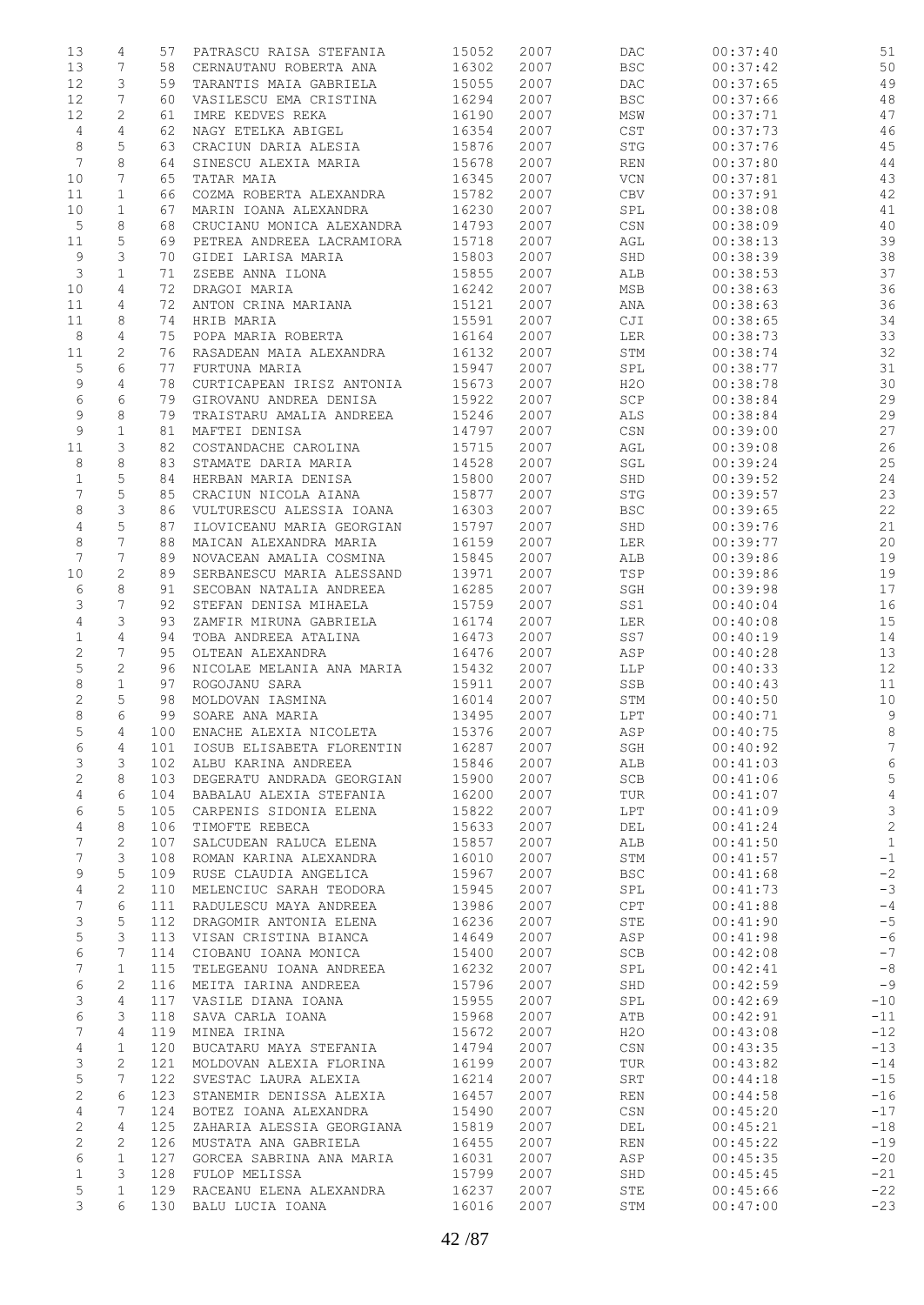| $\mathbf{2}$ | 1            | 131          | STANESCU MIHAELA JAQELINE      | 14586          | 2007         | ASP            | Descalif.            | $-10$    |
|--------------|--------------|--------------|--------------------------------|----------------|--------------|----------------|----------------------|----------|
| 10           | 5            | 131          | SABAU INGRID MONICA            | 15886          | 2007         | <b>BAM</b>     | Descalif.            | $-10$    |
| 16           | 3            | 132          | EFTIMIE BIANCA MARIA           | 16332          | 2007         | REN            | Descalif.            | $-10$    |
| 17           | 4            | 133          | GROSU ANA GEORGIANA            | 15930          | 2007         | ACT            | Descalif.            | $-10$    |
| 17           | 5            | 134          | TOADER FRANCESCA               | 16296          | 2007         | <b>BSC</b>     | Descalif.            | $-10$    |
| 18           | $\mathbf{1}$ | 135          | SAMUILA IRIS ALEXANDRA         | 15249          | 2007         | COR            | Descalif.            | $-10$    |
| Id.: 14      |              |              | Proba: 50 m liber masc. 10 ani |                |              |                |                      |          |
| 18           | 4            | $\mathbf{1}$ | BADEA ROBERT ANDREI            | 15969          | 2007         | ATB            | 00:30:68             | 111      |
| 18           | 5            | 2            | COMAN DARIUS STEFAN            | 15725          | 2007         | BAR            | 00:30:89             | 106      |
| 18           | 3            | 3            | TAKACS DOMINIK ROBERTO         | 15255          | 2007         | COR            | 00:30:90             | 103      |
| 18           | 7            | 4            | TAPIRLUIE MIHAI ANDREI         | 13968          | 2007         | TSP            | 00:31:58             | 101      |
| 17           | 5            | 5            | BRICEAG DARIUS GABRIEL         | 14949          | 2007         | CPT            | 00:31:63             | 100      |
| 17           | 3            | 6            | TEISANU DARIUS OCTAV           | 15932          | 2007         | ACT            | 00:31:94             | 99       |
| 17           | 4            | 7            | BONCIU MATEI STEFAN            | 16305          | 2007         | <b>BSC</b>     | 00:31:99             | 98       |
| 18           | 6            | 8            | NISTORESCU ALEXANDRU           | 13687          | 2007         | ${\rm CTR}$    | 00:32:09             | 97       |
| 18           | $\mathbf{2}$ | 9            | SIBISEANU DAVID ANDREI         | 15982          | 2007         | ATB            | 00:32:30             | 96       |
| 18           | $\mathbf 1$  | 10           | STAMATE GABRIEL LUCA           | 14601          | 2007         | ASP            | 00:32:48             | 95       |
| 16           | 5            | 11           | COJOCARU FLAVIUS C-TIN         | 14798          | 2007         | CSN            | 00:32:55             | 94       |
| 18           | 8            | 12           | DOBRE CRISTIAN ANDREI          | 16310          | 2007         | <b>BSC</b>     | 00:32:56             | 93       |
| 16           | $\mathbf{2}$ | 13           | HERMAN SZABO PETER             | 16275          | 2007         | $\mathbb{CSW}$ | 00:32:68             | 92       |
| 13           | 6            | 14           | CAZAN DAVID ANDREI             | 15935          | 2007         | ACT            | 00:32:84             | 91       |
| 16           | 4            | 15           | MAFTEI LEONARDO                | 14800          | 2007         | CSN            | 00:32:89             | 90       |
| 16           | 7            | 16           | MAJOR ERIK MARCIN              | 15256          | 2007         | COR            | 00:32:95             | 89       |
| 17           | 6            | 17           | CONSTANTIN MIHAI ANTONIO       | 16311          | 2007         | <b>BSC</b>     | 00:33:01             | 88       |
| 15           | 6            | 18           | OANTA RARES MIHAI              | 15428          | 2007         | LLP            | 00:33:07             | 87       |
| 17           | 7            | 19           | ENESCU ARMAND GUSTAV           | 15847          | 2007         | ALB            | 00:33:23             | 86       |
| 17           | $\mathbf{2}$ | 20           | ONISORU DARIUS CRISTIAN        | 15587          | 2007         | CJI            | 00:33:27             | 85       |
| 16           | 6            | 21           | GEORGESCU VLAD                 | 15973          | 2007         | ATB            | 00:33:30             | 84       |
| 16           | $\mathbf{1}$ | 22           | LUPU MATEI FILIP               | 16270          | 2007         | CPI            | 00:33:42             | 83       |
| 16           | 3            | 23           | CRACIUN PETRU ACHIM            | 15972          | 2007         | ATB            | 00:33:46             | 82       |
| 17           | $\mathbf 1$  | 23           | ILISUAN ALEX                   | 14417          | 2007         | $_{\tt CST}$   | 00:33:46             | 82       |
| 16           | 8            | 25           | DESPINA STEFAN IONUT           | 15113          | 2007         | ANA            | 00:33:47             | 80       |
| 13           | 4            | 26           | DELEU MIHNEA C-TIN             | 14799          | 2007         | CSN            | 00:33:49             | 79       |
| 15           | 8            | 27           | TROCIN STEFAN                  | 15872          | 2007         | SSV            | 00:33:54             | 78       |
| 17           | 8            | 27           | GAGYI BOTOND                   | 13899          | 2007         | H2O            | 00:33:54             | 78       |
| 14           | 4            | 29           | MORARU VLADUT ANDREI           | 15430          | 2007         | LLP            | 00:33:57             | 76       |
| 15           | 4            | 30           | MIHAI RARES ANDREI             | 15977          | 2007         | ATB            | 00:33:60             | 75       |
| 14           | 3            | 31           | MOIAN DUSA RARES               | 16180          | 2007         | MBV            | 00:33:63             | 74       |
| 14           | 7            | 32           | CALINIC RARES CRISTIAN         | 15933          | 2007         | ACT            | 00:33:69             | 73       |
| 14           | 6            | 33           | PETRE EDUARD IONUT             | 16269          | 2007         | CPI            | 00:33:79             | 72       |
| 14           | 8            | 34           | LUPU CRISTIAN ANDREI           | 14826          | 2007         | MPL            | 00:33:84             | 71       |
| $\mathbf{1}$ | 7            | 35           | BUCUR MARIO ALEXANDRU          | 16374          | 2007         | <b>BCC</b>     | 00:33:97             | 70       |
| 15           | 7            | 36           | BADEA RARES STEFAN             | 15934          | 2007         | ACT            | 00:34:10             | 69       |
| 15           | 5            | 37           | MUNTEAN RARES IONUT            | 15924          | 2007         | SCP            | 00:34:16             | 68       |
| 15           | $\mathbf{2}$ | 38           | RADU ALEXANDRU MARIO           | 16319          | 2007         | <b>BSC</b>     | 00:34:17             | 67       |
| 13           | $\mathbf{1}$ | 39           | RUSE MATEI IULIAN              | 14641          | 2007         | ASP            | 00:34:24             | 66       |
| 15           | $\mathbf 1$  | 40           | DUNA ANDREI VALENTIN           | 13976          | 2007         | CPT            | 00:34:50             | 65       |
| 10           | 3            | 41           | ARON MARIO ROBERT              | 14635          | 2007         | ASP            | 00:34:58             | 64       |
| $\sqrt{2}$   | $\mathbf 1$  | 42           | KOVACS GERGO CSANAD            | 13897          | 2007         | H2O            | 00:34:59             | 63       |
| 14           | $\mathbf{2}$ | 42           | ANTIMIR CESAR GABRIEL          | 16306          | 2007         | <b>BSC</b>     | 00:34:59             | 63       |
| 11           | 6            | 44           | MURARU EDWARD CRISTIAN         | 16318          | 2007         | <b>BSC</b>     | 00:34:63             | 61       |
| 15           | 3            | 45           | POPA ALEXANDRU RARES           | 16274          | 2007         | $\mathbb{CSW}$ | 00:34:70             | 60       |
| 13           | 5            | 46           | BORCEA NIKOLAS GEORGE          | 15717          | 2007         | AGL            | 00:34:71             | 59       |
| 8            | 4            |              |                                | 15143          | 2007         | <b>COR</b>     | 00:34:77             | 58       |
|              |              | 47           | COROIANU DANIEL                |                |              |                |                      | 57       |
| $\mathbf{2}$ | $\mathbf{2}$ | 48           | KACMAZ ENES                    | 16157<br>15971 | 2007         | LER            | 00:34:90             |          |
| 12           | 8            | 49           | BULICA IOAN                    |                | 2007         | ATB            | 00:34:95             | 56       |
| 13           | 3            | 50           | PETER ROBERT ALEXANDRU         | 15979          | 2007         | ATB            | 00:34:97             | 55       |
| 11           | 5            | 51           | GHERMAN IANIS ADRIAN           | 15879          | 2007         | STG            | 00:35:06             | 54       |
| 11           | 3            | 52           | LILEA ALBERT IONUT             | 13984          | 2007         | CPT            | 00:35:31             | 53       |
| 9            | 6            | 53           | FARCAS LAURENTIU CRISTIAN      | 16353          | 2007         | CST            | 00:35:44             | 52       |
| 12           | 7            | 54           | BLIDARU DAVID ANDREI           | 14589          | 2007         | ASP            | 00:35:45             | 51       |
| $\mathbf{1}$ | 5            | 55           | CHELU STEFAN MIHAI             | 14652          | 2007         | ASP            | 00:35:47             | 50       |
| 12           | 2            | 56           | POPA RARES CRISTIAN            | 15394          | 2007         | DEV            | 00:35:54             | 49       |
| 10           | 5            | 57           | MUSAT TIBERIU GABRIEL          | 16233          | 2007         | MSB            | 00:35:65             | 48       |
| 8            | 5            | 58           | SCHMIDT CHRISTIAN              | 15912          | 2007         | SSB            | 00:35:66             | 47       |
| 13           | 8            | 58           | MODORAN MIHNEA COSMIN          | 16162          | 2007         | LER            | 00:35:66             | 47       |
| 10           | 4            | 60           | LUNGU DAVID                    | 15863          | 2007         | SVU            | 00:35:68             | 45       |
| 13           | 2            | 61           | STROE DAVID IOAN               | 16172          | 2007         | LER            | 00:35:74             | 44       |
|              | 6            | 62           | MIHAILA ANDREI FLORIN          | 16316          | 2007         | <b>BSC</b>     | 00:35:85             | 43       |
| 12           |              |              |                                |                |              |                |                      | 42       |
| 5            | 4            | 63           | TIHENEA CRISTIAN ANDREI        | 15813          | 2007         | DEL            | 00:35:93             |          |
| 12           | 3            | 64           | IORDACHE MATEI ALEX.           | 15288          | 2007         | ALS            | 00:35:94             | 41       |
| 5<br>9       | 5<br>4       | 65           | TRENCHEA DARIUS MATEI          | 15838<br>16271 | 2007<br>2007 | BCC            | 00:35:96<br>00:35:99 | 40<br>39 |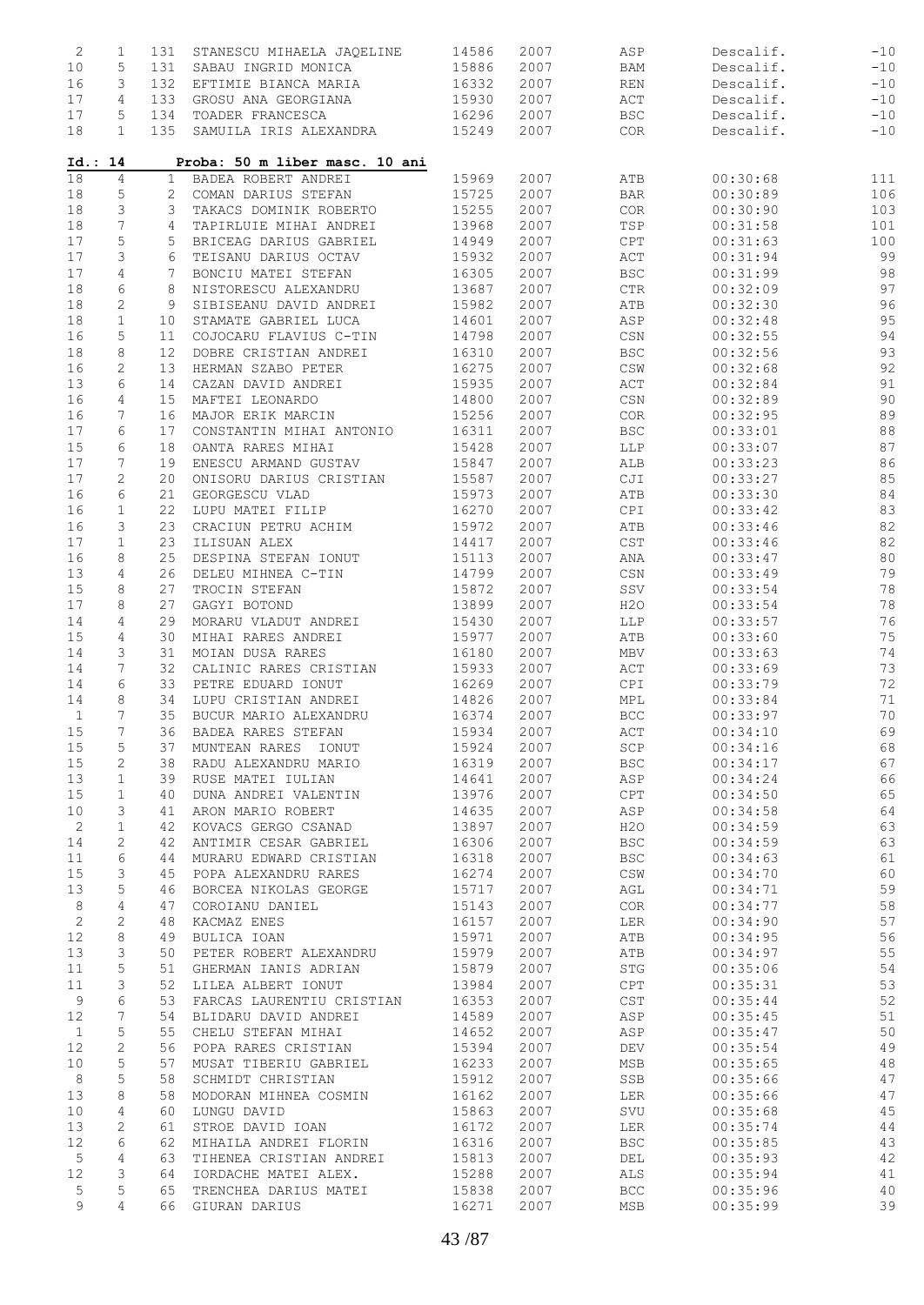| 7               | 7               | 67           | PURCAR MIRCEA                 | 15809 | 2007 | SHD                    | 00:36:04  | 38                        |
|-----------------|-----------------|--------------|-------------------------------|-------|------|------------------------|-----------|---------------------------|
| 11              | 4               | 67           | NEAGU CEZAR STEFAN            | 15871 | 2007 | SSV                    | 00:36:04  | 38                        |
| 11              | 8               | 69           | DRAGOIU MIHAI IONUT           | 14597 | 2007 | ASP                    | 00:36:07  | 36                        |
| 11              | 2               | 70           | DRAGOI DARIUS ANDREI          | 16241 | 2007 | MSB                    | 00:36:18  | 35                        |
| 10              | $\mathbf{1}$    | 71           | AGAPI DARIUS FLORIN           | 16283 | 2007 | SGH                    | 00:36:33  | 34                        |
| 8               | 6               | 72           | PINTIALA STEFAN ALEX.         | 16142 | 2007 | SS7                    | 00:36:34  | 33                        |
| 9               | 5               | 73           | MARANGOCI DARIUS GABRIEL      | 14596 | 2007 | ASP                    | 00:36:39  | 32                        |
| 10              | 7               | 74           | PISTOL ROBERT IONUT           | 13991 | 2007 | CPT                    | 00:36:44  | 31                        |
| 12              | $\overline{4}$  | 75           | GHEORGHIU AYAN                | 15850 | 2007 | ALB                    | 00:36:45  | $30$                      |
| 7               | 3               | 76           | GRIGORE ANDREI                | 15974 | 2007 | ATB                    | 00:36:67  | 29                        |
| 9               | 3               | 77           | ABRIHAN DAVID ANDREI          | 16093 | 2007 | DEV                    | 00:36:86  | 28                        |
| 7               | $\mathbf{2}$    | 78           | BUCUR TOMA                    | 16338 | 2007 | LER                    | 00:36:94  | 27                        |
| 8               | 7               | 79           | <b>JURJA CAROL</b>            | 16156 | 2007 | LER                    | 00:37:07  | 26                        |
| 9               | 7               | 80           | UTULEAC FLORIN ORLANDO        | 16128 | 2007 | SPL                    | 00:37:08  | 25                        |
| $\epsilon$      | 6               | 81           | MIREA RARES IONUT             | 15054 | 2007 | DAC                    | 00:37:16  | $2\,4$                    |
| 10              | 8               | 82           | SLAVIC ALEXANDER              | 15464 | 2007 | PET                    | 00:37:19  | 23                        |
| 8               | 8               | 83           | VOINEA SERGIU BOGDAN          | 16218 | 2007 | SRT                    | 00:37:31  | 22                        |
| 9               | 2               | 84           | ANTON BOGDAN                  | 16256 | 2007 | SRT                    | 00:37:38  | 21                        |
| 12              | $\mathbf{1}$    | 85           | DOBROGHI DAVID DUMITRU        | 15864 | 2007 | SVU                    | 00:37:56  | $20$                      |
| 5               | $\mathbf{1}$    | 86           | POPA VICTOR MARIAN            | 16240 | 2007 | MSB                    | 00:37:58  | 19                        |
| 9               | 8               | 87           | CHISCOP VLAD MIHAI            | 14606 | 2007 | ASP                    | 00:37:73  | 18                        |
| 10              | 6               | 87           | ALEXANDRU GABRIEL DAN         | 16146 | 2007 | LER                    | 00:37:73  | 18                        |
| 7               | 6               | 89           | ISTRATE ALEXANDRU MIHAI       | 13700 | 2007 | SGL                    | 00:37:79  | 16                        |
| $7\phantom{.0}$ | 5               | 90           | IORDACHE STEFAN               | 14675 | 2007 | ASP                    | 00:37:80  | 15                        |
| 11              | $\mathbf{1}$    | 91           | DUMITRACHE DAVID ANDREI       | 15684 | 2007 | ALS                    | 00:38:00  | 14                        |
| 6               | $\mathbf{2}$    | 92           | DIN LUCA STEFAN               | 15831 | 2007 | DAC                    | 00:38:06  | 13                        |
| 4               | 8               | 93           | BUDRIS PAUL PATRIK            | 15810 | 2007 | SHD                    | 00:38:08  | 12                        |
| 8               | 2               | 94           | SPIRIDON STEFAN               | 16092 | 2007 | $_{\mbox{\tiny{CSN}}}$ | 00:38:15  | 11                        |
| $\sqrt{2}$      | 6               | 95           | MARC ALBERT CATALIN           | 15853 | 2007 | ALB                    | 00:38:31  | $10$                      |
| 5               | 7               | 96           | PANTAZA VLADIMIR TEODOR       | 15811 | 2007 | DEL                    | 00:38:37  | $\,9$                     |
| 7               | $\mathbf 1$     | 97           | STANGACIU ALEXANDRU EUGEN     | 15983 | 2007 | ATB                    | 00:38:41  | $\,8\,$                   |
| 7               | 8               | 98           | MARINESCU STEFAN CALIN        | 15429 | 2007 | LLP                    | 00:38:74  | 7                         |
| 5               | 3               | 99           | CAZACU ANDREI LIVIU           | 15427 | 2007 | LLP                    | 00:38:80  | $\epsilon$                |
| 6               | 5               | 100          | OANCEA MARIUS VALENTIN        | 15953 | 2007 | SPL                    | 00:38:81  | $\mathsf S$               |
| 6               | 3               | 101          | DRAGOMIR ALEXANDRU NICOLA     | 15938 | 2007 | ACT                    | 00:39:04  | $\overline{4}$            |
| 6               | 7               | 102          | JURMA PAUL GABRIEL            | 16011 | 2007 | STM                    | 00:39:09  | $\ensuremath{\mathsf{3}}$ |
| 6               | 8               | 103          | MADARAS IOAN PIO VLADIMIR     | 15914 | 2007 | SSB                    | 00:39:46  | $\sqrt{2}$                |
| $\mathbf{2}$    | 4               | 104          | NEACSU MARIUS NICOLAE         | 15812 | 2007 | DEL                    | 00:39:47  | $\,1\,$                   |
| 8               | $\mathbf{1}$    | 104          | TENGHER STEFAN ILIE           | 15984 | 2007 | ASP                    | 00:39:47  | $\mathbf{1}$              |
| 3               | 3               | 106          | MIHAILOV LUCA ALEXANDRU       | 15425 | 2007 | LLP                    | 00:39:58  | $-2$                      |
| $\overline{4}$  | $7\phantom{.0}$ | 107          | SIMION ROBERT                 | 15848 | 2007 | ALB                    | 00:39:77  | $-3$                      |
| 2               | 8               | 108          | DAVID SIMON SEBASTIAN         | 16451 | 2007 | <b>REN</b>             | 00:39:98  | $-4$                      |
| 5               | 6               | 109          | DAVID MATEI                   | 15889 | 2007 | BAM                    | 00:40:19  | $-5$                      |
| $\overline{4}$  | $\mathbf{1}$    | 110          | ABOUD ADAM                    | 16145 | 2007 | LER                    | 00:40:37  | $-6$                      |
| 4               | 2               | 111          | GRIGORE PATRIS                | 16251 | 2007 | SRT                    | 00:40:40  | $-7$                      |
| $\mathbf{2}$    | 7               | 112          | CIOCIRLAN SEBASTIAN GABRI     | 15724 | 2007 | TSP                    | 00:40:46  | $-8$                      |
| $\overline{4}$  | 3               | 113          | BOCICAI IOAN ADRIAN           | 15970 | 2007 | ATB                    | 00:40:47  | $-9$                      |
| 5               | 8               | 114          | BARBU RAZVAN                  | 15854 | 2007 | ALB                    | 00:40:76  | $-10$                     |
| 3               | 4               | 115          | RUS MATEI                     | 16349 | 2007 | VCN                    | 00:40:87  | $-11$                     |
| 6               | $\mathbf{1}$    | 116          | CIUBOTARU ROBERT ANDREI       | 15936 | 2007 | ACT                    | 00:41:23  | $-12$                     |
| $\mathsf S$     | $\mathbf{2}$    | 117          | MATIAS ALEXANDRU              | 14801 | 2007 | CSN                    | 00:41:46  | $-13$                     |
| 1               | 4               | 118          | ONCEANU MATEI                 | 16454 | 2007 | <b>REN</b>             | 00:41:94  | $-14$                     |
| $\mathbf{2}$    | 5               | 119          | BERCARU RARES C-TIN           | 15951 | 2007 | SPL                    | 00:41:96  | $-15$                     |
| $\overline{4}$  | 5               | 120          | AGRIPINA ROBERT               | 15780 | 2007 | CBV                    | 00:42:30  | $-16$                     |
| 3               | 8               | 121          | MOCANU STEFAN GABRIEL         | 16071 | 2007 | CSN                    | 00:43:43  | $-17$                     |
| $\mathbf 1$     | 6               | 122          | BOBARNAC RADU                 | 15894 | 2007 | SCB                    | 00:43:75  | $-18$                     |
| $\mathbf 1$     | 3               | 123          | RASCOVSCHI STEFAN             | 16105 | 2007 | SCB                    | 00:43:95  | $-19$                     |
| 3               | 7               | 124          | SOAITA RARES ERIK             | 15851 | 2007 | ALB                    | 00:44:19  | $-20$                     |
| 3               | $\mathbf{2}$    | 125          | IORDACHE DAVID GABRIEL        | 16248 | 2007 | SRT                    | 00:45:09  | $-21$                     |
| $\sqrt{2}$      | 3               | 126          | SIMIONESCU ANDREI MIHAI       | 15538 | 2007 | CBV                    | 00:47:48  | $-22$                     |
| $\overline{7}$  | 4               | 127          | PREDA HRISTOFOR               | 15839 | 2007 | <b>BCC</b>             | 00:47:74  | $-23$                     |
| $\overline{4}$  | 6               | 128          | VLAICU ANTON NICOLAE          | 16072 | 2007 | $\mathbb{CSN}$         | Scut.med. | $\overline{0}$            |
| 3               | $\mathbf{1}$    | 129          | PRICOP PETRICA ADRIAN         | 16343 | 2007 | CSN                    | Descalif. | $-10$                     |
| $\,8\,$         | 3               | 129          | POCORA VLAD TEODOR            | 15114 | 2007 | ANA                    | Descalif. | $-10$                     |
| 12              | 5               | 130          | ABIT EIAN                     | 15842 | 2007 | <b>BCC</b>             | Descalif. | $-10$                     |
| 14              | $\mathbf{1}$    | 131          | STAN DAVID                    | 15869 | 2007 | LBR                    | Descalif. | $-10$                     |
|                 |                 |              |                               |       |      |                        |           |                           |
|                 | Id.: 15         |              | Proba: 200 m mixt fem. 11 ani |       |      |                        |           |                           |
| 15              | 5               | $\mathbf{1}$ | FABIAN SARA JULIA             | 14911 | 2006 | CSP                    | 02:35:32  | 98                        |
| 15              | 6               | 2            | URSU MARIA IOANA              | 15100 | 2006 | SSV                    | 02:40:04  | 93                        |
| 15              | 4               | 3            | OTOIU ANA CRISTIANA           | 11252 | 2006 | CPT                    | 02:40:78  | 90                        |
| 15              | 3               | 4            | CHIRITA CLARA MARIA           | 15412 | 2006 | ATB                    | 02:42:25  | $8\,8$                    |
| 14              | 5               | 5            | AXENTIOI ILINCA               | 15273 | 2006 | SGH                    | 02:43:08  | 87                        |
| 15              | $\mathbf 1$     | 6            | BAKO ANSTASIA MARIA           | 13043 | 2006 | COR.                   | 02:43:49  | 86                        |
|                 |                 |              |                               |       |      |                        |           |                           |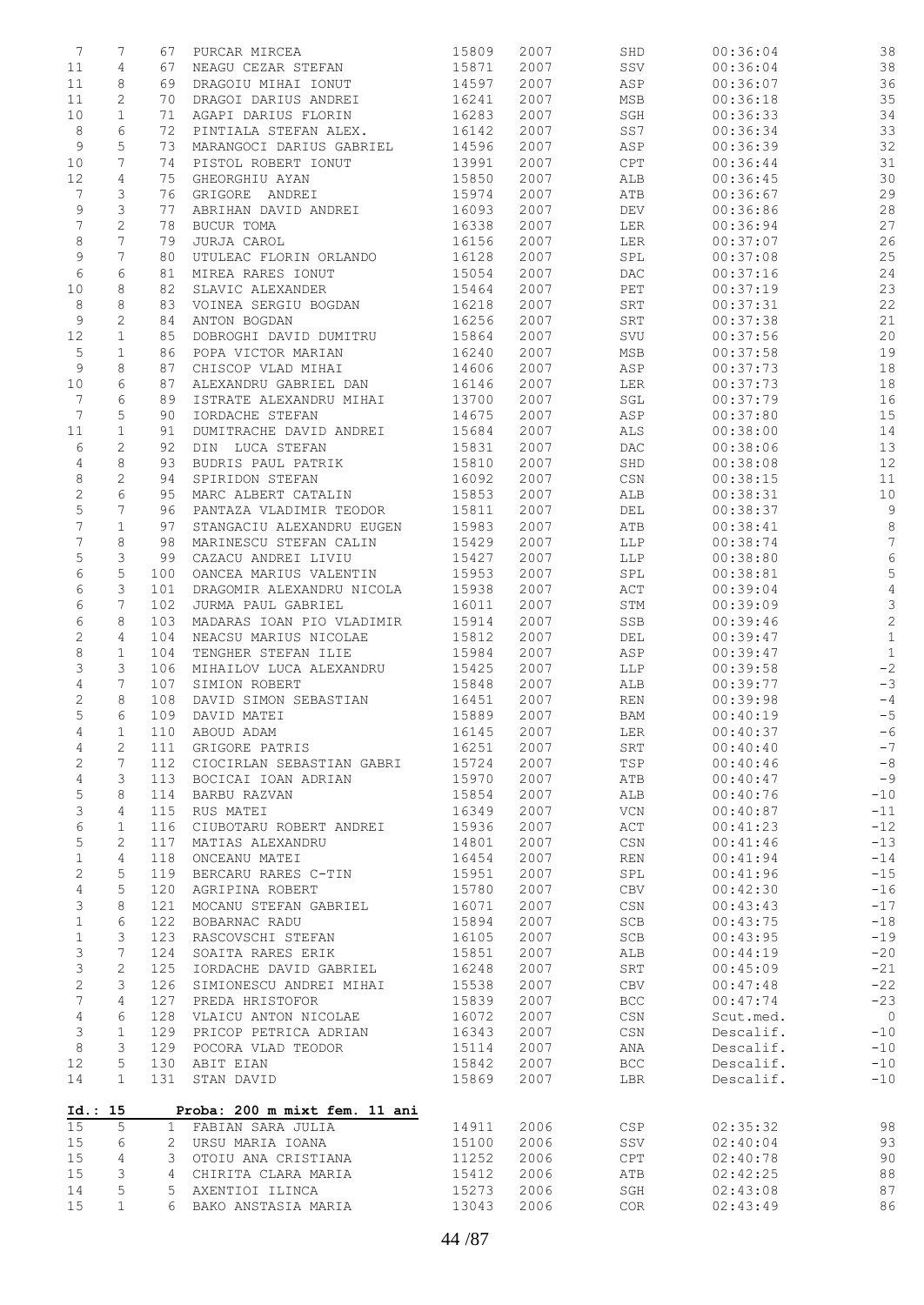| 15           | $\mathbf{2}$   | 7  | DINU BIANCA STEFANIA MARA | 15437 | 2006 | ATB                                    | 02:45:28 | 85     |
|--------------|----------------|----|---------------------------|-------|------|----------------------------------------|----------|--------|
|              |                |    |                           |       |      |                                        |          |        |
| 15           | 8              | 8  | STIRBU IOANA MARIA        | 15036 | 2006 | <b>CSP</b>                             | 02:45:67 | 84     |
| 15           | 7              | 9  | RAUTA CARLA MARIA         | 15440 | 2006 | ATB                                    | 02:45:72 | 83     |
| 14           | 4              | 10 | OSTAFI DELIA ELENA        | 14841 | 2006 | SVU                                    | 02:47:31 | 82     |
|              |                |    |                           |       |      |                                        |          |        |
| 14           | 6              | 11 | NEAGU IOANA REBECA        | 15516 | 2006 | <b>BSC</b>                             | 02:48:00 | 81     |
| 14           | 3              | 12 | DUMITRESCU ALEXANDRA CORI | 15438 | 2006 | ATB                                    | 02:48:49 | 80     |
| 14           | 8              | 13 | ACHIM DIANA CEZARA        | 14558 | 2006 | STM                                    | 02:48:52 | 79     |
| 14           | $\mathbf{1}$   | 14 | SAUCIUC OANA IULIA        | 15099 | 2006 | SSV                                    | 02:49:03 | 78     |
|              |                |    |                           |       |      |                                        |          |        |
| 11           | 8              | 15 | POPOVICI PETRIANA         | 15098 | 2006 | $_{\rm{SSV}}$                          | 02:50:83 | 77     |
| 14           | 7              | 16 | DRAGOMIR MARIA MIRUNA     | 12474 | 2006 | LPT                                    | 02:51:34 | 76     |
| 13           | 2              | 17 | SEBE ANDRA MIRUNA         | 15282 | 2006 | STE                                    | 02:52:50 | 75     |
| 13           | 6              | 18 | BALINT EMMA               | 14021 | 2006 | SRT                                    | 02:52:92 | 74     |
|              |                |    |                           |       |      |                                        |          |        |
| 13           | 4              | 19 | MARC MARIA NATALIA        | 15039 | 2006 | CSW                                    | 02:53:07 | 73     |
| 13           | 5              | 20 | SAVULESCU ANA TEODORA     | 15455 | 2006 | STE                                    | 02:53:36 | 72     |
| 14           | $\mathbf{2}$   | 21 | ASLAM ANDRA               | 15410 | 2006 | ATB                                    | 02:53:69 | 71     |
| 11           | $\mathbf{1}$   | 22 | POPA RAT VANESSA MARIA    | 15539 | 2006 | SBM                                    | 02:53:82 | 70     |
| 11           | 6              | 23 | TUDOR ALLEGRA             | 14779 | 2006 | CSN                                    | 02:54:08 | 69     |
|              |                |    |                           |       |      |                                        |          |        |
| 9            | $\mathbf{2}$   | 24 | SOROCEANU ALEXIA IOANA    | 15593 | 2006 | CJI                                    | 02:54:68 | 68     |
| 12           | 6              | 25 | PREDA MARIA AMELIE        | 15453 | 2006 | $\mathbb{C}\, \mathbb{S}\, \mathbb{P}$ | 02:54:71 | 67     |
| 10           | $\mathbf{1}$   | 26 | SOFRONEA INGRID           | 15416 | 2006 | SSV                                    | 02:55:01 | 66     |
| 10           | 3              | 27 | BADEA IOANA ALEXANDRA     | 15043 | 2006 | ACT                                    | 02:55:15 | 65     |
| 13           | 8              | 28 | BOSTANGIU ADELINA MARIA   | 15126 | 2006 | ANA                                    | 02:55:16 | 64     |
|              |                |    |                           |       |      |                                        |          |        |
| 13           | 7              | 29 | DRAGOMIR IOANA ALEXIA     | 13907 | 2006 | BAR                                    | 02:55:19 | 63     |
| 9            | 5              | 30 | LAZZETTI ELISA MARIA      | 15697 | 2006 | $_{\tt CSP}$                           | 02:55:40 | 62     |
| 12           | $\mathbf{1}$   | 31 | BESCHERET ANCA            | 15411 | 2006 | ATB                                    | 02:56:51 | 61     |
| 12           | 3              | 32 | IANCU ERIKA LUANA         | 15133 | 2006 | AGL                                    | 02:56:62 | 60     |
|              |                |    |                           |       |      |                                        |          |        |
| 9            | 3              | 33 | LORINCZ JAZMIN ADRIENN    | 15144 | 2006 | COR                                    | 02:56:88 | 59     |
| $\mathbf{1}$ | 3              | 34 | CAREBA ALEXANDRA THEODORA | 14022 | 2006 | SRT                                    | 02:57:23 | 58     |
| 11           | 7              | 35 | FLOREA ANA MARIA          | 13867 | 2006 | LER                                    | 02:57:32 | 57     |
| 11           | 4              | 36 | GALATA LARISA ELENA       | 15070 | 2006 | MSB                                    | 02:57:33 | 56     |
|              |                |    |                           |       |      |                                        |          |        |
| 12           | 5              | 36 | MENCIU IOANA MARIA        | 15518 | 2006 | <b>BSC</b>                             | 02:57:33 | 56     |
| 12           | 8              | 38 | BUFTEANU BIANCA           | 14721 | 2006 | STM                                    | 02:57:40 | 54     |
| 10           | 4              | 39 | OPREA MARIA FLORENTINA    | 15515 | 2006 | $_{\rm BSC}$                           | 02:57:67 | 53     |
| 13           | 3              | 39 | MIHALI MARIA ALEXANDRA    | 14991 | 2006 | BAM                                    | 02:57:67 | 53     |
|              |                |    |                           |       |      |                                        |          |        |
| 13           | $\mathbf 1$    | 41 | DUMITRESCU ALISSA MARIA   | 14442 | 2006 | LLP                                    | 02:57:84 | 51     |
| $\mathbf{1}$ | 5              | 42 | MAFTEI SABINA             | 16474 | 2006 | SVU                                    | 02:58:35 | 50     |
| 12           | $\overline{c}$ | 43 | ILIE DARIA MARIA          | 15454 | 2006 | STE                                    | 02:58:70 | 49     |
| 10           | 6              | 44 | UJVARY DORA               | 15542 | 2006 | ACN                                    | 02:58:73 | $4\,8$ |
| 9            | 4              | 45 | MARTIN MARIA DENISA       | 12669 | 2006 | LPT                                    | 02:59:03 | 47     |
|              |                |    |                           |       |      |                                        |          |        |
| 9            | 8              | 46 | CHELMUS ARINA MARIA       | 15135 | 2006 | $\mathbb{CSW}$                         | 02:59:84 | 46     |
| 10           | 5              | 47 | CRAIU IOANA               | 15436 | 2006 | ATB                                    | 03:00:03 | 45     |
| 7            | $\overline{4}$ | 48 | FLORESCU ANTONIA ALEXIA   | 14024 | 2006 | SRT                                    | 03:00:40 | 44     |
| 10           | 7              | 49 | NEGRU VERONICA MARIA      | 15250 | 2006 | COR                                    | 03:00:44 | 43     |
|              | 7              |    |                           |       |      |                                        |          |        |
| 12           |                | 50 | TANASA BIANCA PETRINA     | 15270 | 2006 | SGH                                    | 03:00:57 | 42     |
| 11           | 2              | 51 | UJVARY ADRIENN BEATRICE   | 15543 | 2006 | ACN                                    | 03:00:59 | 41     |
| 9            | 7              | 52 | FRASINEANU MARIA REBECA   | 14651 | 2006 | <b>CPI</b>                             | 03:00:70 | 40     |
| $\,8\,$      | 3              | 53 | GINGHINA ALINA ANDREEA    | 14901 | 2006 | AGL                                    | 03:00:95 | 39     |
| 11           | 3              | 54 | GROSU MARIA               | 14552 | 2006 | STE                                    | 03:00:96 | 38     |
|              |                |    |                           |       |      |                                        |          |        |
| 11           | 5              | 55 | MERESESCU IRINA MARIA     | 15439 | 2006 | ATB                                    | 03:01:00 | 37     |
| 8            | 7              | 56 | BERES KRISZTINA           | 14907 | 2006 | H2O                                    | 03:01:09 | 36     |
| 10           | $\mathbf{2}$   | 57 | STROE ANA MARIA           | 15513 | 2006 | <b>BSC</b>                             | 03:01:74 | 35     |
| 7            | $\mathbf 1$    | 58 | MNAJED SARA               | 15304 | 2006 | LER                                    | 03:03:80 | 34     |
|              |                |    |                           |       |      |                                        |          |        |
| 7            | 6              | 59 | GHEORGHE IULIA CRISTINA   | 15046 | 2006 | ACT                                    | 03:04:13 | 33     |
| 8            | $\mathbf 1$    | 60 | SANDU SARA PATRICIA       | 15207 | 2006 | STM                                    | 03:04:45 | 32     |
| 9            | 6              | 61 | BOJA ROXANA TEODORA       | 15202 | 2006 | STM                                    | 03:04:92 | 31     |
| 6            | 5              | 62 | PIPER ANDREEA MADALINA    | 14645 | 2006 | ASP                                    | 03:05:21 | 30     |
| 7            | 5              | 63 | SIMIONESCU LARISA CRISTIA | 15005 | 2006 | ALB                                    | 03:05:90 | 29     |
|              |                |    |                           |       |      |                                        |          |        |
| 10           | 8              | 64 | SABAU BIANCA SOPHIA       | 15201 | 2006 | STG                                    | 03:06:19 | 28     |
| 7            | $\mathbf{2}$   | 65 | HIRBOVANU VANESA DANIELA  | 15221 | 2006 | STM                                    | 03:07:21 | 27     |
| 6            | $\mathbf{1}$   | 66 | HARSAN FAAR ALIA          | 15037 | 2006 | CSW                                    | 03:07:50 | 26     |
| 6            | 3              | 67 | BELCIU CARLA MARIA        | 15004 | 2006 | ALB                                    | 03:07:53 | 25     |
| 5            | 5              | 68 |                           | 15310 | 2006 | LER                                    |          | 24     |
|              |                |    | STUPINEAN AKINYI ISABELLE |       |      |                                        | 03:07:54 |        |
| 5            | 8              | 69 | OROSZFAI KRISZTINA        | 14909 | 2006 | H2O                                    | 03:07:84 | 23     |
| $\,8\,$      | $\,8\,$        | 70 | TODORAN MARINA            | 15488 | 2006 | CBV                                    | 03:07:87 | 22     |
| 8            | 6              | 71 | APOSTOL ALESSIA MARIA     | 15038 | 2006 | $\mathbb{CSW}$                         | 03:08:38 | 21     |
| 4            | 7              | 72 | BREZEANU IZABELA          | 15942 | 2006 | ACT                                    | 03:09:56 | 20     |
|              |                |    |                           |       |      |                                        |          |        |
| 7            | 3              | 73 | IORDAN ALESSIA MARIA      | 15279 | 2006 | REN                                    | 03:09:99 | 19     |
| 5            | 4              | 74 | IOFCIU ALEXANDRA SOPHIE   | 14814 | 2006 | PCT                                    | 03:10:08 | 18     |
| 5            | 2              | 75 | NITU ANNA DENISA          | 15307 | 2006 | LER                                    | 03:10:41 | 17     |
| 9            | $\mathbf{1}$   | 76 | RADULESCU LUCIA ELENA     | 13866 | 2006 | <b>LER</b>                             | 03:10:59 | 16     |
| 6            | $\sqrt{2}$     | 77 | BURCIU DAIANA GEORGIA     | 14023 | 2006 | SRT                                    |          | 15     |
|              |                |    |                           |       |      |                                        | 03:10:95 |        |
| 7            | 8              | 78 | BURCA ALEXANDRA MIHAELA   | 15197 | 2006 | SHD                                    | 03:11:13 | 14     |
| 3            | 3              | 79 | SUCURI DARIA ANDREEA      | 16339 | 2006 | ACT                                    | 03:11:19 | 13     |
| 8            | $\overline{4}$ | 80 | PETRESCU MIRCEA SARA ALEX | 13442 | 2006 | SS1                                    | 03:12:25 | 12     |
|              |                |    |                           |       |      |                                        |          |        |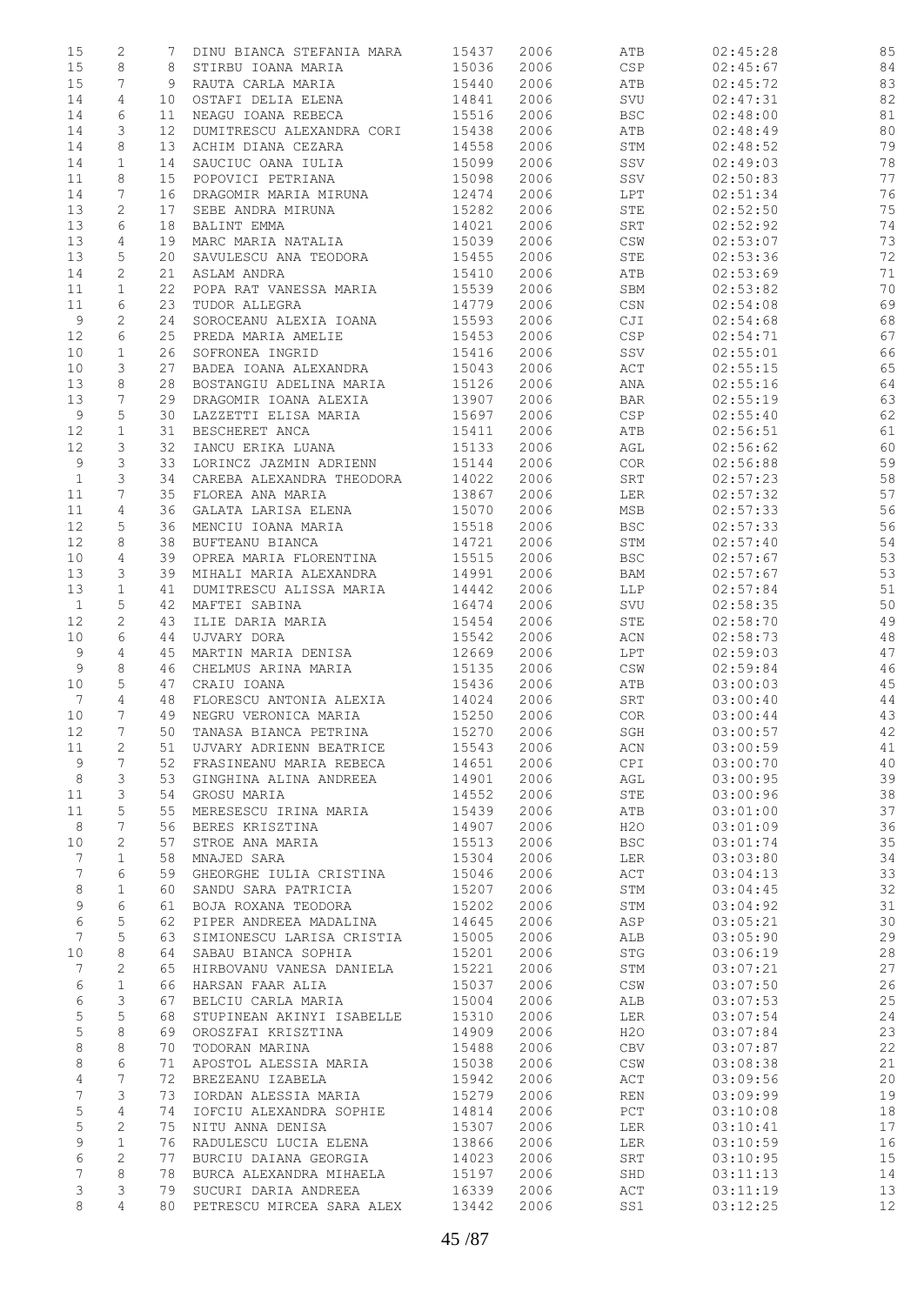| 6              | 7                     | 81              | MONDINI RUIZ ISABEL            | 16229 | 2006 | STM                   | 03:12:97  | 11             |
|----------------|-----------------------|-----------------|--------------------------------|-------|------|-----------------------|-----------|----------------|
| $\,8\,$        | 5                     | 82              | CRISTEA THEEA MARIA            | 15523 | 2006 | <b>BSC</b>            | 03:13:88  | $10$           |
| 3              | 4                     | 83              | GALMEANU MARIA                 | 16029 | 2006 | ASP                   | 03:14:67  | $\overline{9}$ |
| 5              | 6                     | 84              | SALAJAN MARA ANA               | 13722 | 2006 | COR                   | 03:15:15  | $8\,$          |
| 6              | 6                     | 85              | RADU ARIANA MARIA              | 14902 | 2006 | AGL                   | 03:15:24  | $\overline{7}$ |
| 7              | 7                     | 86              | LAZAR SIMONA MARINA            | 15457 | 2006 | STE                   | 03:15:56  | $\epsilon$     |
| $\epsilon$     | 8                     |                 | NICOARA CARLA ANTONIA          |       |      |                       |           | 5              |
|                |                       | 87              |                                | 15002 | 2006 | ALB                   | 03:15:85  |                |
| 3              | $\mathbf{1}$          | 88              | DOBRICAN IOANA RUXANDRA        | 14996 | 2006 | CPI                   | 03:16:91  | $\sqrt{4}$     |
| 4              | 3                     | 89              | VALEANU ALESIA GEORGIANA       | 14783 | 2006 | CSN                   | 03:17:03  | $\mathfrak{Z}$ |
| 5              | $\mathbf{1}$          | 90              | STROE LAVINIA ALEXANDRA        | 14817 | 2006 | PCT                   | 03:18:05  | $\overline{c}$ |
| 4              | 5                     | 91              | EROSS HANNA                    | 15158 | 2006 | VSK                   | 03:18:16  | $\mathbf 1$    |
| 4              | 4                     | 92              | LUNGU AMALIA MARIA             | 15712 | 2006 | AQU                   | 03:19:08  | $^{\rm -1}$    |
| 4              | $\sqrt{2}$            | 93              | BACIU DARIA PATRICIA           | 15182 | 2006 | <b>LBC</b>            | 03:19:93  | $-2$           |
| 5              | 3                     | 94              | PETRUTIU MARIA ALEXANDRA       | 15000 | 2006 | ALB                   | 03:20:24  | $-3$           |
| 3              | 7                     | 95              | BOGNARI TAMARA                 | 15213 | 2006 | STM                   | 03:20:50  | $-4$           |
| 3              | 5                     | 96              | OTVOS MELISA MARIA             | 16356 | 2006 | CST                   | 03:20:93  | $-5$           |
| 6              | 4                     | 97              | BREZAE ADNANA ELENA            | 15003 | 2006 | ALB                   | 03:22:03  | $-6$           |
|                |                       |                 |                                |       |      |                       |           | $-7$           |
| 4              | $\mathbf{1}$          | 98              | DIACONU ALEXANDRA FLORENT      | 15670 | 2006 | CTR                   | 03:22:43  |                |
| $\sqrt{2}$     | 3                     | 99              | VECSEI KRISZTINA               | 15010 | 2006 | ALB                   | 03:22:86  | $-8$           |
| $\mathbf{2}$   | 8                     | 100             | PATRINOIU TEODORA              | 15790 | 2006 | CBV                   | 03:24:09  | $-9$           |
| $\mathbf 1$    | 6                     | 101             | MOSULET DENISA ALEXANDRA       | 15193 | 2006 | SHD                   | 03:24:47  | $-10$          |
| $\overline{4}$ | 8                     | 102             | IOTU RAMONA ANCA               | 14812 | 2006 | PCT                   | 03:27:36  | $-11$          |
| 3              | 6                     | 103             | IANCU MARA ALEXIA              | 15050 | 2006 | ACT                   | 03:28:13  | $-12$          |
| $\overline{4}$ | 6                     | 104             | GHITUN ALEXANDRA               | 15128 | 2006 | ANA                   | 03:29:26  | $-13$          |
| 5              | 7                     | 105             | MOATA IULIA ANDREEA            | 15069 | 2006 | MSB                   | 03:29:53  | $-14$          |
| $\mathbf{2}$   | $\overline{4}$        | 106             | MART EMILIA                    | 14859 | 2006 | CBV                   | 03:29:97  | $-15$          |
| 3              | $\mathbf{2}^{\prime}$ | 107             | MILAT ARIANA MARIA             | 15226 | 2006 | UNR                   | 03:34:11  | $-16$          |
|                | 5                     |                 |                                | 15184 |      |                       |           |                |
| $\overline{c}$ |                       | 108             | MIHAI ANA DENISA               |       | 2006 | <b>LBC</b>            | 03:34:31  | $-17$          |
| 3              | 8                     | 109             | MARCU CRISTINA ELENA           | 14522 | 2006 | SGL                   | 03:34:94  | $-18$          |
| $\overline{c}$ | 7                     | 110             | BOGHIU SABINA STEFANIA         | 14786 | 2006 | CSN                   | 03:35:58  | $-19$          |
| $\mathbf{2}$   | 6                     | 111             | IVAN IOANA DIANA               | 14976 | 2006 | SS1                   | 03:40:57  | $-20$          |
| $\mathbf 1$    | 4                     | 112             | LOGHIN COSMINA IRINA           | 16211 | 2006 | UNR                   | 03:41:69  | $-21$          |
| $\mathbf{2}$   | 2                     | 113             | IONESCU ADRIANA                | 16204 | 2006 | TUR                   | 03:42:46  | $-22$          |
| $\mathbf{2}$   | $\mathbf{1}$          | 114             | DAVID SONIA MARIA              | 16201 | 2006 | TUR                   | 03:48:94  | $-23$          |
| 8              | $\overline{2}$        |                 | 115 RACOLTA BIANCA ISABELA     | 14992 | 2006 | BAM                   | Scut.med. | $\overline{0}$ |
|                |                       |                 |                                |       |      |                       |           |                |
| Id.: 16        |                       |                 | Proba: 200 m mixt masc. 11 ani |       |      |                       |           |                |
|                |                       |                 |                                |       |      |                       |           |                |
|                |                       |                 |                                |       |      |                       |           |                |
| 19             | $\overline{4}$        |                 | 1 DUCA STEFAN MIRCEA           | 15251 | 2006 | COR                   | 02:36:04  | 123            |
| 19             | 3                     | $\overline{2}$  | CONSTANTINESCU ALEXANDRU       | 15525 | 2006 | <b>BSC</b>            | 02:37:12  | 118            |
| 18             | $\overline{4}$        | 3               | MIHALACHE VLAD STEFAN          | 14593 | 2006 | ASP                   | 02:39:88  | 115            |
| 18             | 6                     | $4\overline{ }$ | BUCUR ANDREAS ALIN             | 14608 | 2006 | ASP                   | 02:40:34  | 113            |
| 19             | 6                     | 5               | KONCZ NIMROD KALMAN            | 14560 | 2006 | H2O                   | 02:40:61  | 112            |
| 17             | 4                     | 6               | HRISCU RARES                   | 15396 | 2006 | <b>LBC</b>            | 02:42:94  | 111            |
| 19             | 5                     | $7^{\circ}$     | IASCHIU ANDREI                 | 15443 | 2006 | ATB                   | 02:43:75  | 110            |
| 19             | 7                     | 8               | SCORTEA TEOFIL                 | 15445 | 2006 | ATB                   | 02:45:23  | 109            |
| 18             | 5                     | 9               | POSTELNICU GEORGE ALEXAND      | 15550 | 2006 | <b>REN</b>            | 02:47:27  | 108            |
|                | $\mathbf{2}$          | 9               | ALEXANDRU PATRIC ANGELO        |       |      | MAR                   | 02:47:27  |                |
| 18             |                       |                 |                                | 15166 | 2006 |                       |           | 108            |
| 19             | $\mathbf{1}$          | 11              | M.SEDIQ EDRIS                  | 15446 | 2006 | ATB                   | 02:47:33  | 106            |
| 18             | 8                     | 12 <sup>°</sup> | STANCEL LUKAS                  | 15026 | 2006 | ALB                   | 02:47:58  | 105            |
| 19             | 2                     | 13              | RADUCANU EDUARD                | 13338 | 2006 | ACT                   | 02:47:60  | 104            |
| 17             | 3                     | 14              | NAGY NANDOR                    | 15191 | 2006 | SHD                   | 02:47:71  | 103            |
| 18             | $\mathbf 1$           | 15              | ANDREI MIHAI ALEXANDRU         | 15441 | 2006 | ATB                   | 02:47:96  | 102            |
| 19             | 8                     | 16              | RADU MATEI                     | 13163 | 2006 | $\mathsf{CTR}\xspace$ | 02:48:20  | 101            |
| 16             | 4                     | 17              | COJOCARU CAROL MIHAI           | 14789 | 2006 | CSN                   | 02:49:42  | 100            |
| 17             | 8                     | 18              | NICOLAEV VLADIMIR ANDREI       | 14818 | 2006 | PCT                   | 02:49:48  | 99             |
| 16             | 5                     | 19              | MEZDREA BANU ALEXANDRU         | 14409 | 2006 | CST                   | 02:50:37  | 98             |
| 14             | 5                     | 20              | RADOS LUCA NICOLAS             | 15192 |      | SHD                   | 02:50:68  | 97             |
|                |                       |                 |                                |       | 2006 |                       |           |                |
| 17             | 2                     | 21              | RACHIERU STEFAN RAZVAN         | 13947 | 2006 | $_{\rm CTR}$          | 02:51:79  | 96             |
| 17             | 6                     | 22              | IONESCU DAVID ANDREI           | 15520 | 2006 | <b>BSC</b>            | 02:52:01  | 95             |
| 18             | 7                     | 23              | SERBAN PAUL ANDREI             | 15544 | 2006 | ACN                   | 02:52:25  | 94             |
| 17             | $\mathbf 1$           | 24              | NISTOR DARIUS DRAGAN           | 15215 | 2006 | STM                   | 02:53:14  | 93             |
| 17             | 7                     | 25              | ROSCA MIHNEA IONUT             | 15278 | 2006 | STE                   | 02:53:49  | 92             |
| 14             | 7                     | 26              | NOVAC IULIAN DORU              | 15048 | 2006 | ACT                   | 02:53:73  | 91             |
| 17             | 5                     | 27              | COJOCARU STEFAN                | 13690 | 2006 | <b>BAR</b>            | 02:53:78  | 90             |
| 18             | 3                     | 28              | ANGHEL HORIA PETRU             | 15529 | 2006 | <b>BSC</b>            | 02:54:11  | 89             |
| 15             | 2                     | 29              | SEKSI LUCA                     | 15280 | 2006 | <b>BSC</b>            | 02:54:19  | 88             |
| $\mathbf{1}$   | $\mathbf{1}$          | 30              | FARKAS CRISTOPHER              | 14420 | 2006 | CST                   | 02:54:30  | 87             |
| 15             | 4                     | 31              | STRIMBEANU RAZVAN              | 13334 | 2006 | PCT                   | 02:54:43  | 86             |
| 16             | 6                     | 32              | CURECHERIU ALEX GABRIEL        | 14997 | 2006 | CPI                   | 02:54:65  |                |
|                |                       |                 |                                |       |      |                       |           | 85             |
| 16             | 3                     | 33              | BACIU DENIS ANDREI             | 15183 | 2006 | <b>LBC</b>            | 02:54:81  | 84             |
| 16             | 8                     | 34              | MATEI VLAD ALEXANDRU           | 14607 | 2006 | ASP                   | 02:55:38  | 83             |
| 16             | 7                     | 35              | TATARU BOGDAN PAVEL            | 15447 | 2006 | ATB                   | 02:56:37  | 82             |
| 15             | 3                     | 36              | DRAGOMIR DAVID                 | 13349 | 2006 | <b>REN</b>            | 02:57:14  | 81             |
| 15             | 6                     | 37              | TUICA MARIO GABRIEL            | 15053 | 2006 | DAC                   | 02:57:79  | 80             |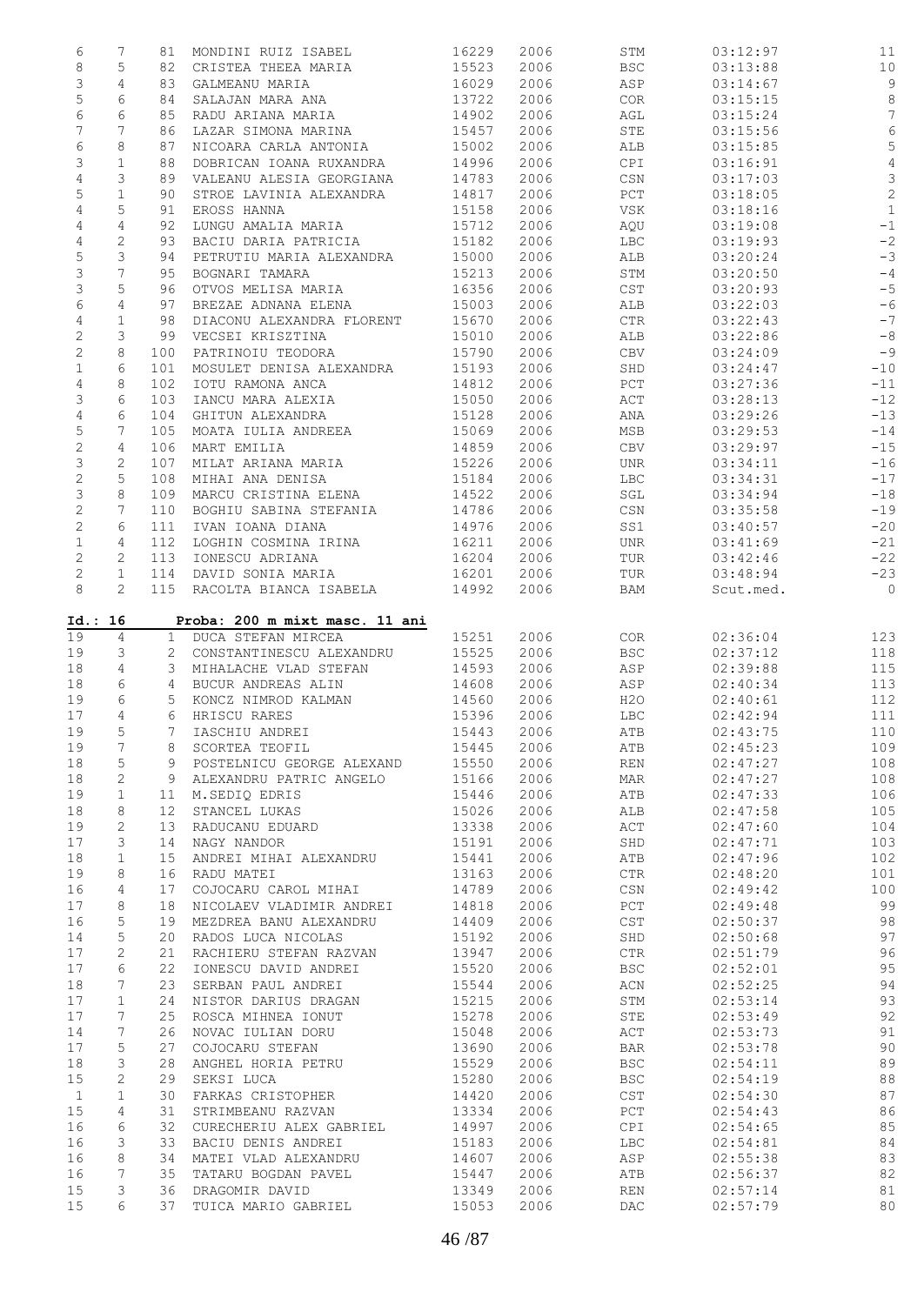| 14              | 1              | 38  | CSENDES LASZLO IGOR       | 15285 | 2006 | SS7                       | 02:57:82 | 79 |
|-----------------|----------------|-----|---------------------------|-------|------|---------------------------|----------|----|
| 10              | $\mathbf 1$    | 39  | ROTARU LUCA STEFAN        | 15552 | 2006 | ALS                       | 02:57:83 | 78 |
| 10              | 3              | 40  | LUPUT SEBASTIAN MIHAI     | 15218 | 2006 | STM                       | 02:58:03 | 77 |
| 14              | 6              | 41  | BIRGHILESCU ALEXANDRU     | 15276 | 2006 | $_{\rm BSC}$              | 02:58:13 | 76 |
| 16              | 2              | 42  | PISOSCHI MATEI VALERIU    | 15458 | 2006 | REN                       | 02:58:20 | 75 |
| 16              | $\mathbf{1}$   | 43  | CULEA PETRE CRISTIAN      | 14972 | 2006 | SS1                       | 02:58:39 | 74 |
|                 |                |     |                           |       |      |                           |          |    |
| 10              | 4              | 44  | NICULAIE DAVID ANDREAS    | 15045 | 2006 | ACT                       | 02:58:50 | 73 |
| 15              | $\mathbf{1}$   | 45  | KRIZBAI NEGRU ROBERT      | 15031 | 2006 | ALB                       | 02:58:92 | 72 |
| 13              | 7              | 46  | POPA TUDOR                | 15190 | 2006 | SHD                       | 02:59:17 | 71 |
| 15              | 8              | 47  | MURARU KAAN STEFAN        | 15517 | 2006 | <b>BSC</b>                | 02:59:32 | 70 |
| $\mathbf{1}$    | 4              | 48  | SUSMAN GEORGE CATALIN     | 15030 | 2006 | ALB                       | 02:59:43 | 69 |
| 14              | 4              | 49  | PAUNESCU CEZAR            | 15195 | 2006 | SHD                       | 02:59:57 | 68 |
| 14              | 3              | 50  | POP DARIUS ANDREI         | 14410 | 2006 | CST                       | 03:00:10 | 67 |
|                 |                |     |                           |       |      |                           |          |    |
| 13              | 5              | 51  | SLAVU RARES STEFAN        | 14892 | 2006 | AGL                       | 03:00:21 | 66 |
| 11              | 7              | 52  | BOZONCA GABRIEL           | 14787 | 2006 | $\mathbb{CSN}$            | 03:00:31 | 65 |
| 15              | 5              | 53  | HARABAGIU RARES PETRU     | 14986 | 2006 | BAM                       | 03:00:33 | 64 |
| 13              | 3              | 54  | DOBRESCU MIHAI            | 14919 | 2006 | CPT                       | 03:00:41 | 63 |
| 10              | 2              | 55  | ROSU MARIUS               | 15499 | 2006 | ASP                       | 03:00:98 | 62 |
| 13              | $\mathbf{1}$   | 56  | BARNEA DRAGOS CRISTIAN    | 15309 | 2006 | LER                       | 03:01:25 | 61 |
| 12              | $\mathbf{1}$   | 57  | SAVUCA LUCA IONUT         | 14894 | 2006 | AGL                       | 03:02:16 | 60 |
|                 |                |     | TINCOCA GIULIANO ANDREI   | 12414 |      |                           |          | 59 |
| 13              | 2              | 58  |                           |       | 2006 | DAC                       | 03:02:39 |    |
| 11              | 4              | 59  | PANAIT PAUL DRAGOS        | 15102 | 2006 | SSV                       | 03:02:51 | 58 |
| 12              | 2              | 60  | CIOBANU RAUL FLAVIAN      | 15169 | 2006 | MAR                       | 03:02:73 | 57 |
| 11              | $\mathbf{2}$   | 61  | ENCIU SEBASTIAN           | 15047 | 2006 | ACT                       | 03:02:81 | 56 |
| 14              | 8              | 62  | MARIN ALEXANDRU RAZVAN    | 15198 | 2006 | SHD                       | 03:02:82 | 55 |
| 12              | 8              | 63  | LUCA CRISTIAN VASILE      | 14999 | 2006 | ALB                       | 03:02:85 | 54 |
| 11              | $\mathbf{1}$   | 64  | JITARU MATEI AIAN         | 15554 | 2006 | CST                       | 03:03:11 | 53 |
|                 |                |     |                           | 13170 |      |                           |          |    |
| 12              | 3              | 65  | FIRU LUCIAN MIHAI         |       | 2006 | TSP                       | 03:03:62 | 52 |
| $\,8\,$         | $\overline{4}$ | 66  | CHIRIAC VICTOR GABRIEL    | 15590 | 2006 | CJI                       | 03:03:90 | 51 |
| 12              | 6              | 67  | BADEA PERLIK ROBERT       | 13239 | 2006 | $\mathtt{CPT}$            | 03:04:10 | 50 |
| $7\phantom{.0}$ | 4              | 68  | FLOREA RAZVAN STEFAN      | 14392 | 2006 | LBR                       | 03:04:21 | 49 |
| 13              | 8              | 69  | SECOBAN STEFAN ALEX.      | 15272 | 2006 | SGH                       | 03:04:25 | 48 |
| 13              | 6              | 70  | ZACH MIHAI ROBERT         | 12304 | 2006 | COR                       | 03:04:78 | 47 |
| 9               | $\mathbf{1}$   | 71  | TEODOR COSMIN             | 15049 | 2006 | ACT                       | 03:05:31 | 46 |
|                 |                |     |                           |       |      |                           |          |    |
| $\mathsf 9$     | $\sqrt{2}$     | 72  | PREDILA ROBERT CRISTIAN   | 15286 | 2006 | ASP                       | 03:05:53 | 45 |
| 12              | $\overline{4}$ | 73  | RAICU BADEA GABRIEL       | 13093 | 2006 | LPT                       | 03:06:24 | 44 |
| 14              | 2              | 74  | POPA CRISTIAN             | 15548 | 2006 | REN                       | 03:06:39 | 43 |
| 11              | 5              | 75  | GHINDA CEZAR ANDREI       | 14780 | 2006 | CSN                       | 03:06:72 | 42 |
| 15              | 7              | 76  | OPREA MARIO CALIN         | 15385 | 2006 | SRT                       | 03:06:75 | 41 |
| 11              | 6              | 77  | SALCUCEANU TUDOR          | 15200 | 2006 | SHD                       | 03:06:91 | 40 |
| 9               | 4              | 78  | CIONCA LUCA IOAN          | 15149 | 2006 | COR                       | 03:07:19 | 39 |
|                 |                |     |                           |       |      |                           |          |    |
| 12              | 7              | 79  | SANDRU MATEI              | 15024 | 2006 | ALB                       | 03:07:20 | 38 |
| 10              | 7              | 80  | DAN TUDOR                 | 14993 | 2006 | CPI                       | 03:07:47 | 37 |
| 10              | 5              | 81  | CUNTAN EDUARD             | 15906 | 2006 | SSB                       | 03:08:64 | 36 |
| 8               | 7              | 82  | DIACONESCU CARBUNESCU VIC | 15042 | 2006 | ACT                       | 03:09:27 | 35 |
| 8               | 5              | 83  | DUMITRESCU VLADIMIR       | 15461 | 2006 | PET                       | 03:09:35 | 34 |
| 7               | 6              | 84  | STEFANESCU RARES MIHAI    | 14973 | 2006 | SS1                       | 03:10:20 | 33 |
| 7               | 7              | 85  | CARDEI DARIUS ANDREI      | 15138 | 2006 | SCP                       | 03:10:33 | 32 |
| 9               | 5              | 86  | BUTOI FLORIN ROBERT       | 14140 | 2006 | DAC                       | 03:10:44 | 31 |
|                 |                |     |                           |       |      |                           |          |    |
| 11              | 3              | 87  | POPLACENEL STEFAN         | 15071 | 2006 | MSB                       | 03:10:96 | 30 |
| 7               | 1              | 88  | TALPES IOAN VLAD          | 15044 | 2006 | PCT                       | 03:12:76 | 29 |
| 9               | 3              | 89  | IONESCU ANDREI            | 15295 | 2006 | LER                       | 03:13:03 | 28 |
| 5               | 6              | 90  | CHIRICA RARES GEORGE      | 14895 | 2006 | AGL                       | 03:13:71 | 27 |
| 6               | 3              | 91  | FRASENIUC EDUARD MIHAI    | 15415 | 2006 | SVU                       | 03:14:24 | 26 |
| 11              | 8              | 92  | POP RAZVAN TUDOR          | 14984 | 2006 | BAM                       | 03:14:92 | 25 |
|                 | 2              |     | HARSAN FARR IUGA ROBERT   | 14408 | 2006 | CST                       | 03:15:30 |    |
| 6               |                | 93  |                           |       |      |                           |          | 24 |
| 10              | 6              | 94  | MORAR BOGDAN FLORIN       | 14985 | 2006 | BAM                       | 03:15:66 | 23 |
| 6               | 4              | 95  | TODERAS RARES ADRIAN      | 16347 | 2006 | $\ensuremath{\text{VCN}}$ | 03:15:72 | 22 |
| 8               | $\mathbf{2}$   | 96  | GALATANU VLAD             | 15208 | 2006 | STM                       | 03:16:28 | 21 |
| 7               | $\mathbf{2}$   | 97  | IANCU DAN CRISTIAN        | 14998 | 2006 | CPI                       | 03:16:37 | 20 |
| 8               | $\mathbf{1}$   | 98  | DEAC RARES ANDREI         | 16202 | 2006 | TUR                       | 03:16:57 | 19 |
| 10              | 8              | 99  | STRATU ALEXANDRU          | 15414 | 2006 | SVU                       | 03:16:63 | 18 |
|                 | 6              |     |                           |       | 2006 |                           |          | 17 |
| 8               |                | 100 | SZELMENCZI ZALAN          | 15388 |      | MSM                       | 03:17:05 |    |
| 4               | 6              | 101 | STOICAN GEORGE TUDOR      | 15665 | 2006 | <b>BAR</b>                | 03:17:11 | 16 |
| $\sqrt{2}$      | 8              | 102 | BUCUR LUCA CONSTANTIN     | 15462 | 2006 | PET                       | 03:17:64 | 15 |
| 4               | 4              | 103 | IACOB MARIO BOGDAN        | 14896 | 2006 | AGL                       | 03:17:71 | 14 |
| 7               | 8              | 104 | BARBU LUIS GABRIEL        | 14598 | 2006 | <b>BSC</b>                | 03:18:11 | 13 |
| 5               | 2              | 105 | DEMETROVICI OVIDIU GEORGE | 15386 | 2006 | SRT                       | 03:18:15 | 12 |
| 4               | 5              | 106 | MANOLE VLAD IONUT         | 15294 | 2006 | LER                       | 03:19:82 | 11 |
|                 |                |     |                           |       |      |                           |          |    |
| 5               | $\mathbf{1}$   | 107 | CURT ANDREI ROBERT        | 14893 | 2006 | AGL                       | 03:21:06 | 10 |
| $\mathbf{1}$    | 6              | 108 | TANASE GHEORGHE GABRIEL   | 15735 | 2006 | CPT                       | 03:21:09 | 9  |
| 6               | $\mathbf{1}$   | 109 | DUDUI RAZVAN              | 15210 | 2006 | STM                       | 03:22:84 | 8  |
| 5               | 5              | 110 | PREDUT MIHAI DANIEL       | 16203 | 2006 | TUR                       | 03:24:10 | 7  |
| 4               | $\mathbf{1}$   | 111 | MUTIU ALEXANDRU GABRIEL   | 15909 | 2006 | SSB                       | 03:24:45 | 6  |
|                 |                |     |                           |       |      |                           |          |    |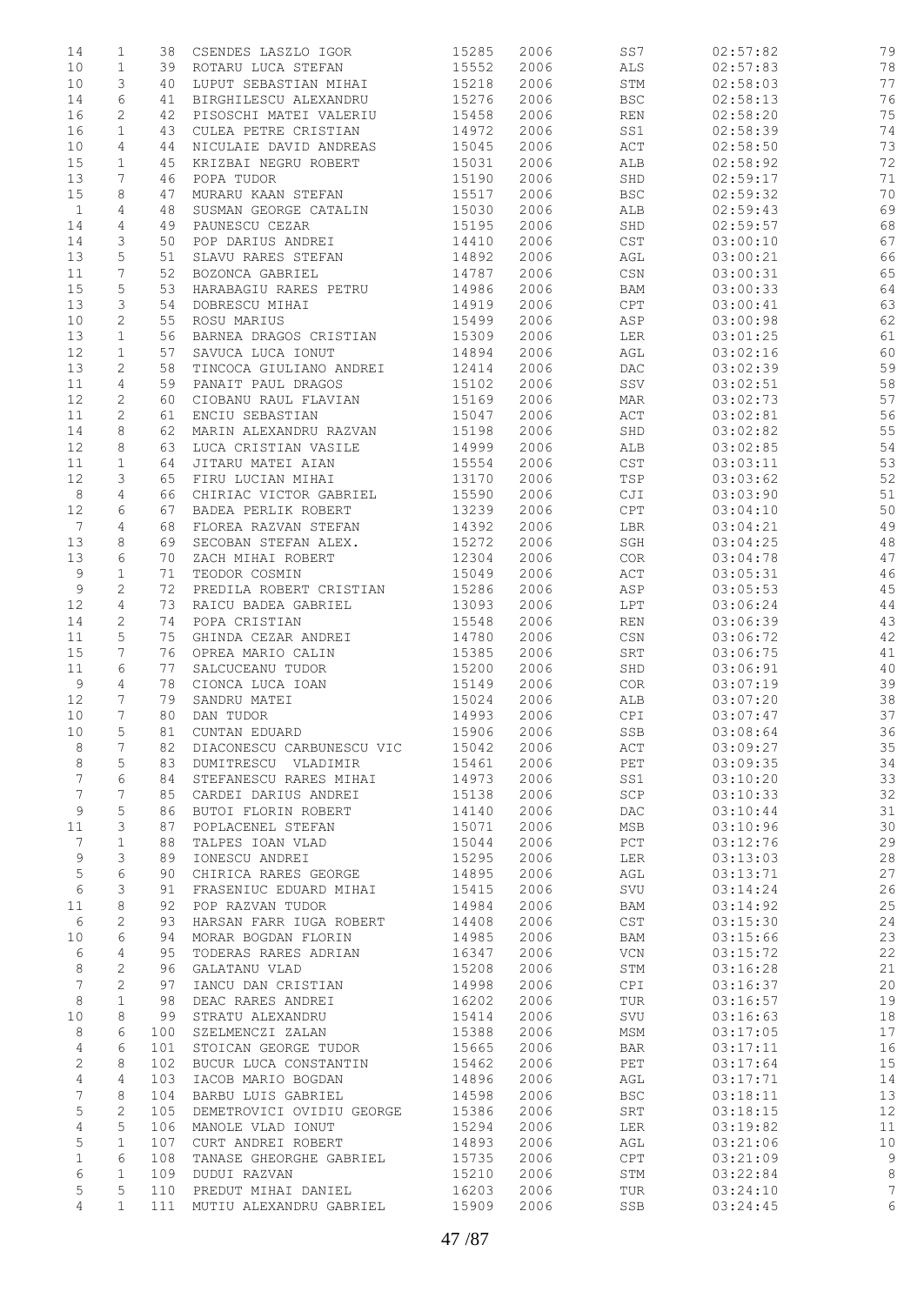| 3                                          |                  |     |                                                                                 |       |      |                                  |           |                |
|--------------------------------------------|------------------|-----|---------------------------------------------------------------------------------|-------|------|----------------------------------|-----------|----------------|
|                                            | 3                | 112 | MOGOE LUCA FLAVIUS                                                              | 15910 | 2006 | SSB                              | 03:24:55  | 5              |
| $\mathsf S$                                | 7                |     | 113 BUHOCI STEFAN OCTAVIAN                                                      | 15526 | 2006 | <b>BSC</b>                       | 03:25:96  | $\overline{4}$ |
| $\mathbf{2}$                               | 4                | 114 | BALAZS ORS                                                                      | 15537 | 2006 | CBV                              | 03:26:18  | $\mathfrak{Z}$ |
|                                            |                  |     |                                                                                 |       |      |                                  |           |                |
| $\mathsf S$                                | 8                | 115 | CIOBANASU ANDREI                                                                | 16012 | 2006 | STM                              | 03:26:77  | $\sqrt{2}$     |
| $\mathbf{2}$                               | $\mathbf{1}$     | 116 | BENGHIAC ERIC                                                                   | 15781 | 2006 | CBV                              | 03:26:82  | $\mathbf{1}$   |
| 3                                          | 4                | 117 | COJOCARU ANDREI SERBAN                                                          | 14625 | 2006 | ASP                              | 03:27:97  | $-1$           |
| 4                                          | 3                | 118 | STOICA ROBERT ALEX.                                                             | 15321 | 2006 | SPL                              | 03:28:01  | $^{\rm -2}$    |
| 6                                          | 7                | 119 | ZAPUC STEFAN LAURENTIU                                                          | 15305 | 2006 | LER                              | 03:28:23  | $-3$           |
|                                            |                  |     |                                                                                 |       |      |                                  |           |                |
| 8                                          | 8                | 120 | DINU STEFAN                                                                     | 15710 | 2006 | AQU                              | 03:28:40  | $- \, 4$       |
| 4                                          | 2                | 121 | PETRAS KEVIN ANDREI                                                             | 15025 | 2006 | ALB                              | 03:28:68  | $-5$           |
| 3                                          | $\mathbf{1}$     | 122 | MATEI RAZVAN                                                                    | 14592 | 2006 | ASP                              | 03:28:71  | $-6$           |
| $\sqrt{4}$                                 | 8                | 123 | LAZARESCU DARIUS STEFAN                                                         | 15219 | 2006 | STM                              | 03:29:26  | $-7$           |
|                                            |                  |     |                                                                                 |       |      |                                  |           |                |
| 3                                          | 5                | 124 | RAICA ZORAN                                                                     | 15229 | 2006 | UNR                              | 03:31:03  | $-\,8$         |
| $\mathbf 1$                                | 7                | 125 | BASAGA ARIS IONUT                                                               | 15795 | 2006 | SHD                              | 03:31:34  | $-9$           |
| $\mathbf{2}$                               | 5                | 126 | GRIGORAS ALEXANDRU NIC.                                                         | 16089 | 2006 | CSN                              | 03:31:36  | $-10$          |
| $\epsilon$                                 | 8                | 127 | FICIU BOGDAN ANDREI                                                             | 14975 | 2006 | SS1                              | 03:31:56  | $-11$          |
|                                            |                  |     |                                                                                 |       |      |                                  |           |                |
| 3                                          | $\mathbf{2}$     | 128 | DOGARU DUMITRU DANIEL                                                           | 14791 | 2006 | $\mathbb{C}\mathbb{S}\mathbb{N}$ | 03:32:21  | $-12$          |
| 3                                          | 7                | 129 | BOLOS GABRIEL PETRICA                                                           | 16352 | 2006 | CST                              | 03:34:33  | $-13$          |
| 3                                          | 8                | 130 | COJOCARU RARES MIHAI                                                            | 15407 | 2006 | SCB                              | 03:35:70  | $-14$          |
| $\mathbf 1$                                | $\mathbf{2}$     | 131 | NEGRU DARIUS GABRIEL                                                            | 15908 | 2006 | SSB                              | 03:39:34  | $-15$          |
| $\mathbf 1$                                | 3                | 132 | MICSA VICTOR                                                                    | 16017 | 2006 | STM                              | 03:41:54  | $-16$          |
|                                            |                  |     |                                                                                 |       |      |                                  |           |                |
| 3                                          | 6                | 133 | DEAC DARIUS SEBASTIAN                                                           | 14419 | 2006 | CST                              | 03:42:07  | $-17$          |
| $\mathbf{2}$                               | 3                | 134 | SECEANU LUCA STEFAN                                                             | 13309 | 2006 | CPT                              | 03:42:15  | $-18$          |
| $\mathbf{2}$                               | 6                | 135 | TOIA CODRIN NICOLAE                                                             | 15408 | 2006 | SCB                              | 03:53:10  | $-19$          |
| $\mathbf 1$                                | 5                |     | 136 ALEXANDRESCU DENIS MIHAI                                                    | 14760 | 2006 | TPL                              | 03:57:03  | $-20$          |
|                                            |                  |     |                                                                                 |       |      |                                  |           |                |
| 2                                          | 2                | 137 | GAVRILA IONUT GELU                                                              | 15778 | 2006 | CBV                              | Descalif. | $-10$          |
| $\overline{4}$                             | 7                | 137 | SEREA RAZVAN ALEXANDRU                                                          | 15140 | 2006 | SCP                              | Descalif. | $-10$          |
| $\mathsf S$                                | $\overline{4}$   | 138 | NOFIT CODRIN MIHAI                                                              | 13701 | 2006 | SGL                              | Descalif. | $-10$          |
| $\mathsf S$                                | 3                | 139 | FLOREA ANDREI                                                                   | 15222 | 2006 | STM                              | Descalif. | $-10$          |
|                                            |                  |     |                                                                                 |       |      |                                  |           |                |
| 6                                          | 5                | 140 | CIUTACU MIHNEA ANDREI                                                           | 15666 | 2006 | SS1                              | Descalif. | $-10$          |
| $\epsilon$                                 | 6                | 141 | MARINESCU VLAD IONUT                                                            | 15317 | 2006 | LER                              | Descalif. | $-10$          |
| 7                                          | 5                | 142 | DUTA ROBERT MIHAI                                                               | 15522 | 2006 | BSC                              | Descalif. | $-10$          |
| 7                                          | 3                | 143 | STAN MATEI STEFAN                                                               | 15460 | 2006 | PET                              | Descalif. | $-10$          |
|                                            | 7                |     |                                                                                 |       |      |                                  |           |                |
| 9                                          |                  | 144 | MIHALCU ADAM                                                                    | 14990 | 2006 | BAM                              | Descalif. | $-10$          |
| 9                                          | 8                | 145 | DOBRE ALEXANDRU TEODOR                                                          | 14629 | 2006 | ASP                              | Descalif. | $-10$          |
|                                            |                  |     |                                                                                 |       |      |                                  |           |                |
|                                            | $\overline{4}$   |     | 146 TREGER TOMAS TRISTIAN                                                       | 14987 | 2006 | BAM                              | Descalif. | $-10$          |
|                                            |                  |     |                                                                                 |       |      |                                  |           |                |
|                                            |                  |     | Proba: 4 X 50 m mixt fem. 10 ani                                                |       |      |                                  |           |                |
| 2                                          | $\overline{4}$   |     | 1 1) ALEMNARITEI, PREDA, LAZAR, VOICU                                           |       |      | BSC                              | 02:26:64  | 228            |
| $\mathbf{2}$                               | 5                |     | 2 1) ANDREI, FULEA, NICULAE, ARHIRE                                             |       |      | ATB                              | 02:30:31  | 218            |
|                                            |                  |     |                                                                                 |       |      |                                  |           |                |
| $\mathbf{2}$                               | $\mathbf{2}$     |     | 3 1) BREZAN, MAFTEI, COZMA, CIOINEAG                                            |       |      | CSN                              | 02:37:19  | 212            |
| $\mathbf{2}$                               | 7                |     | 4 1) SABAU, POP, CICEU, BERINDE                                                 |       |      | BAM                              | 02:42:07  | 208            |
| 2                                          | $\mathbf{1}$     | 5   | 1) ION, COSTANDACHE, MIHAI, PETREA                                              |       |      | $\operatorname{AGL}$             | 02:43:28  | 206            |
| $\mathbf{2}$                               | 6                | 6   | 1) MIHALCEA, RACEANU, FRUNZA, DRAGOMIR                                          |       |      | STE                              | 02:44:59  | 204            |
|                                            |                  | 7   |                                                                                 |       |      |                                  |           |                |
| $\mathbf 1$                                | 5                |     | 1) ZSEBE, SALCUDEAN, REMETE, NOVACEAN                                           |       |      | ALB                              | 02:46:85  | 202            |
| $\sqrt{2}$                                 | $\,8\,$          | 8   | 1) CROITORU, ZAMFIR, DORCEA, ION                                                |       |      | LER                              | 02:51:13  | 200            |
| $\mathbf 1$                                | $\epsilon$       | 9   | 1) STANEMIR, OANCEA, EFTIMIE, SINESCU                                           |       |      | REN                              | 02:51:72  | 198            |
| $\mathbf 1$                                | 3                | 10  | 1) RASADEAN, ROMAN, BERTEA, MOLDOVAN                                            |       |      | STM                              | 02:54:35  | 196            |
|                                            |                  |     |                                                                                 |       |      |                                  |           |                |
| $\mathbf{1}$                               | $\overline{4}$   | 11  | 1) LUNGU, ILOVICEANU, GIDEI, HERBAN                                             |       |      | SHD                              | 02:56:40  | 194            |
|                                            | 2                | 12  | 1) FURTUNA, MELENCIUC, TELEGEANU, MARIN                                         |       |      | SPL                              | 03:05:69  | 192            |
| $\mathbf 1$<br>$\mathbf{2}$                | 3                | 13  | 1) PIRVU, ARGESANU, TRUSCA, MIRCEA                                              |       |      | ${\tt ASP}$                      | Descalif. | $-20$          |
|                                            |                  |     |                                                                                 |       |      |                                  |           |                |
|                                            |                  |     | Proba: 4 X 50 m mixt masc. 10 ani                                               |       |      |                                  |           |                |
|                                            | $\overline{4}$   | 1   | GEORGESCU, CRACIUN, BADEA, SIBISEANU<br>1)                                      |       |      | ATB                              | 02:21:71  | 222            |
| 2                                          | 5                | 2   | 1) DOBRE, CONSTANTIN, BONCIU, RADU                                              |       |      | <b>BSC</b>                       | 02:28:55  |                |
|                                            | $\mathsf 3$      | 3   | 1) SPIRIDON, COJOCARU, MAFTEI, DELEU                                            |       |      | $\mathbb{C}\mathbb{S}\mathbb{N}$ | 02:31:68  | 206            |
| 2<br>$\mathbf{2}$                          |                  |     |                                                                                 |       |      |                                  |           | 212            |
|                                            | 6                | 4   | 1) DRAGOIU, ARON, RUSE, STAMATE                                                 |       |      | ASP                              | 02:32:84  | 202            |
| $\mathbf{2}$<br>$\sqrt{2}$                 | $\boldsymbol{7}$ | 5   | 1) BADEA, TEISANU, CAZAN, CALINIC                                               |       |      | ACT                              | 02:32:90  | 200            |
|                                            | $\mathbf{2}$     | 6   | 1) PISTOL, BRICEAG, LILEA, DUNA                                                 |       |      | CPT                              | 02:37:19  | 198            |
| $\mathbf{2}$                               |                  | 7   |                                                                                 |       |      |                                  |           |                |
| $\mathbf 1$                                | $\mathbf{2}$     |     | 1) TRENCHEA, PREDA, ABIT, BUCUR                                                 |       |      | $_{\rm BCC}$                     | 02:45:33  | 196            |
|                                            | $\mathbf 1$      | 8   | 1) KACMAZ, ABOUD, MODORAN, STROE                                                |       |      | LER                              | 02:47:67  | 194            |
|                                            | 3                | 9   | 1) MUSAT, POPA, GIURAN, DRAGOI                                                  |       |      | MSB                              | 02:48:17  | 192            |
|                                            | $\overline{4}$   | 10  | 1) SIMION, GHEORGHIU, ENESCU, SOAITA                                            |       |      | ALB                              | 02:50:43  | 190            |
| $\mathbf{2}$<br>$\mathbf 1$<br>$\mathbf 1$ | 8                | 11  |                                                                                 |       |      | LLP                              | 02:50:84  | 188            |
| 13<br>Id.: 17<br>Id.: 18<br>2              | 6                |     | 1) MORARU, MIHAILOV, OANTA, MARINESCU<br>12 1) IORDACHE, ANTON, GRIGORE, VOINEA |       |      | SRT                              | 03:00:96  | 186            |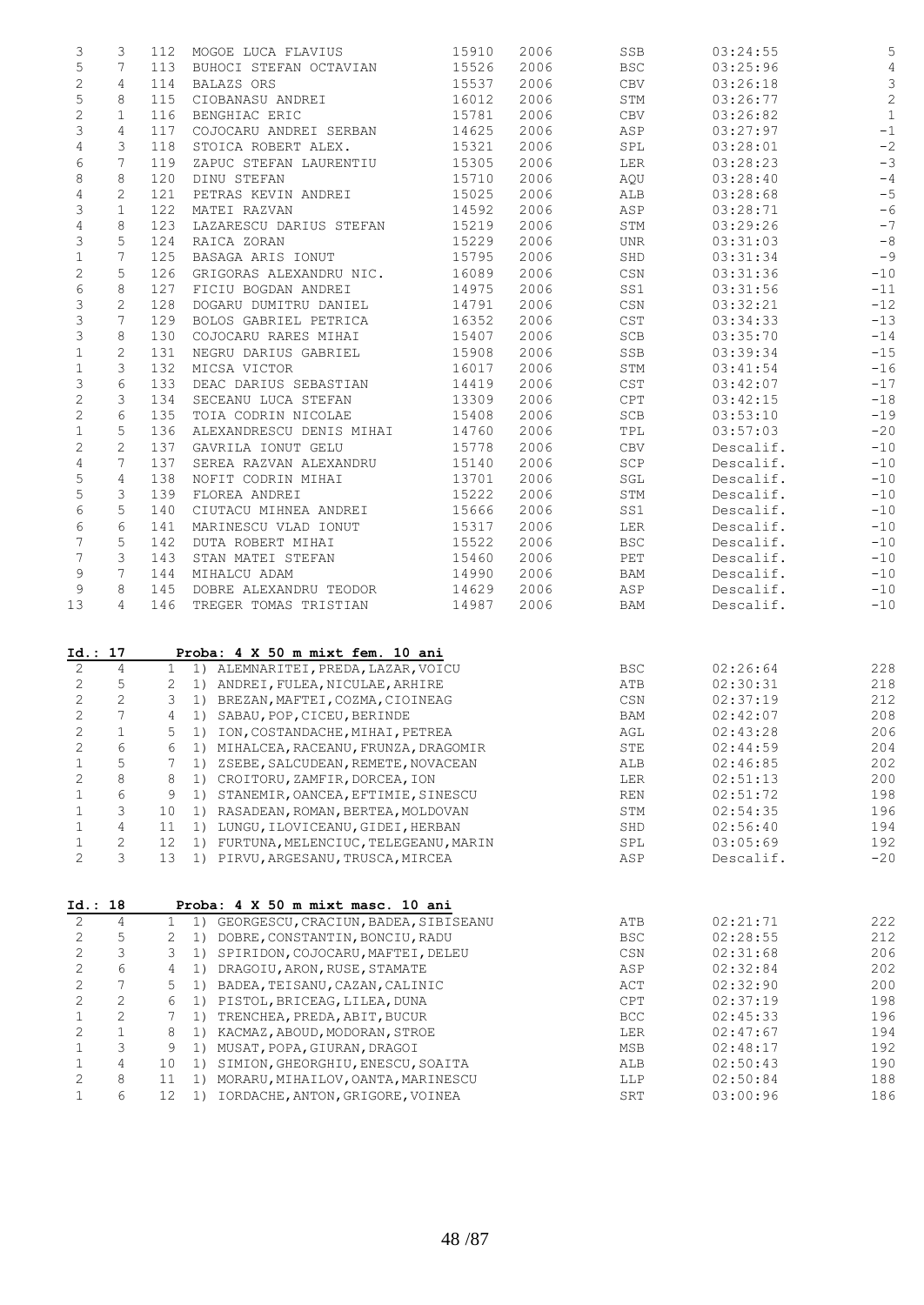#### CLASAMENT INDIVIDUAL CUMULAT – REUNIUNEA III

| $Fete - 10 ani$<br>1 ANDREI IARINA IOANA<br>2 FRUNZA INGRID IOANA<br>3 PARASCHIV EVA MARIA<br>4 MIHALCEA MARIA CAMELIA<br>5 PREOTU MARIA ANTONIA<br>6 BUTNARU ALEXANDRA MIHAELA<br>7 NICULAE TEODORA ANA MARIA<br>8 LAZAR TIMEEA MARIA<br>9 COZMA IOANA<br>10 TOADER FRANCESCA<br>11 KISS KAMILLA CSENGE<br>12 PREDA IRINA ANA<br>13 BOLEACU PAULA MARIA | 15963<br>16234<br>15929<br>16235<br>15695<br>12459<br>15966<br>16301<br>14796<br>16296 | /Ech<br>ATB/1<br>STE/1<br>ACT/1<br>STE/1<br>CSP/0<br>WIN/0<br>ATB/1<br>BSC/1<br>CSN/1 | pct.<br>342<br>306 | 3/114, 10/114, 13/114<br>319 3/106, 10/104, 13/109<br>316 3/103, 10/109, 13/104<br>308 3/102, 10/103, 13/103<br>3/104,10/102,13/100<br>306 3/109, 10/95, 13/102 |  |
|----------------------------------------------------------------------------------------------------------------------------------------------------------------------------------------------------------------------------------------------------------------------------------------------------------------------------------------------------------|----------------------------------------------------------------------------------------|---------------------------------------------------------------------------------------|--------------------|-----------------------------------------------------------------------------------------------------------------------------------------------------------------|--|
|                                                                                                                                                                                                                                                                                                                                                          |                                                                                        |                                                                                       |                    |                                                                                                                                                                 |  |
|                                                                                                                                                                                                                                                                                                                                                          |                                                                                        |                                                                                       |                    |                                                                                                                                                                 |  |
|                                                                                                                                                                                                                                                                                                                                                          |                                                                                        |                                                                                       |                    |                                                                                                                                                                 |  |
|                                                                                                                                                                                                                                                                                                                                                          |                                                                                        |                                                                                       |                    |                                                                                                                                                                 |  |
|                                                                                                                                                                                                                                                                                                                                                          |                                                                                        |                                                                                       |                    |                                                                                                                                                                 |  |
|                                                                                                                                                                                                                                                                                                                                                          |                                                                                        |                                                                                       |                    |                                                                                                                                                                 |  |
|                                                                                                                                                                                                                                                                                                                                                          |                                                                                        |                                                                                       |                    |                                                                                                                                                                 |  |
|                                                                                                                                                                                                                                                                                                                                                          |                                                                                        |                                                                                       |                    | 298 3/98, 10/99, 13/101                                                                                                                                         |  |
|                                                                                                                                                                                                                                                                                                                                                          |                                                                                        |                                                                                       |                    | 296 3/93, 10/97, 13/106                                                                                                                                         |  |
|                                                                                                                                                                                                                                                                                                                                                          |                                                                                        |                                                                                       |                    | 281 3/87, 10/101, 13/93                                                                                                                                         |  |
|                                                                                                                                                                                                                                                                                                                                                          |                                                                                        | BSC/1                                                                                 |                    | 278 3/97, 10/81, 13/100                                                                                                                                         |  |
|                                                                                                                                                                                                                                                                                                                                                          | 15150                                                                                  | COR/1                                                                                 |                    | 275 3/92, 10/96, 13/87                                                                                                                                          |  |
|                                                                                                                                                                                                                                                                                                                                                          | 16307                                                                                  | BSC/1                                                                                 |                    | 273 3/89, 10/88, 13/96                                                                                                                                          |  |
|                                                                                                                                                                                                                                                                                                                                                          | 15870                                                                                  | SSV/1                                                                                 |                    | 271 3/96, 10/86, 13/89                                                                                                                                          |  |
| 14 STANCU AIDA MARIA                                                                                                                                                                                                                                                                                                                                     | 14827                                                                                  | MPL/1                                                                                 |                    | 271 3/90, 10/93, 13/88                                                                                                                                          |  |
| 15 ALEMNARITEI BRIANA ALEXAN                                                                                                                                                                                                                                                                                                                             | 15962                                                                                  | BSC/1                                                                                 |                    | 268 3/80, 10/93, 13/95                                                                                                                                          |  |
| 16 NITA ANDRA MARIA                                                                                                                                                                                                                                                                                                                                      | 16448                                                                                  | MPL/1                                                                                 |                    | 262 3/82, 10/90, 13/90                                                                                                                                          |  |
| 17 VOICU IOANA ALEXANDRA                                                                                                                                                                                                                                                                                                                                 | 16304                                                                                  | BSC/1                                                                                 |                    | 260 3/99, 10/64, 13/97                                                                                                                                          |  |
| 18 BADRALEXI SOFIA MARIA                                                                                                                                                                                                                                                                                                                                 | 16346                                                                                  | VCN/1                                                                                 |                    | 259 3/95, 10/73, 13/91                                                                                                                                          |  |
| 19 SILAGHI MIRIAM                                                                                                                                                                                                                                                                                                                                        | 16373                                                                                  | MSM/0                                                                                 |                    | 253 3/86, 10/75, 13/92                                                                                                                                          |  |
| 20 TRUSCA MELISA ANNE                                                                                                                                                                                                                                                                                                                                    | 14622                                                                                  | ASP/1                                                                                 |                    | 253 3/88, 10/71, 13/94                                                                                                                                          |  |
| 21 MIHAI TEODORA MARIA                                                                                                                                                                                                                                                                                                                                   | 15720                                                                                  | AGL/1                                                                                 |                    | 243 3/68, 10/91, 13/84                                                                                                                                          |  |
| 22 FULEA SARA MARIA                                                                                                                                                                                                                                                                                                                                      | 15965                                                                                  | ATB/1                                                                                 |                    | 238 3/79, 10/87, 13/72                                                                                                                                          |  |
| 23 VISINESCU OANA NICOLETA                                                                                                                                                                                                                                                                                                                               | 15711                                                                                  | AQU/0                                                                                 |                    | 234 3/81, 10/67, 13/86                                                                                                                                          |  |
| 24 MUNTEANU MARIA                                                                                                                                                                                                                                                                                                                                        | 15928                                                                                  | ACT/1                                                                                 |                    | 233 3/77, 10/77, 13/79                                                                                                                                          |  |
| 25 LUNGU BIANCA IOANA<br>26 ARGESANU MARIA ALEXIA                                                                                                                                                                                                                                                                                                        | 15801<br>14605                                                                         | SHD/1<br>ASP/1                                                                        | 230                | 3/69, 10/84, 13/77<br>226 3/72, 10/72, 13/82                                                                                                                    |  |
| 27 PIRVU MIHAELA ADRIANA                                                                                                                                                                                                                                                                                                                                 | 14626                                                                                  | ASP/1                                                                                 |                    | 226 3/73, 10/79, 13/74                                                                                                                                          |  |
| 28 COVACIU BOGDANA STEFANIA                                                                                                                                                                                                                                                                                                                              | 16198                                                                                  | TUR/0                                                                                 |                    | 223 3/91, 10/62, 13/70                                                                                                                                          |  |
| 29 LUTA SARA MARIA                                                                                                                                                                                                                                                                                                                                       | 15431                                                                                  | LLP/1                                                                                 |                    | 217 3/63, 10/78, 13/76                                                                                                                                          |  |
| 30 BREZAN SARA MARIA                                                                                                                                                                                                                                                                                                                                     | 15492                                                                                  | $\text{CSN}/1$                                                                        |                    | 214 3/39, 10/94, 13/81                                                                                                                                          |  |
| 31 SARKANY MELINDA SAROLTA                                                                                                                                                                                                                                                                                                                               | 15878                                                                                  | STG/0                                                                                 | 212                | 3/85, 10/59, 13/68                                                                                                                                              |  |
| 32 OANCEA MARIA TEODORA                                                                                                                                                                                                                                                                                                                                  | 14708                                                                                  | REN/1                                                                                 |                    | 209 3/84, 10/45, 13/80                                                                                                                                          |  |
| 33 VASILESCU EMA CRISTINA                                                                                                                                                                                                                                                                                                                                | 16294                                                                                  | BSC/1                                                                                 |                    | 207 3/70, 10/89, 13/48                                                                                                                                          |  |
| 34 ARHIRE ROXANA MARIA                                                                                                                                                                                                                                                                                                                                   | 15964                                                                                  | ATB/1                                                                                 |                    | 205 3/78, 10/51, 13/76                                                                                                                                          |  |
| 35 REMETE MIRESTEAN DARIA                                                                                                                                                                                                                                                                                                                                | 15856                                                                                  | ALB/1                                                                                 |                    | 202 3/58, 10/83, 13/61                                                                                                                                          |  |
| 36 SAMUILA IRIS ALEXANDRA                                                                                                                                                                                                                                                                                                                                | 15249                                                                                  | COR/1                                                                                 |                    | 196 3/100, 10/106, 13/-10                                                                                                                                       |  |
| 37 VANGHELESCU MIRUNA                                                                                                                                                                                                                                                                                                                                    | 16295                                                                                  | BSC/1                                                                                 |                    | 196 3/50, 10/63, 13/83                                                                                                                                          |  |
| 38 POP MARIA ROXANA                                                                                                                                                                                                                                                                                                                                      | 15883                                                                                  | BAM/1                                                                                 |                    | 196 3/57, 10/76, 13/63                                                                                                                                          |  |
| 39 CIOINEAG CATERINA ALEXIA                                                                                                                                                                                                                                                                                                                              | 16073                                                                                  | CSN/1                                                                                 |                    | 192 3/56, 10/69, 13/67                                                                                                                                          |  |
| 40 APETREI ELENA CLARA                                                                                                                                                                                                                                                                                                                                   |                                                                                        | 15921 SCP/0                                                                           |                    | 192 3/64, 10/43, 13/85                                                                                                                                          |  |
| 41 GROSU ANA GEORGIANA $15930$ ACT/1 $189$ 3/101, 10/98, 13/-1<br>42 SVEDUNEAC DIANA ANDREEA $16282$ SGH/1 $189$ 3/83, 10/53, 13/53<br>43 CICEU CRISTA PETRA 15888 BAM/1 187 3/75, 10/34, 13/78<br>44 BLAGA MARIA OLIVIA 15634 DEL/1                                                                                                                     |                                                                                        |                                                                                       |                    | 189 3/101, 10/98, 13/-10                                                                                                                                        |  |
|                                                                                                                                                                                                                                                                                                                                                          |                                                                                        |                                                                                       |                    |                                                                                                                                                                 |  |
|                                                                                                                                                                                                                                                                                                                                                          |                                                                                        |                                                                                       |                    |                                                                                                                                                                 |  |
|                                                                                                                                                                                                                                                                                                                                                          |                                                                                        |                                                                                       |                    | 187 3/55, 10/67, 13/65                                                                                                                                          |  |
| 45 DATTOLA ANTONIA 15873<br>46 VASS BRIGITTA 16348<br>47 ION ANADIANA 16272                                                                                                                                                                                                                                                                              |                                                                                        | SSV/1<br>VCN/1<br>LER/1                                                               |                    | 184 3/94, 10/100, 13/-10                                                                                                                                        |  |
|                                                                                                                                                                                                                                                                                                                                                          |                                                                                        |                                                                                       |                    | 180 3/48, 10/68, 13/64                                                                                                                                          |  |
| 48 CORBU ALEXANDRA MARIA 15776<br>49 TATAR MAIA 16345<br>50 DORCEA ANDREEA CAMELIA 15308                                                                                                                                                                                                                                                                 |                                                                                        | CBV/0                                                                                 |                    | 177 3/59, 10/56, 13/62                                                                                                                                          |  |
|                                                                                                                                                                                                                                                                                                                                                          |                                                                                        | VCN/1<br>LER/1                                                                        |                    | 176 3/53, 10/80, 13/43                                                                                                                                          |  |
|                                                                                                                                                                                                                                                                                                                                                          |                                                                                        |                                                                                       |                    | 168 3/54, 10/41, 13/73                                                                                                                                          |  |
| 51 CRUCIANU MONICA ALEXANDRA 14793                                                                                                                                                                                                                                                                                                                       |                                                                                        | CSN/1                                                                                 |                    | 168 3/43, 10/85, 13/40                                                                                                                                          |  |
| 52 TARANTIS MAIA GABRIELA 15055<br>53 HRIB MARIA 15591                                                                                                                                                                                                                                                                                                   |                                                                                        | DAC/1<br>CJI/0                                                                        |                    | 167 3/74, 10/44, 13/49                                                                                                                                          |  |
|                                                                                                                                                                                                                                                                                                                                                          |                                                                                        |                                                                                       |                    | 166 3/62, 10/70, 13/34                                                                                                                                          |  |
| 54 PATRASCU RAISA STEFANIA 15052                                                                                                                                                                                                                                                                                                                         |                                                                                        | DAC/1                                                                                 |                    | 158 3/76, 10/31, 13/51                                                                                                                                          |  |
| 55 BERINDE MARA 15885<br>56 GIDEI LARISA MARIA 15803<br>57 IMRE KEDVES REKA 16190                                                                                                                                                                                                                                                                        |                                                                                        | BAM/1                                                                                 |                    | 157 3/66, 10/37, 13/54                                                                                                                                          |  |
|                                                                                                                                                                                                                                                                                                                                                          |                                                                                        | SHD/1<br>MSW/0                                                                        |                    | 157 3/65, 10/54, 13/38                                                                                                                                          |  |
|                                                                                                                                                                                                                                                                                                                                                          |                                                                                        | BSC/1                                                                                 |                    | 155 3/26, 10/82, 13/47<br>153 3/71, 10/32, 13/50                                                                                                                |  |
| 58 CERNAUTANU ROBERTA ANA 16302                                                                                                                                                                                                                                                                                                                          |                                                                                        | STM/1                                                                                 |                    | 141 3/44, 10/26, 13/71                                                                                                                                          |  |
| 59 BERTEA ALINA RIANA 16015<br>60 RASADEAN MAIA ALEXANDRA 16132<br>61 CRACIUN DARIA ALESIA 15876                                                                                                                                                                                                                                                         |                                                                                        | STM/1                                                                                 |                    | 140 3/49, 10/59, 13/32                                                                                                                                          |  |
|                                                                                                                                                                                                                                                                                                                                                          |                                                                                        | STG/0                                                                                 |                    | 137 3/45, 10/47, 13/45                                                                                                                                          |  |
|                                                                                                                                                                                                                                                                                                                                                          |                                                                                        | SRT/1                                                                                 |                    | 137 3/19, 10/61, 13/57                                                                                                                                          |  |
| 62 ZIMA MARIA ALINA 16244<br>63 DRAGOI MARIA 16242                                                                                                                                                                                                                                                                                                       |                                                                                        | MSB/0                                                                                 |                    | 135 3/61, 10/38, 13/36                                                                                                                                          |  |
| 64 TUDORESCU AFRODITI MARIA 15056                                                                                                                                                                                                                                                                                                                        |                                                                                        | DAC/1                                                                                 |                    | 134 3/52, 10/27, 13/55                                                                                                                                          |  |
|                                                                                                                                                                                                                                                                                                                                                          |                                                                                        | ALB/1                                                                                 |                    | 125 3/28, 10/60, 13/37                                                                                                                                          |  |
|                                                                                                                                                                                                                                                                                                                                                          |                                                                                        |                                                                                       |                    | 124 3/30, 10/35, 13/59                                                                                                                                          |  |
| 65 ZSEBE ANNA ILONA 15855<br>66 NITESCU EVA MARIA 15287<br>67 ANTON CRINA MARIANA 15121                                                                                                                                                                                                                                                                  |                                                                                        | ALS/1<br>ANA/0                                                                        |                    | 124 3/32, 10/56, 13/36                                                                                                                                          |  |
| 68 CURTICAPEAN IRISZ ANTONIA 15673 H2O/1                                                                                                                                                                                                                                                                                                                 |                                                                                        |                                                                                       |                    | 119 3/41, 10/48, 13/30                                                                                                                                          |  |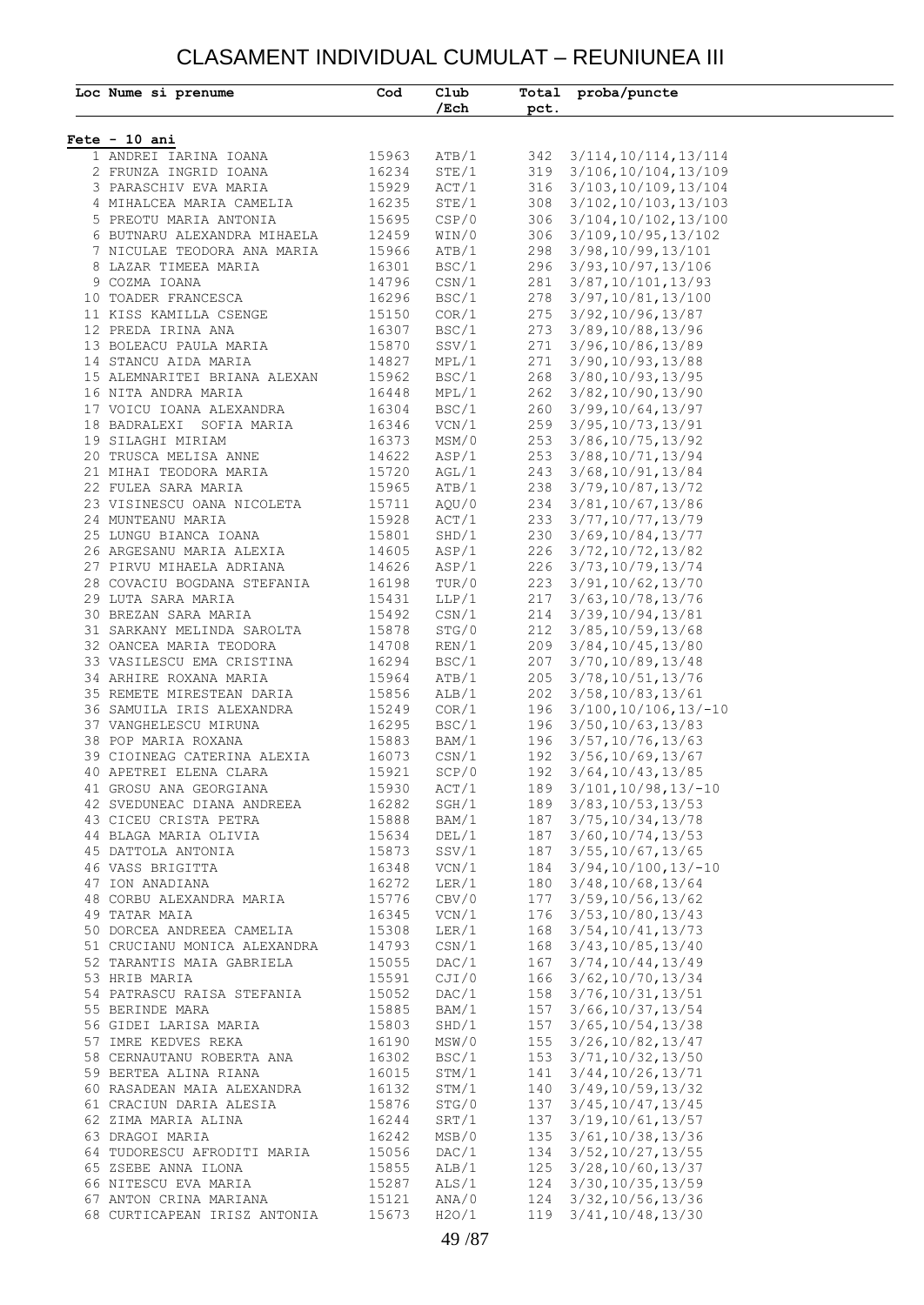| 69 COZMA ROBERTA ALEXANDRA                                               | 15782          | CBV/0                  |                 | 118 3/11, 10/65, 13/42                  |
|--------------------------------------------------------------------------|----------------|------------------------|-----------------|-----------------------------------------|
| 70 CROITORU ADELA IOANA<br>71 NOVEMBER: 1995                             | 16153          | LER/1                  |                 | $111 \quad 3/-10, 10/52, 13/69$         |
| 71 NOVACEAN AMALIA COSMINA 15845                                         |                | ALB/1                  |                 | 110 3/34, 10/57, 13/19                  |
| --- PERISA<br>73 SINESCU ALEXIA MARIA<br>74 EFTIMIE PIANOR               | 14797          | USN/1<br>REN/1<br>PELL | 110             | 3/37, 10/46, 13/27                      |
|                                                                          | 15678          |                        | 107             | 3/40, 10/23, 13/44                      |
| 74 EFTIMIE BIANCA MARIA 16332                                            |                | REN/1                  | 106             | $3/67, 10/49, 13/-10$                   |
| 75 SZEKERES ARIENN<br>76 POPA MARIA ROBERTA                              | 15671          | H2O/1                  | 103             | 3/18, 10/24, 13/61                      |
|                                                                          | 16164          | LER/1                  | 99              | 3/47, 10/19, 13/33                      |
| 77 MIRCEA COSMINA IOANA                                                  | 14643          | ASP/1                  | 98              | $3/51, 10/-10, 13/57$                   |
| 78 NAGY ETELKA ABIGEL                                                    | 16354          | CST/0                  | 96              | 3/33, 10/17, 13/46                      |
| 79 HERBAN MARIA DENISA<br>80 ION MIRUNA ALEXANDRA                        | 15800          | SHD/1                  | 93              | $3/36$ , $10/33$ , $13/24$              |
|                                                                          | 15716          | AGL/1                  | 92              | $3/-10, 10/36, 13/66$                   |
| 81 COSTANDACHE CAROLINA                                                  | 15715          | AGL/1                  | 90              | 3/46, 10/18, 13/26                      |
| 82 CRACIUN NICOLA AIANA                                                  | 15877          | STG/0                  | 86              | $3/12$ , $10/51$ , $13/23$              |
| 83 BOGATEAN SARA GLORIA                                                  | 16278          | CSW/0                  | 81              | $3/25$ , $10/-2$ , $13/58$              |
| 84 STEFAN DENISA MIHAELA                                                 | 15759          | SS1/0                  | 78              | 3/20, 10/42, 13/16                      |
| 85 SURUGIU ANDRA GEORGIANA                                               | 16409          | CPT/1                  |                 | $78$ $3/-10, 10/-10, 13/98$             |
| 86 PETREA ANDREEA LACRAMIORA                                             | 15718          | AGL/1                  | 74              | 3/32, 10/3, 13/39                       |
| 87 VULTURESCU ALESSIA IOANA 16303                                        |                | BSC/0                  | 73              | 3/22, 10/29, 13/22                      |
| 88 ROGOJANU SARA                                                         | 15911          | SSB/0                  | 68              | 3/29, 10/28, 13/11                      |
| 89 TRAISTARU AMALIA ANDREEA                                              | 15246          | ALS/1                  | 64              | 3/14, 10/21, 13/29                      |
| 90 MARIN IOANA ALEXANDRA                                                 | 16230          | SPL/1                  | 62              | $3/38, 10/-17, 13/41$                   |
| 91 GIROVANU ANDREA DENISA                                                | 15922          | SCP/0                  | 58              | $3/-10, 10/39, 13/29$                   |
| 92 SABAU INGRID MONICA                                                   | 15886          | BAM/1                  | 57              | $3/27, 10/40, 13/-10$                   |
| 93 SERBANESCU MARIA ALESSAND 13971                                       |                | TSP/0                  | 53              | 3/21, 10/13, 13/19                      |
| 94 SOARE ANA MARIA                                                       | 13495          | LPT/1                  | 50              | 3/16, 10/25, 13/9                       |
| 95 ILOVICEANU MARIA GEORGIAN 15797<br>96 IOSUB ELISABETA FLORENTIN 16287 |                | SHD/1                  | 45              | $3/35$ , $10/-11$ , $13/21$             |
|                                                                          |                | SGH/1                  | 42              | 3/23, 10/12, 13/7                       |
| 97 ZAMFIR MIRUNA GABRIELA 16174                                          |                | LER/1                  | 39              | 3/4, 10/20, 13/15                       |
| 98 FURTUNA MARIA<br>98 FURTUNA MARIA<br>99 MOLDOVAN IASMINA              | 15947          | SPL/1                  |                 | $37 \quad 3/-4, 10/10, 13/31$           |
|                                                                          | 16014          | STM/1<br>ASP/1         |                 | 29 3/8, 10/11, 13/10                    |
| 100 STANESCU MIHAELA JAQELINE 14586<br>101 OLTEAN ALEXANDRA              |                | ASP/1                  | 28<br>27        | $3/42, 10/-4, 13/-10$                   |
| 102 DEGERATU ANDRADA GEORGIAN                                            | 16476          | SCB/0                  | 27              | 3/6, 10/8, 13/13<br>$3/-8, 10/30, 13/5$ |
| 103 SECOBAN NATALIA ANDREEA                                              | 15900<br>16285 | SGH/1                  | 25              | $3/13$ , $10/-5$ , $13/17$              |
| 104 STAMATE DARIA MARIA 14528                                            |                | SGL/0                  | 22              | $3/3$ , $10/-6$ , $13/25$               |
|                                                                          |                | LER/1                  | 21              | $3/17, 10/-16, 13/20$                   |
| 105 MAICAN ALEXANDRA MARIA<br>106 ROMAN KARINA ALEXANDRA                 | 16159<br>16010 | STM/1                  |                 | $19 \quad 3/5, 10/15, 13/-1$            |
| 107 NICOLAE MELANIA ANA MARIA 15432                                      |                | LLP/1                  | 17              | $3/15$ , $10/-10$ , $13/12$             |
|                                                                          |                | STE/1                  | 8 <sup>8</sup>  | $3/7, 10/6, 13/ -5$                     |
| 108 DRAGOMIR ANTONIA ELENA 16236<br>109 CARPENIS SIDONIA ELENA 15822     |                | LPT/1                  | 5 <sup>5</sup>  | $3/24, 10/-22, 13/3$                    |
| 110 RADULESCU MAYA ANDREEA 13986                                         |                | CPT/1                  | $4\overline{4}$ | $3/-14, 10/22, 13/-4$                   |
| 111 ENACHE ALEXIA NICOLETA 15376                                         |                | ASP/1                  |                 | $4 \quad 3/9, 10/-13, 13/8$             |
| 112 TIMOFTE REBECA                                                       | 15633          | DEL/1                  | $2^{\circ}$     | $3/10, 10/-10, 13/2$                    |
| 113 RUSE CLAUDIA ANGELICA                                                | 15967          | BSC/0                  | 1               | $3/-1, 10/4, 13/-2$                     |
| 114 BABALAU ALEXIA STEFANIA                                              | 16200          | TUR/0                  |                 | $0 \quad 3/-3, 10/-1, 13/4$             |
| 115 CIOBANU IOANA MONICA                                                 | 15400          | SCB/0                  |                 | $-1$ 3/-10, 10/16, 13/-7                |
| 116 SALCUDEAN RALUCA ELENA                                               | 15857          | ALB/1                  |                 | $-12$ $3/-5$ , $10/-8$ , $13/1$         |
| 117 VISAN CRISTINA BIANCA                                                | 14649          | ASP/0                  |                 | $-14$ $3/-17, 10/9, 13/-6$              |
| 118 TOBA ANDREEA ATALINA                                                 | 16473          | SS7/0                  | $-17$           | $3/-7, 10/-24, 13/14$                   |
| 119 MELENCIUC SARAH TEODORA                                              | 15945          | SPL/1                  | $-18$           | $3/-15, 13/-3$                          |
| 120 MEITA IARINA ANDREEA                                                 | 15796          | SHD/1                  |                 | $-20$ $3/-2$ , $10/-9$ , $13/-9$        |
| 121 SAVA CARLA IOANA                                                     | 15968          | ATB/0                  | $-21$           | $3/-12, 10/2, 13/-11$                   |
| 122 MINEA IRINA                                                          | 15672          | H2O/1                  | $-22$           | $3/-11, 10/1, 13/-12$                   |
| 123 ALBU KARINA ANDREEA                                                  | 15846          | ALB/0                  | $-22$           | $3/-21, 10/-7, 13/6$                    |
| 124 STANEMIR DENISSA ALEXIA                                              | 16457          | REN/0                  | $-22$           | $3/-20, 10/14, 13/-16$                  |
| 125 MOLDOVAN ALEXIA FLORINA                                              | 16199          | TUR/0                  | $-25$           | $3/1, 10/-12, 13/-14$                   |
| 126 TELEGEANU IOANA ANDREEA                                              | 16232          | SPL/1                  | $-27$           | $10/-19, 13/-8$                         |
| 127 RACEANU ELENA ALEXANDRA                                              | 16237          | STE/1                  | $-33$           | $3/-19, 10/8, 13/-22$                   |
| 128 FULOP MELISSA                                                        | 15799          | SHD/1                  | $-34$           | $3/-18, 10/5, 13/-21$                   |
| 129 BOTEZ IOANA ALEXANDRA                                                | 15490          | CSN/1                  |                 | $-36$ $3/-16$ , $10/-3$ , $13/-17$      |
| 130 BUCATARU MAYA STEFANIA                                               | 14794          | $\text{CSN}/1$         | $-37$           | $3/-10$ , $10/-14$ , $13/-13$           |
| 131 VASILE DIANA IOANA                                                   | 15955          | SPL/1                  | -39             | $3/-9, 10/-20, 13/-10$                  |
| 132 MUSTATA ANA GABRIELA                                                 | 16455          | REN/0                  | $-40$           | $3/2$ , $10/-23$ , $13/-19$             |
| 133 GORCEA SABRINA ANA MARIA                                             | 16031          | ASP/1                  |                 | $-41$ $3/-6$ , $10/-15$ , $13/-20$      |
| 134 SVESTAC LAURA ALEXIA                                                 | 16214          | SRT/1                  |                 | $-46$ $3/-13$ , $10/-18$ , $13/-15$     |
| 135 ZAHARIA ALESSIA GEORGIANA                                            | 15819          | DEL/1                  |                 | $-62$ $3/-23$ , $10/-21$ , $13/-18$     |
| 136 BALU LUCIA IOANA                                                     | 16016          | STM/1                  | $-70$           | $3/-22$ , $10/-25$ , $13/-23$           |
| $Fete - 11 ani$<br>1 URSU MARIA IOANA                                    | 15100          | SSV/1                  | 382             | 1/93,8/98,12/98,15/93                   |
| 2 FABIAN SARA JULIA                                                      | 14911          | CSP/1                  | 363             | 1/84,8/88,12/93,15/98                   |
| 3 OTOIU ANA CRISTIANA                                                    | 11252          | CPT/0                  | 361             | 1/90,8/93,12/88,15/90                   |
| 4 BAKO ANSTASIA MARIA                                                    | 13043          | COR/1                  | 353             | 1/98,8/90,12/79,15/86                   |
|                                                                          |                |                        |                 |                                         |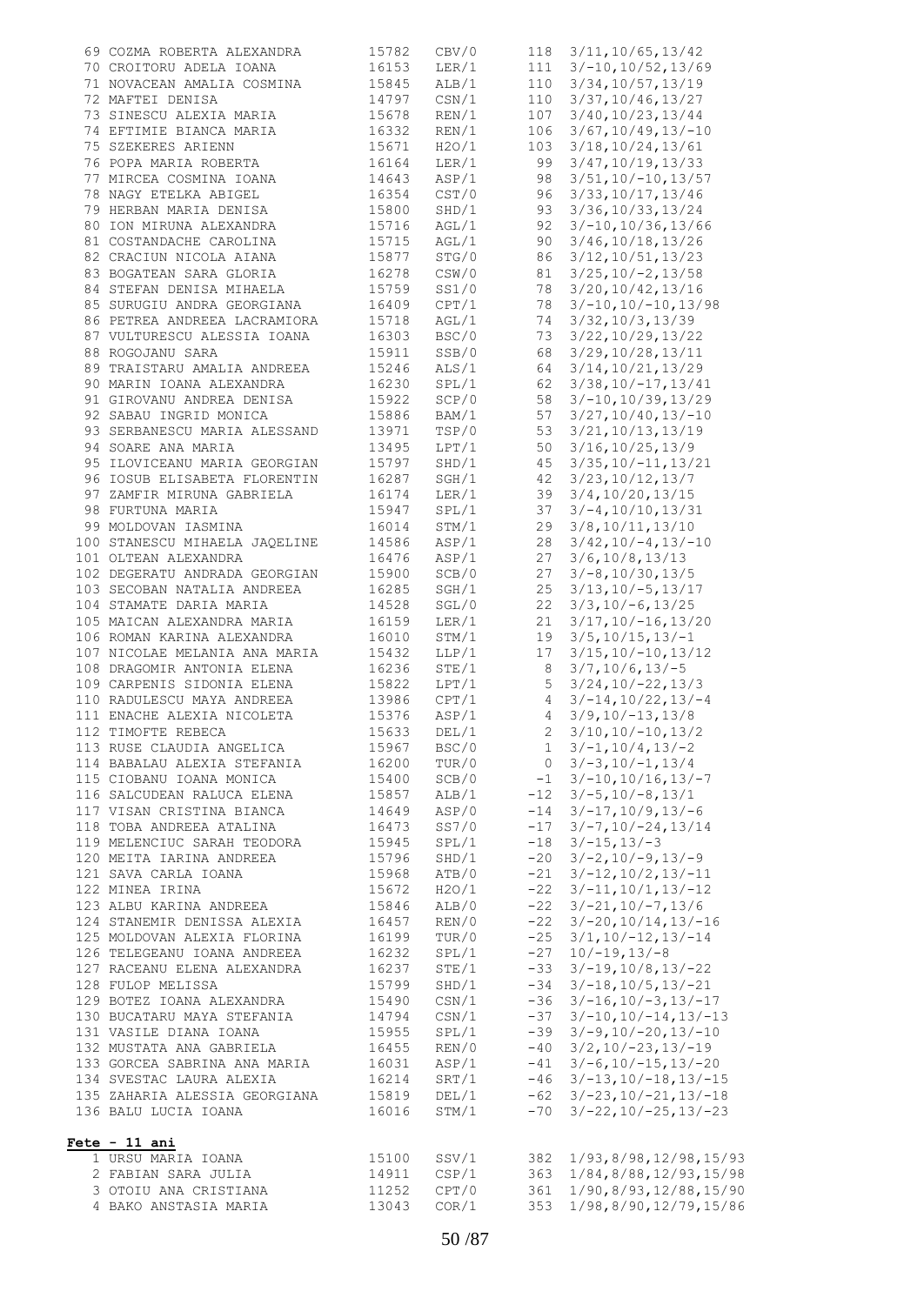| 5 STIRBU IOANA MARIA         | 15036 | CSP/1 | 347 | 1/87,8/86,12/90,15/84               |
|------------------------------|-------|-------|-----|-------------------------------------|
| 6 CHIRITA CLARA MARIA        | 15412 | ATB/1 | 342 | 1/88,8/85,12/81,15/88               |
| 7 NEAGU IOANA REBECA         | 15516 | BSC/1 | 319 |                                     |
|                              |       |       |     | 1/75,8/76,12/87,15/81               |
| 8 OSTAFI DELIA ELENA         | 14841 | SVU/1 | 317 | 1/82, 8/71, 12/82, 15/82            |
| 9 CAREBA ALEXANDRA THEODORA  | 14022 | SRT/1 | 316 | 1/85,8/87,12/86,15/58               |
| 10 BALINT EMMA               | 14021 | SRT/1 | 314 | 1/72, 8/83, 12/85, 15/74            |
| 11 DINU BIANCA STEFANIA MARA | 15437 | ATB/1 | 313 | 1/70,8/82,12/76,15/85               |
| 12 MARC MARIA NATALIA        | 15039 | CSW/1 | 312 | 1/84,8/80,12/75,15/73               |
| 13 ACHIM DIANA CEZARA        | 14558 | STM/1 | 308 | 1/80,8/81,12/68,15/79               |
|                              |       |       |     |                                     |
| 14 RAUTA CARLA MARIA         | 15440 | ATB/1 | 298 | 1/60, 8/75, 12/80, 15/83            |
| 15 AXENTIOI ILINCA           | 15273 | SGH/1 | 294 | 1/68, 8/73, 12/66, 15/87            |
| 16 SOROCEANU ALEXIA IOANA    | 15593 | CJI/0 | 288 | 1/64, 8/78, 12/78, 15/68            |
| 17 DRAGOMIR IOANA ALEXIA     | 13907 | BAR/0 | 281 | 1/77, 8/57, 12/84, 15/63            |
| 18 DUMITRESCU ALEXANDRA CORI | 15438 | ATB/1 | 280 | 1/62, 8/64, 12/74, 15/80            |
| 19 POPA RAT VANESSA MARIA    | 15539 | SBM/0 | 277 | 1/69,8/72,12/66,15/70               |
| 20 POPOVICI PETRIANA         | 15098 | SSV/1 | 275 |                                     |
|                              |       |       |     | 1/78, 8/68, 12/52, 15/77            |
| 21 MENCIU IOANA MARIA        | 15518 | BSC/1 | 273 | 1/73, 8/74, 12/70, 15/56            |
| 22 MIHALI MARIA ALEXANDRA    | 14991 | BAM/1 | 271 | $1/76$ , $8/70$ , $12/72$ , $15/53$ |
| 23 BOSTANGIU ADELINA MARIA   | 15126 | ANA/1 | 269 | 1/86, 8/65, 12/54, 15/64            |
| 24 TUDOR ALLEGRA             | 14779 | CSN/1 | 266 | 1/67, 8/77, 12/53, 15/69            |
| 25 BADEA IOANA ALEXANDRA     | 15043 | ACT/1 | 253 | 1/81, 8/43, 12/64, 15/65            |
| 26 SAUCIUC OANA IULIA        | 15099 | SSV/1 | 252 | 1/54,8/37,12/83,15/78               |
|                              |       |       |     |                                     |
| 27 SOFRONEA INGRID           | 15416 | SSV/1 | 249 | 1/59, 8/66, 12/58, 15/66            |
| 28 SEBE ANDRA MIRUNA         | 15282 | STE/1 | 241 | 1/44, 8/55, 12/67, 15/75            |
| 29 SAVULESCU ANA TEODORA     | 15455 | STE/1 | 238 | 1/37,8/60,12/69,15/72               |
| 30 DRAGOMIR MARIA MIRUNA     | 12474 | LPT/1 | 235 | 1/48, 8/38, 12/73, 15/76            |
| 31 ASLAM ANDRA               | 15410 | ATB/1 | 232 | 1/38, 8/61, 12/62, 15/71            |
| 32 FLOREA ANA MARIA          | 13867 | LER/1 | 217 | $1/66$ , $8/58$ , $12/36$ , $15/57$ |
| 33 APOSTOL ALESSIA MARIA     | 15038 | CSW/1 | 216 | 1/65, 8/67, 12/63, 15/21            |
|                              |       |       |     |                                     |
| 34 GINGHINA ALINA ANDREEA    | 14901 | AGL/1 | 216 | 1/54, 8/79, 12/44, 15/39            |
| 35 DUMITRESCU ALISSA MARIA   | 14442 | LLP/0 | 213 | $1/52$ , 8/59, 12/51, 15/51         |
| 36 CHELMUS ARINA MARIA       | 15135 | CSW/1 | 210 | 1/44, 8/49, 12/71, 15/46            |
| 37 GALATA LARISA ELENA       | 15070 | MSB/0 | 207 | 1/49, 8/84, 12/18, 15/56            |
| 38 OPREA MARIA FLORENTINA    | 15515 | BSC/1 | 200 | 1/71, 8/69, 12/7, 15/53             |
| 39 MAFTEI SABINA             | 16474 | SVU/1 | 193 | 1/57,8/54,12/32,15/50               |
| 40 CRAIU IOANA               | 15436 | ATB/1 | 192 | 1/75, 8/32, 12/40, 15/45            |
|                              |       |       |     |                                     |
| 41 BESCHERET ANCA            | 15411 | ATB/1 | 190 | 1/34, 8/56, 12/39, 15/61            |
| 42 PREDA MARIA AMELIE        | 15453 | CSP/1 | 185 | 1/40, 8/22, 12/56, 15/67            |
| 43 BUFTEANU BIANCA           | 14721 | STM/1 | 183 | $1/56$ , $8/18$ , $12/55$ , $15/54$ |
| 44 PIPER ANDREEA MADALINA    | 14645 | ASP/1 | 180 | 1/58,8/15,12/77,15/30               |
| 45 LORINCZ JAZMIN ADRIENN    | 15144 | COR/1 | 177 | 1/19, 8/41, 12/58, 15/59            |
| 46 IANCU ERIKA LUANA         | 15133 | AGL/1 | 175 | $1/46$ , $8/46$ , $12/23$ , $15/60$ |
| 47 SABAU BIANCA SOPHIA       | 15201 | STG/0 | 174 | 1/39, 8/62, 12/45, 15/28            |
| 48 MERESESCU IRINA MARIA     | 15439 |       | 172 |                                     |
|                              |       | ATB/1 |     | 1/34, 8/53, 12/48, 15/37            |
| 49 RACOLTA BIANCA ISABELA    | 14992 | BAM/1 | 162 | 1/79, 8/23, 12/60                   |
| 50 FRASINEANU MARIA REBECA   | 14651 | CPI/0 | 161 | 1/45, 8/47, 12/29, 15/40            |
| 51 SIMIONESCU LARISA CRISTIA | 15005 | ALB/1 | 160 | 1/47, 8/34, 12/50, 15/29            |
| 52 TANASA BIANCA PETRINA     | 15270 | SGH/1 | 148 | $1/26$ , $8/50$ , $12/30$ , $15/42$ |
| 53 LAZZETTI ELISA MARIA      | 15697 | CSP/1 | 144 | $1/9$ , 8/39, 12/34, 15/62          |
| 54 BREZEANU IZABELA          | 15942 | ACT/1 | 143 | 1/51, 8/13, 12/59, 15/20            |
|                              |       |       |     |                                     |
| 55 STROE ANA MARIA           | 15513 | BSC/1 | 143 | $1/25$ , 8/35, 12/48, 15/35         |
| 56 TODORAN MARINA            | 15488 | CBV/0 | 142 | 1/32, 8/42, 12/46, 15/22            |
| 57 FLORESCU ANTONIA ALEXIA   | 14024 | SRT/1 | 138 | 1/41, 8/9, 12/44, 15/44             |
| 58 IORDAN ALESSIA MARIA      | 15279 | REN/0 | 136 | 1/31,8/25,12/61,15/19               |
| 59 ILIE DARIA MARIA          | 15454 | STE/1 | 136 | 1/42, 8/28, 12/17, 15/49            |
| 60 UJVARY ADRIENN BEATRICE   | 15543 | ACN/1 | 132 | $1/35$ , $8/48$ , $12/8$ , $15/41$  |
| 61 SANDU SARA PATRICIA       | 15207 | STM/1 | 130 | 1/27, 8/52, 12/19, 15/32            |
|                              |       |       |     |                                     |
| 62 NEGRU VERONICA MARIA      | 15250 | COR/1 | 130 | 1/13, 8/63, 12/11, 15/43            |
| 63 BOJA ROXANA TEODORA       | 15202 | STM/1 | 126 | $1/55, 8/51, 12/-11, 15/31$         |
| 64 HIRBOVANU VANESA DANIELA  | 15221 | STM/1 | 126 | 1/50, 8/12, 12/37, 15/27            |
| 65 MONDINI RUIZ ISABEL       | 16229 | STM/1 | 124 | 1/63, 8/40, 12/10, 15/11            |
| 66 MARTIN MARIA DENISA       | 12669 | LPT/1 | 119 | 1/23, 8/21, 12/28, 15/47            |
| 67 IOFCIU ALEXANDRA SOPHIE   | 14814 | PCT/1 | 116 | $1/36$ , $8/27$ , $12/35$ , $15/18$ |
| 68 NITU ANNA DENISA          | 15307 | LER/1 | 113 | 1/61, 8/14, 12/21, 15/17            |
|                              |       |       |     |                                     |
| 69 MNAJED SARA               | 15304 | LER/1 | 109 | 1/17, 8/44, 12/14, 15/34            |
| 70 NICOARA CARLA ANTONIA     | 15002 | ALB/1 | 105 | 1/20, 8/31, 12/49, 15/5             |
| 71 HARSAN FAAR ALIA          | 15037 | CSW/1 | 101 | 1/30, 8/29, 12/16, 15/26            |
| 72 OROSZFAI KRISZTINA        | 14909 | H2O/0 | 99  | $1/16$ , $8/19$ , $12/41$ , $15/23$ |
| 73 RADU ARIANA MARIA         | 14902 | AGL/1 | 91  | $1/22$ , 8/36, 12/26, 15/7          |
| 74 GROSU MARIA               | 14552 | STE/1 | 90  | $1/2$ , 8/26, 12/24, 15/38          |
| 75 UJVARY DORA               | 15542 | ACN/1 | 87  | $1/4, 8/45, 12/-10, 15/48$          |
|                              |       |       |     |                                     |
| 76 BERES KRISZTINA           | 14907 | H2O/0 | 81  | 1/18, 8/24, 12/3, 15/36             |
| 77 BELCIU CARLA MARIA        | 15004 | ALB/1 | 78  | $1/16$ , 8/6, 12/31, 15/25          |
| 78 GHEORGHE IULIA CRISTINA   | 15046 | ACT/1 | 76  | 1/14, 8/4, 12/25, 15/33             |
|                              |       |       |     |                                     |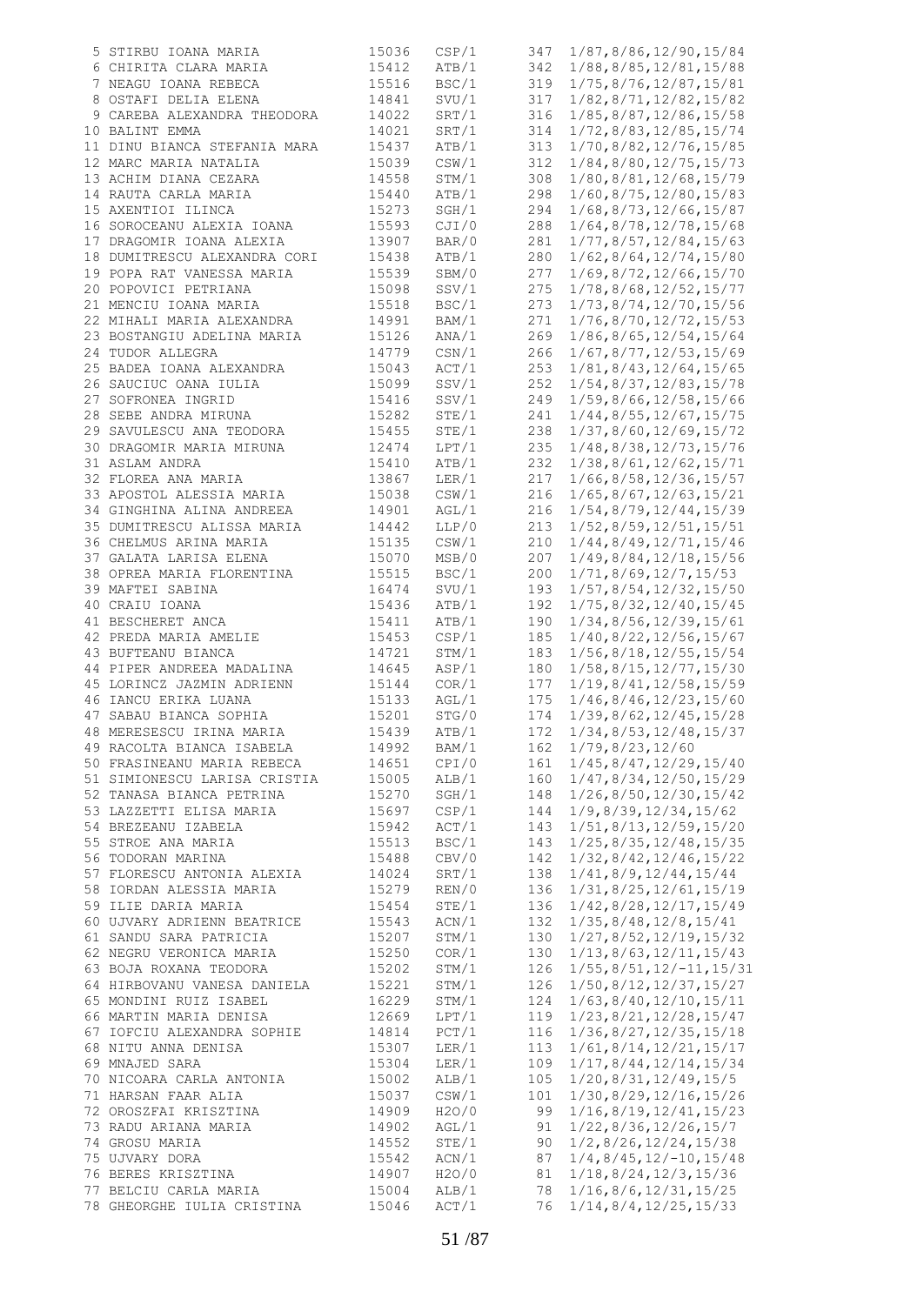| 79 RADULESCU LUCIA ELENA                          | 13866             | LER/1                   |       | 68 1/6,8/33,12/13,15/16                                                       |
|---------------------------------------------------|-------------------|-------------------------|-------|-------------------------------------------------------------------------------|
| 80 STUPINEAN AKINYI ISABELLE                      | 15310             | LER/1                   |       | 66 1/25, 8/5, 12/12, 15/24                                                    |
| 81 VALEANU ALESIA GEORGIANA                       | 14783             | $\texttt{CSN}/1$        |       |                                                                               |
|                                                   |                   |                         |       | 53 1/8,8/20,12/22,15/3                                                        |
| 82 IOTU RAMONA ANCA                               | 14812             | PCT/1                   |       | $39 \t1/10, 8/2, 12/38, 15/-11$                                               |
| 83 PETRESCU MIRCEA SARA ALEX                      | 13442             | SS1/1                   |       | $38 \t1/21, 8/-1, 12/6, 15/12$                                                |
| 84 SUCURI DARIA ANDREEA                           | 16339             | ACT/1                   | 37    | $1/-2, 8/17, 12/9, 15/13$                                                     |
| 85 BACIU DARIA PATRICIA                           | 15182             | LBC/1                   |       |                                                                               |
|                                                   |                   |                         |       | $33 \quad 1/-6$ , 8/8, 12/33, 15/-2                                           |
| 86 STROE LAVINIA ALEXANDRA                        | 14817             | PCT/1                   |       | $32 \quad 1/-1, 8/30, 12/1, 15/2$                                             |
| 87 CRISTEA THEEA MARIA                            | 15523             | BSC/1                   | 27    | $1/28, 8/-4, 12/-7, 15/10$                                                    |
| 88 OTVOS MELISA MARIA                             | 16356             | CST/0                   |       | $21 \quad 1/12$ , 8/-6, 12/20, 15/-5                                          |
|                                                   |                   |                         |       |                                                                               |
| 89 BURCA ALEXANDRA MIHAELA                        | 15197             | SHD/1                   |       | $21 \quad 1/7, 8/-2, 12/2, 15/14$                                             |
| 90 LUNGU AMALIA MARIA                             | 15712             | AQU/0                   |       | $17 \quad 1/29, 8/11, 12/-22, 15/-1$                                          |
| 91 DOBRICAN IOANA RUXANDRA                        | $14.2$<br>14023   | CPI/0                   |       | $12 \quad 1/-4, 8/7, 12/5, 15/4$                                              |
| 92 BURCIU DAIANA GEORGIA                          |                   | SRT/1                   |       | $10 \quad 1/11, 8/-14, 12/-2, 15/15$                                          |
| 93 LAZAR SIMONA MARINA                            | 15457             | STE/0                   |       |                                                                               |
|                                                   |                   |                         |       | $5 \t1/-14, 8/17, 12/-4, 15/6$                                                |
| 94 SALAJAN MARA ANA                               | 13722             | COR/1                   | 1     | $1/4, 8/3, 12/-14, 15/8$                                                      |
| 95 MOATA IULIA ANDREEA                            | 15069             | MSB/0                   |       | $1 \quad 1/-3, 8/-9, 12/27, 15/-14$                                           |
| 96 EROSS HANNA                                    | 15158             | VSK/0                   |       | $0$ $1/5$ , $8/-11$ , $12/5$ , $15/1$                                         |
| 97 PETRUTIU MARIA ALEXANDRA                       | 15000             | ALB/1                   | $-1$  | $1/1, 8/10, 12/-9, 15/-3$                                                     |
|                                                   |                   |                         |       |                                                                               |
| 98 IVAN IOANA DIANA                               | 14976             | SS1/1                   |       | $-14$ $1/-15$ , $8/-21$ , $12/42$ , $15/-20$                                  |
| 99 BREZAE ADNANA ELENA                            | <sup>1</sup> 5003 | ALB/1                   |       | $-16$ $1/-12$ , $8/-13$ , $12/15$ , $15/-6$                                   |
| 100 GALMEANU MARIA                                | 16029             | ASP/1                   |       | $-17$ $1/-10,8/1,12/-17,15/9$                                                 |
| 101 BOGNARI TAMARA                                | 15213             | STM/1                   |       | $-32$ $1/-5$ , $8/-8$ , $12/-15$ , $15/-4$                                    |
|                                                   |                   |                         |       |                                                                               |
| 102 PATRINOIU TEODORA                             | 15790             | CBV/0                   | $-37$ | $1/-21, 8/-3, 12/-4, 15/-9$                                                   |
| 103 DIACONU ALEXANDRA FLORENT                     | 15670             | CTR/0                   |       | $-39$ $1/-9$ , $8/-10$ , $12/-13$ , $15/-7$                                   |
| 104 VECSEI KRISZTINA                              | 15010             | ALB/0                   | $-41$ | $1/-10, 8/-7, 12/-16, 15/-8$                                                  |
| 105 LOGHIN COSMINA IRINA                          | 16211             | UNR/0                   |       | $-45$ $1/-11$ , $8/-10$ , $12/-3$ , $15/-21$                                  |
|                                                   |                   |                         |       |                                                                               |
| 106 GHITUN ALEXANDRA                              | 15128             | ANA/1                   |       | $-46$ 1/-8,8/-5,12/-20,15/-13                                                 |
| 107 IANCU MARA ALEXIA                             | 15050             | ACT/1                   | $-46$ | $1/-7, 8/-19, 12/-8, 15/-12$                                                  |
| 108 MOSULET DENISA ALEXANDRA                      | 15193             | SHD/1                   |       | $-53$ $1/-19$ , $8/-12$ , $12/-12$ , $15/-10$                                 |
| 109 MILAT ARIANA MARIA                            | 15226             | UNR/0                   |       | $-54$ 1/-17,8/-15,12/-6,15/-16                                                |
|                                                   |                   |                         |       |                                                                               |
| 110 MIHAI ANA DENISA                              | 15184             | LBC/1                   | $-54$ | $1/-18, 8/-18, 12/-1, 15/-17$                                                 |
| 111 MART EMILIA                                   | 14859             | CBV/0                   |       | $-66$ 1/-20,8/-10,12/-21,15/-15                                               |
| 112 MARCU CRISTINA ELENA                          | 14522             | SGL/0                   |       | $-67$ 1/-13,8/-17,12/-19,15/-18                                               |
| 113 DAVID SONIA MARIA                             | 16201             | TUR/0                   |       |                                                                               |
|                                                   |                   |                         |       | $-80$ 1/-23, 8/-16, 12/-18, 15/-23                                            |
| 114 IONESCU ADRIANA<br>115 BOGHIU SABINA STEFANIA | 16204<br>14786    | TUR/0<br>$\text{CSN}/1$ | $-84$ | $-84$ 1/-16, 8/-22, 12/-24, 15/-22<br>$1/-22$ , $8/-20$ , $12/-23$ , $15/-19$ |
| 1 BADEA ROBERT ANDREI                             | 15969             | ATB/1                   | 333   | 4/111, 9/111, 14/111                                                          |
| 2 NISTORESCU ALEXANDRU                            | 13687             | CTR/0                   |       | 309 4/106, 9/106, 14/97                                                       |
| 3 TAKACS DOMINIK ROBERTO                          | 15255             | COR/1                   | 305   | 4/101, 9/101, 14/103                                                          |
| 4 COMAN DARIUS STEFAN                             | 15725             | BAR/0                   | 303   | 4/103, 9/94, 14/106                                                           |
| 5 BONCIU MATEI STEFAN                             | 16305             | BSC/1                   | 292   | 4/99, 9/95, 14/98                                                             |
| 6 SIBISEANU DAVID ANDREI                          |                   |                         |       | 4/95, 9/97, 14/96                                                             |
|                                                   | 15982             | ATB/1                   | 288   |                                                                               |
| 7 STAMATE GABRIEL LUCA                            | 14601             | ASP/1                   | 280   | 4/93, 9/92, 14/95                                                             |
| 8 TAPIRLUIE MIHAI ANDREI                          | 13968             | TSP/1                   | 278   | 4/90, 9/87, 14/101                                                            |
| 9 DOBRE CRISTIAN ANDREI                           | 16310             | BSC/1                   | 275   | 4/83, 9/99, 14/93                                                             |
| 10 ONISORU DARIUS CRISTIAN                        | 15587             | CJI/0                   | 274   | 4/89, 9/100, 14/85                                                            |
| 11 CRACIUN PETRU ACHIM                            |                   |                         |       |                                                                               |
|                                                   |                   |                         |       |                                                                               |
|                                                   | 15972             | ATB/1                   | 265   | 4/100, 9/83, 14/82                                                            |
| 12 GEORGESCU VLAD                                 | 15973             | ATB/1                   | 265   | 4/78, 9/103, 14/84                                                            |
|                                                   |                   |                         |       | 4/72, 9/98, 14/94                                                             |
| 13 COJOCARU FLAVIUS C-TIN                         | 14798             | CSN/1                   | 264   |                                                                               |
| 14 ENESCU ARMAND GUSTAV                           | 15847             | ALB/1                   | 264   | 4/85, 9/93, 14/86                                                             |
| 15 MAFTEI LEONARDO                                | 14800             | $\texttt{CSN}/1$        | 263   | 4/84, 9/89, 14/90                                                             |
| 16 HERMAN SZABO PETER                             | 16275             | CSW/1                   | 255   | 4/91, 9/72, 14/92                                                             |
| 17 MIHAI RARES ANDREI                             | 15977             | ATB/1                   | 251   | 4/96, 9/80, 14/75                                                             |
|                                                   |                   |                         |       |                                                                               |
| 18 TEISANU DARIUS OCTAV                           | 15932             | ACT/1                   | 251   | 4/94, 9/58, 14/99                                                             |
| 19 TROCIN STEFAN                                  | 15872             | SSV/1                   | 251   | 4/88, 9/85, 14/78                                                             |
| 20 BRICEAG DARIUS GABRIEL                         | 14949             | CPT/1                   | 249   | 4/97, 9/52, 14/100                                                            |
| 21 PETRE EDUARD IONUT                             | 16269             | CPI/0                   | 248   | 4/88, 9/88, 14/72                                                             |
|                                                   |                   |                         |       |                                                                               |
| 22 BADEA RARES STEFAN                             | 15934             | ACT/1                   | 246   | 4/98, 9/79, 14/69                                                             |
| 23 KOVACS GERGO CSANAD                            | 13897             | H2O/1                   | 245   | 4/86, 9/96, 14/63                                                             |
| 24 MAJOR ERIK MARCIN                              | 15256             | COR/1                   | 238   | 4/80, 9/69, 14/89                                                             |
| 25 CONSTANTIN MIHAI ANTONIO                       | 16311             | BSC/1                   | 235   | 4/81, 9/66, 14/88                                                             |
|                                                   | 16270             |                         | 233   |                                                                               |
| 26 LUPU MATEI FILIP                               |                   | CPI/0                   |       | 4/77, 9/73, 14/83                                                             |
| 27 DELEU MIHNEA C-TIN                             | 14799             | CSN/1                   | 228   | 4/82, 9/67, 14/79                                                             |
| 28 MOIAN DUSA RARES                               | 16180             | MBV/0                   | 226   | 4/76, 9/76, 14/74                                                             |
| 29 CALINIC RARES CRISTIAN                         | 15933             | ACT/1                   | 221   | 4/73, 9/75, 14/73                                                             |
| 30 CAZAN DAVID ANDREI                             | 15935             | ACT/1                   | 219   | 4/50, 9/78, 14/91                                                             |
|                                                   |                   |                         |       |                                                                               |
| 31 LUPU CRISTIAN ANDREI                           | 14826             | MPL/0                   | 217   | 4/69, 9/77, 14/71                                                             |
| 32 GAGYI BOTOND                                   | 13899             | H2O/1                   | 214   | 4/66, 9/70, 14/78                                                             |
| 33 ILISUAN ALEX                                   | 14417             | CST/1                   | 213   | 4/70, 9/61, 14/82                                                             |
| 34 DESPINA STEFAN IONUT                           | 15113             | ANA/1                   | 205   | 4/62, 9/63, 14/80                                                             |
| 35 POPA ALEXANDRU RARES                           | 16274             | CSW/1                   | 203   | 4/79, 9/64, 14/60                                                             |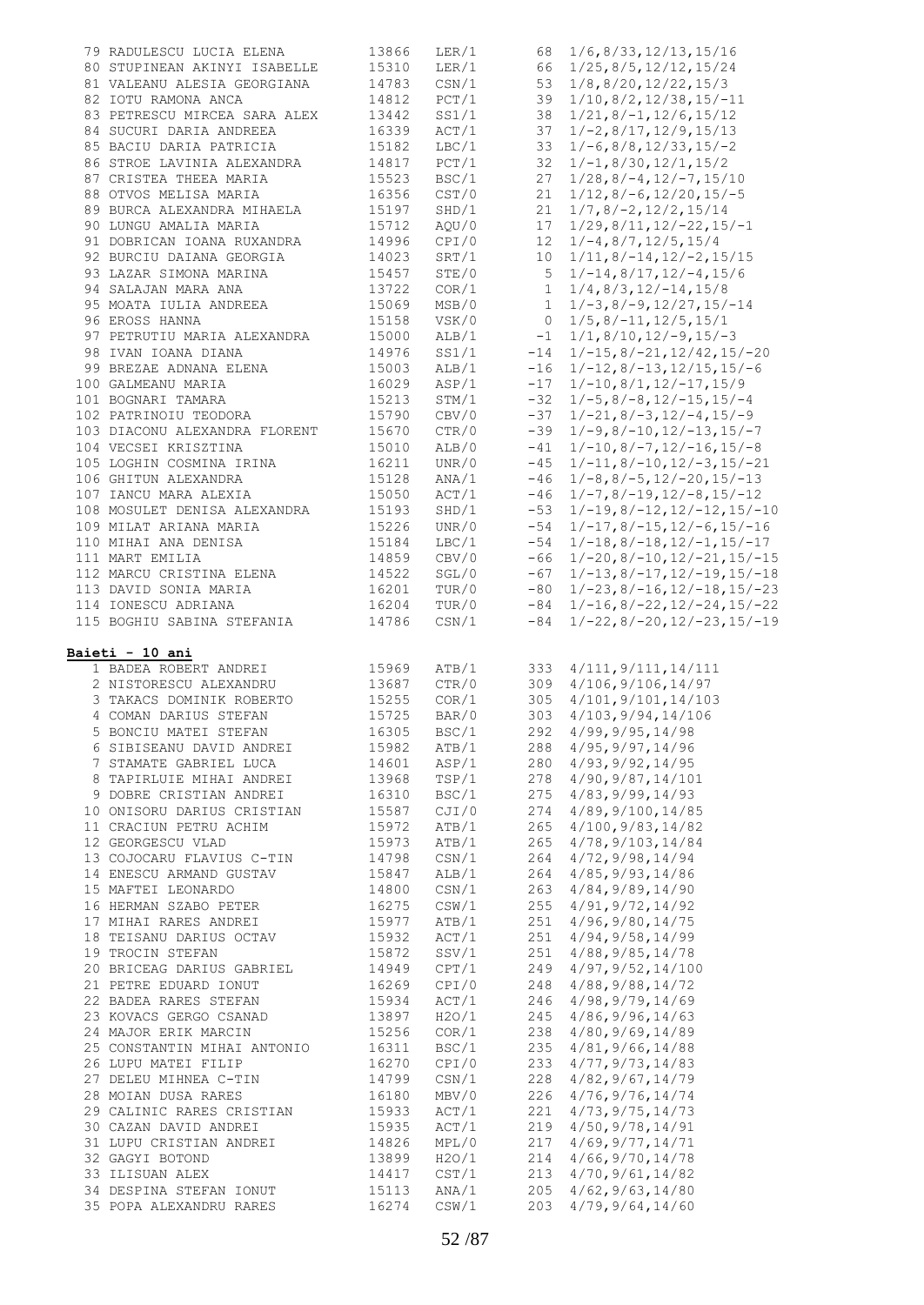| 36 PETER ROBERT ALEXANDRU                        | 15979 | ATB/1 |              | 200 4/71, 9/74, 14/55        |
|--------------------------------------------------|-------|-------|--------------|------------------------------|
|                                                  |       |       |              |                              |
| 37 ARON MARIO ROBERT                             | 14635 | ASP/1 |              | 199 4/75, 9/60, 14/64        |
| 38 MORARU VLADUT ANDREI                          | 15430 | LLP/1 | 190          | 4/33, 9/81, 14/76            |
| 39 OANTA RARES MIHAI                             | 15428 | LLP/1 | 181          | 4/53, 9/41, 14/87            |
| 40 DRAGOIU MIHAI IONUT                           | 14597 | ASP/1 | 181          | 4/61, 9/84, 14/36            |
| 41 ANTIMIR CESAR GABRIEL                         | 16306 | BSC/1 | 178          | 4/59, 9/56, 14/63            |
| 42 COROIANU DANIEL                               | 15143 | COR/1 | 178          | 4/58, 9/62, 14/58            |
| 43 POPA RARES CRISTIAN                           | 15394 | DEV/1 | 176          | 4/45, 9/82, 14/49            |
| 44 BULICA IOAN                                   | 15971 | ATB/1 | 173          | 4/68, 9/49, 14/56            |
|                                                  |       |       |              |                              |
| 45 GHERMAN IANIS ADRIAN                          | 15879 | STG/0 | 172          | 4/27, 9/91, 14/54            |
| 46 KACMAZ ENES                                   | 16157 | LER/1 | 171          | 4/28, 9/86, 14/57            |
| 47 AGAPI DARIUS FLORIN                           | 16283 | SGH/0 | 164          | 4/92, 9/38, 14/34            |
| 48 BORCEA NIKOLAS GEORGE                         | 15717 | AGL/0 | 162          | 4/52, 9/51, 14/59            |
| 49 BUCUR MARIO ALEXANDRU                         | 16374 | BCC/0 | 161          | 4/26, 9/65, 14/70            |
| 50 MIHAILA ANDREI FLORIN                         | 16316 | BSC/1 |              | 156 4/54, 9/59, 14/43        |
| 51 RUSE MATEI IULIAN                             |       | ASP/1 | 155          | 4/74, 9/15, 14/66            |
|                                                  | 14641 |       |              |                              |
| 52 MODORAN MIHNEA COSMIN                         | 16162 | LER/1 | 154          | 4/57, 9/50, 14/47            |
| 53 MURARU EDWARD CRISTIAN                        | 16318 | BSC/1 | 149          | 4/67, 9/21, 14/61            |
| 54 TIHENEA CRISTIAN ANDREI 15813                 |       | DEL/1 | 146          | 4/36, 9/68, 14/42            |
| 55 CHELU STEFAN MIHAI<br>56 ABRIHAN DAVID ANDREI | 14652 | ASP/1 | 142          | 4/47, 9/45, 14/50            |
|                                                  | 16093 | DEV/1 |              | 136 4/37, 9/71, 14/28        |
| 57 BLIDARU DAVID ANDREI                          | 14589 | ASP/1 | 135          | 4/49, 9/35, 14/51            |
|                                                  |       |       |              |                              |
| 58 FARCAS LAURENTIU CRISTIAN                     | 16353 | CST/1 | 135          | 4/60, 9/23, 14/52            |
| 59 LILEA ALBERT IONUT                            | 13984 | CPT/1 | 131          | 4/64, 9/14, 14/53            |
| 60 DUNA ANDREI VALENTIN 13976                    |       | CPT/1 | 130          | 4/42, 9/23, 14/65            |
| 61 TRENCHEA DARIUS MATEI                         | 15838 | BCC/O | 129          | 4/35, 9/54, 14/40            |
| 62 STAN DAVID                                    | 15869 | LBR/0 |              | $128$ $4/48$ , 9/90, 14/-10  |
| 63 MUSAT TIBERIU GABRIEL                         | 16233 | MSB/1 | 127          |                              |
|                                                  |       |       |              | 4/39, 9/40, 14/48            |
| 64 RADU ALEXANDRU MARIO                          | 16319 | BSC/1 | 126          | 4/55, 9/4, 14/67             |
| 65 LUNGU DAVID                                   | 15863 | SVU/0 | 121          | 4/44, 9/32, 14/45            |
| 66 STROE DAVID IOAN                              | 16172 | LER/1 | 121          | 4/29, 9/48, 14/44            |
| 67 GHEORGHIU AYAN                                | 15850 | ALB/1 | 119          | 4/32, 9/57, 14/30            |
| 68 IORDACHE MATEI ALEX.                          | 15288 | ALS/1 | 118          | 4/30, 9/47, 14/41            |
|                                                  |       |       |              |                              |
| 69 SLAVIC ALEXANDER                              | 15464 | PET/0 | 115          | 4/63, 9/29, 14/23            |
| 70 DOBROGHI DAVID DUMITRU                        | 15864 | SVU/0 | 113          | 4/56, 9/37, 14/20            |
| 71 GIURAN DARIUS                                 | 16271 | MSB/1 | 110          | 4/40, 9/31, 14/39            |
| 72 PURCAR MIRCEA                                 | 15809 | SHD/1 | 109          | 4/43, 9/28, 14/38            |
| 73 PISTOL ROBERT IONUT                           | 13991 | CPT/1 | 109          | 4/24, 9/54, 14/31            |
| 74 SCHMIDT CHRISTIAN                             | 15912 | SSB/0 | 106          | 4/46, 9/13, 14/47            |
|                                                  |       |       |              |                              |
| 75 MIREA RARES IONUT                             | 15054 | DAC/1 | 96           | 4/41, 9/31, 14/24            |
| 76 GRIGORE ANDREI                                | 15974 | ATB/1 |              | 95 4/20, 9/46, 14/29         |
| $\mathbb{L}$<br>77 JURJA CAROL                   | 16156 | LER/1 | 93           | 4/34, 9/33, 14/26            |
| 78 ABIT EIAN                                     | 15842 | BCC/0 | 91           | $4/65, 9/36, 14/-10$         |
| 79 DUMITRACHE DAVID ANDREI                       | 15684 | ALS/1 | 87           | 4/31, 9/42, 14/14            |
|                                                  |       |       |              |                              |
| 80 VOINEA SERGIU BOGDAN                          | 16218 | SRT/1 |              | 84 4/19, 9/43, 14/22         |
| 81 NEAGU CEZAR STEFAN                            | 15871 | SSV/1 |              | 83 $4/-10, 9/55, 14/38$      |
| 82 DRAGOI DARIUS ANDREI                          | 16241 | MSB/1 |              | $83 \quad 4/51, 9/-3, 14/35$ |
| 83 ALEXANDRU GABRIEL DAN                         | 16146 | LER/1 | 73           | 4/21, 9/34, 14/18            |
| 84 CHISCOP VLAD MIHAI                            | 14606 | ASP/1 | 67           | 4/38, 9/11, 14/18            |
| 85 PINTIALA STEFAN ALEX.                         | 16142 | SS7/0 | 65           | 4/14, 9/18, 14/33            |
|                                                  |       |       |              | 4/13, 9/40, 14/11            |
| 86 SPIRIDON STEFAN                               | 16092 | CSN/1 | 64           |                              |
| 87 MARANGOCI DARIUS GABRIEL                      | 14596 | ASP/0 | 58           | 4/10, 9/16, 14/32            |
| 88 POPA VICTOR MARIAN                            | 16240 | MSB/1 | 56           | 4/25, 9/12, 14/19            |
| 89 ANTON BOGDAN                                  | 16256 | SRT/1 | 52           | 4/22, 9/9, 14/21             |
| 90 MUNTEAN RARES IONUT                           | 15924 | SCP/0 | 48           | $4/-10, 9/-10, 14/68$        |
| 91 MARC ALBERT CATALIN                           | 15853 | ALB/1 | 43           | 4/5, 9/28, 14/10             |
| 92 GRIGORE PATRIS                                | 16251 | SRT/1 |              |                              |
|                                                  |       |       | 40           | $4/3, 9/44, 14/ -7$          |
| 93 TENGHER STEFAN ILIE                           | 15984 | ASP/1 | 36           | 4/18, 9/17, 14/1             |
| 94 BUCUR TOMA                                    | 16338 | LER/1 | 32           | $4/15, 9/-10, 14/27$         |
| 95 ABOUD ADAM                                    | 16145 | LER/1 | 29           | $4/9, 9/26, 14/-6$           |
| 96 DRAGOMIR ALEXANDRU NICOLA                     | 15938 | ACT/1 | 29           | 9/25, 14/4                   |
| 97 JURMA PAUL GABRIEL                            | 16011 | STM/0 | 26           | 4/16, 9/7, 14/3              |
|                                                  |       |       |              |                              |
| 98 UTULEAC FLORIN ORLANDO                        | 16128 | SPL/1 | 26           | $4/-2, 9/3, 14/25$           |
| 99 NEACSU MARIUS NICOLAE                         | 15812 | DEL/1 | 21           | 4/1, 9/19, 14/1              |
| 100 BUDRIS PAUL PATRIK                           | 15810 | SHD/1 | 19           | $4/11, 9/-4, 14/12$          |
| 101 RUS MATEI                                    | 16349 | VCN/0 | 18           | $4/23, 9/6, 14/-11$          |
| 102 IORDACHE STEFAN                              | 14675 | ASP/0 | 16           | $4/8, 9/-7, 14/15$           |
|                                                  |       |       |              |                              |
| 103 PANTAZA VLADIMIR TEODOR                      | 15811 | DEL/1 | 11           | $4/-6$ , 9/8, 14/9           |
| 104 SIMION ROBERT                                | 15848 | ALB/1 | 9            | $4/2$ , $9/10$ , $14/-3$     |
| 105 ISTRATE ALEXANDRU MIHAI                      | 13700 | SGL/0 | 5            | $4/-1, 9/-10, 14/16$         |
| 106 MARINESCU STEFAN CALIN                       | 15429 | LLP/1 | 1            | $4/6, 9/-12, 14/7$           |
| 107 BOCICAI IOAN ADRIAN                          | 15970 | ATB/0 | 0            | $4/17, 9/-8, 14/-9$          |
| 108 VLAICU ANTON NICOLAE                         | 16072 | CSN/1 | $\mathbf{0}$ |                              |
| 109 OANCEA MARIUS VALENTIN                       |       |       | $-1$         | $4/-8, 9/2, 14/5$            |
|                                                  | 15953 | SPL/1 |              |                              |
|                                                  |       |       |              |                              |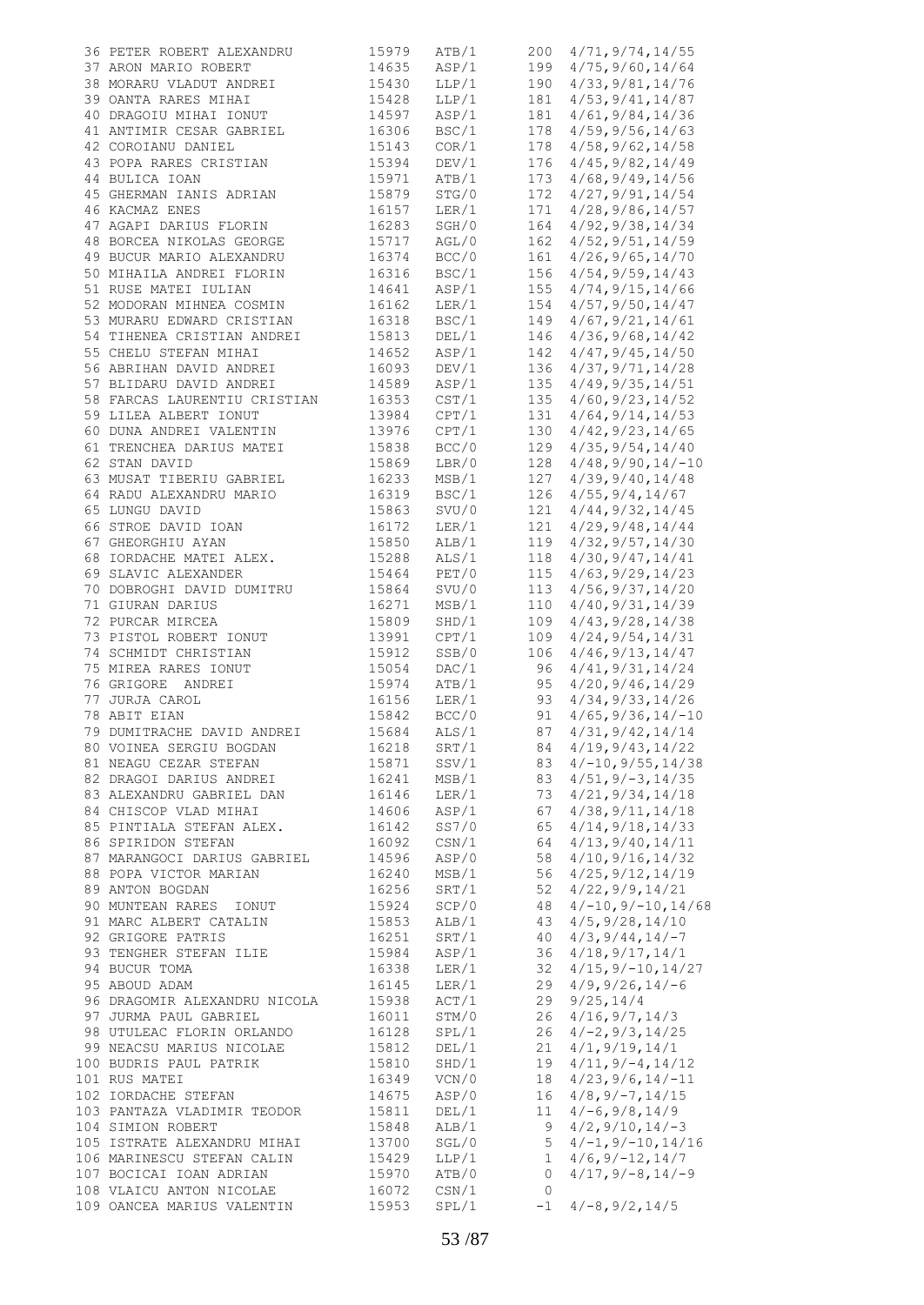| 110 STANGACIU ALEXANDRU EUGEN                                                                                       | 15983                   | ATB/0          |     | $-2$ 4/-4, 9/-6, 14/8                                                    |
|---------------------------------------------------------------------------------------------------------------------|-------------------------|----------------|-----|--------------------------------------------------------------------------|
| 111 MATIAS ALEXANDRU                                                                                                | 14801                   |                |     | $\text{CSN}/1$ -4 4/-11, 9/20, 14/-13                                    |
| 112 MIHAILOV LUCA ALEXANDRU 15425                                                                                   |                         | LLP/1          |     | $-4$ 4/7, 9/-9, 14/-2                                                    |
| 113 BERCARU RARES C-TIN                                                                                             | 15951                   | SPL/1          |     | $-6$ 4/-15, 9/24, 14/-15                                                 |
| 114 DAVID MATEI                                                                                                     | 15889                   | BAM/0          |     | $-7$ $4/-3$ , $9/1$ , $14/-5$                                            |
| 115 MADARAS IOAN PIO VLADIMIR 15914                                                                                 |                         | SSB/0          |     | $-9$ 4/4, 9/-15, 14/2                                                    |
| 116 POCORA VLAD TEODOR                                                                                              | 15114                   | ANA/1          |     | $-9$ 4/12, 9/-11, 14/-10                                                 |
| 117 CIUBOTARU ROBERT ANDREI                                                                                         | --<br>15936             | ACT/1          |     | $-15$ 4/-9,9/6,14/-12                                                    |
| 118 DIN LUCA STEFAN                                                                                                 | 15831                   | DAC/1          |     | $-15$ $4/-10, 9/-18, 14/13$                                              |
| 119 CAZACU ANDREI LIVIU                                                                                             |                         | LLP/1          |     | $-17$ $4/-10, 9/-13, 14/6$                                               |
| 120 DAVID SIMON SEBASTIAN                                                                                           | 15427<br>16451          | REN/0          |     |                                                                          |
|                                                                                                                     | 15780                   |                |     | $-21$ $4/-16$ , $9/-1$ , $14/-4$<br>CBV/0 $-34$ $4/-13, 9/-5, 14/-16$    |
| 121 AGRIPINA ROBERT                                                                                                 |                         |                |     |                                                                          |
| 122 CIOCIRLAN SEBASTIAN GABRI 15724                                                                                 |                         | TSP/1          |     | $-34$ 4/-7, 9/-19, 14/-8                                                 |
| 123 ONCEANU MATEI                                                                                                   | 16454                   | REN/0          |     | $-35$ $4/-5$ , $9/-16$ , $14/-14$                                        |
| 124 PREDA HRISTOFOR                                                                                                 | 15839                   |                |     | BCC/0 $-39 \t4/-14, 9/-2, 14/-23$                                        |
| 125 BARBU RAZVAN                                                                                                    | 15854<br>16343<br>16071 |                |     | ALB/1 $-42$ $4/-12,9/-20,14/-10$                                         |
| 126 PRICOP PETRICA ADRIAN                                                                                           |                         | CSN/0<br>CSN/1 |     | $-44$ $4/-10, 9/-24, 14/-10$                                             |
| 127 MOCANU STEFAN GABRIEL                                                                                           |                         |                |     | $-46$ $4/-19$ , $9/-10$ , $14/-17$                                       |
| 128 BOBARNAC RADU                                                                                                   | 15894                   |                |     | SCB/0 $-50$ $4/-10,9/-22,14/-18$                                         |
| 129 RASCOVSCHI STEFAN                                                                                               |                         |                |     | SCB/0 $-53$ $4/-20, 9/-14, 14/-19$<br>ALB/1 $-55$ $4/-18, 9/-17, 14/-20$ |
| 130 SOAITA RARES ERIK                                                                                               | 16105<br>15851          | ALB/1          |     |                                                                          |
| 131 IORDACHE DAVID GABRIEL 16248                                                                                    |                         |                |     | SRT/1 $-59$ $4/-17, 9/-21, 14/-21$                                       |
| 132 SIMIONESCU ANDREI MIHAI 15538                                                                                   |                         | CBV/0          |     | $-66$ 4/-21, 9/-23, 14/-22                                               |
|                                                                                                                     |                         |                |     |                                                                          |
| Baieti - 11 ani                                                                                                     |                         |                |     |                                                                          |
| 1 DUCA STEFAN MIRCEA                                                                                                | 15251                   |                |     | COR/1 487 2/118, 7/123, 11/123, 16/123                                   |
| 2 BUCUR ANDREAS ALIN                                                                                                | 14608                   | ASP/1          |     | 456 2/123, 7/118, 11/102, 16/113                                         |
| 3 CONSTANTINESCU ALEXANDRO (1993)<br>4 MIHALACHE VLAD STEFAN (1993)<br>5 KONCZ NIMROD KALMAN (1993)<br>13338 (1994) |                         | BSC/1          |     |                                                                          |
|                                                                                                                     |                         |                |     | 455 2/112, 7/112, 11/113, 16/118                                         |
|                                                                                                                     |                         | ASP/1          |     | 453 2/113, 7/110, 11/115, 16/115                                         |
|                                                                                                                     |                         | H2O/0          |     | 446 2/105, 7/111, 11/118, 16/112                                         |
|                                                                                                                     |                         | ACT/1          |     | 440 2/115, 7/109, 11/112, 16/104                                         |
| 7 IASCHIU ANDREI                                                                                                    | 15443                   | ATB/1          | 427 | 2/108, 7/115, 11/94, 16/110                                              |
| 8 HRISCU RARES                                                                                                      | 15396                   | LBC/1          | 427 | 2/111, 7/100, 11/105, 16/111                                             |
| 9 NAGY NANDOR                                                                                                       | 15191                   | SHD/1          |     | 424 2/110, 7/105, 11/106, 16/103                                         |
| 10 SCORTEA TEOFIL                                                                                                   | 15445                   | ATB/1          |     | 417 2/103, 7/104, 11/101, 16/109                                         |
| 11 M.SEDIQ EDRIS                                                                                                    | 15446                   | ATB/1          |     | 415 2/109, 7/113, 11/87, 16/106                                          |
| 12 STANCEL LUKAS                                                                                                    | 15026                   |                |     | 405 2/100, 7/93, 11/107, 16/105                                          |
| 13 STRIMBEANU RAZVAN                                                                                                | -<br>13334              | PCT/1          |     | 397 2/107,7/106,11/98,16/86                                              |
| 14 RADU MATEI                                                                                                       | 13163                   |                |     | CTR/1 394 2/96, 7/89, 11/108, 16/101                                     |
| 15 IONESCU DAVID ANDREI                                                                                             | 15520                   |                |     | 392 2/97, 7/91, 11/109, 16/95                                            |
| 16 NICOLAEV VLADIMIR ANDREI                                                                                         |                         | BSC/1<br>PCT/1 |     | 389 2/106,7/95,11/89,16/99                                               |
| 17 ANGHEL HORIA PETRU                                                                                               | 14818<br>15529          |                |     | BSC/1 388 $2/101, 7/102, 11/96, 16/89$                                   |
| 18 TUICA MARIO GABRIEL 15053                                                                                        |                         | DAC/1          |     | 379 2/88, 7/107, 11/104, 16/80                                           |
| 19 BACIU DENIS ANDREI                                                                                               | 15183                   | LBC/1          |     | 378 2/99, 7/85, 11/110, 16/84                                            |
|                                                                                                                     |                         |                |     |                                                                          |
| 20 SEKSI LUCA                                                                                                       | 15280                   | BSC/1          | 378 | 2/90, 7/108, 11/92, 16/88                                                |
| 21 POSTELNICU GEORGE ALEXAND                                                                                        | 15550                   | REN/1          | 369 | 2/91, 7/75, 11/95, 16/108                                                |
| 22 FARKAS CRISTOPHER                                                                                                | 14420                   | CST/1          | 366 | 2/94, 7/94, 11/91, 16/87                                                 |
| 23 ANDREI MIHAI ALEXANDRU                                                                                           | 15441                   | ATB/1          | 359 | 2/93, 7/96, 11/68, 16/102                                                |
| 24 SERBAN PAUL ANDREI                                                                                               | 15544                   | ACN/0          | 357 | 2/81, 7/103, 11/79, 16/94                                                |
| 25 ALEXANDRU PATRIC ANGELO                                                                                          | 15166                   | MAR/1          | 357 | 2/58, 7/88, 11/103, 16/108                                               |
| 26 ROTARU LUCA STEFAN                                                                                               | 15552                   | ALS/0          | 349 | 2/95, 7/98, 11/78, 16/78                                                 |
| 27 CURECHERIU ALEX GABRIEL                                                                                          | 14997                   | CPI/0          | 336 | 2/102, 7/56, 11/93, 16/85                                                |
| 28 JITARU MATEI AIAN                                                                                                | 15554                   | CST/1          | 335 | 2/82,7/100,11/100,16/53                                                  |
| 29 ROSCA MIHNEA IONUT                                                                                               | 15278                   | STE/0          | 332 | 2/85, 7/83, 11/72, 16/92                                                 |
| 30 PISOSCHI MATEI VALERIU                                                                                           | 15458                   | REN/1          | 331 | 2/75, 7/82, 11/99, 16/75                                                 |
| 31 RADOS LUCA NICOLAS                                                                                               | 15192                   | SHD/1          | 329 | 2/78, 7/57, 11/97, 16/97                                                 |
| 32 SLAVU RARES STEFAN                                                                                               | 14892                   | AGL/1          | 318 | 2/87, 7/79, 11/86, 16/66                                                 |
| 33 DOBRESCU MIHAI                                                                                                   | 14919                   | CPT/1          | 317 | 2/104, 7/101, 11/49, 16/63                                               |
| 34 RACHIERU STEFAN RAZVAN                                                                                           | 13947                   | CTR/1          | 311 | 2/89, 7/49, 11/77, 16/96                                                 |
|                                                                                                                     |                         |                |     |                                                                          |
| 35 CULEA PETRE CRISTIAN                                                                                             | 14972                   | SS1/1          | 310 | 2/67, 7/87, 11/82, 16/74                                                 |
| 36 PAUNESCU CEZAR                                                                                                   | 15195                   | SHD/1          | 305 | 2/70, 7/92, 11/75, 16/68                                                 |
| 37 COJOCARU CAROL MIHAI                                                                                             | 14789                   | $\text{CSN}/1$ | 300 | $2/99, 7/ - 10, 11/111, 16/100$                                          |
| 38 MEZDREA BANU ALEXANDRU                                                                                           | 14409                   | CST/1          | 297 | 2/73, 7/52, 11/74, 16/98                                                 |
| 39 OPREA MARIO CALIN                                                                                                | 15385                   | SRT/1          | 295 | 2/92, 7/71, 11/91, 16/41                                                 |
| 40 MATEI VLAD ALEXANDRU                                                                                             | 14607                   | ASP/1          | 290 | 2/64, 7/86, 11/57, 16/83                                                 |
| 41 PANAIT PAUL DRAGOS                                                                                               | 15102                   | SSV/0          | 289 | 2/80, 7/91, 11/60, 16/58                                                 |
| 42 HARABAGIU RARES PETRU                                                                                            | 14986                   | BAM/1          | 287 | 2/79, 7/73, 11/71, 16/64                                                 |
| 43 LUPUT SEBASTIAN MIHAI                                                                                            | 15218                   | STM/1          | 281 | 2/84, 7/97, 11/23, 16/77                                                 |
| 44 COJOCARU STEFAN                                                                                                  | 13690                   | BAR/0          | 280 | 2/62, 7/69, 11/59, 16/90                                                 |
| 45 DRAGOMIR DAVID                                                                                                   | 13349                   | REN/1          | 279 | 2/66, 7/65, 11/67, 16/81                                                 |
| 46 NICULAIE DAVID ANDREAS                                                                                           | 15045                   | ACT/1          | 278 | 2/84, 7/60, 11/61, 16/73                                                 |
| 47 CSENDES LASZLO IGOR                                                                                              | 15285                   | SS7/0          | 277 | 2/56, 7/76, 11/66, 16/79                                                 |
| 48 NOVAC IULIAN DORU                                                                                                |                         | ACT/1          | 276 | 2/66, 7/77, 11/42, 16/91                                                 |
|                                                                                                                     | 15048                   |                |     |                                                                          |
| 49 SAVUCA LUCA IONUT                                                                                                | 14894                   | AGL/1          | 272 | 2/69, 7/78, 11/65, 16/60                                                 |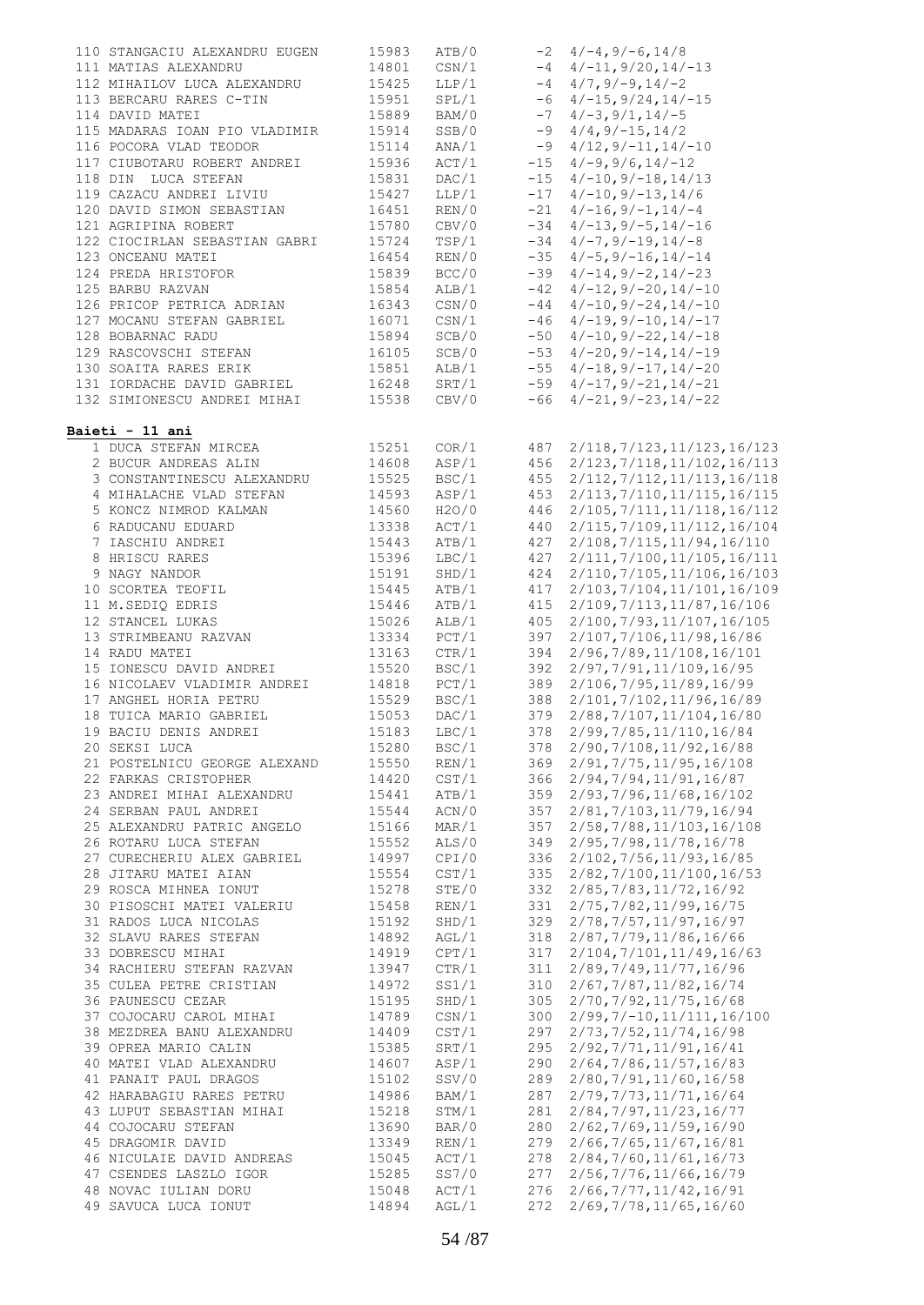| 50 POPA TUDOR                 | 15190 | SHD/1 |       | 268 2/49, 7/68, 11/80, 16/71 |
|-------------------------------|-------|-------|-------|------------------------------|
| 51 BIRGHILESCU ALEXANDRU      | 15276 | BSC/1 | 256   | 2/50, 7/84, 11/46, 16/76     |
| 52 ROSU MARIUS                | 15499 | ASP/1 | 253   | 2/63, 7/44, 11/84, 16/62     |
| 53 CIOBANU RAUL FLAVIAN       | 15169 | MAR/1 | 250   | 2/48, 7/72, 11/73, 16/57     |
| 54 CHIRIAC VICTOR GABRIEL     | 15590 | CJI/0 | 247   | 2/71, 7/62, 11/63, 16/51     |
|                               |       |       |       |                              |
| 55 MURARU KAAN STEFAN         | 15517 | BSC/1 | 246   | 2/60, 7/62, 11/54, 16/70     |
| 56 TATARU BOGDAN PAVEL        | 15447 | ATB/1 | 246   | 2/55, 7/54, 11/55, 16/82     |
| 57 MARIN ALEXANDRU RAZVAN     | 15198 | SHD/1 | 245   | 2/53, 7/67, 11/70, 16/55     |
| 58 NISTOR DARIUS DRAGAN       | 15215 | STM/1 | 243   | 2/46, 7/48, 11/56, 16/93     |
| 59 SUSMAN GEORGE CATALIN      | 15030 | ALB/1 | 238   | 2/63, 7/63, 11/43, 16/69     |
| 60 KRIZBAI NEGRU ROBERT       | 15031 |       | 235   |                              |
|                               |       | ALB/1 |       | 2/35, 7/40, 11/88, 16/72     |
| 61 SALCUCEANU TUDOR           | 15200 | SHD/1 | 222   | 2/74, 7/70, 11/38, 16/40     |
| 62 MIHALCU ADAM               | 14990 | BAM/1 | 210   | $2/55, 7/80, 11/85, 16/-10$  |
| 63 POP DARIUS ANDREI          | 14410 | CST/1 | 205   | 2/29, 7/47, 11/62, 16/67     |
| 64 TEODOR COSMIN              | 15049 | ACT/1 | 203   | 2/25,7/81,11/51,16/46        |
| 65 FIRU LUCIAN MIHAI          | 13170 | TSP/0 | 201   | 2/34, 7/51, 11/64, 16/52     |
| 66 FLOREA RAZVAN STEFAN       | 14392 | LBR/0 | 195   | 2/32, 7/45, 11/69, 16/49     |
|                               |       |       |       |                              |
| 67 ZACH MIHAI ROBERT          | 12304 | COR/1 | 188   | 2/77, 7/28, 11/36, 16/47     |
| 68 BOZONCA GABRIEL            | 14787 | CSN/1 | 184   | 2/37, 7/66, 11/16, 16/65     |
| 69 FLOREA ANDREI              | 15222 | STM/1 | 181   | $2/86, 7/22, 11/83, 16/-10$  |
| 70 CHIRICA RARES GEORGE       | 14895 | AGL/1 | 181   | 2/44, 7/58, 11/52, 16/27     |
| 71 BADEA PERLIK ROBERT        | 13239 | CPT/1 | 178   | 2/38, 7/39, 11/51, 16/50     |
| 72 GALATANU VLAD              | 15208 | STM/1 | 170   | 2/76, 7/19, 11/54, 16/21     |
|                               |       |       |       |                              |
| 73 BARNEA DRAGOS CRISTIAN     | 15309 | LER/1 | 168   | 2/57, 7/30, 11/20, 16/61     |
| 74 SECOBAN STEFAN ALEX.       | 15272 | SGH/0 | 164   | 2/52, 7/33, 11/31, 16/48     |
| 75 GHINDA CEZAR ANDREI        | 14780 | CSN/1 | 163   | $2/-10, 7/50, 11/81, 16/42$  |
| 76 STRATU ALEXANDRU           | 15414 | SVU/0 | 157   | 2/59, 7/32, 11/48, 16/18     |
| 77 LUCA CRISTIAN VASILE       | 14999 | ALB/1 | 157   | 2/43, 7/21, 11/39, 16/54     |
| 78 ENCIU SEBASTIAN            | 15047 | ACT/1 | 145   | 2/26, 7/41, 11/22, 16/56     |
|                               |       |       |       |                              |
| 79 DOBRE ALEXANDRU TEODOR     | 14629 | ASP/1 | 144   | $2/51, 7/59, 11/44, 16/-10$  |
| 80 NOFIT CODRIN MIHAI         | 13701 | SGL/0 | 143   | $2/70, 7/55, 11/28, 16/-10$  |
| 81 CIONCA LUCA IOAN           | 15149 | COR/1 | 139   | 2/42, 7/25, 11/33, 16/39     |
| 82 PREDILA ROBERT CRISTIAN    | 15286 | ASP/1 | 135   | 2/24, 7/36, 11/30, 16/45     |
| 83 DAN TUDOR                  | 14993 | CPI/0 | 134   | 2/23, 7/27, 11/47, 16/37     |
| 84 TALPES IOAN VLAD           | 15044 | PCT/1 | 131   | $2/72, 7/-10, 11/40, 16/29$  |
|                               |       |       |       |                              |
| 85 TINCOCA GIULIANO ANDREI    | 12414 | DAC/1 | 128   | 2/18, 7/38, 11/13, 16/59     |
| 86 SANDRU MATEI               | 15024 | ALB/1 | 128   | 2/14, 7/31, 11/45, 16/38     |
| 87 POP RAZVAN TUDOR           | 14984 | BAM/1 | 126   | 2/30, 7/64, 11/7, 16/25      |
| 88 CUNTAN EDUARD              | 15906 | SSB/0 | 126   | $2/19, 7/-5, 11/76, 16/36$   |
| 89 RAICU BADEA GABRIEL        | 13093 | LPT/0 | 126   | 2/12, 7/35, 11/35, 16/44     |
| 90 DUMITRESCU VLADIMIR        | 15461 | PET/1 | 122   | 2/47, 7/26, 11/15, 16/34     |
| 91 POPA CRISTIAN              | 15548 | REN/1 | 119   | 2/21, 7/14, 11/41, 16/43     |
| 92 STEFANESCU RARES MIHAI     | 14973 | SS1/1 | 116   | 2/27, 7/44, 11/12, 16/33     |
|                               |       |       |       |                              |
| 93 POPLACENEL STEFAN          | 15071 | MSB/0 | 115   | 2/13, 7/53, 11/19, 16/30     |
| 94 FRASENIUC EDUARD MIHAI     | 15415 | SVU/0 | 106   | 2/43, 7/16, 11/21, 16/26     |
| 95 IANCU DAN CRISTIAN         | 14998 | CPI/0 | 97    | $2/7, 7/74, 11/-4, 16/20$    |
| 96 SZELMENCZI ZALAN           | 15388 | MSM/0 | 93    | $2/45, 7/34, 11/-3, 16/17$   |
| 97 MORAR BOGDAN FLORIN        | 14985 | BAM/1 | 89    | $2/31, 7/46, 11/ -11, 16/23$ |
| 98 TANASE GHEORGHE GABRIEL    | 15735 | CPT/1 | 84    | 2/40, 7/29, 11/6, 16/9       |
|                               |       |       |       |                              |
| 99 HARSAN FARR IUGA ROBERT    | 14408 | CST/1 | 79    | 2/16, 7/12, 11/27, 16/24     |
| 100 IONESCU ANDREI            | 15295 | LER/1 | 74    | $2/28, 7/-6, 11/24, 16/28$   |
| 101 BUCUR LUCA CONSTANTIN     | 15462 | PET/1 | 74    | $2/11, 7/-11, 11/59, 16/15$  |
| 102 DUDUI RAZVAN              | 15210 | STM/1 | 67    | $2/-1, 7/42, 11/18, 16/8$    |
| 103 TREGER TOMAS TRISTIAN     | 14987 | BAM/1 | 66    | $2/20, 7/23, 11/33, 16/-10$  |
| 104 MANOLE VLAD IONUT         | 15294 | LER/1 | 64    | 2/36, 7/15, 11/2, 16/11      |
| 105 DEAC RARES ANDREI         | 16202 | TUR/0 | 63    | 2/8, 7/11, 11/25, 16/19      |
|                               |       |       |       |                              |
| 106 STAN MATEI STEFAN         | 15460 | PET/1 | 56    | $2/33, 7/24, 11/9, 16/-10$   |
| 107 BUTOI FLORIN ROBERT       | 14140 | DAC/1 | 50    | $2/-16, 7/-2, 11/37, 16/31$  |
| 108 DEMETROVICI OVIDIU GEORGE | 15386 | SRT/1 | 44    | $2/15, 7/18, 11/-1, 16/12$   |
| 109 DIACONESCU CARBUNESCU VIC | 15042 | ACT/1 | 44    | $2/-2, 7/10, 11/1, 16/35$    |
| 110 TODERAS RARES ADRIAN      | 16347 | VCN/0 | 39    | $2/7, 7/20, 11/-10, 16/22$   |
| 111 CARDEI DARIUS ANDREI      | 15138 | SCP/0 | 36    | $2/2, 7/-9, 11/11, 16/32$    |
| 112 DUTA ROBERT MIHAI         | 15522 | BSC/0 | 28    | $2/-13, 7/37, 11/14, 16/-10$ |
|                               |       |       |       |                              |
| 113 CIUTACU MIHNEA ANDREI     | 15666 | SS1/1 | 21    | $2/3, 7/ -1, 11/29, 16/ -10$ |
| 114 STOICAN GEORGE TUDOR      | 15665 | BAR/0 | 20    | $2/22, 7/-7, 11/-11, 16/16$  |
| 115 BENGHIAC ERIC             | 15781 | CBV/0 | 18    | $2/17, 7/8, 11/-8, 16/1$     |
| 116 STOICA ROBERT ALEX.       | 15321 | SPL/0 | 17    | $2/40, 7/-15, 11/-6, 16/-2$  |
| 117 IACOB MARIO BOGDAN        | 14896 | AGL/1 | 17    | $2/-11, 7/6, 11/8, 16/14$    |
| 118 RAICA ZORAN               | 15229 | UNR/0 | 17    | $2/10, 7/-19, 11/34, 16/-8$  |
| 119 DINU STEFAN               | 15710 | AQU/0 | 12    | $2/-8, 7/7, 11/17, 16/-4$    |
|                               |       |       |       |                              |
| 120 BUHOCI STEFAN OCTAVIAN    | 15526 | BSC/0 | 9     | $2/-5, 7/5, 11/5, 16/4$      |
| 121 BARBU LUIS GABRIEL        | 14598 | BSC/0 | 8     | $2/4, 7/-8, 11/-1, 16/13$    |
| 122 MARINESCU VLAD IONUT      | 15317 | LER/1 | -6    | $2/6, 7/3, 11/ -5, 16/ -10$  |
| 123 ZAPUC STEFAN LAURENTIU    | 15305 | LER/1 | $-10$ | $2/-7, 7/17, 11/-17, 16/-3$  |
|                               |       |       |       |                              |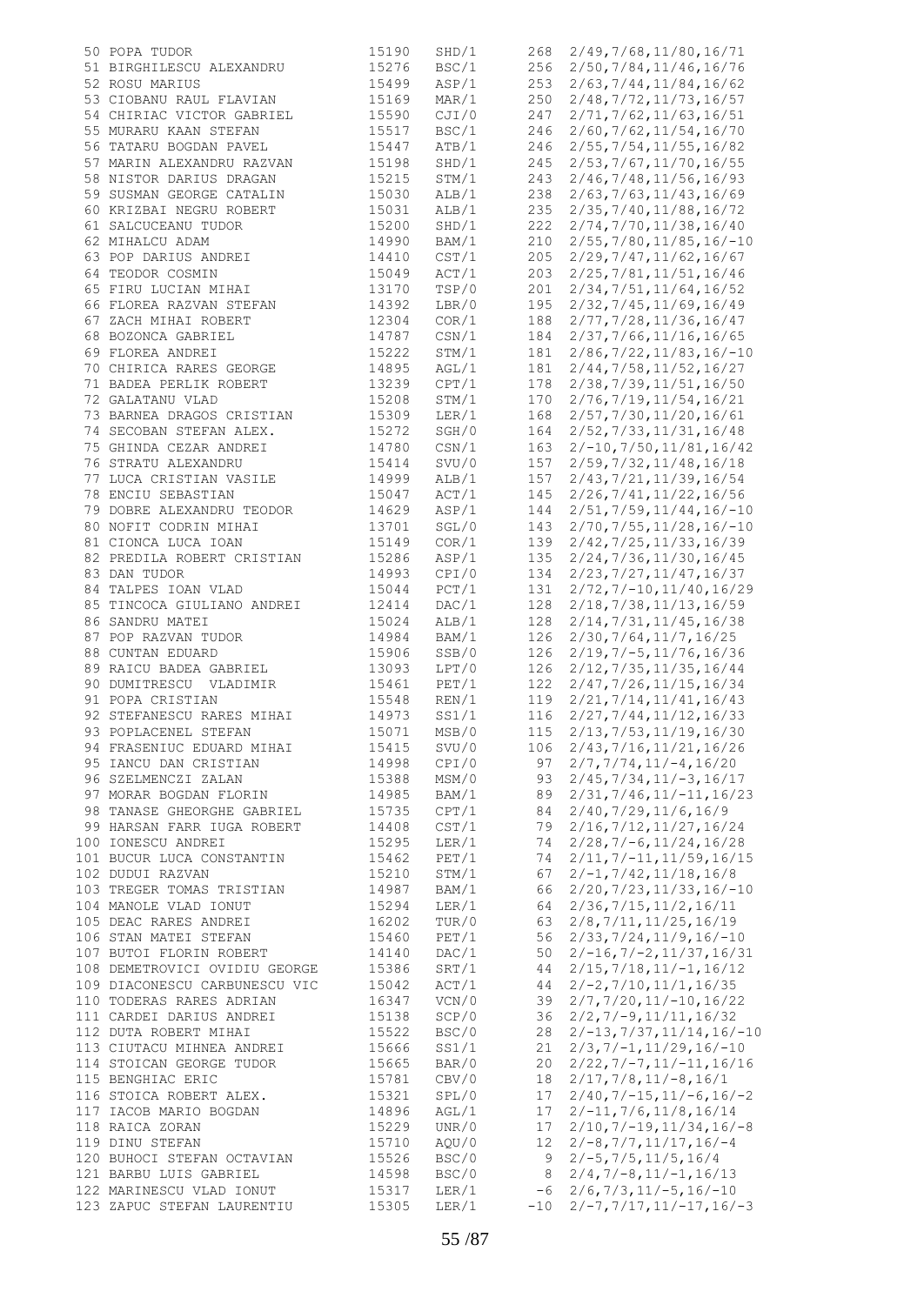|  | 124 GAVRILA IONUT GELU       | 15778 | CBV/0 | $-10$ | $2/-4, 7/13, 11/-9, 16/-10$             |
|--|------------------------------|-------|-------|-------|-----------------------------------------|
|  | 125 CURT ANDREI ROBERT       | 14893 | AGL/1 | $-16$ | $2/-9, 7/1, 11/-18, 16/10$              |
|  | 126 LAZARESCU DARIUS STEFAN  | 15219 | STM/1 | $-19$ | $2/-14, 7/9, 11/-7, 16/-7$              |
|  | 127 MUTIU ALEXANDRU GABRIEL  | 15909 | SSB/0 | $-21$ | $2/-12, 7/-18, 11/3, 16/6$              |
|  | 128 MATEI RAZVAN             | 14592 | ASP/1 | $-23$ | $2/-3, 7/-4, 11/-10, 16/-6$             |
|  | 129 CIOBANASU ANDREI         | 16012 | STM/1 | $-27$ | $2/1, 7/-16, 11/-14, 16/2$              |
|  | 130 DOGARU DUMITRU DANIEL    | 14791 | CSN/1 | $-28$ | $2/-25, 7/-17, 11/26, 16/-12$           |
|  | 131 MOGOE LUCA FLAVIUS       | 15910 | SSB/0 | $-28$ | $2/-21, 7/-22, 11/10, 16/5$             |
|  | 132 NEGRU DARIUS GABRIEL     | 15908 | SSB/0 | $-34$ | $2/9, 7/ - 12, 11/ - 16, 16/ - 15$      |
|  | 133 BALAZS ORS               | 15537 | CBV/0 | $-36$ | $2/-15, 7/-3, 11/-21, 16/3$             |
|  | 134 BASAGA ARIS IONUT        | 15795 | SHD/0 | $-39$ | $2/-20, 7/-14, 11/4, 16/-9$             |
|  | 135 PREDUT MIHAI DANIEL      | 16203 | TUR/0 | $-46$ | $2/-5$ , $7/-21$ , $11/-27$ , $16/7$    |
|  | 136 COJOCARU ANDREI SERBAN   | 14625 | ASP/0 | $-50$ | $2/-9, 7/-27, 11/-13, 16/-1$            |
|  | 137 GRIGORAS ALEXANDRU NIC.  | 16089 | CSN/1 | $-50$ | $2/-18, 7/4, 11/-26, 16/-10$            |
|  | 138 FICIU BOGDAN ANDREI      | 14975 | SS1/1 | $-53$ | $2/-22, 7/2, 11/-22, 16/-11$            |
|  | 139 SEREA RAZVAN ALEXANDRU   | 15140 | SCP/0 | $-58$ | $2/-19, 7/-10, 11/-19, 16/-10$          |
|  | 140 PETRAS KEVIN ANDREI      | 15025 | ALB/0 | $-60$ | $2/-17, 7/-10, 11/-28, 16/-5$           |
|  | 141 ALEXANDRESCU DENIS MIHAI | 14760 | TPL/0 | $-77$ | $2/-10, 7/-23, 11/-24, 16/-20$          |
|  | 142 BOLOS GABRIEL PETRICA    | 16352 | CST/1 | $-83$ | $2/-22$ , $7/-25$ , $11/-23$ , $16/-13$ |
|  | 143 COJOCARU RARES MIHAI     | 15407 | SCB/0 | $-83$ | $2/-28$ , $7/-26$ , $11/-15$ , $16/-14$ |
|  | 144 DEAC DARIUS SEBASTIAN    | 14419 | CST/0 | $-85$ | $2/-24, 7/-24, 11/-20, 16/-17$          |
|  | 145 SECEANU LUCA STEFAN      | 13309 | CPT/1 | $-86$ | $2/-26$ , $7/-13$ , $11/-29$ , $16/-18$ |
|  | 146 MICSA VICTOR             | 16017 | STM/0 | $-95$ | $2/-29$ , $7/-20$ , $11/-30$ , $16/-16$ |
|  | 147 TOIA CODRIN NICOLAE      | 15408 | SCB/0 | $-99$ | $2/-27, 7/-28, 11/-25, 16/-19$          |
|  |                              |       |       |       |                                         |

#### CLASAMENT STAFETE CUMULAT – REUNIUNEA III

| Loc Club        | Total proba/puncte |
|-----------------|--------------------|
|                 | pct.               |
| Fete $-10$ ani  |                    |
| $1$ BSC<br>1)   | 228 17/228         |
| 2 ATB<br>1)     | 218 17/218         |
| 3 CSN<br>1)     | 212 17/212         |
| 4 BAM<br>1)     | 208 17/208         |
| 5 AGL<br>1)     | 206 17/206         |
| 6 STE<br>1)     | 204 17/204         |
| 7 ALB<br>1)     | 202 17/202         |
| 8 LER<br>1)     | 200 17/200         |
| 9 REN<br>1)     | 198 17/198         |
| 10 STM<br>1)    | 196 17/196         |
| 11 SHD<br>1)    | 194 17/194         |
| 12 SPL<br>1)    | 192 17/192         |
| 13 ASP<br>1)    | $-20$ 17/ $-20$    |
|                 |                    |
| Fete $-11$ ani  |                    |
| 1 ATB<br>1)     | 196 5/196          |
| 2 SSV<br>1)     | 186 5/186          |
| 3 CSW<br>1)     | 180 5/180          |
| 4 CSP<br>1)     | 176 5/176          |
| 5 BSC<br>1)     | 174 5/174          |
| 6 STM<br>1)     | 172 5/172          |
| 7 SRT<br>1)     | 170 5/170          |
| 8 STE<br>1)     | 168 5/168          |
| 9 LER<br>1)     | 166 5/166          |
| 10 ACT<br>1)    | 164 5/164          |
| 11 ALB<br>1)    | 162 5/162          |
| 12 COR<br>1)    | 160 5/160          |
| Baieti - 10 ani |                    |
| 1 ATB<br>1)     | 222 18/222         |
| 2 BSC<br>1)     | 212 18/212         |
| 3 CSN<br>1)     | 206 18/206         |
| 4 ASP<br>1)     | 202 18/202         |
| 5 ACT<br>1)     | 200 18/200         |
| 6 CPT<br>1)     | 198 18/198         |
| 7 BCC<br>1)     | 196 18/196         |
| 8 LER<br>1)     | 194 18/194         |
| 9 MSB<br>1)     | 192 18/192         |
| 10 ALB<br>1)    | 190 18/190         |
| 1)<br>11 LLP    | 188 18/188         |
| 12 SRT<br>1)    | 186 18/186         |
|                 |                    |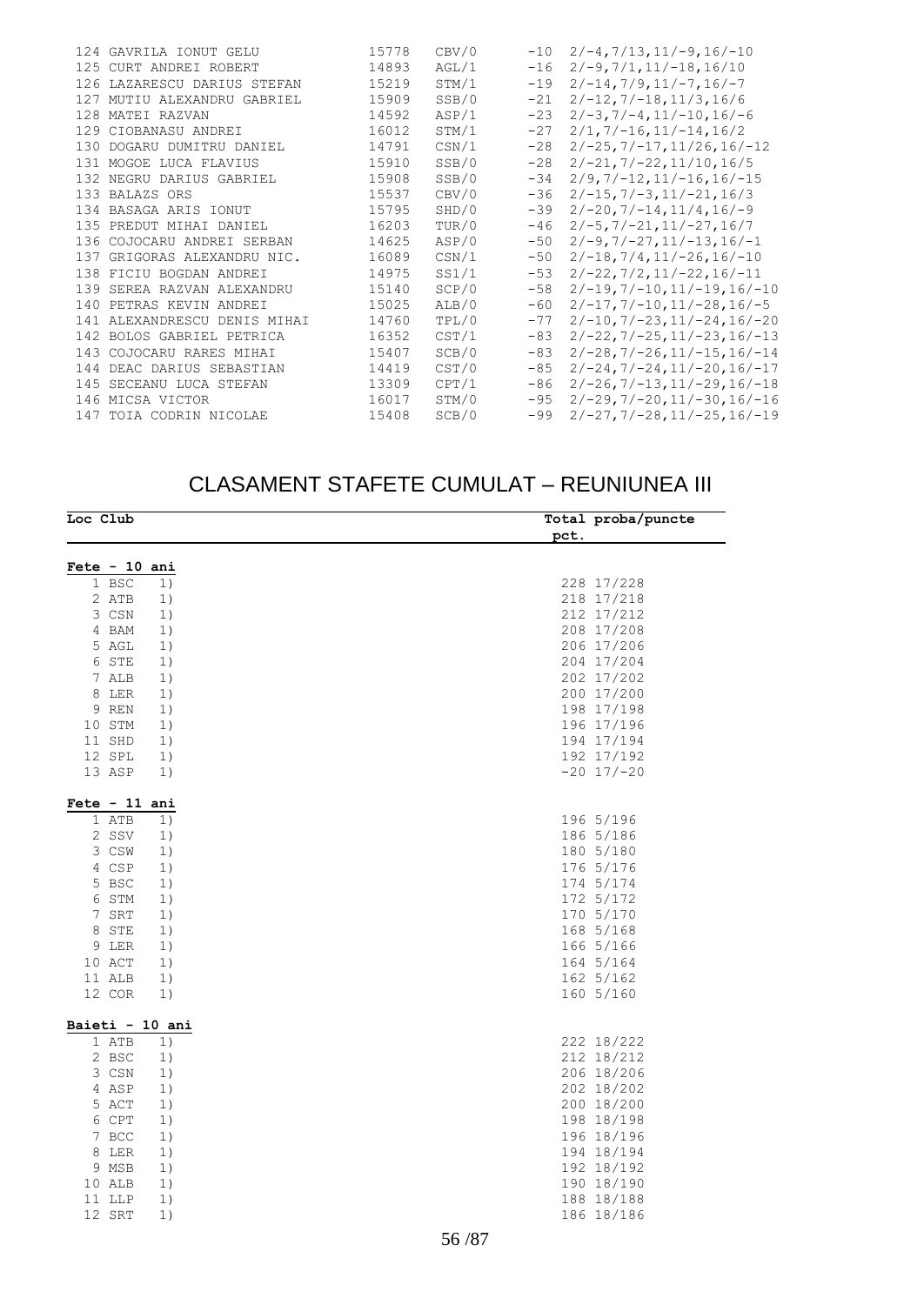| Baieti - 11 ani |            |    |           |  |
|-----------------|------------|----|-----------|--|
|                 | 1 BSC      | 1) | 246 6/246 |  |
|                 | 2 ATB      | 1) | 236 6/236 |  |
|                 | 3 ASP      | 1) | 230 6/230 |  |
|                 | 4 SHD      | 1) | 226 6/226 |  |
|                 | 5 ACT      | 1) | 224 6/224 |  |
|                 | 6 CST      | 1) | 222 6/222 |  |
| 7               | STM        | 1) | 220 6/220 |  |
| 8               | ALB        | 1) | 218 6/218 |  |
|                 | 9 REN      | 1) | 216 6/216 |  |
|                 | 10 BAM     | 1) | 214 6/214 |  |
|                 | 11 AGL     | 1) | 212 6/212 |  |
|                 | 12 LER     | 1) | 210 6/210 |  |
|                 | 13 CSN     | 1) | 208 6/208 |  |
|                 | 14 CPT     | 1) | 206 6/206 |  |
| 15 SS1          |            | 1) | 204 6/204 |  |
|                 | 16 SSB     | 1) | 202 6/202 |  |
| 17              | <b>CBV</b> | 1) | 0         |  |

### CLASAMENT ECHIPE CUMULAT – REUNIUNEA III

|          | Loc Club Ech    |                              | Total     | proba/puncte                                  |
|----------|-----------------|------------------------------|-----------|-----------------------------------------------|
|          |                 |                              | pct.      |                                               |
|          |                 |                              |           |                                               |
|          | $Fete - 10 ani$ |                              |           |                                               |
| 1        | BSC             | 1                            | 2159      | 3/649,10/607,13/675,17/228                    |
| 2        | ATB             | $\mathbf{1}$                 | 1301      | 3/369, 10/351, 13/363, 17/218                 |
| 3        | CSN             | $\mathbf{1}$                 | 1104      | 3/236, 10/378, 13/278, 17/212                 |
| 4        | LER             | 1                            | 818       | 3/160, 10/184, 13/274, 17/200                 |
| 5        | STE             | $\mathbf{1}$                 | 806       | 3/196, 10/221, 13/185, 17/204                 |
| 6        | BAM             | 1                            | 805       | 3/225, 10/187, 13/185, 17/208                 |
| 7        | ASP             | 1                            | 801       | 3/335, 10/188, 13/298, 17/-20                 |
| 8        | ACT             | $\mathbf{1}$                 | 738       | 3/281,10/284,13/173                           |
| 9        | AGL             | 1                            | 705       | 3/136, 10/148, 13/215, 17/206                 |
| 10       | SHD             | $\mathbf{1}$                 | 665       | 3/185, 10/156, 13/130, 17/194                 |
| 11       | ALB             | $\mathbf{1}$                 | 627       | 3/115, 10/192, 13/118, 17/202                 |
| 12       | REN             | 1                            | 620       | 3/191, 10/117, 13/114, 17/198                 |
| 13       | VCN             | 1                            | 619       | 3/242, 10/253, 13/124                         |
| 14       | MPL             | 1                            | 533       | 3/172, 10/183, 13/178                         |
| 15       | COR             | $\mathbf{1}$                 | 471       | 3/192, 10/202, 13/77                          |
| 16       | DAC             | $\mathbf{1}$                 | 459       | 3/202, 10/102, 13/155                         |
| 17       | SSV             | 1                            | 458       | 3/151, 10/153, 13/154                         |
| 18       | STM             | $\mathbf{1}$                 | 455       | 3/84,10/86,13/89,17/196                       |
| 19       | SGH             | $\mathbf{1}$                 | 256       | 3/119,10/60,13/77                             |
| 20       | LLP             | 1                            | 234       | 3/78,10/68,13/88                              |
| 21<br>22 | SPL             | 1                            | 207       | $3/10, 10/-46, 13/51, 17/192$                 |
| 23       | H20             | $\mathbf{1}$                 | 200       | 3/48,10/73,13/79                              |
|          | ALS             | $\mathbf{1}$                 | 188       | 3/44,10/56,13/88                              |
| 24<br>25 | DEL             | $\mathbf{1}$<br>$\mathbf{1}$ | 127<br>91 | 3/47,10/43,13/37                              |
| 26       | SRT<br>CPT      | 1                            | 82        | $3/6$ , 10/43, 13/42<br>$3/-24, 10/12, 13/94$ |
| 27       | LPT             | 1                            | 55        | 3/40, 10/3, 13/12                             |
|          |                 |                              |           |                                               |
|          | $Fete - 11 ani$ |                              |           |                                               |
| 1        | ATB             | 1                            | 2215      | 1/461, 5/196, 8/508, 12/500, 15/550           |
| 2        | SSV             | $\mathbf{1}$                 | 1344      | 1/284, 5/186, 8/269, 12/291, 15/314           |
| 3        | CSP             | $\mathbf{1}$                 | 1215      | 1/220, 5/176, 8/235, 12/273, 15/311           |
| 4        | STM             | $\mathbf{1}$                 | 1137      | 1/326, 5/172, 8/246, 12/163, 15/230           |
| 5        | <b>BSC</b>      | 1                            | 1136      | 1/272, 5/174, 8/250, 12/205, 15/235           |
| 6        | CSW             | $\mathbf{1}$                 | 1019      | 1/223, 5/180, 8/225, 12/225, 15/166           |
| 7        | SRT             | $\mathbf{1}$                 | 948       | 1/209, 5/170, 8/165, 12/213, 15/191           |
| 8        | STE             | 1                            | 873       | 1/125, 5/168, 8/169, 12/177, 15/234           |
| 9        | <b>COR</b>      | 1                            | 821       | 1/134, 5/160, 8/197, 12/134, 15/196           |
| 10       | LER             | 1                            | 739       | 1/175, 5/166, 8/154, 12/96, 15/148            |
| 11       | ACT             | 1                            | 627       | 1/137, 5/164, 8/58, 12/149, 15/119            |
| 12       | SVU             | 1                            | 510       | 1/139,8/125,12/114,15/132                     |
| 13       | ALB             | $\mathbf{1}$                 | 488       | 1/72, 5/162, 8/68, 12/136, 15/50              |
| 14       | AGL             | $\mathbf 1$                  | 482       | 1/122,8/161,12/93,15/106                      |
| 15       | SGH             | 1                            | 442       | 1/94,8/123,12/96,15/129                       |
| 16       | <b>BAM</b>      | $\mathbf{1}$                 | 433       | 1/155, 8/93, 12/132, 15/53                    |
| 17       | LPT             | 1                            | 354       | 1/71,8/59,12/101,15/123                       |
| 18       | CSN             | $\mathbf 1$                  | 235       | $1/53$ , $8/77$ , $12/52$ , $15/53$           |
|          |                 |                              |           |                                               |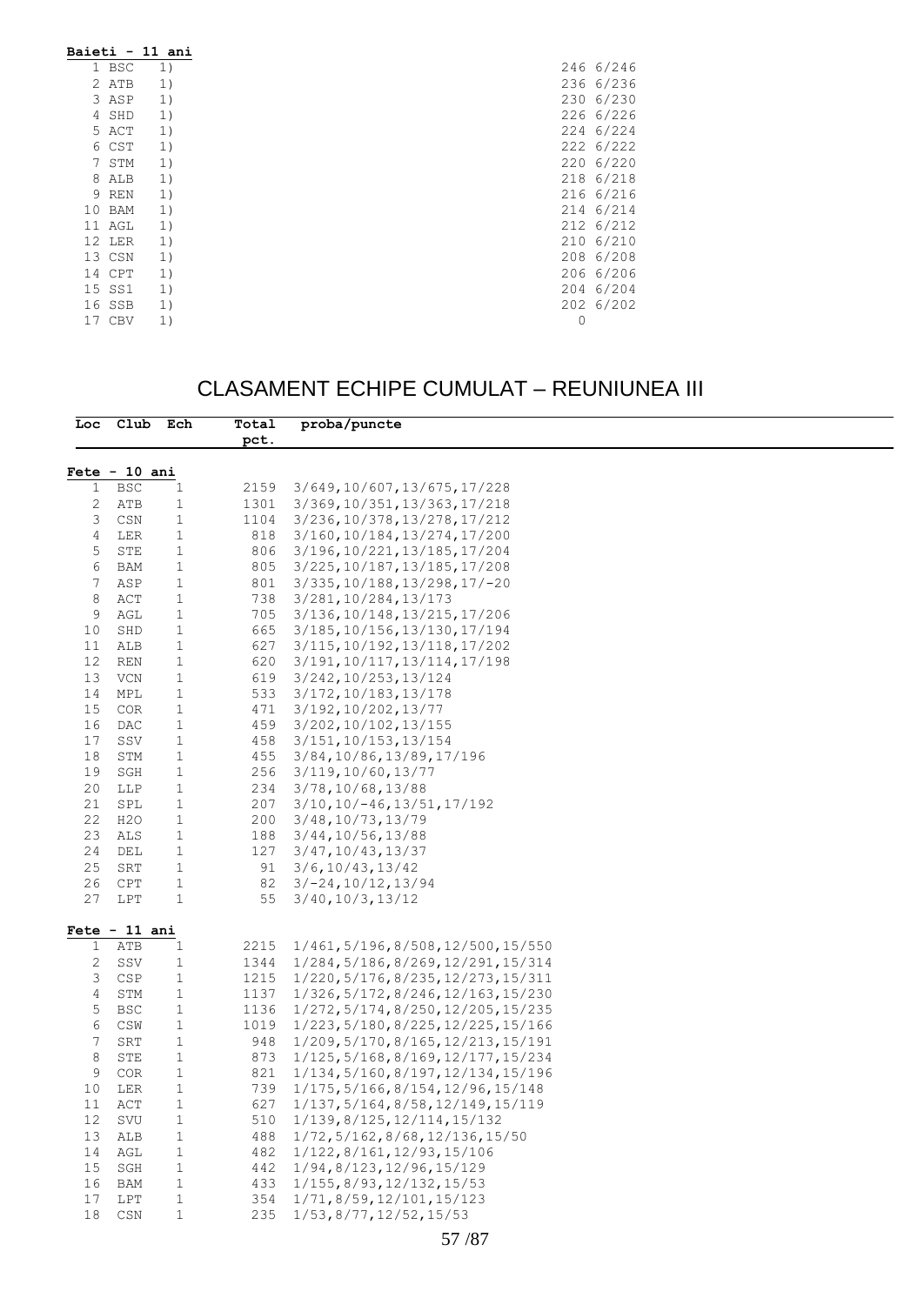| 19              | ANA             | 1           | 223   | 1/78, 8/60, 12/34, 15/51            |
|-----------------|-----------------|-------------|-------|-------------------------------------|
| 20              | ACN             | $\mathbf 1$ | 219   | $1/39, 8/93, 12/-2, 15/89$          |
| 21              | PCT             | $\mathbf 1$ | 187   | 1/45, 8/59, 12/74, 15/9             |
| 22              | ASP             | $\mathbf 1$ | 163   | 1/48, 8/16, 12/60, 15/39            |
| 23              | SS1             | $\mathbf 1$ | 24    | $1/6$ , 8/-22, 12/48, 15/-8         |
| 24              | LBC             | $\mathbf 1$ | $-21$ | $1/-24, 8/-10, 12/32, 15/-19$       |
| 25              | SHD             | 1           | $-32$ | $1/-12, 8/-14, 12/-10, 15/4$        |
|                 | Baieti - 10 ani |             |       |                                     |
| 1               | ATB             | 1           | 2092  | 4/639, 9/643, 14/588, 18/222        |
| $\mathbf{2}$    | BSC             | 1           | 1623  | 4/498, 9/400, 14/513, 18/212        |
| 3               | ASP             | $\mathbf 1$ | 1397  | 4/455, 9/359, 14/381, 18/202        |
| 4               | ACT             | 1           | 1151  | 4/306, 9/321, 14/324, 18/200        |
| 5               | CSN             | 1           | 975   | 4/221, 9/304, 14/244, 18/206        |
| 6               | LER             | $\mathbf 1$ | 867   | 4/193, 9/267, 14/213, 18/194        |
| $7\phantom{.0}$ | CPT             | $\mathbf 1$ | 817   | 4/227, 9/143, 14/249, 18/198        |
| 8               | <b>COR</b>      | $\mathbf 1$ | 721   | 4/239, 9/232, 14/250                |
| 9               | MSB             | $\mathbf 1$ | 568   | 4/155, 9/80, 14/141, 18/192         |
| 10              | LLP             | $\mathbf 1$ | 539   | 4/89, 9/88, 14/174, 18/188          |
| 11              | ALB             | $\mathbf 1$ | 528   | 4/94, 9/151, 14/93, 18/190          |
| 12              | H2O             | $\mathbf 1$ | 459   | 4/152, 9/166, 14/141                |
| 13              | CSW             | $\mathbf 1$ | 458   | 4/170, 9/136, 14/152                |
| 14              | CST             | $\mathbf 1$ | 348   | 4/130, 9/84, 14/134                 |
| 15              | SSV             | $\mathbf 1$ | 334   | 4/78, 9/140, 14/116                 |
| 16              | DEV             | $\mathbf 1$ | 312   | 4/82, 9/153, 14/77                  |
| 17              | SRT             | $\mathbf 1$ | 303   | 4/27, 9/75, 14/15, 18/186           |
| 18              | TSP             | $\mathbf 1$ | 244   | 4/83, 9/68, 14/93                   |
| 19              | ALS             | $\mathbf 1$ | 205   | 4/61, 9/89, 14/55                   |
| 20              | ANA             | $\mathbf 1$ | 196   | 4/74, 9/52, 14/70                   |
| 21              | <b>BCC</b>      | $\mathbf 1$ | 196   | 18/196                              |
| 22              | DEL             | $\mathbf 1$ | 178   | 4/31, 9/95, 14/52                   |
| 23              | SHD             | $\mathbf 1$ | 128   | 4/54, 9/24, 14/50                   |
| 24              | DAC             | $\mathbf 1$ | 81    | 4/31, 9/13, 14/37                   |
| 25              | SPL             | 1           | 19    | $4/-25, 9/29, 14/15$                |
|                 | Baieti - 11 ani |             |       |                                     |
| 1               | BSC             | $\mathbf 1$ | 2361  | 2/510,6/246,7/559,11/510,16/536     |
| 2               | ATB             | 1           | 2100  | 2/468, 6/236, 7/482, 11/405, 16/509 |
| 3               | SHD             | 1           | 2019  | 2/434,6/226,7/459,11/466,16/434     |
| $\overline{4}$  | ASP             | 1           | 1938  | 2/435, 6/230, 7/449, 11/422, 16/402 |
| 5               | ACT             | $\mathbf 1$ | 1610  | 2/314, 6/224, 7/378, 11/289, 16/405 |
| 6               | CST             | $\mathbf 1$ | 1421  | 2/272, 6/222, 7/280, 11/331, 16/316 |
| 7               | ALB             | $\mathbf 1$ | 1381  | 2/255, 6/218, 7/248, 11/322, 16/338 |
| 8               | <b>REN</b>      | $\mathbf 1$ | 1314  | 2/253, 6/216, 7/236, 11/302, 16/307 |
| 9               | STM             | 1           | 1116  | 2/278, 6/220, 7/221, 11/213, 16/184 |
| 10              | BAM             | $\mathbf 1$ | 992   | 2/215, 6/214, 7/286, 11/185, 16/92  |
| 11              | AGL             | 1           | 984   | 2/180, 6/212, 7/222, 11/193, 16/177 |
| 12              | PCT             | $\mathbf 1$ | 917   | 2/285, 7/191, 11/227, 16/214        |
| 13              | COR             | 1           | 814   | 2/237, 7/176, 11/192, 16/209        |
| 14              | LBC             | $\mathbf 1$ | 805   | 2/210, 7/185, 11/215, 16/195        |
| 15              | CSN             | $\mathbf 1$ | 777   | 2/83, 6/208, 7/93, 11/208, 16/185   |
| 16              | <b>CTR</b>      | 1           | 705   | 2/185, 7/138, 11/185, 16/197        |
| 17              | CPT             | $\mathbf 1$ | 699   | 2/156, 6/206, 7/156, 11/77, 16/104  |
| 18              | MAR             | $\mathbf 1$ | 607   | 2/106, 7/160, 11/176, 16/165        |
| 19              | SS1             | $\mathbf 1$ | 598   | 2/75, 6/204, 7/132, 11/101, 16/86   |
| 20              | DAC             | $\mathbf 1$ | 557   | 2/90, 7/143, 11/154, 16/170         |
| 21              | LER             | $\mathbf 1$ | 500   | 2/120, 6/210, 7/59, 11/24, 16/87    |
| 22              | SRT             | $\mathbf 1$ | 339   | 2/107, 7/89, 11/90, 16/53           |
| 23              | PET             | $\mathbf 1$ | 252   | 2/91, 7/39, 11/83, 16/39            |
| 24              | SSB             | $\mathbf 1$ | 202   | 6/202                               |
| 25              | CBV             | $\mathbf 1$ | 0     |                                     |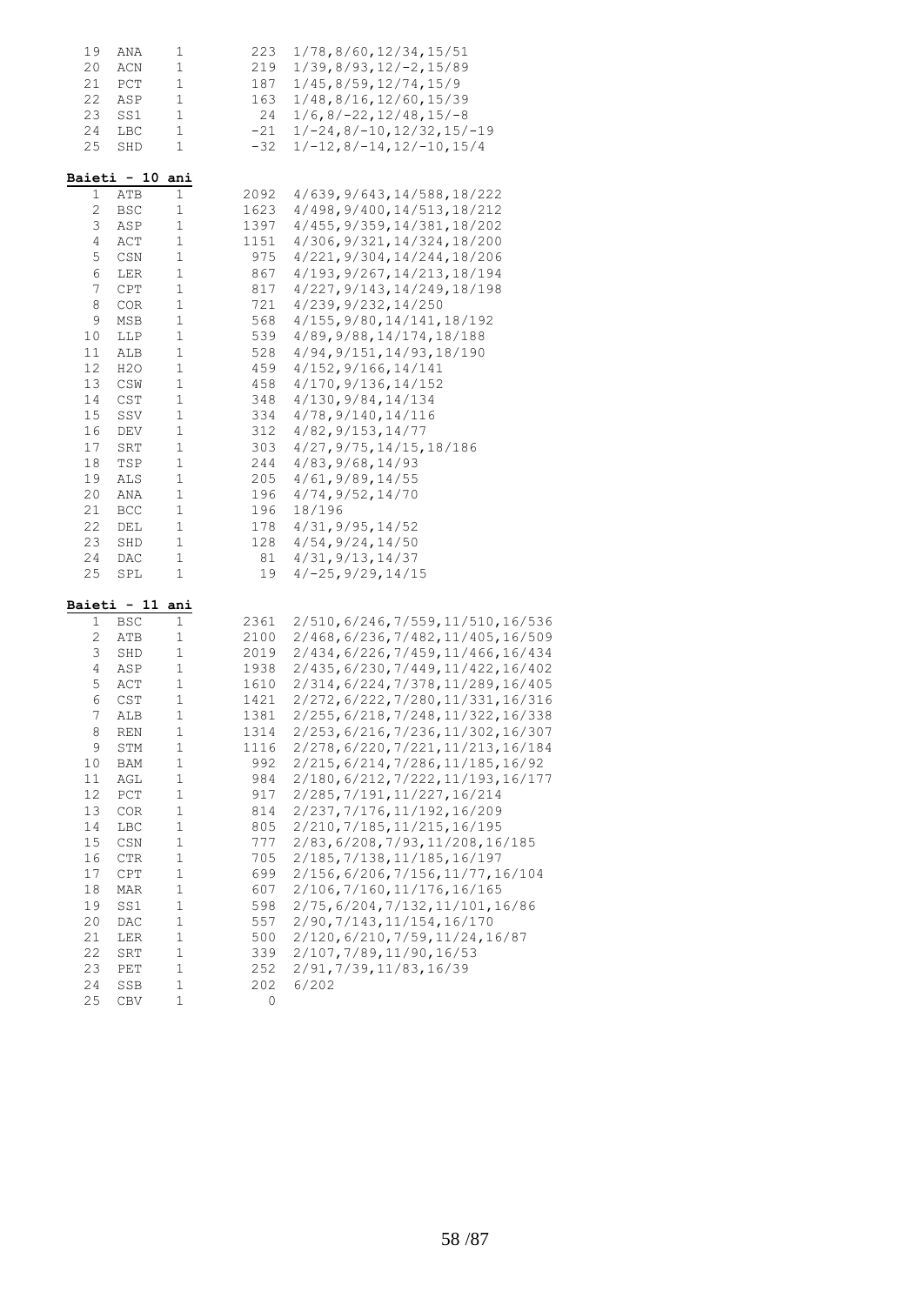#### CLASAMENT GENERAL ECHIPE – REUNIUNEA III

| Loc | Club       | Ech | Total | Total | Total  | F10 | F11 | <b>B10</b> | <b>B11</b> |
|-----|------------|-----|-------|-------|--------|-----|-----|------------|------------|
|     |            |     | gen.  | pct.  | pct.   |     |     |            |            |
|     |            |     | pct.  | fete  | baieti |     |     |            |            |
| 1   | ATB        | 1   | 40    | 20    | 20     | 9   | 11  | 11         | 9          |
| 2   | <b>BSC</b> |     | 37    | 17    | 20     | 11  | 6   | 9          | 11         |
| 3   | ASP        |     | 19    | 4     | 15     | 4   |     | 8          |            |
| 4   | ACT        |     | 16    | 3     | 13     | 3   |     |            | 6          |
| 5   | CSN        |     | 14    | 8     | 6      | 8   |     | 6          | O          |
| 6   | LER        |     | 13    | 8     | 5      |     |     | 5          |            |
|     | <b>STE</b> |     | 9     | 9     | ∩      | 6   | 3   |            | O          |
| 8   | SHD        |     | 9     |       | 8      |     |     |            | 8          |
| 9   | SSV        |     | 9     | 9     |        |     | 9   |            |            |
| 10  | STM        |     | 9     |       |        |     |     |            | 2          |
| 11  | CSP        |     | 8     | 8     |        |     | 8   |            |            |
| 12  | <b>BAM</b> |     | რ     | 5     |        | 5   |     |            |            |
| 13  | CSW        |     |       | 5     |        |     | 5   |            | 0          |
| 14  | COR        |     |       | 2     |        |     | 2   | 3          | Ω          |
| 15  | CST        |     |       | Ω     | 5      |     |     |            | 5          |
| 16  | ALB        |     |       |       |        |     |     |            |            |
| 17  | SRT        |     |       | 4     |        | Ω   |     |            | 0          |
| 18  | CPT        |     |       |       |        |     |     |            | Ω          |
| 19  | <b>REN</b> |     |       |       | 3      |     |     |            | 3          |
| 20  | AGL        |     | 2     | 2     |        | 2   |     |            |            |
| 21  | MSB        |     |       |       |        | 0   |     |            |            |
| 22  | LLP        |     |       |       |        | Λ   |     |            |            |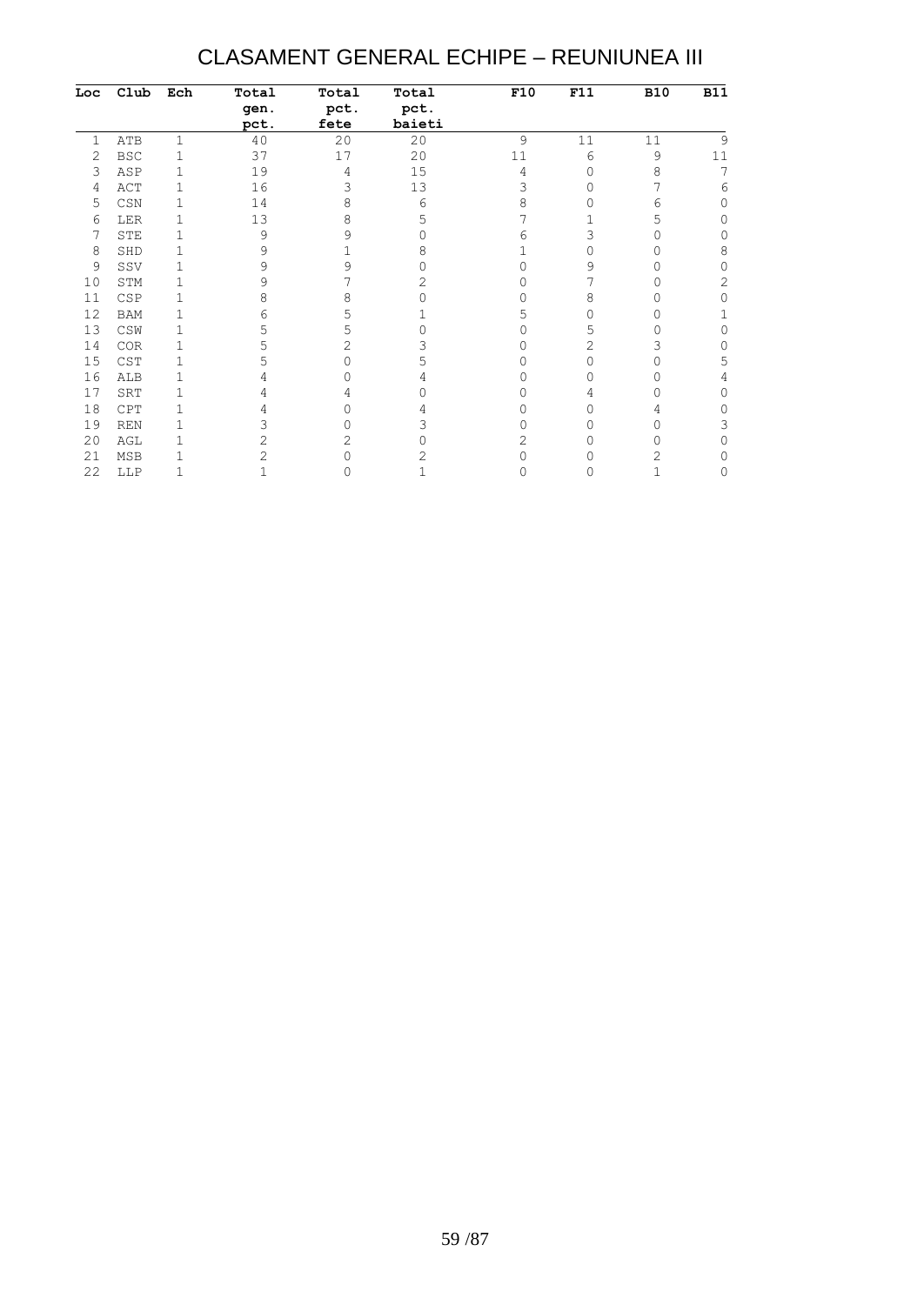# CAMPIONATUL NATIONAL DE POLIATLON COPII 10-11 ANI BACAU \* 17.11.2017 - 19.11.2017 \* Bazin: 50m 8 culoare CLASAMENT

Reuniunea: 4 Data: 18.11.2017

|                   | Ser. Cul. Loc     |                 | Nume si prenume<br>Stafeta(Sch.1, Sch.2, Sch.3, Sch.4) | Cod            | An           | Club           | Rezultat             | Puncte<br>realizate |
|-------------------|-------------------|-----------------|--------------------------------------------------------|----------------|--------------|----------------|----------------------|---------------------|
| Id.: 19           |                   |                 | Proba: 200 m liber masc. 11 ani                        |                |              |                |                      |                     |
| 19                | $\overline{4}$    | $\mathbf{1}$    | DUCA STEFAN MIRCEA                                     | 15251          | 2006         | COR            | 02:19:74             | 123                 |
| 18                | 4                 | $\overline{2}$  | MIHALACHE VLAD STEFAN                                  | 14593          | 2006         | ASP            | 02:21:04             | 118                 |
| 19                | $\mathbf{1}$      | 3               | KONCZ NIMROD KALMAN                                    | 14560          | 2006         | H2O            | 02:21:24             | 115                 |
| 19                | 7                 | 4               | CONSTANTINESCU ALEXANDRU                               | 15525          | 2006         | <b>BSC</b>     | 02:21:67             | 113                 |
| 19                | $\mathbf{2}$      | 5               | HRISCU RARES                                           | 15396          | 2006         | LBC            | 02:22:25             | 112                 |
| 19                | 8                 | 6               | NAGY NANDOR                                            | 15191          | 2006         | SHD            | 02:22:59             | 111                 |
| 18                | $\mathbf 1$       | 7               | BUCUR ANDREAS ALIN                                     | 14608          | 2006         | ASP            | 02:22:70             | 110                 |
| 19<br>18          | 3<br>5            | 8<br>9          | IASCHIU ANDREI<br>SCORTEA TEOFIL                       | 15443<br>15445 | 2006<br>2006 | ATB<br>ATB     | 02:22:77<br>02:23:30 | 109<br>108          |
| 19                | 6                 | 10              | M.SEDIQ EDRIS                                          | 15446          | 2006         | ATB            | 02:24:49             | 107                 |
| 19                | 5                 | 11              | RADUCANU EDUARD                                        | 13338          | 2006         | ACT            | 02:27:02             | 106                 |
| 17                | 5                 | 12 <sup>°</sup> | IONESCU DAVID ANDREI                                   | 15520          | 2006         | <b>BSC</b>     | 02:27:81             | 105                 |
| 17                | $\mathbf{1}$      | 13              | BACIU DENIS ANDREI                                     | 15183          | 2006         | LBC            | 02:28:12             | 104                 |
| 13                | 6                 | 14              | RADU MATEI                                             | 13163          | 2006         | CTR            | 02:28:85             | 103                 |
| 18                | 6                 | 15              | ANGHEL HORIA PETRU                                     | 15529          | 2006         | $_{\rm BSC}$   | 02:29:43             | 102                 |
| 18                | 7                 | 16              | SERBAN PAUL ANDREI                                     | 15544          | 2006         | $\rm ACN$      | 02:29:54             | 101                 |
| 17                | 8                 | 17              | DRAGOMIR DAVID                                         | 13349          | 2006         | <b>REN</b>     | 02:29:67             | 100                 |
| 18                | $\mathbf{2}$      | 18              | POSTELNICU GEORGE ALEXAND                              | 15550          | 2006         | <b>REN</b>     | 02:30:61             | 99                  |
| 18                | 8                 | 19              | STANCEL LUKAS                                          | 15026          | 2006         | ALB            | 02:31:10             | 98                  |
| 16                | 8                 | 20              | RACHIERU STEFAN RAZVAN                                 | 13947          | 2006         | $\mathtt{CTR}$ | 02:31:25             | 97                  |
| 16                | 7                 | 21              | MURARU KAAN STEFAN                                     | 15517          | 2006         | <b>BSC</b>     | 02:31:57             | 96                  |
| 16                | 6                 | 22              | PISOSCHI MATEI VALERIU                                 | 15458          | 2006         | <b>REN</b>     | 02:31:86             | 95                  |
| 18                | 3                 | 23              | ANDREI MIHAI ALEXANDRU                                 | 15441          | 2006         | ATB            | 02:31:97             | 94                  |
| 15                | 4                 | 24              | RADOS LUCA NICOLAS                                     | 15192          | 2006         | SHD            | 02:31:98             | 93                  |
| 17                | 7                 | 25              | COJOCARU CAROL MIHAI                                   | 14789          | 2006         | CSN            | 02:32:06             | 92                  |
| 17                | 2                 | 26              | NICOLAEV VLADIMIR ANDREI                               | 14818          | 2006         | PCT            | 02:32:36             | $91\,$              |
| 16                | 4                 | 27              | MATEI VLAD ALEXANDRU                                   | 14607          | 2006         | ASP            | 02:32:39             | 90                  |
| 17                | 4                 | 28              | FARKAS CRISTOPHER                                      | 14420          | 2006         | CST            | 02:32:55             | 89                  |
| 16                | 5                 | 29              | STRIMBEANU RAZVAN                                      | 13334          | 2006         | ${\tt PCT}$    | 02:32:64             | $8\,8$              |
| 12                | 7                 | 30              | SEKSI LUCA                                             | 15280          | 2006         | <b>BSC</b>     | 02:33:07             | 87                  |
| 15                | $\mathbf{1}$      | 31              | MEZDREA BANU ALEXANDRU                                 | 14409          | 2006         | CST            | 02:33:45             | 86                  |
| 16                | 3                 | 32              | CURECHERIU ALEX GABRIEL                                | 14997          | 2006         | CPI            | 02:33:62             | 85                  |
| 17                | 6                 | 33              | DOBRESCU MIHAI                                         | 14919          | 2006         | CPT            | 02:33:82             | 84                  |
| 14                | 5                 | 34              | TATARU BOGDAN PAVEL                                    | 15447          | 2006         | ATB            | 02:34:04             | 83                  |
| 14                | 6                 | 35              | ROSCA MIHNEA IONUT                                     | 15278          | 2006         | ${\tt STE}$    | 02:34:42             | 82                  |
| 17                | 3                 | 36              | COJOCARU STEFAN                                        | 13690          | 2006         | <b>BAR</b>     | 02:34:52             | 81                  |
| 15                | 3                 | 37              | TUICA MARIO GABRIEL                                    | 15053          | 2006         | DAC            | 02:36:01             | 80                  |
| 15                | 6                 | 38              | NISTOR DARIUS DRAGAN                                   | 15215          | 2006         | STM            | 02:36:14             | 79                  |
| 13                | 5                 | 39              | PANAIT PAUL DRAGOS<br>SECOBAN STEFAN ALEX.             | 15102          | 2006         | SSV            | 02:36:23             | 78<br>77            |
| 13<br>12          | $\mathbf{2}$      | 40              | NOVAC IULIAN DORU                                      | 15272          | 2006<br>2006 | SGH            | 02:36:57<br>02:37:46 | 76                  |
|                   | 3                 | 41              | PAUNESCU CEZAR                                         | 15048          | 2006         | ACT            |                      |                     |
| 14<br>$\mathsf 9$ | 8<br>5            | 42<br>43        |                                                        | 15195<br>15218 | 2006         | SHD            | 02:37:68<br>02:38:31 | 75<br>74            |
| 12                | 6                 | 44              | LUPUT SEBASTIAN MIHAI<br>DOBRE ALEXANDRU TEODOR        | 14629          | 2006         | STM<br>ASP     | 02:38:35             | 73                  |
| 10                | $\mathbf{2}$      | 45              | JITARU MATEI AIAN                                      | 15554          | 2006         | CST            | 02:38:41             | 72                  |
| 7                 | 8                 | 46              | SUSMAN GEORGE CATALIN                                  | 15030          | 2006         | ALB            | 02:38:68             | 71                  |
| 8                 | 7                 | 47              | NICULAIE DAVID ANDREAS                                 | 15045          | 2006         | ACT            | 02:39:51             | 70                  |
| 14                | $\mathbf{2}$      | 48              | FIRU LUCIAN MIHAI                                      | 13170          | 2006         | TSP            | 02:39:65             | 69                  |
| 13                | 7                 | 49              | POPA TUDOR                                             | 15190          | 2006         | SHD            | 02:40:09             | 68                  |
| 15                | 8                 | 50              | CULEA PETRE CRISTIAN                                   | 14972          | 2006         | SS1            | 02:40:20             | 67                  |
| 13                | 8                 | 51              | BARNEA DRAGOS CRISTIAN                                 | 15309          | 2006         | LER            | 02:40:46             | 66                  |
| 13                | 4                 | 52              | POP DARIUS ANDREI                                      | 14410          | 2006         | CST            | 02:40:58             | 65                  |
| 15                | 5                 | 53              | ALEXANDRU PATRIC ANGELO                                | 15166          | 2006         | MAR            | 02:40:67             | 64                  |
| 16                | 2                 | 54              | HARABAGIU RARES PETRU                                  | 14986          | 2006         | BAM            | 02:40:87             | 63                  |
|                   |                   | 55              | POPA CRISTIAN                                          | 15548          | 2006         | <b>REN</b>     | 02:41:00             | 62                  |
|                   |                   |                 |                                                        |                |              |                |                      |                     |
| 16<br>10          | $\mathbf{1}$<br>6 | 56              |                                                        | 15906          | 2006         | SSB            |                      |                     |
| 14                | 3                 | 57              | CUNTAN EDUARD<br>TINCOCA GIULIANO ANDREI               | 12414          | 2006         | DAC            | 02:41:31<br>02:41:65 | 61<br>60            |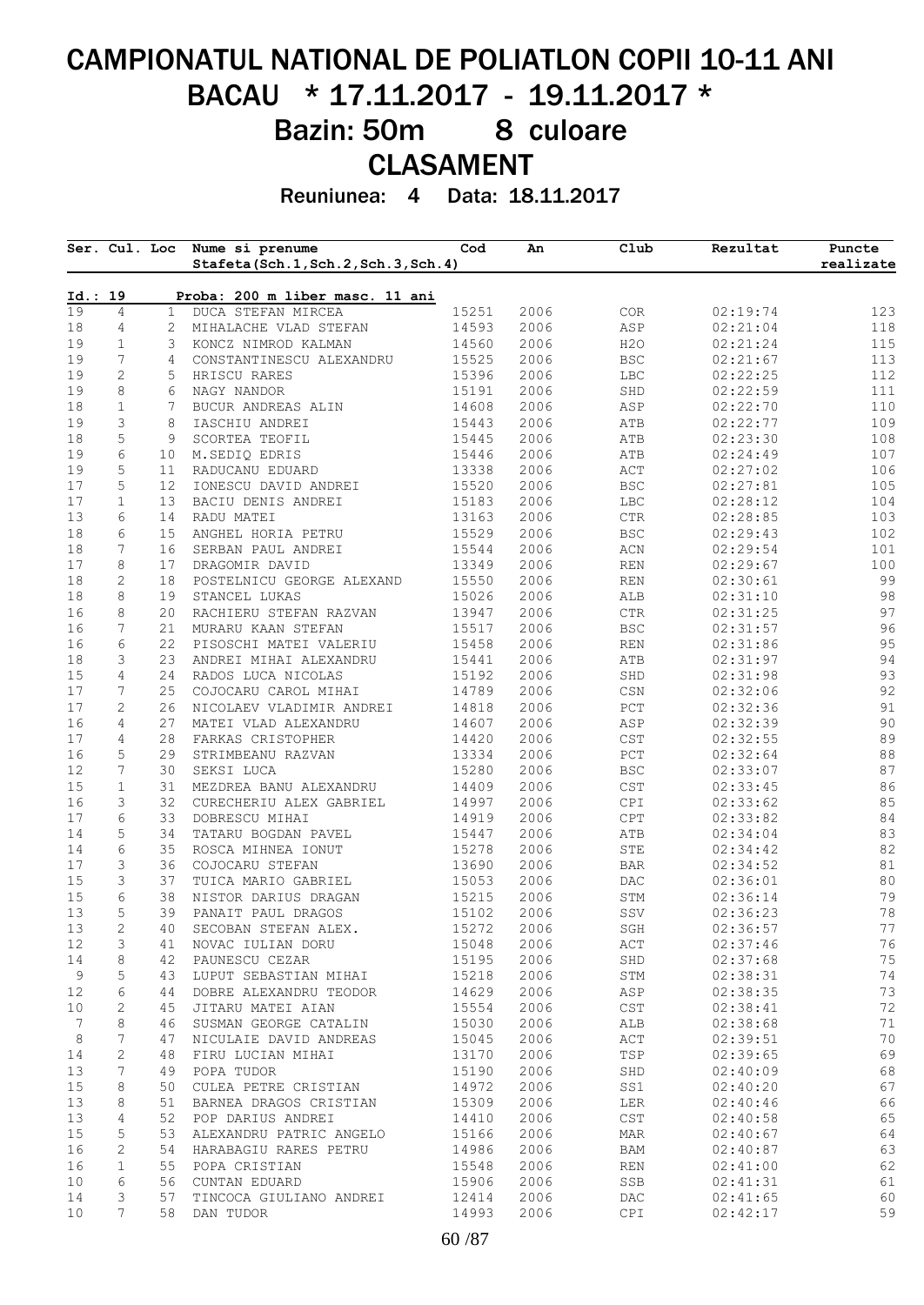| 11                    | 8              | 58  | SALCUCEANU TUDOR          | 15200 | 2006 | SHD                           | 02:42:17 | 59              |
|-----------------------|----------------|-----|---------------------------|-------|------|-------------------------------|----------|-----------------|
| 11                    | 5              | 60  | BADEA PERLIK ROBERT       | 13239 | 2006 | CPT                           | 02:42:31 | 57              |
| 8                     | $\mathbf{1}$   | 61  | ROTARU LUCA STEFAN        | 15552 | 2006 | ALS                           | 02:42:87 | 56              |
| $\mathsf S$           | 3              | 62  | FLOREA ANDREI             | 15222 | 2006 | STM                           | 02:43:22 | 55              |
| $\mathsf 9$           | 3              | 63  | ROSU MARIUS               | 15499 | 2006 | ASP                           | 02:43:35 | 54              |
| 12                    | $\mathbf 1$    | 64  | ZACH MIHAI ROBERT         | 12304 | 2006 | COR                           | 02:43:46 | 53              |
| 9                     | 2              | 65  | DUMITRESCU VLADIMIR       | 15461 | 2006 | PET                           | 02:43:58 | 52              |
| 10                    | $\overline{4}$ | 66  | FLOREA RAZVAN STEFAN      | 14392 | 2006 | LBR                           | 02:43:67 | 51              |
| 10                    | 5              | 67  | DEAC RARES ANDREI         | 16202 | 2006 | TUR                           | 02:44:11 | 50              |
| 7                     | 5              | 68  | CHIRIAC VICTOR GABRIEL    | 15590 | 2006 | CJI                           | 02:44:20 | 49              |
| 12                    | 5              | 69  | BOZONCA GABRIEL           | 14787 | 2006 | CSN                           | 02:44:21 | 48              |
| 15                    | 7              | 70  | OPREA MARIO CALIN         | 15385 | 2006 | SRT                           | 02:44:44 | 47              |
| 11                    | 7              | 71  | BUTOI FLORIN ROBERT       | 14140 | 2006 | DAC                           | 02:44:60 | 46              |
| 11                    | $\mathbf{1}$   | 72  | CSENDES LASZLO IGOR       | 15285 | 2006 | SS7                           | 02:44:64 | $4\,5$          |
| 12                    | 8              | 73  | POPLACENEL STEFAN         | 15071 | 2006 | MSB                           | 02:44:82 | 44              |
| 13                    | 3              | 74  | SLAVU RARES STEFAN        | 14892 | 2006 | AGL                           | 02:45:33 | 43              |
| 11                    | 4              | 75  | TREGER TOMAS TRISTIAN     | 14987 | 2006 | BAM                           | 02:45:46 | 42              |
| 6                     | 7              | 76  | CIOBANU RAUL FLAVIAN      | 15169 | 2006 | MAR                           | 02:45:65 | 41              |
| 6                     | 3              | 77  | TEODOR COSMIN             | 15049 | 2006 | ACT                           | 02:46:00 | 40              |
| 11                    | 6              | 78  | SAVUCA LUCA IONUT         | 14894 | 2006 | AGL                           | 02:46:01 | 39              |
| 13                    | $\mathbf{1}$   | 79  | MARIN ALEXANDRU RAZVAN    | 15198 | 2006 | SHD                           | 02:46:09 | 38              |
| 9                     | 6              | 80  | TALPES IOAN VLAD          | 15044 | 2006 | ${\tt PCT}$                   | 02:46:31 | 37              |
| 15                    | $\mathbf{2}$   | 81  | POP RAZVAN TUDOR          | 14984 | 2006 | BAM                           | 02:46:56 | 36              |
| 11                    | $\mathbf{2}$   | 82  | ENCIU SEBASTIAN           | 15047 | 2006 | ACT                           | 02:46:98 | 35              |
| 9                     | 4              | 83  | IONESCU ANDREI            | 15295 | 2006 | LER                           | 02:47:01 | 34              |
| $\overline{7}$        | 4              | 84  | FRASENIUC EDUARD MIHAI    | 15415 | 2006 | SVU                           | 02:47:18 | 33              |
| $\mathsf 9$           | 7              | 85  | MIHALCU ADAM              | 14990 | 2006 | BAM                           | 02:47:75 | 32              |
| $\sqrt{6}$            | 5              | 86  | STOICAN GEORGE TUDOR      | 15665 | 2006 | <b>BAR</b>                    | 02:47:93 | 31              |
| 9                     | $\mathbf{1}$   | 87  | GALATANU VLAD             | 15208 | 2006 | STM                           | 02:48:79 | 30              |
| $\overline{4}$        | 6              | 88  | CIOBANASU ANDREI          | 16012 | 2006 | STM                           | 02:49:02 | 29              |
| 12                    | $\overline{c}$ | 89  | GHINDA CEZAR ANDREI       | 14780 | 2006 | CSN                           | 02:49:28 | $2\,8$          |
| 8                     | 6              | 90  | BUCUR LUCA CONSTANTIN     | 15462 | 2006 | PET                           | 02:49:39 | 27              |
| 14                    | $\mathbf{1}$   | 91  | BIRGHILESCU ALEXANDRU     | 15276 | 2006 | <b>BSC</b>                    | 02:49:58 | 26              |
| $\mathsf S$           | $\mathbf{1}$   | 92  | NOFIT CODRIN MIHAI        | 13701 | 2006 | $\operatorname{\mathsf{SGL}}$ | 02:49:70 | 25              |
| 11                    | 3              | 93  | ZAPUC STEFAN LAURENTIU    | 15305 | 2006 | LER                           | 02:49:71 | 24              |
| 6                     | 6              | 94  | MANOLE VLAD IONUT         | 15294 | 2006 | LER                           | 02:51:52 | 23              |
| 8                     | 3              | 95  | KRIZBAI NEGRU ROBERT      | 15031 | 2006 | ALB                           | 02:51:68 | 22              |
| 6                     | $\overline{4}$ | 96  | DIACONESCU CARBUNESCU VIC | 15042 | 2006 | ACT                           | 02:51:87 | 21              |
| $\mathsf 9$           | 8              | 97  | PREDILA ROBERT CRISTIAN   | 15286 | 2006 | ASP                           | 02:51:95 | 20              |
| 12                    | 4              | 98  | STRATU ALEXANDRU          | 15414 | 2006 | SVU                           | 02:52:02 | 19              |
| 5                     | 2              | 99  | HARSAN FARR IUGA ROBERT   | 14408 | 2006 | CST                           | 02:52:22 | 18              |
| 6                     | $\mathbf{1}$   | 100 | CIONCA LUCA IOAN          | 15149 | 2006 | COR                           | 02:52:74 | 17              |
| 10                    | 8              | 101 | RAICU BADEA GABRIEL       | 13093 | 2006 | LPT                           | 02:52:83 | 16              |
| 7                     | $\mathfrak{L}$ | 102 | DUDUI RAZVAN              | 15210 | 2006 | STM                           | 02:52:92 | 15              |
| 8                     | 8              | 103 | BARBU LUIS GABRIEL        | 14598 | 2006 | <b>BSC</b>                    | 02:53:18 | 14              |
| 7                     | $\mathbf{1}$   | 104 | IANCU DAN CRISTIAN        | 14998 | 2006 | CPI                           | 02:53:76 | 13              |
| 7                     | 3              | 105 | MORAR BOGDAN FLORIN       | 14985 | 2006 | BAM                           | 02:54:32 | 12              |
| 4                     | $\mathbf{2}$   | 106 | CHIRICA RARES GEORGE      | 14895 | 2006 | AGL                           | 02:55:09 | 11              |
| 8                     | 4              | 107 | DUTA ROBERT MIHAI         | 15522 | 2006 | <b>BSC</b>                    | 02:55:13 | 10              |
| $\mathbf 1$           | $\mathbf{2}$   | 108 | TANASE GHEORGHE GABRIEL   | 15735 | 2006 | CPT                           | 02:55:26 | 9               |
| $\mathsf S$           | 5              | 109 | PREDUT MIHAI DANIEL       | 16203 | 2006 | TUR                           | 02:56:29 | 8               |
| 5                     | 6              | 110 | CARDEI DARIUS ANDREI      | 15138 | 2006 | SCP                           | 02:56:49 | $7\phantom{.0}$ |
| 10                    | 1              | 111 | STAN MATEI STEFAN         | 15460 | 2006 | PET                           | 02:57:29 | $6\,$           |
| 3                     | 6              | 112 | MOGOE LUCA FLAVIUS        | 15910 | 2006 | SSB                           | 02:58:20 | $\mathsf S$     |
| 3                     | 5              | 113 | SEREA RAZVAN ALEXANDRU    | 15140 | 2006 | SCP                           | 02:58:43 | $\overline{4}$  |
| 4                     | 5              | 114 | MARINESCU VLAD IONUT      | 15317 | 2006 | LER                           | 02:58:82 | 3               |
| 7                     | 6              | 115 | STOICA ROBERT ALEX.       | 15321 | 2006 | SPL                           | 02:58:87 | 2               |
| 6                     | $\mathbf{2}$   | 116 | COJOCARU ANDREI SERBAN    | 14625 | 2006 | ASP                           | 02:59:02 | $\mathbf{1}$    |
| 7                     | 7              | 117 | STEFANESCU RARES MIHAI    | 14973 | 2006 | SS1                           | 02:59:17 | $-1$            |
| 6                     | 8              | 118 | SZELMENCZI ZALAN          | 15388 | 2006 | MSM                           | 02:59:29 | $-2$            |
| 5                     | 7              | 119 | CIUTACU MIHNEA ANDREI     | 15666 | 2006 | SS1                           | 03:00:79 | $-3$            |
| 4                     | 8              | 120 | LAZARESCU DARIUS STEFAN   | 15219 | 2006 | STM                           | 03:01:82 | $-4$            |
| 8                     | 5              | 121 | SANDRU MATEI              | 15024 | 2006 | ALB                           | 03:02:16 | $-5$            |
| 4                     | 4              | 122 | BUHOCI STEFAN OCTAVIAN    | 15526 | 2006 | <b>BSC</b>                    | 03:02:42 | $-6$            |
| $\overline{4}$        | 7              | 123 | DEMETROVICI OVIDIU GEORGE | 15386 | 2006 | SRT                           | 03:02:61 | $-7$            |
| 2                     | 6              | 124 | MUTIU ALEXANDRU GABRIEL   | 15909 | 2006 | SSB                           | 03:02:81 | $-8$            |
| 5                     | 8              | 125 | TODERAS RARES ADRIAN      | 16347 | 2006 | VCN                           | 03:02:97 | $-9$            |
| $\mathbf 1$           | 7              | 126 | NEGRU DARIUS GABRIEL      | 15908 | 2006 | SSB                           | 03:03:59 | $-10$           |
| $\mathbf{2}$          | 5              | 127 | GRIGORAS ALEXANDRU NIC.   | 16089 | 2006 | $\mathbb{CSN}$                | 03:03:66 | $-11$           |
| 3                     | 4              | 128 | MATEI RAZVAN              | 14592 | 2006 | ASP                           | 03:03:71 | $-12$           |
| $\overline{4}$        | 3              | 129 | IACOB MARIO BOGDAN        | 14896 | 2006 | AGL                           | 03:04:01 | $-13$           |
| 3                     | $\mathbf{1}$   | 130 | PETRAS KEVIN ANDREI       | 15025 | 2006 | ALB                           | 03:04:22 | $-14$           |
| 3                     | 7              | 131 | BOLOS GABRIEL PETRICA     | 16352 | 2006 | CST                           | 03:04:36 | $-15$           |
| $\mathbf{2}^{\prime}$ | 4              | 132 | RAICA ZORAN               | 15229 | 2006 | UNR                           | 03:04:67 | $-16$           |
|                       |                |     |                           |       |      |                               |          |                 |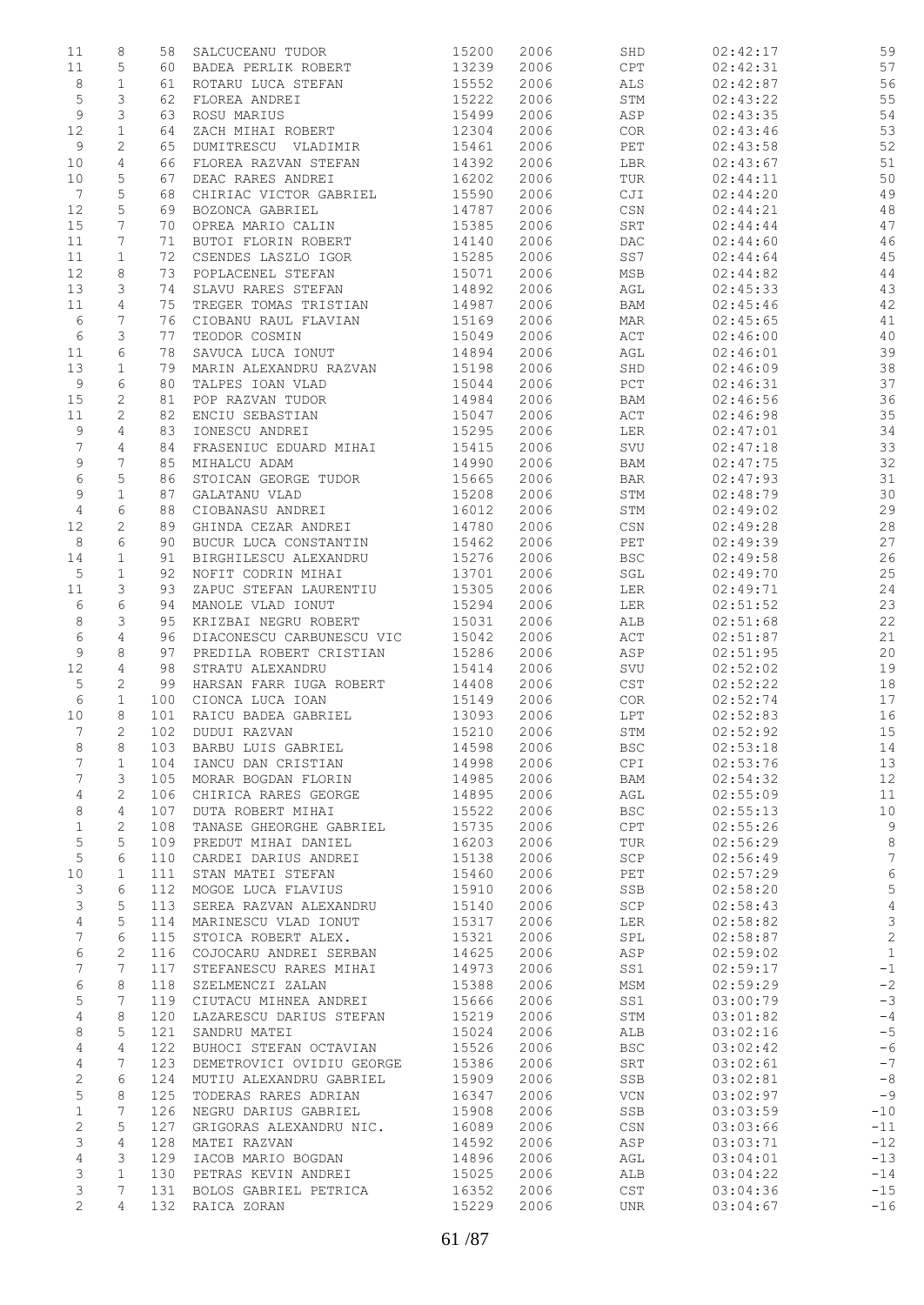| $\mathbf 1$     | $\mathbf{1}$   | 133             | BASAGA ARIS IONUT              | 15795 | 2006 | SHD                              | 03:04:86  | $-17$          |
|-----------------|----------------|-----------------|--------------------------------|-------|------|----------------------------------|-----------|----------------|
| $\overline{4}$  | $\mathbf{1}$   | 134             | CURT ANDREI ROBERT             | 14893 | 2006 | AGL                              | 03:05:39  | $-18$          |
| $\mathbf 1$     | 5              | 135             | BENGHIAC ERIC                  | 15781 | 2006 | CBV                              | 03:10:05  | $-19$          |
|                 |                |                 |                                |       |      |                                  |           |                |
| $\sqrt{2}$      | 3              | 136             | BALAZS ORS                     | 15537 | 2006 | CBV                              | 03:11:70  | $-20$          |
| 3               | 3              | 137             | DEAC DARIUS SEBASTIAN          | 14419 | 2006 | CST                              | 03:13:26  | $-21$          |
| 3               | $\mathbf{2}$   | 138             | FICIU BOGDAN ANDREI            | 14975 | 2006 | SS1                              | 03:13:29  | $-22$          |
|                 |                |                 |                                |       |      |                                  |           |                |
| $\,8\,$         | $\mathbf{2}$   | 139             | DINU STEFAN                    | 15710 | 2006 | AQU                              | 03:14:15  | $-23$          |
| $\sqrt{2}$      | 8              | 140             | GAVRILA IONUT GELU             | 15778 | 2006 | CBV                              | 03:16:12  | $-24$          |
| 3               | 8              | 141             | DOGARU DUMITRU DANIEL          | 14791 | 2006 | $\mathbb{C}\mathbb{S}\mathbb{N}$ | 03:18:43  | $-25$          |
|                 |                |                 |                                |       |      |                                  |           |                |
| $\mathbf{2}$    | 7              | 142             | TOIA CODRIN NICOLAE            | 15408 | 2006 | SCB                              | 03:25:72  | $-26$          |
| $\mathbf 1$     | 4              | 143             | COJOCARU RARES MIHAI           | 15407 | 2006 | SCB                              | 03:25:88  | $-27$          |
| $\mathbf 1$     | 3              | 144             | ALEXANDRESCU DENIS MIHAI       | 14760 | 2006 | TPL                              | 03:25:92  | $-28$          |
|                 |                |                 |                                |       |      |                                  |           |                |
| $\mathbf{1}$    | 6              | 145             | MICSA VICTOR                   | 16017 | 2006 | STM                              | 03:39:27  | $-29$          |
| $\sqrt{2}$      | 2              | 146             | SECEANU LUCA STEFAN            | 13309 | 2006 | CPT                              | Scut.med. | $\overline{0}$ |
| 14              | 4              | 147             | LUCA CRISTIAN VASILE           | 14999 | 2006 | ALB                              | Descalif. | $-10$          |
|                 |                |                 |                                |       |      |                                  |           |                |
| Id.: 20         |                |                 | Proba: 200 m liber fem. 11 ani |       |      |                                  |           |                |
| 15              | $\overline{4}$ | 1               | OTOIU ANA CRISTIANA            | 11252 | 2006 | CPT                              | 02:17:91  | 98             |
| 15              | 5              | $\mathbf{2}$    | URSU MARIA IOANA               | 15100 | 2006 | SSV                              | 02:18:94  | 93             |
|                 |                |                 |                                |       |      |                                  |           |                |
| 15              | 3              | 3               | FABIAN SARA JULIA              | 14911 | 2006 | CSP                              | 02:21:92  | 90             |
| 15              | $\mathbf{1}$   | $4 -$           | CHIRITA CLARA MARIA            | 15412 | 2006 | ATB                              | 02:23:30  | $8\,8$         |
| 13              | 4              | 5               | AXENTIOI ILINCA                | 15273 | 2006 | SGH                              | 02:24:57  | 87             |
|                 |                |                 |                                |       |      |                                  |           |                |
| 15              | $\mathbf{2}$   | 6               | OSTAFI DELIA ELENA             | 14841 | 2006 | SVU                              | 02:25:30  | 86             |
| 15              | 6              | $7^{\circ}$     | STIRBU IOANA MARIA             | 15036 | 2006 | CSP                              | 02:26:31  | 85             |
|                 |                |                 |                                |       |      |                                  |           |                |
| 15              | 7              | 8               | BAKO ANSTASIA MARIA            | 13043 | 2006 | COR                              | 02:26:39  | 84             |
| 14              | 6              | 9               | DINU BIANCA STEFANIA MARA      | 15437 | 2006 | ATB                              | 02:26:64  | 83             |
| 14              | $\mathbf{2}$   | 10              | NEAGU IOANA REBECA             | 15516 | 2006 | <b>BSC</b>                       | 02:28:47  | 82             |
|                 |                |                 |                                |       |      |                                  |           |                |
| 14              | 5              | 11              | BADEA IOANA ALEXANDRA          | 15043 | 2006 | ACT                              | 02:29:06  | $8\,1$         |
| 14              | 4              | 12 <sub>1</sub> | RAUTA CARLA MARIA              | 15440 | 2006 | ATB                              | 02:30:32  | 80             |
| 14              | 8              | 13              | PREDA MARIA AMELIE             | 15453 | 2006 | CSP                              |           | 79             |
|                 |                |                 |                                |       |      |                                  | 02:31:52  |                |
| 14              | 3              | 14              | POPOVICI PETRIANA              | 15098 | 2006 | SSV                              | 02:32:20  | 78             |
| 15              | 8              | 15              | MARC MARIA NATALIA             | 15039 | 2006 | $\mathbb{CSW}$                   | 02:32:43  | 77             |
|                 |                |                 |                                |       |      |                                  |           |                |
| $\mathbf{1}$    | 6              | 16              | MAFTEI SABINA                  | 16474 | 2006 | SVU                              | 02:32:55  | 76             |
| 13              | $\mathbf 1$    | 17              | DRAGOMIR IOANA ALEXIA          | 13907 | 2006 | <b>BAR</b>                       | 02:32:96  | 75             |
| 12              | 6              | 18              | ACHIM DIANA CEZARA             | 14558 | 2006 | STM                              | 02:32:99  | 74             |
|                 |                |                 |                                |       |      |                                  |           |                |
| 12              | $\mathbf{1}$   | 19              | OPREA MARIA FLORENTINA         | 15515 | 2006 | <b>BSC</b>                       | 02:33:33  | 73             |
| 13              | 5              | 20              | ASLAM ANDRA                    | 15410 | 2006 | ATB                              | 02:33:97  | 72             |
| 12              | 5              |                 | MENCIU IOANA MARIA             | 15518 | 2006 | <b>BSC</b>                       | 02:34:24  | 71             |
|                 |                | 21              |                                |       |      |                                  |           |                |
| 13              | 7              | 22              | BESCHERET ANCA                 | 15411 | 2006 | ATB                              | 02:35:29  | 70             |
| 11              | 7              | 23              | FLOREA ANA MARIA               | 13867 | 2006 | LER                              | 02:35:54  | 69             |
|                 |                |                 |                                |       |      |                                  |           |                |
| 12              | 8              | 24              | BOSTANGIU ADELINA MARIA        | 15126 | 2006 | ANA                              | 02:36:15  | 68             |
| 14              | 7              | 25              | DRAGOMIR MARIA MIRUNA          | 12474 | 2006 | LPT                              | 02:36:19  | 67             |
| 13              | 8              | 26              |                                | 15282 | 2006 | ${\tt STE}$                      | 02:36:20  | 66             |
|                 |                |                 | SEBE ANDRA MIRUNA              |       |      |                                  |           |                |
| 12              | 7              | 27              | BALINT EMMA                    | 14021 | 2006 | SRT                              | 02:36:55  | 65             |
| 13              | 3              | 28              | DUMITRESCU ALEXANDRA CORI      | 15438 | 2006 | ATB                              | 02:36:78  | 64             |
|                 |                |                 |                                |       |      |                                  |           |                |
| 11              | 6              | 29              | SOROCEANU ALEXIA IOANA         | 15593 | 2006 | CJI                              | 02:36:90  | 63             |
| 10              | $\mathbf{1}$   | 30              | CAREBA ALEXANDRA THEODORA      | 14022 | 2006 | SRT                              | 02:36:93  | 62             |
| 13              | 2              | 31              | MIHALI MARIA ALEXANDRA         | 14991 | 2006 | BAM                              | 02:37:03  | 61             |
|                 |                |                 |                                |       |      |                                  |           |                |
| 9               | 4              | 32              | CHELMUS ARINA MARIA            | 15135 | 2006 | $\mathbb{CSW}$                   | 02:37:23  | 60             |
| $\sqrt{6}$      | 4              | 33              | BREZEANU IZABELA               | 15942 | 2006 | ACT                              | 02:37:51  | 59             |
|                 |                |                 |                                |       |      |                                  |           |                |
| 11              | $\mathbf 1$    | 34              | LORINCZ JAZMIN ADRIENN         | 15144 | 2006 | COR                              | 02:37:53  | 58             |
| 9               | 7              | 35              | POPA RAT VANESSA MARIA         | 15539 | 2006 | SBM                              | 02:37:62  | 57             |
| 12              | 3              | 36              | TANASA BIANCA PETRINA          | 15270 | 2006 | SGH                              | 02:37:95  | 56             |
|                 |                |                 |                                |       |      |                                  |           |                |
| 13              | 6              | 37              | DUMITRESCU ALISSA MARIA        | 14442 | 2006 | LLP                              | 02:38:31  | 55             |
| 10              | 7              | 38              | TUDOR ALLEGRA                  | 14779 | 2006 | $\mathbb{CSN}$                   | 02:38:41  | 54             |
|                 |                |                 |                                |       |      |                                  |           |                |
| 6               | $\mathbf{1}$   | 39              | PIPER ANDREEA MADALINA         | 14645 | 2006 | ASP                              | 02:38:86  | 53             |
| 14              | $\mathbf{1}$   | 40              | SAUCIUC OANA IULIA             | 15099 | 2006 | SSV                              | 02:39:38  | 52             |
| 10              | 4              | 41              | HIRBOVANU VANESA DANIELA       | 15221 | 2006 | STM                              | 02:39:44  | 51             |
|                 |                |                 |                                |       |      |                                  |           |                |
| 11              | 4              | 42              | IANCU ERIKA LUANA              | 15133 | 2006 | AGL                              | 02:39:55  | 50             |
| 11              | 3              | 43              | SAVULESCU ANA TEODORA          | 15455 | 2006 | STE                              | 02:39:67  | 49             |
|                 |                |                 |                                |       |      |                                  |           |                |
| 6               | $\mathbf{2}$   | 44              | FRASINEANU MARIA REBECA        | 14651 | 2006 | CPI                              | 02:39:73  | 48             |
| 9               | 6              | 45              | SANDU SARA PATRICIA            | 15207 | 2006 | STM                              | 02:39:74  | 47             |
| 11              | 8              | 46              | ILIE DARIA MARIA               | 15454 | 2006 | STE                              | 02:40:11  | 46             |
|                 |                |                 |                                |       |      |                                  |           |                |
| 12              | $\mathbf{2}$   | 47              | GROSU MARIA                    | 14552 | 2006 | STE                              | 02:40:14  | 45             |
| 11              | $\mathbf{2}$   | 48              | APOSTOL ALESSIA MARIA          | 15038 | 2006 | $\mathbb{CSW}$                   | 02:40:51  | 44             |
|                 |                |                 |                                |       |      |                                  |           |                |
| 4               | 5              | 49              | LAZZETTI ELISA MARIA           | 15697 | 2006 | CSP                              | 02:40:52  | 43             |
| 7               | 7              | 50              | TODORAN MARINA                 | 15488 | 2006 | CBV                              | 02:40:88  | 42             |
| 6               | 7              | 51              | UJVARY DORA                    | 15542 | 2006 | ACN                              | 02:41:97  | 41             |
|                 |                |                 |                                |       |      |                                  |           |                |
| 9               | $\mathbf{1}$   | 52              | BUFTEANU BIANCA                | 14721 | 2006 | STM                              | 02:42:30  | 40             |
| $7\phantom{.0}$ | 8              | 53              | MONDINI RUIZ ISABEL            | 16229 | 2006 | STM                              | 02:42:37  | 39             |
|                 |                |                 |                                |       |      |                                  |           |                |
| 10              | 8              | 54              | BOJA ROXANA TEODORA            | 15202 | 2006 | STM                              | 02:42:77  | 38             |
| 10              | $\mathbf{2}$   | 55              | MARTIN MARIA DENISA            | 12669 | 2006 | LPT                              | 02:42:97  | 37             |
| 9               | 8              | 56              | FLORESCU ANTONIA ALEXIA        | 14024 | 2006 | SRT                              | 02:43:16  | 36             |
|                 |                |                 |                                |       |      |                                  |           |                |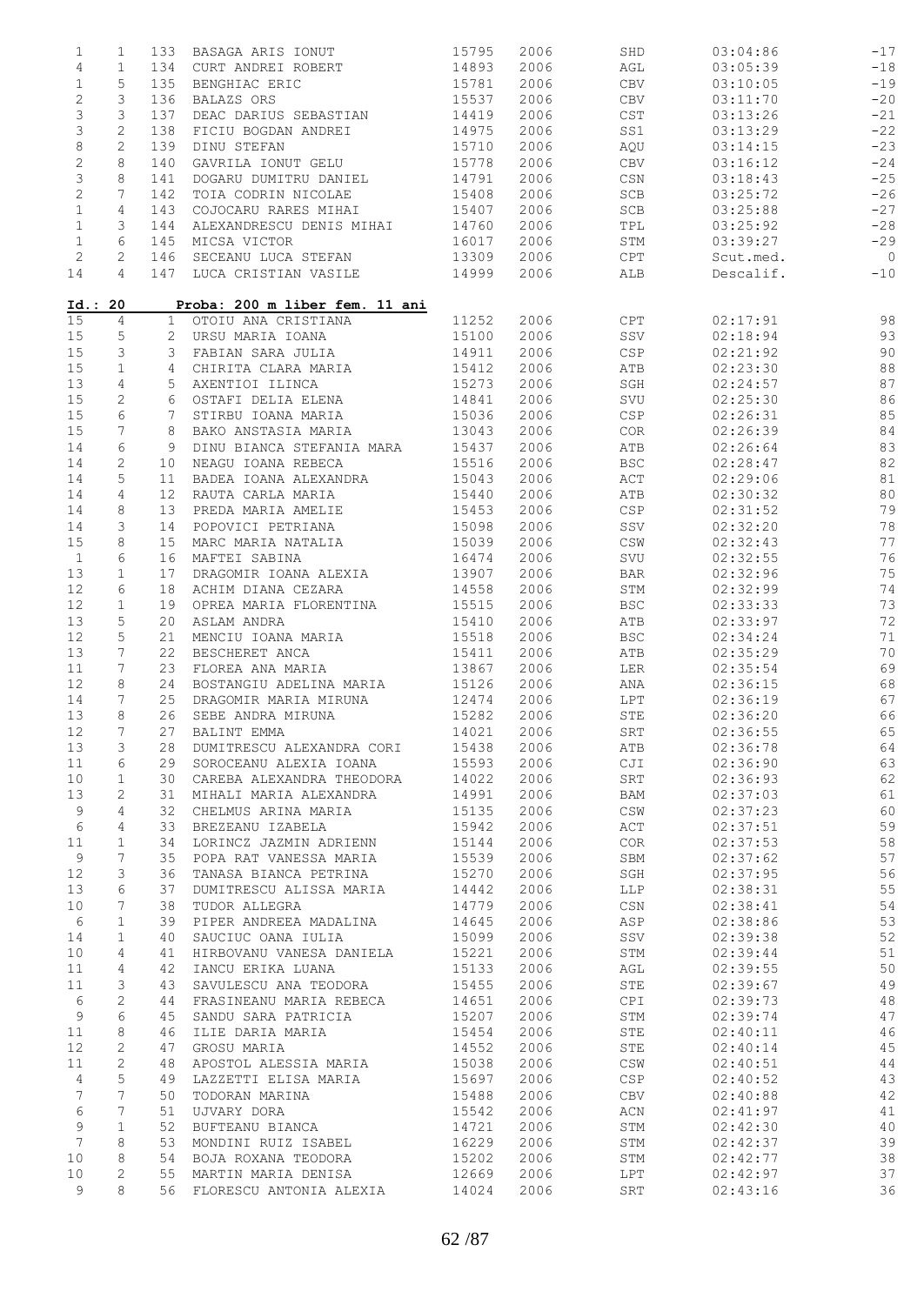| 10                          | 6                   | 57           | UJVARY ADRIENN BEATRICE                                    | 15543          | 2006         | ACN               | 02:43:19             | 35                              |
|-----------------------------|---------------------|--------------|------------------------------------------------------------|----------------|--------------|-------------------|----------------------|---------------------------------|
| 7                           | $\mathbf 1$         | 58           | GINGHINA ALINA ANDREEA                                     | 14901          | 2006         | AGL               | 02:43:77             | 34                              |
| 6                           | 6                   | 59           | OROSZFAI KRISZTINA                                         | 14909          | 2006         | H2O               | 02:43:83             | 33                              |
| $\mathsf S$<br>8            | 8<br>7              | 60<br>61     | GHEORGHE IULIA CRISTINA<br>MNAJED SARA                     | 15046<br>15304 | 2006<br>2006 | ACT<br>LER        | 02:44:26<br>02:44:38 | 32<br>31                        |
| 10                          | 3                   | 62           | GALATA LARISA ELENA                                        | 15070          | 2006         | MSB               | 02:44:96             | 30                              |
| 7                           | 5                   | 63           | MERESESCU IRINA MARIA                                      | 15439          | 2006         | ATB               | 02:45:52             | 29                              |
| 8                           | 6                   | 64           | CRAIU IOANA                                                | 15436          | 2006         | ATB               | 02:45:54             | 28                              |
| 9                           | 5                   | 65           | STROE ANA MARIA                                            | 15513          | 2006         | <b>BSC</b>        | 02:45:61             | 27                              |
| 10                          | 5                   | 66           | IORDAN ALESSIA MARIA                                       | 15279          | 2006         | REN               | 02:45:70             | 26                              |
| 4                           | 8                   | 67           | NITU ANNA DENISA                                           | 15307          | 2006         | LER               | 02:46:12             | 25                              |
| 7<br>9                      | 6<br>3              | 68<br>69     | SALAJAN MARA ANA<br>SABAU BIANCA SOPHIA                    | 13722<br>15201 | 2006<br>2006 | COR<br>STG        | 02:46:39<br>02:46:70 | 24<br>23                        |
| $\,8\,$                     | 8                   | 70           | STUPINEAN AKINYI ISABELLE                                  | 15310          | 2006         | LER               | 02:47:20             | 22                              |
| $\overline{7}$              | 3                   | 71           | NEGRU VERONICA MARIA                                       | 15250          | 2006         | COR               | 02:48:28             | 21                              |
| $\,8\,$                     | 5                   | 72           | CRISTEA THEEA MARIA                                        | 15523          | 2006         | <b>BSC</b>        | 02:49:58             | 20                              |
| $\mathsf S$                 | $1\,$               | 73           | OTVOS MELISA MARIA                                         | 16356          | 2006         | CST               | 02:49:67             | 19                              |
| $\,8\,$                     | 3                   | 74           | PETRESCU MIRCEA SARA ALEX                                  | 13442          | 2006         | SS1               | 02:49:86             | 18                              |
| 8<br>8                      | $\sqrt{2}$<br>4     | 75<br>76     | IOFCIU ALEXANDRA SOPHIE<br>LUNGU AMALIA MARIA              | 14814<br>15712 | 2006<br>2006 | PCT<br>AQU        | 02:50:17<br>02:50:43 | 17<br>16                        |
| $\overline{7}$              | $\sqrt{2}$          | 77           | RADU ARIANA MARIA                                          | 14902          | 2006         | AGL               | 02:51:20             | 15                              |
| 9                           | $\sqrt{2}$          | 78           | HARSAN FAAR ALIA                                           | 15037          | 2006         | CSW               | 02:51:90             | 14                              |
| 5                           | 4                   | 79           | BURCIU DAIANA GEORGIA                                      | 14023          | 2006         | SRT               | 02:51:92             | 13                              |
| 3                           | $\overline{c}$      | 80           | BURCA ALEXANDRA MIHAELA                                    | 15197          | 2006         | SHD               | 02:52:09             | 12                              |
| 5                           | 3                   | 81           | BERES KRISZTINA                                            | 14907          | 2006         | H2O               | 02:52:34             | 11                              |
| $\overline{4}$<br>4         | 6<br>$\mathbf 1$    | 82<br>83     | BELCIU CARLA MARIA<br>NICOARA CARLA ANTONIA                | 15004<br>15002 | 2006<br>2006 | ALB<br>ALB        | 02:53:28<br>02:53:40 | 10<br>$\overline{9}$            |
| 8                           | $\mathbf{1}$        | 84           | PETRUTIU MARIA ALEXANDRA                                   | 15000          | 2006         | ALB               | 02:54:55             | $\,8\,$                         |
| 4                           | 4                   | 85           | IANCU MARA ALEXIA                                          | 15050          | 2006         | ACT               | 02:55:94             | $\sqrt{ }$                      |
| 5                           | 6                   | 86           | BOGNARI TAMARA                                             | 15213          | 2006         | STM               | 02:55:99             | $6\,$                           |
| 3                           | 6                   | 87           | GALMEANU MARIA                                             | 16029          | 2006         | ASP               | 02:56:11             | $\mathsf S$                     |
| 5                           | $\mathbf{2}$        | 88           | STROE LAVINIA ALEXANDRA                                    | 14817          | 2006         | PCT               | 02:56:79             | $\sqrt{4}$                      |
| 6<br>$\epsilon$             | 8<br>3              | 89<br>90     | SIMIONESCU LARISA CRISTIA<br>IOTU RAMONA ANCA              | 15005<br>14812 | 2006<br>2006 | ALB<br>PCT        | 02:57:39<br>02:57:55 | $\mathcal{S}$<br>$\overline{c}$ |
| 3                           | 8                   | 91           | SUCURI DARIA ANDREEA                                       | 16339          | 2006         | ACT               | 02:58:31             | $\overline{1}$                  |
| 3                           | 5                   | 92           | BACIU DARIA PATRICIA                                       | 15182          | 2006         | LBC               | 02:58:32             | $^{\rm -1}$                     |
| $\mathsf S$                 | $\overline{4}$      | 93           | EROSS HANNA                                                | 15158          | 2006         | VSK               | 02:58:34             | $-2$                            |
| 3                           | 7                   | 94           | DOBRICAN IOANA RUXANDRA                                    | 14996          | 2006         | CPI               | 02:59:54             | $-3$                            |
| $\mathbf 1$                 | $\overline{4}$<br>5 | 95           | MOSULET DENISA ALEXANDRA                                   | 15193          | 2006         | SHD               | 03:00:23             | $-4$<br>$-5$                    |
| 5<br>4                      | $\mathbf{2}$        | 96<br>97     | MOATA IULIA ANDREEA<br>DIACONU ALEXANDRA FLORENT           | 15069<br>15670 | 2006<br>2006 | MSB<br>CTR        | 03:00:90<br>03:01:92 | $-6$                            |
| 2                           | 4                   | 98           | IONESCU ADRIANA                                            | 16204          | 2006         | TUR               | 03:02:53             | $-7$                            |
| 6                           | 5                   | 99           | LAZAR SIMONA MARINA                                        | 15457          | 2006         | STE               | 03:03:07             | $-8$                            |
| 3                           | $\mathbf{1}$        |              | 100 VALEANU ALESIA GEORGIANA                               | 14783          | 2006         | CSN               | 03:03:11             | $-9$                            |
| 5                           | 7                   | 101          | RADULESCU LUCIA ELENA                                      | 13866          | 2006         | LER               | 03:04:01             | $-10$                           |
| $\mathbf{2}$                | 7                   | 102          | VECSEI KRISZTINA                                           | 15010          | 2006         | ALB               | 03:04:56             | $-11$                           |
| $\sqrt{2}$<br>3             | $\mathbf 1$<br>3    | 103<br>104   | MIHAI ANA DENISA<br>MARCU CRISTINA ELENA                   | 15184<br>14522 | 2006<br>2006 | <b>LBC</b><br>SGL | 03:05:83<br>03:07:21 | $-12$<br>$-13$                  |
| 4                           | 3                   | 105          | GHITUN ALEXANDRA                                           | 15128          | 2006         | ANA               | 03:08:41             | $-14$                           |
| 2                           | 5                   | 106          | MART EMILIA                                                | 14859          | 2006         | CBV               | 03:10:98             | $-15$                           |
| $\overline{4}$              | $\overline{7}$      | 107          | BREZAE ADNANA ELENA                                        | 15003          | 2006         | ALB               | 03:13:12             | $-16$                           |
| $\mathbf 1$                 | 3                   | 108          | PATRINOIU TEODORA                                          | 15790          | 2006         | <b>CBV</b>        | 03:14:77             | $-17$                           |
| 2                           | 3                   | 109          | IVAN IOANA DIANA                                           | 14976          | 2006         | SS1               | 03:15:37             | $-18$                           |
| $\mathbf{2}$<br>$\mathbf 1$ | $\sqrt{2}$<br>5     | 110<br>111   | BOGHIU SABINA STEFANIA<br>LOGHIN COSMINA IRINA             | 14786<br>16211 | 2006<br>2006 | CSN<br><b>UNR</b> | 03:18:18<br>03:21:41 | $-19$<br>$-20$                  |
| 2                           | 8                   | 112          | DAVID SONIA MARIA                                          | 16201          | 2006         | TUR               | 03:26:28             | $-21$                           |
| 11                          | 5                   | 113          | RACOLTA BIANCA ISABELA                                     | 14992          | 2006         | BAM               | Scut.med.            | $\overline{0}$                  |
| $\mathbf{2}$                | 6                   | 114          | MILAT ARIANA MARIA                                         | 15226          | 2006         | <b>UNR</b>        | Descalif.            | $-10$                           |
| 7                           | 4                   | 114          | SOFRONEA INGRID                                            | 15416          | 2006         | SSV               | Descalif.            | $-10$                           |
|                             |                     |              |                                                            |                |              |                   |                      |                                 |
| 18                          | Id.: 21<br>5        | $\mathbf{1}$ | Proba: 50 m fluture masc. 10 ani<br>TAKACS DOMINIK ROBERTO | 15255          | 2007         | COR <sub>.</sub>  | 00:32:71             | 111                             |
| 18                          | 4                   | 2            | BADEA ROBERT ANDREI                                        | 15969          | 2007         | ATB               | 00:32:92             | 106                             |
| 18                          | 3                   | 3            | BONCIU MATEI STEFAN                                        | 16305          | 2007         | <b>BSC</b>        | 00:34:18             | 103                             |
| 18                          | $\mathbf 1$         | 4            | ENESCU ARMAND GUSTAV                                       | 15847          | 2007         | ALB               | 00:34:97             | 101                             |
| 18                          | $\mathbf{2}$        | 5            | SIBISEANU DAVID ANDREI                                     | 15982          | 2007         | ATB               | 00:35:07             | 100                             |
| 15<br>18                    | $\sqrt{2}$<br>7     | 6<br>7       | TROCIN STEFAN<br>TAPIRLUIE MIHAI ANDREI                    | 15872<br>13968 | 2007<br>2007 | SSV<br>TSP        | 00:35:15<br>00:35:23 | 99<br>98                        |
| 17                          | 4                   | 8            | CONSTANTIN MIHAI ANTONIO                                   | 16311          | 2007         | <b>BSC</b>        | 00:35:56             | 97                              |
| 18                          | 6                   | 9            | GEORGESCU VLAD                                             | 15973          | 2007         | ATB               | 00:35:66             | 96                              |
| 16                          | 5                   | 10           | DOBRE CRISTIAN ANDREI                                      | 16310          | 2007         | <b>BSC</b>        | 00:35:86             | 95                              |
| 17                          | 3                   | 11           | ONISORU DARIUS CRISTIAN                                    | 15587          | 2007         | CJI               | 00:35:95             | 94                              |
| 18                          | 8                   | 12           | MAFTEI LEONARDO                                            | 14800          | 2007         | CSN               | 00:36:07             | 93                              |
| 16                          | 4                   | 13           | BRICEAG DARIUS GABRIEL                                     | 14949          | 2007         | CPT               | 00:36:20             | 92                              |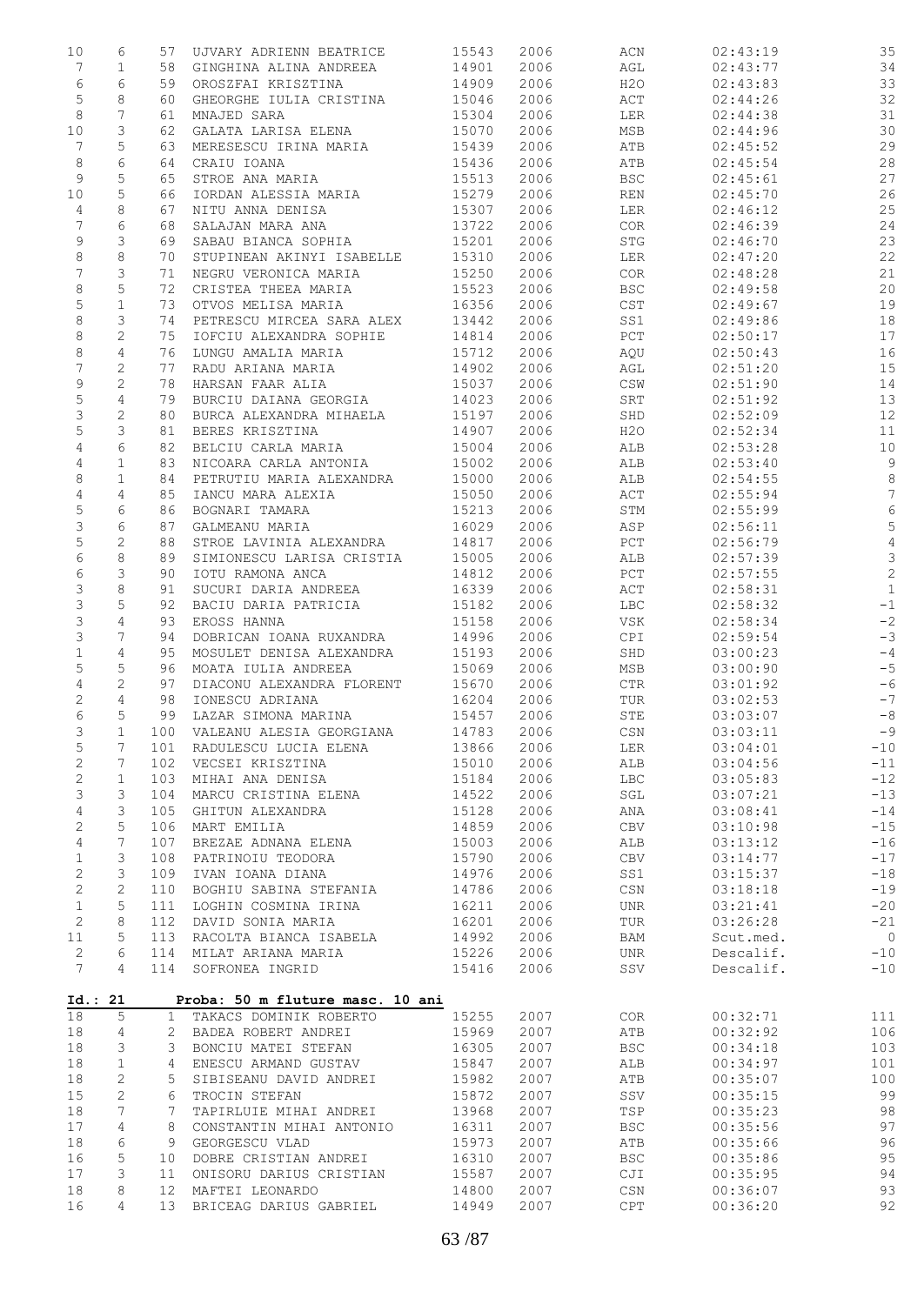| 16         | 3              | 14 | COMAN DARIUS STEFAN     | 15725 | 2007 | <b>BAR</b>                       | 00:36:23 | 91 |
|------------|----------------|----|-------------------------|-------|------|----------------------------------|----------|----|
| 17         | 7              | 15 | KOVACS GERGO CSANAD     | 13897 | 2007 | H2O                              | 00:36:49 | 90 |
| 17         | 5              | 16 | NISTORESCU ALEXANDRU    | 13687 | 2007 | ${\rm CTR}$                      | 00:36:53 | 89 |
|            | 6              |    |                         |       |      |                                  |          | 88 |
| 17         |                | 17 | STAN DAVID              | 15869 | 2007 | LBR                              | 00:36:59 |    |
| 17         | 8              | 18 | DESPINA STEFAN IONUT    | 15113 | 2007 | ANA                              | 00:36:72 | 87 |
| 17         | 2              | 19 | MIHAI RARES ANDREI      | 15977 | 2007 | ATB                              | 00:36:94 | 86 |
| 15         | 7              | 20 | PETRE EDUARD IONUT      | 16269 | 2007 | CPI                              | 00:37:07 | 85 |
| 14         | 7              | 21 | CAZAN DAVID ANDREI      | 15935 | 2007 | ACT                              | 00:37:11 | 84 |
| 16         | 7              | 21 | STAMATE GABRIEL LUCA    | 14601 | 2007 | ASP                              | 00:37:11 | 84 |
| 15         | 6              | 23 | COJOCARU FLAVIUS C-TIN  | 14798 | 2007 | $\mathbb{C}\mathbb{S}\mathbb{N}$ | 00:37:28 | 82 |
|            |                |    |                         |       |      |                                  |          |    |
| 16         | 1              | 24 | COROIANU DANIEL         | 15143 | 2007 | COR                              | 00:37:46 | 81 |
| 17         | $\mathbf{1}$   | 25 | BORCEA NIKOLAS GEORGE   | 15717 | 2007 | AGL                              | 00:37:84 | 80 |
| 13         | 8              | 26 | GHERMAN IANIS ADRIAN    | 15879 | 2007 | $_{\mathrm{STG}}$                | 00:37:92 | 79 |
| 14         | 3              | 27 | MOIAN DUSA RARES        | 16180 | 2007 | MBV                              | 00:38:04 | 78 |
| 16         | 2              | 28 | MUNTEAN RARES IONUT     | 15924 | 2007 | SCP                              | 00:38:12 | 77 |
| 14         | $\mathbf{2}$   | 29 | LILEA ALBERT IONUT      | 13984 | 2007 | CPT                              | 00:38:20 | 76 |
| 16         | 8              | 30 | LUPU MATEI FILIP        | 16270 | 2007 | CPI                              | 00:38:25 | 75 |
|            |                |    |                         |       |      |                                  |          |    |
| 15         | 3              | 31 | CRACIUN PETRU ACHIM     | 15972 | 2007 | ATB                              | 00:38:29 | 74 |
| 12         | 5              | 32 | HERMAN SZABO PETER      | 16275 | 2007 | $\mathbb{CSW}$                   | 00:38:39 | 73 |
| 11         | 6              | 33 | DRAGOIU MIHAI IONUT     | 14597 | 2007 | ASP                              | 00:38:60 | 72 |
| 15         | 8              | 34 | GHEORGHIU AYAN          | 15850 | 2007 | ALB                              | 00:38:77 | 71 |
| 15         | 5              | 35 | TEISANU DARIUS OCTAV    | 15932 | 2007 | $\mathtt{ACT}$                   | 00:38:95 | 70 |
| 12         | 7              | 36 | GIURAN DARIUS           | 16271 | 2007 | MSB                              | 00:39:04 | 69 |
|            |                |    |                         |       |      |                                  |          |    |
| 14         | 4              | 37 | GAGYI BOTOND            | 13899 | 2007 | H2O                              | 00:39:34 | 68 |
| 14         | 5              | 38 | BADEA RARES STEFAN      | 15934 | 2007 | ACT                              | 00:39:50 | 67 |
| 13         | 2              | 39 | RUSE MATEI IULIAN       | 14641 | 2007 | ASP                              | 00:39:52 | 66 |
| 15         | 4              | 40 | SCHMIDT CHRISTIAN       | 15912 | 2007 | SSB                              | 00:39:59 | 65 |
| 10         | 8              | 41 | LUPU CRISTIAN ANDREI    | 14826 | 2007 | MPL                              | 00:39:67 | 64 |
| 11         | 4              | 42 | MORARU VLADUT ANDREI    | 15430 | 2007 | LLP                              | 00:39:70 | 63 |
|            |                |    |                         |       |      |                                  |          |    |
| 13         | 6              | 42 | POPA RARES CRISTIAN     | 15394 | 2007 | $\mathrm{DEV}$                   | 00:39:70 | 63 |
| 16         | 6              | 44 | POPA ALEXANDRU RARES    | 16274 | 2007 | $\mathbb{CSW}$                   | 00:39:71 | 61 |
| 10         | 6              | 45 | ABRIHAN DAVID ANDREI    | 16093 | 2007 | DEV                              | 00:39:79 | 60 |
| 15         | 1              | 46 | ANTIMIR CESAR GABRIEL   | 16306 | 2007 | <b>BSC</b>                       | 00:39:94 | 59 |
| 12         | 6              | 47 | MODORAN MIHNEA COSMIN   | 16162 | 2007 | LER                              | 00:40:00 | 58 |
| 14         | 8              | 48 | ILISUAN ALEX            | 14417 | 2007 | CST                              | 00:40:03 | 57 |
|            |                |    |                         |       |      |                                  |          |    |
| 14         | 6              | 49 | NEAGU CEZAR STEFAN      | 15871 | 2007 | SSV                              | 00:40:04 | 56 |
| 11         | 3              | 50 | MURARU EDWARD CRISTIAN  | 16318 | 2007 | <b>BSC</b>                       | 00:40:32 | 55 |
| 13         | 7              | 51 | BULICA IOAN             | 15971 | 2007 | ATB                              | 00:40:53 | 54 |
| 10         | 4              | 52 | OANTA RARES MIHAI       | 15428 | 2007 | LLP                              | 00:40:57 | 53 |
| 13         | $\mathbf{1}$   | 53 | DOBROGHI DAVID DUMITRU  | 15864 | 2007 | SVU                              | 00:40:60 | 52 |
| 9          | 3              | 54 | DUMITRACHE DAVID ANDREI | 15684 | 2007 | ALS                              | 00:40:67 | 51 |
| 8          | 6              | 55 | LUNGU DAVID             | 15863 | 2007 | SVU                              | 00:40:77 | 50 |
|            |                |    |                         |       |      |                                  | 00:40:98 |    |
| 1          | 6              | 56 | BUCUR MARIO ALEXANDRU   | 16374 | 2007 | $_{\rm BCC}$                     |          | 49 |
| 4          | 6              | 56 | TIHENEA CRISTIAN ANDREI | 15813 | 2007 | DEL                              | 00:40:98 | 49 |
| 12         | 4              | 58 | CALINIC RARES CRISTIAN  | 15933 | 2007 | ACT                              | 00:41:00 | 47 |
| 12         | $\mathbf 1$    | 59 | MAJOR ERIK MARCIN       | 15256 | 2007 | COR                              | 00:41:09 | 46 |
| 12         | 3              | 60 | DELEU MIHNEA C-TIN      | 14799 | 2007 | $\mathbb{C}\mathbb{S}\mathbb{N}$ | 00:41:10 | 45 |
| 11         | $\mathbf{1}$   | 61 | ARON MARIO ROBERT       | 14635 | 2007 | ASP                              | 00:41:12 | 44 |
|            |                |    |                         |       |      |                                  |          |    |
| 10         | $\mathbf{2}$   | 62 | MIHAILA ANDREI FLORIN   | 16316 | 2007 | <b>BSC</b>                       | 00:41:45 | 43 |
| 10         | 5              | 63 | JURMA PAUL GABRIEL      | 16011 | 2007 | STM                              | 00:41:51 | 42 |
| 4          | 3              | 64 | BUCUR TOMA              | 16338 | 2007 | LER                              | 00:41:52 | 41 |
| $\sqrt{2}$ | $\mathbf{2}$   | 65 | CHELU STEFAN MIHAI      | 14652 | 2007 | ASP                              | 00:41:96 | 40 |
| 10         | $\mathbf 1$    | 66 | STROE DAVID IOAN        | 16172 | 2007 | LER                              | 00:42:08 | 39 |
| 9          | 8              | 67 | MIREA RARES IONUT       | 15054 | 2007 | DAC                              | 00:42:09 | 38 |
| 12         | 2              | 68 | BLIDARU DAVID ANDREI    | 14589 | 2007 | ASP                              | 00:42:11 | 37 |
|            |                |    |                         |       |      |                                  |          |    |
| 4          | $\mathbf{2}$   | 69 | NEACSU MARIUS NICOLAE   | 15812 | 2007 | DEL                              | 00:42:14 | 36 |
| 13         | 3              | 69 | POCORA VLAD TEODOR      | 15114 | 2007 | ANA                              | 00:42:14 | 36 |
| 3          | 7              | 71 | MARC ALBERT CATALIN     | 15853 | 2007 | ALB                              | 00:42:20 | 34 |
| 8          | 4              | 72 | GRIGORE ANDREI          | 15974 | 2007 | ATB                              | 00:42:39 | 33 |
| 9          | 7              | 73 | MUSAT TIBERIU GABRIEL   | 16233 | 2007 | MSB                              | 00:42:71 | 32 |
| 11         | 8              | 74 | VOINEA SERGIU BOGDAN    | 16218 | 2007 | SRT                              | 00:42:89 | 31 |
|            | 3              |    | CHISCOP VLAD MIHAI      |       |      |                                  |          |    |
| 10         |                | 75 |                         | 14606 | 2007 | ASP                              | 00:43:13 | 30 |
| 9          | $\mathbf{1}$   | 76 | RADU ALEXANDRU MARIO    | 16319 | 2007 | <b>BSC</b>                       | 00:43:15 | 29 |
| 8          | $\mathbf{1}$   | 77 | TRENCHEA DARIUS MATEI   | 15838 | 2007 | $_{\rm BCC}$                     | 00:43:38 | 28 |
| 8          | 8              | 78 | TENGHER STEFAN ILIE     | 15984 | 2007 | ASP                              | 00:43:56 | 27 |
| 7          | $\overline{4}$ | 79 | ANTON BOGDAN            | 16256 | 2007 | SRT                              | 00:43:64 | 26 |
| 7          | $\overline{7}$ | 80 | ABOUD ADAM              | 16145 | 2007 | LER                              | 00:43:70 | 25 |
| 7          | 3              | 81 |                         | 15809 | 2007 | SHD                              | 00:43:96 | 24 |
|            |                |    | PURCAR MIRCEA           |       |      |                                  |          |    |
| 9          | 5              | 82 | AGAPI DARIUS FLORIN     | 16283 | 2007 | SGH                              | 00:44:15 | 23 |
| 7          | 8              | 83 | IORDACHE STEFAN         | 14675 | 2007 | ASP                              | 00:44:17 | 22 |
| 8          | 3              | 84 | SLAVIC ALEXANDER        | 15464 | 2007 | PET                              | 00:44:21 | 21 |
| 6          | $\mathbf 1$    | 85 | RUS MATEI               | 16349 | 2007 | $\ensuremath{\text{VCN}}$        | 00:44:48 | 20 |
| 6          | 2              | 86 | GRIGORE PATRIS          | 16251 | 2007 | SRT                              | 00:44:71 | 19 |
|            |                |    |                         |       |      |                                  |          |    |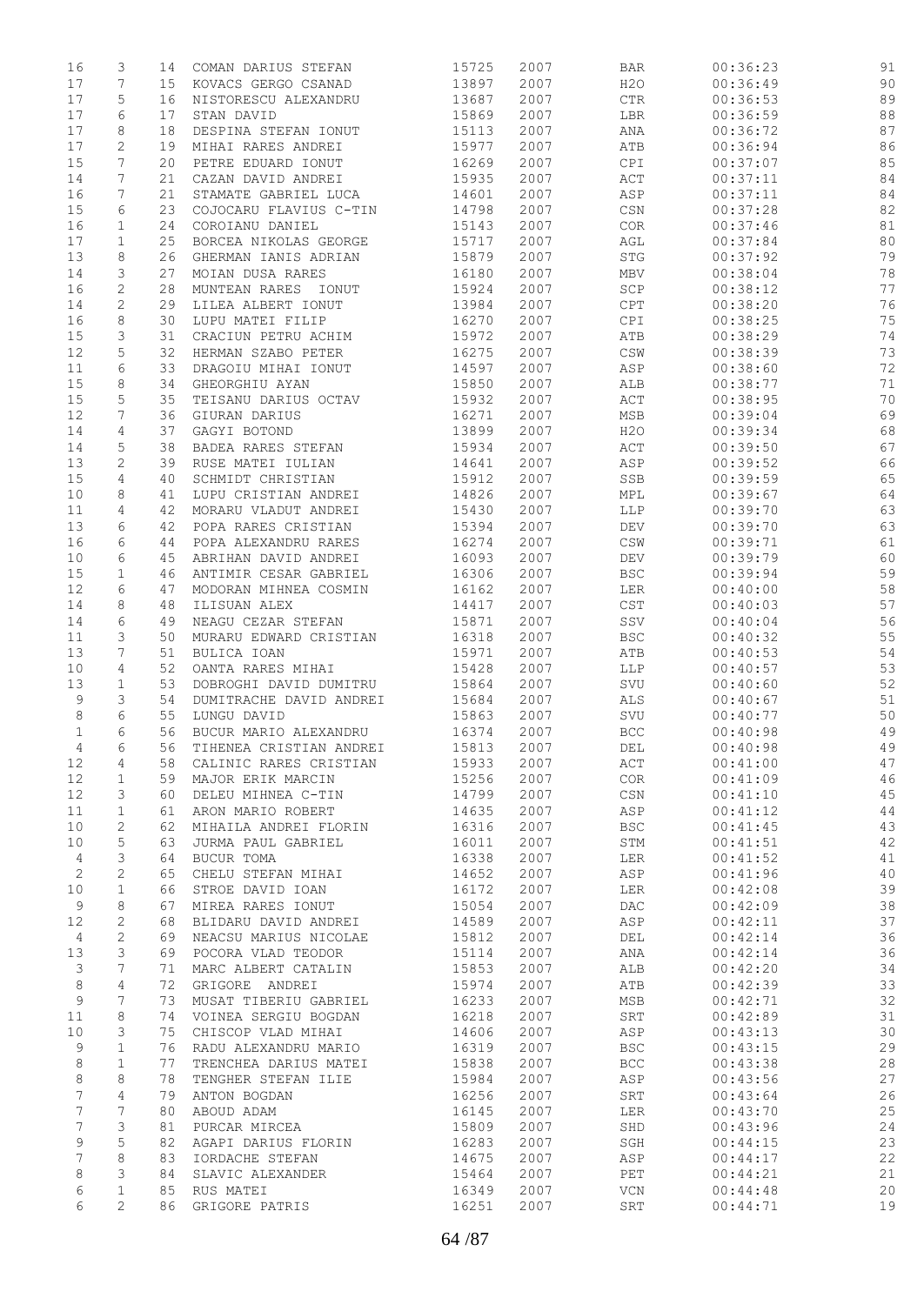| 10 | 7                              | 87             | ALEXANDRU GABRIEL DAN           | 16146 | 2007 | <b>LER</b>                       | 00:44:76  | 18             |
|----|--------------------------------|----------------|---------------------------------|-------|------|----------------------------------|-----------|----------------|
|    | 7<br>5                         | 88             | SPIRIDON STEFAN                 | 16092 | 2007 | CSN                              | 00:45:05  | 17             |
|    | $\,8\,$<br>7                   | 89             | DIN LUCA STEFAN                 | 15831 | 2007 | DAC                              | 00:45:13  | 16             |
|    | $\,8\,$<br>5                   | 90             | STANGACIU ALEXANDRU EUGEN       | 15983 | 2007 | ATB                              | 00:45:15  | 15             |
|    | 6<br>6                         | 91             | PISTOL ROBERT IONUT             | 13991 | 2007 | CPT                              | 00:45:30  | 14             |
|    | 3<br>8                         | 92             | CIOCIRLAN SEBASTIAN GABRI       | 15724 | 2007 | TSP                              | 00:45:36  | 13             |
|    | 5<br>8                         | 93             | DUNA ANDREI VALENTIN            | 13976 | 2007 | CPT                              | 00:45:44  | 12             |
|    | 7<br>$\mathbf 1$               | 94             | DRAGOMIR ALEXANDRU NICOLA       | 15938 | 2007 | ACT                              | 00:45:95  | 11             |
|    | 5<br>3                         | 95             | MARANGOCI DARIUS GABRIEL        | 14596 | 2007 | ASP                              | 00:45:97  | 10             |
|    | 7<br>6                         | 96             | DAVID MATEI                     | 15889 | 2007 | BAM                              | 00:46:00  | $\mathcal{G}$  |
|    | 5<br>6                         | 97             | POPA VICTOR MARIAN              | 16240 | 2007 | MSB                              | 00:46:08  | $\,8\,$        |
|    | 2<br>8                         | 98             | BERCARU RARES C-TIN             | 15951 | 2007 | SPL                              | 00:46:21  | $\overline{7}$ |
|    | 3<br>$\mathbf 1$               | 99             | KACMAZ ENES                     | 16157 | 2007 | LER                              | 00:46:41  | $\epsilon$     |
|    | 4<br>5                         | 100            | OANCEA MARIUS VALENTIN          | 15953 | 2007 | SPL                              | 00:46:58  | 5              |
|    | $\mathbf 1$<br>3               | 101            | BUDRIS PAUL PATRIK              | 15810 | 2007 | SHD                              | 00:46:62  | $\sqrt{4}$     |
|    | 9<br>$\mathbf{2}$              | 102            | ISTRATE ALEXANDRU MIHAI         | 13700 | 2007 | SGL                              | 00:46:67  | $\mathcal{S}$  |
|    | 5<br>5                         | 103            | JURJA CAROL                     | 16156 | 2007 | LER                              | 00:46:79  | $\overline{c}$ |
|    | 6<br>7                         | 104            | MARINESCU STEFAN CALIN          | 15429 | 2007 | LLP                              | 00:46:88  | $\mathbf{1}$   |
|    | 6<br>8                         | 105            | UTULEAC FLORIN ORLANDO          | 16128 | 2007 | SPL                              | 00:46:90  | $-1$           |
|    | 6<br>9                         | 106            | IORDACHE MATEI ALEX.            | 15288 | 2007 | ALS                              | 00:47:01  | $-2$           |
|    | 5<br>7                         | 107            | FARCAS LAURENTIU CRISTIAN       | 16353 | 2007 | CST                              | 00:47:35  | $-3$           |
|    | 2<br>4                         | 108            | MIHAILOV LUCA ALEXANDRU         | 15425 | 2007 | LLP                              | 00:48:05  | $-4$           |
|    | 6<br>3                         | 109            | PINTIALA STEFAN ALEX.           | 16142 | 2007 | SS7                              | 00:48:07  | $-5$           |
|    | $\overline{7}$<br>$\mathbf{2}$ | 110            | MADARAS IOAN PIO VLADIMIR       | 15914 | 2007 | SSB                              | 00:48:60  | $-6$           |
|    | 4<br>$\mathbf 1$               | 111            | PANTAZA VLADIMIR TEODOR         | 15811 | 2007 | DEL                              | 00:48:66  | $-7$           |
|    | 5<br>2                         | 112            | PREDA HRISTOFOR                 | 15839 | 2007 | <b>BCC</b>                       | 00:48:82  | $-8$           |
|    | 5<br>4                         | 113            | MATIAS ALEXANDRU                | 14801 | 2007 | CSN                              | 00:48:84  | $-9$           |
|    | 5<br>6                         | 114            | CAZACU ANDREI LIVIU             | 15427 | 2007 | LLP                              | 00:50:88  | $-10$          |
|    | $\mathbf 1$<br>2               | 115            | CIUBOTARU ROBERT ANDREI         | 15936 | 2007 | ACT                              | 00:50:98  | $-11$          |
|    | $\mathbf 1$<br>4               | 116            | IORDACHE DAVID GABRIEL          | 16248 | 2007 | SRT                              | 00:52:84  | $-12$          |
|    | 6<br>$\overline{4}$            | 116            | BOCICAI IOAN ADRIAN             | 15970 | 2007 | ATB                              | 00:52:84  | $-12$          |
|    | 2<br>3                         | 118            | DAVID SIMON SEBASTIAN           | 16451 | 2007 | REN                              | 00:53:88  | $-14$          |
|    | $\mathbf{2}$<br>7              | 118            | RASCOVSCHI STEFAN               | 16105 | 2007 | SCB                              | 00:53:88  | $-14$          |
|    | 3<br>5                         | 120            | PRICOP PETRICA ADRIAN           | 16343 | 2007 | CSN                              | 00:54:06  | $-16$          |
|    | 5<br>$\mathbf 1$               | 121            | BARBU RAZVAN                    | 15854 | 2007 | ALB                              | 00:54:28  | $-17$          |
|    | 3<br>4                         | 122            | AGRIPINA ROBERT                 | 15780 | 2007 | CBV                              | 00:56:57  | $-18$          |
|    | 2<br>$\mathbf{1}$              | 123            | BOBARNAC RADU                   | 15894 | 2007 | SCB                              | 00:57:34  | $-19$          |
|    | 3<br>3                         | 124            | SOAITA RARES ERIK               | 15851 | 2007 | ALB                              | 00:58:34  | $-20$          |
|    | $\sqrt{2}$<br>6                | 125            | ONCEANU MATEI                   | 16454 | 2007 | REN                              | 00:59:31  | $-21$          |
|    | 3<br>6                         | 126            | MOCANU STEFAN GABRIEL           | 16071 | 2007 | CSN                              | 01:00:05  | $-22$          |
|    | $\overline{4}$<br>4            | 127            | VLAICU ANTON NICOLAE            | 16072 | 2007 | CSN                              | Scut.med. | $\overline{0}$ |
| 12 | 8                              | 127            | DRAGOI DARIUS ANDREI            | 16241 | 2007 | MSB                              | Scut.med. | $\overline{0}$ |
|    | 3<br>$\mathbf{2}$              | 129            | SIMIONESCU ANDREI MIHAI         | 15538 | 2007 | CBV                              | Descalif. | $-10$          |
|    | $\overline{2}$<br>8            | 129            | SIMION ROBERT                   | 15848 | 2007 | ALB                              | Descalif. | $-10$          |
| 13 | 5                              |                | 130 ABIT EIAN                   | 15842 | 2007 | BCC                              | Descalif. | $-10$          |
| 14 | $\mathbf{1}$                   | 131            | PETER ROBERT ALEXANDRU          | 15979 | 2007 | ATB                              | Descalif. | $-10$          |
|    |                                |                |                                 |       |      |                                  |           |                |
|    | Id.: 22                        |                | Proba: 50 m fluture fem. 10 ani |       |      |                                  |           |                |
| 18 | 5                              | $\mathbf{1}$   | GROSU ANA GEORGIANA             | 15930 | 2007 | ACT                              | 00:34:53  | 114            |
| 18 | 4                              | 2              | FRUNZA INGRID IOANA             | 16234 | 2007 | STE                              | 00:34:65  | 109            |
| 18 | 3                              | $\overline{2}$ | PARASCHIV EVA MARIA             | 15929 | 2007 | ACT                              | 00:34:65  | 109            |
| 18 | 8                              | 4              | VASS BRIGITTA                   | 16348 | 2007 | $\ensuremath{\text{VCN}}$        | 00:34:90  | 104            |
| 17 | 5                              | 5              | SAMUILA IRIS ALEXANDRA          | 15249 | 2007 | COR                              | 00:34:94  | 103            |
| 18 | 6                              | 6              | ANDREI IARINA IOANA             | 15963 | 2007 | ATB                              | 00:35:33  | 102            |
| 18 | 7                              | 7              | LAZAR TIMEEA MARIA              | 16301 | 2007 | <b>BSC</b>                       | 00:35:61  | 101            |
| 17 | 7                              | 8              | NICULAE TEODORA ANA MARIA       | 15966 | 2007 | ATB                              | 00:35:74  | 100            |
| 17 | 3                              | 9              | BUTNARU ALEXANDRA MIHAELA       | 12459 | 2007 | WIN                              | 00:35:84  | 99             |
| 17 | 4                              | 10             | MIHALCEA MARIA CAMELIA          | 16235 | 2007 | STE                              | 00:36:16  | 98             |
| 18 | $\mathbf{2}$                   | 11             | PREOTU MARIA ANTONIA            | 15695 | 2007 | CSP                              | 00:36:59  | 97             |
| 13 | 6                              | 12             | APETREI ELENA CLARA             | 15921 | 2007 | SCP                              | 00:36:61  | 96             |
| 14 | 6                              | 13             | PREDA IRINA ANA                 | 16307 | 2007 | <b>BSC</b>                       | 00:37:15  | 95             |
| 18 | $\mathbf{1}$                   | 14             | TOADER FRANCESCA                | 16296 | 2007 | <b>BSC</b>                       | 00:37:17  | 94             |
| 15 | 7                              | 15             | COZMA IOANA                     | 14796 | 2007 | $\mathbb{C}\mathbb{S}\mathbb{N}$ | 00:37:24  | 93             |
| 15 | 5                              | 16             | BOLEACU PAULA MARIA             | 15870 | 2007 | SSV                              | 00:37:29  | 92             |
| 16 | 3                              | 17             | STANCU AIDA MARIA               | 14827 | 2007 | MPL                              | 00:37:53  | 91             |
| 16 | 7                              | 18             | ARGESANU MARIA ALEXIA           | 14605 | 2007 | ASP                              | 00:37:55  | 90             |
| 16 | 5                              | 19             | LUTA SARA MARIA                 | 15431 | 2007 | LLP                              | 00:37:62  | 89             |
| 16 | 2                              | 19             | MIHAI TEODORA MARIA             | 15720 | 2007 | AGL                              | 00:37:62  | 89             |
| 17 | 2                              | 21             | VOICU IOANA ALEXANDRA           | 16304 | 2007 | <b>BSC</b>                       | 00:37:71  | 87             |
|    | 3<br>$\mathbf{1}$              | 22             | SURUGIU ANDRA GEORGIANA         | 16409 | 2007 | <b>CPT</b>                       | 00:37:84  | 86             |
| 17 | 6                              | 23             | VISINESCU OANA NICOLETA         | 15711 | 2007 | AQU                              | 00:37:93  | 85             |
| 16 | 8                              | 24             | TRUSCA MELISA ANNE              | 14622 | 2007 | ASP                              | 00:38:02  | 84             |
| 16 | 6                              | 25             | FULEA SARA MARIA                | 15965 | 2007 | ATB                              | 00:38:03  | 83             |
| 13 | 4                              | 26             | BLAGA MARIA OLIVIA              | 15634 | 2007 | DEL                              | 00:38:14  | 82             |
|    |                                |                |                                 |       |      |                                  |           |                |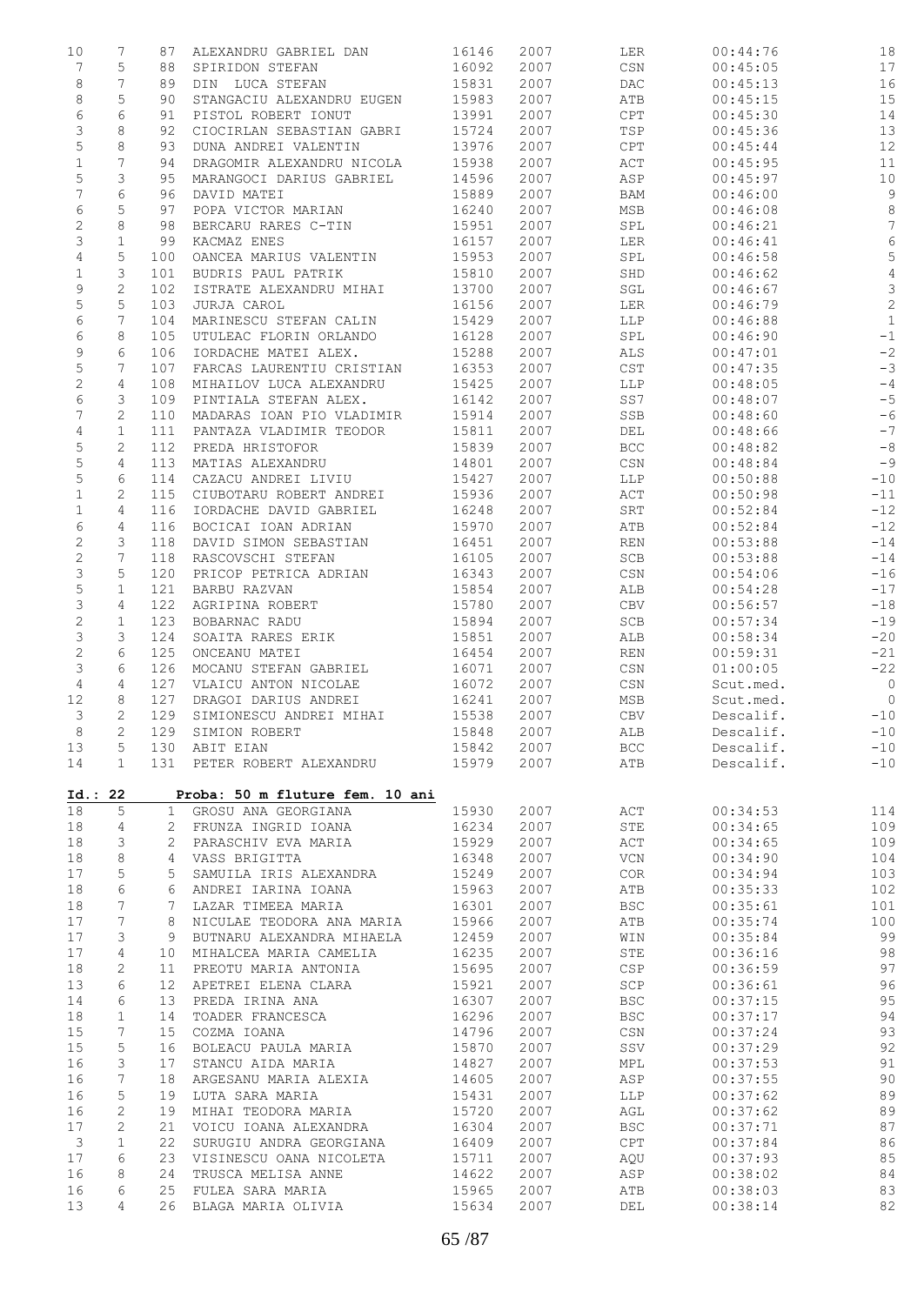| 16              | 1               | 27  | CICEU CRISTA PETRA        | 15888 | 2007 | BAM          | 00:38:53 | 81 |
|-----------------|-----------------|-----|---------------------------|-------|------|--------------|----------|----|
| 15              | 8               | 28  | EFTIMIE BIANCA MARIA      | 16332 | 2007 | <b>REN</b>   | 00:38:67 | 80 |
| 17              | 8               | 29  | ALEMNARITEI BRIANA ALEXAN | 15962 | 2007 | $_{\rm BSC}$ | 00:38:72 | 79 |
| 17              | $\mathbf{1}$    | 30  | SILAGHI MIRIAM            | 16373 | 2007 | MSM          | 00:38:79 | 78 |
| 15              | 4               | 31  | OANCEA MARIA TEODORA      | 14708 | 2007 | <b>REN</b>   | 00:38:92 | 77 |
| 9               | 8               | 32  | SVEDUNEAC DIANA ANDREEA   | 16282 | 2007 | SGH          | 00:39:01 | 76 |
|                 |                 |     |                           |       |      |              |          |    |
| 15              | $\mathbf 1$     | 33  | KISS KAMILLA CSENGE       | 15150 | 2007 | COR          | 00:39:02 | 75 |
| 13              | 7               | 34  | BERTEA ALINA RIANA        | 16015 | 2007 | STM          | 00:39:33 | 74 |
| $\mathbf{1}$    | 6               | 35  | NITA ANDRA MARIA          | 16448 | 2007 | MPL          | 00:39:45 | 73 |
| 14              | 8               | 36  | ION MIRUNA ALEXANDRA      | 15716 | 2007 | AGL          | 00:39:73 | 72 |
| 13              | 8               | 37  | SARKANY MELINDA SAROLTA   | 15878 | 2007 | STG          | 00:39:79 | 71 |
| 14              | 5               | 38  | REMETE MIRESTEAN DARIA    | 15856 | 2007 | ALB          | 00:39:85 | 70 |
| 15              | 2               | 39  | CERNAUTANU ROBERTA ANA    | 16302 | 2007 | <b>BSC</b>   | 00:40:12 | 69 |
| 14              | 4               | 40  | SZEKERES ARIENN           | 15671 | 2007 | H2O          | 00:40:19 | 68 |
|                 | 3               |     |                           |       |      |              |          |    |
| 15              |                 | 41  | ANTON CRINA MARIANA       | 15121 | 2007 | ANA          | 00:40:51 | 67 |
| 12              | 6               | 42  | CRACIUN DARIA ALESIA      | 15876 | 2007 | STG          | 00:40:52 | 66 |
| 14              | $\mathbf 1$     | 43  | BADRALEXI SOFIA MARIA     | 16346 | 2007 | VCN          | 00:40:66 | 65 |
| 11              | 6               | 44  | COVACIU BOGDANA STEFANIA  | 16198 | 2007 | TUR          | 00:40:80 | 64 |
| 14              | 7               | 45  | TATAR MAIA                | 16345 | 2007 | VCN          | 00:40:81 | 63 |
| 13              | 3               | 46  | MUNTEANU MARIA            | 15928 | 2007 | ACT          | 00:40:94 | 62 |
| 9               | 2               | 47  | POPA MARIA ROBERTA        | 16164 | 2007 | LER          | 00:41:29 | 61 |
| 10              | $\sqrt{2}$      | 48  | POP MARIA ROXANA          | 15883 | 2007 | BAM          | 00:41:69 | 60 |
| 8               | $\mathsf S$     | 49  | BOGATEAN SARA GLORIA      | 16278 | 2007 | CSW          | 00:41:78 | 59 |
| 12              | $\mathsf S$     | 50  | HRIB MARIA                | 15591 | 2007 | CJI          | 00:41:81 | 58 |
|                 |                 |     |                           |       |      |              |          |    |
| 9               | $\mathbf{1}$    | 51  | ZIMA MARIA ALINA          | 16244 | 2007 | SRT          | 00:41:91 | 57 |
| 11              | $\overline{4}$  | 52  | DRAGOI MARIA              | 16242 | 2007 | MSB          | 00:42:07 | 56 |
| 13              | $\mathbf 1$     | 53  | IMRE KEDVES REKA          | 16190 | 2007 | MSW          | 00:42:09 | 55 |
| 14              | 2               | 54  | TARANTIS MAIA GABRIELA    | 15055 | 2007 | DAC          | 00:42:30 | 54 |
| 8               | 4               | 55  | BREZAN SARA MARIA         | 15492 | 2007 | CSN          | 00:42:50 | 53 |
| 9               | 4               | 56  | TRAISTARU AMALIA ANDREEA  | 15246 | 2007 | ALS          | 00:42:54 | 52 |
| 13              | 5               | 57  | ARHIRE ROXANA MARIA       | 15964 | 2007 | ATB          | 00:42:63 | 51 |
| 11              | 8               | 58  | DORCEA ANDREEA CAMELIA    | 15308 | 2007 | LER          | 00:42:90 | 50 |
| 10              | 4               | 59  | CIOINEAG CATERINA ALEXIA  | 16073 | 2007 | CSN          | 00:43:19 | 49 |
|                 |                 |     |                           |       |      |              |          |    |
| 5               | 4               | 60  | CRUCIANU MONICA ALEXANDRA | 14793 | 2007 | CSN          | 00:43:54 | 48 |
| 12              | $\sqrt{2}$      | 61  | TUDORESCU AFRODITI MARIA  | 15056 | 2007 | DAC          | 00:43:58 | 47 |
| 13              | $\mathbf{2}$    | 62  | VASILESCU EMA CRISTINA    | 16294 | 2007 | <b>BSC</b>   | 00:43:62 | 46 |
| 12              | 8               | 63  | CURTICAPEAN IRISZ ANTONIA | 15673 | 2007 | H2O          | 00:43:66 | 45 |
| 12              | $\overline{4}$  | 64  | VANGHELESCU MIRUNA        | 16295 | 2007 | <b>BSC</b>   | 00:43:70 | 44 |
| 9               | 6               | 65  | PETREA ANDREEA LACRAMIORA | 15718 | 2007 | AGL          | 00:43:93 | 43 |
| 11              | 7               | 66  | GIDEI LARISA MARIA        | 15803 | 2007 | SHD          | 00:44:01 | 42 |
| 11              | $\mathbf{1}$    | 67  | PIRVU MIHAELA ADRIANA     | 14626 | 2007 | ASP          | 00:44:21 | 41 |
| 10              | 8               | 68  | SINESCU ALEXIA MARIA      | 15678 | 2007 | REN          | 00:44:26 | 40 |
| 12              | 3               | 69  | ION ANADIANA              | 16272 | 2007 | LER          | 00:44:54 | 39 |
| 10              | 6               | 70  |                           |       | 2007 |              |          |    |
|                 |                 |     | BERINDE MARA              | 15885 |      | BAM          | 00:44:71 | 38 |
| $\mathbf{1}$    | 4               | 71  | HERBAN MARIA DENISA       | 15800 | 2007 | SHD          | 00:44:82 | 37 |
| 10              | 3               | 72  | COSTANDACHE CAROLINA      | 15715 | 2007 | AGL          | 00:44:89 | 36 |
| 12              | 7               | 73  | LUNGU BIANCA IOANA        | 15801 | 2007 | SHD          | 00:45:04 | 35 |
| 9               | 5               | 74  | TELEGEANU IOANA ANDREEA   | 16232 | 2007 | SPL          | 00:45:18 | 34 |
| 10              | 7               | 75  | MAFTEI DENISA             | 14797 | 2007 | CSN          | 00:45:21 | 33 |
| 8               | $\mathbf{1}$    | 76  | NOVACEAN AMALIA COSMINA   | 15845 | 2007 | ALB          | 00:45:34 | 32 |
| $\epsilon$      | 5               | 77  | DATTOLA ANTONIA           | 15873 | 2007 | SSV          | 00:45:54 | 31 |
| 11              | 5               | 78  | SERBANESCU MARIA ALESSAND | 13971 | 2007 | TSP          | 00:45:60 | 30 |
| 11              | 3               | 79  | CRACIUN NICOLA AIANA      | 15877 | 2007 | STG          | 00:45:65 | 29 |
| 11              | $\mathbf{2}$    | 80  |                           | 15782 |      | CBV          |          | 28 |
|                 |                 |     | COZMA ROBERTA ALEXANDRA   |       | 2007 |              | 00:45:76 |    |
| 8               | 8               | 81  | VULTURESCU ALESSIA IOANA  | 16303 | 2007 | <b>BSC</b>   | 00:45:90 | 27 |
| 3               | 5               | 82  | ZSEBE ANNA ILONA          | 15855 | 2007 | ALB          | 00:45:91 | 26 |
| 10              | $\mathbf{1}$    | 82  | ROGOJANU SARA             | 15911 | 2007 | SSB          | 00:45:91 | 26 |
| 3               | 8               | 84  | STANEMIR DENISSA ALEXIA   | 16457 | 2007 | REN          | 00:46:14 | 24 |
| 12              | $\mathbf 1$     | 85  | PATRASCU RAISA STEFANIA   | 15052 | 2007 | DAC          | 00:46:25 | 23 |
| 9               | 7               | 86  | SALCUDEAN RALUCA ELENA    | 15857 | 2007 | ALB          | 00:47:22 | 22 |
| 6               | $\mathbf{1}$    | 87  | MAICAN ALEXANDRA MARIA    | 16159 | 2007 | LER          | 00:47:28 | 21 |
| 8               | 7               | 88  | GIROVANU ANDREA DENISA    | 15922 | 2007 | SCP          | 00:47:36 | 20 |
| $\overline{7}$  | 4               | 89  | SECOBAN NATALIA ANDREEA   | 16285 | 2007 | SGH          | 00:47:40 | 19 |
|                 |                 |     |                           |       |      |              |          |    |
| 7               | $\mathbf{2}$    | 90  | TIMOFTE REBECA            | 15633 | 2007 | DEL          | 00:47:47 | 18 |
| 6               | $\overline{4}$  | 91  | IOSUB ELISABETA FLORENTIN | 16287 | 2007 | SGH          | 00:47:55 | 17 |
| 3               | $\overline{4}$  | 92  | STEFAN DENISA MIHAELA     | 15759 | 2007 | SS1          | 00:47:64 | 16 |
| 10              | 5               | 93  | CROITORU ADELA IOANA      | 16153 | 2007 | LER          | 00:47:84 | 15 |
| 9               | 3               | 94  | MIRCEA COSMINA IOANA      | 14643 | 2007 | ASP          | 00:48:02 | 14 |
| 7               | 6               | 95  | MARIN IOANA ALEXANDRA     | 16230 | 2007 | SPL          | 00:48:07 | 13 |
| 8               | 2               | 96  | RASADEAN MAIA ALEXANDRA   | 16132 | 2007 | STM          | 00:48:75 | 12 |
| 8               | 6               | 97  | SABAU INGRID MONICA       | 15886 | 2007 | BAM          | 00:48:81 | 11 |
| 2               | 8               | 98  | TOBA ANDREEA ATALINA      | 16473 | 2007 | SS7          | 00:48:82 | 10 |
| $\overline{c}$  | 6               | 99  | DEGERATU ANDRADA GEORGIAN | 15900 | 2007 | SCB          | 00:48:90 | 9  |
| $7\overline{ }$ | $7\overline{ }$ | 100 | ROMAN KARINA ALEXANDRA    | 16010 | 2007 | STM          | 00:49:09 | 8  |
|                 |                 |     |                           |       |      |              |          |    |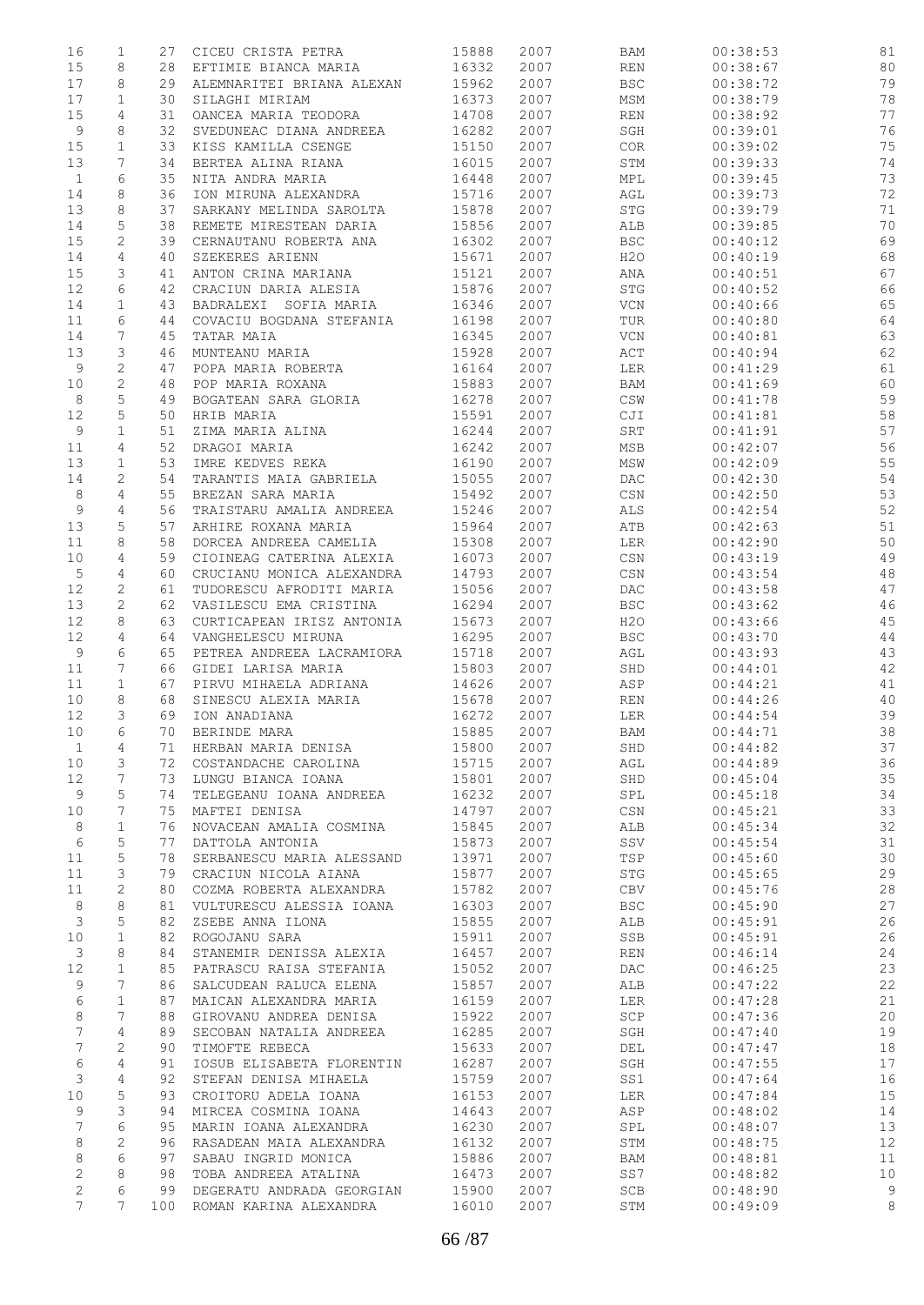| 4                      | 8               | 101             | MOLDOVAN ALEXIA FLORINA                         | 16199 | 2007 | TUR                              | 00:49:17  | $7\phantom{.0}$ |
|------------------------|-----------------|-----------------|-------------------------------------------------|-------|------|----------------------------------|-----------|-----------------|
| $\,8\,$                | 3               | 102             | CORBU ALEXANDRA MARIA                           | 15776 | 2007 | CBV                              | 00:49:42  | $\epsilon$      |
| 6                      | 3               | 103             | MEITA IARINA ANDREEA                            | 15796 | 2007 | SHD                              | 00:49:65  | $\mathsf S$     |
| $\mathbf{2}$           | 3               | 104             | STANESCU MIHAELA JAQELINE                       | 14586 | 2007 | ASP                              | 00:49:86  | $\overline{4}$  |
|                        |                 |                 |                                                 |       |      |                                  |           |                 |
| 5                      | $\mathbf{2}$    | 105             | MINEA IRINA                                     | 15672 | 2007 | H2O                              | 00:50:08  | $\mathsf 3$     |
| 7                      | 5               | 106             | RADULESCU MAYA ANDREEA                          | 13986 | 2007 | CPT                              | 00:50:68  | $\sqrt{2}$      |
| 6                      | 7               | 107             | RACEANU ELENA ALEXANDRA                         | 16237 | 2007 | STE                              | 00:50:87  | $\mathbf{1}$    |
| $\overline{7}$         | $\mathbf{1}$    | 108             | STAMATE DARIA MARIA                             | 14528 | 2007 | SGL                              | 00:50:95  | $-1$            |
| 6                      | $\mathbf{2}$    | 109             | ENACHE ALEXIA NICOLETA                          | 15376 | 2007 | ASP                              | 00:50:96  | $-2$            |
| 7                      | 8               | 109             | NICOLAE MELANIA ANA MARIA                       | 15432 | 2007 | LLP                              | 00:50:96  | $-2$            |
|                        | 7               |                 |                                                 |       |      |                                  |           |                 |
| 5                      |                 | 111             | ILOVICEANU MARIA GEORGIAN                       | 15797 | 2007 | SHD                              | 00:51:07  | $-\,4$          |
| 6                      | 8               | 112             | SAVA CARLA IOANA                                | 15968 | 2007 | ATB                              | 00:51:76  | $-5$            |
| $\mathbf{2}$           | $\mathbf{2}$    | 113             | MELENCIUC SARAH TEODORA                         | 15945 | 2007 | SPL                              | 00:52:01  | $-6$            |
| 5                      | 3               | 114             | SOARE ANA MARIA                                 | 13495 | 2007 | LPT                              | 00:52:04  | $-7$            |
| 3                      | 7               | 115             | MOLDOVAN IASMINA                                | 16014 | 2007 | STM                              | 00:52:33  | $-\,8$          |
| 4                      | 3               | 116             | DRAGOMIR ANTONIA ELENA                          | 16236 | 2007 | STE                              | 00:53:11  | $-9$            |
|                        |                 |                 |                                                 |       |      |                                  |           |                 |
| $\overline{4}$         | 5               | 117             | BABALAU ALEXIA STEFANIA                         | 16200 | 2007 | TUR                              | 00:53:14  | $-10$           |
| 4                      | $\overline{4}$  | 118             | CARPENIS SIDONIA ELENA                          | 15822 | 2007 | LPT                              | 00:53:33  | $-11$           |
| 3                      | $\mathbf{2}$    | 119             | ZAHARIA ALESSIA GEORGIANA                       | 15819 | 2007 | DEL                              | 00:53:66  | $-12$           |
| $\overline{c}$         | 7               | 120             | FURTUNA MARIA                                   | 15947 | 2007 | SPL                              | 00:53:87  | $-13$           |
| 3                      | 3               | 120             | ALBU KARINA ANDREEA                             | 15846 | 2007 | ALB                              | 00:53:87  | $-13$           |
| $\mathbf 1$            | 5               | 122             | FULOP MELISSA                                   | 15799 | 2007 | SHD                              | 00:54:29  | $-15$           |
|                        |                 |                 |                                                 |       |      |                                  |           |                 |
| $\mathsf S$            | 5               | 123             | CIOBANU IOANA MONICA                            | 15400 | 2007 | SCB                              | 00:54:39  | $-16$           |
| $\mathbf{2}$           | $\mathbf{1}$    | 124             | SVESTAC LAURA ALEXIA                            | 16214 | 2007 | SRT                              | 00:54:58  | $-17$           |
| $\mathbf 2$            | 5               | 125             | OLTEAN ALEXANDRA                                | 16476 | 2007 | ASP                              | 00:55:24  | $-18$           |
| 5                      | 6               | 126             | GORCEA SABRINA ANA MARIA                        | 16031 | 2007 | ASP                              | 00:55:31  | $-19$           |
| 5                      | $\mathbf{1}$    | 127             | VISAN CRISTINA BIANCA                           | 14649 | 2007 | ASP                              | 00:56:91  | $-20$           |
| 4                      | 7               | 128             | VASILE DIANA IOANA                              | 15955 | 2007 | SPL                              | 00:56:94  | $-21$           |
|                        |                 |                 |                                                 |       |      |                                  |           |                 |
| $\mathsf S$            | 8               | 129             | ZAMFIR MIRUNA GABRIELA                          | 16174 | 2007 | LER                              | 00:57:08  | $-22$           |
| $\mathbf 1$            | 3               | 130             | NAGY ETELKA ABIGEL                              | 16354 | 2007 | CST                              | 00:58:18  | $-23$           |
| 4                      | $\mathbf{1}$    | 131             | BUCATARU MAYA STEFANIA                          | 14794 | 2007 | CSN                              | 01:01:01  | $-24$           |
| $\overline{4}$         | 2               | 132             | BALU LUCIA IOANA                                | 16016 | 2007 | STM                              | 01:02:49  | $-25$           |
| $\mathbf{2}$           | $\overline{4}$  | 133             | MUSTATA ANA GABRIELA                            | 16455 | 2007 | REN                              | 01:02:54  | $-26$           |
| 7                      | 3               |                 |                                                 |       |      |                                  |           |                 |
|                        |                 | 134             | RUSE CLAUDIA ANGELICA                           | 15967 | 2007 | <b>BSC</b>                       | Abandon.  | $\overline{0}$  |
| $\overline{4}$         | 6               | 135             | BOTEZ IOANA ALEXANDRA                           | 15490 | 2007 | CSN                              | Descalif. | $-10$           |
| 15                     | 6               | 135             | NITESCU EVA MARIA                               | 15287 | 2007 | ALS.                             | Descalif. | $-10$           |
|                        |                 |                 |                                                 |       |      |                                  |           |                 |
| Id.: 23                |                 |                 | Proba: 4 X 50 m mixt masc. 11 ani               |       |      |                                  |           |                 |
| 3                      | $\overline{4}$  |                 | 1 1) CONSTANTINESCU, BIRGHILESCU, SEKSI, ANGHEL |       |      | BSC                              | 02:16:71  | 246             |
| 3                      | 5               |                 | 2 1) MIHALACHE, BUCUR, MATEI, ROSU              |       |      | ASP                              | 02:19:30  | 236             |
| 3                      | 3               | 3               | 1) SCORTEA, IASCHIU, M. SEDIQ, ANDREI           |       |      | ATB                              | 02:21:51  | 230             |
| 3                      | $\mathbf{1}$    | $4 -$           | 1) RADUCANU, NICULAIE, TEODOR, NOVAC            |       |      | ACT                              | 02:22:62  | 226             |
| 3                      | $\mathbf{2}$    | 5               | 1) POPA, RADOS, PAUNESCU, NAGY                  |       |      | SHD                              | 02:24:73  | 224             |
| 3                      | 7               | 6               | 1) FARKAS, MEZDREA, JITARU, POP                 |       |      | CST                              | 02:25:63  | 222             |
|                        |                 |                 |                                                 |       |      |                                  |           |                 |
| 3                      | $\,8\,$         | 7               | 1) FLOREA, NISTOR, LUPUT, GALATANU              |       |      | STM                              | 02:27:23  | 220             |
| $\mathbf 1$            | 5               | 8               | 1) PISOSCHI, POPA, POSTELNICU, DRAGOMIR         |       |      | <b>REN</b>                       | 02:27:41  | 218             |
| 3                      | 6               | 9               | 1) KRIZBAI, STANCEL, SUSMAN, LUCA               |       |      | ALB                              | 02:30:51  | 216             |
| $\mathbf 2$            | $\overline{4}$  | 10              | 1) HARABAGIU, TREGER, MIHALCU, POP              |       |      | BAM                              | 02:30:97  | 214             |
| $\mathbf{2}$           | 6               | 11              | 1) CHIRICA, IACOB, SLAVU, SAVUCA                |       |      | AGL                              | 02:33:79  | 212             |
|                        | 3               | 12              | 1) DOGARU, BOZONCA, GHINDA, COJOCARU            |       |      |                                  | 02:36:78  | 210             |
|                        |                 |                 |                                                 |       |      |                                  |           |                 |
| $\mathbf 2$            |                 |                 |                                                 |       |      | $\mathbb{C}\mathbb{S}\mathbb{N}$ |           |                 |
| $\mathbf{2}$           | $\overline{7}$  | 13              | 1) CIUTACU, STEFANESCU, CULEA, FICIU            |       |      | SS1                              | 02:39:81  | 208             |
| $\mathbf{2}$           | $\mathbf{2}$    | 14              | 1) BARNEA, IONESCU, ZAPUC, MANOLE               |       |      | LER                              | 02:44:95  | 206             |
| $\mathbf 1$            | $\overline{4}$  | 15              | 1) CUNTAN, MUTIU, MOGOE, NEGRU                  |       |      | SSB                              | 02:51:91  | 204             |
|                        |                 |                 |                                                 |       |      |                                  |           |                 |
| $\mathbf{2}$           | 5               | 16              | 1) BADEA, TANASE, DOBRESCU, SECEANU             |       |      | CPT                              | Scut.med. | 0               |
| $\mathbf 1$            | 3               | 17              | 1)                                              |       |      | ${\rm CBV}$                      | Neprez.   | 0               |
|                        |                 |                 | Proba: 4 X 50 m mixt fem. 11 ani                |       |      |                                  |           |                 |
| 2                      | 5               | $\mathbf{1}$    | 1) SAUCIUC, SOFRONEA, URSU, POPOVICI            |       |      | SSV                              | 02:19:05  | 196             |
|                        |                 |                 |                                                 |       |      |                                  |           |                 |
| $\mathbf{2}$           | $\overline{4}$  | 2               | 1) RAUTA, CRAIU, DINU, CHIRITA                  |       |      | ATB                              | 02:19:14  | 186             |
| $\mathbf{2}$           | 3               | 3               | 1) NEAGU, CRISTEA, MENCIU, OPREA                |       |      | <b>BSC</b>                       | 02:23:52  | 180             |
| Id.: 24<br>$\mathbf 1$ | $\epsilon$      | 4               | 1) LAZZETTI, FABIAN, STIRBU, PREDA              |       |      | CSP                              | 02:25:18  | 176             |
| $\mathbf{2}$           | 8               | 5               | 1) BALINT, BURCIU, CAREBA, FLORESCU             |       |      | SRT                              | 02:25:28  | 174             |
| $\mathbf 1$            | 3               | 6               | 1) CHELMUS, APOSTOL, MARC, HARSAN               |       |      | CSW                              | 02:31:06  | 172             |
|                        |                 | 7               |                                                 |       |      |                                  |           |                 |
| $\mathbf{2}$           | $7\phantom{.0}$ |                 | 1) SAVULESCU, ILIE, SEBE, GROSU                 |       |      | STE                              | 02:32:44  | 170             |
| $\mathbf 2$            | $\mathbf 1$     | 8               | 1) STUPINEAN, RADULESCU, FLOREA, NITU           |       |      | LER                              | 02:35:29  | 168             |
| $\sqrt{2}$             | $\sqrt{2}$      | 9               | 1) SALAJAN, BAKO, LORINCZ, NEGRU                |       |      | COR                              | 02:35:91  | 166             |
| $\mathbf 1$            | 5               | 10              | 1) BREZEANU, GHEORGHE, SUCURI, BADEA            |       |      | ACT                              | 02:36:15  | 164             |
| $\mathbf 1$            | 4               | 11              | 1) BELCIU, BREZAE, NICOARA, SIMIONESCU          |       |      | ALB                              | 02:41:32  | 162             |
| 2                      | 6               | 12 <sup>7</sup> | 1) BUFTEANU, BOJA, ACHIM, MONDINI               |       |      | STM                              | Descalif. | $-20$           |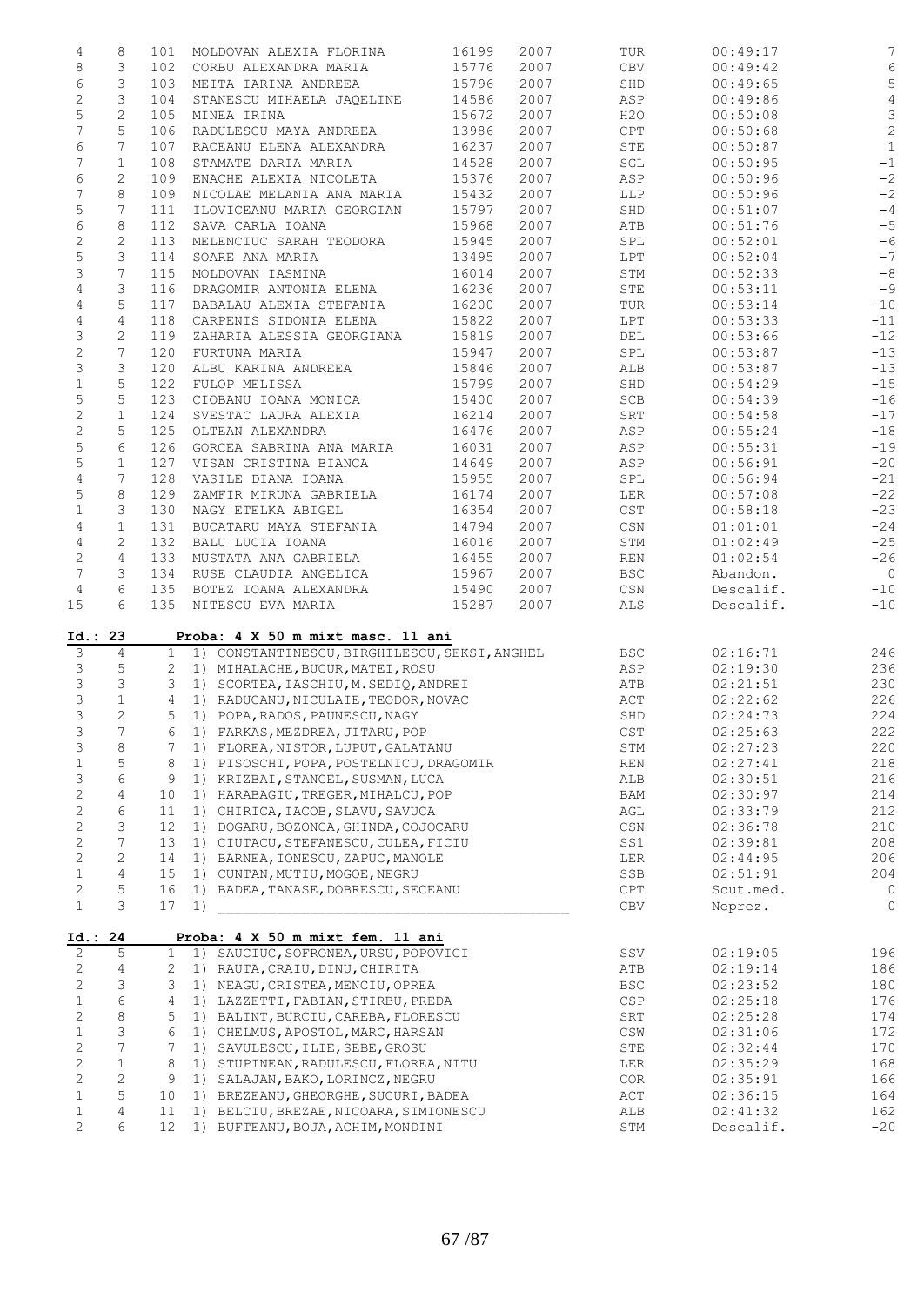#### CLASAMENT INDIVIDUAL CUMULAT – REUNIUNEA IV

| Loc Nume si prenume                                                                                                                                                                                         | Cod            | Club<br>$/$ Ech         | pct. | Total proba/puncte                                                                                       |
|-------------------------------------------------------------------------------------------------------------------------------------------------------------------------------------------------------------|----------------|-------------------------|------|----------------------------------------------------------------------------------------------------------|
|                                                                                                                                                                                                             |                |                         |      |                                                                                                          |
| $Fete - 10 ani$                                                                                                                                                                                             |                |                         |      |                                                                                                          |
| 1 ANDREI IARINA IOANA<br>2 FRUNZA INGRID IOANA                                                                                                                                                              | 15963<br>16234 | ATB/1<br>STE/1          | 444  | 3/114, 10/114, 13/114, 22/102<br>428 3/106, 10/104, 13/109, 22/109                                       |
| 3 PARASCHIV EVA MARIA                                                                                                                                                                                       | 15929          | ACT/1                   | 425  | 3/103, 10/109, 13/104, 22/109                                                                            |
| 4 MIHALCEA MARIA CAMELIA                                                                                                                                                                                    | 16235          | STE/1                   | 406  | 3/102, 10/103, 13/103, 22/98                                                                             |
| 5 BUTNARU ALEXANDRA MIHAELA                                                                                                                                                                                 | 12459          |                         | 405  | 3/109, 10/95, 13/102, 22/99                                                                              |
| 6 PREOTU MARIA ANTONIA                                                                                                                                                                                      | 15695          | WIN/0<br>CSP/0          |      | 403 3/104, 10/102, 13/100, 22/97                                                                         |
| 7 NICULAE TEODORA ANA MARIA                                                                                                                                                                                 | 15966          | ATB/1                   |      | 398 3/98, 10/99, 13/101, 22/100                                                                          |
| 8 LAZAR TIMEEA MARIA                                                                                                                                                                                        | 16301          | BSC/1                   |      | 397 3/93, 10/97, 13/106, 22/101                                                                          |
| 9 COZMA IOANA                                                                                                                                                                                               | 14796          | $\texttt{CSN}/1$        |      | 374 3/87, 10/101, 13/93, 22/93                                                                           |
| 10 TOADER FRANCESCA                                                                                                                                                                                         | 16296          | CSN/1<br>BSC/1          |      | 372 3/97, 10/81, 13/100, 22/94                                                                           |
| 11 PREDA IRINA ANA                                                                                                                                                                                          | 16307          | BSC/1                   |      | 368 3/89, 10/88, 13/96, 22/95                                                                            |
| 12 BOLEACU PAULA MARIA                                                                                                                                                                                      | 15870          | SSV/1<br>MPL/1          |      | 363 3/96, 10/86, 13/89, 22/92                                                                            |
| 13 STANCU AIDA MARIA                                                                                                                                                                                        | 14827          |                         |      | 362 3/90, 10/93, 13/88, 22/91                                                                            |
| 14 KISS KAMILLA CSENGE                                                                                                                                                                                      | 15150          | COR/1                   |      | 350 3/92, 10/96, 13/87, 22/75                                                                            |
| 15 VOICU IOANA ALEXANDRA                                                                                                                                                                                    | 16304          | BSC/1<br>BSC/1          |      | 347 3/99, 10/64, 13/97, 22/87                                                                            |
| 16 ALEMNARITEI BRIANA ALEXAN                                                                                                                                                                                | 15962          |                         |      | 347 3/80, 10/93, 13/95, 22/79                                                                            |
| 17 TRUSCA MELISA ANNE                                                                                                                                                                                       | 14622          | ASP/1                   |      | 337 3/88, 10/71, 13/94, 22/84                                                                            |
| 18 NITA ANDRA MARIA                                                                                                                                                                                         | 16448          | MPL/1                   |      | 335 3/82, 10/90, 13/90, 22/73                                                                            |
| 19 MIHAI TEODORA MARIA                                                                                                                                                                                      | 15720          | AGL/1                   |      | 332 3/68, 10/91, 13/84, 22/89                                                                            |
| 20 SILAGHI MIRIAM                                                                                                                                                                                           | 16373          | MSM/0                   |      | 331 3/86, 10/75, 13/92, 22/78                                                                            |
| 21 BADRALEXI SOFIA MARIA                                                                                                                                                                                    | 16346          | VCN/1                   |      | 324 3/95, 10/73, 13/91, 22/65                                                                            |
| 22 FULEA SARA MARIA                                                                                                                                                                                         | 15965          | ATB/1                   |      | 321 3/79, 10/87, 13/72, 22/83                                                                            |
| 23 VISINESCU OANA NICOLETA                                                                                                                                                                                  | 15711          | AQU/0                   |      | 319 3/81, 10/67, 13/86, 22/85                                                                            |
| 24 ARGESANU MARIA ALEXIA                                                                                                                                                                                    | 14605          | ASP/1                   |      | 316 3/72, 10/72, 13/82, 22/90                                                                            |
| 25 LUTA SARA MARIA                                                                                                                                                                                          | 15431          | LLP/1<br>ACT/1          |      | 306 3/63, 10/78, 13/76, 22/89                                                                            |
| 26 GROSU ANA GEORGIANA                                                                                                                                                                                      | 15930          |                         |      | 303 3/101, 10/98, 13/-10, 22/114                                                                         |
| 27 SAMUILA IRIS ALEXANDRA                                                                                                                                                                                   | 15249          | COR/1                   |      | 299 3/100, 10/106, 13/-10, 22/103                                                                        |
| 28 MUNTEANU MARIA<br>29 VASS BRIGITTA                                                                                                                                                                       | 15928          | ACT/1                   | 295  | 3/77, 10/77, 13/79, 22/62                                                                                |
| 30 APETREI ELENA CLARA                                                                                                                                                                                      | 16348<br>15921 | VCN/1<br>SCP/0          |      | 288 3/94, 10/100, 13/-10, 22/104<br>288 3/64, 10/43, 13/85, 22/96                                        |
| 31 COVACIU BOGDANA STEFANIA                                                                                                                                                                                 | 16198          | TUR/0                   | 287  | 3/91, 10/62, 13/70, 22/64                                                                                |
| 32 OANCEA MARIA TEODORA                                                                                                                                                                                     | 14708          | REN/1                   |      | 286 3/84, 10/45, 13/80, 22/77                                                                            |
| 33 SARKANY MELINDA SAROLTA                                                                                                                                                                                  | 15878          | STG/0                   |      | 283 3/85, 10/59, 13/68, 22/71                                                                            |
| 34 REMETE MIRESTEAN DARIA                                                                                                                                                                                   | 15856          | ALB/1                   |      | 272 3/58, 10/83, 13/61, 22/70                                                                            |
| 35 BLAGA MARIA OLIVIA                                                                                                                                                                                       | 15634          |                         |      | 269 3/60, 10/74, 13/53, 22/82                                                                            |
| 36 CICEU CRISTA PETRA                                                                                                                                                                                       | 15888          | DEL/1<br>BAM/1          |      | 268 3/75, 10/34, 13/78, 22/81                                                                            |
| 37 BREZAN SARA MARIA                                                                                                                                                                                        | 15492          | CSN/1                   |      | 267 3/39, 10/94, 13/81, 22/53                                                                            |
| 38 PIRVU MIHAELA ADRIANA                                                                                                                                                                                    | 14626          | ASP/1                   |      | 267 3/73, 10/79, 13/74, 22/41                                                                            |
| 39 LUNGU BIANCA IOANA                                                                                                                                                                                       | 15801          | SHD/1                   |      | 265 3/69, 10/84, 13/77, 22/35                                                                            |
| 40 SVEDUNEAC DIANA ANDREEA                                                                                                                                                                                  | 16282          | SGH/1                   |      | 265 3/83, 10/53, 13/53, 22/76                                                                            |
|                                                                                                                                                                                                             |                |                         |      |                                                                                                          |
| 41 ARHIRE ROXANA MARIA $15964$ ATB/1 $256$ 3/78,10/51,13/76,22/51<br>42 POP MARIA ROXANA $15883$ BAM/1 $256$ 3/57,10/76,13/63,22/60<br>43 VASILESCU EMA CRISTINA $16294$ BSC/1 $253$ 3/70,10/89,13/48,22/46 |                |                         |      |                                                                                                          |
|                                                                                                                                                                                                             |                |                         |      |                                                                                                          |
| 44 CIOINEAG CATERINA ALEXIA 16073                                                                                                                                                                           |                | CSN/1                   |      | 241 3/56, 10/69, 13/67, 22/49                                                                            |
| 45 VANGHELESCU MIRUNA                                                                                                                                                                                       | 16295          |                         |      |                                                                                                          |
| 46 TATAR MAIA                                                                                                                                                                                               | 16345          |                         |      | BSC/1 240 3/50,10/63,13/83,22/44<br>VCN/1 239 3/53,10/80,13/43,22/63<br>CJI/0 224 3/62,10/70,13/34,22/58 |
| 47 HRIB MARIA                                                                                                                                                                                               | 15591          |                         |      |                                                                                                          |
| 48 CERNAUTANU ROBERTA ANA 16302                                                                                                                                                                             |                | BSC/1<br>DAC/1<br>LER/1 |      | 222 3/71, 10/32, 13/50, 22/69                                                                            |
| 49 TARANTIS MAIA GABRIELA                                                                                                                                                                                   | 15055          |                         |      | 221 3/74, 10/44, 13/49, 22/54                                                                            |
| 50 ION ANADIANA                                                                                                                                                                                             | 16272          |                         |      | 219 3/48, 10/68, 13/64, 22/39                                                                            |
| 51 DORCEA ANDREEA CAMELIA 15308                                                                                                                                                                             |                | LER/1                   |      | 218 3/54, 10/41, 13/73, 22/50                                                                            |
| 52 DATTOLA ANTONIA                                                                                                                                                                                          | 15873          | SSV/1<br>CSN/1          |      | 218 3/55, 10/67, 13/65, 22/31                                                                            |
| 53 CRUCIANU MONICA ALEXANDRA 14793                                                                                                                                                                          |                |                         |      | 216 3/43, 10/85, 13/40, 22/48                                                                            |
| 54 BERTEA ALINA RIANA                                                                                                                                                                                       | 16015          | STM/1                   |      | 215 3/44, 10/26, 13/71, 22/74                                                                            |
| 55 IMRE KEDVES REKA                                                                                                                                                                                         | 16190<br>15876 | MSW/0<br>STG/0<br>SHD/1 |      | 210 3/26, 10/82, 13/47, 22/55                                                                            |
| 56 CRACIUN DARIA ALESIA                                                                                                                                                                                     |                |                         |      | 203 3/45, 10/47, 13/45, 22/66                                                                            |
| 57 GIDEI LARISA MARIA                                                                                                                                                                                       | 15803          |                         |      | 199 3/65, 10/54, 13/38, 22/42                                                                            |
| 58 BERINDE MARA                                                                                                                                                                                             | 15885          | BAM/1<br>SRT/1<br>MSB/0 |      | 195 3/66, 10/37, 13/54, 22/38                                                                            |
| 59 ZIMA MARIA ALINA                                                                                                                                                                                         | 16244          |                         |      | 194 3/19, 10/61, 13/57, 22/57                                                                            |
| 60 DRAGOI MARIA                                                                                                                                                                                             | 16242          |                         |      | 191 3/61, 10/38, 13/36, 22/56                                                                            |
| 61 ANTON CRINA MARIANA 15121                                                                                                                                                                                |                |                         |      | 191 3/32, 10/56, 13/36, 22/67                                                                            |
| 62 EFTIMIE BIANCA MARIA 16332<br>63 CORBU ALEXANDRA MARIA 15776                                                                                                                                             |                | ANA/0<br>REN/1<br>CBV/0 |      | 186 3/67, 10/49, 13/-10, 22/80                                                                           |
| 64 PATRASCU RAISA STEFANIA 15052                                                                                                                                                                            |                |                         |      | 183 3/59, 10/56, 13/62, 22/6                                                                             |
|                                                                                                                                                                                                             |                | DAC/1                   |      | 181 3/76, 10/31, 13/51, 22/23                                                                            |
| 64 FAIRMOOD NAIDN DILITTI MARIA 15056<br>65 TUDORESCU AFRODITI MARIA 15056<br>66 SZEKERES ARIENN 15671                                                                                                      |                |                         |      | DAC/1 181 3/52,10/27,13/55,22/47<br>H2O/1 171 3/18,10/24,13/61,22/68                                     |
|                                                                                                                                                                                                             |                |                         |      |                                                                                                          |
| 67 CURTICAPEAN IRISZ ANTONIA 15673 H2O/1                                                                                                                                                                    |                |                         |      | 164 3/41, 10/48, 13/30, 22/45                                                                            |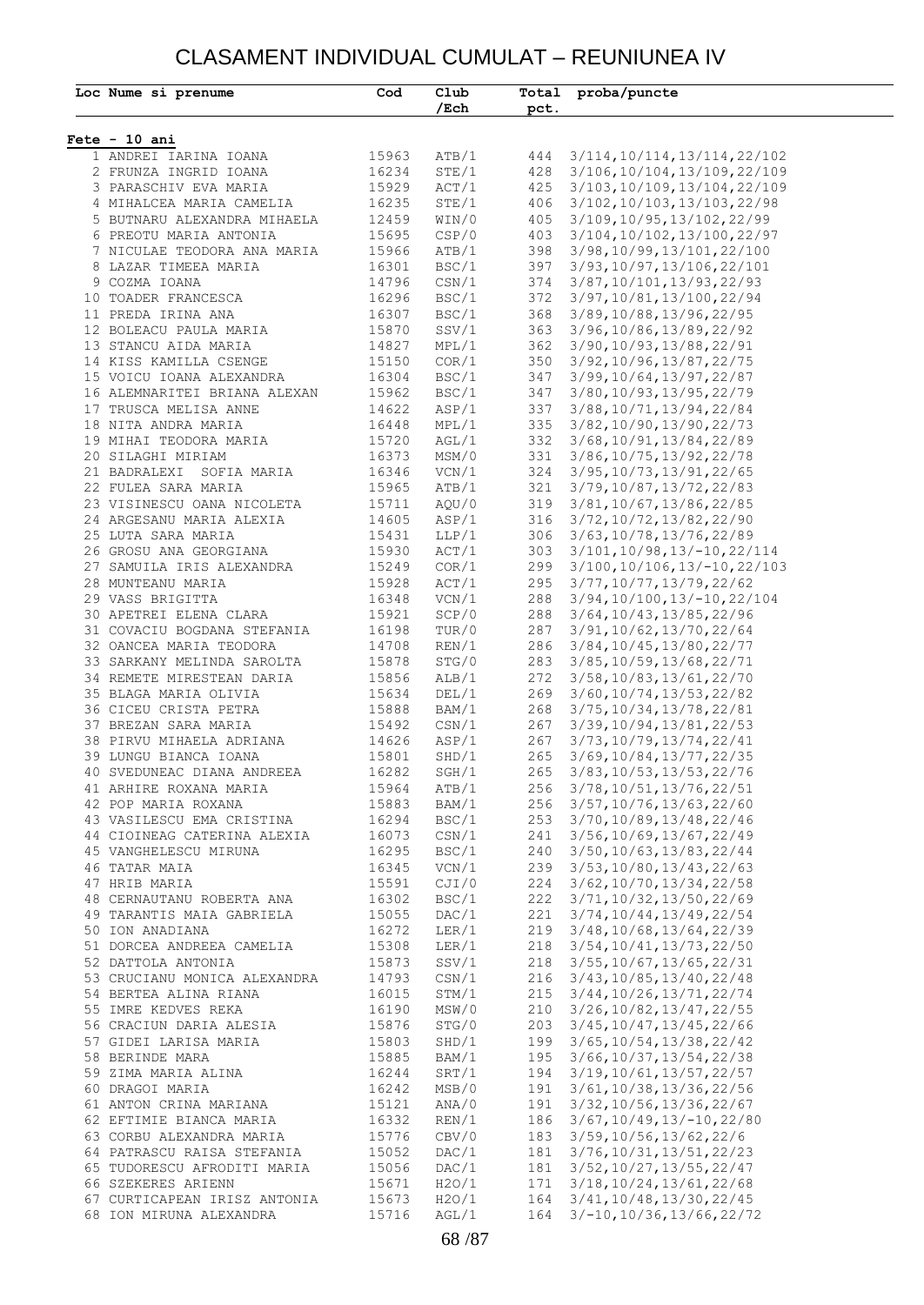| 69 SURUGIU ANDRA GEORGIANA                               | 16409 | CPT/1 | 164          | $3/-10$ , $10/-10$ , $13/98$ , 22/86     |
|----------------------------------------------------------|-------|-------|--------------|------------------------------------------|
| 70 POPA MARIA ROBERTA                                    | 16164 | LER/1 | 160          | 3/47, 10/19, 13/33, 22/61                |
| 71 RASADEAN MAIA ALEXANDRA                               | 16132 | STM/1 | 152          | 3/49, 10/59, 13/32, 22/12                |
| 72 ZSEBE ANNA ILONA                                      | 15855 | ALB/1 | 151          | 3/28,10/60,13/37,22/26                   |
| 73 SINESCU ALEXIA MARIA                                  | 15678 | REN/1 | 147          | 3/40, 10/23, 13/44, 22/40                |
| 74 COZMA ROBERTA ALEXANDRA                               | 15782 | CBV/0 | 146          | 3/11, 10/65, 13/42, 22/28                |
| 75 MAFTEI DENISA                                         | 14797 | CSN/1 | 143          | 3/37, 10/46, 13/27, 22/33                |
| 76 NOVACEAN AMALIA COSMINA                               | 15845 | ALB/1 | 142          | 3/34, 10/57, 13/19, 22/32                |
| 77 BOGATEAN SARA GLORIA                                  | 16278 | CSW/0 | 140          | $3/25$ , $10/-2$ , $13/58$ , $22/59$     |
| 78 HERBAN MARIA DENISA                                   | 15800 | SHD/1 | 130          | 3/36, 10/33, 13/24, 22/37                |
| 79 CROITORU ADELA IOANA                                  | 16153 | LER/1 | 126          | $3/-10$ , $10/52$ , $13/69$ , $22/15$    |
| 80 COSTANDACHE CAROLINA                                  | 15715 | AGL/1 | 126          | $3/46$ , $10/18$ , $13/26$ , $22/36$     |
| 81 PETREA ANDREEA LACRAMIORA                             | 15718 | AGL/1 | 117          | $3/32$ , $10/3$ , $13/39$ , $22/43$      |
| 82 TRAISTARU AMALIA ANDREEA                              | 15246 | ALS/1 | 116          | 3/14, 10/21, 13/29, 22/52                |
| 83 CRACIUN NICOLA AIANA                                  | 15877 | STG/0 | 115          | $3/12$ , $10/51$ , $13/23$ , $22/29$     |
| 84 NITESCU EVA MARIA                                     | 15287 | ALS/1 | 114          | $3/30$ , $10/35$ , $13/59$ , $22/-10$    |
| 85 MIRCEA COSMINA IOANA                                  | 14643 | ASP/1 | 112          | $3/51$ , $10/-10$ , $13/57$ , $22/14$    |
| 86 VULTURESCU ALESSIA IOANA                              | 16303 | BSC/0 | 100          | $3/22$ , $10/29$ , $13/22$ , $22/27$     |
| 87 STEFAN DENISA MIHAELA                                 | 15759 | SS1/0 | 94           | 3/20, 10/42, 13/16, 22/16                |
| 88 ROGOJANU SARA                                         | 15911 | SSB/0 | 94           | 3/29, 10/28, 13/11, 22/26                |
| 89 SERBANESCU MARIA ALESSAND                             | 13971 | TSP/0 | 83           | 3/21, 10/13, 13/19, 22/30                |
| 90 GIROVANU ANDREA DENISA                                | 15922 | SCP/0 | 78           | $3/-10, 10/39, 13/29, 22/20$             |
| 91 MARIN IOANA ALEXANDRA                                 | 16230 | SPL/1 | 75           | $3/38$ , $10/-17$ , $13/41$ , $22/13$    |
| 92 NAGY ETELKA ABIGEL                                    | 16354 | CST/0 | 73           | $3/33$ , $10/17$ , $13/46$ , $22/-23$    |
| 93 SABAU INGRID MONICA                                   | 15886 | BAM/1 | 68           | $3/27, 10/40, 13/-10, 22/11$             |
| 94 IOSUB ELISABETA FLORENTIN                             | 16287 | SGH/1 | 59           | $3/23$ , $10/12$ , $13/7$ , $22/17$      |
| 95 SECOBAN NATALIA ANDREEA                               | 16285 | SGH/1 | 44           | $3/13, 10/-5, 13/17, 22/19$              |
| 96 SOARE ANA MARIA                                       | 13495 | LPT/1 | 43           | $3/16$ , $10/25$ , $13/9$ , $22/-7$      |
| 97 MAICAN ALEXANDRA MARIA                                | 16159 | LER/1 | 42           | $3/17, 10/-16, 13/20, 22/21$             |
| 98 ILOVICEANU MARIA GEORGIAN                             | 15797 | SHD/1 | 41           | $3/35$ , $10/-11$ , $13/21$ , $22/-4$    |
| 99 DEGERATU ANDRADA GEORGIAN                             | 15900 | SCB/0 | 36           | $3/-8, 10/30, 13/5, 22/9$                |
| 100 STANESCU MIHAELA JAQELINE                            | 14586 | ASP/1 | 32           | $3/42$ , $10/-4$ , $13/-10$ , $22/4$     |
| 101 ROMAN KARINA ALEXANDRA                               | 16010 | STM/1 | 27           | $3/5$ , $10/15$ , $13/-1$ , $22/8$       |
| 102 FURTUNA MARIA                                        | 15947 | SPL/1 | 24           | $3/-4, 10/10, 13/31, 22/-13$             |
| 103 STAMATE DARIA MARIA                                  | 14528 | SGL/0 | 21           | $3/3$ , $10/-6$ , $13/25$ , $22/-1$      |
| 104 MOLDOVAN IASMINA                                     | 16014 | STM/1 | 21           | $3/8$ , $10/11$ , $13/10$ , $22/-8$      |
| 105 TIMOFTE REBECA                                       | 15633 | DEL/1 | 20           | $3/10$ , $10/-10$ , $13/2$ , $22/18$     |
| 106 ZAMFIR MIRUNA GABRIELA                               | 16174 | LER/1 | 17           | $3/4$ , $10/20$ , $13/15$ , $22/-22$     |
| 107 NICOLAE MELANIA ANA MARIA                            | 15432 | LLP/1 | 15           | $3/15$ , $10/-10$ , $13/12$ , $22/-2$    |
| 108 SALCUDEAN RALUCA ELENA                               | 15857 | ALB/1 | 10           | $3/-5$ , $10/-8$ , $13/1$ , $22/22$      |
| 109 OLTEAN ALEXANDRA                                     | 16476 | ASP/1 | 9            | $3/6$ , $10/8$ , $13/13$ , $22/-18$      |
| 110 TELEGEANU IOANA ANDREEA                              | 16232 | SPL/1 | 7            | $10/-19, 13/-8, 22/34$                   |
|                                                          | 13986 | CPT/1 | 6            | $3/-14, 10/22, 13/-4, 22/2$              |
| 111 RADULESCU MAYA ANDREEA<br>112 ENACHE ALEXIA NICOLETA | 15376 | ASP/1 | $2^{\circ}$  | $3/9$ , $10/-13$ , $13/8$ , $22/-2$      |
| 113 STANEMIR DENISSA ALEXIA                              | 16457 | REN/0 |              | $3/-20, 10/14, 13/-16, 22/24$            |
| 114 RUSE CLAUDIA ANGELICA                                | 15967 | BSC/0 | $\mathbf{1}$ | $3/-1, 10/4, 13/-2$                      |
| 115 DRAGOMIR ANTONIA ELENA                               | 16236 | STE/1 | $-1$         | $3/7$ , $10/6$ , $13/-5$ , $22/-9$       |
| 116 CARPENIS SIDONIA ELENA                               | 15822 | LPT/1 | -6           | $3/24$ , $10/-22$ , $13/3$ , $22/-11$    |
| 117 TOBA ANDREEA ATALINA                                 | 16473 | SS7/0 | $-7$         | $3/-7, 10/-24, 13/14, 22/10$             |
| 118 BABALAU ALEXIA STEFANIA                              | 16200 | TUR/0 |              | $3/-3$ , $10/-1$ , $13/4$ , $22/-10$     |
|                                                          |       |       | $-10$        |                                          |
| 119 MEITA IARINA ANDREEA                                 | 15796 | SHD/1 | $-15$        | $3/-2, 10/-9, 13/-9, 22/5$               |
| 120 CIOBANU IOANA MONICA                                 | 15400 | SCB/0 | $-17$        | $3/-10, 10/16, 13/-7, 22/-16$            |
| 121 MOLDOVAN ALEXIA FLORINA                              | 16199 | TUR/0 | $-18$        | $3/1$ , $10/-12$ , $13/-14$ , $22/7$     |
| 122 MINEA IRINA                                          | 15672 | H2O/1 | $-19$        | $3/-11, 10/1, 13/-12, 22/3$              |
| 123 MELENCIUC SARAH TEODORA                              | 15945 | SPL/1 | $-24$        | $3/-15$ , $13/-3$ , $22/-6$              |
| 124 SAVA CARLA IOANA                                     | 15968 | ATB/0 | $-26$        | $3/-12$ , $10/2$ , $13/-11$ , $22/-5$    |
| 125 RACEANU ELENA ALEXANDRA                              | 16237 | STE/1 | $-32$        | $3/-19, 10/8, 13/-22, 22/1$              |
| 126 VISAN CRISTINA BIANCA                                | 14649 | ASP/0 | $-34$        | $3/-17, 10/9, 13/-6, 22/-20$             |
| 127 ALBU KARINA ANDREEA                                  | 15846 | ALB/0 | $-35$        | $3/-21$ , $10/-7$ , $13/6$ , $22/-13$    |
| 128 BOTEZ IOANA ALEXANDRA                                | 15490 | CSN/1 | $-46$        | $3/-16$ , $10/-3$ , $13/-17$ , $22/-10$  |
| 129 FULOP MELISSA                                        | 15799 | SHD/1 | $-49$        | $3/-18$ , $10/5$ , $13/-21$ , $22/-15$   |
| 130 GORCEA SABRINA ANA MARIA                             | 16031 | ASP/1 | -60          | $3/-6$ , $10/-15$ , $13/-20$ , $22/-19$  |
| 131 VASILE DIANA IOANA                                   | 15955 | SPL/1 | -60          | $3/-9, 10/-20, 13/-10, 22/-21$           |
| 132 BUCATARU MAYA STEFANIA                               | 14794 | CSN/1 | $-61$        | $3/-10$ , $10/-14$ , $13/-13$ , $22/-24$ |
| 133 SVESTAC LAURA ALEXIA                                 | 16214 | SRT/1 | -63          | $3/-13$ , $10/-18$ , $13/-15$ , $22/-17$ |
| 134 MUSTATA ANA GABRIELA                                 | 16455 | REN/0 | -66          | $3/2$ , $10/-23$ , $13/-19$ , $22/-26$   |
| 135 ZAHARIA ALESSIA GEORGIANA                            | 15819 | DEL/1 | $-74$        | $3/-23$ , $10/-21$ , $13/-18$ , $22/-12$ |
| 136 BALU LUCIA IOANA                                     | 16016 | STM/1 | $-95$        | $3/-22$ , $10/-25$ , $13/-23$ , $22/-25$ |
| $Fete - 11 ani$                                          |       |       |              |                                          |
| 1 URSU MARIA IOANA                                       | 15100 | SSV/1 | 475          | 1/93,8/98,12/98,15/93,20/93              |
| 2 OTOIU ANA CRISTIANA                                    | 11252 | CPT/0 | 459          | 1/90,8/93,12/88,15/90,20/98              |
| 3 FABIAN SARA JULIA                                      | 14911 | CSP/1 | 453          | 1/84,8/88,12/93,15/98,20/90              |
| 4 BAKO ANSTASIA MARIA                                    | 13043 | COR/1 | 437          | 1/98,8/90,12/79,15/86,20/84              |
|                                                          |       |       |              |                                          |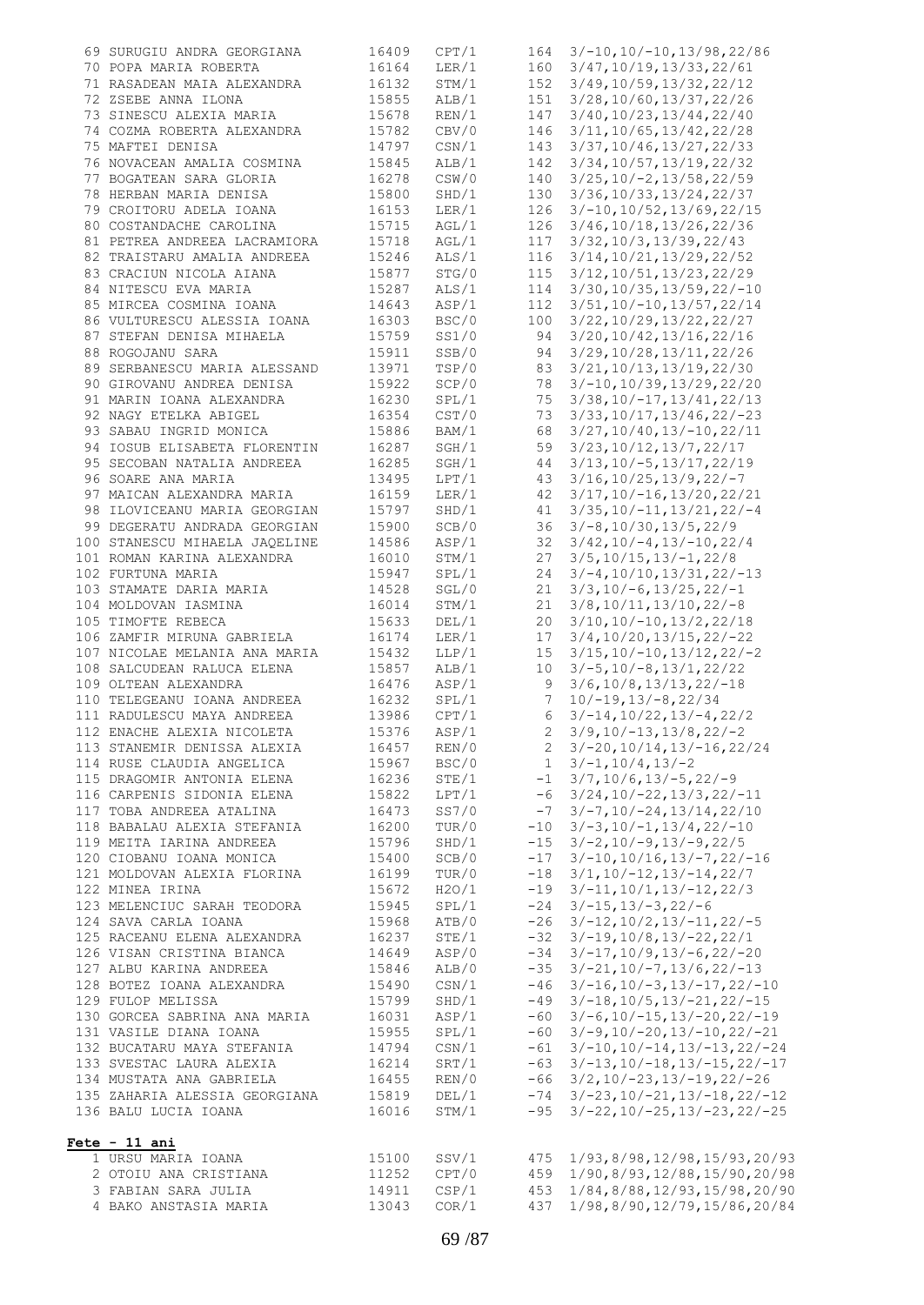| 5 STIRBU IOANA MARIA         | 15036 | CSP/1 | 432 | 1/87,8/86,12/90,15/84,20/85                    |
|------------------------------|-------|-------|-----|------------------------------------------------|
| 6 CHIRITA CLARA MARIA        | 15412 | ATB/1 | 430 | 1/88,8/85,12/81,15/88,20/88                    |
| 7 OSTAFI DELIA ELENA         | 14841 | SVU/1 | 403 | 1/82,8/71,12/82,15/82,20/86                    |
| 8 NEAGU IOANA REBECA         | 15516 | BSC/1 | 401 | 1/75,8/76,12/87,15/81,20/82                    |
| 9 DINU BIANCA STEFANIA MARA  | 15437 | ATB/1 | 396 | 1/70,8/82,12/76,15/85,20/83                    |
| 10 MARC MARIA NATALIA        | 15039 | CSW/1 | 389 | 1/84,8/80,12/75,15/73,20/77                    |
|                              |       |       |     |                                                |
| 11 ACHIM DIANA CEZARA        | 14558 | STM/1 | 382 | 1/80, 8/81, 12/68, 15/79, 20/74                |
| 12 AXENTIOI ILINCA           | 15273 | SGH/1 | 381 | 1/68, 8/73, 12/66, 15/87, 20/87                |
| 13 BALINT EMMA               | 14021 | SRT/1 | 379 | 1/72,8/83,12/85,15/74,20/65                    |
| 14 CAREBA ALEXANDRA THEODORA | 14022 | SRT/1 | 378 | 1/85, 8/87, 12/86, 15/58, 20/62                |
| 15 RAUTA CARLA MARIA         | 15440 | ATB/1 | 378 | 1/60,8/75,12/80,15/83,20/80                    |
| 16 DRAGOMIR IOANA ALEXIA     | 13907 | BAR/0 | 356 | 1/77,8/57,12/84,15/63,20/75                    |
| 17 POPOVICI PETRIANA         | 15098 | SSV/1 | 353 | 1/78,8/68,12/52,15/77,20/78                    |
| 18 SOROCEANU ALEXIA IOANA    | 15593 | CJI/0 | 351 | 1/64, 8/78, 12/78, 15/68, 20/63                |
| 19 MENCIU IOANA MARIA        | 15518 | BSC/1 | 344 | 1/73, 8/74, 12/70, 15/56, 20/71                |
|                              |       |       |     |                                                |
| 20 DUMITRESCU ALEXANDRA CORI | 15438 | ATB/1 | 344 | 1/62, 8/64, 12/74, 15/80, 20/64                |
| 21 BOSTANGIU ADELINA MARIA   | 15126 | ANA/1 | 337 | $1/86$ , $8/65$ , $12/54$ , $15/64$ , $20/68$  |
| 22 BADEA IOANA ALEXANDRA     | 15043 | ACT/1 | 334 | 1/81,8/43,12/64,15/65,20/81                    |
| 23 POPA RAT VANESSA MARIA    | 15539 | SBM/0 | 334 | 1/69, 8/72, 12/66, 15/70, 20/57                |
| 24 MIHALI MARIA ALEXANDRA    | 14991 | BAM/1 | 332 | 1/76,8/70,12/72,15/53,20/61                    |
| 25 TUDOR ALLEGRA             | 14779 | CSN/1 | 320 | 1/67, 8/77, 12/53, 15/69, 20/54                |
| 26 SEBE ANDRA MIRUNA         | 15282 | STE/1 | 307 | 1/44, 8/55, 12/67, 15/75, 20/66                |
| 27 SAUCIUC OANA IULIA        | 15099 | SSV/1 | 304 | 1/54, 8/37, 12/83, 15/78, 20/52                |
| 28 ASLAM ANDRA               | 15410 | ATB/1 | 304 | 1/38, 8/61, 12/62, 15/71, 20/72                |
| 29 DRAGOMIR MARIA MIRUNA     | 12474 | LPT/1 | 302 | 1/48, 8/38, 12/73, 15/76, 20/67                |
|                              |       |       |     |                                                |
| 30 SAVULESCU ANA TEODORA     | 15455 | STE/1 | 287 | 1/37,8/60,12/69,15/72,20/49                    |
| 31 FLOREA ANA MARIA          | 13867 | LER/1 | 286 | $1/66$ , 8/58, 12/36, 15/57, 20/69             |
| 32 OPREA MARIA FLORENTINA    | 15515 | BSC/1 | 273 | 1/71, 8/69, 12/7, 15/53, 20/73                 |
| 33 CHELMUS ARINA MARIA       | 15135 | CSW/1 | 270 | 1/44, 8/49, 12/71, 15/46, 20/60                |
| 34 MAFTEI SABINA             | 16474 | SVU/1 | 269 | 1/57, 8/54, 12/32, 15/50, 20/76                |
| 35 DUMITRESCU ALISSA MARIA   | 14442 | LLP/0 | 268 | $1/52$ , 8/59, 12/51, 15/51, 20/55             |
| 36 PREDA MARIA AMELIE        | 15453 | CSP/1 | 264 | 1/40,8/22,12/56,15/67,20/79                    |
| 37 APOSTOL ALESSIA MARIA     | 15038 | CSW/1 | 260 | 1/65, 8/67, 12/63, 15/21, 20/44                |
| 38 BESCHERET ANCA            | 15411 | ATB/1 | 260 | 1/34,8/56,12/39,15/61,20/70                    |
|                              |       |       |     |                                                |
| 39 GINGHINA ALINA ANDREEA    | 14901 | AGL/1 | 250 | 1/54, 8/79, 12/44, 15/39, 20/34                |
| 40 SOFRONEA INGRID           | 15416 | SSV/1 | 239 | $1/59, 8/66, 12/58, 15/66, 20/-10$             |
| 41 GALATA LARISA ELENA       | 15070 | MSB/0 | 237 | 1/49, 8/84, 12/18, 15/56, 20/30                |
| 42 LORINCZ JAZMIN ADRIENN    | 15144 | COR/1 | 235 | 1/19, 8/41, 12/58, 15/59, 20/58                |
| 43 PIPER ANDREEA MADALINA    | 14645 | ASP/1 | 233 | $1/58$ , $8/15$ , $12/77$ , $15/30$ , $20/53$  |
| 44 IANCU ERIKA LUANA         | 15133 | AGL/1 | 225 | $1/46$ , $8/46$ , $12/23$ , $15/60$ , $20/50$  |
| 45 BUFTEANU BIANCA           | 14721 | STM/1 | 223 | 1/56,8/18,12/55,15/54,20/40                    |
| 46 CRAIU IOANA               | 15436 | ATB/1 | 220 | 1/75, 8/32, 12/40, 15/45, 20/28                |
| 47 FRASINEANU MARIA REBECA   | 14651 | CPI/0 | 209 | 1/45, 8/47, 12/29, 15/40, 20/48                |
| 48 TANASA BIANCA PETRINA     | 15270 | SGH/1 | 204 | 1/26,8/50,12/30,15/42,20/56                    |
|                              |       |       |     |                                                |
| 49 BREZEANU IZABELA          | 15942 | ACT/1 | 202 | 1/51, 8/13, 12/59, 15/20, 20/59                |
| 50 MERESESCU IRINA MARIA     | 15439 | ATB/1 | 201 | 1/34,8/53,12/48,15/37,20/29                    |
| 51 SABAU BIANCA SOPHIA       | 15201 | STG/0 | 197 | 1/39, 8/62, 12/45, 15/28, 20/23                |
| 52 LAZZETTI ELISA MARIA      | 15697 | CSP/1 | 187 | 1/9, 8/39, 12/34, 15/62, 20/43                 |
| 53 TODORAN MARINA            | 15488 | CBV/0 | 184 | 1/32, 8/42, 12/46, 15/22, 20/42                |
| 54 ILIE DARIA MARIA          | 15454 | STE/1 | 182 | 1/42, 8/28, 12/17, 15/49, 20/46                |
| 55 SANDU SARA PATRICIA       | 15207 | STM/1 | 177 | 1/27, 8/52, 12/19, 15/32, 20/47                |
| 56 HIRBOVANU VANESA DANIELA  | 15221 | STM/1 | 177 | 1/50,8/12,12/37,15/27,20/51                    |
| 57 FLORESCU ANTONIA ALEXIA   | 14024 | SRT/1 | 174 | 1/41, 8/9, 12/44, 15/44, 20/36                 |
| 58 STROE ANA MARIA           | 15513 | BSC/1 | 170 | $1/25$ , 8/35, 12/48, 15/35, 20/27             |
| 59 UJVARY ADRIENN BEATRICE   | 15543 | ACN/1 | 167 | 1/35, 8/48, 12/8, 15/41, 20/35                 |
| 60 BOJA ROXANA TEODORA       | 15202 | STM/1 | 164 |                                                |
|                              |       |       |     | $1/55$ , $8/51$ , $12/-11$ , $15/31$ , $20/38$ |
| 61 MONDINI RUIZ ISABEL       | 16229 | STM/1 | 163 | 1/63, 8/40, 12/10, 15/11, 20/39                |
| 62 SIMIONESCU LARISA CRISTIA | 15005 | ALB/1 | 163 | 1/47, 8/34, 12/50, 15/29, 20/3                 |
| 63 RACOLTA BIANCA ISABELA    | 14992 | BAM/1 | 162 | 1/79, 8/23, 12/60                              |
| 64 IORDAN ALESSIA MARIA      | 15279 | REN/0 | 162 | 1/31,8/25,12/61,15/19,20/26                    |
| 65 MARTIN MARIA DENISA       | 12669 | LPT/1 | 156 | 1/23, 8/21, 12/28, 15/47, 20/37                |
| 66 NEGRU VERONICA MARIA      | 15250 | COR/1 | 151 | 1/13, 8/63, 12/11, 15/43, 20/21                |
| 67 MNAJED SARA               | 15304 | LER/1 | 140 | 1/17, 8/44, 12/14, 15/34, 20/31                |
| 68 NITU ANNA DENISA          | 15307 | LER/1 | 138 | 1/61, 8/14, 12/21, 15/17, 20/25                |
| 69 GROSU MARIA               | 14552 | STE/1 | 135 | 1/2, 8/26, 12/24, 15/38, 20/45                 |
|                              |       |       |     |                                                |
| 70 IOFCIU ALEXANDRA SOPHIE   | 14814 | PCT/1 | 133 | $1/36$ , $8/27$ , $12/35$ , $15/18$ , $20/17$  |
| 71 OROSZFAI KRISZTINA        | 14909 | H2O/0 | 132 | $1/16$ , $8/19$ , $12/41$ , $15/23$ , $20/33$  |
| 72 UJVARY DORA               | 15542 | ACN/1 | 128 | $1/4, 8/45, 12/-10, 15/48, 20/41$              |
| 73 HARSAN FAAR ALIA          | 15037 | CSW/1 | 115 | 1/30, 8/29, 12/16, 15/26, 20/14                |
| 74 NICOARA CARLA ANTONIA     | 15002 | ALB/1 | 114 | 1/20, 8/31, 12/49, 15/5, 20/9                  |
| 75 GHEORGHE IULIA CRISTINA   | 15046 | ACT/1 | 108 | 1/14, 8/4, 12/25, 15/33, 20/32                 |
| 76 RADU ARIANA MARIA         | 14902 | AGL/1 | 106 | $1/22$ , 8/36, 12/26, 15/7, 20/15              |
| 77 BERES KRISZTINA           | 14907 | H2O/0 | 92  | $1/18$ , $8/24$ , $12/3$ , $15/36$ , $20/11$   |
| 78 STUPINEAN AKINYI ISABELLE | 15310 | LER/1 | 88  | $1/25$ , $8/5$ , $12/12$ , $15/24$ , $20/22$   |
|                              |       |       |     |                                                |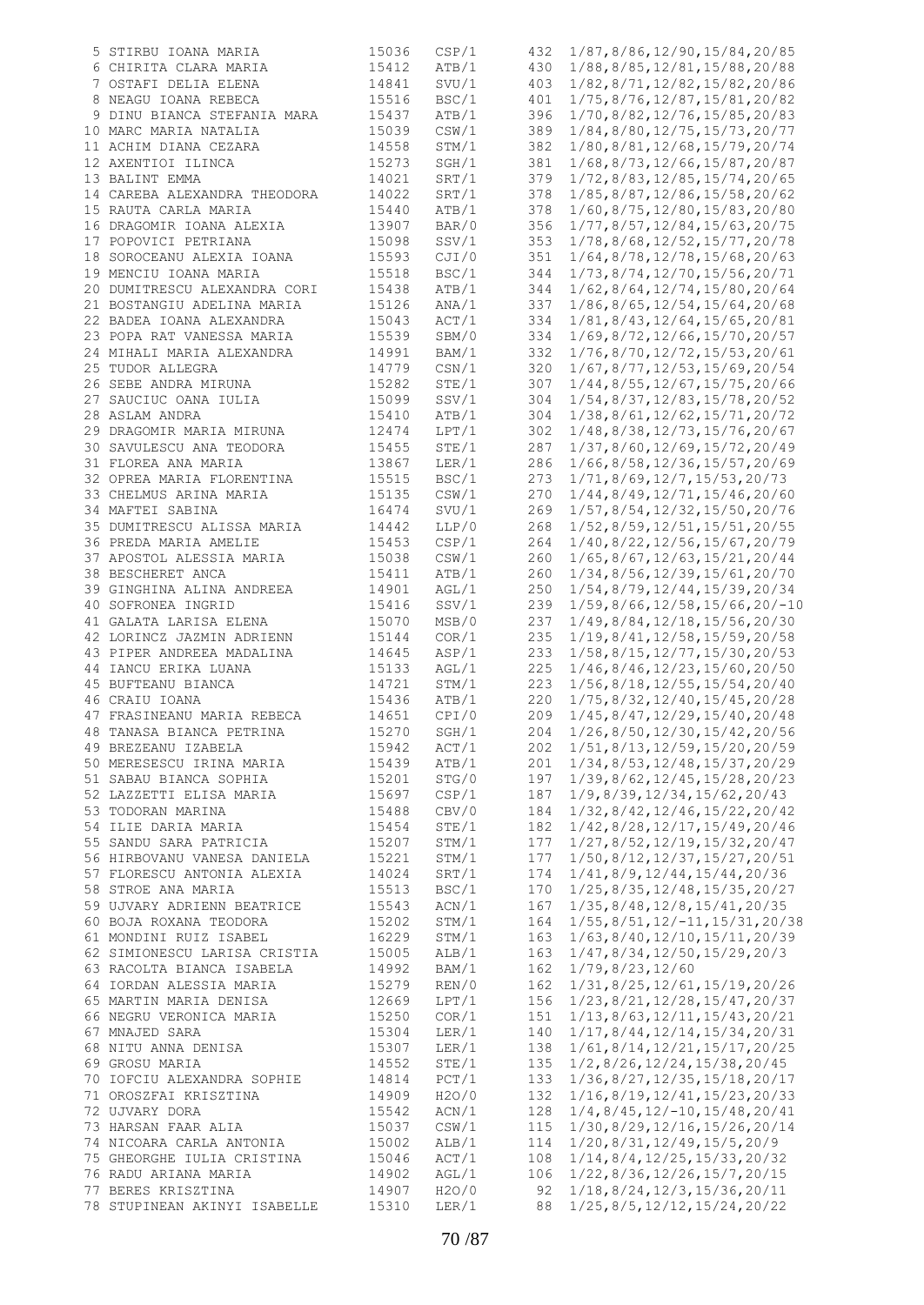| 79 BELCIU CARLA MARIA         | 15004          | ALB/1          |        | 88 1/16,8/6,12/31,15/25,20/10                             |
|-------------------------------|----------------|----------------|--------|-----------------------------------------------------------|
| 80 RADULESCU LUCIA ELENA      | 13866          | LER/1          |        | 58 $1/6$ , 8/33, 12/13, 15/16, 20/-10                     |
| 81 PETRESCU MIRCEA SARA ALEX  | 13442          | SS1/1          |        | 56 1/21, 8/-1, 12/6, 15/12, 20/18                         |
|                               |                |                |        |                                                           |
| 82 CRISTEA THEEA MARIA        | 15523          | BSC/1          |        | $47 \quad 1/28$ , $8/-4$ , $12/-7$ , $15/10$ , $20/20$    |
| 83 VALEANU ALESIA GEORGIANA   | 14783          | CSN/1          |        | $44$ $1/8$ , $8/20$ , $12/22$ , $15/3$ , $20/-9$          |
| 84 IOTU RAMONA ANCA           | 14812          | PCT/1          |        | $1/10, 8/2, 12/38, 15/-11, 20/2$                          |
| 85 OTVOS MELISA MARIA         | 16356          | CST/0          | 40     | $1/12$ , $8/-6$ , $12/20$ , $15/-5$ , $20/19$             |
| 86 SUCURI DARIA ANDREEA       | 16339          | ACT/1          |        | $38 \quad 1/-2, 8/17, 12/9, 15/13, 20/1$                  |
|                               |                |                |        |                                                           |
| 87 STROE LAVINIA ALEXANDRA    | 14817          | PCT/1          |        | $36 \quad 1/-1, 8/30, 12/1, 15/2, 20/4$                   |
| 88 LUNGU AMALIA MARIA         | 15712          | AQU/0          |        | $33 \t1/29$ , $8/11$ , $12/-22$ , $15/-1$ , $20/16$       |
| 89 BURCA ALEXANDRA MIHAELA    | 15197          | SHD/1          |        | $33 \quad 1/7$ , $8/-2$ , $12/2$ , $15/14$ , $20/12$      |
| 90 BACIU DARIA PATRICIA       | 15182          | LBC/1          |        | $32 \quad 1/-6, 8/8, 12/33, 15/-2, 20/-1$                 |
| 91 SALAJAN MARA ANA           | 13722          | COR/1          |        | $25 \quad 1/4, 8/3, 12/-14, 15/8, 20/24$                  |
| 92 BURCIU DAIANA GEORGIA      | 14023          | SRT/1          |        | $23 \quad 1/11, 8/-14, 12/-2, 15/15, 20/13$               |
|                               |                |                |        |                                                           |
| 93 DOBRICAN IOANA RUXANDRA    | 14996          | CPI/0          |        | 9 $1/-4, 8/7, 12/5, 15/4, 20/-3$                          |
| 94 PETRUTIU MARIA ALEXANDRA   | 15000          | ALB/1          |        | $7 \quad 1/1, 8/10, 12/-9, 15/-3, 20/8$                   |
| 95 EROSS HANNA                | 15158          | VSK/0          |        | $-2$ 1/5,8/-11,12/5,15/1,20/-2                            |
| 96 LAZAR SIMONA MARINA        | 15457          | STE/0          |        | $-3$ 1/-14,8/17,12/-4,15/6,20/-8                          |
| 97 MOATA IULIA ANDREEA        | 15069          | MSB/0          |        | $-4$ 1/-3,8/-9,12/27,15/-14,20/-5                         |
| 98 GALMEANU MARIA             | 16029          | ASP/1          |        | $-12$ $1/-10,8/1,12/-17,15/9,20/5$                        |
| 99 BOGNARI TAMARA             | 15213          | STM/1          |        | $-26$ 1/-5, 8/-8, 12/-15, 15/-4, 20/6                     |
|                               |                |                |        |                                                           |
| 100 BREZAE ADNANA ELENA       | 15003          | ALB/1          |        | $-32$ $1/-12$ , $8/-13$ , $12/15$ , $15/-6$ , $20/-16$    |
| 101 IVAN IOANA DIANA          | 14976          | SS1/1          |        | $-32$ 1/-15, 8/-21, 12/42, 15/-20, 20/-18                 |
| 102 IANCU MARA ALEXIA         | 15050          | ACT/1          |        | $-39$ $1/-7, 8/-19, 12/-8, 15/-12, 20/7$                  |
| 103 DIACONU ALEXANDRA FLORENT | 15670          | CTR/0          |        | $-45$ 1/-9,8/-10,12/-13,15/-7,20/-6                       |
| 104 VECSEI KRISZTINA          | 15010          | ALB/0          |        | $-52$ 1/-10, 8/-7, 12/-16, 15/-8, 20/-11                  |
| 105 PATRINOIU TEODORA         | 15790          | CBV/0          |        | $-54$ 1/-21, 8/-3, 12/-4, 15/-9, 20/-17                   |
| 106 MOSULET DENISA ALEXANDRA  | 15193          | SHD/1          |        | $-57$ $1/-19$ , $8/-12$ , $12/-12$ , $15/-10$ , $20/-4$   |
|                               |                |                |        |                                                           |
| 107 GHITUN ALEXANDRA          | 15128          | ANA/1          |        | $-60$ $1/-8$ , $8/-5$ , $12/-20$ , $15/-13$ , $20/-14$    |
| 108 MILAT ARIANA MARIA        | 15226          | UNR/0          |        | $-64$ 1/-17, 8/-15, 12/-6, 15/-16, 20/-10                 |
| 109 LOGHIN COSMINA IRINA      | 16211          | UNR/0          |        | $-65$ 1/-11, 8/-10, 12/-3, 15/-21, 20/-20                 |
| 110 MIHAI ANA DENISA          | 15184          | LBC/1          |        | $-66$ 1/-18,8/-18,12/-1,15/-17,20/-12                     |
| 111 MARCU CRISTINA ELENA      | 14522          | SGL/0          |        | $-80$ 1/-13, 8/-17, 12/-19, 15/-18, 20/-13                |
| 112 MART EMILIA               | 14859          | CBV/0          |        | $-81$ 1/-20, 8/-10, 12/-21, 15/-15, 20/-15                |
| 113 IONESCU ADRIANA           | 16204          | TUR/0          |        | $-91$ $1/-16$ , $8/-22$ , $12/-24$ , $15/-22$ , $20/-7$   |
|                               |                |                |        |                                                           |
| 114 DAVID SONIA MARIA         | 16201<br>14786 | TUR/0<br>CSN/1 |        | $-101$ $1/-23$ , $8/-16$ , $12/-18$ , $15/-23$ , $20/-21$ |
| 115 BOGHIU SABINA STEFANIA    |                |                | $-103$ |                                                           |
|                               |                |                |        | $1/-22$ , $8/-20$ , $12/-23$ , $15/-19$ , $20/-19$        |
|                               |                |                |        |                                                           |
| Baieti - 10 ani               |                |                |        |                                                           |
| 1 BADEA ROBERT ANDREI         | 15969          | ATB/1          |        | 439 4/111, 9/111, 14/111, 21/106                          |
| 2 TAKACS DOMINIK ROBERTO      |                | COR/1          |        |                                                           |
|                               | 15255          |                |        | 416 4/101, 9/101, 14/103, 21/111                          |
| 3 NISTORESCU ALEXANDRU        | 13687          | CTR/0          |        | 398 4/106, 9/106, 14/97, 21/89                            |
| 4 BONCIU MATEI STEFAN         | 16305          | BSC/1          |        | 395 4/99, 9/95, 14/98, 21/103                             |
| 5 COMAN DARIUS STEFAN         | 15725          | BAR/0          | 394    | 4/103, 9/94, 14/106, 21/91                                |
| 6 SIBISEANU DAVID ANDREI      | 15982          | ATB/1          | 388    | 4/95, 9/97, 14/96, 21/100                                 |
| 7 TAPIRLUIE MIHAI ANDREI      | 13968          | TSP/1          | 376    | 4/90, 9/87, 14/101, 21/98                                 |
| 8 DOBRE CRISTIAN ANDREI       | 16310          | BSC/1          |        | 370 4/83, 9/99, 14/93, 21/95                              |
|                               | 15587          | CJI/0          | 368    | 4/89, 9/100, 14/85, 21/94                                 |
| 9 ONISORU DARIUS CRISTIAN     |                |                |        |                                                           |
| 10 ENESCU ARMAND GUSTAV       | 15847          | ALB/1          | 365    | 4/85, 9/93, 14/86, 21/101                                 |
| 11 STAMATE GABRIEL LUCA       | 14601          | ASP/1          | 364    | 4/93, 9/92, 14/95, 21/84                                  |
| 12 GEORGESCU VLAD             | 15973          | ATB/1          | 361    | 4/78, 9/103, 14/84, 21/96                                 |
| 13 MAFTEI LEONARDO            | 14800          | CSN/1          |        | 356 4/84, 9/89, 14/90, 21/93                              |
| 14 TROCIN STEFAN              | 15872          | SSV/1          |        | $350 \quad 4/88, 9/85, 14/78, 21/99$                      |
| 15 COJOCARU FLAVIUS C-TIN     | 14798          | CSN/1          |        | 346 4/72, 9/98, 14/94, 21/82                              |
|                               |                |                | 341    | 4/97, 9/52, 14/100, 21/92                                 |
| 16 BRICEAG DARIUS GABRIEL     | 14949          | CPT/1          |        |                                                           |
| 17 CRACIUN PETRU ACHIM        | 15972          | ATB/1          | 339    | 4/100, 9/83, 14/82, 21/74                                 |
| 18 MIHAI RARES ANDREI         | 15977          | ATB/1          | 337    | 4/96, 9/80, 14/75, 21/86                                  |
| 19 KOVACS GERGO CSANAD        | 13897          | H2O/1          | 335    | 4/86, 9/96, 14/63, 21/90                                  |
| 20 PETRE EDUARD IONUT         | 16269          | CPI/0          |        | 333 4/88, 9/88, 14/72, 21/85                              |
| 21 CONSTANTIN MIHAI ANTONIO   | 16311          | BSC/1          | 332    | 4/81, 9/66, 14/88, 21/97                                  |
| 22 HERMAN SZABO PETER         | 16275          | CSW/1          |        | 328 4/91, 9/72, 14/92, 21/73                              |
| 23 TEISANU DARIUS OCTAV       | 15932          | ACT/1          | 321    | 4/94, 9/58, 14/99, 21/70                                  |
|                               |                |                |        |                                                           |
| 24 BADEA RARES STEFAN         | 15934          | ACT/1          | 313    | 4/98, 9/79, 14/69, 21/67                                  |
| 25 LUPU MATEI FILIP           | 16270          | CPI/0          |        | 308 4/77, 9/73, 14/83, 21/75                              |
| 26 MOIAN DUSA RARES           | 16180          | MBV/0          | 304    | 4/76, 9/76, 14/74, 21/78                                  |
| 27 CAZAN DAVID ANDREI         | 15935          | ACT/1          |        | 303 4/50, 9/78, 14/91, 21/84                              |
| 28 DESPINA STEFAN IONUT       | 15113          | ANA/1          | 292    | 4/62, 9/63, 14/80, 21/87                                  |
| 29 MAJOR ERIK MARCIN          | 15256          | COR/1          | 284    | 4/80, 9/69, 14/89, 21/46                                  |
| 30 GAGYI BOTOND               | 13899          | H2O/1          | 282    | 4/66, 9/70, 14/78, 21/68                                  |
|                               |                |                |        |                                                           |
| 31 LUPU CRISTIAN ANDREI       | 14826          | MPL/0          | 281    | 4/69, 9/77, 14/71, 21/64                                  |
| 32 DELEU MIHNEA C-TIN         | 14799          | CSN/1          | 273    | 4/82, 9/67, 14/79, 21/45                                  |
| 33 ILISUAN ALEX               | 14417          | CST/1          |        | 270 4/70, 9/61, 14/82, 21/57                              |
| 34 CALINIC RARES CRISTIAN     | 15933          | ACT/1          | 268    | 4/73, 9/75, 14/73, 21/47                                  |
| 35 POPA ALEXANDRU RARES       | 16274          | CSW/1          | 264    | 4/79, 9/64, 14/60, 21/61                                  |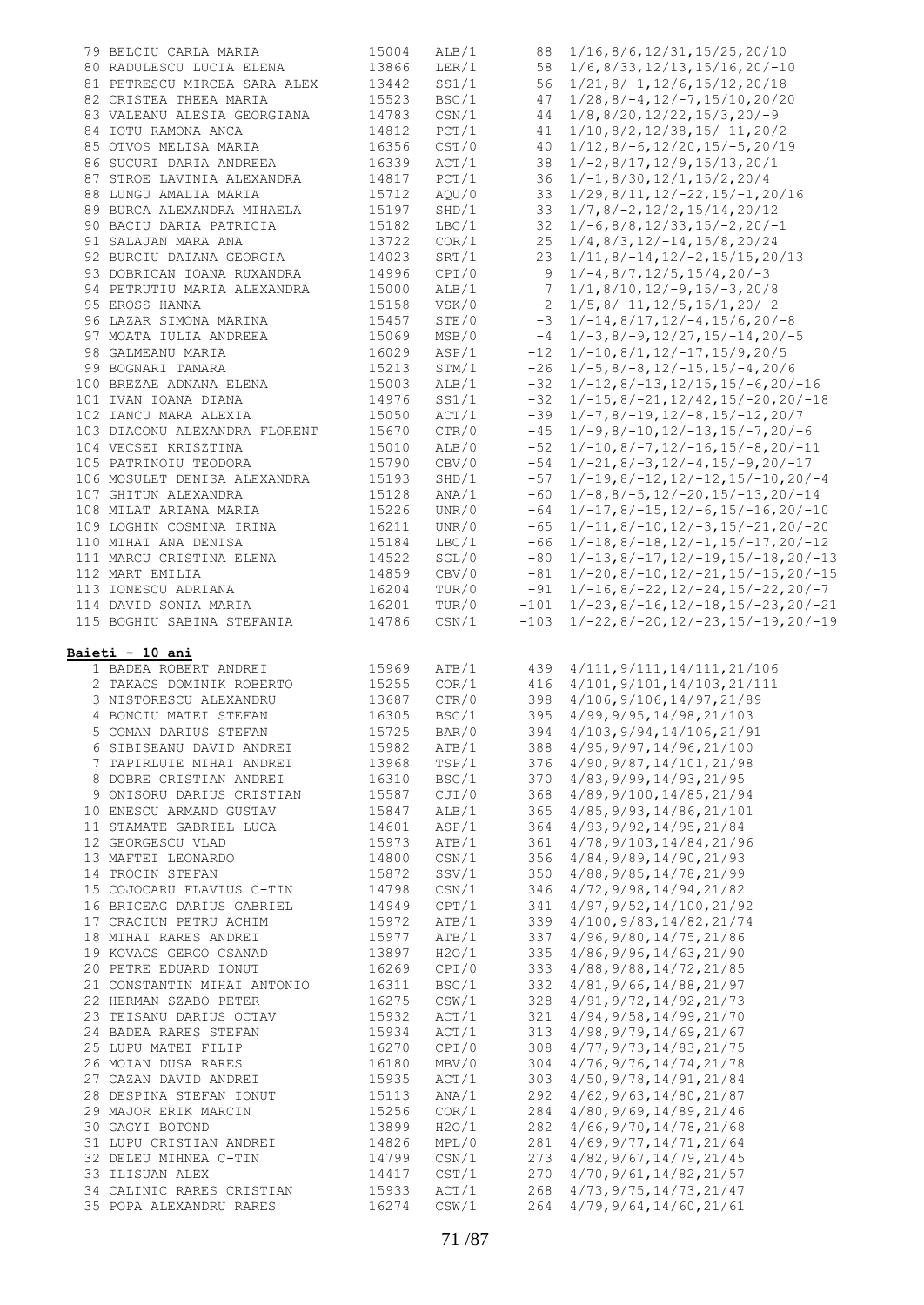| 36 COROIANU DANIEL            | 15143 | COR/1 | 259            | 4/58, 9/62, 14/58, 21/81            |
|-------------------------------|-------|-------|----------------|-------------------------------------|
| 37 MORARU VLADUT ANDREI       | 15430 | LLP/1 | 253            | 4/33, 9/81, 14/76, 21/63            |
| 38 DRAGOIU MIHAI IONUT        | 14597 | ASP/1 | 253            | 4/61, 9/84, 14/36, 21/72            |
| 39 GHERMAN IANIS ADRIAN       | 15879 | STG/0 | 251            | 4/27, 9/91, 14/54, 21/79            |
| 40 ARON MARIO ROBERT          | 14635 | ASP/1 | 243            | 4/75, 9/60, 14/64, 21/44            |
| 41 BORCEA NIKOLAS GEORGE      | 15717 | AGL/0 | 242            | 4/52, 9/51, 14/59, 21/80            |
| 42 POPA RARES CRISTIAN        | 15394 | DEV/1 | 239            | 4/45, 9/82, 14/49, 21/63            |
| 43 ANTIMIR CESAR GABRIEL      | 16306 | BSC/1 | 237            | 4/59, 9/56, 14/63, 21/59            |
| 44 OANTA RARES MIHAI          | 15428 | LLP/1 | 234            | 4/53, 9/41, 14/87, 21/53            |
| 45 BULICA IOAN                | 15971 | ATB/1 | 227            | 4/68, 9/49, 14/56, 21/54            |
| 46 RUSE MATEI IULIAN          | 14641 | ASP/1 | 221            | 4/74, 9/15, 14/66, 21/66            |
| 47 STAN DAVID                 | 15869 | LBR/0 | 216            | $4/48$ , 9/90, 14/-10, 21/88        |
| 48 MODORAN MIHNEA COSMIN      | 16162 | LER/1 | 212            | 4/57, 9/50, 14/47, 21/58            |
|                               | 16374 | BCC/0 |                |                                     |
| 49 BUCUR MARIO ALEXANDRU      |       |       | 210            | $4/26$ , 9/65, 14/70, 21/49         |
| 50 LILEA ALBERT IONUT         | 13984 | CPT/1 | 207            | 4/64, 9/14, 14/53, 21/76            |
| 51 MURARU EDWARD CRISTIAN     | 16318 | BSC/1 | 204            | 4/67, 9/21, 14/61, 21/55            |
| 52 MIHAILA ANDREI FLORIN      | 16316 | BSC/1 | 199            | 4/54, 9/59, 14/43, 21/43            |
| 53 ABRIHAN DAVID ANDREI       | 16093 | DEV/1 | 196            | 4/37, 9/71, 14/28, 21/60            |
| 54 TIHENEA CRISTIAN ANDREI    | 15813 | DEL/1 | 195            | 4/36, 9/68, 14/42, 21/49            |
| 55 PETER ROBERT ALEXANDRU     | 15979 | ATB/1 | 190            | $4/71, 9/74, 14/55, 21/-10$         |
| 56 GHEORGHIU AYAN             | 15850 | ALB/1 | 190            | $4/32$ , $9/57$ , $14/30$ , $21/71$ |
| 57 AGAPI DARIUS FLORIN        | 16283 | SGH/0 | 187            | 4/92, 9/38, 14/34, 21/23            |
| 58 CHELU STEFAN MIHAI         | 14652 | ASP/1 | 182            | 4/47, 9/45, 14/50, 21/40            |
| 59 GIURAN DARIUS              | 16271 | MSB/1 | 179            | 4/40, 9/31, 14/39, 21/69            |
| 60 KACMAZ ENES                | 16157 | LER/1 | 177            | 4/28, 9/86, 14/57, 21/6             |
| 61 BLIDARU DAVID ANDREI       | 14589 | ASP/1 | 172            | 4/49, 9/35, 14/51, 21/37            |
| 62 LUNGU DAVID                | 15863 | SVU/0 | 171            | 4/44, 9/32, 14/45, 21/50            |
| 63 SCHMIDT CHRISTIAN          | 15912 | SSB/0 | 171            | 4/46, 9/13, 14/47, 21/65            |
| 64 DOBROGHI DAVID DUMITRU     | 15864 | SVU/0 | 165            | 4/56, 9/37, 14/20, 21/52            |
| 65 STROE DAVID IOAN           | 16172 | LER/1 | 160            | 4/29, 9/48, 14/44, 21/39            |
| 66 MUSAT TIBERIU GABRIEL      | 16233 | MSB/1 | 159            | 4/39, 9/40, 14/48, 21/32            |
| 67 TRENCHEA DARIUS MATEI      | 15838 | BCC/0 | 157            | 4/35, 9/54, 14/40, 21/28            |
| 68 RADU ALEXANDRU MARIO       | 16319 | BSC/1 |                |                                     |
|                               |       |       | 155            | 4/55, 9/4, 14/67, 21/29             |
| 69 DUNA ANDREI VALENTIN       | 13976 | CPT/1 | 142            | 4/42, 9/23, 14/65, 21/12            |
| 70 NEAGU CEZAR STEFAN         | 15871 | SSV/1 | 139            | $4/-10, 9/55, 14/38, 21/56$         |
| 71 DUMITRACHE DAVID ANDREI    | 15684 | ALS/1 | 138            | 4/31, 9/42, 14/14, 21/51            |
| 72 SLAVIC ALEXANDER           | 15464 | PET/0 | 136            | 4/63, 9/29, 14/23, 21/21            |
| 73 MIREA RARES IONUT          | 15054 | DAC/1 | 134            | 4/41, 9/31, 14/24, 21/38            |
| 74 PURCAR MIRCEA              | 15809 | SHD/1 | 133            | 4/43, 9/28, 14/38, 21/24            |
| 75 FARCAS LAURENTIU CRISTIAN  | 16353 | CST/1 | 132            | $4/60, 9/23, 14/52, 21/-3$          |
| 76 GRIGORE ANDREI             | 15974 | ATB/1 | 128            | $4/20$ , $9/46$ , $14/29$ , $21/33$ |
| 77 MUNTEAN RARES<br>IONUT     | 15924 | SCP/0 | 125            | $4/-10, 9/-10, 14/68, 21/77$        |
| 78 PISTOL ROBERT IONUT        | 13991 | CPT/1 | 123            | 4/24, 9/54, 14/31, 21/14            |
| 79 IORDACHE MATEI ALEX.       | 15288 | ALS/1 | 116            | $4/30, 9/47, 14/41, 21/-2$          |
| 80 VOINEA SERGIU BOGDAN       | 16218 | SRT/1 | 115            | 4/19, 9/43, 14/22, 21/31            |
| 81 CHISCOP VLAD MIHAI         | 14606 | ASP/1 | 97             | 4/38, 9/11, 14/18, 21/30            |
| 82 JURJA CAROL                | 16156 | LER/1 |                | $95 \quad 4/34, 9/33, 14/26, 21/2$  |
| 83 ALEXANDRU GABRIEL DAN      | 16146 | LER/1 | 91             | 4/21, 9/34, 14/18, 21/18            |
| 84 DRAGOI DARIUS ANDREI       | 16241 | MSB/1 | 83             | $4/51, 9/-3, 14/35$                 |
| 85 ABIT EIAN                  | 15842 | BCC/0 | 81             | $4/65, 9/36, 14/-10, 21/-10$        |
|                               |       |       |                |                                     |
| 86 SPIRIDON STEFAN            | 16092 | CSN/1 | 81             | 4/13, 9/40, 14/11, 21/17            |
| 87 ANTON BOGDAN               | 16256 | SRT/1 | 78             | 4/22, 9/9, 14/21, 21/26             |
| 88 MARC ALBERT CATALIN        | 15853 | ALB/1 | 77             | 4/5, 9/28, 14/10, 21/34             |
| 89 BUCUR TOMA                 | 16338 | LER/1 | 73             | $4/15, 9/-10, 14/27, 21/41$         |
| 90 JURMA PAUL GABRIEL         | 16011 | STM/0 | 68             | 4/16, 9/7, 14/3, 21/42              |
| 91 MARANGOCI DARIUS GABRIEL   | 14596 | ASP/0 | 68             | 4/10, 9/16, 14/32, 21/10            |
| 92 POPA VICTOR MARIAN         | 16240 | MSB/1 | 64             | 4/25, 9/12, 14/19, 21/8             |
| 93 TENGHER STEFAN ILIE        | 15984 | ASP/1 | 63             | 4/18, 9/17, 14/1, 21/27             |
| 94 PINTIALA STEFAN ALEX.      | 16142 | SS7/0 | 60             | $4/14, 9/18, 14/33, 21/-5$          |
| 95 GRIGORE PATRIS             | 16251 | SRT/1 | 59             | $4/3, 9/44, 14/-7, 21/19$           |
| 96 NEACSU MARIUS NICOLAE      | 15812 | DEL/1 | 57             | 4/1, 9/19, 14/1, 21/36              |
| 97 ABOUD ADAM                 | 16145 | LER/1 | 54             | $4/9$ , $9/26$ , $14/-6$ , $21/25$  |
| 98 DRAGOMIR ALEXANDRU NICOLA  | 15938 | ACT/1 | 40             | 9/25, 14/4, 21/11                   |
| 99 IORDACHE STEFAN            | 14675 | ASP/0 | 38             | $4/8, 9/-7, 14/15, 21/22$           |
| 100 RUS MATEI                 | 16349 | VCN/0 | 38             | $4/23, 9/6, 14/-11, 21/20$          |
| 101 POCORA VLAD TEODOR        | 15114 | ANA/1 | 27             | $4/12, 9/-11, 14/-10, 21/36$        |
| 102 UTULEAC FLORIN ORLANDO    | 16128 | SPL/1 | 25             | $4/-2, 9/3, 14/25, 21/-1$           |
| 103 BUDRIS PAUL PATRIK        | 15810 | SHD/1 | 23             | $4/11, 9/-4, 14/12, 21/4$           |
|                               |       |       |                | $4/-4, 9/-6, 14/8, 21/15$           |
| 104 STANGACIU ALEXANDRU EUGEN | 15983 | ATB/0 | 13             |                                     |
| 105 ISTRATE ALEXANDRU MIHAI   | 13700 | SGL/0 | 8              | $4/-1, 9/-10, 14/16, 21/3$          |
| 106 OANCEA MARIUS VALENTIN    | 15953 | SPL/1 | 4              | $4/-8, 9/2, 14/5, 21/5$             |
| 107 PANTAZA VLADIMIR TEODOR   | 15811 | DEL/1 |                | $4 \frac{4}{-6}$ , 9/8, 14/9, 21/-7 |
| 108 DAVID MATEI               | 15889 | BAM/0 |                | $2 \frac{4}{-3}$ , 9/1, 14/-5, 21/9 |
| 109 MARINESCU STEFAN CALIN    | 15429 | LLP/1 | $\overline{2}$ | $4/6$ , $9/-12$ , $14/7$ , $21/1$   |
|                               |       |       |                |                                     |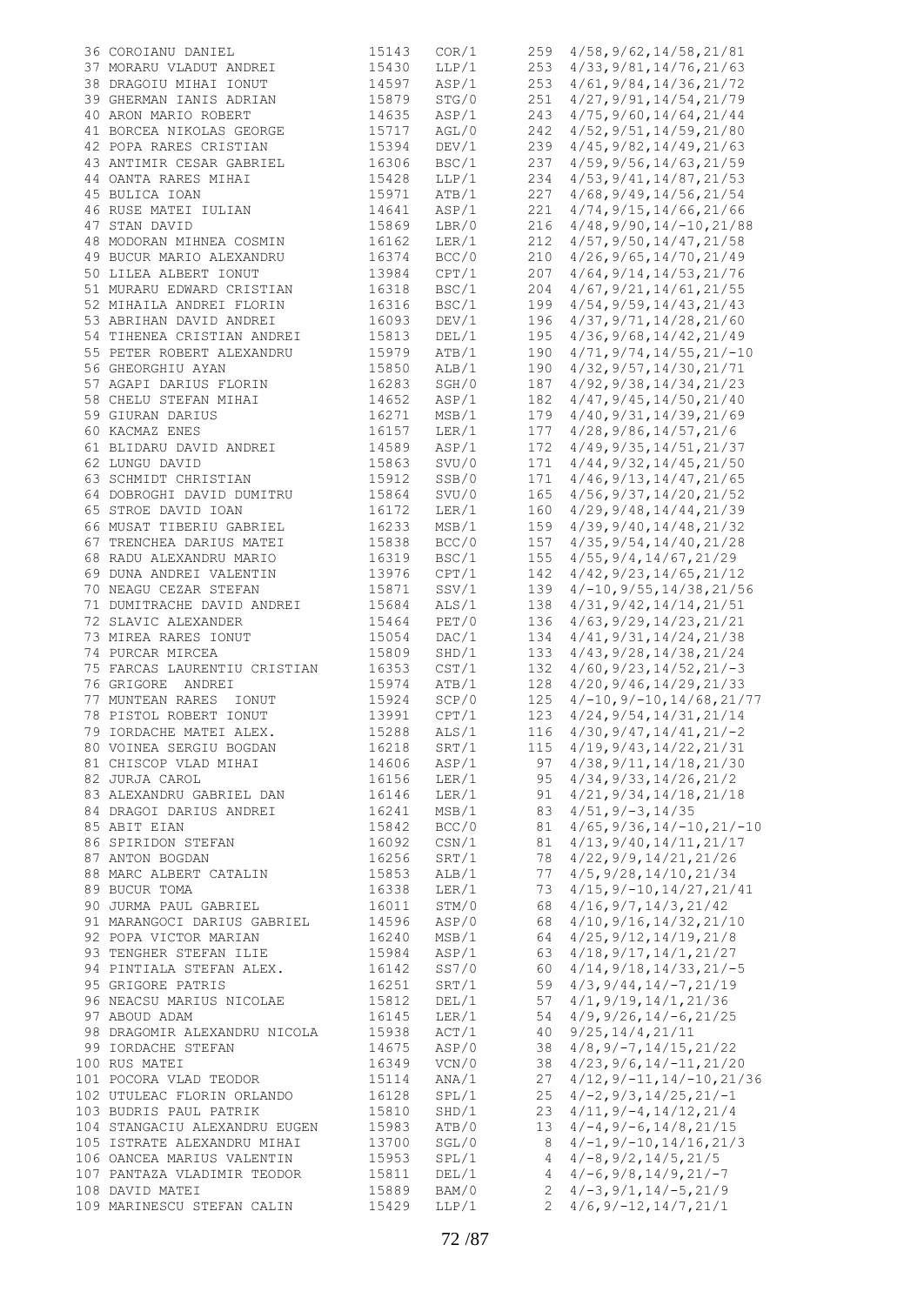| 110 DIN LUCA STEFAN           | 15831 | DAC/1 |         | $1 \quad 4/-10, 9/-18, 14/13, 21/16$          |
|-------------------------------|-------|-------|---------|-----------------------------------------------|
|                               |       |       |         |                                               |
| 111 BERCARU RARES C-TIN       | 15951 | SPL/1 |         | $1 \quad 4/-15, 9/24, 14/-15, 21/7$           |
| 112 VLAICU ANTON NICOLAE      | 16072 | CSN/1 | $\circ$ |                                               |
| 113 SIMION ROBERT             | 15848 | ALB/1 |         | $-1$ $4/2$ , $9/10$ , $14/-3$ , $21/-10$      |
|                               |       |       |         |                                               |
| 114 MIHAILOV LUCA ALEXANDRU   | 15425 | LLP/1 |         | $-8$ 4/7, 9/-9, 14/-2, 21/-4                  |
| 115 BOCICAI IOAN ADRIAN       | 15970 | ATB/0 |         | $-12$ $4/17$ , $9/-8$ , $14/-9$ , $21/-12$    |
| 116 MATIAS ALEXANDRU          | 14801 | CSN/1 |         | $-13$ $4/-11, 9/20, 14/-13, 21/-9$            |
|                               |       |       |         |                                               |
| 117 MADARAS IOAN PIO VLADIMIR | 15914 | SSB/0 |         | $-15$ 4/4, 9/-15, 14/2, 21/-6                 |
| 118 CIOCIRLAN SEBASTIAN GABRI | 15724 | TSP/1 |         | $-21$ $4/-7, 9/-19, 14/-8, 21/13$             |
| 119 CIUBOTARU ROBERT ANDREI   | 15936 | ACT/1 |         | $-26$ $4/-9$ , $9/6$ , $14/-12$ , $21/-11$    |
| 120 CAZACU ANDREI LIVIU       |       | LLP/1 |         |                                               |
|                               | 15427 |       |         | $-27$ 4/-10, 9/-13, 14/6, 21/-10              |
| 121 DAVID SIMON SEBASTIAN     | 16451 | REN/0 |         | $-35$ 4/-16, 9/-1, 14/-4, 21/-14              |
| 122 PREDA HRISTOFOR           | 15839 | BCC/0 |         | $-47$ $4/-14, 9/-2, 14/-23, 21/-8$            |
| 123 AGRIPINA ROBERT           | 15780 | CBV/0 |         | $-52$ 4/-13, 9/-5, 14/-16, 21/-18             |
|                               |       |       |         |                                               |
| 124 ONCEANU MATEI             | 16454 | REN/0 |         | $-56$ 4/-5, 9/-16, 14/-14, 21/-21             |
| 125 BARBU RAZVAN              | 15854 | ALB/1 |         | $-59$ 4/-12, 9/-20, 14/-10, 21/-17            |
| 126 PRICOP PETRICA ADRIAN     | 16343 | CSN/0 |         | $-60$ 4/-10, 9/-24, 14/-10, 21/-16            |
|                               |       |       |         |                                               |
| 127 RASCOVSCHI STEFAN         | 16105 | SCB/0 |         | $-67$ 4/-20, 9/-14, 14/-19, 21/-14            |
| 128 MOCANU STEFAN GABRIEL     | 16071 | CSN/1 |         | $-68$ 4/-19, 9/-10, 14/-17, 21/-22            |
| 129 BOBARNAC RADU             | 15894 | SCB/0 |         | $-69$ 4/-10, 9/-22, 14/-18, 21/-19            |
| 130 IORDACHE DAVID GABRIEL    | 16248 | SRT/1 |         | $-71$ $4/-17$ , $9/-21$ , $14/-21$ , $21/-12$ |
|                               |       |       |         |                                               |
| 131 SOAITA RARES ERIK         | 15851 | ALB/1 |         | $-75$ 4/-18, 9/-17, 14/-20, 21/-20            |
| 132 SIMIONESCU ANDREI MIHAI   | 15538 | CBV/0 |         | $-76$ 4/-21, 9/-23, 14/-22, 21/-10            |
|                               |       |       |         |                                               |
|                               |       |       |         |                                               |
| Baieti - 11 ani               |       |       |         |                                               |
| 1 DUCA STEFAN MIRCEA          | 15251 | COR/1 | 610     | 2/118, 7/123, 11/123, 16/123, 19/123          |
| 2 MIHALACHE VLAD STEFAN       | 14593 | ASP/1 |         | 571 2/113, 7/110, 11/115, 16/115, 19/118      |
|                               |       |       |         |                                               |
| 3 CONSTANTINESCU ALEXANDRU    | 15525 | BSC/1 |         | 568 2/112, 7/112, 11/113, 16/118, 19/113      |
| 4 BUCUR ANDREAS ALIN          | 14608 | ASP/1 |         | 566 2/123, 7/118, 11/102, 16/113, 19/110      |
| 5 KONCZ NIMROD KALMAN         | 14560 | H2O/O |         | 561 2/105, 7/111, 11/118, 16/112, 19/115      |
|                               |       |       |         |                                               |
| 6 RADUCANU EDUARD             | 13338 | ACT/1 |         | 546 2/115, 7/109, 11/112, 16/104, 19/106      |
| 7 HRISCU RARES                | 15396 | LBC/1 |         | 539 2/111, 7/100, 11/105, 16/111, 19/112      |
| 8 IASCHIU ANDREI              | 15443 | ATB/1 | 536     | 2/108, 7/115, 11/94, 16/110, 19/109           |
|                               | 15191 |       |         |                                               |
| 9 NAGY NANDOR                 |       | SHD/1 |         | 535 2/110, 7/105, 11/106, 16/103, 19/111      |
| 10 SCORTEA TEOFIL             | 15445 | ATB/1 |         | 525 2/103, 7/104, 11/101, 16/109, 19/108      |
| 11 M.SEDIQ EDRIS              | 15446 | ATB/1 |         | 522 2/109, 7/113, 11/87, 16/106, 19/107       |
| 12 STANCEL LUKAS              | 15026 | ALB/1 |         | 503 2/100, 7/93, 11/107, 16/105, 19/98        |
|                               |       |       |         |                                               |
| 13 RADU MATEI                 | 13163 | CTR/1 |         | 497 2/96, 7/89, 11/108, 16/101, 19/103        |
| 14 IONESCU DAVID ANDREI       | 15520 | BSC/1 |         | 497 2/97, 7/91, 11/109, 16/95, 19/105         |
| 15 ANGHEL HORIA PETRU         | 15529 | BSC/1 |         | 490 2/101, 7/102, 11/96, 16/89, 19/102        |
|                               |       |       |         |                                               |
| 16 STRIMBEANU RAZVAN          | 13334 | PCT/1 |         | 485 2/107, 7/106, 11/98, 16/86, 19/88         |
| 17 BACIU DENIS ANDREI         | 15183 | LBC/1 |         | 482 2/99, 7/85, 11/110, 16/84, 19/104         |
| 18 NICOLAEV VLADIMIR ANDREI   | 14818 | PCT/1 |         | 480 2/106, 7/95, 11/89, 16/99, 19/91          |
|                               |       |       |         |                                               |
| 19 POSTELNICU GEORGE ALEXAND  | 15550 | REN/1 | 468     | 2/91, 7/75, 11/95, 16/108, 19/99              |
| 20 SEKSI LUCA                 | 15280 | BSC/1 | 465     | 2/90, 7/108, 11/92, 16/88, 19/87              |
| 21 TUICA MARIO GABRIEL        | 15053 | DAC/1 | 459     | 2/88, 7/107, 11/104, 16/80, 19/80             |
| 22 SERBAN PAUL ANDREI         | 15544 | ACN/0 | 458     |                                               |
|                               |       |       |         | 2/81, 7/103, 11/79, 16/94, 19/101             |
| 23 FARKAS CRISTOPHER          | 14420 | CST/1 | 455     | 2/94, 7/94, 11/91, 16/87, 19/89               |
| 24 ANDREI MIHAI ALEXANDRU     | 15441 | ATB/1 | 453     | 2/93, 7/96, 11/68, 16/102, 19/94              |
| 25 PISOSCHI MATEI VALERIU     | 15458 | REN/1 | 426     | 2/75, 7/82, 11/99, 16/75, 19/95               |
|                               |       |       |         |                                               |
| 26 RADOS LUCA NICOLAS         | 15192 | SHD/1 | 422     | 2/78, 7/57, 11/97, 16/97, 19/93               |
| 27 CURECHERIU ALEX GABRIEL    | 14997 | CPI/0 | 421     | 2/102, 7/56, 11/93, 16/85, 19/85              |
| 28 ALEXANDRU PATRIC ANGELO    | 15166 | MAR/1 | 421     | 2/58, 7/88, 11/103, 16/108, 19/64             |
| 29 ROSCA MIHNEA IONUT         | 15278 | STE/0 | 414     | 2/85, 7/83, 11/72, 16/92, 19/82               |
|                               |       |       |         |                                               |
| 30 RACHIERU STEFAN RAZVAN     | 13947 | CTR/1 | 408     | 2/89, 7/49, 11/77, 16/96, 19/97               |
| 31 JITARU MATEI AIAN          | 15554 | CST/1 | 407     | 2/82, 7/100, 11/100, 16/53, 19/72             |
| 32 ROTARU LUCA STEFAN         | 15552 | ALS/0 | 405     | 2/95, 7/98, 11/78, 16/78, 19/56               |
|                               |       |       |         |                                               |
| 33 DOBRESCU MIHAI             | 14919 | CPT/1 | 401     | 2/104, 7/101, 11/49, 16/63, 19/84             |
| 34 COJOCARU CAROL MIHAI       | 14789 | CSN/1 | 392     | $2/99, 7/ - 10, 11/111, 16/100, 19/92$        |
| 35 MEZDREA BANU ALEXANDRU     | 14409 | CST/1 | 383     | 2/73, 7/52, 11/74, 16/98, 19/86               |
|                               |       |       |         |                                               |
| 36 MATEI VLAD ALEXANDRU       | 14607 | ASP/1 | 380     | 2/64, 7/86, 11/57, 16/83, 19/90               |
| 37 PAUNESCU CEZAR             | 15195 | SHD/1 | 380     | 2/70, 7/92, 11/75, 16/68, 19/75               |
| 38 DRAGOMIR DAVID             | 13349 | REN/1 | 379     | 2/66, 7/65, 11/67, 16/81, 19/100              |
|                               |       |       |         |                                               |
| 39 CULEA PETRE CRISTIAN       | 14972 | SS1/1 | 377     | 2/67, 7/87, 11/82, 16/74, 19/67               |
| 40 PANAIT PAUL DRAGOS         | 15102 | SSV/0 | 367     | 2/80, 7/91, 11/60, 16/58, 19/78               |
| 41 SLAVU RARES STEFAN         | 14892 | AGL/1 | 361     | 2/87, 7/79, 11/86, 16/66, 19/43               |
| 42 COJOCARU STEFAN            | 13690 | BAR/0 | 361     | 2/62, 7/69, 11/59, 16/90, 19/81               |
|                               |       |       |         |                                               |
| 43 LUPUT SEBASTIAN MIHAI      | 15218 | STM/1 | 355     | 2/84, 7/97, 11/23, 16/77, 19/74               |
| 44 NOVAC IULIAN DORU          | 15048 | ACT/1 | 352     | 2/66, 7/77, 11/42, 16/91, 19/76               |
| 45 HARABAGIU RARES PETRU      | 14986 | BAM/1 | 350     | 2/79, 7/73, 11/71, 16/64, 19/63               |
|                               |       |       |         |                                               |
| 46 NICULAIE DAVID ANDREAS     | 15045 | ACT/1 | 348     | 2/84, 7/60, 11/61, 16/73, 19/70               |
| 47 OPREA MARIO CALIN          | 15385 | SRT/1 | 342     | 2/92, 7/71, 11/91, 16/41, 19/47               |
| 48 MURARU KAAN STEFAN         | 15517 | BSC/1 | 342     | 2/60, 7/62, 11/54, 16/70, 19/96               |
| 49 POPA TUDOR                 | 15190 | SHD/1 | 336     | 2/49, 7/68, 11/80, 16/71, 19/68               |
|                               |       |       |         |                                               |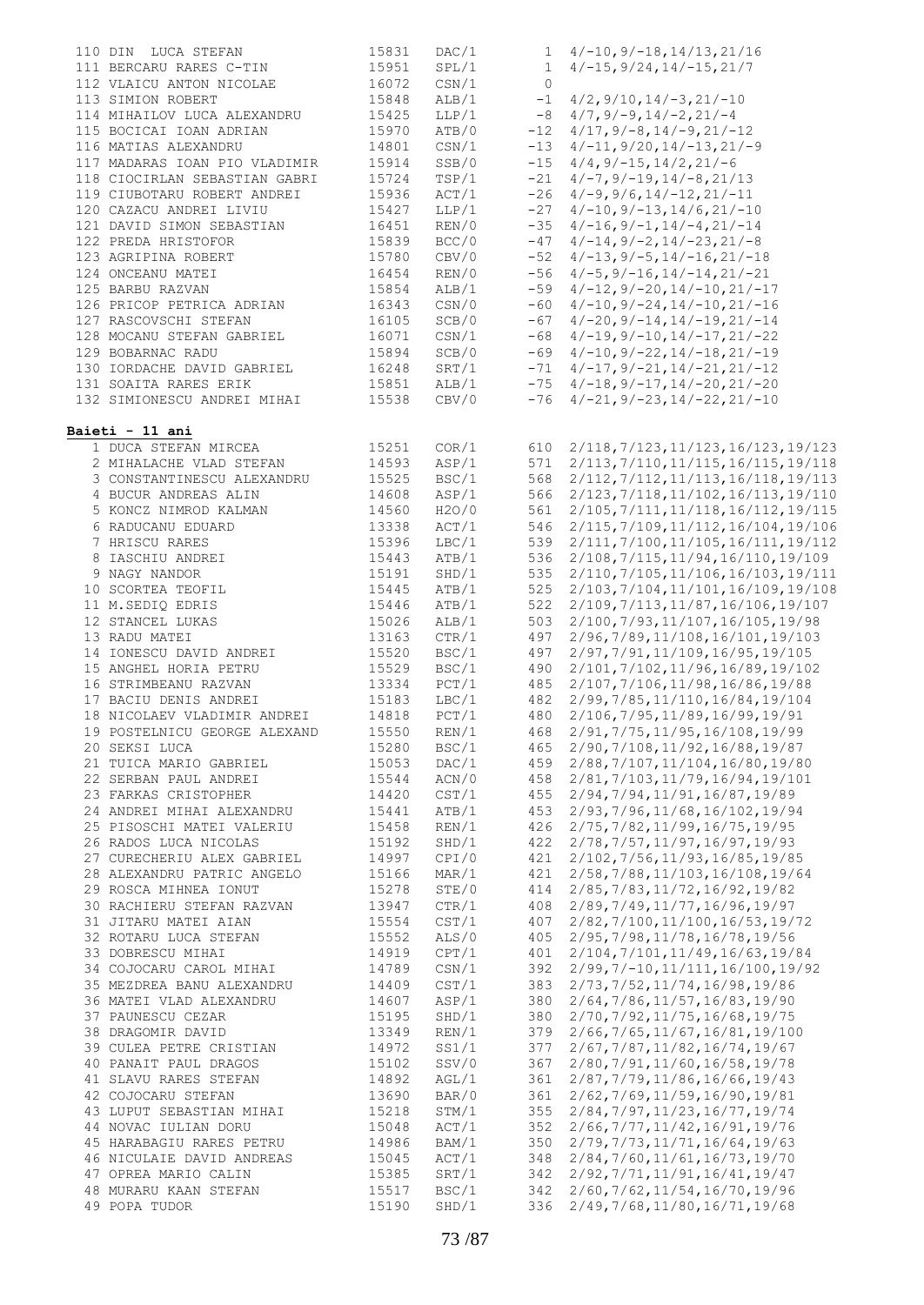| 50 TATARU BOGDAN PAVEL        | 15447 | ATB/1 | 329          | 2/55, 7/54, 11/55, 16/82, 19/83                |
|-------------------------------|-------|-------|--------------|------------------------------------------------|
| 51 NISTOR DARIUS DRAGAN       | 15215 | STM/1 | 322          | 2/46,7/48,11/56,16/93,19/79                    |
|                               |       |       |              |                                                |
| 52 CSENDES LASZLO IGOR        | 15285 | SS7/0 | 322          | 2/56, 7/76, 11/66, 16/79, 19/45                |
| 53 SAVUCA LUCA IONUT          | 14894 | AGL/1 | 311          | 2/69, 7/78, 11/65, 16/60, 19/39                |
| 54 SUSMAN GEORGE CATALIN      | 15030 | ALB/1 | 309          | 2/63, 7/63, 11/43, 16/69, 19/71                |
| 55 ROSU MARIUS                | 15499 | ASP/1 | 307          | 2/63, 7/44, 11/84, 16/62, 19/54                |
| 56 CHIRIAC VICTOR GABRIEL     | 15590 | CJI/0 | 296          | 2/71, 7/62, 11/63, 16/51, 19/49                |
|                               |       |       |              |                                                |
| 57 CIOBANU RAUL FLAVIAN       | 15169 | MAR/1 | 291          | 2/48, 7/72, 11/73, 16/57, 19/41                |
| 58 MARIN ALEXANDRU RAZVAN     | 15198 | SHD/1 | 283          | 2/53, 7/67, 11/70, 16/55, 19/38                |
| 59 BIRGHILESCU ALEXANDRU      | 15276 | BSC/1 | 282          | 2/50, 7/84, 11/46, 16/76, 19/26                |
| 60 SALCUCEANU TUDOR           | 15200 | SHD/1 | 281          | 2/74, 7/70, 11/38, 16/40, 19/59                |
| 61 FIRU LUCIAN MIHAI          | 13170 | TSP/0 | 270          | 2/34, 7/51, 11/64, 16/52, 19/69                |
|                               |       |       |              |                                                |
| 62 POP DARIUS ANDREI          | 14410 | CST/1 | 270          | 2/29, 7/47, 11/62, 16/67, 19/65                |
| 63 KRIZBAI NEGRU ROBERT       | 15031 | ALB/1 | 257          | 2/35, 7/40, 11/88, 16/72, 19/22                |
| 64 FLOREA RAZVAN STEFAN       | 14392 | LBR/0 | 246          | 2/32, 7/45, 11/69, 16/49, 19/51                |
| 65 TEODOR COSMIN              | 15049 | ACT/1 | 243          | 2/25, 7/81, 11/51, 16/46, 19/40                |
| 66 MIHALCU ADAM               | 14990 | BAM/1 | 242          | $2/55, 7/80, 11/85, 16/-10, 19/32$             |
|                               |       |       |              |                                                |
| 67 ZACH MIHAI ROBERT          | 12304 | COR/1 | 241          | 2/77, 7/28, 11/36, 16/47, 19/53                |
| 68 SECOBAN STEFAN ALEX.       | 15272 | SGH/0 | 241          | 2/52, 7/33, 11/31, 16/48, 19/77                |
| 69 FLOREA ANDREI              | 15222 | STM/1 | 236          | $2/86$ , $7/22$ , $11/83$ , $16/-10$ , $19/55$ |
| 70 BADEA PERLIK ROBERT        | 13239 | CPT/1 | 235          | 2/38, 7/39, 11/51, 16/50, 19/57                |
|                               | 15309 |       |              | 2/57, 7/30, 11/20, 16/61, 19/66                |
| 71 BARNEA DRAGOS CRISTIAN     |       | LER/1 | 234          |                                                |
| 72 BOZONCA GABRIEL            | 14787 | CSN/1 | 232          | 2/37, 7/66, 11/16, 16/65, 19/48                |
| 73 DOBRE ALEXANDRU TEODOR     | 14629 | ASP/1 | 217          | $2/51, 7/59, 11/44, 16/-10, 19/73$             |
| 74 GALATANU VLAD              | 15208 | STM/1 | 200          | 2/76, 7/19, 11/54, 16/21, 19/30                |
| 75 DAN TUDOR                  | 14993 | CPI/0 | 193          | 2/23, 7/27, 11/47, 16/37, 19/59                |
|                               |       |       |              |                                                |
| 76 CHIRICA RARES GEORGE       | 14895 | AGL/1 | 192          | 2/44, 7/58, 11/52, 16/27, 19/11                |
| 77 GHINDA CEZAR ANDREI        | 14780 | CSN/1 | 191          | $2/-10, 7/50, 11/81, 16/42, 19/28$             |
| 78 TINCOCA GIULIANO ANDREI    | 12414 | DAC/1 | 188          | 2/18, 7/38, 11/13, 16/59, 19/60                |
| 79 CUNTAN EDUARD              | 15906 | SSB/0 | 187          | $2/19, 7/-5, 11/76, 16/36, 19/61$              |
| 80 POPA CRISTIAN              | 15548 | REN/1 | 181          | 2/21, 7/14, 11/41, 16/43, 19/62                |
|                               |       |       |              |                                                |
| 81 ENCIU SEBASTIAN            | 15047 | ACT/1 | 180          | 2/26, 7/41, 11/22, 16/56, 19/35                |
| 82 STRATU ALEXANDRU           | 15414 | SVU/0 | 176          | 2/59, 7/32, 11/48, 16/18, 19/19                |
| 83 DUMITRESCU VLADIMIR        | 15461 | PET/1 | 174          | 2/47, 7/26, 11/15, 16/34, 19/52                |
| 84 TALPES IOAN VLAD           | 15044 | PCT/1 | 168          | $2/72, 7/-10, 11/40, 16/29, 19/37$             |
| 85 NOFIT CODRIN MIHAI         | 13701 | SGL/0 | 168          | $2/70$ , $7/55$ , $11/28$ , $16/-10$ , $19/25$ |
|                               |       |       |              |                                                |
| 86 POP RAZVAN TUDOR           | 14984 | BAM/1 | 162          | 2/30, 7/64, 11/7, 16/25, 19/36                 |
| 87 POPLACENEL STEFAN          | 15071 | MSB/0 | 159          | 2/13, 7/53, 11/19, 16/30, 19/44                |
| 88 CIONCA LUCA IOAN           | 15149 | COR/1 | 156          | 2/42, 7/25, 11/33, 16/39, 19/17                |
| 89 PREDILA ROBERT CRISTIAN    | 15286 | ASP/1 | 155          | 2/24, 7/36, 11/30, 16/45, 19/20                |
| 90 LUCA CRISTIAN VASILE       | 14999 | ALB/1 | 147          | $2/43, 7/21, 11/39, 16/54, 19/-10$             |
|                               |       |       |              |                                                |
| 91 RAICU BADEA GABRIEL        | 13093 | LPT/0 | 142          | 2/12, 7/35, 11/35, 16/44, 19/16                |
| 92 FRASENIUC EDUARD MIHAI     | 15415 | SVU/0 | 139          | 2/43, 7/16, 11/21, 16/26, 19/33                |
| 93 SANDRU MATEI               | 15024 | ALB/1 | 123          | $2/14, 7/31, 11/45, 16/38, 19/-5$              |
| 94 STEFANESCU RARES MIHAI     | 14973 | SS1/1 | 115          | $2/27, 7/44, 11/12, 16/33, 19/-1$              |
| 95 DEAC RARES ANDREI          | 16202 | TUR/0 | 113          | 2/8, 7/11, 11/25, 16/19, 19/50                 |
|                               |       |       |              |                                                |
| 96 IANCU DAN CRISTIAN         | 14998 | CPI/0 | 110          | $2/7, 7/74, 11/ - 4, 16/20, 19/13$             |
| 97 TREGER TOMAS TRISTIAN      | 14987 | BAM/1 | 108          | $2/20$ , $7/23$ , $11/33$ , $16/-10$ , $19/42$ |
| 98 IONESCU ANDREI             | 15295 | LER/1 | 108          | $2/28$ , $7/-6$ , $11/24$ , $16/28$ , $19/34$  |
| 99 MORAR BOGDAN FLORIN        | 14985 | BAM/1 | 101          | $2/31, 7/46, 11/ - 11, 16/23, 19/12$           |
| 100 BUCUR LUCA CONSTANTIN     | 15462 | PET/1 | 101          | $2/11, 7/-11, 11/59, 16/15, 19/27$             |
|                               |       |       |              |                                                |
| 101 HARSAN FARR IUGA ROBERT   | 14408 | CST/1 | 97           | 2/16, 7/12, 11/27, 16/24, 19/18                |
| 102 BUTOI FLORIN ROBERT       | 14140 | DAC/1 | 96           | $2/-16$ , $7/-2$ , $11/37$ , $16/31$ , $19/46$ |
| 103 TANASE GHEORGHE GABRIEL   | 15735 | CPT/1 | 93           | 2/40, 7/29, 11/6, 16/9, 19/9                   |
| 104 SZELMENCZI ZALAN          | 15388 | MSM/0 | 91           | $2/45, 7/34, 11/ - 3, 16/17, 19/ - 2$          |
| 105 MANOLE VLAD IONUT         | 15294 | LER/1 | 87           | 2/36, 7/15, 11/2, 16/11, 19/23                 |
|                               |       |       |              |                                                |
| 106 DUDUI RAZVAN              | 15210 | STM/1 | 82           | $2/-1, 7/42, 11/18, 16/8, 19/15$               |
| 107 DIACONESCU CARBUNESCU VIC | 15042 | ACT/1 | 65           | $2/-2, 7/10, 11/1, 16/35, 19/21$               |
| 108 STAN MATEI STEFAN         | 15460 | PET/1 | 62           | $2/33, 7/24, 11/9, 16/-10, 19/6$               |
| 109 STOICAN GEORGE TUDOR      | 15665 | BAR/0 | 51           | $2/22, 7/-7, 11/-11, 16/16, 19/31$             |
| 110 CARDEI DARIUS ANDREI      | 15138 | SCP/0 | 43           | $2/2, 7/-9, 11/11, 16/32, 19/7$                |
|                               |       |       |              |                                                |
| 111 DUTA ROBERT MIHAI         | 15522 | BSC/0 | 38           | $2/-13, 7/37, 11/14, 16/-10, 19/10$            |
| 112 DEMETROVICI OVIDIU GEORGE | 15386 | SRT/1 | 37           | $2/15, 7/18, 11/-1, 16/12, 19/-7$              |
| 113 TODERAS RARES ADRIAN      | 16347 | VCN/0 | 30           | $2/7, 7/20, 11/-10, 16/22, 19/-9$              |
| 114 BARBU LUIS GABRIEL        | 14598 | BSC/0 | 22           | $2/4, 7/-8, 11/-1, 16/13, 19/14$               |
| 115 STOICA ROBERT ALEX.       | 15321 | SPL/0 | 19           | $2/40, 7/-15, 11/-6, 16/-2, 19/2$              |
|                               |       |       |              |                                                |
| 116 CIUTACU MIHNEA ANDREI     | 15666 | SS1/1 | 18           | $2/3, 7/ -1, 11/29, 16/ -10, 19/ -3$           |
| 117 ZAPUC STEFAN LAURENTIU    | 15305 | LER/1 | 14           | $2/-7, 7/17, 11/-17, 16/-3, 19/24$             |
| 118 IACOB MARIO BOGDAN        | 14896 | AGL/1 | 4            | $2/-11, 7/6, 11/8, 16/14, 19/-13$              |
| 119 BUHOCI STEFAN OCTAVIAN    | 15526 | BSC/0 | 3            | $2/-5, 7/5, 11/5, 16/4, 19/-6$                 |
| 120 CIOBANASU ANDREI          | 16012 | STM/1 | 2            | $2/1, 7/-16, 11/-14, 16/2, 19/29$              |
|                               |       |       |              |                                                |
| 121 RAICA ZORAN               | 15229 | UNR/0 | $\mathbf{1}$ | $2/10, 7/-19, 11/34, 16/-8, 19/-16$            |
| 122 BENGHIAC ERIC             | 15781 | CBV/0 |              | $-1$ 2/17, 7/8, 11/-8, 16/1, 19/-19            |
| 123 MARINESCU VLAD IONUT      | 15317 | LER/1 | -3           | $2/6, 7/3, 11/ - 5, 16/ - 10, 19/3$            |
|                               |       |       |              |                                                |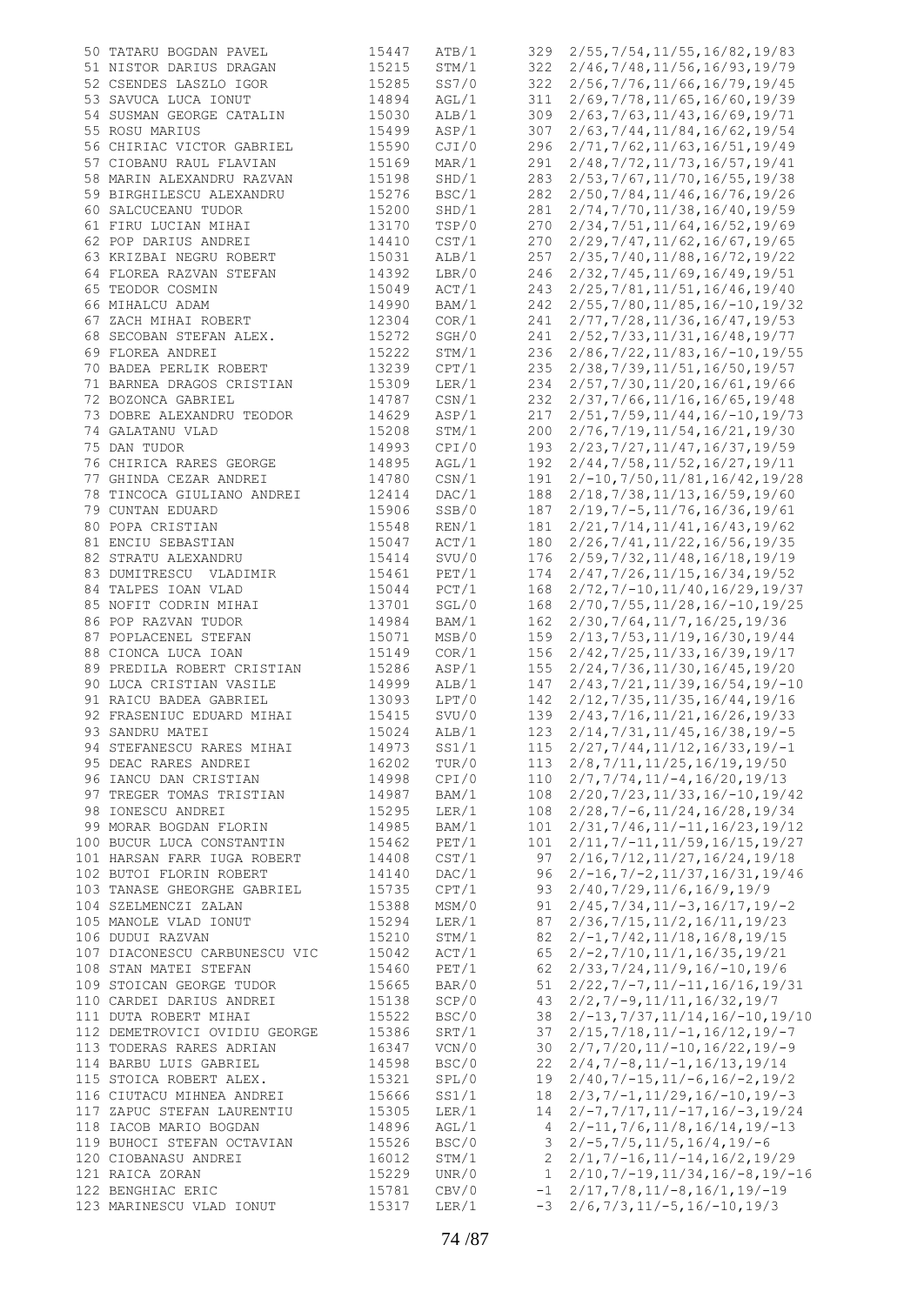|  | 124 DINU STEFAN              | 15710 | AOU/0 | $-11$  | $2/-8, 7/7, 11/17, 16/-4, 19/-23$                  |
|--|------------------------------|-------|-------|--------|----------------------------------------------------|
|  | 125 LAZARESCU DARIUS STEFAN  | 15219 | STM/1 | $-23$  | $2/-14, 7/9, 11/-7, 16/-7, 19/-4$                  |
|  | 126 MOGOE LUCA FLAVIUS       | 15910 | SSB/0 | $-23$  | $2/-21, 7/-22, 11/10, 16/5, 19/5$                  |
|  | 127 MUTIU ALEXANDRU GABRIEL  | 15909 | SSB/0 | $-29$  | $2/-12, 7/-18, 11/3, 16/6, 19/-8$                  |
|  | 128 CURT ANDREI ROBERT       | 14893 | AGL/1 | $-34$  | $2/-9, 7/1, 11/-18, 16/10, 19/-18$                 |
|  | 129 GAVRILA IONUT GELU       | 15778 | CBV/0 | $-34$  | $2/-4, 7/13, 11/-9, 16/-10, 19/-24$                |
|  | 130 MATEI RAZVAN             | 14592 | ASP/1 | $-35$  | $2/-3, 7/-4, 11/-10, 16/-6, 19/-12$                |
|  | 131 PREDUT MIHAI DANIEL      | 16203 | TUR/0 | $-38$  | $2/-5, 7/-21, 11/-27, 16/7, 19/8$                  |
|  | 132 NEGRU DARIUS GABRIEL     | 15908 | SSB/0 | $-44$  | $2/9, 7/ - 12, 11/ - 16, 16/ - 15, 19/ - 10$       |
|  | 133 COJOCARU ANDREI SERBAN   | 14625 | ASP/0 | $-49$  | $2/-9, 7/-27, 11/-13, 16/-1, 19/1$                 |
|  | 134 DOGARU DUMITRU DANIEL    | 14791 | CSN/1 | $-53$  | $2/-25$ , $7/-17$ , $11/26$ , $16/-12$ , $19/-25$  |
|  | 135 SEREA RAZVAN ALEXANDRU   | 15140 | SCP/0 | $-54$  | $2/-19, 7/-10, 11/-19, 16/-10, 19/4$               |
|  | 136 BALAZS ORS               | 15537 | CBV/0 | $-56$  | $2/-15, 7/-3, 11/-21, 16/3, 19/-20$                |
|  | 137 BASAGA ARIS IONUT        | 15795 | SHD/0 | $-56$  | $2/-20, 7/-14, 11/4, 16/-9, 19/-17$                |
|  | 138 GRIGORAS ALEXANDRU NIC.  | 16089 | CSN/1 | $-61$  | $2/-18, 7/4, 11/-26, 16/-10, 19/-11$               |
|  | 139 PETRAS KEVIN ANDREI      | 15025 | ALB/0 | $-74$  | $2/-17, 7/-10, 11/-28, 16/-5, 19/-14$              |
|  | 140 FICIU BOGDAN ANDREI      | 14975 | SS1/1 | $-75$  | $2/-22$ , $7/2$ , $11/-22$ , $16/-11$ , $19/-22$   |
|  | 141 SECEANU LUCA STEFAN      | 13309 | CPT/1 | $-86$  | $2/-26, 7/-13, 11/-29, 16/-18$                     |
|  | 142 BOLOS GABRIEL PETRICA    | 16352 | CST/1 | $-98$  | $2/-22$ , $7/-25$ , $11/-23$ , $16/-13$ , $19/-15$ |
|  | 143 ALEXANDRESCU DENIS MIHAI | 14760 | TPL/0 | $-105$ | $2/-10, 7/-23, 11/-24, 16/-20, 19/-28$             |
|  | 144 DEAC DARIUS SEBASTIAN    | 14419 | CST/0 | $-106$ | $2/-24, 7/-24, 11/-20, 16/-17, 19/-21$             |
|  | 145 COJOCARU RARES MIHAI     | 15407 | SCB/0 | $-110$ | $2/-28$ , $7/-26$ , $11/-15$ , $16/-14$ , $19/-27$ |
|  | 146 MICSA VICTOR             | 16017 | STM/0 | $-124$ | $2/-29, 7/-20, 11/-30, 16/-16, 19/-29$             |
|  | 147 TOIA CODRIN NICOLAE      | 15408 | SCB/0 | $-125$ | $2/-27, 7/-28, 11/-25, 16/-19, 19/-26$             |
|  |                              |       |       |        |                                                    |

### CLASAMENT STAFETE CUMULAT – REUNIUNEA IV

| Loc Club        |    |      | Total proba/puncte |
|-----------------|----|------|--------------------|
|                 |    | pct. |                    |
| Fete $-10$ ani  |    |      |                    |
| 1 BSC           | 1) |      | 228 17/228         |
| 2 ATB           | 1) |      | 218 17/218         |
| 3 CSN           | 1) |      | 212 17/212         |
| 4 BAM           | 1) |      | 208 17/208         |
| 5 AGL           | 1) |      | 206 17/206         |
| 6 STE           | 1) |      | 204 17/204         |
| 7 ALB           | 1) |      | 202 17/202         |
| 8 LER           | 1) |      | 200 17/200         |
| 9 REN           | 1) |      | 198 17/198         |
| 10 STM          | 1) |      | 196 17/196         |
| 11 SHD          | 1) |      | 194 17/194         |
| 12 SPL          | 1) |      | 192 17/192         |
| 13 ASP          | 1) |      | $-20$ 17/ $-20$    |
|                 |    |      |                    |
| Fete - 11 ani   |    |      |                    |
| 1 ATB           | 1) |      | 382 5/196, 24/186  |
| 2 SSV           | 1) |      | 382 5/186, 24/196  |
| 3 BSC           | 1) |      | 354 5/174, 24/180  |
| 4 CSP           | 1) |      | 352 5/176, 24/176  |
| 5 CSW           | 1) |      | 352 5/180, 24/172  |
| 6 SRT           | 1) |      | 344 5/170, 24/174  |
| 7 STE           | 1) |      | 338 5/168, 24/170  |
| 8 LER           | 1) |      | 334 5/166, 24/168  |
| 9 ACT           | 1) |      | 328 5/164, 24/164  |
| 10 COR          | 1) |      | 326 5/160, 24/166  |
| 11 ALB          | 1) |      | 324 5/162, 24/162  |
| 12 STM          | 1) |      | 152 5/172, 24/-20  |
| Baieti - 10 ani |    |      |                    |
| 1 ATB           | 1) |      | 222 18/222         |
| 2 BSC           | 1) |      | 212 18/212         |
| 3 CSN           | 1) |      | 206 18/206         |
| 4 ASP           | 1) |      | 202 18/202         |
| 5 ACT           | 1) |      | 200 18/200         |
| 6 CPT           | 1) |      | 198 18/198         |
| 7 BCC           | 1) |      | 196 18/196         |
| 8 LER           | 1) |      | 194 18/194         |
| 9 MSB           | 1) |      | 192 18/192         |
| 10 ALB          | 1) |      | 190 18/190         |
| 11 LLP          | 1) |      | 188 18/188         |
| 12 SRT          | 1) |      | 186 18/186         |
|                 |    |      |                    |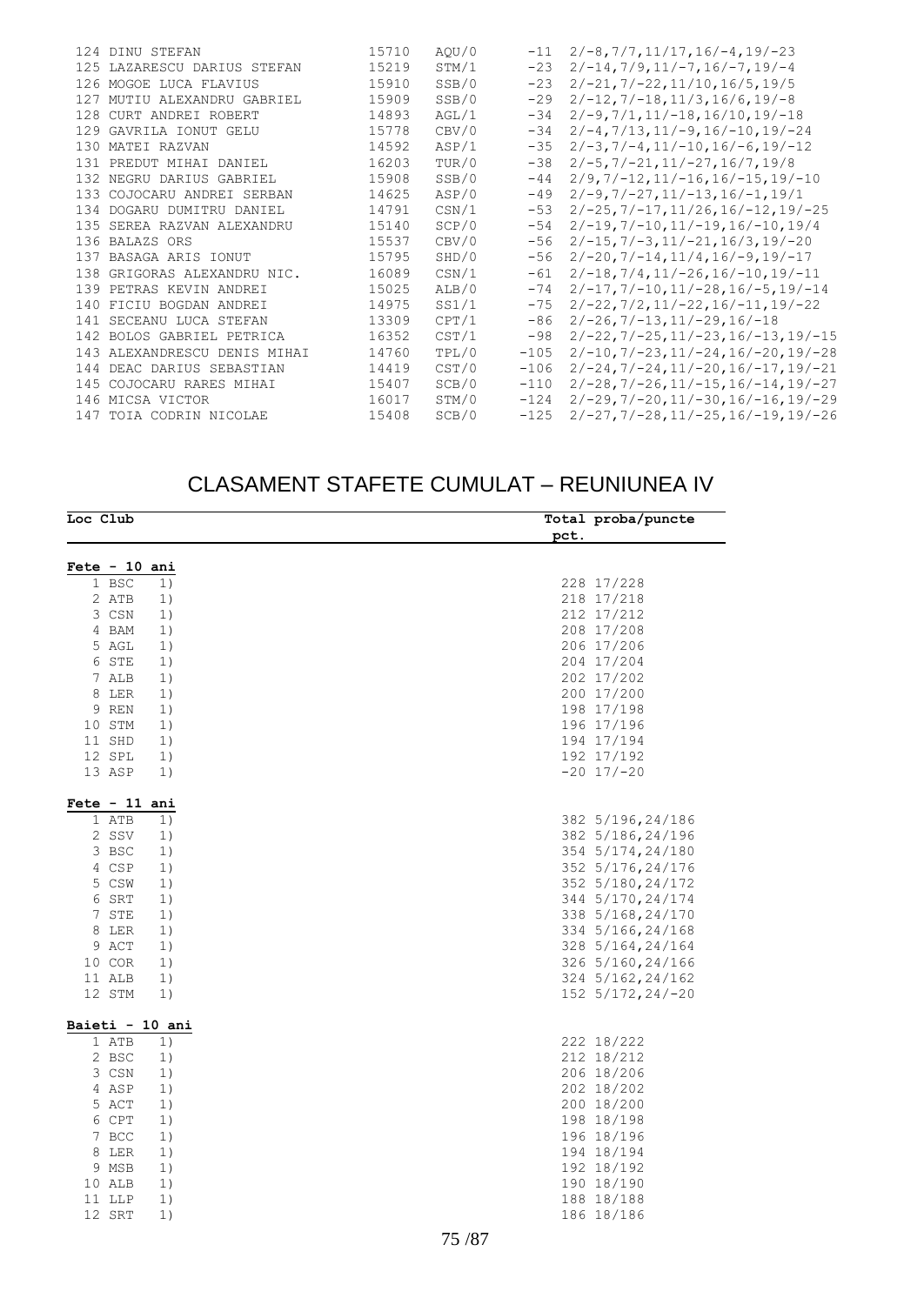| 1 BSC  | 1) |   | 492 6/246, 23/246 |
|--------|----|---|-------------------|
| 2 ATB  | 1) |   | 466 6/236, 23/230 |
| 3 ASP  | 1) |   | 466 6/230, 23/236 |
| 4 SHD  | 1) |   | 450 6/226, 23/224 |
| 5 ACT  | 1) |   | 450 6/224, 23/226 |
| 6 CST  | 1) |   | 444 6/222, 23/222 |
| 7 STM  | 1) |   | 440 6/220, 23/220 |
| 8 ALB  | 1) |   | 434 6/218, 23/216 |
| 9 REN  | 1) |   | 434 6/216, 23/218 |
| 10 BAM | 1) |   | 428 6/214, 23/214 |
| 11 AGL | 1) |   | 424 6/212, 23/212 |
| 12 CSN | 1) |   | 418 6/208, 23/210 |
| 13 LER | 1) |   | 416 6/210, 23/206 |
| 14 SS1 | 1) |   | 412 6/204, 23/208 |
| 15 SSB | 1) |   | 406 6/202, 23/204 |
| 16 CPT | 1) |   | 206 6/206         |
| 17 CBV | 1) | 0 |                   |

## CLASAMENT ECHIPE CUMULAT – REUNIUNEA IV

|                       | Loc Club Ech                  |                  | Total        | proba/puncte                                                                     |
|-----------------------|-------------------------------|------------------|--------------|----------------------------------------------------------------------------------|
|                       |                               |                  | pct.         |                                                                                  |
|                       |                               |                  |              |                                                                                  |
| $\mathbf{1}$          | $Fete - 10 ani$<br><b>BSC</b> |                  | 2774         | 3/649, 10/607, 13/675, 17/228, 22/615                                            |
| 2                     | ATB                           | 1<br>1           | 1637         | 3/369, 10/351, 13/363, 17/218, 22/336                                            |
| 3                     |                               |                  |              |                                                                                  |
| 4                     | CSN<br>ACT                    | 1<br>$\mathbf 1$ | 1346<br>1023 | 3/236, 10/378, 13/278, 17/212, 22/242                                            |
| 5                     | STE                           | $\mathbf{1}$     | 1005         | 3/281, 10/284, 13/173, 22/285                                                    |
| 6                     | ASP                           | 1                | 995          | 3/196, 10/221, 13/185, 17/204, 22/199<br>$3/335, 10/188, 13/298, 17/-20, 22/194$ |
| 7                     | <b>BAM</b>                    | $\mathbf 1$      | 995          | 3/225, 10/187, 13/185, 17/208, 22/190                                            |
| 8                     |                               | $\mathbf 1$      | 982          |                                                                                  |
| 9                     | LER<br>AGL                    | $\mathbf{1}$     | 945          | 3/160, 10/184, 13/274, 17/200, 22/164<br>3/136, 10/148, 13/215, 17/206, 22/240   |
| 10 <sub>1</sub>       | VCN                           | 1                | 851          | 3/242, 10/253, 13/124, 22/232                                                    |
| 11                    | <b>REN</b>                    | $\mathbf 1$      | 817          | 3/191, 10/117, 13/114, 17/198, 22/197                                            |
| 12                    |                               |                  | 777          |                                                                                  |
| 13                    | ALB<br>SHD                    | 1<br>$\mathbf 1$ | 765          | 3/115, 10/192, 13/118, 17/202, 22/150                                            |
|                       |                               |                  |              | 3/185, 10/156, 13/130, 17/194, 22/100                                            |
| 14                    | MPL                           | 1                | 697          | 3/172, 10/183, 13/178, 22/164                                                    |
| 15                    | <b>COR</b>                    | $\mathbf 1$      | 649          | 3/192, 10/202, 13/77, 22/178                                                     |
| 16                    | DAC                           | 1                | 583          | 3/202, 10/102, 13/155, 22/124                                                    |
| 17                    | SSV                           | $\mathbf 1$      | 581          | 3/151, 10/153, 13/154, 22/123                                                    |
| 18                    | STM                           | 1                | 516          | 3/84, 10/86, 13/89, 17/196, 22/61                                                |
| 19                    | SGH                           | $\mathbf 1$      | 368          | 3/119, 10/60, 13/77, 22/112                                                      |
| 20                    | LLP                           | $\mathbf 1$      | 321          | 3/78, 10/68, 13/88, 22/87                                                        |
| 21                    | H2O                           | $\mathbf 1$      | 316          | 3/48, 10/73, 13/79, 22/116                                                       |
| 22                    | ALS                           | $\mathbf{1}$     | 230          | 3/44, 10/56, 13/88, 22/42                                                        |
| 23                    | DEL                           | $\mathbf{1}$     | 215          | 3/47, 10/43, 13/37, 22/88                                                        |
| 24                    | SPL                           | $\mathbf{1}$     | 214          | $3/10$ , $10/-46$ , $13/51$ , $17/192$ , $22/7$                                  |
| 25                    | CPT                           | $\mathbf{1}$     | 170          | $3/-24, 10/12, 13/94, 22/88$                                                     |
| 26                    | SRT                           | $\mathbf{1}$     | 131          | $3/6$ , 10/43, 13/42, 22/40                                                      |
| 27                    | LPT                           | $\mathbf{1}$     | 37           | $3/40, 10/3, 13/12, 22/-18$                                                      |
|                       | $Fete - 11 ani$               |                  |              |                                                                                  |
| $\mathbf{1}$          | ATB                           | 1                | 2915         | 1/461, 5/196, 8/508, 12/500, 15/550, 20/514, 24/186                              |
| 2                     | SSV                           | 1                | 1753         | 1/284, 5/186, 8/269, 12/291, 15/314, 20/213, 24/196                              |
| 3                     | <b>CSP</b>                    | $\mathbf 1$      | 1688         | 1/220, 5/176, 8/235, 12/273, 15/311, 20/297, 24/176                              |
| 4                     | <b>BSC</b>                    | $\mathbf 1$      | 1589         | 1/272, 5/174, 8/250, 12/205, 15/235, 20/273, 24/180                              |
| 5                     | STM                           | $\mathbf{1}$     | 1412         | $1/326$ , 5/172, 8/246, 12/163, 15/230, 20/295, 24/-20                           |
| 6                     | CSW                           | $\mathbf 1$      | 1386         | $1/223, 5/180, 8/225, 12/225, 15/166, 20/195, 24/172$                            |
| 7                     | SRT                           | $\mathbf 1$      | 1298         | 1/209, 5/170, 8/165, 12/213, 15/191, 20/176, 24/174                              |
| 8                     | STE                           | $\mathbf{1}$     | 1249         | 1/125, 5/168, 8/169, 12/177, 15/234, 20/206, 24/170                              |
| 9                     | <b>COR</b>                    | $\mathbf 1$      | 1174         | 1/134, 5/160, 8/197, 12/134, 15/196, 20/187, 24/166                              |
| 10                    | LER                           | 1                | 1044         | 1/175, 5/166, 8/154, 12/96, 15/148, 20/137, 24/168                               |
|                       | ACT                           | $\mathbf 1$      | 971          | 1/137, 5/164, 8/58, 12/149, 15/119, 20/180, 24/164                               |
|                       |                               | 1                | 672          | 1/139, 8/125, 12/114, 15/132, 20/162                                             |
| 11                    |                               |                  |              |                                                                                  |
| 12 <sup>°</sup><br>13 | SVU<br>ALB                    | $\mathbf 1$      | 664          |                                                                                  |
| 14                    |                               |                  |              | $1/72, 5/162, 8/68, 12/136, 15/50, 20/14, 24/162$                                |
|                       | SGH                           | 1                | 585          | 1/94,8/123,12/96,15/129,20/143                                                   |
| 15<br>16              | AGL<br>BAM                    | $\mathbf 1$<br>1 | 581<br>494   | 1/122,8/161,12/93,15/106,20/99<br>1/155, 8/93, 12/132, 15/53, 20/61              |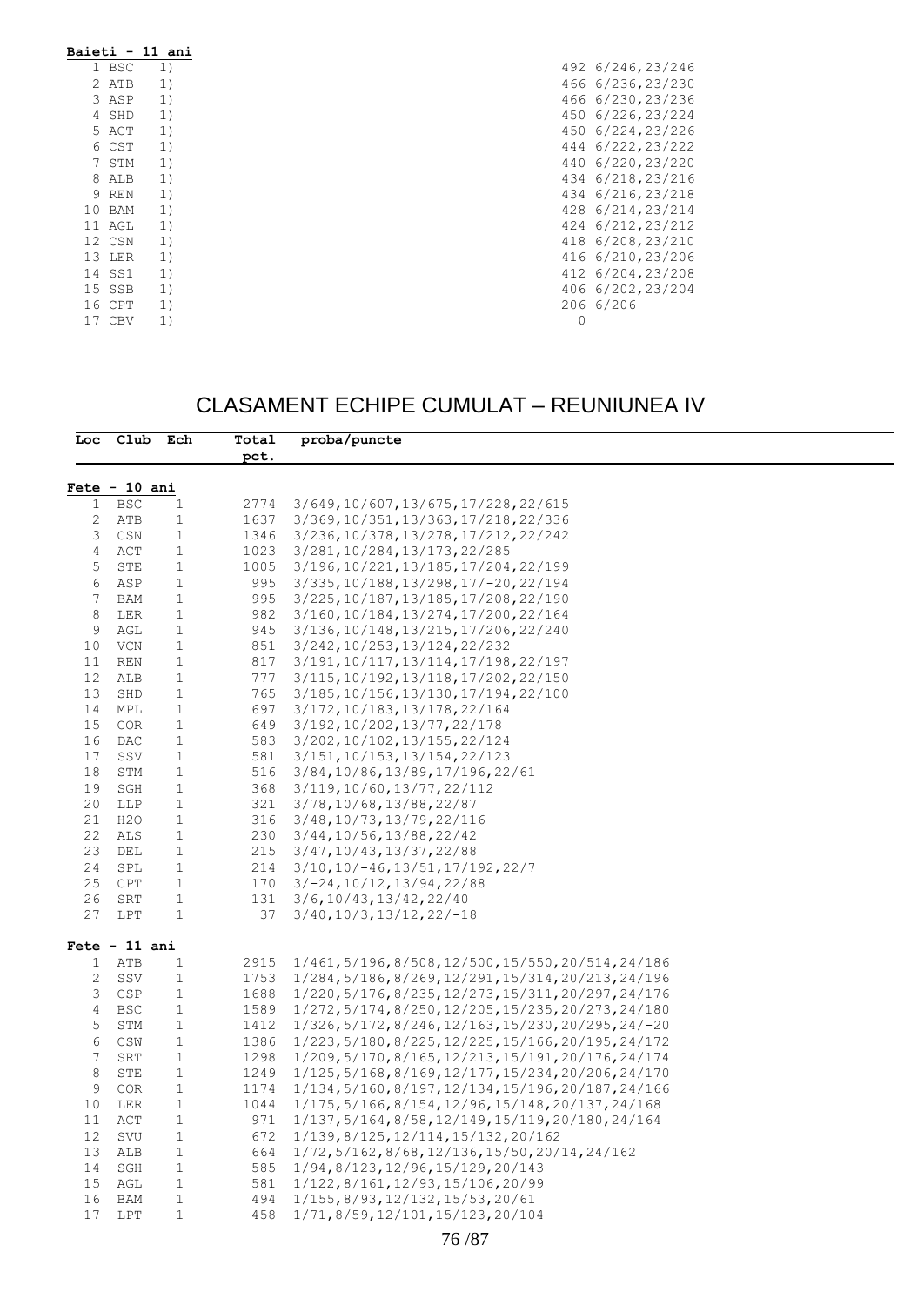| 18      | ACN                                  | 1                          | 295        | $1/39, 8/93, 12/-2, 15/89, 20/76$                                                              |
|---------|--------------------------------------|----------------------------|------------|------------------------------------------------------------------------------------------------|
| 19      | ANA                                  | 1                          | 277        | 1/78,8/60,12/34,15/51,20/54                                                                    |
| 20      | CSN                                  | $\mathbf 1$                | 261        | 1/53,8/77,12/52,15/53,20/26                                                                    |
| 21      | ASP                                  | 1                          | 221        | $1/48$ , $8/16$ , $12/60$ , $15/39$ , $20/58$                                                  |
| 22      | PCT                                  | 1                          | 210        | $1/45$ , 8/59, 12/74, 15/9, 20/23                                                              |
| 23      | $_{\rm SS1}$                         | $\mathbf 1$                | 24         | $1/6$ , 8/-22, 12/48, 15/-8                                                                    |
| 24      | SHD                                  | $\mathbf 1$                | $-24$      | $1/-12, 8/-14, 12/-10, 15/4, 20/8$                                                             |
| 25      | LBC                                  | $\mathbf 1$                | $-34$      | $1/-24, 8/-10, 12/32, 15/-19, 20/-13$                                                          |
|         |                                      |                            |            |                                                                                                |
|         | Baieti - 10 ani                      |                            |            |                                                                                                |
|         | ATB<br>1                             | $\mathbf 1$                | 2631       | 4/639, 9/643, 14/588, 18/222, 21/539                                                           |
|         | $\mathbf{2}$<br><b>BSC</b>           | 1                          | 2104       | 4/498, 9/400, 14/513, 18/212, 21/481                                                           |
|         | 3<br>ASP                             | $\mathbf 1$                | 1797       | 4/455, 9/359, 14/381, 18/202, 21/400                                                           |
|         | $\overline{4}$<br>ACT                | 1                          | 1419       | 4/306, 9/321, 14/324, 18/200, 21/268                                                           |
|         | 5<br>CSN                             | $\mathbf 1$                | 1181       | 4/221, 9/304, 14/244, 18/206, 21/206                                                           |
|         | 6<br>LER                             | $\mathbf 1$                | 1056       | 4/193, 9/267, 14/213, 18/194, 21/189                                                           |
|         | $\overline{7}$<br>$\mathop{\rm CPT}$ | $\mathbf 1$                | 1011       | 4/227, 9/143, 14/249, 18/198, 21/194                                                           |
| $\,8\,$ | COR                                  | 1                          | 959        | 4/239, 9/232, 14/250, 21/238                                                                   |
|         | 9<br>ALB                             | 1                          | 687        | 4/94, 9/151, 14/93, 18/190, 21/159                                                             |
| 10      | MSB                                  | $\mathbf 1$                | 677        | 4/155, 9/80, 14/141, 18/192, 21/109                                                            |
| 11      | LLP                                  | $\mathbf 1$                | 642        | 4/89, 9/88, 14/174, 18/188, 21/103                                                             |
| 12      | H2O                                  | $\mathbf 1$                | 617        | 4/152, 9/166, 14/141, 21/158                                                                   |
| 13      | CSW                                  | $\mathbf 1$                | 592        | 4/170, 9/136, 14/152, 21/134                                                                   |
| 14      | SSV                                  | 1                          | 489        | 4/78, 9/140, 14/116, 21/155                                                                    |
| 15      | DEV                                  | $\mathbf 1$                | 435        | 4/82, 9/153, 14/77, 21/123                                                                     |
| 16      | CST                                  | $\mathbf 1$                | 402        | 4/130, 9/84, 14/134, 21/54                                                                     |
| 17      | SRT                                  | $\mathbf 1$                | 367        | $4/27$ , $9/75$ , $14/15$ , $18/186$ , $21/64$                                                 |
| 18      | TSP                                  | 1                          | 355        | 4/83, 9/68, 14/93, 21/111                                                                      |
| 19      | ANA                                  | 1                          | 319        | 4/74, 9/52, 14/70, 21/123                                                                      |
| 20      | DEL                                  | $\mathbf 1$                | 256        | 4/31, 9/95, 14/52, 21/78                                                                       |
| 21      | ALS                                  | 1                          | 254        | 4/61, 9/89, 14/55, 21/49                                                                       |
| 22      |                                      |                            |            |                                                                                                |
| 23      | <b>BCC</b>                           | $\mathbf 1$<br>$\mathbf 1$ | 196        | 18/196                                                                                         |
| 24      | SHD                                  | $\mathbf 1$                | 156<br>135 | 4/54, 9/24, 14/50, 21/28                                                                       |
| 25      | DAC<br>SPL                           | 1                          | 30         | 4/31, 9/13, 14/37, 21/54<br>$4/-25$ , $9/29$ , $14/15$ , $21/11$                               |
|         |                                      |                            |            |                                                                                                |
|         | Baieti - 11 ani                      |                            |            |                                                                                                |
|         | $\mathbf 1$<br><b>BSC</b>            | 1                          | 3136       | 2/510, 6/246, 7/559, 11/510, 16/536, 19/529, 23/246                                            |
|         | 2<br>ATB                             | 1                          | 2831       | 2/468, 6/236, 7/482, 11/405, 16/509, 19/501, 23/230                                            |
|         | 3<br>SHD                             | $\mathbf 1$                | 2687       | 2/434, 6/226, 7/459, 11/466, 16/434, 19/444, 23/224                                            |
|         | 4<br>ASP                             | 1                          | 2627       | 2/435, 6/230, 7/449, 11/422, 16/402, 19/453, 23/236                                            |
|         | 5<br>ACT                             | $\mathbf 1$                | 2184       | 2/314,6/224,7/378,11/289,16/405,19/348,23/226                                                  |
|         | 6<br>CST                             | $\mathbf 1$                | 1958       | 2/272, 6/222, 7/280, 11/331, 16/316, 19/315, 23/222                                            |
|         | 7<br><b>REN</b>                      | 1                          | 1888       | 2/253, 6/216, 7/236, 11/302, 16/307, 19/356, 23/218                                            |
|         | 8<br>ALB                             | 1                          | 1773       | 2/255, 6/218, 7/248, 11/322, 16/338, 19/176, 23/216                                            |
|         | 9<br>STM                             | $\mathbf 1$                | 1614       | 2/278, 6/220, 7/221, 11/213, 16/184, 19/278, 23/220                                            |
| 10      | BAM                                  | $\mathbf 1$                | 1391       | 2/215, 6/214, 7/286, 11/185, 16/92, 19/185, 23/214                                             |
| 11      | AGL                                  | $\mathbf 1$                | 1258       | 2/180, 6/212, 7/222, 11/193, 16/177, 19/62, 23/212                                             |
| 12      | PCT                                  | $\mathbf 1$                | 1133       | 2/285, 7/191, 11/227, 16/214, 19/216                                                           |
| 13      | CSN                                  | $\mathbf 1$                | 1119       | 2/83, 6/208, 7/93, 11/208, 16/185, 19/132, 23/210                                              |
| 14      | LBC                                  | $\mathbf 1$                | 1021       | 2/210, 7/185, 11/215, 16/195, 19/216                                                           |
| 15      | $_{\rm COR}$                         | $\mathbf 1$                | 1007       | 2/237, 7/176, 11/192, 16/209, 19/193                                                           |
| 16      | CTR                                  | $\mathbf 1$                | 905        | 2/185, 7/138, 11/185, 16/197, 19/200                                                           |
| 17      |                                      | $\mathbf 1$                |            |                                                                                                |
| 18      | LER<br>CPT                           | $\mathbf 1$                | 856<br>849 | 2/120, 6/210, 7/59, 11/24, 16/87, 19/150, 23/206<br>2/156, 6/206, 7/156, 11/77, 16/104, 19/150 |
|         |                                      |                            |            |                                                                                                |
| 19      | SS1                                  | $\mathbf 1$                | 847        | 2/75, 6/204, 7/132, 11/101, 16/86, 19/41, 23/208                                               |
| 20      | $\mathop{\rm DAC}$                   | $\mathbf 1$                | 743        | 2/90, 7/143, 11/154, 16/170, 19/186                                                            |
| 21      | MAR                                  | $\mathbf 1$                | 712        | 2/106, 7/160, 11/176, 16/165, 19/105                                                           |
| 22      | SSB                                  | $\mathbf 1$                | 406        | 6/202, 23/204                                                                                  |
| 23      | SRT                                  | $\mathbf 1$                | 379        | 2/107, 7/89, 11/90, 16/53, 19/40                                                               |
| 24      | PET                                  | $\mathbf 1$                | 337        | 2/91, 7/39, 11/83, 16/39, 19/85                                                                |
| 25      | CBV                                  | $\mathbf 1$                | 0          |                                                                                                |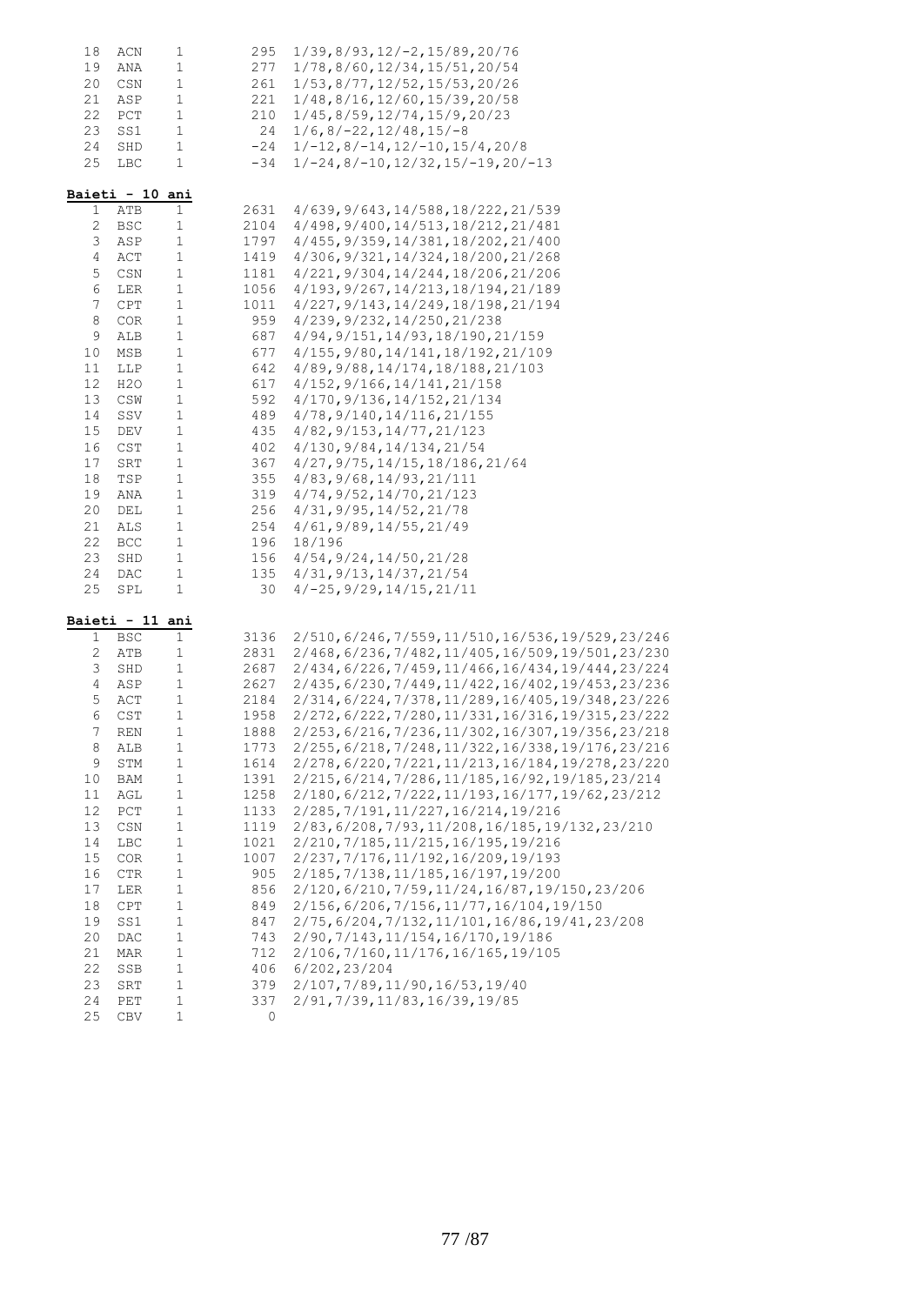## CLASAMENT GENERAL ECHIPE – REUNIUNEA IV

| Loc | Club                        | Ech          | Total | Total    | Total  | F10 | F11 | <b>B10</b> | <b>B11</b> |
|-----|-----------------------------|--------------|-------|----------|--------|-----|-----|------------|------------|
|     |                             |              | gen.  | pct.     | pct.   |     |     |            |            |
|     |                             |              | pct.  | fete     | baieti |     |     |            |            |
| 1   | ATB                         | 1            | 40    | 20       | 20     | 9   | 11  | 11         | 9          |
| 2   | <b>BSC</b>                  | $\mathbf 1$  | 38    | 18       | 20     | 11  | 7   | 9          | 11         |
| 3   | ACT                         | $\mathbf 1$  | 20    | 7        | 13     | 7   | 0   |            | 6          |
| 4   | ASP                         | $\mathbf 1$  | 20    | 5        | 15     | 5   | 0   | 8          | 7          |
| 5   | CSN                         | $\mathbf 1$  | 14    | 8        | 6      | 8   | Ω   | 6          | ∩          |
| 6   | STE                         | 1            | 9     | 9        | Ω      | 6   | 3   | Ω          | 0          |
|     | LER                         | $\mathbf 1$  | 9     | 4        | 5      | 3   | 1   | 5          | U          |
| 8   | SSV                         | $\mathbf 1$  | 9     | 9        |        |     | 9   |            | 0          |
| 9   | CSP                         | $\mathbf 1$  | 8     | 8        |        |     | 8   |            | 0          |
| 10  | STM                         | 1            | 8     | 6        | 2      |     | 6   |            | 2          |
| 11  | SHD                         | 1            | 8     | O        | 8      |     | 0   |            | 8          |
| 12  | <b>BAM</b>                  | 1            | 5     | 4        |        |     | Ω   |            |            |
| 13  | CSW                         | 1            |       | 5        |        |     | 5   |            | 0          |
| 14  | $_{\mbox{\scriptsize COR}}$ | $\mathbf 1$  |       | 2        | 3      |     | 2   | 3          | 0          |
| 15  | ALB                         | 1            |       | 0        |        | Ω   | 0   | 2          | 3          |
| 16  | CST                         | 1            |       | $\Omega$ | 5      |     | 0   |            | 5          |
| 17  | REN                         | 1            |       |          |        |     | Ω   |            |            |
| 18  | SRT                         | 1            |       | 4        |        | Ω   | 4   |            | O          |
| 19  | CPT                         | 1            |       |          | 4      |     | Ω   | 4          | ∩          |
| 20  | AGL                         | $\mathbf 1$  |       | 2        |        | 2   |     |            | 0          |
| 21  | VCN                         | $\mathbf{1}$ |       |          |        |     |     |            | 0          |
| 22  | MSB                         | 1            |       |          |        |     |     |            | 0          |
| 23  | LLP                         | 1            |       |          |        |     |     |            | 0          |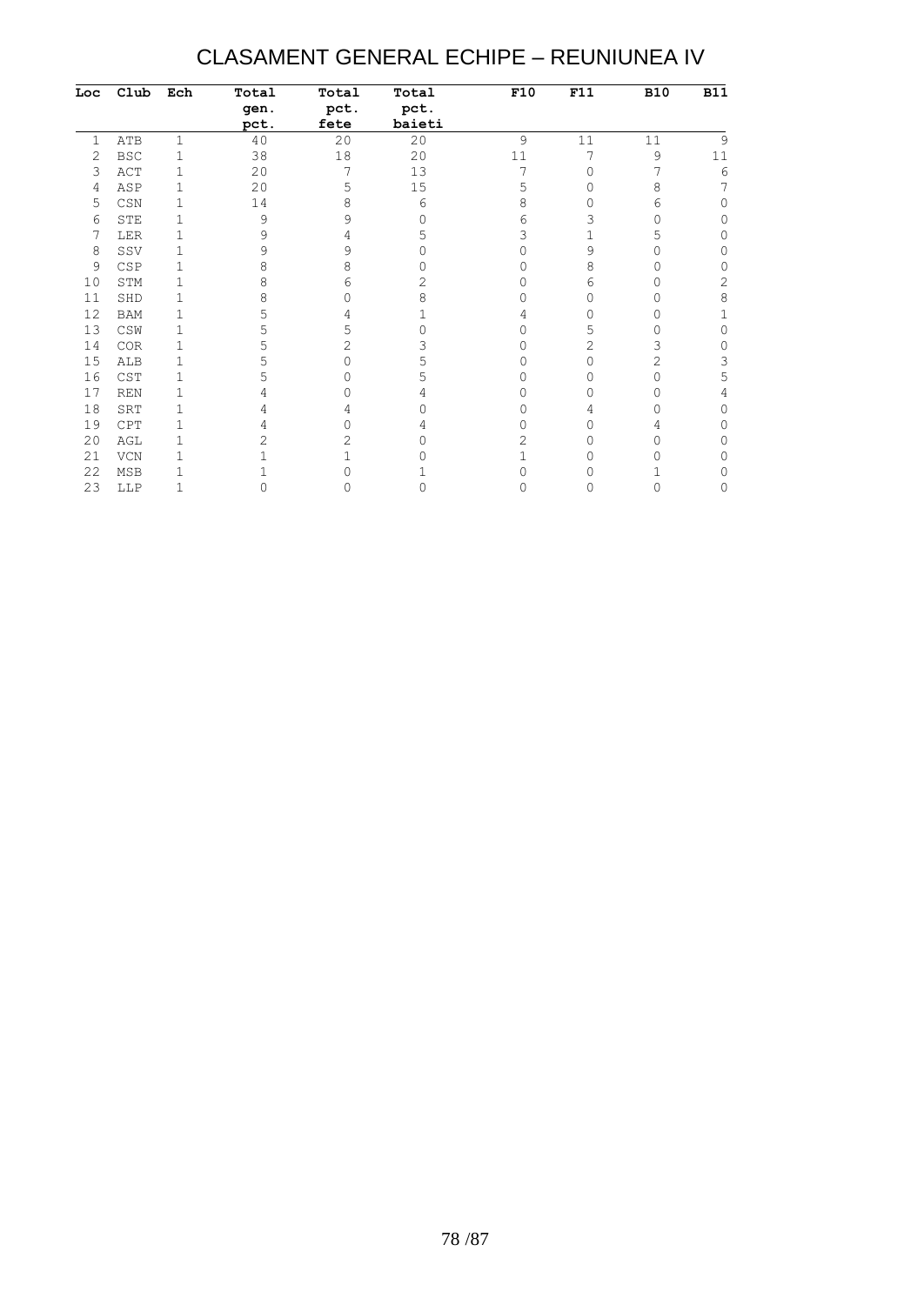# CAMPIONATUL NATIONAL DE POLIATLON COPII 10-11 ANI BACAU \* 17.11.2017 - 19.11.2017 \* Bazin: 50m 8 culoare CLASAMENT

Reuniunea: 5 Data: 19.11.2017

|              |                  | Ser. Cul. Loc   | Nume si prenume<br>Stafeta(Sch.1, Sch.2, Sch.3, Sch.4) | Cod            | An           | Club                        | Rezultat             | Puncte<br>realizate |
|--------------|------------------|-----------------|--------------------------------------------------------|----------------|--------------|-----------------------------|----------------------|---------------------|
| Id.: 25      |                  |                 | Proba: 50 m bras fem. 10 ani                           |                |              |                             |                      |                     |
| 18           | 7                | $\mathbf{1}$    | PREDA IRINA ANA                                        | 16307          | 2007         | <b>BSC</b>                  | 00:39:84             | 114                 |
| 18           | $\overline{4}$   | $\overline{2}$  | VASS BRIGITTA                                          | 16348          | 2007         | $\rm VCN$                   | 00:40:19             | 109                 |
| 18           | 5                | 3               | LAZAR TIMEEA MARIA                                     | 16301          | 2007         | <b>BSC</b>                  | 00:41:27             | 106                 |
| 18           | 3                | 4               | ANDREI IARINA IOANA                                    | 15963          | 2007         | ATB                         | 00:41:36             | 104                 |
| 17           | 8                | 5               | SAMUILA IRIS ALEXANDRA                                 | 15249          | 2007         | COR                         | 00:41:93             | 103                 |
| 17           | $\sqrt{2}$       | 6               | FRUNZA INGRID IOANA                                    | 16234          | 2007         | STE                         | 00:42:18             | 102                 |
| 18           | 6                | 7               | BUTNARU ALEXANDRA MIHAELA                              | 12459          | 2007         | WIN                         | 00:42:73             | 101                 |
| 17<br>18     | 6<br>$\mathbf 1$ | 8<br>9          | POP MARIA ROXANA<br>ALEMNARITEI BRIANA ALEXAN          | 15883<br>15962 | 2007<br>2007 | BAM<br><b>BSC</b>           | 00:42:95<br>00:43:09 | 100<br>99           |
| 18           | $\mathbf{2}$     | 10              | FULEA SARA MARIA                                       | 15965          | 2007         | ATB                         | 00:43:22             | 98                  |
| 17           | 3                | 11              | NICULAE TEODORA ANA MARIA                              | 15966          | 2007         | ATB                         | 00:43:53             | 97                  |
| 17           | 7                | 12 <sup>2</sup> | MIHALCEA MARIA CAMELIA                                 | 16235          | 2007         | ${\tt STE}$                 | 00:43:79             | 96                  |
| 17           | $\mathbf{1}$     | 12 <sup>°</sup> | PARASCHIV EVA MARIA                                    | 15929          | 2007         | ACT                         | 00:43:79             | 96                  |
| 17           | 5                | 14              | ARGESANU MARIA ALEXIA                                  | 14605          | 2007         | ASP                         | 00:44:33             | 94                  |
| 16           | 4                | 15 <sub>1</sub> | GROSU ANA GEORGIANA                                    | 15930          | 2007         | ACT                         | 00:44:69             | 93                  |
| 16           | 6                | 16              | TOADER FRANCESCA                                       | 16296          | 2007         | <b>BSC</b>                  | 00:44:85             | 92                  |
| 16           | 7                | 17              | IMRE KEDVES REKA                                       | 16190          | 2007         | MSW                         | 00:44:86             | 91                  |
| 18           | 8                | 18              | SILAGHI MIRIAM                                         | 16373          | 2007         | MSM                         | 00:45:66             | 90                  |
| 16           | 8                | 19              | NITESCU EVA MARIA                                      | 15287          | 2007         | ALS                         | 00:45:76             | 89                  |
| 16           | 5                | 20              | PREOTU MARIA ANTONIA                                   | 15695          | 2007         | CSP                         | 00:46:33             | 88                  |
| 16           | $\mathbf 1$      | 21              | BOLEACU PAULA MARIA                                    | 15870          | 2007         | SSV                         | 00:46:45             | 87                  |
| 15           | $\mathbf 1$      | 22              | BREZAN SARA MARIA                                      | 15492          | 2007         | CSN                         | 00:46:54             | 86                  |
| 15           | 7                | 23              | MINEA IRINA                                            | 15672          | 2007         | H2O                         | 00:46:63             | 85                  |
| 14           | 5                | 24              | REMETE MIRESTEAN DARIA                                 | 15856          | 2007         | ALB                         | 00:46:96             | 84                  |
| 13           | 6                | 25              | APETREI ELENA CLARA                                    | 15921          | 2007         | $\operatorname{SCP}$        | 00:47:00             | 83                  |
| 15           | 5                | 26              | VISINESCU OANA NICOLETA                                | 15711          | 2007         | AQU                         | 00:47:16             | 82                  |
| 16           | 3                | 27              | STANCU AIDA MARIA                                      | 14827          | 2007         | MPL                         | 00:47:70             | 81                  |
| $\mathbf{1}$ | 6                | 28              | NITA ANDRA MARIA                                       | 16448          | 2007         | MPL                         | 00:47:73             | 80                  |
| 15           | 8                | 29              | MAFTEI DENISA                                          | 14797          | 2007         | CSN                         | 00:47:77             | 79                  |
| 15           | 4                | 30              | EFTIMIE BIANCA MARIA                                   | 16332          | 2007         | $\mathop{\rm REN}\nolimits$ | 00:47:92             | 78                  |
| 14           | $\mathbf{2}$     | 31              | PIRVU MIHAELA ADRIANA                                  | 14626          | 2007         | ASP                         | 00:48:02             | 77                  |
| 13           | 5                | 32              | TUDORESCU AFRODITI MARIA                               | 15056          | 2007         | DAC                         | 00:48:13             | 76                  |
| 12           | $\mathbf 1$      | 33              | MUNTEANU MARIA                                         | 15928          | 2007         | ACT                         | 00:48:22             | 75                  |
| 14           | 4                | 34              | DORCEA ANDREEA CAMELIA                                 | 15308          | 2007         | LER                         | 00:48:31             | 74                  |
| 12           | 7                | 35              | OANCEA MARIA TEODORA                                   | 14708          | 2007         | REN                         | 00:48:32             | 73                  |
| 14           | $\mathbf{1}$     | 35              | KISS KAMILLA CSENGE                                    | 15150          | 2007         | COR                         | 00:48:32             | 73                  |
| 12           | 3                | 37              | BERINDE MARA                                           | 15885          | 2007         | BAM                         | 00:48:37             | 71                  |
| 11           | 5                | 38              | COZMA IOANA                                            | 14796          | 2007         | CSN                         | 00:48:45             | 70                  |
| 16           | 2                | 38              | CICEU CRISTA PETRA                                     | 15888          | 2007         | BAM                         | 00:48:45             | 70                  |
| 13           | $\mathbf 1$      | 40              | CORBU ALEXANDRA MARIA                                  | 15776          | 2007         | CBV                         | 00:48:46             | 68                  |
| 15           | 6                | 41              | TRUSCA MELISA ANNE                                     | 14622          | 2007         | ASP                         | 00:48:69             | 67                  |
| 13           | 4                | 42              | CRACIUN NICOLA AIANA                                   | 15877          | 2007         | STG                         | 00:48:74             | 66                  |
| 12           | 4                | 43              | CERNAUTANU ROBERTA ANA                                 | 16302          | 2007         | <b>BSC</b>                  | 00:48:82<br>00:48:86 | 65                  |
| 13<br>15     | 8<br>3           | 44<br>44        | ARHIRE ROXANA MARIA<br>MIRCEA COSMINA IOANA            | 15964<br>14643 | 2007<br>2007 | ATB<br>ASP                  | 00:48:86             | 64<br>64            |
| 6            | $\mathbf{2}$     | 46              | CRUCIANU MONICA ALEXANDRA                              | 14793          | 2007         | CSN                         | 00:48:91             | 62                  |
| 12           | 5                | 47              | COSTANDACHE CAROLINA                                   | 15715          | 2007         | AGL                         | 00:49:08             | 61                  |
| 14           | 8                | 48              | CROITORU ADELA IOANA                                   | 16153          | 2007         | LER                         | 00:49:10             | 60                  |
| 12           | 2                | 49              | MIHAI TEODORA MARIA                                    | 15720          | 2007         | AGL                         | 00:49:15             | 59                  |
| 3            | 6                | 50              | ZSEBE ANNA ILONA                                       | 15855          | 2007         | ALB                         | 00:49:28             | 58                  |
| 13           | 3                | 51              | VOICU IOANA ALEXANDRA                                  | 16304          | 2007         | <b>BSC</b>                  | 00:49:29             | 57                  |
| 14           | 3                | 52              | SZEKERES ARIENN                                        | 15671          | 2007         | H2O                         | 00:49:40             | 56                  |
| 11           | 4                | 53              | ZAMFIR MIRUNA GABRIELA                                 | 16174          | 2007         | LER                         | 00:49:59             | 55                  |
| 11           | 8                | 54              | ROMAN KARINA ALEXANDRA                                 | 16010          | 2007         | STM                         | 00:50:07             | 54                  |
| 11           | 6                | 55              | CARPENIS SIDONIA ELENA                                 | 15822          | 2007         | LPT                         | 00:50:10             | 53                  |
|              |                  |                 |                                                        | 15121          | 2007         | ANA                         | 00:50:37             | 52                  |
|              |                  |                 |                                                        |                |              |                             |                      |                     |
| 14<br>10     | 6<br>5           | 56<br>57        | ANTON CRINA MARIANA<br>SALCUDEAN RALUCA ELENA          | 15857          | 2007         | ALB                         | 00:50:45             | 51                  |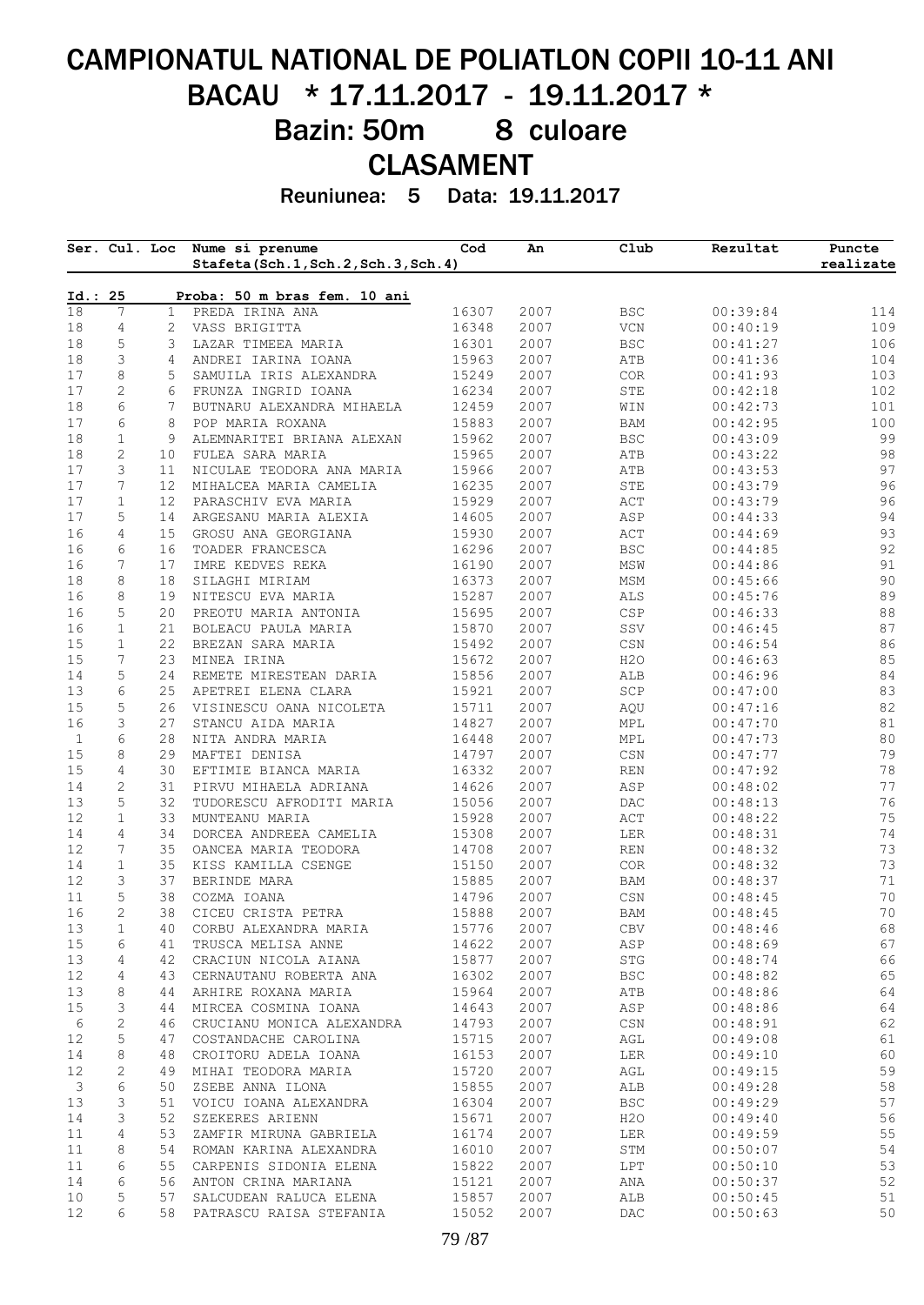| 8                                | 7              | 59         | MAICAN ALEXANDRA MARIA                          | 16159          | 2007         | LER                  | 00:50:66             | 49             |
|----------------------------------|----------------|------------|-------------------------------------------------|----------------|--------------|----------------------|----------------------|----------------|
| $\mathsf S$                      | 6              | 60         | MELENCIUC SARAH TEODORA                         | 15945          | 2007         | SPL                  | 00:50:80             | 48             |
| 10                               | 4              | 61         | CRACIUN DARIA ALESIA                            | 15876          | 2007         | STG                  | 00:50:82             | 47             |
| 11                               | $\mathbf{1}$   | 62         | LUNGU BIANCA IOANA                              | 15801          | 2007         | SHD                  | 00:50:89             | 46             |
| 10                               | 3              | 63         | ROGOJANU SARA                                   | 15911          | 2007         | SSB                  | 00:50:93             | 45             |
| 14                               | 7              | 64         | STAMATE DARIA MARIA                             | 14528          | 2007         | SGL                  | 00:50:97             | 44             |
| $\mathbf{1}$                     | $\overline{4}$ | 65         | TOBA ANDREEA ATALINA                            | 16473          | 2007         | SS7                  | 00:51:02             | 43             |
| 13                               | $\mathbf{2}$   | 66         | CIOINEAG CATERINA ALEXIA                        | 16073          | 2007         | CSN                  | 00:51:12             | 42             |
| 10                               | $\mathbf{1}$   | 67         | VANGHELESCU MIRUNA                              | 16295          | 2007         | <b>BSC</b>           | 00:51:65             | 41             |
| 10                               | 2              | 68         | BLAGA MARIA OLIVIA                              | 15634          | 2007         | DEL                  | 00:51:67             | 40             |
| $\mathbf{2}$                     | 2              | 69         | DEGERATU ANDRADA GEORGIAN                       | 15900          | 2007         | SCB                  | 00:51:77             | 39             |
| 10                               | 6              | 70         | ION MIRUNA ALEXANDRA                            | 15716          | 2007         | AGL                  | 00:51:83             | 38             |
| 12                               | 8              | 71         | ION ANADIANA                                    | 16272          | 2007         | LER                  | 00:51:94             | 37             |
| 10                               | 8              | 72         | SECOBAN NATALIA ANDREEA                         | 16285          | 2007         | SGH                  | 00:51:97             | 36             |
| $\overline{4}$                   | 3<br>6         | 73         | SVEDUNEAC DIANA ANDREEA                         | 16282          | 2007         | SGH                  | 00:51:99             | 35<br>34       |
| $\sqrt{2}$<br>$\mathsf 9$        | $\overline{4}$ | 74<br>75   | STANESCU MIHAELA JAQELINE<br>GIDEI LARISA MARIA | 14586<br>15803 | 2007<br>2007 | ASP<br>SHD           | 00:52:03<br>00:52:08 | 33             |
| $\,8\,$                          | 3              | 76         | BOTEZ IOANA ALEXANDRA                           | 15490          | 2007         | CSN                  | 00:52:18             | 32             |
| 9                                | 3              | 77         | VASILESCU EMA CRISTINA                          | 16294          | 2007         | <b>BSC</b>           | 00:52:19             | 31             |
| 11                               | 7              | 78         | LUTA SARA MARIA                                 | 15431          | 2007         | LLP                  | 00:52:21             | 30             |
| 7                                | $\overline{c}$ | 79         | BERTEA ALINA RIANA                              | 16015          | 2007         | STM                  | 00:52:50             | 29             |
| $\,8\,$                          | 8              | 80         | PETREA ANDREEA LACRAMIORA                       | 15718          | 2007         | AGL                  | 00:52:57             | 28             |
| 5                                | 5              | 81         | RACEANU ELENA ALEXANDRA                         | 16237          | 2007         | STE                  | 00:52:68             | 27             |
| $\mathsf 9$                      | 8              | 82         | HRIB MARIA                                      | 15591          | 2007         | CJI                  | 00:52:73             | 26             |
| 11                               | 2              | 83         | NICOLAE MELANIA ANA MARIA                       | 15432          | 2007         | LLP                  | 00:52:82             | 25             |
| 7                                | 7              | 84         | SAVA CARLA IOANA                                | 15968          | 2007         | ATB                  | 00:52:84             | 24             |
| 8                                | $\sqrt{2}$     | 85         | MARIN IOANA ALEXANDRA                           | 16230          | 2007         | SPL                  | 00:52:99             | 23             |
| 7                                | 4              | 86         | RASADEAN MAIA ALEXANDRA                         | 16132          | 2007         | STM                  | 00:53:06             | 22             |
| 3                                | $\mathbf 1$    | 87         | MOLDOVAN IASMINA                                | 16014          | 2007         | STM                  | 00:53:10             | 21             |
| $\sqrt{2}$                       | 3              | 88         | OLTEAN ALEXANDRA                                | 16476          | 2007         | ASP                  | 00:53:66             | 20             |
| 3                                | 3              | 89         | STEFAN DENISA MIHAELA                           | 15759          | 2007         | SS1                  | 00:53:73             | 19             |
| $\,8\,$                          | $\overline{4}$ | 90         | GIROVANU ANDREA DENISA                          | 15922          | 2007         | $\operatorname{SCP}$ | 00:53:77             | 18             |
| 5                                | $\mathbf{1}$   | 91         | ILOVICEANU MARIA GEORGIAN                       | 15797          | 2007         | SHD                  | 00:53:90             | 17             |
| $\overline{7}$                   | 8              | 92         | ZIMA MARIA ALINA                                | 16244          | 2007         | ${\tt SRT}$          | 00:53:91             | 16             |
| 8                                | 6              | 93         | TARANTIS MAIA GABRIELA                          | 15055          | 2007         | DAC.                 | 00:54:06             | 15             |
| 9                                | $\mathbf{1}$   | 94         | RADULESCU MAYA ANDREEA                          | 13986          | 2007         | CPT                  | 00:54:13             | 14             |
| 9                                | 6              | 95         | SABAU INGRID MONICA                             | 15886          | 2007         | BAM                  | 00:54:15             | 13             |
| 6                                | 3              | 96         | DATTOLA ANTONIA                                 | 15873          | 2007         | SSV                  | 00:54:21             | 12             |
| 8                                | $\mathbf 1$    | 97         | DRAGOMIR ANTONIA ELENA                          | 16236          | 2007         | STE                  | 00:54:23             | 11             |
| $\overline{7}$                   | 6              | 98         | SERBANESCU MARIA ALESSAND                       | 13971          | 2007         | TSP                  | 00:54:40             | $10$           |
| 6                                | 7              | 99         | ENACHE ALEXIA NICOLETA                          | 15376          | 2007         | ASP                  | 00:54:47             | $\,9$          |
| 9                                | 7              | 100        | VULTURESCU ALESSIA IOANA                        | 16303          | 2007         | <b>BSC</b>           | 00:54:52             | $\,8\,$        |
| 6                                | 5              | 101        | CURTICAPEAN IRISZ ANTONIA                       | 15673          | 2007         | H20                  | 00:54:55             | $\overline{7}$ |
| 4                                | 7              | 102        | MOLDOVAN ALEXIA FLORINA                         | 16199          | 2007         | TUR                  | 00:54:56             | $\sqrt{6}$     |
| 6                                | 4              | 103        | NAGY ETELKA ABIGEL                              | 16354          | 2007         | CST                  | 00:54:71             | 5              |
| 7                                | 3              | 104        | COZMA ROBERTA ALEXANDRA                         | 15782          | 2007         | CBV                  | 00:54:74             | $\overline{4}$ |
| 5                                | $\mathbf{2}$   | 105        | BALU LUCIA IOANA                                | 16016          | 2007         | STM                  | 00:55:04             | $\mathsf 3$    |
| 8                                | 5              | 106        | NOVACEAN AMALIA COSMINA                         | 15845          | 2007         | ALB                  | 00:55:05             | $\mathbf{2}$   |
| 6                                | 8              | 107        | TIMOFTE REBECA                                  | 15633          | 2007         | DEL                  | 00:55:08             | $\mathbf{1}$   |
| 9                                | 5              | 108        | TATAR MAIA                                      | 16345          | 2007         | <b>VCN</b>           | 00:55:11             | $-1$           |
| 2                                | 8              | 109        | COVACIU BOGDANA STEFANIA                        | 16198          | 2007         | TUR                  | 00:55:21             | $-2$           |
| 9                                | $\mathbf{2}$   | 110        | BADRALEXI SOFIA MARIA                           | 16346          | 2007         | <b>VCN</b>           | 00:55:49             | $-3$           |
| $\mathbf{2}$                     | 4              | 111        | STANEMIR DENISSA ALEXIA                         | 16457          | 2007         | <b>REN</b>           | 00:55:56             | $-4$           |
| 7                                | 5              | 112        | CIOBANU IOANA MONICA                            | 15400          | 2007         | SCB                  | 00:55:84             | $-5$           |
| $\mathsf S$                      | 8              | 113        | BUCATARU MAYA STEFANIA                          | 14794          | 2007         | CSN                  | 00:56:00             | $-6$           |
| 11                               | 3              | 114        | RUSE CLAUDIA ANGELICA                           | 15967          | 2007         | <b>BSC</b>           | 00:56:01             | $-7$           |
| 5                                | 4              | 115        | TRAISTARU AMALIA ANDREEA                        | 15246          | 2007         | ALS                  | 00:56:02             | $-8$           |
| $\mathbf 1$                      | 5              | 116        | HERBAN MARIA DENISA                             | 15800          | 2007         | SHD                  | 00:56:10             | $-9$           |
| 6                                | 6              | 117        | TELEGEANU IOANA ANDREEA                         | 16232          | 2007         | SPL                  | 00:56:23             | $-10$          |
| 7                                | $\mathbf{1}$   | 118        | DRAGOI MARIA                                    | 16242          | 2007         | MSB                  | 00:56:60             | $-11$          |
| 4                                | 5              | 119        | VISAN CRISTINA BIANCA                           | 14649          | 2007         | ASP                  | 00:57:57             | $-12$          |
| 6                                | $\mathbf{1}$   | 119        | GORCEA SABRINA ANA MARIA                        | 16031          | 2007         | ASP                  | 00:57:57             | $-12$          |
| 3                                | 7              | 121        | ZAHARIA ALESSIA GEORGIANA                       | 15819          | 2007         | DEL                  | 00:57:61             | $-14$          |
| 5                                | 3              | 122        | SOARE ANA MARIA                                 | 13495          | 2007         | LPT                  | 00:57:76             | $-15$          |
| 2                                | 7              | 123        | VASILE DIANA IOANA                              | 15955          | 2007         | SPL                  | 00:57:80             | $-16$          |
| 5                                | 7              | 124        | MEITA IARINA ANDREEA                            | 15796          | 2007         | SHD                  | 00:58:59             | $-17$          |
| $\mathbf 1$                      | 3              | 125        | FULOP MELISSA                                   | 15799          | 2007         | SHD                  | 00:58:73             | $-18$          |
| 2                                | $\mathbf{1}$   | 126        | FURTUNA MARIA                                   | 15947          | 2007         | SPL                  | 01:00:35             | $-19$          |
| 3                                | 4              | 127        | BABALAU ALEXIA STEFANIA                         | 16200          | 2007         | TUR                  | 01:01:00             | $-20$          |
| $\overline{4}$                   | 8              | 128        | SVESTAC LAURA ALEXIA                            | 16214          | 2007         | SRT                  | 01:01:95             | $-21$          |
| $\overline{4}$                   | $\mathbf{2}$   | 129        | SINESCU ALEXIA MARIA                            | 15678          | 2007         | <b>REN</b>           | 01:02:06             | $-22$          |
| 3                                | 5<br>6         | 130        | ALBU KARINA ANDREEA                             | 15846          | 2007         | ALB                  | 01:02:85             | $-23$          |
| $\overline{4}$<br>$\overline{2}$ | 5              | 131<br>132 | IOSUB ELISABETA FLORENTIN                       | 16287          | 2007<br>2007 | SGH<br><b>REN</b>    | 01:03:98<br>01:05:24 | $-24$<br>$-25$ |
|                                  |                |            | MUSTATA ANA GABRIELA                            | 16455          |              |                      |                      |                |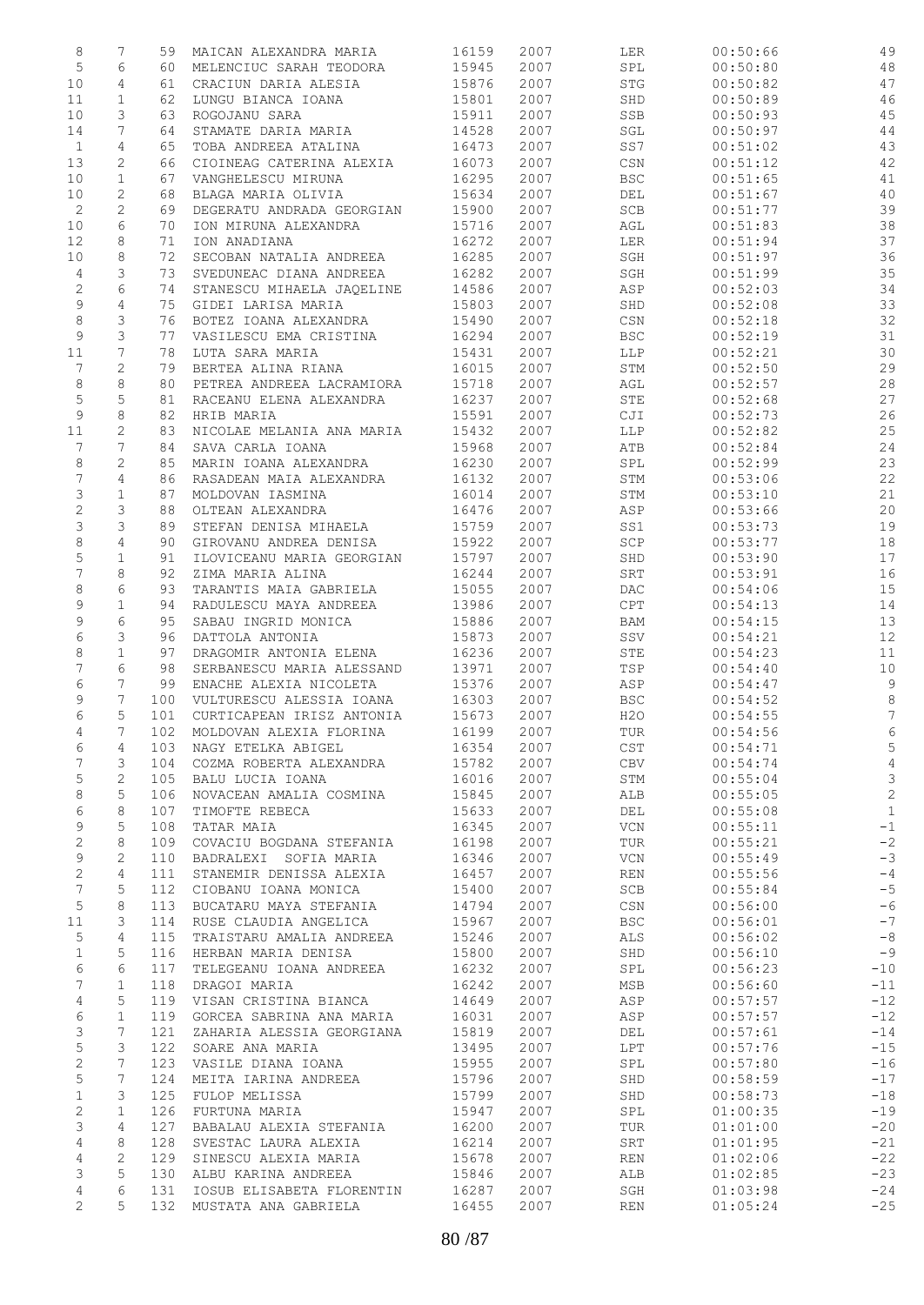| 3              | 8                 | 133          | SURUGIU ANDRA GEORGIANA                        | 16409          | 2007         | CPT                              | Descalif.            | $-10$    |
|----------------|-------------------|--------------|------------------------------------------------|----------------|--------------|----------------------------------|----------------------|----------|
| $\overline{4}$ | 4                 | 133          | POPA MARIA ROBERTA                             | 16164          | 2007         | LER                              | Descalif.            | $-10$    |
| 4              | 1                 | 134          | BOGATEAN SARA GLORIA                           | 16278          | 2007         | $\mathbb{CSW}$                   | Descalif.            | $-10$    |
| 15             | 2                 | 135          | SARKANY MELINDA SAROLTA                        | 15878          | 2007         | $\operatorname{STG}$             | Descalif.            | $-10$    |
| Id.: 26        |                   |              | Proba: 50 m bras masc. 10 ani                  |                |              |                                  |                      |          |
| 18             | 4                 | $\mathbf{1}$ | BADEA ROBERT ANDREI                            | 15969          | 2007         | ATB                              | 00:40:10             | 111      |
| 18             | 3                 | 2            | COJOCARU FLAVIUS C-TIN                         | 14798          | 2007         | CSN                              | 00:40:18             | 106      |
| 17             | 3                 | 3            | HERMAN SZABO PETER                             | 16275          | 2007         | $\mathbb{CSW}$                   | 00:40:76             | 103      |
| 18             | $\mathbf{2}$      | 4            | MUNTEAN RARES IONUT                            | 15924          | 2007         | SCP                              | 00:42:10             | 101      |
| 18             | 5                 | 5            | CRACIUN PETRU ACHIM                            | 15972          | 2007         | ATB                              | 00:42:29             | 100      |
| 17             | 8                 | 6            | BULICA IOAN                                    | 15971          | 2007         | ATB                              | 00:42:56             | 99       |
| 18             | 6                 | 7            | BONCIU MATEI STEFAN                            | 16305          | 2007         | <b>BSC</b>                       | 00:42:66             | 98       |
| 18             | 8                 | 8            | ARON MARIO ROBERT                              | 14635          | 2007         | ASP                              | 00:42:71             | 97       |
| 18             | 7                 | 9            | NISTORESCU ALEXANDRU                           | 13687          | 2007         | $\mathsf{CTR}\xspace$            | 00:42:83             | 96       |
| 17             | 4                 | 10           | COMAN DARIUS STEFAN                            | 15725          | 2007         | <b>BAR</b>                       | 00:42:94             | 95       |
| 16             | 7                 | 11           | ABRIHAN DAVID ANDREI                           | 16093          | 2007         | DEV                              | 00:43:11             | 94       |
| 17             | 5                 | 12           | TAKACS DOMINIK ROBERTO                         | 15255          | 2007         | COR.                             | 00:43:17             | 93       |
| 16             | 8                 | 13           | STAMATE GABRIEL LUCA                           | 14601          | 2007         | ASP                              | 00:43:66             | 92       |
| 17             | $\mathbf{1}$      | 14           | BRICEAG DARIUS GABRIEL                         | 14949          | 2007         | CPT                              | 00:43:81             | 91       |
| 17             | 6                 | 15           | TROCIN STEFAN                                  | 15872          | 2007         | SSV                              | 00:44:02<br>00:44:35 | 90       |
| 16             | 3                 | 16           | CONSTANTIN MIHAI ANTONIO                       | 16311          | 2007         | <b>BSC</b>                       |                      | 89       |
| 17             | 2                 | 17           | MIHAI RARES ANDREI                             | 15977          | 2007         | ATB                              | 00:44:66             | 88<br>87 |
| 15<br>18       | 4<br>$\mathbf{1}$ | 18<br>19     | TEISANU DARIUS OCTAV<br>SIBISEANU DAVID ANDREI | 15932<br>15982 | 2007<br>2007 | ACT<br>ATB                       | 00:44:67<br>00:44:83 | 86       |
| 15             | 6                 |              | CAZAN DAVID ANDREI                             | 15935          | 2007         | ACT                              | 00:45:00             | 85       |
| 16             | 4                 | 20<br>21     | TAPIRLUIE MIHAI ANDREI                         | 13968          | 2007         | TSP                              | 00:45:08             | 84       |
| 16             | 6                 | 22           | RUSE MATEI IULIAN                              | 14641          | 2007         | ASP                              | 00:45:16             | 83       |
| 15             | 5                 | 23           | ENESCU ARMAND GUSTAV                           | 15847          | 2007         | ALB                              | 00:45:45             | 82       |
| 15             | 8                 | 23           | MAJOR ERIK MARCIN                              | 15256          | 2007         | COR                              | 00:45:45             | 82       |
| 15             | 7                 | 25           | LUPU CRISTIAN ANDREI                           | 14826          | 2007         | MPL                              | 00:45:46             | 80       |
| 14             | 1                 | 26           | TIHENEA CRISTIAN ANDREI                        | 15813          | 2007         | DEL                              | 00:45:61             | 79       |
| 13             | 2                 | 27           | MURARU EDWARD CRISTIAN                         | 16318          | 2007         | <b>BSC</b>                       | 00:45:67             | 78       |
| 13             | 8                 | 28           | GAGYI BOTOND                                   | 13899          | 2007         | H2O                              | 00:45:79             | 77       |
| 15             | 3                 | 29           | KOVACS GERGO CSANAD                            | 13897          | 2007         | H2O                              | 00:45:90             | 76       |
| 13             | 5                 | 30           | GEORGESCU VLAD                                 | 15973          | 2007         | ATB                              | 00:46:16             | 75       |
| 14             | 4                 | 31           | BORCEA NIKOLAS GEORGE                          | 15717          | 2007         | AGL                              | 00:46:39             | 74       |
| 16             | 1                 | 31           | DOBRE CRISTIAN ANDREI                          | 16310          | 2007         | <b>BSC</b>                       | 00:46:39             | 74       |
| 16             | 2                 | 33           | PETER ROBERT ALEXANDRU                         | 15979          | 2007         | ATB                              | 00:46:40             | 72       |
| 13             | 6                 | 34           | POPA RARES CRISTIAN                            | 15394          | 2007         | DEV                              | 00:46:42             | 71       |
| 14             | 7                 | 35           | CALINIC RARES CRISTIAN                         | 15933          | 2007         | ACT                              | 00:46:43             | 70       |
| 11             | 7                 | 36           | GRIGORE ANDREI                                 | 15974          | 2007         | ATB                              | 00:46:56             | 69       |
| 16             | 5                 | 37           | ANTIMIR CESAR GABRIEL                          | 16306          | 2007         | <b>BSC</b>                       | 00:46:73             | 68       |
| 14             | 8                 | 38           | PETRE EDUARD IONUT                             | 16269          | 2007         | <b>CPI</b>                       | 00:46:99             | 67       |
| 14             | 3                 | 39           | BADEA RARES STEFAN                             | 15934          | 2007         | ACT                              | 00:47:16             | 66       |
| 14             | 5                 | 40           | GHEORGHIU AYAN                                 | 15850          | 2007         | ALB                              | 00:47:23             | 65       |
| 8              | $\mathbf{2}$      | 41           | DELEU MIHNEA C-TIN                             | 14799          | 2007         | $\mathbb{C}\mathbb{S}\mathbb{N}$ | 00:47:29             | 64       |
| 11             | 6                 | 42           | COROIANU DANIEL                                | 15143          | 2007         | COR                              | 00:47:34             | 63       |
| 4              | 2                 | 43           | NEACSU MARIUS NICOLAE                          | 15812          | 2007         | DEL                              | 00:47:37             | 62       |
| 9              | $\sqrt{2}$        | 44           | MOIAN DUSA RARES                               | 16180          | 2007         | MBV                              | 00:47:49             | 61       |
| 10             | 7                 | 45           | MAFTEI LEONARDO                                | 14800          | 2007         | $\mathbb{C}\mathbb{S}\mathbb{N}$ | 00:47:55             | 60       |
| 11             | 2                 | 46           | VOINEA SERGIU BOGDAN                           | 16218          | 2007         | SRT                              | 00:47:61             | 59       |
| 10             | 6                 | 47           | PREDA HRISTOFOR                                | 15839          | 2007         | BCC                              | 00:47:72             | 58       |
| 13             | 4                 | 47           | LUPU MATEI FILIP                               | 16270          | 2007         | CPI                              | 00:47:72             | 58       |
| 12             | 8                 | 49           | ABOUD ADAM                                     | 16145          | 2007         | LER                              | 00:47:86             | 56       |
| 15             | $\mathbf{1}$      | 50           | SLAVIC ALEXANDER                               | 15464          | 2007         | PET                              | 00:48:14             | 55       |
| 10             | 2                 | 51           | GIURAN DARIUS                                  | 16271          | 2007         | MSB                              | 00:48:17             | 54       |
| 2              | 8                 | 52           | CHELU STEFAN MIHAI                             | 14652          | 2007         | ASP                              | 00:48:25             | 53       |
| 14             | 6                 | 53           | ILISUAN ALEX                                   | 14417          | 2007         | CST                              | 00:48:58             | 52       |
| 2              | 6                 | 54           | KACMAZ ENES                                    | 16157          | 2007         | <b>LER</b>                       | 00:48:65             | 51       |
| 6              | 5                 | 55           | POPA VICTOR MARIAN                             | 16240          | 2007         | MSB                              | 00:48:77             | 50       |
| 11             | 5                 | 56           | DESPINA STEFAN IONUT                           | 15113          | 2007         | ANA                              | 00:48:84             | 49       |
| 11             | 3                 | 56           | MODORAN MIHNEA COSMIN                          | 16162          | 2007         | LER                              | 00:48:84             | 49       |
| 13             | 3                 | 58           | GHERMAN IANIS ADRIAN                           | 15879          | 2007         | STG                              | 00:48:85             | 47       |
| 10             | 8                 | 59           | MIREA RARES IONUT                              | 15054          | 2007         | DAC                              | 00:49:02             | 46       |
| 12             | 4                 | 59           | DUMITRACHE DAVID ANDREI                        | 15684          | 2007         | ALS                              | 00:49:02             | 46       |
| 13             | $\mathbf{1}$      | 60           | DRAGOIU MIHAI IONUT                            | 14597          | 2007         | ASP                              | 00:49:02             | 45       |
| 7              | 5<br>4            | 62<br>63     | SCHMIDT CHRISTIAN                              | 15912          | 2007         | SSB                              | 00:49:05             | 43       |
| 8              |                   |              | TRENCHEA DARIUS MATEI                          | 15838          | 2007         | <b>BCC</b>                       | 00:49:13             | 42       |
| 11             | 4                 | 64           | PISTOL ROBERT IONUT                            | 13991          | 2007         | CPT                              | 00:49:15             | 41       |
| 8              | 6                 | 65           | BUCUR TOMA                                     | 16338          | 2007         | LER                              | 00:49:16             | 40       |
| 8              | 3                 | 66           | PINTIALA STEFAN ALEX.                          | 16142          | 2007         | SS7                              | 00:49:27             | 39       |
| 13             | 7                 | 67           | DAVID MATEI                                    | 15889          | 2007         | BAM                              | 00:49:37             | 38<br>37 |
| 10             | 3                 | 68           | FARCAS LAURENTIU CRISTIAN                      | 16353          | 2007         | CST                              | 00:49:63             |          |
|                |                   |              |                                                |                |              |                                  |                      |          |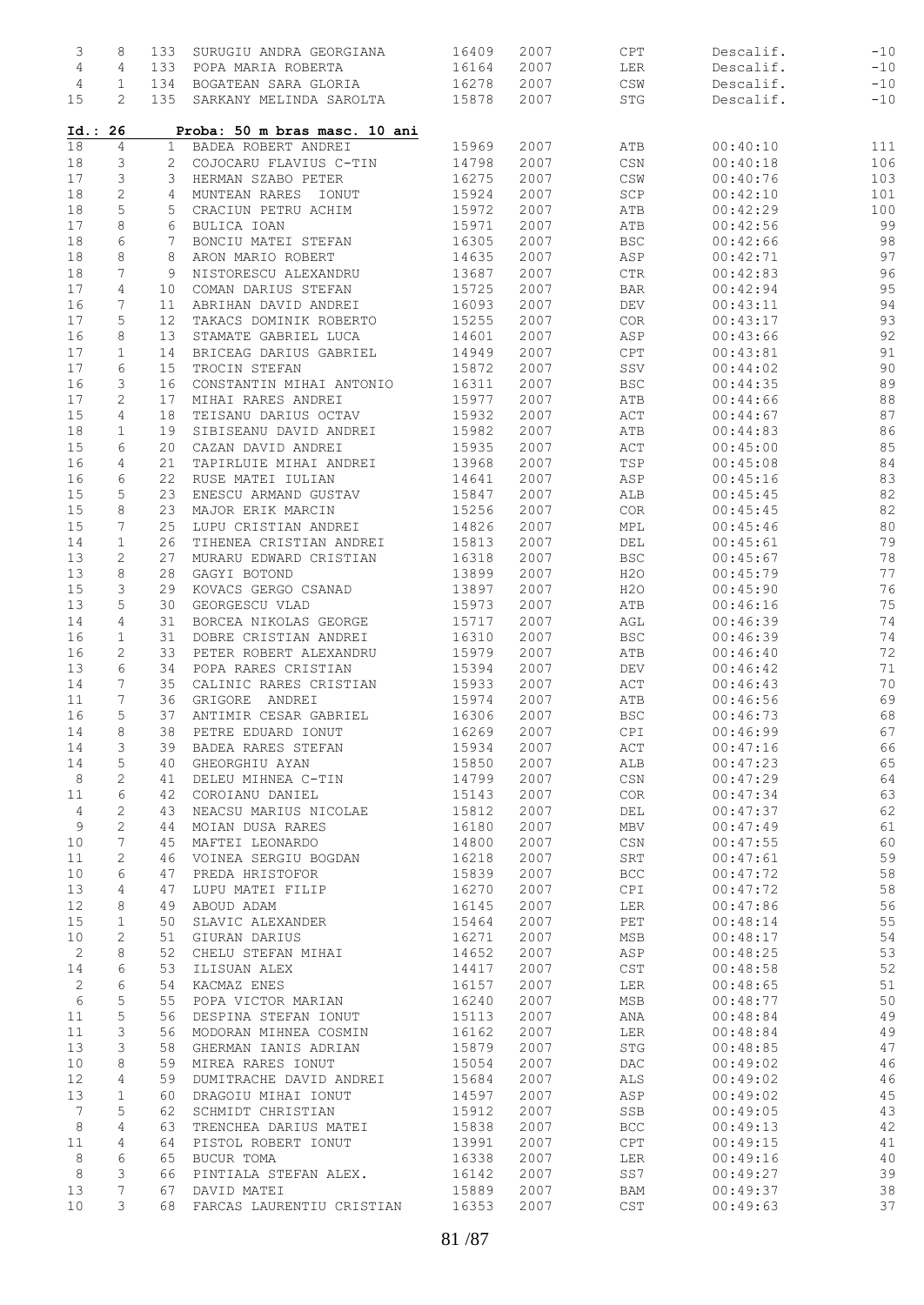| 15               | 2               | 68             | ONISORU DARIUS CRISTIAN      | 15587 | 2007 | CJI                              | 00:49:63  | 37             |
|------------------|-----------------|----------------|------------------------------|-------|------|----------------------------------|-----------|----------------|
| 12               | 3               | 70             | POCORA VLAD TEODOR           | 15114 | 2007 | ANA                              | 00:49:83  | 35             |
|                  |                 |                |                              |       |      |                                  |           |                |
| 12               | 5               | 71             | DUNA ANDREI VALENTIN         | 13976 | 2007 | CPT                              | 00:49:94  | 34             |
| 12               | 6               | 72             | ANTON BOGDAN                 | 16256 | 2007 | SRT                              | 00:50:19  | 33             |
| $\mathbf{1}$     | 6               | 73             | BERCARU RARES C-TIN          | 15951 | 2007 | SPL                              | 00:50:33  | 32             |
| 11               | $\mathbf 1$     | 74             | PURCAR MIRCEA                | 15809 | 2007 | SHD                              | 00:50:78  | $31\,$         |
| 9                | 3               | 75             | OANTA RARES MIHAI            | 15428 | 2007 | <b>LLP</b>                       | 00:50:91  | 30             |
|                  |                 |                |                              |       |      |                                  |           |                |
| 12               | $\mathbf 1$     | 75             | TENGHER STEFAN ILIE          | 15984 | 2007 | ASP                              | 00:50:91  | 30             |
| 8                | 8               | 77             | GRIGORE PATRIS               | 16251 | 2007 | SRT                              | 00:50:98  | 28             |
| 5                | 5               | 78             | IORDACHE STEFAN              | 14675 | 2007 | ASP                              | 00:51:00  | 27             |
| $\,8\,$          | 7               | 79             | MIHAILA ANDREI FLORIN        | 16316 | 2007 | <b>BSC</b>                       | 00:51:64  | 26             |
| 9                | 4               | 80             | JURMA PAUL GABRIEL           | 16011 | 2007 | STM                              | 00:51:66  | 25             |
|                  |                 |                |                              |       |      |                                  |           |                |
| $\boldsymbol{7}$ | 7               | 81             | PANTAZA VLADIMIR TEODOR      | 15811 | 2007 | DEL                              | 00:51:68  | 24             |
| $\overline{7}$   | 4               | 82             | MORARU VLADUT ANDREI         | 15430 | 2007 | LLP                              | 00:51:69  | 23             |
| 9                | 6               | 83             | SIMION ROBERT                | 15848 | 2007 | ALB                              | 00:51:76  | 22             |
| 12               | 2               | 84             | RADU ALEXANDRU MARIO         | 16319 | 2007 | <b>BSC</b>                       | 00:51:88  | 21             |
| $\mathbf{2}$     | 7               | 85             | DAVID SIMON SEBASTIAN        | 16451 | 2007 | <b>REN</b>                       | 00:51:97  | 20             |
| 10               | 5               | 86             | DIN LUCA STEFAN              | 15831 | 2007 | DAC                              | 00:52:05  | 19             |
|                  |                 |                |                              |       |      |                                  |           |                |
| 6                | 6               | 87             | MATIAS ALEXANDRU             | 14801 | 2007 | CSN                              | 00:52:31  | 18             |
| 6                | 8               | 88             | MADARAS IOAN PIO VLADIMIR    | 15914 | 2007 | SSB                              | 00:52:67  | 17             |
| 7                | 3               | 89             | LILEA ALBERT IONUT           | 13984 | 2007 | CPT                              | 00:52:92  | 16             |
| 7                | 6               | 90             | ISTRATE ALEXANDRU MIHAI      | 13700 | 2007 | SGL                              | 00:52:94  | 15             |
| 9                | 8               | 91             | JURJA CAROL                  | 16156 | 2007 | LER                              | 00:52:96  | 14             |
|                  |                 |                |                              |       |      |                                  |           |                |
| $\sqrt{2}$       | 5               | 92             | STAN DAVID                   | 15869 | 2007 | LBR                              | 00:53:00  | 13             |
| 5                | 4               | 93             | MARANGOCI DARIUS GABRIEL     | 14596 | 2007 | ASP                              | 00:53:04  | 12             |
| $\overline{4}$   | 6               | 94             | BARBU RAZVAN                 | 15854 | 2007 | ALB                              | 00:53:06  | 11             |
| 9                | $\mathbf{1}$    | 94             | DOBROGHI DAVID DUMITRU       | 15864 | 2007 | SVU                              | 00:53:06  | $11\,$         |
| 6                | $\overline{4}$  | 96             | RUS MATEI                    | 16349 | 2007 | VCN                              | 00:53:12  | $\overline{9}$ |
|                  |                 |                |                              |       |      |                                  |           |                |
| 9                | 7               | 97             | SPIRIDON STEFAN              | 16092 | 2007 | CSN                              | 00:53:25  | $\,8\,$        |
| 8                | 5               | 98             | STROE DAVID IOAN             | 16172 | 2007 | LER                              | 00:53:31  | $\overline{7}$ |
| 7                | 8               | 99             | BLIDARU DAVID ANDREI         | 14589 | 2007 | ASP                              | 00:53:53  | $\sqrt{6}$     |
| 4                | 5               | 100            | MARC ALBERT CATALIN          | 15853 | 2007 | ALB                              | 00:53:54  | 5              |
| 3                | 5               | 101            | LUNGU DAVID                  | 15863 | 2007 | SVU                              | 00:53:67  | $\sqrt{4}$     |
|                  |                 |                |                              |       |      |                                  |           |                |
| 5                | $\mathbf{2}$    | 102            | MUSAT TIBERIU GABRIEL        | 16233 | 2007 | MSB                              | 00:53:84  | $\mathcal{S}$  |
| 5                | 6               | 103            | CHISCOP VLAD MIHAI           | 14606 | 2007 | ASP                              | 00:53:88  | $\overline{c}$ |
| 5                | 3               | 104            | MOCANU STEFAN GABRIEL        | 16071 | 2007 | $\mathbb{C}\mathbb{S}\mathbb{N}$ | 00:54:06  | $\,1\,$        |
| 4                | $\mathbf{1}$    | 105            | ABIT EIAN                    | 15842 | 2007 | <b>BCC</b>                       | 00:54:12  | $-1$           |
| $\mathbf{2}$     | 2               | 106            | CIOCIRLAN SEBASTIAN GABRI    | 15724 | 2007 | TSP                              | 00:54:42  | $-2$           |
| 4                | 4               | 107            | UTULEAC FLORIN ORLANDO       | 16128 | 2007 | SPL                              | 00:54:59  | $-3$           |
|                  |                 |                |                              |       |      |                                  |           |                |
| $\mathbf 1$      | 3               | 108            | OANCEA MARIUS VALENTIN       | 15953 | 2007 | SPL                              | 00:54:87  | $-4$           |
| 6                | 3               | 109            | BUDRIS PAUL PATRIK           | 15810 | 2007 | SHD                              | 00:55:04  | $-5$           |
| 5                | 8               | 110            | AGRIPINA ROBERT              | 15780 | 2007 | CBV                              | 00:55:36  | $-6$           |
| 2                | $\mathbf 1$     | 111            | ONCEANU MATEI                | 16454 | 2007 | <b>REN</b>                       | 00:55:51  | $-7$           |
| 3                | $\overline{4}$  | 111            | MIHAILOV LUCA ALEXANDRU      | 15425 | 2007 | <b>LLP</b>                       | 00:55:51  | $-7$           |
|                  |                 |                |                              |       |      |                                  |           |                |
| 6                | 7               | 113            | CIUBOTARU ROBERT ANDREI      | 15936 | 2007 | ACT                              | 00:55:96  | $-9$           |
| 6                | $\mathbf{2}$    | 114            | DRAGOMIR ALEXANDRU NICOLA    | 15938 | 2007 | $\mathtt{ACT}$                   | 00:56:31  | $-10$          |
| 3                | 6               | 115            | IORDACHE DAVID GABRIEL       | 16248 | 2007 | SRT                              | 00:56:78  | $-11$          |
| 7                | $\mathbf{1}$    | 116            | STANGACIU ALEXANDRU EUGEN    | 15983 | 2007 | ATB                              | 00:56:96  | $-12$          |
| 3                | 8               | 117            | SIMIONESCU ANDREI MIHAI      | 15538 | 2007 | <b>CBV</b>                       | 00:57:18  | $-13$          |
|                  |                 |                |                              |       |      |                                  |           |                |
| $\mathbf 1$      | 4               | 118            | RASCOVSCHI STEFAN            | 16105 | 2007 | <b>SCB</b>                       | 00:58:74  | $-14$          |
| $\overline{4}$   | 3               | 119            | MARINESCU STEFAN CALIN       | 15429 | 2007 | <b>LLP</b>                       | 01:00:00  | $-15$          |
| $\mathbf{1}$     | 5               | 120            | BOBARNAC RADU                | 15894 | 2007 | SCB                              | 01:00:27  | $-16$          |
| 3                | 7               | 121            | CAZACU ANDREI LIVIU          | 15427 | 2007 | LLP                              | 01:00:84  | $-17$          |
| 3                | $\mathbf{2}$    | 122            | DRAGOI DARIUS ANDREI         | 16241 | 2007 | MSB                              | 01:03:91  | $-18$          |
|                  | $\mathbf{1}$    | 123            | SOAITA RARES ERIK            | 15851 | 2007 |                                  | 01:05:18  | $-19$          |
| 3                |                 |                |                              |       |      | ALB                              |           |                |
| 2                | 4               | 124            | PRICOP PETRICA ADRIAN        | 16343 | 2007 | $\mathbb{C}\mathbb{S}\mathbb{N}$ | 01:12:35  | $-20$          |
| 4                | 7               | 125            | VLAICU ANTON NICOLAE         | 16072 | 2007 | CSN                              | Scut.med. | $\overline{0}$ |
| $\mathbf 1$      | 7               | 126            | BUCUR MARIO ALEXANDRU        | 16374 | 2007 | <b>BCC</b>                       | Descalif. | $-10$          |
| 5                | 7               | 126            | ALEXANDRU GABRIEL DAN        | 16146 | 2007 | LER                              | Descalif. | $-10$          |
| 7                | 2               | 127            | AGAPI DARIUS FLORIN          | 16283 | 2007 | SGH                              | Descalif. | $-10$          |
|                  |                 |                |                              |       |      |                                  |           |                |
| 8                | $\mathbf{1}$    | 128            | NEAGU CEZAR STEFAN           | 15871 | 2007 | SSV                              | Descalif. | $-10$          |
| 10               | 4               | 129            | BOCICAI IOAN ADRIAN          | 15970 | 2007 | ATB                              | Descalif. | $-10$          |
| 12               | 7               | 130            | POPA ALEXANDRU RARES         | 16274 | 2007 | CSW                              | Descalif. | $-10$          |
| 17               | $7\phantom{.0}$ | 131            | IORDACHE MATEI ALEX.         | 15288 | 2007 | ALS.                             | Descalif. | $-10$          |
|                  |                 |                |                              |       |      |                                  |           |                |
|                  | Id.: 27         |                | Proba: 50 m bras fem. 11 ani |       |      |                                  |           |                |
|                  |                 |                |                              |       |      |                                  |           |                |
| 15               | $\mathbf{2}$    | $\mathbf{1}$   | BOSTANGIU ADELINA MARIA      | 15126 | 2006 | ANA                              | 00:37:81  | 98             |
| 15               | 5               | $\mathbf{2}^-$ | FABIAN SARA JULIA            | 14911 | 2006 | <b>CSP</b>                       | 00:38:03  | 93             |
| 15               | 6               | 3              | OTOIU ANA CRISTIANA          | 11252 | 2006 | CPT                              | 00:38:34  | 90             |
| 15               | 4               | 4              | BAKO ANSTASIA MARIA          | 13043 | 2006 | <b>COR</b>                       | 00:38:51  | 88             |
| 15               | 7               | 5              | CHIRITA CLARA MARIA          | 15412 | 2006 | ATB                              | 00:38:60  | 87             |
|                  |                 |                |                              |       |      |                                  |           |                |
| 15               | 8               | 6              | POPA RAT VANESSA MARIA       | 15539 | 2006 | SBM                              | 00:39:58  | 86             |
| 14               | 4               | 7              | CRAIU IOANA                  | 15436 | 2006 | ATB                              | 00:39:73  | 85             |
| 15               | 3               | 8              | OSTAFI DELIA ELENA           | 14841 | 2006 | SVU                              | 00:40:34  | 84             |
|                  |                 |                |                              |       |      |                                  |           |                |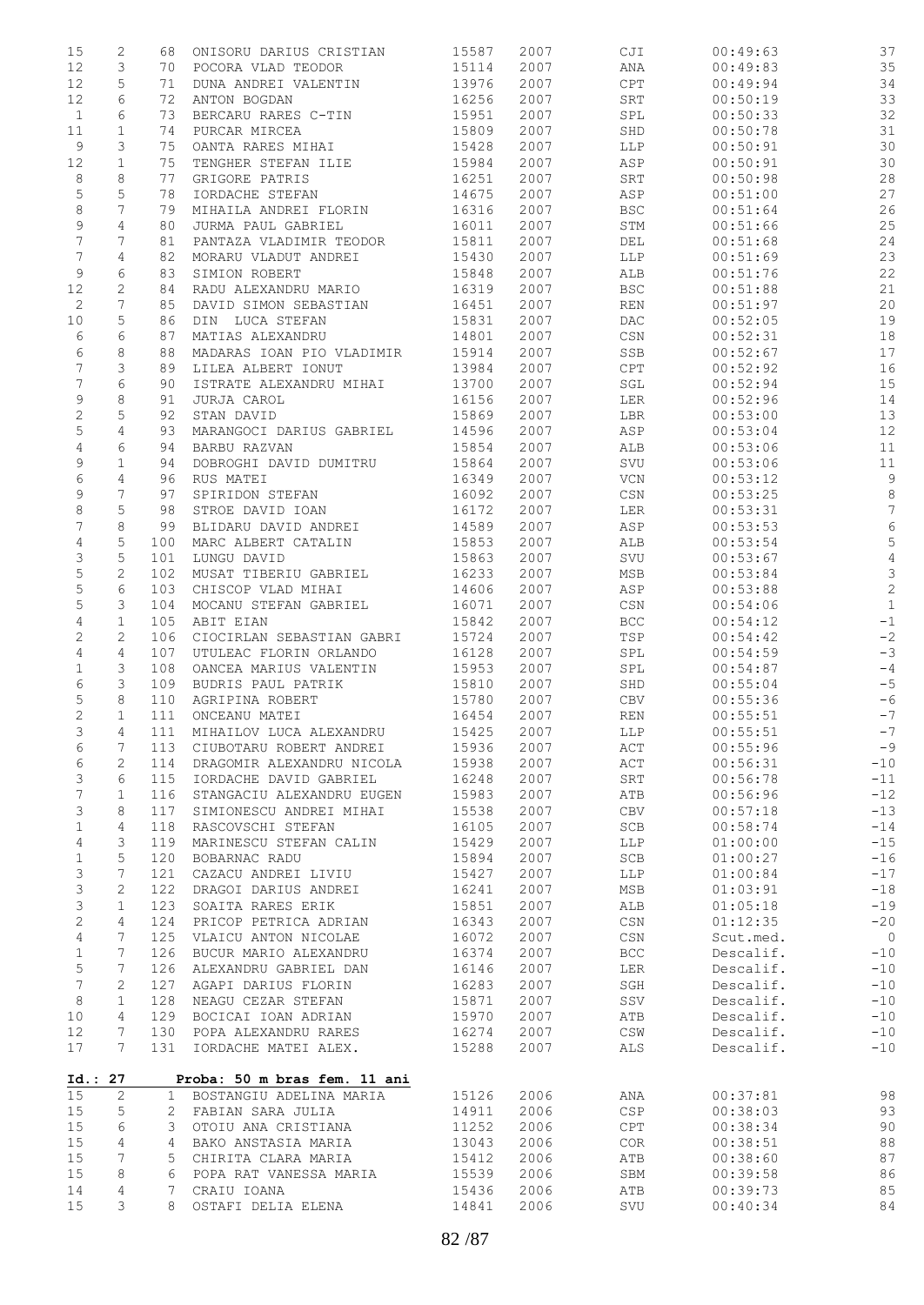| 14              | 3              |                 | SAUCIUC OANA IULIA        | 15099 | 2006 | SSV            | 00:40:42 | 83 |
|-----------------|----------------|-----------------|---------------------------|-------|------|----------------|----------|----|
|                 |                | 9               |                           |       |      |                |          |    |
| 13              | 7              | 10 <sub>o</sub> | TUDOR ALLEGRA             | 14779 | 2006 | CSN            | 00:40:51 | 82 |
| 15              | $\mathbf 1$    | 10              | URSU MARIA IOANA          | 15100 | 2006 | SSV            | 00:40:51 | 82 |
| 14              | 7              | 12 <sup>°</sup> | CRISTEA THEEA MARIA       | 15523 | 2006 | <b>BSC</b>     | 00:40:56 | 80 |
|                 |                |                 |                           |       |      |                |          |    |
| 14              | $\mathbf{1}$   | 13              | CAREBA ALEXANDRA THEODORA | 14022 | 2006 | SRT            | 00:40:60 | 79 |
| 14              | 6              | 14              | POPOVICI PETRIANA         | 15098 | 2006 | SSV            | 00:40:76 | 78 |
| 13              | 4              | 15              | SOFRONEA INGRID           | 15416 | 2006 | SSV            | 00:41:25 | 77 |
| 14              | $\mathbf{2}$   | 16              | BOJA ROXANA TEODORA       | 15202 | 2006 | STM            | 00:41:49 | 76 |
|                 |                |                 |                           |       |      |                |          |    |
| 13              | 6              | 17              | BERES KRISZTINA           | 14907 | 2006 | H2O            | 00:41:54 | 75 |
| 12              | 6              | 18              | NEAGU IOANA REBECA        | 15516 | 2006 | <b>BSC</b>     | 00:41:66 | 74 |
| 12              | 4              | 19              | DRAGOMIR IOANA ALEXIA     | 13907 | 2006 | <b>BAR</b>     | 00:41:84 | 73 |
| 13              | 5              | 20              | ACHIM DIANA CEZARA        | 14558 | 2006 | STM            | 00:41:98 | 72 |
|                 |                |                 |                           |       |      |                |          |    |
| 13              | 3              | 21              | MENCIU IOANA MARIA        | 15518 | 2006 | <b>BSC</b>     | 00:42:11 | 71 |
| 13              | $\mathbf 1$    | 22              | RAUTA CARLA MARIA         | 15440 | 2006 | ATB            | 00:42:44 | 70 |
| 12              | 5              | 23              | AXENTIOI ILINCA           | 15273 | 2006 | SGH            | 00:42:60 | 69 |
| 10              | 3              | 24              | HIRBOVANU VANESA DANIELA  | 15221 | 2006 | STM            | 00:42:68 | 68 |
| 14              | 8              | 25              | STIRBU IOANA MARIA        | 15036 | 2006 | <b>CSP</b>     | 00:42:86 | 67 |
|                 |                |                 |                           |       |      |                |          |    |
| 14              | 5              | 26              | RADULESCU LUCIA ELENA     | 13866 | 2006 | LER            | 00:42:87 | 66 |
| 11              | 6              | 27              | BESCHERET ANCA            | 15411 | 2006 | ATB            | 00:42:88 | 65 |
| 13              | $\mathbf{2}$   | 28              | MERESESCU IRINA MARIA     | 15439 | 2006 | ATB            | 00:42:90 | 64 |
| 11              | 3              | 29              | PETRESCU MIRCEA SARA ALEX | 13442 | 2006 | SS1            | 00:42:93 | 63 |
|                 |                |                 |                           |       |      |                |          |    |
| 13              | 8              | 30              | NEGRU VERONICA MARIA      | 15250 | 2006 | COR            | 00:42:95 | 62 |
| 12              | 3              | 31              | DUMITRESCU ALISSA MARIA   | 14442 | 2006 | <b>LLP</b>     | 00:43:00 | 61 |
| $7\phantom{.0}$ | $\mathbf{1}$   | 32              | NITU ANNA DENISA          | 15307 | 2006 | LER            | 00:43:17 | 60 |
| 12              | $\mathbf{1}$   | 33              | SEBE ANDRA MIRUNA         | 15282 | 2006 | STE            | 00:43:33 | 59 |
|                 |                |                 | OPREA MARIA FLORENTINA    |       |      |                |          |    |
| 9               | 8              | 34              |                           | 15515 | 2006 | <b>BSC</b>     | 00:43:47 | 58 |
| 11              | 8              | 35              | STROE ANA MARIA           | 15513 | 2006 | <b>BSC</b>     | 00:43:48 | 57 |
| 11              | 4              | 36              | BALINT EMMA               | 14021 | 2006 | SRT            | 00:43:50 | 56 |
| 11              | 7              | 37              | DINU BIANCA STEFANIA MARA | 15437 | 2006 | ATB            | 00:43:52 | 55 |
| $7\phantom{.0}$ | 6              | 38              | PIPER ANDREEA MADALINA    | 14645 | 2006 | ASP            | 00:43:56 | 54 |
|                 |                |                 |                           |       |      |                |          |    |
| 10              | 5              | 39              | SANDU SARA PATRICIA       | 15207 | 2006 | STM            | 00:43:57 | 53 |
| 12              | 7              | 40              | DUMITRESCU ALEXANDRA CORI | 15438 | 2006 | ATB            | 00:43:65 | 52 |
| 12              | 8              | 41              | UJVARY ADRIENN BEATRICE   | 15543 | 2006 | ACN            | 00:43:66 | 51 |
| 8               | $\overline{4}$ | 42              | MARTIN MARIA DENISA       | 12669 | 2006 | LPT            | 00:43:91 | 50 |
|                 |                |                 |                           |       |      |                |          |    |
| 11              | $\mathbf{2}$   | 43              | GALATA LARISA ELENA       | 15070 | 2006 | MSB            | 00:44:10 | 49 |
| 8               | 3              | 44              | LAZZETTI ELISA MARIA      | 15697 | 2006 | CSP            | 00:44:13 | 48 |
| 12              | $\overline{c}$ | 45              | SAVULESCU ANA TEODORA     | 15455 | 2006 | STE            | 00:44:39 | 47 |
| 9               | 5              | 46              | BURCIU DAIANA GEORGIA     | 14023 | 2006 | SRT            | 00:44:47 | 46 |
|                 |                |                 |                           |       | 2006 |                |          |    |
| 10              | 8              | 47              | DRAGOMIR MARIA MIRUNA     | 12474 |      | LPT            | 00:44:50 | 45 |
| 4               | 6              | 48              | MNAJED SARA               | 15304 | 2006 | LER            | 00:44:70 | 44 |
| 11              | $\mathbf 1$    | 49              | GINGHINA ALINA ANDREEA    | 14901 | 2006 | AGL            | 00:44:74 | 43 |
| $7\phantom{.0}$ | 3              | 50              | FRASINEANU MARIA REBECA   | 14651 | 2006 | CPI            | 00:44:80 | 42 |
|                 | 7              |                 |                           |       |      |                |          |    |
| 10              |                | 51              | IANCU ERIKA LUANA         | 15133 | 2006 | AGL            | 00:44:84 | 41 |
| 10              | 6              | 52              | UJVARY DORA               | 15542 | 2006 | ACN            | 00:44:89 | 40 |
| 10              | 1              | 53              | FLOREA ANA MARIA          | 13867 | 2006 | LER            | 00:44:90 | 39 |
| 2               | $\mathbf 1$    | 54              | MAFTEI SABINA             | 16474 | 2006 | SVU            | 00:45:16 | 38 |
| 8               | 5              | 55              | TANASA BIANCA PETRINA     | 15270 | 2006 | SGH            | 00:45:53 | 37 |
|                 |                |                 |                           |       |      |                |          |    |
| $\mathbf 1$     | 3              | 56              | MARC MARIA NATALIA        | 15039 | 2006 | CSW            | 00:45:63 | 36 |
| 7               | 5              | 57              | GHEORGHE IULIA CRISTINA   | 15046 | 2006 | ACT            | 00:45:86 | 35 |
| 8               | $\sqrt{2}$     | 58              | MONDINI RUIZ ISABEL       | 16229 | 2006 | STM            | 00:45:88 | 34 |
| 9               | 3              | 59              | CHELMUS ARINA MARIA       | 15135 | 2006 | $\mathbb{CSW}$ | 00:45:96 | 33 |
| 8               | 8              | 60              | PREDA MARIA AMELIE        | 15453 | 2006 | <b>CSP</b>     | 00:46:00 | 32 |
|                 |                |                 |                           |       |      |                |          |    |
| 9               | $\overline{4}$ | 61              | ASLAM ANDRA               | 15410 | 2006 | ATB            | 00:46:02 | 31 |
| 8               | 7              | 62              | BADEA IOANA ALEXANDRA     | 15043 | 2006 | ACT            | 00:46:08 | 30 |
| 9               | $\mathbf{1}$   | 63              | BURCA ALEXANDRA MIHAELA   | 15197 | 2006 | SHD            | 00:46:20 | 29 |
| $\overline{7}$  | 4              | 64              | SIMIONESCU LARISA CRISTIA | 15005 | 2006 | ALB            | 00:46:35 | 28 |
|                 |                |                 |                           |       |      |                |          |    |
| 10              | 2              | 65              | BREZAE ADNANA ELENA       | 15003 | 2006 | ALB            | 00:46:52 | 27 |
| $\mathbf{1}$    | 4              | 66              | HARSAN FAAR ALIA          | 15037 | 2006 | CSW            | 00:46:61 | 26 |
| 7               | 8              | 67              | IOFCIU ALEXANDRA SOPHIE   | 14814 | 2006 | PCT            | 00:46:67 | 25 |
| 8               | 6              | 68              | BUFTEANU BIANCA           | 14721 | 2006 | STM            | 00:46:68 | 24 |
|                 | $\mathbf 1$    |                 | STROE LAVINIA ALEXANDRA   |       | 2006 | PCT            | 00:46:86 | 23 |
| 8               |                | 69              |                           | 14817 |      |                |          |    |
| 6               | $\mathbf{2}$   | 70              | BELCIU CARLA MARIA        | 15004 | 2006 | ALB            | 00:46:87 | 22 |
| 9               | 2              | 71              | SOROCEANU ALEXIA IOANA    | 15593 | 2006 | CJI            | 00:46:92 | 21 |
| 9               | 7              | 72              | GROSU MARIA               | 14552 | 2006 | STE            | 00:46:94 | 20 |
| 6               | $\mathbf 1$    | 73              | IORDAN ALESSIA MARIA      | 15279 | 2006 | REN            | 00:47:09 | 19 |
|                 |                |                 |                           |       |      |                |          |    |
| 1               | 5              | 74              | APOSTOL ALESSIA MARIA     | 15038 | 2006 | $\mathbb{CSW}$ | 00:47:34 | 18 |
| 3               | $\overline{4}$ | 75              | STUPINEAN AKINYI ISABELLE | 15310 | 2006 | LER            | 00:47:66 | 17 |
| 2               | 8              | 76              | EROSS HANNA               | 15158 | 2006 | VSK            | 00:47:67 | 16 |
| 6               | 6              | 77              | RADU ARIANA MARIA         | 14902 | 2006 | AGL            | 00:47:76 | 15 |
| 6               | 8              | 78              | FLORESCU ANTONIA ALEXIA   | 14024 | 2006 | SRT            | 00:48:01 | 14 |
|                 |                |                 |                           |       |      |                |          |    |
| 7               | $\mathbf{2}$   | 79              | OROSZFAI KRISZTINA        | 14909 | 2006 | H2O            | 00:48:15 | 13 |
| $\mathbf{2}$    | 5              | 80              | LOGHIN COSMINA IRINA      | 16211 | 2006 | <b>UNR</b>     | 00:48:39 | 12 |
| 3               | 5              | 81              | IONESCU ADRIANA           | 16204 | 2006 | TUR            | 00:48:54 | 11 |
| 3               | 6              | 82              | GALMEANU MARIA            | 16029 | 2006 | ASP            | 00:48:76 | 10 |
|                 |                |                 |                           |       |      |                |          |    |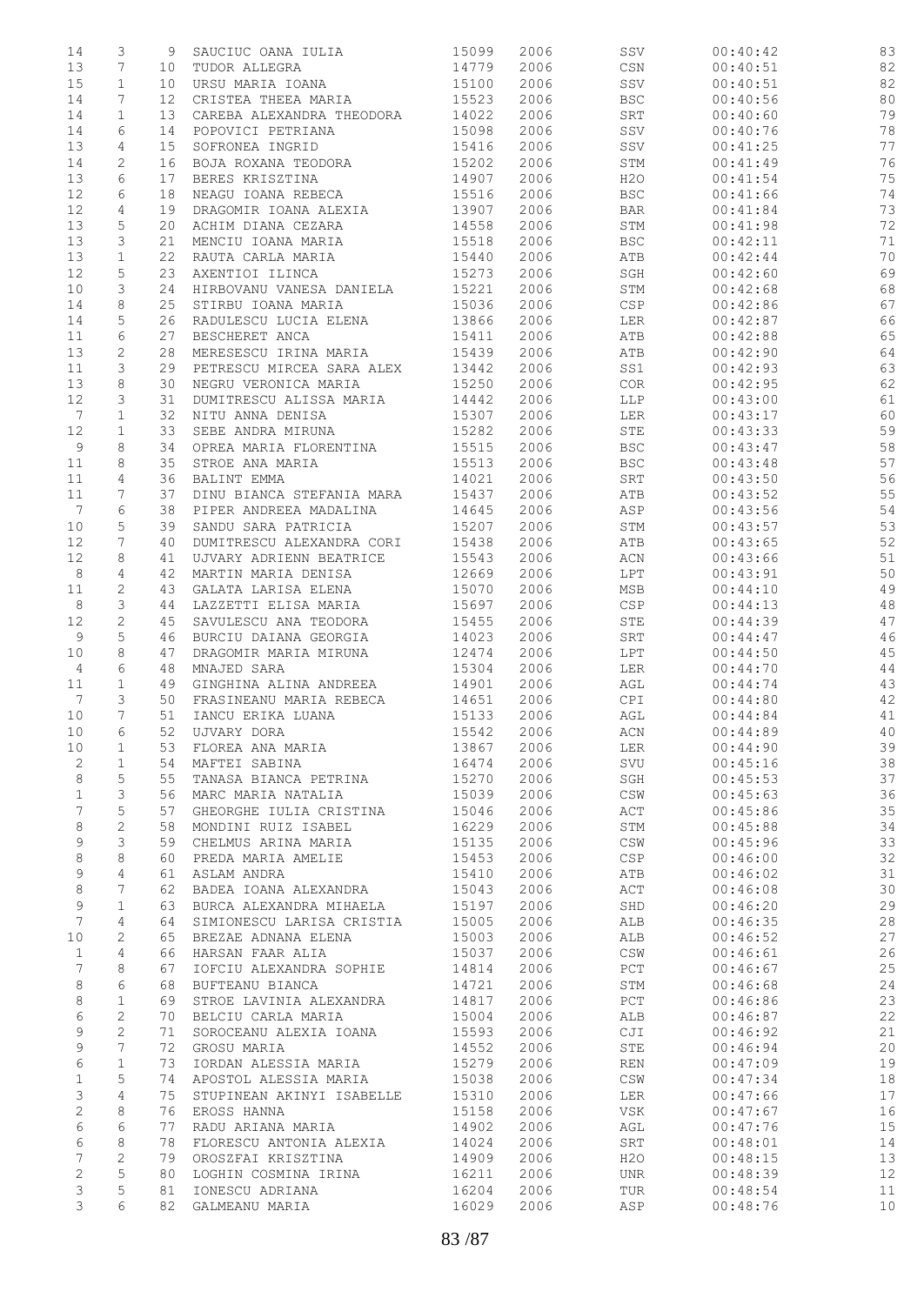| 4              | 5              | 83              | LUNGU AMALIA MARIA                      | 15712          | 2006         | AQU                         | 00:48:90             | $\mathsf 9$     |
|----------------|----------------|-----------------|-----------------------------------------|----------------|--------------|-----------------------------|----------------------|-----------------|
| 5              | $\mathsf S$    | 84              | MOATA IULIA ANDREEA                     | 15069          | 2006         | MSB                         | 00:48:96             | $\,8\,$         |
| 4              | 7              | 85              | SUCURI DARIA ANDREEA                    | 16339          | 2006         | ACT                         | 00:48:99             | $7\phantom{.0}$ |
| 6              | 5              | 86              | BACIU DARIA PATRICIA                    | 15182          | 2006         | LBC                         | 00:49:13             | $\epsilon$      |
| 5              | 7              | 87              | VALEANU ALESIA GEORGIANA                | 14783          | 2006         | CSN                         | 00:49:16             | $\mathsf S$     |
| 5              | 8              | 88              | SABAU BIANCA SOPHIA                     | 15201          | 2006         | <b>STG</b>                  | 00:49:41             | $\sqrt{4}$      |
|                |                |                 |                                         |                |              |                             |                      |                 |
| 4              | 8              | 89              | MILAT ARIANA MARIA                      | 15226          | 2006         | UNR                         | 00:49:46             | $\mathfrak{Z}$  |
| 5              | 6              | 90              | NICOARA CARLA ANTONIA                   | 15002          | 2006         | ALB                         | 00:49:86             | $\overline{c}$  |
| 4              | $\mathbf 1$    | 91              | BREZEANU IZABELA                        | 15942          | 2006         | ACT                         | 00:49:87             | $\mathbf{1}$    |
| 6              | 7              | 91              | MARCU CRISTINA ELENA                    | 14522          | 2006         | SGL                         | 00:49:87             | $\,1\,$         |
| 5              | 3              | 93              | SALAJAN MARA ANA                        | 13722          | 2006         | COR                         | 00:50:24             | $-2$            |
| 6              | 4              | 94              | LAZAR SIMONA MARINA                     | 15457          | 2006         | STE                         | 00:50:39             | $-3$            |
| $\mathbf 1$    | 6              | 95              | IOTU RAMONA ANCA                        | 14812          | 2006         | PCT                         | 00:50:62             | $-4$            |
| 3              | $\mathbf{2}$   | 96              | DOBRICAN IOANA RUXANDRA                 | 14996          | 2006         | CPI                         | 00:50:79             | $-5$            |
|                | $\mathbf 1$    |                 |                                         |                |              |                             |                      | $-6$            |
| 5              |                | 97              | IANCU MARA ALEXIA                       | 15050          | 2006         | ACT                         | 00:51:11             |                 |
| 5              | 4              | 98              | TODORAN MARINA                          | 15488          | 2006         | CBV                         | 00:51:47             | $-7$            |
| 3              | 8              | 99              | IVAN IOANA DIANA                        | 14976          | 2006         | SS1                         | 00:51:48             | $-8$            |
| $\epsilon$     | 3              | 100             | LORINCZ JAZMIN ADRIENN                  | 15144          | 2006         | COR                         | 00:51:64             | $-9$            |
| 3              | 3              | 101             | MOSULET DENISA ALEXANDRA                | 15193          | 2006         | SHD                         | 00:51:67             | $-10$           |
| 3              | 7              | 102             | VECSEI KRISZTINA                        | 15010          | 2006         | ALB                         | 00:51:69             | $-11$           |
| $\sqrt{2}$     | 7              | 103             | PATRINOIU TEODORA                       | 15790          | 2006         | CBV                         | 00:51:72             | $-12$           |
| 3              | $\mathbf{1}$   | 104             | MART EMILIA                             | 14859          | 2006         | CBV                         | 00:51:80             | $-13$           |
| 5              | 2              | 105             | DIACONU ALEXANDRA FLORENT               | 15670          | 2006         | $\mathsf{CTR}\xspace$       | 00:51:98             | $-14$           |
| 4              | $\mathbf{2}$   | 106             | PETRUTIU MARIA ALEXANDRA                | 15000          | 2006         | ALB                         | 00:52:08             | $-15$           |
| 4              | 3              | 107             | GHITUN ALEXANDRA                        | 15128          | 2006         | ANA                         | 00:52:55             | $-16$           |
|                |                |                 |                                         |                |              |                             |                      |                 |
| $\overline{4}$ | 4              | 108             | MIHAI ANA DENISA                        | 15184          | 2006         | <b>LBC</b>                  | 00:52:94             | $-17$           |
| 2              | 2              | 109             | OTVOS MELISA MARIA                      | 16356          | 2006         | CST                         | 00:53:47             | $-18$           |
| $\sqrt{2}$     | 6              | 110             | DAVID SONIA MARIA                       | 16201          | 2006         | TUR                         | 00:54:34             | $-19$           |
| $\sqrt{2}$     | 4              | 111             | BOGHIU SABINA STEFANIA                  | 14786          | 2006         | CSN                         | 00:55:08             | $-20$           |
| $\sqrt{2}$     | 3              | 112             | BOGNARI TAMARA                          | 15213          | 2006         | STM                         | 00:55:81             | $-21$           |
| 10             | $\overline{4}$ | 113             | RACOLTA BIANCA ISABELA                  | 14992          | 2006         | BAM                         | Scut.med.            | $\overline{0}$  |
| 9              | 6              | 114             | MIHALI MARIA ALEXANDRA                  | 14991          | 2006         | BAM                         | Descalif.            | $-10$           |
| 11             | 5              |                 | 114 ILIE DARIA MARIA                    | 15454          | 2006         | STE                         | Descalif.            | $-10$           |
|                |                |                 |                                         |                |              |                             |                      |                 |
| Id.: 28        |                |                 | Proba: 50 m bras masc. 11 ani           |                |              |                             |                      |                 |
| 19             | $\overline{4}$ |                 | BUCUR ANDREAS ALIN                      | 14608          | 2006         | ASP                         | 00:36:45             | 123             |
| 19             |                | 1               |                                         |                |              |                             |                      |                 |
|                |                |                 |                                         |                |              |                             |                      |                 |
|                | 6              | 2               | BIRGHILESCU ALEXANDRU                   | 15276          | 2006         | <b>BSC</b>                  | 00:38:35             | 118             |
| 19             | $\mathbf 1$    | 3               | DUCA STEFAN MIRCEA                      | 15251          | 2006         | COR                         | 00:38:91             | 115             |
| 18             | 5              | $\overline{4}$  | MEZDREA BANU ALEXANDRU                  | 14409          | 2006         | CST                         | 00:39:11             | 113             |
| 19             | 7              | 5               | IASCHIU ANDREI                          | 15443          | 2006         | ATB                         | 00:39:22             | 112             |
| 19             | 3              | 6               | ROSCA MIHNEA IONUT                      | 15278          | 2006         | STE                         | 00:39:35             | 111             |
| 18             | 4              | $7^{\circ}$     | COJOCARU STEFAN                         | 13690          | 2006         | BAR                         | 00:39:48             | 110             |
| 19             | 5              | 8               | RADUCANU EDUARD                         | 13338          | 2006         | ACT                         | 00:40:03             | 109             |
| 19             | 8              | 9               | NISTOR DARIUS DRAGAN                    | 15215          | 2006         | STM                         | 00:40:55             | 108             |
|                |                |                 |                                         |                |              |                             |                      |                 |
| 17             | 3              | 10              | CONSTANTINESCU ALEXANDRU                | 15525          | 2006         | <b>BSC</b>                  | 00:40:60             | 107             |
| 18             | 6              | 11              | ALEXANDRU PATRIC ANGELO                 | 15166          | 2006         | MAR                         | 00:40:72             | 106             |
| 13             | 3              | 12 <sup>°</sup> | STANCEL LUKAS                           | 15026          | 2006         | ALB                         | 00:40:76             | 105             |
| 15             | $\mathbf 1$    | 13              | MIHALACHE VLAD STEFAN                   | 14593          | 2006         | ASP                         | 00:41:11             | 104             |
| 15             | 3              | 14              | NICULAIE DAVID ANDREAS                  | 15045          | 2006         | ACT                         | 00:41:25             | 103             |
| 19             | $\mathbf{2}$   | 15              | POSTELNICU GEORGE ALEXAND               | 15550          | 2006         | $\mathop{\rm REN}\nolimits$ | 00:41:36             | 102             |
| 18             | 3              | 16              | CURECHERIU ALEX GABRIEL                 | 14997          | 2006         | CPI                         | 00:41:54             | 101             |
| 18             | 8              | 17              | SCORTEA TEOFIL                          | 15445          | 2006         | ATB                         | 00:41:72             | 100             |
| 17             | 8              | 18              | HARABAGIU RARES PETRU                   | 14986          | 2006         | BAM                         | 00:41:85             | 99              |
| 18             | 7              | 19              | POPA CRISTIAN                           | 15548          | 2006         | <b>REN</b>                  | 00:41:88             | 98              |
|                | 6              | 20              |                                         | 15529          |              |                             |                      |                 |
| 17             |                |                 | ANGHEL HORIA PETRU                      |                | 2006         | <b>BSC</b>                  | 00:42:24             | 97              |
| 17             | 5              | 21              | M.SEDIQ EDRIS                           | 15446          | 2006         | ATB                         | 00:42:25             | 96              |
| 15             | 4              | 22              | MATEI VLAD ALEXANDRU                    | 14607          | 2006         | ASP                         | 00:42:34             | 95              |
| 15             | $\mathbf{2}$   | 23              | SLAVU RARES STEFAN                      | 14892          | 2006         | AGL                         | 00:42:38             | 94              |
| 17             | 4              | 23              | RADU MATEI                              | 13163          | 2006         | $\mathsf{CTR}\xspace$       | 00:42:38             | 94              |
| 13             | 4              | 25              | ROTARU LUCA STEFAN                      | 15552          | 2006         | ALS                         | 00:42:48             | 92              |
| 17             | 2              | 26              | NICOLAEV VLADIMIR ANDREI                | 14818          | 2006         | PCT                         | 00:42:63             | 91              |
| 16             | 3              | 27              | STRIMBEANU RAZVAN                       | 13334          | 2006         | PCT                         | 00:42:68             | 90              |
| 16             | 1              | 28              | DUMITRESCU VLADIMIR                     | 15461          | 2006         | PET                         | 00:42:79             | 89              |
| 17             | $\mathbf 1$    | 29              | SANDRU MATEI                            | 15024          | 2006         | ALB                         | 00:42:89             | 88              |
| 10             | 7              | 30              | RADOS LUCA NICOLAS                      | 15192          | 2006         | SHD                         | 00:42:91             | 87              |
| 15             | 5              | 31              | LUPUT SEBASTIAN MIHAI                   | 15218          | 2006         | STM                         | 00:42:95             |                 |
|                |                | 32              |                                         |                |              |                             |                      | 86              |
| 16             | 5              |                 | TREGER TOMAS TRISTIAN                   | 14987          | 2006         | BAM                         | 00:43:07             | 85              |
| 18             | $\mathbf 1$    | 33              | OPREA MARIO CALIN                       | 15385          | 2006         | SRT                         | 00:43:11             | 84              |
| 15             | 7              | 34              | CHIRIAC VICTOR GABRIEL                  | 15590          | 2006         | CJI                         | 00:43:21             | 83              |
| 16             | 2              | 35              | RACHIERU STEFAN RAZVAN                  | 13947          | 2006         | <b>CTR</b>                  | 00:43:24             | 82              |
| 14             | 4              | 36              | KRIZBAI NEGRU ROBERT                    | 15031          | 2006         | ALB                         | 00:43:34             | 81              |
| 16<br>16       | 6<br>4         | 37<br>38        | TATARU BOGDAN PAVEL<br>SALCUCEANU TUDOR | 15447<br>15200 | 2006<br>2006 | ATB<br>SHD                  | 00:43:39<br>00:43:49 | 80<br>79        |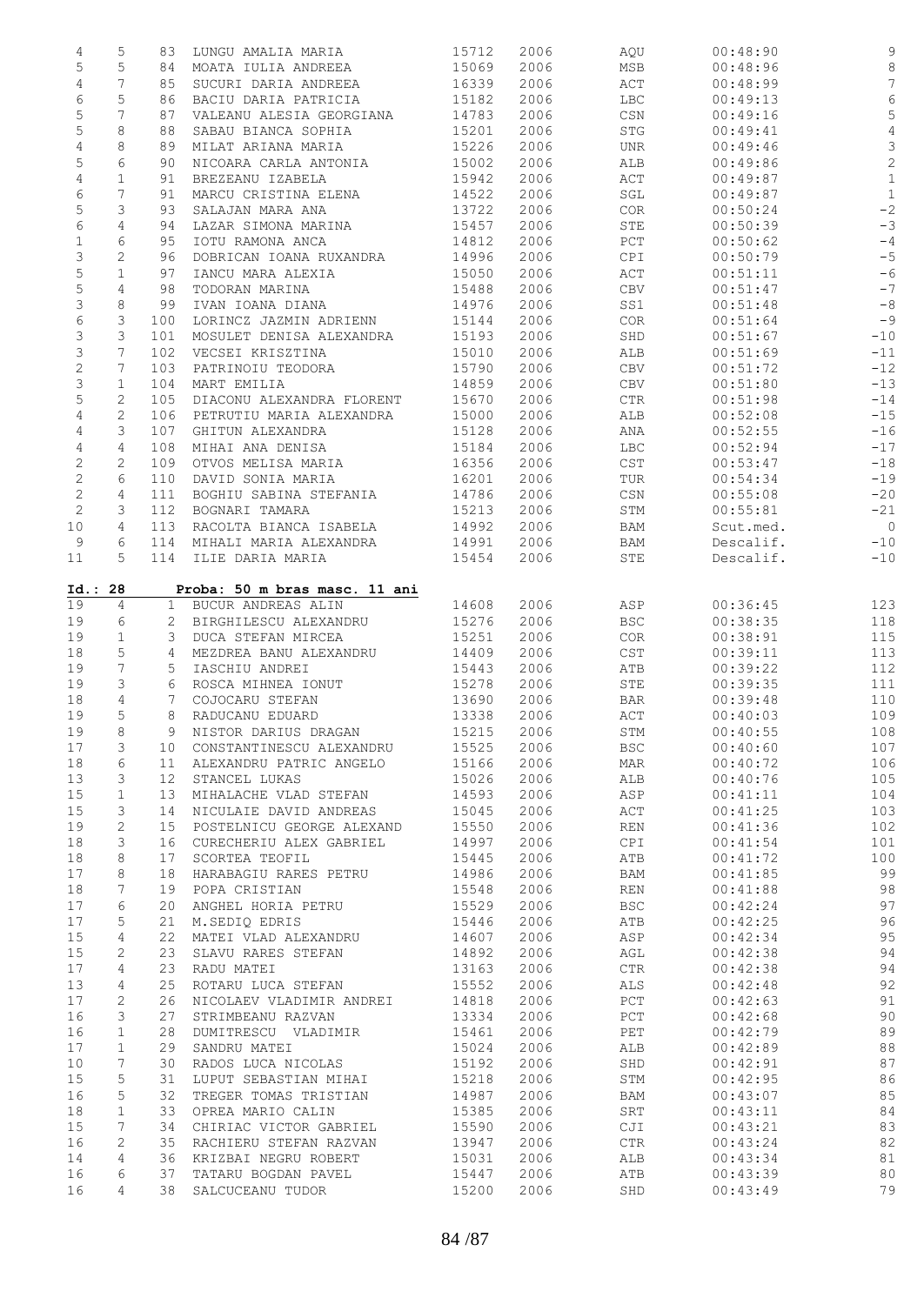| $\mathbf{1}$    | 6              | 39  | TANASE GHEORGHE GABRIEL   | 15735 | 2006 | CPT                              | 00:43:68 | 78 |
|-----------------|----------------|-----|---------------------------|-------|------|----------------------------------|----------|----|
| 12              | 4              | 40  | NAGY NANDOR               | 15191 | 2006 | SHD                              | 00:43:74 | 77 |
| 14              | 3              | 41  | TUICA MARIO GABRIEL       | 15053 | 2006 | $\mathop{\rm DAC}$               | 00:43:78 | 76 |
| 14              | 7              | 42  | COJOCARU CAROL MIHAI      | 14789 | 2006 | CSN                              | 00:43:86 | 75 |
| 11              | 3              | 43  | NOVAC IULIAN DORU         | 15048 | 2006 | ACT                              | 00:44:06 | 74 |
| 13              | 8              | 44  | PREDILA ROBERT CRISTIAN   | 15286 | 2006 | ASP                              | 00:44:07 | 73 |
|                 |                |     |                           |       |      |                                  |          |    |
| 14              | 6              | 45  | RAICU BADEA GABRIEL       | 13093 | 2006 | LPT                              | 00:44:14 | 72 |
| 12              | 5              | 46  | MARIN ALEXANDRU RAZVAN    | 15198 | 2006 | SHD                              | 00:44:34 | 71 |
| $7\phantom{.0}$ | 5              | 47  | SUSMAN GEORGE CATALIN     | 15030 | 2006 | ALB                              | 00:44:35 | 70 |
| 14              | $\mathsf S$    | 48  | POP DARIUS ANDREI         | 14410 | 2006 | CST                              | 00:44:46 | 69 |
| 13              | 5              | 49  | SEKSI LUCA                | 15280 | 2006 | $_{\rm BSC}$                     | 00:44:50 | 68 |
| 17              | 7              | 50  | ANDREI MIHAI ALEXANDRU    | 15441 | 2006 | ATB                              | 00:44:57 | 67 |
| 7               | 4              | 51  | BARNEA DRAGOS CRISTIAN    | 15309 | 2006 | LER                              | 00:44:66 | 66 |
| 16              | 7              | 51  | IONESCU DAVID ANDREI      | 15520 | 2006 | <b>BSC</b>                       | 00:44:66 | 66 |
|                 |                |     |                           |       |      |                                  |          |    |
| 12              | 2              | 53  | IACOB MARIO BOGDAN        | 14896 | 2006 | AGL                              | 00:44:75 | 64 |
| 13              | 6              | 53  | PISOSCHI MATEI VALERIU    | 15458 | 2006 | <b>REN</b>                       | 00:44:75 | 64 |
| 13              | 7              | 55  | FARKAS CRISTOPHER         | 14420 | 2006 | CST                              | 00:44:86 | 62 |
| 10              | 3              | 56  | STEFANESCU RARES MIHAI    | 14973 | 2006 | SS1                              | 00:45:01 | 61 |
| 15              | 6              | 57  | CIONCA LUCA IOAN          | 15149 | 2006 | COR                              | 00:45:02 | 60 |
| 14              | $\mathbf 1$    | 58  | DRAGOMIR DAVID            | 13349 | 2006 | REN                              | 00:45:08 | 59 |
| 12              | 6              | 59  | SAVUCA LUCA IONUT         | 14894 | 2006 | AGL                              | 00:45:24 | 58 |
| 11              | 7              | 60  | MIHALCU ADAM              | 14990 | 2006 | BAM                              | 00:45:26 | 57 |
| 10              | $\mathbf 1$    | 61  | POPA TUDOR                | 15190 | 2006 | SHD                              | 00:45:27 | 56 |
|                 |                |     |                           |       |      |                                  |          |    |
| 11              | 4              | 62  | DAN TUDOR                 | 14993 | 2006 | CPI                              | 00:45:38 | 55 |
| 11              | $\mathbf{1}$   | 63  | GALATANU VLAD             | 15208 | 2006 | STM                              | 00:45:54 | 54 |
| 14              | 8              | 64  | TALPES IOAN VLAD          | 15044 | 2006 | PCT                              | 00:45:56 | 53 |
| 11              | 6              | 65  | CULEA PETRE CRISTIAN      | 14972 | 2006 | SS1                              | 00:45:67 | 52 |
| 13              | 2              | 66  | TEODOR COSMIN             | 15049 | 2006 | ACT                              | 00:45:82 | 51 |
| 10              | $\mathbf{2}$   | 67  | CARDEI DARIUS ANDREI      | 15138 | 2006 | $\ensuremath{\mathsf{SCP}}$      | 00:45:87 | 50 |
| 11              | 8              | 68  | TINCOCA GIULIANO ANDREI   | 12414 | 2006 | $\mathop{\rm DAC}$               | 00:45:88 | 49 |
|                 |                |     |                           |       |      |                                  |          |    |
| 11              | 5              | 69  | PAUNESCU CEZAR            | 15195 | 2006 | SHD                              | 00:45:95 | 48 |
| 15              | 8              | 70  | MORAR BOGDAN FLORIN       | 14985 | 2006 | BAM                              | 00:46:12 | 47 |
| 12              | 7              | 71  | DIACONESCU CARBUNESCU VIC | 15042 | 2006 | $\mathtt{ACT}$                   | 00:46:15 | 46 |
| 9               | 3              | 72  | BACIU DENIS ANDREI        | 15183 | 2006 | LBC                              | 00:46:33 | 45 |
| 12              | 8              | 73  | SZELMENCZI ZALAN          | 15388 | 2006 | MSM                              | 00:46:49 | 44 |
| 11              | 2              | 74  | BOZONCA GABRIEL           | 14787 | 2006 | $\mathbb{C}\mathbb{S}\mathbb{N}$ | 00:46:56 | 43 |
| 13              | $\mathbf 1$    | 75  | ZACH MIHAI ROBERT         | 12304 | 2006 | COR                              | 00:46:62 | 42 |
| 10              | 8              | 76  | PANAIT PAUL DRAGOS        | 15102 | 2006 | SSV                              | 00:46:66 | 41 |
|                 |                |     | BUHOCI STEFAN OCTAVIAN    |       |      |                                  |          |    |
| 10              | 5              | 77  |                           | 15526 | 2006 | <b>BSC</b>                       | 00:46:85 | 40 |
| 10              | 4              | 78  | STOICAN GEORGE TUDOR      | 15665 | 2006 | <b>BAR</b>                       | 00:46:90 | 39 |
| 9               | 5              | 79  | FRASENIUC EDUARD MIHAI    | 15415 | 2006 | SVU                              | 00:47:12 | 38 |
| 6               | 8              | 80  | FLOREA RAZVAN STEFAN      | 14392 | 2006 | LBR                              | 00:47:17 | 37 |
| 9               | $\mathbf{1}$   | 80  | DINU STEFAN               | 15710 | 2006 | AQU                              | 00:47:17 | 37 |
| $\overline{4}$  | 7              | 82  | NOFIT CODRIN MIHAI        | 13701 | 2006 | SGL                              | 00:47:28 | 35 |
| 8               | 6              | 83  | ROSU MARIUS               | 15499 | 2006 | ASP                              | 00:47:37 | 34 |
| 9               | 4              | 84  | MURARU KAAN STEFAN        | 15517 | 2006 | <b>BSC</b>                       | 00:47:39 | 33 |
| $\,8\,$         | 2              | 85  | LUCA CRISTIAN VASILE      | 14999 | 2006 | ALB                              | 00:47:57 | 32 |
|                 | 6              |     |                           |       |      |                                  |          |    |
| 10              |                | 86  | SERBAN PAUL ANDREI        | 15544 | 2006 | ACN                              | 00:47:70 | 31 |
| 3               | 7              | 87  | MICSA VICTOR              | 16017 | 2006 | STM                              | 00:47:83 | 30 |
| 6               | 7              | 88  | CHIRICA RARES GEORGE      | 14895 | 2006 | AGL                              | 00:47:89 | 29 |
| 9               | 6              | 89  | ENCIU SEBASTIAN           | 15047 | 2006 | ACT                              | 00:48:09 | 28 |
| 7               | 6              | 90  | DOBRESCU MIHAI            | 14919 | 2006 | $\tt CPT$                        | 00:48:11 | 27 |
| 9               | 2              | 91  | PREDUT MIHAI DANIEL       | 16203 | 2006 | TUR                              | 00:48:12 | 26 |
| $\mathbf 1$     | $\overline{4}$ | 92  | IONESCU ANDREI            | 15295 | 2006 | LER                              | 00:48:28 | 25 |
| 5               | 3              | 93  | MUTIU ALEXANDRU GABRIEL   | 15909 | 2006 | SSB                              | 00:48:31 | 24 |
| $7\phantom{.0}$ |                |     |                           |       |      |                                  |          |    |
|                 | 3              | 94  | HARSAN FARR IUGA ROBERT   | 14408 | 2006 | CST                              | 00:48:42 | 23 |
| 12              | 3              | 95  | BADEA PERLIK ROBERT       | 13239 | 2006 | CPT                              | 00:48:51 | 22 |
| 12              | $\mathbf{1}$   | 96  | SECOBAN STEFAN ALEX.      | 15272 | 2006 | $\operatorname{\mathsf{SGH}}$    | 00:48:55 | 21 |
| 8               | 3              | 97  | STOICA ROBERT ALEX.       | 15321 | 2006 | SPL                              | 00:48:56 | 20 |
| $\mathbf 1$     | $\mathbf{1}$   | 98  | BASAGA ARIS IONUT         | 15795 | 2006 | SHD                              | 00:48:59 | 19 |
| 8               | 5              | 99  | CIUTACU MIHNEA ANDREI     | 15666 | 2006 | SS1                              | 00:48:64 | 18 |
| 3               | 4              | 100 | FLOREA ANDREI             | 15222 | 2006 | STM                              | 00:48:86 | 17 |
| $\mathbf{2}$    | 3              | 101 | BENGHIAC ERIC             | 15781 | 2006 | ${\tt CBV}$                      | 00:48:88 | 16 |
|                 | 7              |     |                           |       |      |                                  |          |    |
| 9               |                | 102 | CSENDES LASZLO IGOR       | 15285 | 2006 | SS7                              | 00:48:90 | 15 |
| 7               | 7              | 103 | BARBU LUIS GABRIEL        | 14598 | 2006 | <b>BSC</b>                       | 00:48:95 | 14 |
| 8               | 7              | 104 | CIOBANU RAUL FLAVIAN      | 15169 | 2006 | MAR                              | 00:49:02 | 13 |
| 6               | 4              | 105 | GHINDA CEZAR ANDREI       | 14780 | 2006 | CSN                              | 00:49:14 | 12 |
| 4               | 2              | 106 | FICIU BOGDAN ANDREI       | 14975 | 2006 | SS1                              | 00:49:34 | 11 |
| 7               | 8              | 107 | BUTOI FLORIN ROBERT       | 14140 | 2006 | DAC                              | 00:49:44 | 10 |
| 3               | 6              | 108 | COJOCARU RARES MIHAI      | 15407 | 2006 | $_{\rm SCB}$                     | 00:49:53 | 9  |
| 3               | 5              | 109 | GAVRILA IONUT GELU        | 15778 | 2006 | CBV                              | 00:49:66 | 8  |
|                 |                |     |                           |       |      |                                  |          |    |
| 5               | 4              | 110 | DOBRE ALEXANDRU TEODOR    | 14629 | 2006 | ASP                              | 00:49:82 | 7  |
| 4               | 4              | 111 | COJOCARU ANDREI SERBAN    | 14625 | 2006 | ASP                              | 00:50:00 | 6  |
| 5               | $\overline{2}$ | 112 | BALAZS ORS                | 15537 | 2006 | CBV                              | 00:50:02 | 5  |
|                 |                |     |                           |       |      |                                  |          |    |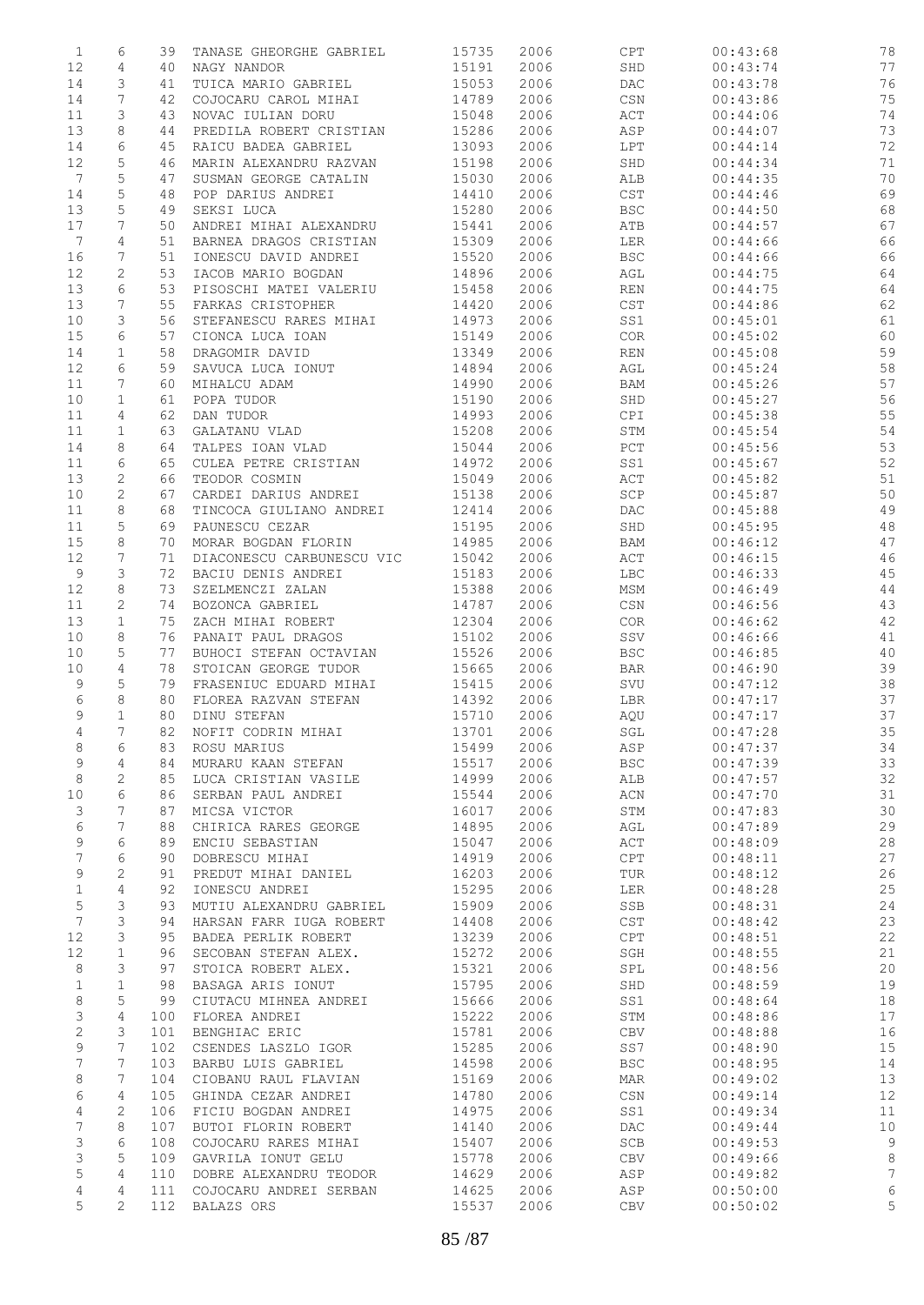| 7                            | 1              | 113         | FIRU LUCIAN MIHAI                                                            | 13170 | 2006 | TSP                         | 00:50:07             | 4              |
|------------------------------|----------------|-------------|------------------------------------------------------------------------------|-------|------|-----------------------------|----------------------|----------------|
| $\mathsf S$                  | 6              | 114         | CURT ANDREI ROBERT                                                           | 14893 | 2006 | AGL                         | 00:50:34             | $\mathsf 3$    |
| $\mathbf 1$                  | 7              | 115         | DEAC RARES ANDREI                                                            | 16202 | 2006 | TUR                         | 00:50:37             | $\sqrt{2}$     |
| 7                            | 2              | 116         | RAICA ZORAN                                                                  | 15229 | 2006 | <b>UNR</b>                  | 00:50:38             | $1\,$          |
| $\mathsf S$                  | 7              | 117         | DEMETROVICI OVIDIU GEORGE                                                    | 15386 | 2006 | SRT                         | 00:50:39             | $^{\rm -1}$    |
| 6                            | 3              | 118         | SEREA RAZVAN ALEXANDRU                                                       | 15140 | 2006 | SCP                         | 00:50:46             | $^{\rm -2}$    |
| $\mathbf 1$                  | 5              | 119         | MANOLE VLAD IONUT                                                            | 15294 | 2006 | LER                         | 00:50:57             | $-3$           |
| $\ensuremath{\mathsf{3}}$    | $\mathbf{1}$   | 120         | GRIGORAS ALEXANDRU NIC.                                                      | 16089 | 2006 | CSN                         | 00:50:78             | $-4$           |
| $\epsilon$                   | $\mathbf{1}$   | 121         | DUTA ROBERT MIHAI                                                            | 15522 | 2006 | <b>BSC</b>                  | 00:50:80             | $-5$           |
| 5                            | $\mathbf 1$    | 122         |                                                                              | 15462 | 2006 | PET                         | 00:50:87             | $-6$           |
|                              | 5              |             | BUCUR LUCA CONSTANTIN                                                        |       |      |                             |                      | $-7$           |
| 5                            |                | 123         | CUNTAN EDUARD                                                                | 15906 | 2006 | SSB                         | 00:51:08             | $-\,8$         |
| $\,8\,$                      | 4              | 124         | CIOBANASU ANDREI                                                             | 16012 | 2006 | STM                         | 00:51:25             |                |
| 6                            | 5              | 125         | POPLACENEL STEFAN                                                            | 15071 | 2006 | MSB                         | 00:51:56             | $-9$           |
| 4                            | 6              | 126         | DUDUI RAZVAN                                                                 | 15210 | 2006 | STM                         | 00:51:99             | $-10$          |
| $\overline{4}$               | 8              | 127         | MARINESCU VLAD IONUT                                                         | 15317 | 2006 | LER                         | 00:52:25             | $-11$          |
| 8                            | 8              | 128         | STRATU ALEXANDRU                                                             | 15414 | 2006 | SVU                         | 00:52:29             | $-12$          |
| 3                            | 8              | 129         | MOGOE LUCA FLAVIUS                                                           | 15910 | 2006 | SSB                         | 00:52:35             | $-13$          |
| $\ensuremath{\mathsf{3}}$    | $\mathbf{2}$   | 130         | BOLOS GABRIEL PETRICA                                                        | 16352 | 2006 | CST                         | 00:52:54             | $-14$          |
| 3                            | 3              | 131         | PETRAS KEVIN ANDREI                                                          | 15025 | 2006 | ALB                         | 00:52:55             | $-15$          |
| $\overline{4}$               | 3              | 132         | IANCU DAN CRISTIAN                                                           | 14998 | 2006 | CPI                         | 00:52:56             | $-16$          |
| 4                            | $\mathbf{1}$   | 133         | MATEI RAZVAN                                                                 | 14592 | 2006 | ASP                         | 00:52:69             | $-17$          |
| 4                            | 5              | 134         | DEAC DARIUS SEBASTIAN                                                        | 14419 | 2006 | $\mathop{\tt CST}\nolimits$ | 00:52:80             | $-18$          |
| 6                            | $\mathbf{2}$   | 135         | DOGARU DUMITRU DANIEL                                                        | 14791 | 2006 | CSN                         | 00:52:84             | $-19$          |
| $\mathbf 1$                  | 3              | 136         | TODERAS RARES ADRIAN                                                         | 16347 | 2006 | VCN                         | 00:53:21             | $-20$          |
| $\mathsf S$                  | 8              | 137         | POP RAZVAN TUDOR                                                             | 14984 | 2006 | BAM                         | 00:54:04             | $-21$          |
| $\sqrt{2}$                   | 5              | 138         | LAZARESCU DARIUS STEFAN                                                      | 15219 | 2006 | STM                         | 00:56:25             | $-22$          |
| $\mathbf{2}$                 | 4              | 139         | TOIA CODRIN NICOLAE                                                          | 15408 | 2006 | SCB                         | 00:56:73             | $-23$          |
| $\sqrt{2}$                   | 8              | 140         | ALEXANDRESCU DENIS MIHAI                                                     | 14760 | 2006 | TPL                         | 00:59:17             | $-24$          |
| $\sqrt{2}$                   | 6              | 141         | SECEANU LUCA STEFAN                                                          | 13309 | 2006 | CPT                         | Scut.med.            | $\overline{0}$ |
| $\mathbf{2}$                 | 7              | 141         | ZAPUC STEFAN LAURENTIU                                                       | 15305 | 2006 | LER                         | Scut.med.            | $\overline{0}$ |
| $\mathbf 1$                  | $\mathbf{2}$   | 143         | NEGRU DARIUS GABRIEL                                                         | 15908 | 2006 | SSB                         | Descalif.            | $-10$          |
| $\sqrt{2}$                   | $\mathbf{2}$   | 143         | STAN MATEI STEFAN                                                            | 15460 | 2006 | PET                         | Descalif.            | $-10$          |
| 9                            | 8              | 144         | JITARU MATEI AIAN                                                            | 15554 | 2006 | CST                         | Descalif.            | $-10$          |
| 14                           | $\mathbf{2}$   | 145         | HRISCU RARES                                                                 | 15396 | 2006 | <b>LBC</b>                  | Descalif.            | $-10$          |
| 18                           | $\overline{2}$ | 146         | KONCZ NIMROD KALMAN                                                          | 14560 | 2006 | H2O                         | Descalif.            | $-10$          |
|                              |                |             | Proba: 4 X 50 m liber fem. 10 ani                                            |       |      |                             |                      |                |
|                              |                |             |                                                                              |       |      |                             |                      | 228            |
| Id.: 29<br>2                 | 4              |             | 1 1) VOICU, PREDA, TOADER, LAZAR                                             |       |      | <b>BSC</b>                  | 02:13:48             |                |
| $\mathbf{2}$                 | 5              |             | 2 1) FULEA, ARHIRE, NICULAE, ANDREI                                          |       |      | ATB                         | 02:16:79             | 218            |
| $\mathbf{2}$                 | 3              | 3           | 1) MIRCEA, TRUSCA, PIRVU, ARGESANU                                           |       |      | ASP                         | 02:22:56             | 212            |
| $\mathbf 1$                  | 6              | 4           | 1) COZMA, BREZAN, CIOINEAG, CRUCIANU                                         |       |      | CSN                         | 02:23:92             | 208            |
|                              | $\mathbf{1}$   | 5           | 1) CROITORU, POPA, DORCEA, ION                                               |       |      | LER                         | 02:28:95             | 206            |
| $\mathbf{2}$                 | 2              | 6           | 1) SABAU, POP, BERINDE, CICEU                                                |       |      | BAM                         | 02:30:02             | 204            |
| $\sqrt{2}$<br>$\overline{2}$ | $\overline{7}$ | $7^{\circ}$ |                                                                              |       |      |                             |                      |                |
|                              |                |             | 1) PETREA, COSTANDACHE, ION, MIHAI<br>1) MIHALCEA, RACEANU, FRUNZA, DRAGOMIR |       |      | AGL                         | 02:30:15             | $202$          |
| $\mathbf{2}$                 | 6              | 8           |                                                                              |       |      | STE                         | 02:30:40             |                |
| $\mathbf{2}$                 | 8              | 9           | 1) HERBAN, ILOVICEANU, GIDEI, LUNGU                                          |       |      | SHD                         | 02:33:18             | 200<br>198     |
| $1\,$                        | 3              | 10          | 1) EFTIMIE, SINESCU, MUSTATA, OANCEA                                         |       |      | $\mathop{\rm REN}\nolimits$ | 02:34:55             | 196            |
| $\mathbf 1$<br>$\mathbf 1$   | 5<br>4         | 11<br>12    | 1) BERTEA, RASADEAN, MOLDOVAN, ROMAN<br>1) REMETE, NOVACEAN, ALBU, SALCUDEAN |       |      | STM<br>ALB                  | 02:34:59<br>02:36:16 | 194<br>192     |

## CLASAMENT INDIVIDUAL CUMULAT – REUNIUNEA V

| Loc<br>prenume<br>Nume<br>- 51<br>$ -$<br>_____ | Cod | Club<br>. | Total | ouncte'<br>-opa<br>. |  |
|-------------------------------------------------|-----|-----------|-------|----------------------|--|
|                                                 |     | Ech       | ne t  |                      |  |

**Fete - 10 ani**

**Fete - 11 ani**

**Baieti - 10 ani**